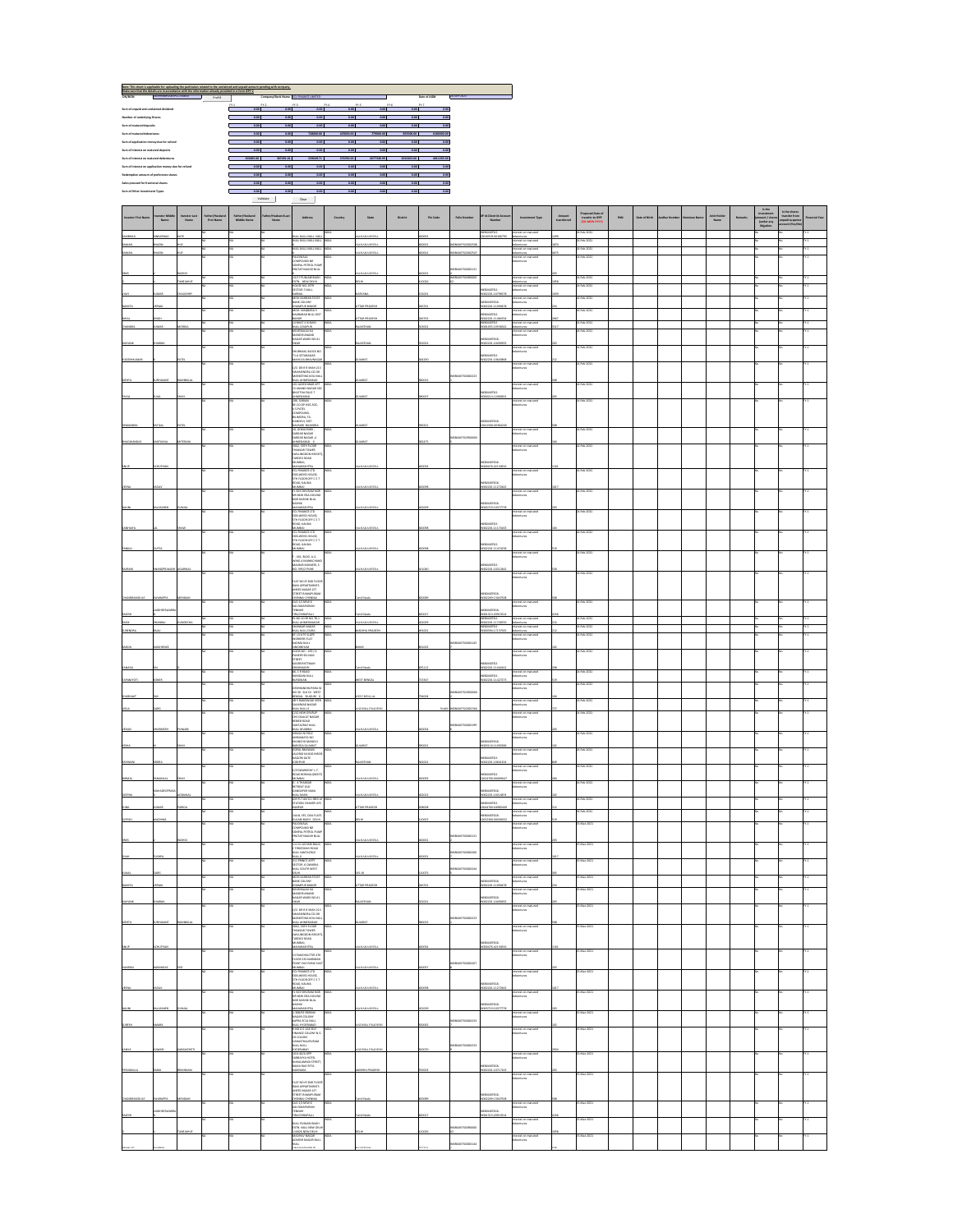|                 |                 |          |  | waade mataram na<br>jedua seats dela<br>punatr fali null                                                                                                                                                                                                                      |                         |           |                |                                    | Kima<br>Sentanes                      |               |  |  |  |  |
|-----------------|-----------------|----------|--|-------------------------------------------------------------------------------------------------------------------------------------------------------------------------------------------------------------------------------------------------------------------------------|-------------------------|-----------|----------------|------------------------------------|---------------------------------------|---------------|--|--|--|--|
|                 |                 |          |  |                                                                                                                                                                                                                                                                               |                         |           |                |                                    |                                       | Var-2021      |  |  |  |  |
|                 |                 |          |  | POINT IN HAIR WALL<br>NATIONAL MARK CONTRACTOR<br>COS DALILAT NASAR<br>SANTAGRIZ NATIONAL<br>SANTAGRIZ NATIONAL<br>1-4-945 SST BLOCK<br>CANT GOS I P ABODES<br>SANTAGRIZ NATIONAL<br>SANTAGRIZ NATIONAL                                                                       |                         |           |                |                                    | arest on mature<br>bentures           |               |  |  |  |  |
|                 |                 |          |  |                                                                                                                                                                                                                                                                               |                         |           |                |                                    |                                       |               |  |  |  |  |
|                 |                 |          |  |                                                                                                                                                                                                                                                                               |                         |           | 6804075660014  |                                    | <b>Sentanes</b>                       |               |  |  |  |  |
|                 |                 |          |  | FOERNAND<br>NIEFANAA<br>NIEFANAA<br>DINPAL PETROL PURP<br>NITAP NAGAR NIJLL                                                                                                                                                                                                   |                         |           |                |                                    | arest on matured<br>bentures          | Apr 202       |  |  |  |  |
|                 |                 |          |  |                                                                                                                                                                                                                                                                               |                         |           |                |                                    |                                       |               |  |  |  |  |
|                 |                 |          |  |                                                                                                                                                                                                                                                                               | TAR PRADESH             | .<br>Dist |                |                                    | erest on matured<br>verbanes          |               |  |  |  |  |
|                 |                 |          |  |                                                                                                                                                                                                                                                                               |                         |           |                | 680407556-<br>302201-1134146       | arest on matured<br>bentures          |               |  |  |  |  |
|                 |                 |          |  | 0<br>MOH-KNHRAN STATE<br>BANK COLONY<br>SHAMPUR BUNOR<br>266, PRATAP MARG<br>WARD STATE<br>MARGRAN BUNOR<br>MARGRAN WARD NO<br>MARGRAN WARD NO<br>MARGRAN WARD NO<br>SHAR WARD NO 41<br>SHAR WARD NO 41                                                                       |                         |           |                | 332000282                          | ared on m<br>Gettares                 |               |  |  |  |  |
|                 |                 |          |  | MAGAR WARD NO 41<br>MAGAR WARD NO 41<br>DAKONA TOWER<br>THAKONA TOWER<br>VANDARA TOWER<br>MAGARA MAGARINA<br>MAGARA KANAK TO ERGANG TO<br>DELWERS HOUSE<br>TOR FLOOR CEF CST<br>READ, KAUMA<br>MAMGAR MAGARA                                                                  | <b>ASTHAN</b>           |           |                | (302201-10490312                   | est co.m<br>etanes                    |               |  |  |  |  |
|                 |                 |          |  |                                                                                                                                                                                                                                                                               |                         |           |                |                                    |                                       |               |  |  |  |  |
|                 |                 |          |  |                                                                                                                                                                                                                                                                               |                         |           |                | 00476-4213                         | irest on matured<br>ientures          |               |  |  |  |  |
|                 |                 |          |  |                                                                                                                                                                                                                                                                               |                         |           |                | 322000254<br>02201-1120052         |                                       |               |  |  |  |  |
|                 |                 |          |  | <b>SUVEN (STAR)</b><br>CLEMANCE LTD<br>CLEMANCE LTD<br>DAD, KALINA<br>IOAD, KALINA<br>ALINA (STAR)                                                                                                                                                                            |                         |           |                |                                    | erest on matured<br>Sentanes          | i Apr-2021    |  |  |  |  |
|                 |                 |          |  |                                                                                                                                                                                                                                                                               | <b>HARASHTRA</b>        |           |                | 30000366<br>002201-11272442        |                                       |               |  |  |  |  |
|                 |                 |          |  | ROAD, KALINA<br>AUJAND ROOKOTHRUD<br>PAUD ROOKOTHRUD<br>MULL PUNG<br>MAHARASWITRA<br>MAHARASWITRA<br>NG NG SWING GOVING<br>MG NG NG SWING                                                                                                                                     |                         |           |                | 332000282<br>03719-1095367         | est on ma<br>etares                   |               |  |  |  |  |
|                 |                 |          |  |                                                                                                                                                                                                                                                                               |                         |           |                |                                    | rest cin i<br>returns                 |               |  |  |  |  |
|                 | <b>ASAHEE</b>   |          |  | NGR NASHIK NULL<br>MAHARASHTRA<br>MAHARASHTRA<br>MAHARASHTRA<br>BAZAR PETH PAROLA<br>SHTRAR COLONY<br>MAGAR COLONY<br>KAPRA ECLA NULL<br>KAPRA ECLA NULL<br>KAPRA ECLA NULL                                                                                                   | <b><i>UARASHTRA</i></b> |           |                | 30000366<br>000719-00077770        |                                       |               |  |  |  |  |
|                 |                 |          |  |                                                                                                                                                                                                                                                                               |                         |           |                | 44000000<br>02201-11605            | rest on matured<br>entures            |               |  |  |  |  |
|                 |                 |          |  |                                                                                                                                                                                                                                                                               |                         |           | 804075660232   |                                    | rrest on matured<br>ientures          | Apr-202       |  |  |  |  |
|                 |                 |          |  |                                                                                                                                                                                                                                                                               | <b>HRA PRADES</b>       |           |                |                                    | arest on matured<br>bentures          | FApr-202      |  |  |  |  |
|                 |                 | 20927.KG |  | 17 – 1 – 388 / 6, 581 5A)<br>RESIDENCY LAKSHAN<br>NAGAR COLONY<br>SAIDABAD HYDERABAD                                                                                                                                                                                          | 42040434404             |           |                | NER04K075GG-<br>NGC 201-11268458   |                                       |               |  |  |  |  |
|                 |                 |          |  | .<br>28/1 13TH MAIN STH<br>ROSS BSK 15T STAGE                                                                                                                                                                                                                                 |                         |           |                | 33407566                           | rest on r<br>retures                  |               |  |  |  |  |
|                 |                 |          |  | NULL BANGALORE<br>* 129 STH MAIN I<br>CROSS SHANKAR<br>NAGAR NULL NULL<br>BANGALORE                                                                                                                                                                                           | <b>ENATAKA</b>          |           |                | 001135-36837072                    | est on mat<br>etanes                  |               |  |  |  |  |
|                 |                 |          |  |                                                                                                                                                                                                                                                                               |                         |           | 6808075660022  |                                    |                                       |               |  |  |  |  |
|                 |                 |          |  | LAT NO IN 2ND FLOO                                                                                                                                                                                                                                                            |                         |           |                |                                    | rest on r<br>retures                  |               |  |  |  |  |
|                 |                 |          |  | ELAT NO 19 2ND FLOOR<br>BARK APPARTMENTS<br>ANGES NAGAR 15T<br>ANGES NAGAR 15T<br>CHEMAR CHEMAR<br>CADAR CHEMAR<br>TENNIK<br>TENNIK<br>TENNIK<br>CHEMAR MULL<br>NO SHEEKS FLAT<br>NORMENS FLAT<br>NORMENS FLAT<br>NORMENS NATHER<br>SWOMAR MULL<br>SWOMAR MULL<br>SWOMAR MULL |                         |           |                | E806075G6-<br>302369-1304750       |                                       |               |  |  |  |  |
|                 |                 |          |  |                                                                                                                                                                                                                                                                               |                         |           |                | ananyose                           | erest on matured<br>bentures          | FADI-2021     |  |  |  |  |
|                 |                 |          |  |                                                                                                                                                                                                                                                                               |                         |           |                | 11313-20912                        | erest on matured<br>verbanes          |               |  |  |  |  |
|                 |                 |          |  |                                                                                                                                                                                                                                                                               |                         |           | 808075660014   |                                    |                                       |               |  |  |  |  |
|                 |                 |          |  | kéhéhom<br>/17 Ponovák<br>Gháxtn, náw                                                                                                                                                                                                                                         |                         |           |                |                                    | rrest on matured<br>ientures          | Apr-2021      |  |  |  |  |
|                 |                 |          |  | mohav Nagar<br>Oargh Nagar Muli<br>ш                                                                                                                                                                                                                                          |                         |           |                |                                    | arest on m<br>bertures                |               |  |  |  |  |
|                 |                 |          |  |                                                                                                                                                                                                                                                                               |                         |           |                |                                    | arest on ma<br>Gertares               |               |  |  |  |  |
|                 |                 |          |  | HIMALYAN COLONY<br>SHEKHPUR GADI<br>SUNDAMO DIST<br>SUNDR ANAND<br>MANDR ANAND<br>MANDR ANAND<br>MANDR ANAND<br>MANDR ANAND<br>SUGAR<br>SUGAR WARD NO 41                                                                                                                      |                         |           |                | 808075GG-<br>02205-15471721        |                                       |               |  |  |  |  |
|                 |                 |          |  |                                                                                                                                                                                                                                                                               |                         |           |                | 33200364<br>002201-10030202        | terest on mature<br>bertures          |               |  |  |  |  |
|                 |                 |          |  | KAR<br>GE, PRATAP MARG<br>IARD 14 TEH - SIKAR<br>IST - SIKAR                                                                                                                                                                                                                  |                         |           |                |                                    | erest on matured<br>verbanes          |               |  |  |  |  |
|                 |                 |          |  |                                                                                                                                                                                                                                                                               |                         |           |                | 00007566                           | arest on matured<br>bentures          | $May-202$     |  |  |  |  |
|                 |                 |          |  | RISA-19, KAPANA<br>KOGETY, VAGHOONT<br>ROLD VADOONRA<br>ROLD VADOONRA<br>MALI PUNG<br>MALI PUNG<br>MALI PUNG<br>MALI PUNG<br>MALI PUNG<br>MALI COLONY<br>KAPA EC14 NULL<br>KAPA EC14 NULL<br>KAPA EC14 NULL                                                                   |                         |           |                | 02201-1000258                      | est co.m<br>etuaes                    | May-2021      |  |  |  |  |
|                 |                 |          |  |                                                                                                                                                                                                                                                                               |                         |           |                | 322000254<br>102719-1095367        |                                       |               |  |  |  |  |
|                 |                 |          |  |                                                                                                                                                                                                                                                                               |                         |           | 808075660022   |                                    | erest on matured<br>verbanes          | May-2021      |  |  |  |  |
|                 |                 |          |  |                                                                                                                                                                                                                                                                               |                         |           |                |                                    | erest on matured<br>Sentares          | May 2021      |  |  |  |  |
|                 |                 |          |  | 4092 SOBHA JASMINE<br>BELLANDUR OUTER<br>RING ROAD NULL NULL                                                                                                                                                                                                                  |                         |           | E804075G60012  |                                    |                                       |               |  |  |  |  |
|                 |                 |          |  | <b>Bangalors<br/>4002 Sobha Msaansi<br/>Bellandur outer<br/>Bang Boad<br/>Bellandur null null<br/>Bellandur null null</b>                                                                                                                                                     |                         |           |                |                                    | rest on i<br>entures                  |               |  |  |  |  |
|                 |                 |          |  | 2502600                                                                                                                                                                                                                                                                       | <b>RNATAKA</b>          |           | 00002000012    |                                    |                                       |               |  |  |  |  |
|                 |                 |          |  |                                                                                                                                                                                                                                                                               |                         |           |                |                                    | rest on ma<br>retures                 |               |  |  |  |  |
|                 |                 |          |  | FLAT NO 19 2ND FLOOR<br>RANI APPARTMENTS<br>ANGES NAGAR 15T<br>STREET RAMAPURAM                                                                                                                                                                                               |                         |           |                | 806075G6<br>02269-13047508         |                                       |               |  |  |  |  |
|                 | OHEESIKAR       |          |  | CREAT RAMAPURA<br>CADANA CHEWAR<br>KATARAMA<br>TERRIA<br>TERRIA<br>TERCHRAPHILI<br>WARTHI, HOUSE, EX<br>LARHOUR<br>LARHOUR<br>LARHOUR<br>LARHOUR                                                                                                                              |                         |           |                | 432009483                          | erest on matured<br>bentures          | $May - 202$   |  |  |  |  |
|                 |                 |          |  |                                                                                                                                                                                                                                                                               |                         |           |                | 01213-2091251                      | rest on matured<br>entanes            | May-2021      |  |  |  |  |
|                 |                 |          |  |                                                                                                                                                                                                                                                                               |                         |           |                | 806075G6<br>02201-1164107          |                                       |               |  |  |  |  |
|                 |                 |          |  | <b>NLAPPLOIM</b><br>NLAPROIM<br>G-13 6 PS SLOPE<br>MORKERS FLAT<br>NADAL-MULL NEW DELI<br>NADAL-MULL NEW DELI<br>NEW DELINI<br>NEW DELINI<br>NEW DELINI<br>NADAL-MULL NEW DELINI                                                                                              |                         |           |                |                                    | rest on matured<br>entures            | May-2021      |  |  |  |  |
|                 | <b>ANGELEE</b>  |          |  |                                                                                                                                                                                                                                                                               |                         |           |                |                                    | erest on matured<br>Sentares          |               |  |  |  |  |
|                 |                 |          |  | <b>GARSH NAGAR MUL</b>                                                                                                                                                                                                                                                        |                         |           |                |                                    | rrest on matured<br>bertares          |               |  |  |  |  |
|                 |                 |          |  | ш                                                                                                                                                                                                                                                                             |                         |           |                |                                    |                                       |               |  |  |  |  |
|                 |                 |          |  | EWARMADHOPUR<br>PALEMMLA<br>COMPOUND NR<br>EONPAL PETROL PUMP<br>PRATAP NAGAR NULL<br>1                                                                                                                                                                                       |                         |           |                |                                    | erest on mature<br>Sentures           |               |  |  |  |  |
|                 |                 |          |  |                                                                                                                                                                                                                                                                               |                         |           |                |                                    |                                       |               |  |  |  |  |
|                 |                 |          |  |                                                                                                                                                                                                                                                                               |                         |           |                |                                    |                                       |               |  |  |  |  |
|                 |                 |          |  | 1-51 ACHAR BAUG<br>Freezshah Road<br>Jul Santacruz<br>Jul S                                                                                                                                                                                                                   |                         |           |                |                                    | vest on matured<br>Sentanes           |               |  |  |  |  |
|                 |                 |          |  |                                                                                                                                                                                                                                                                               |                         |           |                | -3220008                           | arest on matured<br>bentures          |               |  |  |  |  |
|                 |                 |          |  | JLL O<br>CH-KAHRAN STATE<br>VANFUR BUNOR<br>VANFUR BUNOR<br>C/D OR R R SHAW 213                                                                                                                                                                                               |                         |           |                |                                    | terest on r<br>ebentures              |               |  |  |  |  |
|                 |                 |          |  | (ARIENDRA CO-OR<br>MAIENDRA CO-OR<br>ILL AHMEDABAD                                                                                                                                                                                                                            | MAAT                    | osi       |                |                                    | erest on matured                      |               |  |  |  |  |
|                 |                 |          |  |                                                                                                                                                                                                                                                                               |                         |           |                |                                    | entanes                               |               |  |  |  |  |
| waxu            | <b>VANDAS</b>   |          |  |                                                                                                                                                                                                                                                                               | <b>ASLARASETTRA</b>     | 80057     |                |                                    |                                       | lun-2021      |  |  |  |  |
|                 |                 |          |  | 12 PANCHKLITTIR 4TH<br>FLOOR 220 NARMAN<br>POINT VILE PARLE EAST<br>MUILDING TAKLI ROAD<br>RUILDING TAKLI ROAD<br>MUILNAGIK                                                                                                                                                   |                         |           |                | -3220308                           | erest on matured<br>Sentares          | $-200$        |  |  |  |  |
|                 |                 |          |  |                                                                                                                                                                                                                                                                               |                         |           |                |                                    | erest on ma<br>Sentanes               |               |  |  |  |  |
| <b>UNDRAMOU</b> |                 |          |  | ratno is ind roor<br>Ran appartments<br>Anges nagar ist<br>Street ramapuram<br><b>EMAN CHEWAN</b>                                                                                                                                                                             | all Nady                | x         |                | E804075GE-<br>0022E9-13047508      |                                       |               |  |  |  |  |
|                 |                 |          |  |                                                                                                                                                                                                                                                                               |                         |           |                |                                    | rrest on matured<br>ienbanes          |               |  |  |  |  |
|                 |                 |          |  | UTTAR NARIKELDA PO-<br>DAKSHINNARIKELDA PS<br>FAMLUK PURBA<br>HTTMHN ID                                                                                                                                                                                                       |                         |           |                | 804075GG-<br>02201-1070GB          |                                       | $\omega$ -202 |  |  |  |  |
|                 |                 |          |  | MEDINIPUR<br>05-13 6 PS SLOPE<br>ANDRATAS FLAT<br>04DMA NULL<br>04DMA NULL                                                                                                                                                                                                    |                         |           |                |                                    | rderest on matured<br>lebentures      |               |  |  |  |  |
|                 |                 |          |  |                                                                                                                                                                                                                                                                               |                         |           | 6804075669000  |                                    | terest on mature<br>ebentures         |               |  |  |  |  |
|                 |                 |          |  | SINGHRAILM<br>12/17 PUNUMBI BAGH<br>12/17 PUNUMBI BAGH<br>NGW DELHI<br>MAGHAN NAGAR<br>NULL<br>NULL<br>zi.                                                                                                                                                                    |                         |           | 120102040014   |                                    | erest on mature<br>bertures           |               |  |  |  |  |
|                 | <b>Anchesia</b> |          |  |                                                                                                                                                                                                                                                                               |                         |           |                |                                    |                                       | $-346 - 2621$ |  |  |  |  |
|                 |                 |          |  |                                                                                                                                                                                                                                                                               |                         |           |                |                                    | terest on matured<br>bentures         | aa-2021       |  |  |  |  |
|                 |                 |          |  |                                                                                                                                                                                                                                                                               |                         |           | E804075G60013  |                                    | arest on matured<br>bentures          |               |  |  |  |  |
|                 |                 |          |  | MAIL<br>GAMAMADHODUR<br>GAMAMADHODUR<br>GAMAMADHODUR<br>MAILINNAA<br>COMPOLIND NR<br>COMPOLIND NR<br>RATAP NAGAR NULL<br>RATAP NAGAR NULL                                                                                                                                     | <b>LARASHITE</b>        |           |                |                                    |                                       |               |  |  |  |  |
|                 |                 |          |  |                                                                                                                                                                                                                                                                               |                         |           | 68080756600366 |                                    | anest on mature<br>bentures           |               |  |  |  |  |
|                 |                 |          |  | 0<br>211 PRINCES PARK AP<br>SECTOR 6 DWARKA<br>NGH KAHRAN STATE<br>MGH KAHRAN STATE<br>MGH KAHRAN STATE<br>BANK COLONY<br><b>KONER RUNAW</b>                                                                                                                                  | AR PRADES               |           |                | 304075GG<br>102201-11094478        | terest on matured<br>bentures         | $a4 - 202$    |  |  |  |  |
|                 |                 |          |  |                                                                                                                                                                                                                                                                               | TTAR PRADESH            |           |                |                                    | terest on matured<br>bentures         |               |  |  |  |  |
|                 |                 |          |  | 1421, SHASTRI NAGAR<br>SEC-2, YOLANA - 7<br>NULL MEERUT                                                                                                                                                                                                                       |                         |           |                | INERDAKOTSGE-<br>INGERZES-11182339 | terest on matured<br>bentures         |               |  |  |  |  |
|                 |                 |          |  | 13 PANCHELITTIR 4TH<br>FLOOR 230 NARIMAN<br>POINT VILE PARLE EAST                                                                                                                                                                                                             | <b>JRASHTE</b>          |           | 808075660030   |                                    |                                       |               |  |  |  |  |
|                 |                 |          |  |                                                                                                                                                                                                                                                                               |                         |           | 6801075660020  |                                    | erest on matured<br>bentures          | $44 - 202$    |  |  |  |  |
|                 |                 |          |  |                                                                                                                                                                                                                                                                               |                         |           |                |                                    | rderest on matured<br>Sebentures      | $-34 - 2021$  |  |  |  |  |
|                 |                 |          |  |                                                                                                                                                                                                                                                                               |                         |           |                | 6804075G6-<br>002201-10172667      |                                       | AF-2021       |  |  |  |  |
|                 |                 |          |  | POINT VILE PARLE EAST<br>MUMBAN<br>E-E20 PALACRADE<br>MAHAVIR NAGAR<br>MUMBAN NULL NALL<br>MUMBAN<br>MUMBAN<br>MUMBAR COLONY<br>MUMBAR COLONY<br>MUMBAR COLONY<br>MUMBAR COLONY<br>MUMBAR COLONY<br>MUMBAR COLONY<br>MUMBAR COLONY                                            | <b>HEATEA</b>           |           |                |                                    | erest on matured<br>bentures          | au-2021       |  |  |  |  |
|                 |                 |          |  |                                                                                                                                                                                                                                                                               |                         |           |                | 322000264                          | sterest on matured<br>lebentures      |               |  |  |  |  |
|                 |                 |          |  | LUL HYDERABAD<br>D-6-40(X OPP-<br>LIBBAYYA HOTEL<br>LIBALAMMA STBEET,<br>AKINADA<br>AKINADA                                                                                                                                                                                   | <b>IRA PRADE</b>        |           |                | 02201-1071716                      |                                       | $-44 - 202$   |  |  |  |  |
|                 |                 |          |  |                                                                                                                                                                                                                                                                               |                         |           |                |                                    | erest on matured<br>bentures          |               |  |  |  |  |
|                 |                 |          |  |                                                                                                                                                                                                                                                                               |                         |           |                | 80407556-<br>02269-13047506        |                                       |               |  |  |  |  |
|                 |                 |          |  | ELAT NO 29 2ND FLOOR<br>RANI APPARTMENTS<br>ANGES NAGAR 15T<br>STREET RAMAPURAM<br>CHEMMA CHEMMA<br>15-12 6 FS SLOPE<br>VORKERS FLAT<br>POMA NULL                                                                                                                             |                         |           |                |                                    | erest on mature<br>ebentures          |               |  |  |  |  |
|                 |                 |          |  |                                                                                                                                                                                                                                                                               |                         |           | E806075G6900   |                                    |                                       |               |  |  |  |  |
|                 |                 |          |  | singhibhlim<br>13/17 Punumii Bagh<br>Extin, Null New Delh<br>iEW DELHI<br>2 - 4 THAKKAR                                                                                                                                                                                       |                         |           |                |                                    | terest on mat<br>ebentures<br>kê co n |               |  |  |  |  |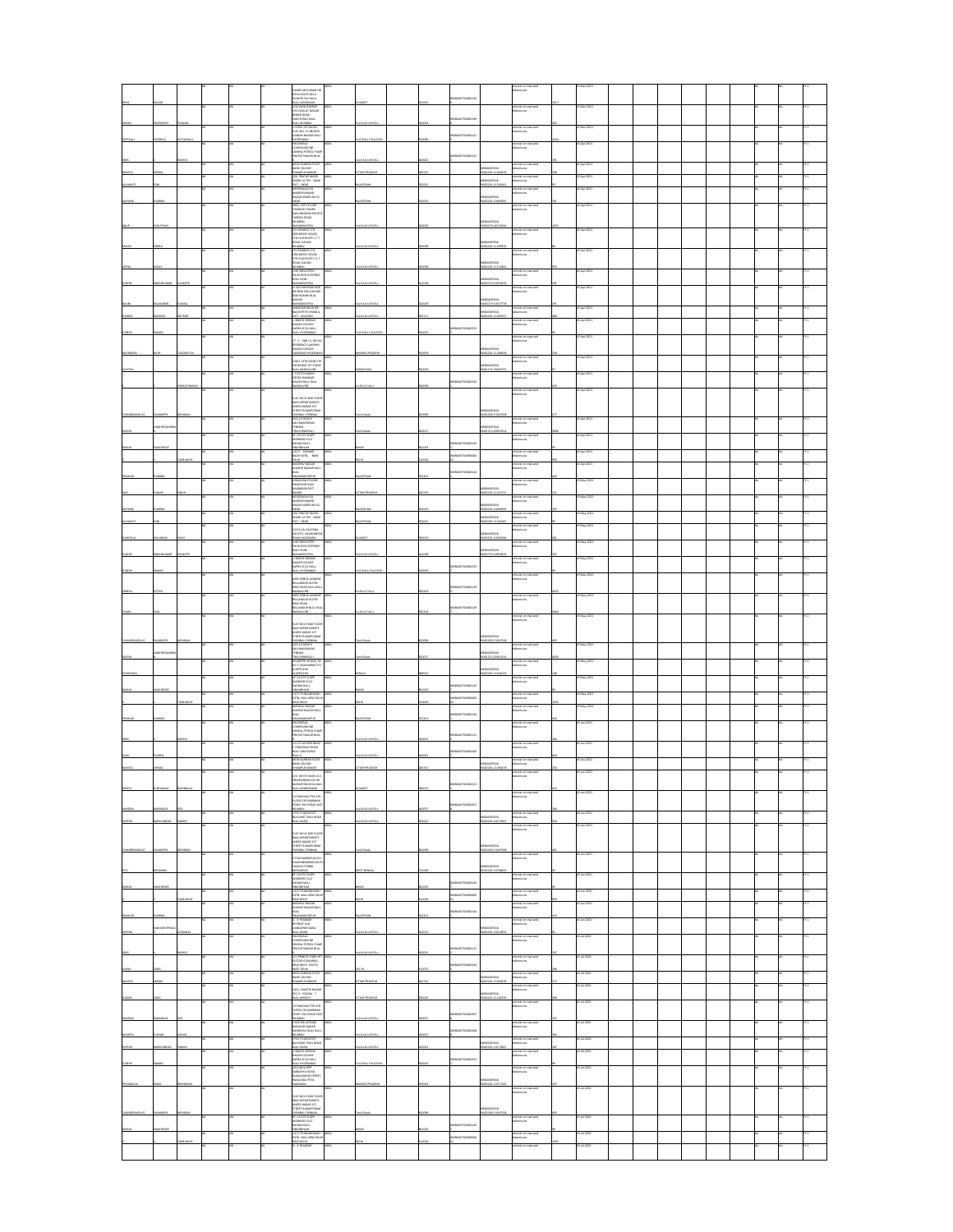|               |               |     |  | wilawala<br>Carpound NR<br>Carpal Petrol Pump<br>Ratap Nagar Null                                                                                                                                                                                                      |                           |       |                  |                                      |                                      |               |  |  |  |  |
|---------------|---------------|-----|--|------------------------------------------------------------------------------------------------------------------------------------------------------------------------------------------------------------------------------------------------------------------------|---------------------------|-------|------------------|--------------------------------------|--------------------------------------|---------------|--|--|--|--|
|               |               |     |  |                                                                                                                                                                                                                                                                        |                           |       |                  |                                      |                                      |               |  |  |  |  |
|               |               |     |  |                                                                                                                                                                                                                                                                        |                           |       |                  |                                      | rest on mat<br>entures               |               |  |  |  |  |
|               |               |     |  |                                                                                                                                                                                                                                                                        |                           |       |                  | NERONO75GE-<br>NGC 2201-10002584     |                                      |               |  |  |  |  |
|               |               |     |  | 215 (A-12, KALPANA<br>SOGETY, VAGHOSHY)<br>ROAD VADODARA<br>LIKEST OFFICER<br>MAGGHI DO ANDHERI<br>MAGGHI DO ANDHERI<br>TAILINGAI NULL NULL<br>MUNGAI NULL NULL<br>MUNGAI NULL NULL                                                                                    |                           |       |                  |                                      | rest on r<br>entants                 |               |  |  |  |  |
|               |               |     |  |                                                                                                                                                                                                                                                                        |                           |       |                  |                                      | erest on matured<br>Sentares         |               |  |  |  |  |
|               |               |     |  |                                                                                                                                                                                                                                                                        |                           |       |                  |                                      |                                      |               |  |  |  |  |
|               |               |     |  |                                                                                                                                                                                                                                                                        |                           |       |                  |                                      |                                      |               |  |  |  |  |
|               |               |     |  | <b>THE CONSTRUCT CONSTRUCTS</b><br>CHARASTER MARCE<br>MARCERI RO ANDIGRI<br>ENLIS NULL NULL MURRAY<br>SIZIRAYAN AND PETA<br>NULPALARMAN STREET,<br>RAMA RAO PETA<br>RAMA RAO PETA                                                                                      |                           |       |                  | 322000254                            | entanes                              |               |  |  |  |  |
|               |               |     |  |                                                                                                                                                                                                                                                                        | <b>KOHAA PRADESA</b>      |       |                  | 002201-10717163                      | rest on matured<br>entures           |               |  |  |  |  |
|               |               |     |  | LAT NO J9 2ND FLOO                                                                                                                                                                                                                                                     |                           |       |                  |                                      |                                      |               |  |  |  |  |
|               |               |     |  | NATING FRANCHISCH<br>ANNI APPARTMENTS<br>ANGES NAGAR 15T                                                                                                                                                                                                               |                           |       |                  | 808075GG-<br>02268-13047             |                                      |               |  |  |  |  |
|               |               |     |  | CHÉNNAK CHÉNNAK<br>P 3 RASA RAJ KISSEN<br>ETREET NULL NULL<br>MULL KOLKATA                                                                                                                                                                                             |                           |       | NERO41075G600150 |                                      | erest on matured<br>bentures         | Aug-2021      |  |  |  |  |
|               | GJPTA         |     |  |                                                                                                                                                                                                                                                                        | <b>AGNOR T23</b>          |       |                  |                                      | est on i<br>etunes                   |               |  |  |  |  |
|               |               |     |  | is, municipal office<br>Lane Duim Duim<br>Nager Bazar Null                                                                                                                                                                                                             |                           |       |                  | 0566                                 |                                      |               |  |  |  |  |
|               |               |     |  |                                                                                                                                                                                                                                                                        | ST BENG                   |       |                  |                                      | arest on m<br>bentures               |               |  |  |  |  |
|               |               |     |  | CALCUTTA<br>KF-13 6 PS SLOPE<br>WORKERS FLAT<br>KADMA NULL<br>SINGHRHUM                                                                                                                                                                                                |                           |       | 0000366001       |                                      |                                      |               |  |  |  |  |
|               |               |     |  |                                                                                                                                                                                                                                                                        |                           |       |                  |                                      | erest on m.<br>Sentanes              |               |  |  |  |  |
|               |               |     |  |                                                                                                                                                                                                                                                                        |                           |       | 808075660011     |                                      |                                      |               |  |  |  |  |
|               | <b>ISSN</b>   |     |  |                                                                                                                                                                                                                                                                        | <b><i>MATARASTERA</i></b> | occes |                  |                                      | rest on ma<br>entures                |               |  |  |  |  |
|               |               |     |  |                                                                                                                                                                                                                                                                        |                           |       |                  |                                      |                                      |               |  |  |  |  |
|               |               |     |  |                                                                                                                                                                                                                                                                        | ASLARASETRA               |       | 808075G60020     |                                      |                                      |               |  |  |  |  |
|               |               |     |  | NULL THANG<br>1-308/92 SRIRAM<br>NAGAR COLONY<br>KAPRA EC14 NULL<br>1-1-1-100/1000-                                                                                                                                                                                    |                           |       | E804075G60023    |                                      | rest on matured<br>entures           |               |  |  |  |  |
|               |               |     |  | ULL HYDERARAD<br>LOT NO 5711<br>OSPITAL KALYAN<br>MGAR NULL NULL<br>MGAR NULL NULL                                                                                                                                                                                     | <b>CHEATEADES</b>         |       |                  |                                      | rest on r<br>entures                 |               |  |  |  |  |
|               |               |     |  |                                                                                                                                                                                                                                                                        | <b>KOHRA PRADESH</b>      |       | E804075G60056    |                                      |                                      |               |  |  |  |  |
|               |               |     |  | HIDERARAD<br>PALEAWAA<br>COMPAL PETROL PUMP<br>KONPAL PETROL PUMP<br>PALTAP NAGAR MULL                                                                                                                                                                                 |                           |       |                  |                                      | est cen m<br>ntures                  |               |  |  |  |  |
|               |               |     |  |                                                                                                                                                                                                                                                                        |                           |       |                  |                                      |                                      |               |  |  |  |  |
|               |               |     |  | I<br>- 750 SHASTRI NAGA<br>IULI NULL NULL                                                                                                                                                                                                                              | TAR PRADESH               |       | 420002500028     |                                      | arest on m<br>bentures               | ep-302        |  |  |  |  |
|               |               |     |  | NULL NULL<br>MEERUT<br>B-G KAMESHIVAR NO<br>GACHIVALAYA ROAD<br>SAGHIVALON<br>AMBAYWADI<br>AMBAYWADI<br>KAMEDABAD<br>SO-40(A OPP                                                                                                                                       |                           |       |                  |                                      | rest on m<br>entures                 |               |  |  |  |  |
|               |               |     |  |                                                                                                                                                                                                                                                                        |                           |       |                  | 1341075GG-<br>13461-1008586          |                                      |               |  |  |  |  |
|               |               |     |  | ID-000A LIPP-<br>LIBBAYYA HOTEL<br>ILIKALAMMA STREET,<br>IAMA RAO PETA<br>IAMA RAO PETA                                                                                                                                                                                |                           |       |                  |                                      | bentures                             |               |  |  |  |  |
|               |               |     |  | <b>MADA</b>                                                                                                                                                                                                                                                            |                           |       |                  | 1041075GG-<br>12205-1071714          |                                      |               |  |  |  |  |
|               |               |     |  |                                                                                                                                                                                                                                                                        |                           |       |                  |                                      | erest on matured<br>Sentares         | $500 - 302$   |  |  |  |  |
|               |               |     |  | FLAT NO 19 2ND FLOOR<br>RANI APPARTMENTS<br>ANGES NAGAR 15T<br>STREET RAMAPURAM                                                                                                                                                                                        |                           |       |                  |                                      |                                      |               |  |  |  |  |
|               |               |     |  |                                                                                                                                                                                                                                                                        |                           |       |                  | 33407566<br>002269-12047508          |                                      |               |  |  |  |  |
|               |               |     |  | CHÉRINA CHÉRINA<br>NYARÉTHE HOUSE, ÉX<br>1 S F, MUHAMMA P O<br>NAPPUZHA                                                                                                                                                                                                |                           |       |                  | 440000036                            | rest on mat<br>retures               |               |  |  |  |  |
|               |               |     |  | <b>APPLIZINA</b>                                                                                                                                                                                                                                                       |                           |       |                  | 1002201-11641034                     | viest on m<br>Sentures               |               |  |  |  |  |
|               |               |     |  | IS, MUNCPAL OFFICE<br>LANE DUM DUM<br>NAGER BAZAR NULL<br>CALCUITA                                                                                                                                                                                                     |                           |       |                  | 04075GG<br>0603-10005766             |                                      |               |  |  |  |  |
|               |               |     |  | <b>ITTAR NARIKELDA PO</b>                                                                                                                                                                                                                                              | Gorda T226                |       |                  |                                      | rest on mature<br>bentures           |               |  |  |  |  |
|               |               |     |  | UITAK MARKALIA PU-<br>DAKSHIWARKELDA PS<br>MEDNIFUK PURBA<br>MEDNIFUK SLOPE<br>WORKERS FLAT<br>KADMA NULL<br>KADMA NULL<br>SIWGHIMAN                                                                                                                                   | AGNG T23                  |       |                  | 804075GG<br>02205-10706829           |                                      |               |  |  |  |  |
|               |               |     |  |                                                                                                                                                                                                                                                                        |                           |       |                  |                                      | arest on m<br>bentures               |               |  |  |  |  |
|               |               |     |  |                                                                                                                                                                                                                                                                        |                           |       |                  |                                      |                                      | iap-3021      |  |  |  |  |
|               |               |     |  |                                                                                                                                                                                                                                                                        |                           |       |                  |                                      | erest on matured<br>Sentanes         |               |  |  |  |  |
|               |               |     |  |                                                                                                                                                                                                                                                                        |                           |       |                  |                                      |                                      | Oct-2021      |  |  |  |  |
|               |               |     |  | AGMA<br>ANGHINIM<br>JINGHINIM<br>GHINARAM NANG<br>MANGHINARAM<br>MANGHINARAM<br>MANGHINARAM<br>CAMPOLING NG<br>CAMPOLING NANGHINARAM<br>CAMPOLING NG<br>CAMPOLING NGHINARAMI<br>CAMPOLING NGHINARAMI                                                                   |                           |       | E804075G60012    |                                      | rest on matured<br>entanes           |               |  |  |  |  |
|               |               |     |  | FOR MARK WAS ARRESTED FOR A SALE OF A REAL PROPERTY WAS SERVED FOR A SALE CONSUMING THE SALE OF A SALE OF A SALE OF A SALE OF A SALE OF A SALE OF A SALE OF A SALE OF A SALE OF A SALE OF A SALE OF A SALE OF A SALE OF A SAL                                          |                           |       |                  |                                      |                                      | $-0ct - 2021$ |  |  |  |  |
|               |               |     |  |                                                                                                                                                                                                                                                                        |                           |       |                  | 480407556<br>002201-11297876         | terest on matured<br>bentures        |               |  |  |  |  |
|               |               |     |  |                                                                                                                                                                                                                                                                        |                           |       |                  |                                      | arest on matured<br>bentures         |               |  |  |  |  |
|               |               |     |  |                                                                                                                                                                                                                                                                        |                           |       |                  | 322000024<br>00974-1003155           |                                      |               |  |  |  |  |
|               |               |     |  |                                                                                                                                                                                                                                                                        |                           |       |                  |                                      | erest on r<br>entanes                |               |  |  |  |  |
|               |               |     |  |                                                                                                                                                                                                                                                                        |                           |       |                  | 44000000<br>01774-10756830           |                                      |               |  |  |  |  |
|               |               |     |  |                                                                                                                                                                                                                                                                        |                           |       |                  |                                      | rest on matured<br>entures           |               |  |  |  |  |
|               |               |     |  |                                                                                                                                                                                                                                                                        |                           |       |                  | 808075GG-<br>00876-82138             |                                      |               |  |  |  |  |
|               |               |     |  |                                                                                                                                                                                                                                                                        |                           |       |                  |                                      | erest on n<br>Sentanes               |               |  |  |  |  |
|               |               |     |  |                                                                                                                                                                                                                                                                        |                           |       | 808075660023     |                                      |                                      |               |  |  |  |  |
|               |               |     |  |                                                                                                                                                                                                                                                                        |                           |       |                  |                                      | arest on matured<br>bentures         | $3c1 - 202$   |  |  |  |  |
|               |               |     |  | rat no je zno rodi<br>Ranjapartments<br>Anees Nagar 15t<br>Street Ramapuram<br>Chemar Chemar                                                                                                                                                                           |                           |       |                  |                                      |                                      |               |  |  |  |  |
|               |               |     |  |                                                                                                                                                                                                                                                                        |                           |       |                  | 808075GG<br>02368-13047506           |                                      |               |  |  |  |  |
|               |               |     |  |                                                                                                                                                                                                                                                                        |                           |       |                  |                                      | erest on matured<br>ettates          |               |  |  |  |  |
|               |               |     |  | i, MUNICIPAL OFFICE<br>NE DUM DUM<br>KGER BAZAR NULL<br>HITUTTA                                                                                                                                                                                                        |                           |       |                  | 00007566<br>00693-10005768           |                                      |               |  |  |  |  |
|               |               |     |  | NAGER BAZAR MULL<br>CALCUTTA<br>PALENNALA<br>COMPAL PETROL PUMA<br>KONPAL PETROL PUMA<br>PAATAP NAGAR MULL<br>PA                                                                                                                                                       |                           |       |                  |                                      | irest on ma<br>ietitates             |               |  |  |  |  |
|               |               |     |  |                                                                                                                                                                                                                                                                        |                           |       | E806075G60017    |                                      |                                      |               |  |  |  |  |
|               |               |     |  | <b>0</b><br>MOH-KNHRAV STATE<br>BANK COLONY<br>SHAMPLIR BANCK<br>CHAMPLIR BANK<br>MARCHI RO ANDHERI<br>I MUMBAN NULL NULL<br>MUMBAN                                                                                                                                    |                           |       |                  | 304075GG<br>102201-1109447           | arest on matured<br>bentures         | Gy-2021       |  |  |  |  |
|               |               |     |  |                                                                                                                                                                                                                                                                        |                           |       |                  |                                      | rest on matured<br>entanes           |               |  |  |  |  |
|               |               |     |  |                                                                                                                                                                                                                                                                        |                           |       | 6808075660021    |                                      |                                      |               |  |  |  |  |
|               |               |     |  | : Best officer<br>Quarters Marco.<br>Anroghi Ro Andhe                                                                                                                                                                                                                  |                           |       |                  |                                      | erest on matured<br>Sentanes         |               |  |  |  |  |
| SHARADOKANDRA | <b>HENATH</b> | haa |  | U.L. NULL MUMBAL                                                                                                                                                                                                                                                       | <b>HARASHITE</b>          |       |                  |                                      |                                      |               |  |  |  |  |
|               |               |     |  |                                                                                                                                                                                                                                                                        |                           |       |                  |                                      | rest on ma<br>entures                |               |  |  |  |  |
|               |               |     |  | LAT NO J9 2ND FLOOR<br>rani appartments<br>Anges Nagar 157<br>Street Ramapuram                                                                                                                                                                                         |                           |       |                  |                                      |                                      |               |  |  |  |  |
|               |               |     |  |                                                                                                                                                                                                                                                                        |                           |       |                  | 30407566<br>02269-12047              |                                      |               |  |  |  |  |
|               |               |     |  | STREET RAMAPURAM<br>CHENNAI CHENNAI<br>NIVARTHE HOUSE, EX<br>B.S.F, MUHAMMA P.O.<br>NIJAPUZHA<br>ALAPUZHA                                                                                                                                                              |                           |       |                  | 32000300                             | rrest on matured<br>ienbanes         |               |  |  |  |  |
|               |               |     |  |                                                                                                                                                                                                                                                                        |                           |       |                  | 02205-15641074                       | arest on matured<br>bentures         | $0 + 2021$    |  |  |  |  |
|               |               |     |  |                                                                                                                                                                                                                                                                        |                           |       |                  | 30407566                             |                                      |               |  |  |  |  |
|               |               |     |  |                                                                                                                                                                                                                                                                        | ST BENGA                  |       |                  | 00693-1000576                        | erest on matured<br>bentures         |               |  |  |  |  |
|               |               |     |  |                                                                                                                                                                                                                                                                        | IST BENGAL                |       |                  | 4400000<br>029900-0146661            |                                      |               |  |  |  |  |
|               |               |     |  | SLAPPOOR<br>LAN MUNICIPAL OFFICE<br>LAN COLORADO MARIA MAIN<br>CHECK TAN<br>COLORADO MARIA MAIN<br>COLORADO MARIA MAIN<br>COLORADO MARIA MAIN<br>COLORADO MARIA MAIN<br>COLORADO MARIA MAIN<br>COLORADO MARIA MAIN<br>COLORADO MARIA MAIN<br>COLORADO MARIA MAI        |                           |       |                  |                                      | erest on matured<br>bentures         | Nov-2021      |  |  |  |  |
|               |               |     |  |                                                                                                                                                                                                                                                                        |                           |       |                  |                                      | arest on matured<br>bentures         | Orc-2021      |  |  |  |  |
|               |               |     |  |                                                                                                                                                                                                                                                                        |                           |       | 808075660012     |                                      |                                      |               |  |  |  |  |
|               |               |     |  |                                                                                                                                                                                                                                                                        |                           |       |                  |                                      | terest on mati<br>bentares           |               |  |  |  |  |
|               |               |     |  | 0<br>211 FRINCES FARLAM<br>SECTOR 6 DWARKA<br>SECTOR 6 DWARKA<br>MEST DELH<br>MON COLON<br>MON COLON<br>CHANGER BURGE<br>MON COLON<br>CHANGER<br>MON COLON<br>CHANGER<br>MON COLON<br>CHANGER<br>CHANGER<br>CHANGER<br>CHANGER<br>CHANGER<br>CHANGER<br>CHANGER<br>CHA |                           |       |                  |                                      |                                      |               |  |  |  |  |
|               |               |     |  |                                                                                                                                                                                                                                                                        |                           |       |                  |                                      | terest on matured<br>bentures        | Orc-2021      |  |  |  |  |
|               |               |     |  |                                                                                                                                                                                                                                                                        |                           |       |                  | 04075GG-<br>12205-11172              | erest on matured<br>Sentanes         | Dec-2021      |  |  |  |  |
|               |               |     |  |                                                                                                                                                                                                                                                                        |                           |       |                  |                                      | .<br>Lerest on matured<br>Inbentures | $80 - 202$    |  |  |  |  |
|               |               |     |  | MAN                                                                                                                                                                                                                                                                    |                           |       |                  | 3320366<br>12203-0109                |                                      | Oec-2021      |  |  |  |  |
|               |               |     |  |                                                                                                                                                                                                                                                                        |                           |       |                  |                                      | rterest on matured<br>ebentures      |               |  |  |  |  |
|               |               |     |  | <b>FLAT NO JP 2ND FLOOR</b><br>RANI APPARTMENTS<br>ANGES NAGAR 15T<br>STREET RANAPURAM<br>CITALLY CUTRIN                                                                                                                                                               |                           |       |                  |                                      |                                      |               |  |  |  |  |
|               |               |     |  |                                                                                                                                                                                                                                                                        | il Nadi                   |       |                  | 4580407556<br>(302269-13047508       | erest on mati<br>Sentares            |               |  |  |  |  |
|               |               |     |  | CHEMNAL CHEMNAL<br>FLAT BG ANSHRING<br>APARTMENT 21 B<br>SPINNR GANGULY<br>STREET KOUNTA                                                                                                                                                                               | AGNG T22                  |       |                  | <br> NGB041075GG<br> NGC1549-1601300 |                                      |               |  |  |  |  |
|               |               |     |  | IS, MUNICIPAL OFFICE<br>LANE DUM DUM<br>NAGER BAZAR NULL                                                                                                                                                                                                               |                           |       |                  |                                      | rest on<br>Intares                   |               |  |  |  |  |
|               |               |     |  | <b>NECUTTA</b>                                                                                                                                                                                                                                                         | <b>MONGS</b> T23          |       |                  | 420407556-<br>(2006) 2-1005768       |                                      |               |  |  |  |  |
|               |               |     |  |                                                                                                                                                                                                                                                                        |                           |       |                  |                                      | erest on mati<br>Seetanes            |               |  |  |  |  |
|               |               |     |  | uttar Narkislan Pol<br>Dakshinaarislan Po<br>Tamluk Purba<br>Medinipur<br>Moreres Plat<br>Moreres<br>Singhinaan<br>Singhinaan                                                                                                                                          |                           |       |                  | 03607556-<br>02205-107066            |                                      |               |  |  |  |  |
|               |               |     |  |                                                                                                                                                                                                                                                                        |                           |       |                  |                                      | arest on m<br>bertures               |               |  |  |  |  |
|               |               |     |  |                                                                                                                                                                                                                                                                        |                           |       |                  |                                      | arest on mature<br>bentures          | $35-202$      |  |  |  |  |
|               |               |     |  | ENGHEHUM<br>PALEMALA<br>COMPOUND NR<br>FRATAP NAGAR NULL<br>PRATAP NAGAR NULL<br>1                                                                                                                                                                                     |                           |       |                  |                                      |                                      |               |  |  |  |  |
|               |               |     |  |                                                                                                                                                                                                                                                                        |                           |       |                  |                                      | erest on matured<br>bentures         | $6-202$       |  |  |  |  |
| MGA           | ew            |     |  | ICH KNRAN STATE<br>Nac Colòny<br>Hampur Bunor<br>Best Officer                                                                                                                                                                                                          | H220AR RAT                | 42    |                  | 804075GG<br>02201-11094478           |                                      |               |  |  |  |  |
|               |               |     |  | I WAN CRYKAK<br>QUARTERS MARCK<br>MARCGHI RO ANDHERI<br>E MUMBAI<br>MUMBAI                                                                                                                                                                                             |                           |       |                  |                                      | erest on mat<br>Sentures             |               |  |  |  |  |
|               |               |     |  |                                                                                                                                                                                                                                                                        | ARAGETTE                  |       |                  |                                      |                                      |               |  |  |  |  |
|               |               |     |  |                                                                                                                                                                                                                                                                        |                           |       | 50021            |                                      | terest on matured<br>bentures        |               |  |  |  |  |
|               |               |     |  | 1 BEST OFFICER<br>QUARTERS MARCE<br>MARCISHI RD ANDI-KIR<br>E NULL NULL MUMBA<br>10-6-RIJR/N HOTEL<br>SUBBAYYA HOTEL                                                                                                                                                   |                           |       |                  |                                      |                                      | $6-202$       |  |  |  |  |
|               |               |     |  |                                                                                                                                                                                                                                                                        |                           |       |                  |                                      | terest on matured<br>bentures        |               |  |  |  |  |
|               |               |     |  |                                                                                                                                                                                                                                                                        |                           |       |                  |                                      |                                      |               |  |  |  |  |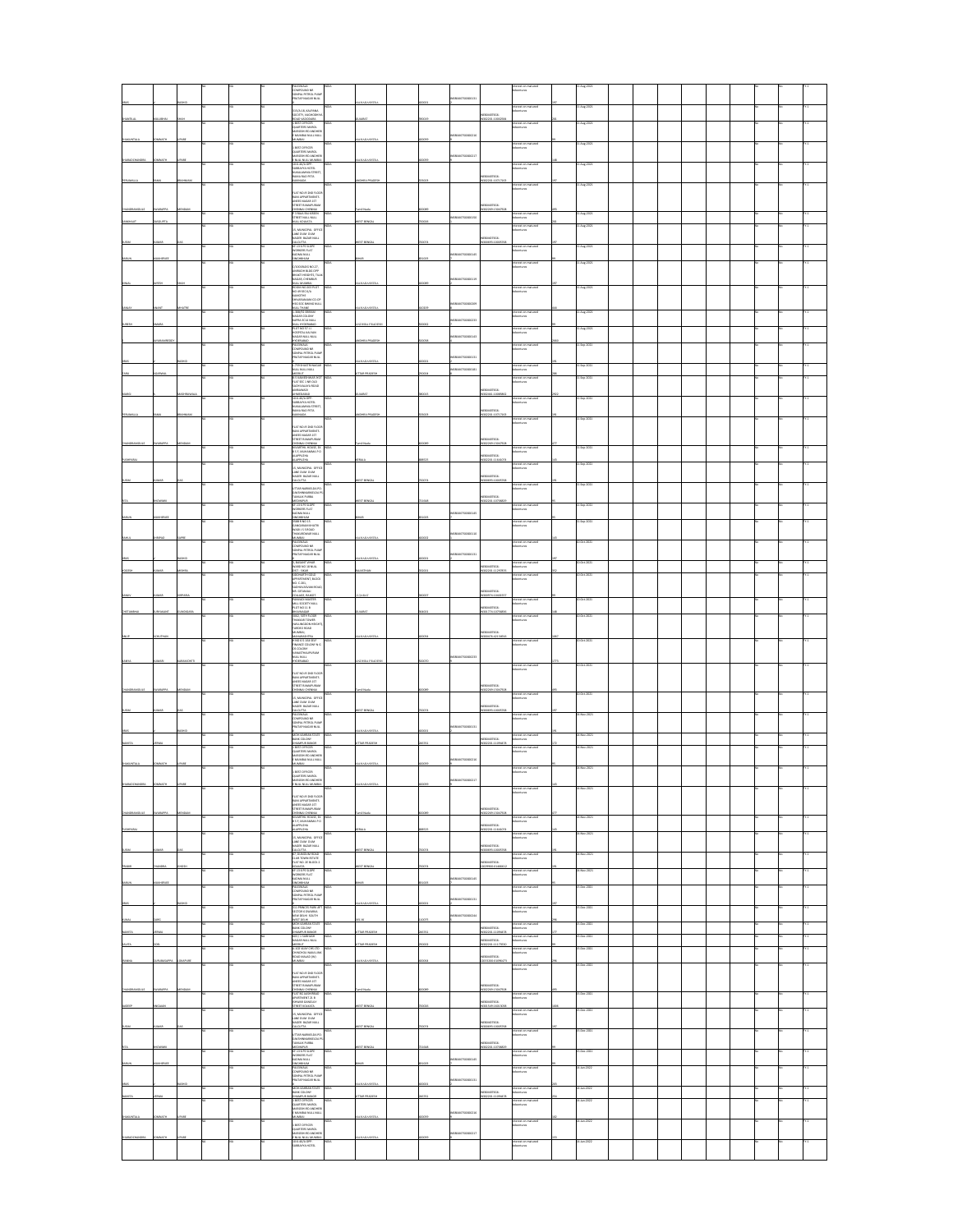|  |        |  | is, municipal offic<br>Lane Dum Dum<br>Mager Bazarmull                                                                                                                                                                                                             |                         |            |               |                                                | entanes                           |               |  |  |  |  |  |
|--|--------|--|--------------------------------------------------------------------------------------------------------------------------------------------------------------------------------------------------------------------------------------------------------------------|-------------------------|------------|---------------|------------------------------------------------|-----------------------------------|---------------|--|--|--|--|--|
|  |        |  |                                                                                                                                                                                                                                                                    |                         |            |               | 804075G6<br>00683-1000                         |                                   |               |  |  |  |  |  |
|  |        |  | MAN MANINE                                                                                                                                                                                                                                                         |                         |            |               |                                                | erest on mature<br>Sentares       |               |  |  |  |  |  |
|  |        |  |                                                                                                                                                                                                                                                                    |                         |            |               |                                                | ntane                             |               |  |  |  |  |  |
|  |        |  | ALLIWALA<br>CAAPCUND NR<br>ONPAL PETROL PUM<br>RATAP NAGAR NULL                                                                                                                                                                                                    |                         |            | 000005660013  |                                                |                                   |               |  |  |  |  |  |
|  |        |  |                                                                                                                                                                                                                                                                    |                         |            |               | <b>MATOSCO</b>                                 | rest on matured<br>entures        | 46-3322       |  |  |  |  |  |
|  |        |  |                                                                                                                                                                                                                                                                    |                         |            |               | 12201-11250<br>0607566                         | est on matured<br>etanes          | 46-3322       |  |  |  |  |  |
|  |        |  | <b>MARK ROOK</b><br>UNISIDE SCALE APPT<br>UNISIDE SCALE APPT<br>UNISIDE SCALE<br>TAP HANGERS SCALE<br>SANA COLONY<br>SANA COLONY<br>SANA COLONY<br>SANA COLONY<br>AND TABELA ROAD<br>AND TABELA ROAD                                                               |                         |            |               |                                                | etares                            |               |  |  |  |  |  |
|  |        |  |                                                                                                                                                                                                                                                                    |                         |            |               | 680407556<br>002201-11118950                   |                                   |               |  |  |  |  |  |
|  |        |  | 17 - 1 - 288 / 6, 581 5A<br>RESIDENCY LAKENN<br>RESIDENCY LAKENN<br>SAIDABAD HYDERABAL<br>SAIDABAD HYDERABAL<br>K KUDATHINI<br>KUDATHINI,<br>KUDATHINI,<br>KUDATHINI,                                                                                              |                         |            |               | 33407566                                       |                                   |               |  |  |  |  |  |
|  | CRETAY |  |                                                                                                                                                                                                                                                                    | <b>KOHRA PRADESH</b>    |            |               | 002201-11268458                                | rest on r<br>retures              |               |  |  |  |  |  |
|  |        |  |                                                                                                                                                                                                                                                                    |                         |            |               | 804075GG-<br>00011-1076                        |                                   |               |  |  |  |  |  |
|  |        |  |                                                                                                                                                                                                                                                                    |                         |            |               |                                                | KING ON I<br>HEEWIS               | Feb-302       |  |  |  |  |  |
|  |        |  |                                                                                                                                                                                                                                                                    |                         |            |               |                                                |                                   | 46-3322       |  |  |  |  |  |
|  |        |  |                                                                                                                                                                                                                                                                    |                         |            |               |                                                | rest on matured<br>retures        |               |  |  |  |  |  |
|  |        |  | <b>15, MUNICIPAL OFFICIAL</b><br>LANE DUM DUM<br>MAGER BAZAR NULL<br>MAGER BAZAR NULL<br>COLLUTIA<br>GROMAL NULL<br>MAGARALIAN<br>DINGRANAL PERIOL PUMP<br>COLPOLIAD NR<br>COLPOLIAD NR<br>COLPOLIAD NR<br>COLPOLIAD NR<br>COLPOLIAD NR                            |                         |            |               |                                                | ictures                           | Mar-2022      |  |  |  |  |  |
|  |        |  |                                                                                                                                                                                                                                                                    | ANARASHTRA              |            | 6808075660013 |                                                |                                   |               |  |  |  |  |  |
|  |        |  |                                                                                                                                                                                                                                                                    | <b>CLED</b>             |            |               |                                                | rest on m<br>retures              |               |  |  |  |  |  |
|  |        |  | 0<br>SECTOR & DWARKA<br>NEW DELHI SOUTH<br>WEST DELHI<br>WEST DELHI<br>RANK COLONY<br>RANK COLONY<br>PAIANEU IR BUNOR<br>PAIANEU IR BUNOR                                                                                                                          |                         |            |               | -<br>10201-1029<br>1021-1029                   | rest on m<br>entures              | Mar-2022      |  |  |  |  |  |
|  |        |  | MAN COLONY<br>DHAMPLIR BUNGK<br>NARD NO 18 NULL<br>NARD NO 18 NULL<br>NARD NO 18 NULL<br>NARD FLOOR FLAT NO<br>LA SHAWAR MARG<br>DOMGK STREET NULL<br>NUMBAL<br>MUMBAL                                                                                             |                         |            |               | <br> NG02001556<br> NG0201-11297876            | est on m<br><b>etants</b>         | Mar-2022      |  |  |  |  |  |
|  |        |  |                                                                                                                                                                                                                                                                    |                         |            |               |                                                |                                   |               |  |  |  |  |  |
|  |        |  |                                                                                                                                                                                                                                                                    |                         |            |               |                                                |                                   |               |  |  |  |  |  |
|  |        |  | ? - 1 - 388 / 6, SRI SA<br>ESIDENCY LAKSHMI<br>AGAR COLONY                                                                                                                                                                                                         |                         |            |               |                                                | erest on matured<br>Sentanes      | 8-Mar-2022    |  |  |  |  |  |
|  |        |  | MAAD HYDERA                                                                                                                                                                                                                                                        |                         |            |               | 806075G6<br>02201-11268                        |                                   |               |  |  |  |  |  |
|  |        |  |                                                                                                                                                                                                                                                                    |                         |            |               |                                                | rest on r<br>retures              | Mar-202       |  |  |  |  |  |
|  |        |  | IS, MUNCIPAL OFFIC<br>LANE DUM DUM<br>NAGER BAZAR MULL<br>CALCUTTA                                                                                                                                                                                                 | EST BENGA               |            |               | 332000282<br>00693-1000576                     |                                   |               |  |  |  |  |  |
|  |        |  | uttar Narikelda, Po<br>Dakshinaarikelda, P<br>Tamluk Purba                                                                                                                                                                                                         |                         |            |               | 33407566                                       |                                   |               |  |  |  |  |  |
|  |        |  | ACOMIPUR<br>S-12 6 PS SLOPE<br>VORKERS FLAT<br>VORAA NULL                                                                                                                                                                                                          | <b>ASSESSED</b>         |            |               | 002201-10706829                                | rest on r<br>retures              |               |  |  |  |  |  |
|  |        |  |                                                                                                                                                                                                                                                                    |                         |            | 6808075660056 |                                                |                                   |               |  |  |  |  |  |
|  |        |  | NGHÈHLIM<br>ALÉZANLA<br>CAFFOLIND NR<br>CINFAL PETROL PUM<br>RATAP NAGAR NULL                                                                                                                                                                                      |                         |            |               |                                                |                                   |               |  |  |  |  |  |
|  |        |  |                                                                                                                                                                                                                                                                    |                         |            |               |                                                | rest on m<br>entures              | Apr-200       |  |  |  |  |  |
|  |        |  |                                                                                                                                                                                                                                                                    | TAR PRADESH             |            |               | INERDEKOTSGE-<br>INGE2201-11094478             |                                   |               |  |  |  |  |  |
|  |        |  |                                                                                                                                                                                                                                                                    | <b>LARASHTE/</b>        |            | 808075660019  |                                                |                                   |               |  |  |  |  |  |
|  |        |  | DRAW NULL NULL NULL<br>MUMBAL<br>MUMBAL<br>MUMBACA TOWER<br>(MULLINGDOR NEGHT)<br>(MULLINGDOR NEGHT)<br>MUMBAL<br>MUMBACA<br>MUMBACA TRA<br>MUMBACA TRAW NEGHT<br>WILLY/TOWN<br>VILLY/TOWN<br>VILLY/TOWN<br>MUMBACA TRAW NEGHT                                     |                         |            |               |                                                | rest on m<br>retures              |               |  |  |  |  |  |
|  |        |  |                                                                                                                                                                                                                                                                    |                         |            |               | 00476-42134                                    |                                   |               |  |  |  |  |  |
|  |        |  |                                                                                                                                                                                                                                                                    |                         |            |               |                                                | bentanes                          |               |  |  |  |  |  |
|  |        |  |                                                                                                                                                                                                                                                                    |                         |            |               | 680407566-<br>002201-1103443                   |                                   | Apr-2022      |  |  |  |  |  |
|  |        |  | 7 - 1 - 388 / 6, SRI SA<br>ESIDENCY LAKSHMI<br>MGAR COLONY                                                                                                                                                                                                         |                         |            |               | 00007566                                       | rest on matured<br>entures        |               |  |  |  |  |  |
|  |        |  | <b>GALAD HYDERAL</b>                                                                                                                                                                                                                                               |                         |            |               | 02201-1126849                                  | est on r<br>etunes                | Apr-2022      |  |  |  |  |  |
|  |        |  | IS, MUNCPAL OFFIC<br>LANE DUM DUM<br>MAGER BAZAR MULL<br>CALCUTTA                                                                                                                                                                                                  |                         |            |               | E804075GE-<br>(300693-10005768                 |                                   |               |  |  |  |  |  |
|  |        |  |                                                                                                                                                                                                                                                                    | IST BENGAL              |            |               |                                                |                                   |               |  |  |  |  |  |
|  |        |  | uttar Narikelda Po<br>Dakshinaarkelda F<br>Tamluk Purba                                                                                                                                                                                                            |                         |            |               | 0000366                                        |                                   |               |  |  |  |  |  |
|  |        |  | I <u>senifur</u><br>F-12 6 PS SLOPE<br>Iobrers FLAT<br>Adma Null<br>Inghbhum                                                                                                                                                                                       |                         |            | 001075060014  |                                                | entanes                           |               |  |  |  |  |  |
|  |        |  | .<br>Sedan                                                                                                                                                                                                                                                         |                         |            |               |                                                | inest on i<br>ientures            |               |  |  |  |  |  |
|  |        |  | IN-A MWANI UMAM<br>KACIETY R/H RONAK<br>PLAZA NEAR TULSI<br>DHAM CHAR RASTA<br>MANUALPUR MULL<br>HENYMARA                                                                                                                                                          |                         |            | 808075660022  |                                                |                                   |               |  |  |  |  |  |
|  |        |  | ANNUALPUR MULL<br>IS A SHREET DHAM<br>IOCIETY RIM RONAK<br>UAZA NEAR TULSI<br>INNAM CHAR RASTA<br>ANNUALPUR<br>INNONAR                                                                                                                                             |                         |            |               |                                                | rest on mature<br>etates          | for-2022      |  |  |  |  |  |
|  |        |  |                                                                                                                                                                                                                                                                    |                         |            | 6808075660022 |                                                |                                   |               |  |  |  |  |  |
|  |        |  |                                                                                                                                                                                                                                                                    |                         |            |               |                                                |                                   |               |  |  |  |  |  |
|  |        |  | <i>UNDODARA</i><br>ECL FINANCE LTD<br>EDELWEISS HOUSE OF<br>GANTORIZ EAST<br>LINATORIZ EAST                                                                                                                                                                        |                         |            |               | 1075G6                                         |                                   |               |  |  |  |  |  |
|  |        |  | VNICRIZE MAI<br>ILIMBAE<br>ILIMBAE<br>ILIMBAE DEN MANDER<br>HARTOLI NULL<br>MARRASSITRA<br>MAPOLIND NR<br>DIAPOLIND NR<br>DIAPOLIND NR<br>DIAPOLIND NR<br>DIAPOLIND NR                                                                                             |                         |            |               |                                                | etates                            |               |  |  |  |  |  |
|  |        |  |                                                                                                                                                                                                                                                                    |                         |            |               | 30407566-<br>102719-1098                       |                                   |               |  |  |  |  |  |
|  |        |  |                                                                                                                                                                                                                                                                    |                         |            |               |                                                | test on matured<br>ntunes         | May 20        |  |  |  |  |  |
|  | 910    |  |                                                                                                                                                                                                                                                                    | <b><i>SURASHTRA</i></b> |            |               |                                                |                                   | Aug-2022      |  |  |  |  |  |
|  |        |  | LOCK NUMBER 8<br>DUST NUMBER 10<br>DARSH NAGAR<br>NUMBER<br>NAMPLIR BUNDR<br>HAMPLIR BUNDR<br>HAMPLIR BUNDR<br>NO2, 20TH FLOOR                                                                                                                                     |                         |            |               | 44700-02177                                    | etane                             |               |  |  |  |  |  |
|  |        |  |                                                                                                                                                                                                                                                                    |                         |            |               | -3220008                                       | est on matured<br>ntanes          | May-2022      |  |  |  |  |  |
|  |        |  |                                                                                                                                                                                                                                                                    |                         |            |               |                                                |                                   |               |  |  |  |  |  |
|  |        |  | udz, adih fulkir<br>Hakkar Tower<br>Akoeo Road<br>Aroeo Road<br>III IMBAI<br><b>HARASHTRA</b>                                                                                                                                                                      |                         |            |               | 322000264                                      |                                   |               |  |  |  |  |  |
|  |        |  |                                                                                                                                                                                                                                                                    |                         |            |               | 00006-021369                                   | interest on matured<br>debentures | May-2022      |  |  |  |  |  |
|  |        |  | 15, MUNICIPAL OFFICE<br>LANE DUM DUM<br>NAGER BAZAR NULL<br>CALCUTTA                                                                                                                                                                                               |                         |            |               | INEB04075GE-<br>INGCO683-10005768              |                                   |               |  |  |  |  |  |
|  |        |  |                                                                                                                                                                                                                                                                    |                         |            | 6808075660056 |                                                | irest on matured<br>ientures      | May-2022      |  |  |  |  |  |
|  |        |  |                                                                                                                                                                                                                                                                    |                         |            |               |                                                | erest on matured<br>Sentares      |               |  |  |  |  |  |
|  |        |  | MAGER BAZAR MULLI<br>CALCUTA<br>G-12695 SLOPE<br>WORKENS FLAT<br>KORAM MULL<br>SINGHIMM<br>SLOCITY BAN ROMA<br>PLAZA MEAR TULS<br>DHAM CHAR RASTA<br>DHAM CHAR RASTA<br>DHAM CHAR RASTA<br>DHAM CHAR RASTA<br>DHAM CHAR RASTA<br>DHAM CHAR RASTA                   |                         |            |               |                                                |                                   |               |  |  |  |  |  |
|  |        |  | Xodara<br>Kshreen dhami                                                                                                                                                                                                                                            |                         |            |               |                                                | ered cm ma<br>bertares            |               |  |  |  |  |  |
|  |        |  | GEA SHÈISIL DHAM<br>IOCICY QV ROMANI<br>PLAZA NGAR TULG<br>INAMA CHAR RASTA<br>MANAGEMA<br>IOC FRANCE LTD<br>IOC FRANCE LTD<br>IOC FRANCE COST<br>IOC FRANCE CAST<br>IOC FRANCE CAST<br>IOC FRANCE CAST<br>IOC FRANCE CAST<br>IOCIC FRANCE CAST                    |                         |            | E806075G60022 |                                                |                                   |               |  |  |  |  |  |
|  |        |  |                                                                                                                                                                                                                                                                    | 68.47                   |            |               |                                                | interest on matured<br>debentures | 10 May 2022   |  |  |  |  |  |
|  |        |  |                                                                                                                                                                                                                                                                    | <b><i>UARASHTRA</i></b> |            |               | INER04075GE-<br>INGC2719-10437790              |                                   |               |  |  |  |  |  |
|  |        |  | IJMBAI<br>NIERWALA<br>DAPOLIND NR<br>DAPAL PETROL PURAI<br>NATAP NAGAR NULL                                                                                                                                                                                        |                         |            |               |                                                | test on<br>Historia               |               |  |  |  |  |  |
|  |        |  |                                                                                                                                                                                                                                                                    |                         |            | 001075660013  |                                                |                                   | $an - 2022$   |  |  |  |  |  |
|  |        |  | <br>  OLT NO-133 VILIA SR<br> AI SANTHOSH 15T<br>   AI/YVILAVANIPALEM<br>   SAKHAPATNAM                                                                                                                                                                            |                         |            |               |                                                | interest on matured<br>debentures |               |  |  |  |  |  |
|  |        |  |                                                                                                                                                                                                                                                                    | <b>BA PRADES</b>        |            |               | 0394-14017574                                  | rrest on matured                  |               |  |  |  |  |  |
|  |        |  | S, MUNCPAL OFFICE<br>ANEOUM DUM<br>MGER BAZARMULL<br>CALCUTTA                                                                                                                                                                                                      |                         |            |               | 680407566<br>000683-10005768                   | bentanes                          |               |  |  |  |  |  |
|  |        |  |                                                                                                                                                                                                                                                                    | AQUEST SER              |            |               |                                                | interest on matured<br>debentures | $-345 - 2622$ |  |  |  |  |  |
|  |        |  |                                                                                                                                                                                                                                                                    | ST BENGAL               | <b>GAR</b> |               | 32000000<br>802201-10706829                    |                                   |               |  |  |  |  |  |
|  |        |  | UTAR MARKEDA PO<br>DARSHNARSKIDA PO<br>DARU IV POSA<br>CARLUX PUSA<br>GENERAL POSA<br>GENERAL POSA<br>GENERAL POSA<br>DARSKIDA POSAN POSAN<br>MARKEDA MARKEDA COMPUSATION<br>CARPASSAN COMPUSATION<br>MARKEDA MARKEDA COMPUSATION<br>CARPASSAN COMPUSATION<br>CARP |                         |            | 6806075660016 |                                                | erest on matured<br>bentures      | $-446 - 2022$ |  |  |  |  |  |
|  |        |  |                                                                                                                                                                                                                                                                    |                         |            |               |                                                | interest on matured<br>debentures | $446 - 2022$  |  |  |  |  |  |
|  |        |  |                                                                                                                                                                                                                                                                    | <b>RASHTR</b>           |            |               | 480407566-<br>001838-10016661                  | erest on matured<br>entures       | lun-2022      |  |  |  |  |  |
|  |        |  |                                                                                                                                                                                                                                                                    | <b><i>UARASHTRA</i></b> | œ          |               | E804075G6-<br>301838-10016                     | arest on m.<br>bertures           |               |  |  |  |  |  |
|  |        |  |                                                                                                                                                                                                                                                                    | <b><i>USASHTRA</i></b>  |            |               | INER041075GE-<br>INGCC628-10016670             | arest on matur<br>bertares        |               |  |  |  |  |  |
|  |        |  |                                                                                                                                                                                                                                                                    |                         |            | E808075G60013 |                                                |                                   |               |  |  |  |  |  |
|  |        |  |                                                                                                                                                                                                                                                                    | <b>HARASHTRA</b>        |            |               | %804075GE<br>%802201-11297876                  | arest on matured<br>bentures      | iul-2022      |  |  |  |  |  |
|  |        |  | BASANT VIHAR<br>HARD NO 18 NULL<br>IST - SIKAR<br>I KAPUZHA<br>LAPPUZHA<br>LAPPUZHA                                                                                                                                                                                |                         |            |               |                                                | sterest on matured<br>lebentures  | $44 - 2022$   |  |  |  |  |  |
|  |        |  |                                                                                                                                                                                                                                                                    |                         |            |               | 44000003<br>002201-1164103                     |                                   | 7-au-2022     |  |  |  |  |  |
|  |        |  | is, municipal offic<br>Lane Dum Dum<br>MAGER BAZAR MULL                                                                                                                                                                                                            |                         |            |               |                                                | interest on matured<br>debentures |               |  |  |  |  |  |
|  |        |  | ALCUTTA<br>- SHIV SADAN Y.<br>OAD MARINE DRIVE                                                                                                                                                                                                                     | EST BENGAL              |            |               | INER041075GE-<br>IN300693-10005768<br>44000003 | rrest on m<br>entanes             |               |  |  |  |  |  |
|  |        |  |                                                                                                                                                                                                                                                                    | <b>ARASHTE</b>          |            |               | 301838-1001666                                 | interest on matured<br>debentures | $-34 - 2022$  |  |  |  |  |  |
|  |        |  |                                                                                                                                                                                                                                                                    | <b><i>URASHTRA</i></b>  |            |               | 16804107566-<br>10015838-10016670              | erest on matured                  | $+202$        |  |  |  |  |  |
|  |        |  |                                                                                                                                                                                                                                                                    |                         |            |               |                                                |                                   |               |  |  |  |  |  |
|  |        |  | MO MARINE DRIVE<br>UMBAL, INDAN C'<br>SHIV SADAN C'<br>MO MARINE DRIVE<br>UMBAL, INDA<br>UMBAL, INDA<br>UMBAL, INDA<br>USANAL, INDA<br>USANAL, INDA                                                                                                                | <b>ARASHTRA</b>         |            |               | E8041075G6-<br>3015R38-10016655                | etates                            |               |  |  |  |  |  |
|  |        |  |                                                                                                                                                                                                                                                                    |                         |            |               |                                                | rest on r<br>retures              |               |  |  |  |  |  |
|  |        |  | niemmla<br>Dafpound nr<br>Dafml Petrol Punni<br>Ratap Nagar Null                                                                                                                                                                                                   |                         |            |               |                                                |                                   | Aug-2022      |  |  |  |  |  |
|  |        |  | SHAN & NANDI PARK<br>IH SNK S N K SCHOOL<br>NO B - 9,                                                                                                                                                                                                              | ww                      |            |               | INERDEKOTSGE-<br>12033200-08293231             | interest on matured<br>debentures | ug-2022       |  |  |  |  |  |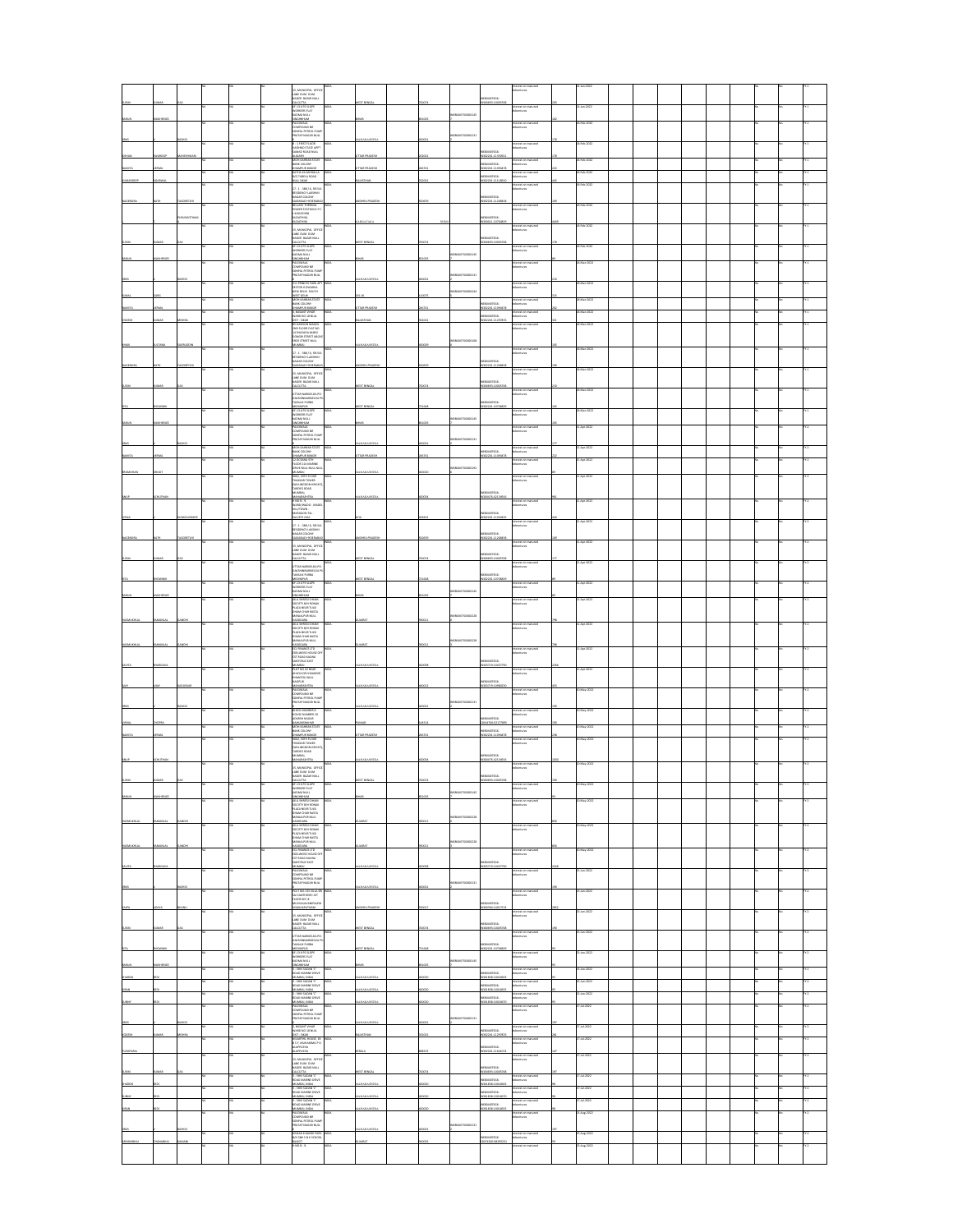|              |       |  | varthel houss, sa<br>5 F, Muhammar P C<br>Appuzha<br>Appuzha                                                                                                                                                                                                            |                         |      |                 | 322000264<br>302201-11641074         |                                   | Aug-2022      |  |  |  |  |  |
|--------------|-------|--|-------------------------------------------------------------------------------------------------------------------------------------------------------------------------------------------------------------------------------------------------------------------------|-------------------------|------|-----------------|--------------------------------------|-----------------------------------|---------------|--|--|--|--|--|
|              |       |  | IS, MUNCPAL OFFIC<br>LANE DUM DUM<br>WGER BAZAR MULL                                                                                                                                                                                                                    |                         |      |                 |                                      | interest on matured<br>debentures |               |  |  |  |  |  |
|              |       |  | <b>NECUTTA</b>                                                                                                                                                                                                                                                          | EST BENGAL              |      |                 | NER04KO3GG-<br>NGOGRA-10005768       |                                   |               |  |  |  |  |  |
|              |       |  | ANNGPURLISOTTAM<br>URLAJPUR TOWN                                                                                                                                                                                                                                        |                         |      |                 | 44000003<br>02201-1113830            | rest on matured<br>ientures       | ug-202        |  |  |  |  |  |
|              |       |  |                                                                                                                                                                                                                                                                         |                         |      |                 |                                      | interest on matured<br>debentures | Aug-2022      |  |  |  |  |  |
|              |       |  |                                                                                                                                                                                                                                                                         |                         |      | 01075660032     |                                      |                                   |               |  |  |  |  |  |
|              |       |  | PUR LAUPUR TOWN<br>MULL JAMERE DHAM<br>GA SHERE DHAM<br>CACKY QN BORM<br>CACKY QN BORM<br>MADAR MULL<br>MADARA<br>CAMBAL INDIA<br>TAMBAL INDIA<br>TAMBAL INDIA<br>TAMBAL INDIA                                                                                          |                         |      |                 | 320000364                            | erest on m<br>Sentanes            |               |  |  |  |  |  |
|              |       |  |                                                                                                                                                                                                                                                                         | <b><i>UARASETEA</i></b> |      |                 | 001838-1001665                       | est con i<br>ntunes               |               |  |  |  |  |  |
|              |       |  |                                                                                                                                                                                                                                                                         | ANARASHTRA              |      |                 | 1227000036<br>IN301838-10016663      |                                   |               |  |  |  |  |  |
|              |       |  |                                                                                                                                                                                                                                                                         | <b>ARASHTRA</b>         |      |                 | 480407556-<br>001838-10016670        | est on ma<br>etares               |               |  |  |  |  |  |
|              |       |  |                                                                                                                                                                                                                                                                         |                         |      |                 |                                      | erest on i<br>Sentanes            |               |  |  |  |  |  |
|              |       |  |                                                                                                                                                                                                                                                                         |                         |      |                 |                                      |                                   | kup 2022      |  |  |  |  |  |
|              |       |  |                                                                                                                                                                                                                                                                         |                         |      |                 |                                      | erest on matured<br>Sentanes      |               |  |  |  |  |  |
|              |       |  | <b>CONFIRMATION AND AN ASSAULT CONFIDENCIAL CONFIDENCIAL CONFIDENCIAL CONFIDENCIAL CONFIDENCIAL CONFIDENCIAL CONFIDENCIAL CONFIDENCIAL CONFIDENCIAL CONFIDENCIAL CONFIDENCIAL CONFIDENCIAL CONFIDENCIAL CONFIDENCIAL CONFIDENCIA</b>                                    | nil Nadu                |      |                 | 680807566-<br>001313-3503261         |                                   |               |  |  |  |  |  |
|              |       |  | MARKIN CHEMBAR<br>ALEJANIA<br>CAAPOLIND NR<br>CINPAL PETROL PUMP<br>RATAP NAGAR NULL                                                                                                                                                                                    |                         |      |                 |                                      | rest on mat<br>entanes            |               |  |  |  |  |  |
|              |       |  |                                                                                                                                                                                                                                                                         |                         |      | 08/075660013    |                                      |                                   |               |  |  |  |  |  |
|              |       |  | ishan 6 Nandi Pari<br>/h snk s n k schoo<br>TOOL                                                                                                                                                                                                                        |                         |      |                 | -322000036<br>022200-0829323         | arest on matured<br>bentures      | Sep 2022      |  |  |  |  |  |
|              |       |  |                                                                                                                                                                                                                                                                         |                         |      |                 |                                      | et on r<br>rtares                 |               |  |  |  |  |  |
|              |       |  |                                                                                                                                                                                                                                                                         |                         |      |                 | 452000026<br>02201-1000258           |                                   |               |  |  |  |  |  |
|              |       |  |                                                                                                                                                                                                                                                                         |                         |      |                 |                                      |                                   |               |  |  |  |  |  |
|              |       |  |                                                                                                                                                                                                                                                                         |                         |      |                 | 680407566-<br>100476-4213461         |                                   |               |  |  |  |  |  |
|              |       |  | 315/M-10, KNUPMA<br>SOCIETY, VAGHODHIV<br>SOLO VADODARA<br>NGAD ARTH FADDR<br>TAROGO ROMA<br>INAROGO ROMA<br>MAROGO ROMA<br>MAROGO ROMA<br>MAROGO ROMA<br>MAROGO ROMA<br>NAROGO ROMA<br>P 2 RARA RAJ RISSEN<br>STREET MALL NALL<br>STREET MALL NALL<br>STREET MALL NALL | <b>MONGS</b> T23        |      | 0200003000150   |                                      | erest on matured<br>Sentanes      | Sep-3022      |  |  |  |  |  |
|              |       |  | s, municipal offic<br>Ané dum dum<br>HGER BAZAR MULL                                                                                                                                                                                                                    |                         |      |                 |                                      | rest on                           |               |  |  |  |  |  |
|              |       |  |                                                                                                                                                                                                                                                                         | T BENGA                 |      |                 | 304075GG<br>100693-10005             |                                   |               |  |  |  |  |  |
|              |       |  | ALCUTTA<br>- SHIV SADAN C'<br>CAO MARINE DRIVE<br>CAMBAL, INDIA<br>- SHIV SADAN C<br>CAO MARINE DRIVE<br>- MARINE DRIVE                                                                                                                                                 | <b>HARASHTRA</b>        |      |                 | -120700024<br>001838-1001666         | arest on matured<br>bentures      | Sep-3022      |  |  |  |  |  |
|              |       |  |                                                                                                                                                                                                                                                                         | <b>ARASHTRA</b>         |      |                 | 40000000<br>100838-1001665           | rest on mat<br>retures            | iep-3322      |  |  |  |  |  |
|              |       |  |                                                                                                                                                                                                                                                                         |                         |      |                 | 480407556-<br>001838-10016670        | rest on ma<br>entures             | Sep-2022      |  |  |  |  |  |
|              |       |  | OAD MARINE DRIVE<br>ILIANDAL INDIA<br>- SHIV SADAN (*<br>- SHIV SADAN (* )<br>KIANDAL PETROL PUNP<br>ILIANDAL PETROL PUNP<br>DNPAL PETROL PUNP<br>DNPAL PETROL PUNP                                                                                                     | <b>MASHTRA</b>          |      |                 |                                      | erest on mature<br><b>Intants</b> | 0et-2022      |  |  |  |  |  |
|              |       |  |                                                                                                                                                                                                                                                                         |                         |      | 808075660017    |                                      |                                   |               |  |  |  |  |  |
|              |       |  |                                                                                                                                                                                                                                                                         |                         |      |                 |                                      | rrest on matured<br>ientures      | Oct-2022      |  |  |  |  |  |
|              |       |  |                                                                                                                                                                                                                                                                         |                         |      |                 | INER04075GE-<br>INGODE 42134816      |                                   |               |  |  |  |  |  |
|              |       |  |                                                                                                                                                                                                                                                                         | LARASHTRA               |      |                 |                                      | rrest on r<br>entanes             |               |  |  |  |  |  |
|              |       |  | 0<br>2002, 2014 FADOR<br>THAKOKA TOWER<br>(MILLINGDOR HEIGHT)<br>KASING ROAD<br>MILLINGDOR<br>MARADWADO - MADE<br>WILLITOWN -<br>WILLITOWN -<br>WILLITOWN -<br>WILLITOWN -<br>MILLITOWN -                                                                               |                         |      |                 | 804075GG<br>02205-19334              |                                   |               |  |  |  |  |  |
|              |       |  | 17, USHA NASAR<br>XIENTION, NOORS                                                                                                                                                                                                                                       |                         |      |                 | -322000036                           | mest on m<br>ventures             |               |  |  |  |  |  |
|              |       |  |                                                                                                                                                                                                                                                                         | <b>NORTH PRADESH</b>    |      |                 | 12017000-00167696                    |                                   |               |  |  |  |  |  |
|              |       |  | S, MUNCIPAL OFFICE<br>ANE DUM DUM<br>HGER BAZAR MULL<br>HGCTTS                                                                                                                                                                                                          |                         |      |                 | 804075GG-<br>00683-10005768          |                                   |               |  |  |  |  |  |
|              |       |  | <b>LUTTA</b><br>NGC/URUSOTTAN                                                                                                                                                                                                                                           | EST BENGAL              |      |                 | -                                    | entares                           |               |  |  |  |  |  |
|              |       |  | PUR IAIPUR TOWN<br>NULL IAIPUR                                                                                                                                                                                                                                          |                         |      |                 | 302201-1113836                       |                                   |               |  |  |  |  |  |
|              |       |  | )<br>10 No 258A/5, New<br>1011 Swawasi Tawa                                                                                                                                                                                                                             |                         |      |                 | 332000282                            |                                   |               |  |  |  |  |  |
|              |       |  | ovo Myske osine<br>- Zhiv zvonn .c.<br>Ovo myske osine                                                                                                                                                                                                                  |                         |      |                 | (200214-1715578)<br>INERGHOTSGE-     | erest on matu<br>Seetanes         |               |  |  |  |  |  |
|              |       |  | dad Marine Drive<br>Lingah, India<br>- Shiy Sadan C'<br>Dad Marine Drive<br>Lingah, India<br>Shiy Sadan C'<br>Dad Marine Drive<br>Dad Marine Drive                                                                                                                      |                         |      |                 | 001838-1001666                       | interest on matured<br>debentures | F-0ct-2022    |  |  |  |  |  |
|              |       |  |                                                                                                                                                                                                                                                                         |                         |      |                 | 480407566<br>011838-1001665          | rest on matured<br>entures        | Oct-2022      |  |  |  |  |  |
|              |       |  |                                                                                                                                                                                                                                                                         |                         |      |                 | 00000366-<br>00001-0006              |                                   | Oct-2022      |  |  |  |  |  |
|              |       |  | A 6 MADHUGAN<br>AMANS ROAD<br>MAMAS ROAD<br>PALÉMINA<br>COMPAL PETROL PUM<br>MATAP NAGAR NULL<br>PATAP NAGAR NULL<br>PATAP NAGAR NULL                                                                                                                                   |                         |      |                 |                                      | erest on matured<br>bentures      |               |  |  |  |  |  |
|              |       |  |                                                                                                                                                                                                                                                                         |                         |      |                 |                                      | erest on r<br>Sentares            |               |  |  |  |  |  |
|              |       |  |                                                                                                                                                                                                                                                                         |                         |      | 6808075660017   |                                      |                                   |               |  |  |  |  |  |
|              |       |  |                                                                                                                                                                                                                                                                         |                         |      |                 |                                      | erest on mature<br>ettates        |               |  |  |  |  |  |
|              |       |  | OGESHWAR PARK<br>276(N. - 2, HILL DRIVE<br>LILL BHANNAGAR<br>KOCK NO 9 PART 2<br>AHN MANDIK SOC<br>AHN<br>AHN                                                                                                                                                           |                         |      |                 | 680407556<br>001485-10636804         |                                   |               |  |  |  |  |  |
|              |       |  |                                                                                                                                                                                                                                                                         |                         |      |                 | 804075GE-<br>12000-00598             | erest on r<br>Sentares            |               |  |  |  |  |  |
|              |       |  | ia.<br>Waannandr<br>CETY EAST KALOL                                                                                                                                                                                                                                     |                         |      |                 | -32010034                            | rest on m<br>Settures             |               |  |  |  |  |  |
|              |       |  | ADCINT MAILBACK<br>REY KAADE<br>2002, 20TH FIGOR<br>TAROEO ROAD<br>WANARAI,<br>MANARAI,<br>MANARAI,                                                                                                                                                                     |                         |      |                 | 036000-00726424                      |                                   |               |  |  |  |  |  |
|              |       |  |                                                                                                                                                                                                                                                                         |                         |      |                 | anuntosc                             |                                   |               |  |  |  |  |  |
|              |       |  |                                                                                                                                                                                                                                                                         |                         |      |                 | 00036-02136                          | rest on matured<br>entures        | lov-2022      |  |  |  |  |  |
|              |       |  | 17, USHA NAGAR<br>XISNITON, INDOR<br>ANNIKUNI OPPICIC<br>IANIK G EROAD                                                                                                                                                                                                  |                         |      |                 |                                      | erest on matur<br>Sentures        | Nov-2022      |  |  |  |  |  |
|              |       |  | NANDGACN                                                                                                                                                                                                                                                                | <b>FOR PRACESH</b>      |      |                 | -3220000000<br>102201-11220700       |                                   |               |  |  |  |  |  |
|              |       |  | 17 - 1 - 388 / 6, 581 SA<br>RESIDENCY LAKSHMI<br>MAGAR COLONY                                                                                                                                                                                                           |                         |      |                 |                                      | rest on m<br>entures              |               |  |  |  |  |  |
|              |       |  | <b>ANA RAJ KISSE</b>                                                                                                                                                                                                                                                    | <b>BA PRADE</b>         |      |                 | 3044075GG-<br>102205-1126845         |                                   |               |  |  |  |  |  |
| QJPTA        |       |  | AGET NULL MULL                                                                                                                                                                                                                                                          | EST BENGAL              |      | NE804075G600150 |                                      | bertures                          | 3 Nov-2022    |  |  |  |  |  |
|              |       |  | NIE KOLKATA<br>AT BG AASHRRAD<br>PARTMENT 21 B<br>HWAR GANGULY                                                                                                                                                                                                          | EST BENGAL              |      |                 | 440000000                            | interest on matured<br>debentures |               |  |  |  |  |  |
|              |       |  | REET REGISTA                                                                                                                                                                                                                                                            |                         |      |                 | 001549-10013038                      | interest on matured<br>debentures | Nov-2022      |  |  |  |  |  |
|              |       |  | i, muncipal offici<br>Ne dum dum<br>Ager Bazarmull                                                                                                                                                                                                                      | <b>MONGS T23</b>        |      |                 | 33200364<br>(300693-10005768         |                                   |               |  |  |  |  |  |
|              |       |  | NELITTA<br>- SHIV SADAN "C"<br>OAD MARINE DRIVE                                                                                                                                                                                                                         |                         |      |                 | -agencinesis<br>001838-1001667       | erest on mat<br>Sentanes          |               |  |  |  |  |  |
|              |       |  | UMBAL INDIA<br>SHIV SADAN C'<br>MD MARINE DRIVE<br>UMBAL INDIA<br>CUNTANLINDIA                                                                                                                                                                                          |                         |      |                 | <b>NERDEKOTSGE</b>                   | interest on matured<br>debentures |               |  |  |  |  |  |
|              |       |  |                                                                                                                                                                                                                                                                         |                         |      |                 | 101838-10016667                      | ictures                           |               |  |  |  |  |  |
|              |       |  | DAD MARINE DRIVE<br>TANDAL INDIA<br>TEERINAA                                                                                                                                                                                                                            | NHARASHTRA              |      |                 | INEB04075GE-<br>INGCC628-10016655    | rest on m<br>entanes              |               |  |  |  |  |  |
|              |       |  | ALLAWALA<br>CAAPCIUND NR<br>CAFAL PETROL PUMI<br>RATAP NAGAR NULL                                                                                                                                                                                                       | AR AGETTE               |      |                 |                                      |                                   |               |  |  |  |  |  |
|              |       |  | .<br>Station Road<br>(Ohamansit), Th                                                                                                                                                                                                                                    |                         |      |                 | 440000000                            | arest on m<br>bentures            |               |  |  |  |  |  |
|              |       |  | UCHAMMARITI, TH<br>KWAN NAGAUR<br>ND FLOOR FLAT NO<br>4 SHAYADA MARG<br>ONGRI STREET AROVE<br>ROS STREET NULL<br>ROMBAI                                                                                                                                                 | LASTHANI                | 1508 |                 | 002201-11264468                      | rest on m<br>entures              |               |  |  |  |  |  |
|              |       |  |                                                                                                                                                                                                                                                                         |                         |      |                 |                                      |                                   |               |  |  |  |  |  |
|              |       |  |                                                                                                                                                                                                                                                                         |                         |      |                 |                                      | irest on matured<br>ientures      | 7-Dec-2022    |  |  |  |  |  |
|              |       |  |                                                                                                                                                                                                                                                                         |                         |      |                 |                                      |                                   |               |  |  |  |  |  |
|              |       |  |                                                                                                                                                                                                                                                                         | <b><i>URASHTRA</i></b>  |      |                 | INER04075G6-<br>IN900476-43134956    |                                   |               |  |  |  |  |  |
|              |       |  | ROM SIMBAT NULL<br>BUMBAL<br>BUMBAL<br>MAKKAR TOWER<br>MILINGDON HEIGHT<br>MAKINGDON<br>BUMBAL<br>BUMBAL<br>BUMBAL NULL NULL<br>BUMBAL NULL NULL<br>BUMBAL NULL NULL<br>BUMBAL                                                                                          |                         |      | 808075660030    |                                      | est on i<br>etanes                |               |  |  |  |  |  |
| UMDA         |       |  | <b>IARAL</b>                                                                                                                                                                                                                                                            | <b>LARASHTE</b>         | œ    |                 | INER04075GE-<br>12017000-00167696    | rest on mat<br>entures            |               |  |  |  |  |  |
| ANDAN        | stown |  | 217, USHA NAGAR<br>Extention, I. Indone<br>Freet Null Null<br>Etreet Null Null<br>Null Kolkata                                                                                                                                                                          | <b>MOHYA PRADESH</b>    | 4000 | 168010756600150 |                                      | vrest on matured<br>ietitanes     |               |  |  |  |  |  |
| <b>SIPTA</b> |       |  |                                                                                                                                                                                                                                                                         | ST BENGAL               |      |                 |                                      | rest on m<br>Jestures             |               |  |  |  |  |  |
|              |       |  | S, MUNCIPAL OFFICE<br>ANEOUN DUM<br>MGER BAZAR NULL<br>MELAIPUR TOWN<br>URLAIPUR TOWN<br>URLAIPUR TOWN                                                                                                                                                                  |                         |      |                 | 680407566-<br>000683-10005768        |                                   |               |  |  |  |  |  |
|              |       |  |                                                                                                                                                                                                                                                                         | ST BENGAL               |      |                 | -                                    | erest on matured<br>Sentares      | Dec-2022      |  |  |  |  |  |
|              |       |  |                                                                                                                                                                                                                                                                         |                         |      |                 |                                      | rest on mati<br>entures           |               |  |  |  |  |  |
|              |       |  | ld no 258a/5, new<br>0 1371 GNANGIRI,<br>ULL SIVAKAGI TAMIL                                                                                                                                                                                                             |                         |      |                 | enwintsco                            |                                   |               |  |  |  |  |  |
|              |       |  |                                                                                                                                                                                                                                                                         |                         |      |                 | 00214-17155764                       | erest on matured<br>Sentanes      | Dec-2022      |  |  |  |  |  |
|              |       |  | ADU<br>- SHV SADAN (* )<br>DAD MARINE DRIVE<br>- SHV SADAN (* )<br>DAD MARINE DRIVE<br>DAD MARINE DRIVE<br>1940A : HOVA                                                                                                                                                 |                         |      |                 | INEBOARDTSGE                         | erest on m<br>Dentares            |               |  |  |  |  |  |
|              |       |  |                                                                                                                                                                                                                                                                         | <b>SHIRA</b>            |      |                 | 001838-1001                          | est on r<br>etures                |               |  |  |  |  |  |
|              |       |  | DAD MARINE DRIVE<br>IJANDA, INDIA<br>- SAW SADAN C<br>- SAW SADAN CORVE<br>IJANDA, INDIA<br>IJANDA, PETROL PUMP<br>INDIA, PETROL PUMP<br>IJANDA, PETROL PUMP                                                                                                            | ANARASHTRA              | ccoo |                 | INERDAICI SGE-<br>INGCLESIB-10016655 | rest on matured                   |               |  |  |  |  |  |
|              |       |  |                                                                                                                                                                                                                                                                         |                         |      |                 |                                      | tates                             |               |  |  |  |  |  |
|              |       |  |                                                                                                                                                                                                                                                                         | <b>ARASHTE</b>          |      |                 |                                      | erest on matured<br>Sentanes      | $-385 - 2022$ |  |  |  |  |  |
|              |       |  |                                                                                                                                                                                                                                                                         |                         |      |                 | 480407556<br>002201-11094478         | rest on matured                   | $485 - 2022$  |  |  |  |  |  |
|              |       |  | IOH KAHRAN STATE<br>NNK COLONY<br>HAMPUR BUNOR<br>KRODA, AT POST<br>HRULI, TA GANDEVI,<br>KT-NAVSAR<br>ST-NAVSAR<br>NDODARA                                                                                                                                             |                         |      |                 | 30407566                             | etates                            |               |  |  |  |  |  |
|              |       |  | AT THAT BAN<br>03, 30TH FLOOR<br>MICKAR TOWER<br>MILINGDON HEIGHT                                                                                                                                                                                                       |                         |      |                 | 041500-00364                         | interest on matured<br>debentures | $-3a + 2022$  |  |  |  |  |  |
|              |       |  | 46060 RDAD                                                                                                                                                                                                                                                              |                         |      |                 |                                      |                                   |               |  |  |  |  |  |
|              |       |  | MBAI,<br>HARASHTRA                                                                                                                                                                                                                                                      |                         |      |                 | 804075G6-<br>00476-42134             |                                   | as 3022       |  |  |  |  |  |
|              |       |  | 17, USHA NAGAR<br>DITOX, INDOR                                                                                                                                                                                                                                          | FOR PRACESH             |      |                 | INEBOARDTSGE<br>017000-00167         | arest on matured<br>bentures      |               |  |  |  |  |  |
|              |       |  | 15, MUNICIPAL OFFICE<br>LANE DUM DUM<br>NAGER BAZAR NULL<br>CALCUITA                                                                                                                                                                                                    |                         |      |                 |                                      | rest on mi<br>retures             |               |  |  |  |  |  |
|              |       |  |                                                                                                                                                                                                                                                                         |                         |      |                 | 304075GG-<br>100693-10005            |                                   |               |  |  |  |  |  |
|              |       |  | urian diwati<br>Urian dikenali<br>Kali dan dike                                                                                                                                                                                                                         |                         |      |                 | 40000000<br>02201-111383             | entares                           | $-35 - 322$   |  |  |  |  |  |
|              |       |  | ld no 258a/5, new<br>0 1371 GNANGRI,<br>ULL SNAKASI TAMIL                                                                                                                                                                                                               |                         |      |                 |                                      | interest on matured<br>debentures |               |  |  |  |  |  |
|              |       |  | LOU.                                                                                                                                                                                                                                                                    |                         |      |                 | NER04K075GE-<br>NGODI14-17155784     |                                   |               |  |  |  |  |  |
|              |       |  |                                                                                                                                                                                                                                                                         |                         |      |                 |                                      |                                   |               |  |  |  |  |  |
|              |       |  |                                                                                                                                                                                                                                                                         |                         |      |                 |                                      |                                   |               |  |  |  |  |  |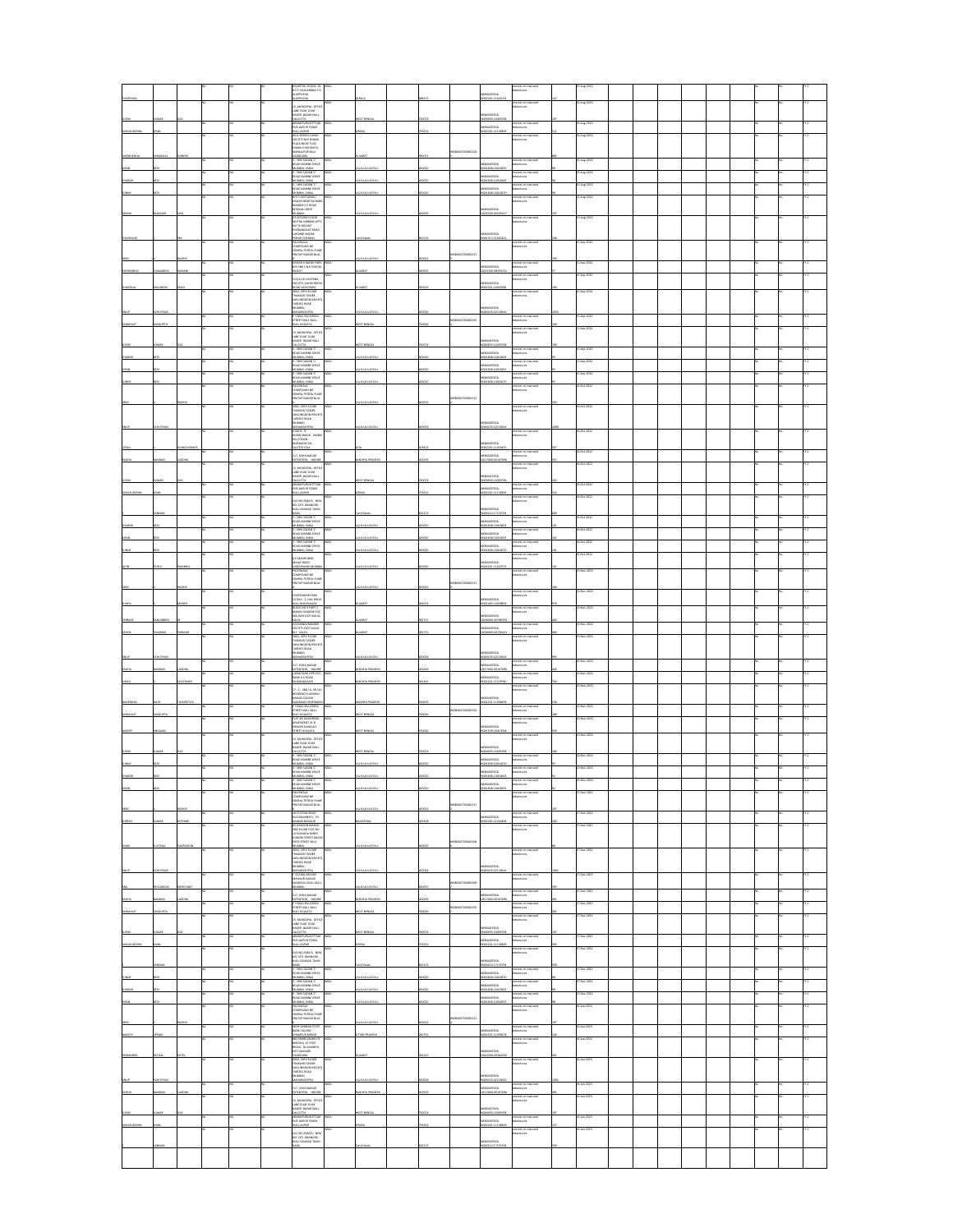|                  |                  |  |  | 2 - SHIY SADAAN C'<br>ROAD MARINI DRIVE<br>MUMBAL INDIA<br>2 - SHIY SADAAN CRIVE<br>ROAD MARINE DRIVE                                                                                                                                                                                                                                                                                                                                  |                          |      |                | -aactosce                                           | vest on m.<br>entures           |      |            |  |  |  |  |
|------------------|------------------|--|--|----------------------------------------------------------------------------------------------------------------------------------------------------------------------------------------------------------------------------------------------------------------------------------------------------------------------------------------------------------------------------------------------------------------------------------------|--------------------------|------|----------------|-----------------------------------------------------|---------------------------------|------|------------|--|--|--|--|
|                  |                  |  |  |                                                                                                                                                                                                                                                                                                                                                                                                                                        |                          |      |                | 16838-10016                                         |                                 |      |            |  |  |  |  |
|                  |                  |  |  |                                                                                                                                                                                                                                                                                                                                                                                                                                        |                          |      |                | 432030324<br>001838-10016667                        | arest on ma<br>bentures         |      |            |  |  |  |  |
|                  |                  |  |  | MUMBAL INDIA<br>3 - SHIV SADAN 'C'<br>ROAD MARINE DRIVE                                                                                                                                                                                                                                                                                                                                                                                |                          |      |                | 440000000                                           | rest on ma<br>entanes           |      |            |  |  |  |  |
|                  |                  |  |  | KORD MAKINI DENY<br>PALEMALA<br>COMPOUND NR<br>COMPAL PETROL PUMI<br>PAATAP NAGAR NULL<br>PAATAP NAGAR NULL                                                                                                                                                                                                                                                                                                                            |                          |      |                | 01838-10016                                         |                                 |      |            |  |  |  |  |
|                  |                  |  |  |                                                                                                                                                                                                                                                                                                                                                                                                                                        |                          |      |                |                                                     | erest on matured<br>Sentanes    |      |            |  |  |  |  |
|                  |                  |  |  |                                                                                                                                                                                                                                                                                                                                                                                                                                        | <b>LARASHITE</b>         |      | E804075G60013  |                                                     |                                 |      |            |  |  |  |  |
|                  |                  |  |  | 0<br>211 PRINCES PARK AP<br>SECTOR 6 DWARKA<br>NEW DELHI SOUTH<br>WEST DELHI                                                                                                                                                                                                                                                                                                                                                           |                          |      | NER08075GG0036 |                                                     | erest on m<br>Sentanes          |      |            |  |  |  |  |
|                  |                  |  |  |                                                                                                                                                                                                                                                                                                                                                                                                                                        |                          |      |                |                                                     |                                 |      |            |  |  |  |  |
|                  |                  |  |  |                                                                                                                                                                                                                                                                                                                                                                                                                                        |                          |      |                |                                                     | rrest on r<br>entures           |      |            |  |  |  |  |
|                  |                  |  |  | C/O OR R R SHAH 212<br>SINARISNORA CO OR<br>MARKETING KOL NULI<br>MULL AHMEDABAD<br>SOG RAIN CHS GOPI                                                                                                                                                                                                                                                                                                                                  | ww                       |      |                |                                                     |                                 |      |            |  |  |  |  |
|                  |                  |  |  |                                                                                                                                                                                                                                                                                                                                                                                                                                        |                          |      |                |                                                     | <b>Centures</b>                 |      |            |  |  |  |  |
|                  |                  |  |  | SON KAUV CHA GOM<br>TANK ROAD MAHIM<br>MULL NULL NULL<br>MUMBAI                                                                                                                                                                                                                                                                                                                                                                        |                          |      | 808075660021   |                                                     |                                 |      |            |  |  |  |  |
|                  |                  |  |  | MUMBAI<br>2002, 20TH FLOOR<br>THAKKAR TOWER<br>(MULINGDON HEIGHT<br>MUMBAI,<br>MUMBAI,<br>MUMBAI,                                                                                                                                                                                                                                                                                                                                      |                          |      |                |                                                     | erest on r<br>Sentares          |      |            |  |  |  |  |
|                  |                  |  |  |                                                                                                                                                                                                                                                                                                                                                                                                                                        |                          |      |                | anantsco                                            |                                 |      |            |  |  |  |  |
|                  |                  |  |  |                                                                                                                                                                                                                                                                                                                                                                                                                                        |                          |      |                | 00036-02134                                         |                                 |      | ab-3322    |  |  |  |  |
|                  |                  |  |  | 217, USKA NAGAR<br>EXTENTION, NADOL                                                                                                                                                                                                                                                                                                                                                                                                    |                          |      |                |                                                     | erest on matured<br>Sentares    |      |            |  |  |  |  |
|                  |                  |  |  |                                                                                                                                                                                                                                                                                                                                                                                                                                        |                          |      |                |                                                     | arest on mati<br>bentures       |      |            |  |  |  |  |
|                  |                  |  |  |                                                                                                                                                                                                                                                                                                                                                                                                                                        |                          |      |                |                                                     |                                 |      |            |  |  |  |  |
|                  |                  |  |  |                                                                                                                                                                                                                                                                                                                                                                                                                                        |                          |      |                |                                                     | erest on matured<br>Sentanes    |      | 40-3022    |  |  |  |  |
|                  |                  |  |  |                                                                                                                                                                                                                                                                                                                                                                                                                                        |                          |      |                | 407566                                              |                                 |      |            |  |  |  |  |
|                  |                  |  |  | EXERCISE IN MARINE PRODUCED AND REAL AND CONFIDENTIAL PRODUCED AND REAL AND CONFIDENTIAL PRODUCED IN A SCHOOL AND REAL ONLY A PARTICULAR BUILD CHARGE THE VALUE OF A SHARA CHARGE THE VALUE OF A SHARA CHARGE THE VALUE OF A S                                                                                                                                                                                                         |                          |      |                |                                                     | erest on mati<br>Sentanes       |      |            |  |  |  |  |
|                  |                  |  |  |                                                                                                                                                                                                                                                                                                                                                                                                                                        |                          |      | 6804075660022  |                                                     |                                 |      |            |  |  |  |  |
|                  | <b>MANLA</b>     |  |  |                                                                                                                                                                                                                                                                                                                                                                                                                                        | IARAT                    | cost |                |                                                     |                                 |      |            |  |  |  |  |
|                  |                  |  |  | MANUALPUR MULL<br>WADODARA<br>GG-A SHRSER DHAM<br>SOCIETY R/H RONAK<br>PLAZA MEAR TULS<br>DHAM CHAR RASTA<br>MANUALPUR MULL<br>MANUALPUR MULL<br>MANUALPUR MULL                                                                                                                                                                                                                                                                        |                          |      |                |                                                     | terest on matured<br>lebentures |      |            |  |  |  |  |
|                  |                  |  |  |                                                                                                                                                                                                                                                                                                                                                                                                                                        |                          |      | 800005660022   |                                                     |                                 |      |            |  |  |  |  |
|                  |                  |  |  |                                                                                                                                                                                                                                                                                                                                                                                                                                        | <b>HAKI</b>              |      |                |                                                     | erest on mat<br>Sentanes        |      |            |  |  |  |  |
|                  |                  |  |  | WEDDEARA<br>2 B.M.C.OFFICERS<br>QTRS SARDAR NAGAR<br>ND. 4 SION KOLINADA                                                                                                                                                                                                                                                                                                                                                               |                          |      |                | 440000000                                           |                                 |      |            |  |  |  |  |
|                  |                  |  |  | NO 4 NOW ROLLWAND<br>MARINARINI 21<br>MARINARINI 22<br>MARIG TREES VIHAL<br>SIDDARTHANAGAR<br>SIDDARTHANAGAR<br>MAYSORS                                                                                                                                                                                                                                                                                                                | <b>LARASHTE</b>          |      |                | 000214-13192207                                     | rest on i<br>entures            |      |            |  |  |  |  |
|                  |                  |  |  |                                                                                                                                                                                                                                                                                                                                                                                                                                        |                          |      |                |                                                     |                                 |      |            |  |  |  |  |
|                  |                  |  |  |                                                                                                                                                                                                                                                                                                                                                                                                                                        |                          |      |                | 1341075GG-<br>11135-36820                           |                                 |      |            |  |  |  |  |
|                  |                  |  |  | A 6 MADHURAN<br>MARAS BOAD<br>DOGESHIRARI MULHAR<br>PARKRANA MULL<br>HIDERARAN<br>COMPAL PERIOR PUM<br>COMPAL PERIOR PUM<br>DORPAL PERIOR NULL<br>DORPAL PERIOR NULL<br>DORPAL PERIOR<br>DORPAL PERIOR                                                                                                                                                                                                                                 |                          |      |                |                                                     | erest on ma<br>Sentares         |      |            |  |  |  |  |
|                  |                  |  |  |                                                                                                                                                                                                                                                                                                                                                                                                                                        |                          |      |                | 04075GG-<br>12205-11620                             |                                 |      |            |  |  |  |  |
|                  |                  |  |  |                                                                                                                                                                                                                                                                                                                                                                                                                                        |                          |      |                | 440000034<br>03237-10091                            | terest on matured<br>ibentures  |      |            |  |  |  |  |
|                  |                  |  |  |                                                                                                                                                                                                                                                                                                                                                                                                                                        |                          |      |                |                                                     | erest on ma<br>Sentares         |      |            |  |  |  |  |
|                  |                  |  |  |                                                                                                                                                                                                                                                                                                                                                                                                                                        |                          |      |                |                                                     |                                 |      |            |  |  |  |  |
|                  |                  |  |  | u<br>1421 / 2, SHASTRI<br>NAGAR NULL NULL<br>1477-17                                                                                                                                                                                                                                                                                                                                                                                   |                          |      |                | 452000024                                           | arest on m<br>bentures          |      |            |  |  |  |  |
|                  |                  |  |  | NAGAR NULL NULL<br>NGCO, 20TH FUDDR<br>2002, 20TH FUDDR<br>THAKKAR TOWER<br>TARDEO ROAD<br>MULMBAI,<br>MAHARAGHTAA                                                                                                                                                                                                                                                                                                                     | TAR PRADES               |      |                | 0205-1119234                                        |                                 |      |            |  |  |  |  |
|                  |                  |  |  |                                                                                                                                                                                                                                                                                                                                                                                                                                        |                          |      |                |                                                     | arest on matured<br>bentures    |      |            |  |  |  |  |
|                  |                  |  |  |                                                                                                                                                                                                                                                                                                                                                                                                                                        |                          |      |                |                                                     |                                 |      |            |  |  |  |  |
|                  |                  |  |  |                                                                                                                                                                                                                                                                                                                                                                                                                                        |                          |      |                | 808075GG-<br>00876-82138                            |                                 |      |            |  |  |  |  |
|                  |                  |  |  |                                                                                                                                                                                                                                                                                                                                                                                                                                        |                          |      |                |                                                     | erest on ma<br>bentares         |      |            |  |  |  |  |
|                  |                  |  |  |                                                                                                                                                                                                                                                                                                                                                                                                                                        |                          |      | 6808075660021  |                                                     |                                 |      |            |  |  |  |  |
|                  |                  |  |  | THE REAL PROPERTY OF PASSAGE CONSIDERED AND AND A MARCHER STATE PARAMETERS AND AN AND A STATE CONSIDERED IN ULL.<br>THAT IS NOT THE MARCHER STATE OF PARAMETERS AND A MARCHER STATE OF PARAMETERS AND A STATE OF PARAMETERS AND A                                                                                                                                                                                                      |                          |      |                | 04075GG-<br>0305-10460                              | terest on matured<br>bentures   |      | Mar-2022   |  |  |  |  |
|                  |                  |  |  |                                                                                                                                                                                                                                                                                                                                                                                                                                        |                          |      |                |                                                     | erest on m<br>Sentares          |      |            |  |  |  |  |
|                  |                  |  |  | 217, USHA NAGAR<br>EXTENTION, NOOR                                                                                                                                                                                                                                                                                                                                                                                                     | YA PRADESH               |      |                | 452000026<br>017000-00167                           |                                 |      |            |  |  |  |  |
|                  |                  |  |  |                                                                                                                                                                                                                                                                                                                                                                                                                                        |                          |      |                |                                                     | erest on ma<br>Sentures         |      |            |  |  |  |  |
|                  |                  |  |  | 17 - 1 - 388 / 6, 581 5A)<br>RESIDENCY LAKSHAN<br>NAGAR COLONY<br>SAIDABAD HYDERABAD                                                                                                                                                                                                                                                                                                                                                   |                          |      |                | 304075GG<br>(02201-1126845)                         |                                 |      |            |  |  |  |  |
|                  |                  |  |  |                                                                                                                                                                                                                                                                                                                                                                                                                                        |                          |      |                |                                                     | rest on r<br>entures            |      |            |  |  |  |  |
|                  |                  |  |  | 15, MUNICIPAL OFFIC<br>LANE DUM DUM<br>NAGER BAZAR NULL                                                                                                                                                                                                                                                                                                                                                                                |                          |      |                | 0366                                                |                                 |      |            |  |  |  |  |
|                  |                  |  |  | WAGER BAZAR NASIL<br>GALCUTA<br>GALCUTA<br>GALCUTA NASIR TUAN<br>HAZAR NASIR TUASI<br>HAZAR NASIR TUASI<br>MANA NASIR TUAN<br>MAZAR NASIR TUASIR NASIR TUASIR<br>MAZAR NASIR TUASIR<br>MAZAR NASIR TUASIR<br>MAZAR NASIR TUASIR<br>MAZAR NASIR TUASIR<br>MAZAR NAS                                                                                                                                                                     |                          |      |                |                                                     |                                 |      |            |  |  |  |  |
|                  |                  |  |  |                                                                                                                                                                                                                                                                                                                                                                                                                                        |                          |      |                |                                                     | arest on m.<br>bentures         |      |            |  |  |  |  |
|                  |                  |  |  |                                                                                                                                                                                                                                                                                                                                                                                                                                        |                          |      | 00002000022    |                                                     |                                 |      |            |  |  |  |  |
|                  |                  |  |  |                                                                                                                                                                                                                                                                                                                                                                                                                                        |                          |      |                |                                                     |                                 |      | Mar-2022   |  |  |  |  |
|                  |                  |  |  |                                                                                                                                                                                                                                                                                                                                                                                                                                        |                          |      |                |                                                     | terest on matured<br>ebentures  |      |            |  |  |  |  |
|                  |                  |  |  |                                                                                                                                                                                                                                                                                                                                                                                                                                        |                          |      |                |                                                     |                                 |      |            |  |  |  |  |
|                  |                  |  |  |                                                                                                                                                                                                                                                                                                                                                                                                                                        |                          |      |                |                                                     |                                 |      |            |  |  |  |  |
|                  |                  |  |  |                                                                                                                                                                                                                                                                                                                                                                                                                                        |                          |      |                | 04075GE-<br>LEXOS-00427341                          | daraut on n<br>abertures        |      |            |  |  |  |  |
|                  |                  |  |  |                                                                                                                                                                                                                                                                                                                                                                                                                                        | ww                       |      |                |                                                     | rest on matur                   |      |            |  |  |  |  |
|                  |                  |  |  |                                                                                                                                                                                                                                                                                                                                                                                                                                        |                          |      |                | 122000024<br>016700-004                             | bentanns                        |      |            |  |  |  |  |
|                  |                  |  |  |                                                                                                                                                                                                                                                                                                                                                                                                                                        |                          |      |                | 280407566-<br>301528-100164                         | erest on r<br>Sentures          |      |            |  |  |  |  |
|                  |                  |  |  |                                                                                                                                                                                                                                                                                                                                                                                                                                        |                          |      |                | 12201016                                            | erest on ma<br>Sentares         |      | Var-3322   |  |  |  |  |
|                  |                  |  |  | NEW SANA ROAD<br>WARD SANA ROAD<br>WARD SANA ROAD<br>WARD SANA ROAD<br>WARD SANA ROAD<br>WARD SANA ROAD<br>MARINA ROAD<br>CASHER SANA RAGAR<br>CASHER SANA RAGAR<br>CASHER SANA RAGAR<br>MARINA ROAD<br>CASHER SANA RAGAR<br>MARINA ROAD SANA RAGAR<br>MARINA ROAD SA                                                                                                                                                                  |                          |      |                | (1938-1001                                          |                                 |      | Mar-2022   |  |  |  |  |
|                  |                  |  |  |                                                                                                                                                                                                                                                                                                                                                                                                                                        | ARASHTRA                 |      |                | -32010034<br>001838-10016670                        | erest on mature<br>bentares     |      |            |  |  |  |  |
|                  |                  |  |  |                                                                                                                                                                                                                                                                                                                                                                                                                                        |                          |      |                |                                                     | rest on m<br>entures            |      |            |  |  |  |  |
|                  |                  |  |  | <b>IARMLIN</b>                                                                                                                                                                                                                                                                                                                                                                                                                         | <b>LARASHTE</b>          |      |                | 332000282<br>000214-13192207                        |                                 |      |            |  |  |  |  |
|                  |                  |  |  | 24 2 17 N/D    N/D<br>  N/OOR ST NO 11 SHAM<br>  N/VAT GUNI   CHANDA<br>  N/AD   RGCUMBA2AR,<br>  H/OCRAINER<br>  N/AD  <br>  TEMPLE TREES VIHARA<br>  SIDDARTHAWAGAR                                                                                                                                                                                                                                                                  |                          |      |                |                                                     | rest con m<br>returns           |      |            |  |  |  |  |
|                  |                  |  |  |                                                                                                                                                                                                                                                                                                                                                                                                                                        |                          |      |                |                                                     |                                 |      |            |  |  |  |  |
|                  |                  |  |  |                                                                                                                                                                                                                                                                                                                                                                                                                                        | <b>BA PRADE</b>          |      |                |                                                     |                                 |      |            |  |  |  |  |
|                  |                  |  |  |                                                                                                                                                                                                                                                                                                                                                                                                                                        |                          |      |                |                                                     | erest on matured<br>Sentanes    |      | Mar-2022   |  |  |  |  |
| <b>UANGALORS</b> | <b>AUADISTRA</b> |  |  |                                                                                                                                                                                                                                                                                                                                                                                                                                        | <b>GNATAKA</b>           | tion |                | 3220083                                             |                                 | ыa   |            |  |  |  |  |
|                  | <b>AWARDS</b>    |  |  | MISORE<br>NYSORE<br>NAGAR DELHI                                                                                                                                                                                                                                                                                                                                                                                                        | cы                       | coo  |                | Nasonu/AG-<br>NGC 135-36829944<br>NGC 0118-15460445 | rrest on matured                | bst. |            |  |  |  |  |
|                  |                  |  |  |                                                                                                                                                                                                                                                                                                                                                                                                                                        |                          |      |                |                                                     | m vil                           |      |            |  |  |  |  |
|                  |                  |  |  | LE MADHURAN<br>MANS ROAD                                                                                                                                                                                                                                                                                                                                                                                                               | LARASHTRA                |      |                | 332000282<br>002201-11620772                        |                                 |      |            |  |  |  |  |
|                  |                  |  |  | uogesimuksi<br>132 hemantham<br>Thalaydlapara                                                                                                                                                                                                                                                                                                                                                                                          |                          |      |                | 42200000                                            | rest on mati<br>entures         |      |            |  |  |  |  |
|                  |                  |  |  |                                                                                                                                                                                                                                                                                                                                                                                                                                        |                          |      |                | 102201-11669                                        |                                 |      |            |  |  |  |  |
|                  |                  |  |  | VARIOM<br>KAROM<br>PULPATHRA, 7<br>PANCHAYAT<br>PANCHAYAT                                                                                                                                                                                                                                                                                                                                                                              |                          |      |                |                                                     | erest on mature<br>Sentanes     |      |            |  |  |  |  |
|                  |                  |  |  |                                                                                                                                                                                                                                                                                                                                                                                                                                        |                          |      |                | 332000282<br>302201-11657116                        |                                 |      |            |  |  |  |  |
|                  |                  |  |  | MARALAPPLOM<br>MARALAPPLOM<br>COMPOUND NR<br>SONPHL PETROL PUMP<br>PRATAP NAGAR NULL                                                                                                                                                                                                                                                                                                                                                   |                          |      |                |                                                     | erest on ma<br>Sentanes         |      |            |  |  |  |  |
|                  |                  |  |  |                                                                                                                                                                                                                                                                                                                                                                                                                                        |                          |      |                |                                                     |                                 |      |            |  |  |  |  |
|                  |                  |  |  |                                                                                                                                                                                                                                                                                                                                                                                                                                        |                          |      |                |                                                     | bentures                        |      |            |  |  |  |  |
|                  |                  |  |  |                                                                                                                                                                                                                                                                                                                                                                                                                                        |                          |      |                |                                                     |                                 |      |            |  |  |  |  |
|                  |                  |  |  |                                                                                                                                                                                                                                                                                                                                                                                                                                        |                          |      |                |                                                     | rest on ma<br><b>Sentanes</b>   |      |            |  |  |  |  |
|                  |                  |  |  | 211 PRINCES PARK AL<br>SECTOR 6 DWARKA<br>NGCTOR 6 DWARKA<br>WEST DELHI<br>NGCTORAR<br>TANKARKA CONNER<br>NAMARAN,<br>NAMARAN,<br>NAMARAN,<br>NAMARAN,                                                                                                                                                                                                                                                                                 |                          |      |                |                                                     |                                 |      |            |  |  |  |  |
|                  |                  |  |  |                                                                                                                                                                                                                                                                                                                                                                                                                                        |                          |      |                | 804075GG<br>00476-42134                             |                                 |      |            |  |  |  |  |
|                  |                  |  |  | 217, USHA NAGAR<br>DODN'TON, NOO                                                                                                                                                                                                                                                                                                                                                                                                       |                          |      |                | 0000366                                             | irest on matured<br>ientures    |      | Apr-2022   |  |  |  |  |
|                  |                  |  |  |                                                                                                                                                                                                                                                                                                                                                                                                                                        |                          |      |                |                                                     | irest on ma<br>ieršanes         |      |            |  |  |  |  |
|                  |                  |  |  |                                                                                                                                                                                                                                                                                                                                                                                                                                        |                          |      |                |                                                     |                                 |      |            |  |  |  |  |
|                  |                  |  |  |                                                                                                                                                                                                                                                                                                                                                                                                                                        |                          |      |                | 0205-1126845                                        |                                 |      | Apr-2022   |  |  |  |  |
|                  |                  |  |  | 17 - 1 - 288 / 6, 581 54<br>17 - 1 - 288 / 6, 581 541<br>1850 634 7 LASSHAN<br>1860 845 7 10 - 11 0<br>1864 845 7 11 0<br>1848 7 MEAT 21 0<br>1848 7 MEAT 21 0                                                                                                                                                                                                                                                                         |                          |      |                | anumocc.                                            | arest on matured<br>bentures    |      |            |  |  |  |  |
|                  |                  |  |  |                                                                                                                                                                                                                                                                                                                                                                                                                                        |                          |      |                | 0549-160                                            |                                 |      | Apr-2022   |  |  |  |  |
|                  |                  |  |  |                                                                                                                                                                                                                                                                                                                                                                                                                                        |                          |      |                |                                                     | erest on matured<br>Sentanes    |      |            |  |  |  |  |
|                  |                  |  |  |                                                                                                                                                                                                                                                                                                                                                                                                                                        | ST BENGA                 |      |                | 806075G6<br>00693-1000576                           |                                 |      |            |  |  |  |  |
| GELODH           |                  |  |  |                                                                                                                                                                                                                                                                                                                                                                                                                                        | cca                      | œ    |                | 680407566-<br>002201-11136066                       | terest on matured<br>bentures   |      | - Apr-2022 |  |  |  |  |
|                  |                  |  |  |                                                                                                                                                                                                                                                                                                                                                                                                                                        |                          |      |                |                                                     | erest on matured                |      | Apr-2022   |  |  |  |  |
|                  |                  |  |  | SINGLE MANUFACTURE<br>LAN GUAL DUM<br>MAGER BAZAR NULL<br>CALCUTA<br>MAGER BAZAR NULL<br>MALL MAGER TOWN<br>MALL MAGER DUMA<br>MAGER NULL MAGER<br>MAGER NULL MAGER<br>DUATY QUA ROMAN<br>DUATY QUA ROMAN<br>DUATY QUA ROMAN<br>DUATY QUA ROMAN NULL<br>DUANA NULL MA                                                                                                                                                                  |                          |      |                |                                                     | etanes                          |      |            |  |  |  |  |
|                  |                  |  |  |                                                                                                                                                                                                                                                                                                                                                                                                                                        |                          |      |                |                                                     |                                 |      |            |  |  |  |  |
|                  |                  |  |  |                                                                                                                                                                                                                                                                                                                                                                                                                                        |                          |      |                |                                                     | derest on matured<br>ibentures  |      | Apr-2022   |  |  |  |  |
|                  |                  |  |  |                                                                                                                                                                                                                                                                                                                                                                                                                                        |                          |      |                |                                                     |                                 |      |            |  |  |  |  |
|                  |                  |  |  |                                                                                                                                                                                                                                                                                                                                                                                                                                        |                          |      | 05GG002        |                                                     |                                 |      |            |  |  |  |  |
|                  |                  |  |  |                                                                                                                                                                                                                                                                                                                                                                                                                                        |                          |      |                |                                                     | arest on m<br>bentures          |      |            |  |  |  |  |
|                  |                  |  |  | $\begin{array}{l} \texttt{MDCOAR} \\ \texttt{GACOAR} \\ \texttt{GACS} \\ \texttt{GACS} \\ \texttt{GACS} \\ \texttt{GACS} \\ \texttt{GACS} \\ \texttt{GACS} \\ \texttt{GACS} \\ \texttt{GACS} \\ \texttt{GACS} \\ \texttt{GACS} \\ \texttt{GACS} \\ \texttt{GACS} \\ \texttt{GACS} \\ \texttt{GACS} \\ \texttt{GACS} \\ \texttt{GACS} \\ \texttt{GACS} \\ \texttt{GACS} \\ \texttt{GACS} \\ \texttt{GACS} \\ \texttt{GACS} \\ \texttt{$ |                          |      |                | E806075GE-<br>302201-10960759                       |                                 |      |            |  |  |  |  |
|                  |                  |  |  |                                                                                                                                                                                                                                                                                                                                                                                                                                        |                          |      |                |                                                     |                                 |      | Apr-2022   |  |  |  |  |
|                  |                  |  |  |                                                                                                                                                                                                                                                                                                                                                                                                                                        |                          |      |                | 3220000                                             | arest on matured<br>bentures    |      |            |  |  |  |  |
|                  |                  |  |  |                                                                                                                                                                                                                                                                                                                                                                                                                                        |                          |      |                | 680407566-<br>001698-1001                           | erest on mat<br>Sentanes        |      | Apr 2022   |  |  |  |  |
|                  |                  |  |  |                                                                                                                                                                                                                                                                                                                                                                                                                                        | <b>HIE</b>               |      |                |                                                     | erest on ma<br>Sentares         |      |            |  |  |  |  |
| RAN              |                  |  |  |                                                                                                                                                                                                                                                                                                                                                                                                                                        | <b><i>STARASHTRA</i></b> | xxx  |                | NEB341075GE-<br>NGC 1528-10016655                   |                                 |      |            |  |  |  |  |
|                  |                  |  |  |                                                                                                                                                                                                                                                                                                                                                                                                                                        |                          |      |                |                                                     | rest on m<br>entures            |      |            |  |  |  |  |
| <b>MARA</b>      |                  |  |  |                                                                                                                                                                                                                                                                                                                                                                                                                                        |                          |      |                | 0000366<br>00214-12182207                           |                                 |      |            |  |  |  |  |
|                  |                  |  |  | NO MONTH NOW YOU WANT NOT THE SAME ROOM OF THE SAME ROOM OF THE SAME ROOM OF THE SAME ROOM OF THE SAME ROOM OF THE SAME ROOM OF THE SAME ROOM OF THE SAME ROOM OF THE SAME ROOM OF THE SAME ROOM OF THE SAME ROOM OF THE SAME                                                                                                                                                                                                          |                          |      |                |                                                     | erest on matured<br>Sentanes    |      | Apr-2022   |  |  |  |  |
|                  |                  |  |  |                                                                                                                                                                                                                                                                                                                                                                                                                                        |                          |      |                |                                                     |                                 |      |            |  |  |  |  |
|                  |                  |  |  |                                                                                                                                                                                                                                                                                                                                                                                                                                        |                          |      |                | 120700824<br>12011700-0006419                       |                                 |      |            |  |  |  |  |
|                  |                  |  |  | (GOTN) JUHU .<br>MANATIKAN 21<br>MANTAKAN 21<br>MANG TRES VUHA<br>SIDDARTIHNNAGAR<br>SIDDARTIHNNAGAR<br>GARDEN KASIA,<br>GOLDTH 24 PARGARA<br>GOLDTH 24 PARGARA                                                                                                                                                                                                                                                                        |                          |      |                |                                                     | rest on r<br>entures            |      |            |  |  |  |  |
|                  |                  |  |  |                                                                                                                                                                                                                                                                                                                                                                                                                                        |                          |      |                | 34075GG-<br>1135-36826                              |                                 |      |            |  |  |  |  |
|                  |                  |  |  |                                                                                                                                                                                                                                                                                                                                                                                                                                        |                          |      |                |                                                     | arest on matured<br>bentures    |      | Apr-2022   |  |  |  |  |
|                  |                  |  |  |                                                                                                                                                                                                                                                                                                                                                                                                                                        |                          |      |                | 04075G6-<br>2205-10420                              |                                 |      |            |  |  |  |  |
|                  |                  |  |  |                                                                                                                                                                                                                                                                                                                                                                                                                                        |                          |      |                |                                                     | erest on m<br>Sentanes          |      |            |  |  |  |  |
|                  |                  |  |  | A & MADHUBAN<br>MAJAS ROAD<br>KOGESHINARI MU<br>GESHINARI MUMI<br>2 HEMANTHAM R                                                                                                                                                                                                                                                                                                                                                        | <b>LARASHTE</b>          |      |                | 1341075G6-<br>12205-11620772                        |                                 |      |            |  |  |  |  |
|                  |                  |  |  | HALAYOLAFARAME                                                                                                                                                                                                                                                                                                                                                                                                                         |                          |      |                | 422000024                                           | rest on mat<br>bentanes         |      |            |  |  |  |  |
|                  |                  |  |  | errom<br>62 (riger)<br>Pulpathra, 7<br>Nachayat<br>Panchayat                                                                                                                                                                                                                                                                                                                                                                           |                          |      |                | 02201-1166                                          | erest on mat<br>Seetanes        |      |            |  |  |  |  |
|                  |                  |  |  |                                                                                                                                                                                                                                                                                                                                                                                                                                        |                          |      |                |                                                     |                                 |      |            |  |  |  |  |
|                  |                  |  |  |                                                                                                                                                                                                                                                                                                                                                                                                                                        |                          |      |                | E804075GG-<br>302201-11657116                       |                                 |      |            |  |  |  |  |
|                  |                  |  |  | MARALAPPLEMA<br>PALÉJWALA<br>COMPOLIND NR<br>GOMPAL PETROL PUIM                                                                                                                                                                                                                                                                                                                                                                        |                          |      |                |                                                     | rest on m<br>entures            |      |            |  |  |  |  |
|                  |                  |  |  |                                                                                                                                                                                                                                                                                                                                                                                                                                        |                          |      |                |                                                     |                                 |      |            |  |  |  |  |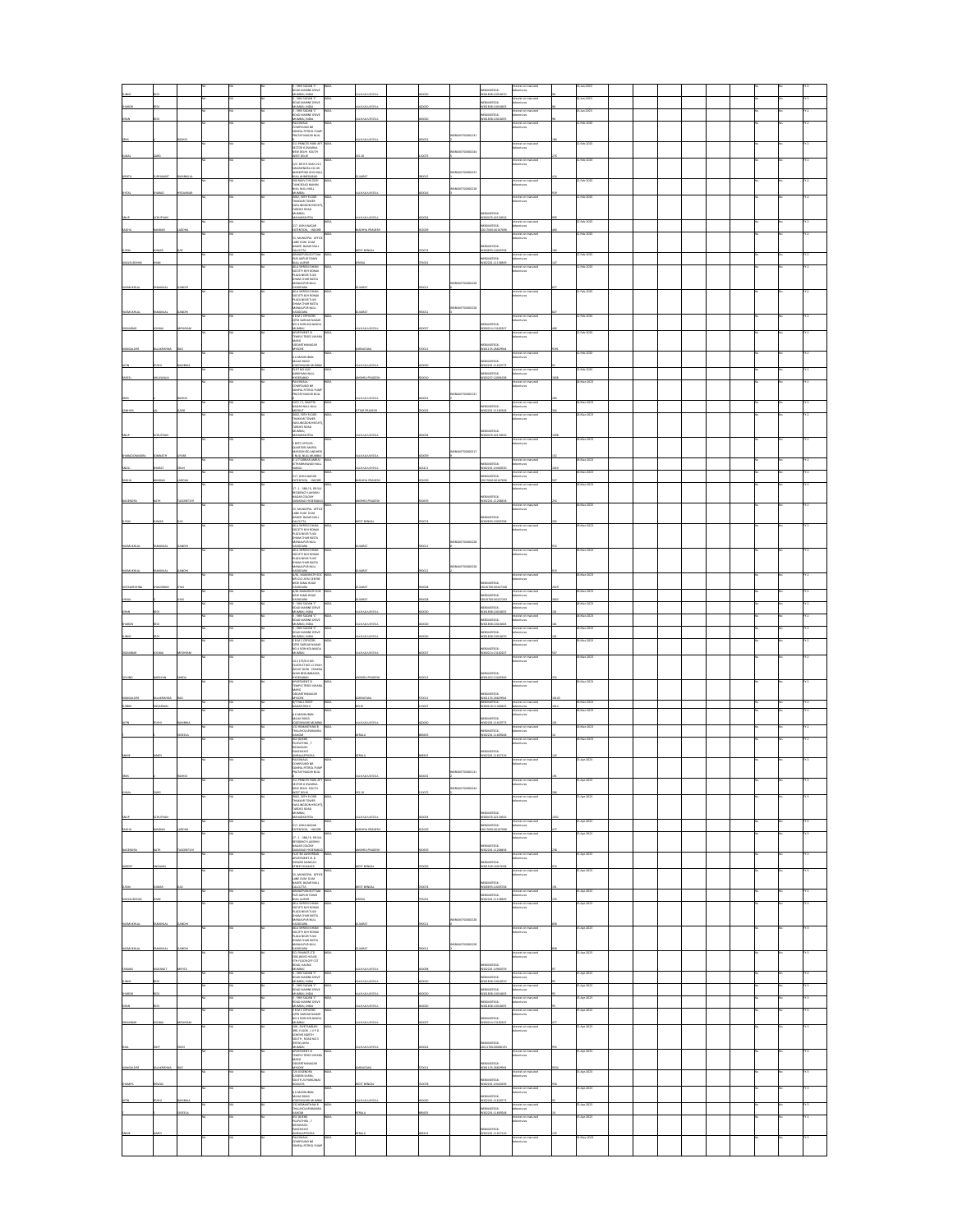|            |     |              |  | DENNINGOLD                                                                                                                                                                                                                                                                     |                         |      |               |                                                  | rterest on matured<br>Sebentures |                        |  |  |  |  |
|------------|-----|--------------|--|--------------------------------------------------------------------------------------------------------------------------------------------------------------------------------------------------------------------------------------------------------------------------------|-------------------------|------|---------------|--------------------------------------------------|----------------------------------|------------------------|--|--|--|--|
|            |     |              |  | SIDENNATH GOLD<br>APPARTMENT, BLOCK<br>NOL C-201,<br>GADHUVASVANI ROAD<br>NE GITANIALI<br>COLLAGE, RAIKOT.<br>TANKONA TOWER<br>TANKONA TOWER<br>(MILLINGDOR HEIGHT)                                                                                                            |                         |      |               | 422000036<br>AG00974-10401557                    |                                  |                        |  |  |  |  |
|            |     |              |  |                                                                                                                                                                                                                                                                                |                         |      |               |                                                  | terest on matured<br>bentures    | May-2022               |  |  |  |  |
|            |     |              |  | GAGED ROAD<br>imbai,<br><del>Jakashta</del> a                                                                                                                                                                                                                                  |                         |      |               | 838075GG<br>0367G-62136                          |                                  |                        |  |  |  |  |
|            |     |              |  | 217, USKA NAGAR<br>EXTENTION, NADORE                                                                                                                                                                                                                                           | <b>HYA PRADESH</b>      |      |               | 402003034<br>3017000-0016769                     | Joach Colum<br>Sentanes          | May-2022               |  |  |  |  |
|            |     |              |  | is, municipal office<br>Lane Duim Duim<br>Nager Bazar Null                                                                                                                                                                                                                     |                         |      |               |                                                  | est on n<br>etunes               |                        |  |  |  |  |
|            |     |              |  | cutta.<br>Ingpurusottam                                                                                                                                                                                                                                                        | 5195%                   |      |               | 0407566-<br>0683-1000576                         |                                  | May-2027               |  |  |  |  |
|            |     |              |  | <b>PUR LAJPUR TOWN</b>                                                                                                                                                                                                                                                         |                         |      |               | <br> NEB04IO75GE-<br> NGC2205-11138369           | erest on ma<br>bentares          |                        |  |  |  |  |
|            |     |              |  | PUKANPUK IDWW<br>MULI IAPUR<br>SGOSTY SN RONAK<br>SOCSTY SN RONAK<br>MANAKPUR NASTA<br>MANAKPUR NASTA<br>MANAKPUR NASTA<br>MANAKPUR NASTA                                                                                                                                      |                         |      |               |                                                  | irest on mat<br>ietšates         |                        |  |  |  |  |
|            |     |              |  | dodara<br>-a shreetii dhaam                                                                                                                                                                                                                                                    |                         |      |               |                                                  |                                  | May-2022               |  |  |  |  |
|            |     |              |  | GHA MWALI UMAM<br>SOCIETY G/H RONAK<br>PLAZA NEAR TULSI<br>DHAM CHAR RASTA<br>MANUALPUR MULL<br>VILIVINARA                                                                                                                                                                     |                         |      |               |                                                  | arest on matured<br>bentures     |                        |  |  |  |  |
|            |     |              |  |                                                                                                                                                                                                                                                                                |                         |      | 00002000022   |                                                  |                                  |                        |  |  |  |  |
|            |     |              |  | MODARA<br>CLFINANCE LTD<br>CLFINANCE LTD<br>DELWERS HOUSE,<br>CHAD, KALINA<br>CHAD, KALINA                                                                                                                                                                                     |                         |      |               | 322000000                                        | erest on matured<br>bentures     | -May-2023              |  |  |  |  |
|            |     |              |  | AUMENT<br>2 - SHIV SADAN YC'<br>ROAD MARINE DRIVE                                                                                                                                                                                                                              |                         |      |               | 4902201-11501234<br>3201005826                   | ered on mat<br>bentures          | Auy-2023               |  |  |  |  |
|            |     |              |  | MO MARINE DRIVE<br>UMBAL INDIA<br>SAV SADAN CORVE<br>UMBAL INDIA<br>SAV SADAN CORVE<br>SAV SADAN CORVE<br>UMBAL INDIA<br>UMBAL INDIA<br>UMBAL INDIA<br>OND MARINE DRIVE                                                                                                        |                         |      |               | 01838-1001666                                    | arest on matured<br>bentures     | May-2022               |  |  |  |  |
|            |     |              |  |                                                                                                                                                                                                                                                                                |                         |      |               | -<br>12010236-0011                               | erest on matured<br>Sentares     | May-2022               |  |  |  |  |
|            |     |              |  |                                                                                                                                                                                                                                                                                |                         |      |               | 808075GG-<br>05838-10016GS                       | arest on ma<br>bentures          |                        |  |  |  |  |
|            |     |              |  | 10 GEVI SHAHAY<br>COMPOUND TARDEO<br>ARTHUR RD OPP<br>TULSINIAD FOST<br>MIGNIBAI CENTRAL<br>WEST MUMBAI                                                                                                                                                                        |                         |      |               |                                                  |                                  |                        |  |  |  |  |
|            |     |              |  |                                                                                                                                                                                                                                                                                |                         |      |               | E80407556-<br><u>900603-10113936</u>             | erest on matured<br>Sentares     | 6-May-2022             |  |  |  |  |
|            |     |              |  |                                                                                                                                                                                                                                                                                |                         |      |               |                                                  |                                  | May-2027               |  |  |  |  |
|            |     |              |  |                                                                                                                                                                                                                                                                                |                         |      |               | 422000024                                        | arest on matured<br>bentures     |                        |  |  |  |  |
|            |     |              |  |                                                                                                                                                                                                                                                                                |                         |      |               | 02148-10144690<br>anumbocc                       | arest on matured<br>bentures     | May 2022               |  |  |  |  |
|            |     |              |  |                                                                                                                                                                                                                                                                                |                         |      |               | 02148-103767                                     | terest on matured<br>bentures    | May-2023               |  |  |  |  |
|            |     |              |  |                                                                                                                                                                                                                                                                                |                         |      |               | anuntsce.<br>302148-15050992                     |                                  |                        |  |  |  |  |
|            |     |              |  | LE MADHURAN<br>ANAS ROAD<br>OGESHINARI MUM                                                                                                                                                                                                                                     |                         |      |               | 32010326<br>12205-1162077                        | terest on matured<br>ebentures   | 6-May-2022             |  |  |  |  |
|            |     |              |  | SHIV-KAVERI<br>APARTMENTS, PLOT<br>NO. R-6, LKKMINAGA<br>NAGRIR                                                                                                                                                                                                                |                         |      |               |                                                  | rrest on matured<br>pentanes     |                        |  |  |  |  |
|            |     |              |  |                                                                                                                                                                                                                                                                                |                         |      |               | 680407566-<br>002205-10011745                    |                                  |                        |  |  |  |  |
|            |     |              |  | gpur<br>2 hemantham 8<br>alayclaparamèu                                                                                                                                                                                                                                        |                         |      |               | 680407566-<br>002201-116602                      | arest on matured<br>bentures     | May-2022               |  |  |  |  |
|            |     |              |  | KAROM<br>PALÉMALA<br>COMPOUND NR<br>IONPAL PERIOL PUMP<br>PRATAP NAGAR NULL<br>^                                                                                                                                                                                               |                         |      | E804075G60013 |                                                  | erest on m<br>Sentares           |                        |  |  |  |  |
|            |     |              |  |                                                                                                                                                                                                                                                                                |                         |      |               |                                                  | erest on matured<br>bentures     | lun-2023               |  |  |  |  |
|            |     |              |  | LOCK NUMBER B<br>OUSE NUMBER 10<br>DARSH NAGAR<br>AWANSHAHAR                                                                                                                                                                                                                   |                         |      |               | anumocc<br>044703-0217789                        |                                  | un-2022                |  |  |  |  |
|            |     |              |  | 187 REPUGEE COLOR<br>NR JUNCTION PLOT<br>NULL RABOT                                                                                                                                                                                                                            |                         |      |               | anumocc.                                         | arest on matured<br>bentures     |                        |  |  |  |  |
|            |     |              |  |                                                                                                                                                                                                                                                                                |                         |      |               | 0039-24107747                                    | rrest on matured<br>ienbanes     |                        |  |  |  |  |
|            |     |              |  | MULI MARIUI<br>VOGE PARK PARK<br>MULI BRAVNAGAR<br>MULI BRAVNAGAR<br>MULI MARON TOWER<br>(MULINGGON HEIGHT<br>MULINGGON MARI<br>MULINGGON MARI<br>MULINGGON HEIGHT<br>MULINGGON HEIGHT<br>MULINGGON MARIUI<br>MULINGGON MARIUI<br>MULINGGON MARIUI                             |                         |      |               | 1804075GG<br>121485-12636826                     | erest on matured<br>Sentares     |                        |  |  |  |  |
|            |     |              |  |                                                                                                                                                                                                                                                                                |                         |      |               | 432009483                                        |                                  |                        |  |  |  |  |
|            |     |              |  |                                                                                                                                                                                                                                                                                |                         |      |               | 00006-01989                                      | erest on matured<br>bentures     | San-2022               |  |  |  |  |
|            |     |              |  | ATAXIOS T226                                                                                                                                                                                                                                                                   | <b>IST BENGA</b>        |      |               | 44000000<br>101549-16013038                      |                                  |                        |  |  |  |  |
|            |     |              |  | 15, MUNCPAL OFFIC<br>LANE DUM DUM<br>NAGER BAZAR MULL                                                                                                                                                                                                                          |                         |      |               |                                                  | erest on matured<br>Sentares     | 7-an-2022              |  |  |  |  |
|            |     |              |  | MAN H.<br>MANGPURUSOTTAM<br>PUR IAIPUR TOWN<br>PUR IAIPUR TOWN                                                                                                                                                                                                                 | <b>EST BENGA</b>        |      |               | 322000000<br>4900693-10005768<br>432000000       | erest on m<br>bentures           |                        |  |  |  |  |
|            |     |              |  |                                                                                                                                                                                                                                                                                |                         |      |               | 302201-1113830                                   | arest on matured<br>bentures     | lan-2023               |  |  |  |  |
|            |     |              |  | PUR LAUPUR TOWN<br>NALL AND SARANCE<br>R-SHO SARANCE SENSE<br>R-SHO SARANCE SENSE<br>NALMAN, INDIA<br>N-SHO MARINE DRIVE<br>NALMAN, INDIA<br>NAMAN, INDIA<br>NAMAN, INDIA<br>NAMAN, INDIA<br>NAMAN, INDIA                                                                      |                         |      |               | NER04K075GE-<br>NGC 1228-12016                   | rest on matured<br>entures       | $446 - 2622$           |  |  |  |  |
|            |     |              |  |                                                                                                                                                                                                                                                                                |                         |      |               | 804075GG<br>01838-10016GS                        | terest on ma<br>bentures         |                        |  |  |  |  |
|            |     |              |  |                                                                                                                                                                                                                                                                                | LARASHTRA               |      |               | 320000036<br>01838-1001667                       | iterest on matured<br>ebentures  | 30.222                 |  |  |  |  |
|            |     |              |  | NEWS MARIN DRIVE<br>APARTMENT 31<br>APARTMENT 31<br>SENATHARMENT<br>SENATHARMENT<br>SENATHARMENT<br>SENATHARMENT<br>SENATHARMENT<br>SENATHARMENT                                                                                                                               |                         |      |               | NER04075GE-<br>NGC 115-26829844                  |                                  |                        |  |  |  |  |
|            |     |              |  | LE MADHURAN<br>ANAS ROAD                                                                                                                                                                                                                                                       | <b>AMATAKA</b>          |      |               |                                                  | irest on matured<br>ientures     |                        |  |  |  |  |
|            |     |              |  | OGESHINARI MUMB<br>132 HEMANTHAM R<br>THALAYCLAPARAMRI                                                                                                                                                                                                                         | <b><i>SURASHTRA</i></b> |      |               | 33200364<br>AG02201-11620772                     | arest on matured<br>bentures     |                        |  |  |  |  |
|            |     |              |  |                                                                                                                                                                                                                                                                                |                         |      |               | INER04075GE-<br>INGC2201-11669248                | rest on matured<br>entures       | $-0.0 - 2022$          |  |  |  |  |
|            |     |              |  | (Naodimi)<br>IS2 (R/KDA)<br>Kolumudi<br>Kanchayat<br>Walchayat                                                                                                                                                                                                                 |                         |      |               | 422000036                                        |                                  |                        |  |  |  |  |
|            |     |              |  | <b>KASALAPPUZNA<br/>PALEANILA<br/>COMPAL PETROL PUMP<br/>ECNPAL PETROL PUMP<br/>PALTAP NAGAR NULL</b><br>PALTAP NAGAR NULL                                                                                                                                                     |                         |      |               | 1002201-11657116                                 | erest on mat<br>Sentanes         |                        |  |  |  |  |
|            |     |              |  |                                                                                                                                                                                                                                                                                |                         |      |               |                                                  |                                  |                        |  |  |  |  |
|            |     |              |  | I<br>ASH KAHRAN STATE<br>IANK COLONY<br>HAMPUR BUNOR<br>KAPL<br>KAPL<br>UNFL                                                                                                                                                                                                   | TAR PRADES              |      |               | NEB041075GE-<br>NGC 2201-11094478                | terest on ma<br>bentures         |                        |  |  |  |  |
|            |     |              |  |                                                                                                                                                                                                                                                                                | ARAT                    |      |               | E804075GE<br>000159-1000E64                      | rrest on matured<br>ienbanes     | au-2023<br>au-2023     |  |  |  |  |
|            |     |              |  | WAR, WAR WAS WANT WANT WANT WANT AND RELEASED BOAD<br>THARKHAN TOWARD BOAD<br>MARLINGSON HENGHT<br>MARKHAN HOUSE, EX.<br>MARKHAN HOUSE, EX.<br>LES F, MUHAMMAN P.O.<br>LES F, MUHAMMAN P.O.<br>MAPROSHA                                                                        |                         |      |               |                                                  | erest on matured<br>bentures     |                        |  |  |  |  |
|            |     |              |  |                                                                                                                                                                                                                                                                                | <b><i>SURASHTRA</i></b> | XX   |               | 332000364<br>4900436-42134996                    |                                  |                        |  |  |  |  |
|            |     |              |  |                                                                                                                                                                                                                                                                                |                         |      |               | 440000036                                        | rest on ma<br>retures            |                        |  |  |  |  |
|            |     |              |  | APPUZINA<br>AT BG AASHREAD<br>HRAR GANGULY<br>HRAR GANGULY                                                                                                                                                                                                                     |                         |      |               | 4902201-11641074<br>452000026                    | rest on r<br>entanes             |                        |  |  |  |  |
|            |     |              |  | ATAXIOS T2267<br>MUNCPAL OFFIC                                                                                                                                                                                                                                                 | EST BENGAL              |      |               | 8001049-10032-022                                | rest on m<br>entures             |                        |  |  |  |  |
|            |     |              |  | LANG DUM DUM<br>NAGER BAZAR MULL<br>CALCUITA<br>PUR NAMEPURLISOTTAM<br>PUR NAMEPUR                                                                                                                                                                                             | ST BENG                 |      |               | 304075GG-<br>100683-10005766                     |                                  |                        |  |  |  |  |
|            |     |              |  |                                                                                                                                                                                                                                                                                |                         |      |               | 32000036<br>02201-1113836                        | terest on mat<br>bentures        |                        |  |  |  |  |
|            |     |              |  | PORTAINING<br>MALLAPORT<br>MALLAPOR<br>MALLAPORT DRAW<br>MALLAPORT<br>MALLAPORT<br>MALLAPORT<br>MALLAPORT<br>MALLAPORT<br>MALLAPORT<br>MALLAPORT<br>MALLAPORT<br>MALLAPORT<br>MALLAPORT                                                                                        |                         |      |               |                                                  | erest on matureo<br>Sentares     | $-34 - 2022$           |  |  |  |  |
|            |     |              |  |                                                                                                                                                                                                                                                                                |                         |      |               | 3007556                                          | arest on matured<br>bentures     | au-2023                |  |  |  |  |
|            |     |              |  |                                                                                                                                                                                                                                                                                | <b>LARASHITE</b>        |      |               | 4400000<br>01838-10016667                        | terest on matured<br>bentures    | iul-2023               |  |  |  |  |
|            |     |              |  | A-7 405 YOGI NAGAR<br>EKSAR ROAD RORIVALI<br>NULL NULL MUNIBAL                                                                                                                                                                                                                 |                         |      | 808075660018  |                                                  | rest on m<br>entures             |                        |  |  |  |  |
|            |     |              |  | <b>G MADHURAN</b><br>GAOS ROAD                                                                                                                                                                                                                                                 |                         |      |               |                                                  | erest on m<br>Sentanes           |                        |  |  |  |  |
|            |     |              |  | <b>JOGESHANNEN MU</b><br>GR, TRIVEDI BHU<br>R. R. T. ROAD,<br>MULUND (M),<br>MULUND (M),                                                                                                                                                                                       |                         |      |               | 332000282<br>002201-11620772                     | rrest on mat<br>entures          |                        |  |  |  |  |
|            |     |              |  |                                                                                                                                                                                                                                                                                |                         |      |               | 432030324<br>028100-0000                         |                                  |                        |  |  |  |  |
|            |     | <b>SEELA</b> |  |                                                                                                                                                                                                                                                                                | <b>DALA</b>             | uu.  |               | 4804075GG<br>(302201-11669248                    | rest on r<br>entures             |                        |  |  |  |  |
|            |     |              |  | MUMBAI<br>Threavolafhames<br>Threavolaframes<br>Vrienma<br>Compal Petrol Pump<br>Compal Petrol Pump<br>Sonpal Petrol Pump<br>Sonpal Petrol Pump<br>Patap Nagar Muli<br>Compal Petrol Pump                                                                                      |                         |      |               |                                                  | rest on mature<br>pentanes       |                        |  |  |  |  |
|            |     |              |  |                                                                                                                                                                                                                                                                                |                         |      | E804075G60012 |                                                  | arest on matured<br>bentures     | Aug-2022               |  |  |  |  |
|            |     |              |  | .<br>AMI APPT 201 PARK<br>X.ONY OPP. JOGERS                                                                                                                                                                                                                                    |                         |      |               | 30407566<br>02201-10470278                       |                                  |                        |  |  |  |  |
|            |     |              |  | COLONY OPP. JOGGRS<br>PARK JAMMAGAR<br>3002, JIETH FUDOR<br>THRIOLO ROAD<br>(MILLINGDON HEIGHT)<br>MIJIMBAI,<br>MIJIMBAI,<br>MIJIMBAI,                                                                                                                                         |                         |      |               |                                                  | rest on matured<br>entanes       | Aug-2022               |  |  |  |  |
|            |     |              |  |                                                                                                                                                                                                                                                                                |                         |      |               | 838075GG<br>0367G-62136                          |                                  |                        |  |  |  |  |
|            |     |              |  | 17 – 1 – 388 / 6, 581 SA)<br>RESIDENCY LAKSHAI<br>MAGAR COLONY<br>SAIDABAD HYDERABAE                                                                                                                                                                                           |                         |      |               |                                                  | erest on m<br>Sentanes           |                        |  |  |  |  |
|            |     |              |  |                                                                                                                                                                                                                                                                                | <b>BA PRADES</b>        |      |               | E804075GG-<br>302201-11268458                    | terest on matured                |                        |  |  |  |  |
|            |     |              |  | 15, MUNICIPAL OFFICE<br>LANE DUM DUM<br>NAGER BAZAR NULL<br>CALCUTTA<br>NULL IAUPUR TOWN<br>NULL IAUPUR TOWN                                                                                                                                                                   |                         |      |               | 432009483                                        | entanes                          |                        |  |  |  |  |
| <b>SBA</b> | MAR |              |  |                                                                                                                                                                                                                                                                                | <b>JAGNER T22N</b>      | 0074 |               | 8200693-10005768<br>:8041075GG-<br>102205-111380 | mest on matured<br>ientures      |                        |  |  |  |  |
|            |     |              |  | FOR RESIDENCE<br>NALL JAUPUR<br>NALL JAUPUR<br>JAVANAGAR 7TH<br>NAVANAGAR 7TH<br>RANGALORE                                                                                                                                                                                     |                         |      |               |                                                  | erest on matured<br>Sentanes     | Aug-2022               |  |  |  |  |
|            |     |              |  |                                                                                                                                                                                                                                                                                |                         |      |               |                                                  |                                  |                        |  |  |  |  |
|            |     |              |  | AANGALORE<br>AANGALORE<br>MAAS ROAD<br>COONDARD PET<br>COONDARD PET<br>COONDARD PET<br>ROOPANA<br>ROAD ROAD PET<br>STACT VAN VANARIANG<br>TREANTARANGARD<br>VAN VANARIANGARD<br>VANARIANGARD<br>TREANTARANGARD<br>TREANTARANGARD<br>TREANTARANGARD<br>TREANTARANGARD<br>MARANG |                         |      |               | E8046075G6-<br>302201-11620771                   | irest on matured<br>ietitanes    | $A_{\text{inf}}$ -2022 |  |  |  |  |
|            |     |              |  |                                                                                                                                                                                                                                                                                |                         |      |               |                                                  | erest on matured<br>Sentanes     | Aug-2022               |  |  |  |  |
|            |     |              |  |                                                                                                                                                                                                                                                                                | <b>BA PRADES</b>        |      |               | E804075GG-<br>302205-15425882                    |                                  | Aug 2022               |  |  |  |  |
|            |     |              |  |                                                                                                                                                                                                                                                                                |                         |      |               | .<br>683407556-<br>982201-11666                  | irest on matured<br>ietitanes    | Sep-2022               |  |  |  |  |
|            |     |              |  |                                                                                                                                                                                                                                                                                |                         |      |               |                                                  | irest on matured<br>ientures     |                        |  |  |  |  |
|            |     |              |  |                                                                                                                                                                                                                                                                                |                         |      |               | NEB041075GG-<br>NGOOSTG-42134951                 |                                  | Sep 2022               |  |  |  |  |
|            |     |              |  | s, municipal offic<br>Ané dum dum<br>Ingér Bazar Mull                                                                                                                                                                                                                          |                         |      |               |                                                  | rrest on matured<br>ienbanes     |                        |  |  |  |  |
|            |     |              |  | CALCUTTA<br>GG A SHREEII DHAM<br>SOCIETY R/H RONAK                                                                                                                                                                                                                             | EST BENGAL              |      |               | NER041075GE-<br>NGODER 10005768                  | rest on i<br>entures             |                        |  |  |  |  |
|            |     |              |  |                                                                                                                                                                                                                                                                                |                         |      |               |                                                  |                                  |                        |  |  |  |  |
|            |     |              |  |                                                                                                                                                                                                                                                                                |                         |      |               |                                                  |                                  |                        |  |  |  |  |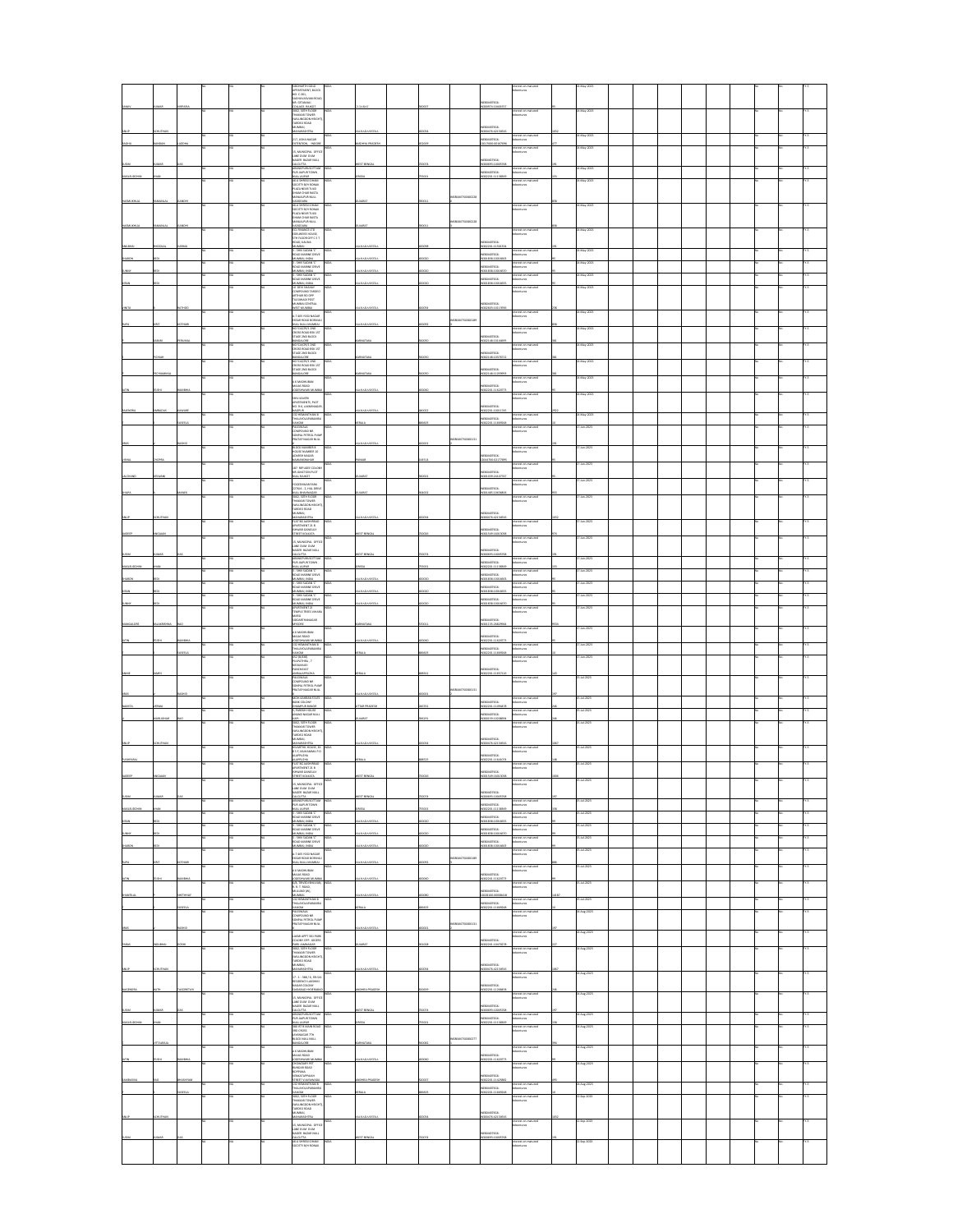|                 |                 |            |  |                                                                                                                                                                                                                                                                                                                                                                         |                         |               |                |                                                                         | Kima<br>Seobares                                    |        |                        |  |  |  |  |
|-----------------|-----------------|------------|--|-------------------------------------------------------------------------------------------------------------------------------------------------------------------------------------------------------------------------------------------------------------------------------------------------------------------------------------------------------------------------|-------------------------|---------------|----------------|-------------------------------------------------------------------------|-----------------------------------------------------|--------|------------------------|--|--|--|--|
|                 |                 |            |  | MAY AMARA MARA<br>PLAZA NEAR TULSI<br>PLAZA NEAR TULSI<br>MANUALPUR NULL<br>MANUALPUR NULL<br>MANUALPUR NULL                                                                                                                                                                                                                                                            |                         |               |                |                                                                         |                                                     |        |                        |  |  |  |  |
|                 |                 |            |  | $\begin{array}{l} \underline{ODMRA} \\ \underline{ODMRA} \\ \underline{VMSAMTWHAR} \\ \underline{N} \vdash ROMD \\ \underline{N} \dagger AOMU \boxtimes \underline{N} \end{array}$                                                                                                                                                                                      |                         |               |                |                                                                         | arest on matured<br>bentures                        |        | Sep 2022               |  |  |  |  |
|                 |                 |            |  |                                                                                                                                                                                                                                                                                                                                                                         |                         |               |                | <b>MATOSCO</b><br>00229-11727                                           | rest on matured                                     |        | Sep-3022               |  |  |  |  |
|                 |                 |            |  | ILIMBAL<br>-201 AKRUTI ANERI<br>14601 MAROSHI<br>040 ANDHERI NULL<br>--------------                                                                                                                                                                                                                                                                                     |                         |               | 6804075660021  |                                                                         | bentanes                                            |        |                        |  |  |  |  |
|                 |                 |            |  | NULL MUMBA<br>280 IST B MAIN ROAD<br>280 CROSS<br>MYANAGAR 7TH<br>RLOCK NULL NULL                                                                                                                                                                                                                                                                                       |                         |               |                |                                                                         | arest on matured<br>bentures                        |        | Sep 2022               |  |  |  |  |
|                 |                 |            |  |                                                                                                                                                                                                                                                                                                                                                                         |                         |               | 806075660027   |                                                                         |                                                     |        |                        |  |  |  |  |
|                 |                 |            |  |                                                                                                                                                                                                                                                                                                                                                                         | EST BENGAL              |               | 6801075660230  |                                                                         | erest on matured<br>Sentures                        |        | Sep-202)               |  |  |  |  |
|                 |                 |            |  | OCK NULL NULL<br>ANGAD SCHEME VHA<br>45 COT SCHEME VHA<br>40 COLEMENTA<br>64 LAESSEY PARK<br>OJDEST HOOGHLY<br>40 LL NULL<br>40 LL NULL                                                                                                                                                                                                                                 | EST BENGAL              |               |                | 804075GG<br>01250-2824907                                               | erest on matured<br>entares                         |        | Sep-202)               |  |  |  |  |
|                 |                 |            |  | LÉ MADHURAN<br>MANS ROAD                                                                                                                                                                                                                                                                                                                                                |                         |               |                | 332000282                                                               | $\frac{A_{\rm L}}{s {\rm net\, terms}}$<br>absences |        |                        |  |  |  |  |
|                 |                 |            |  | OGESHWARI MUMBA<br>(T POST GHOTI, OLD<br>(GRA ROAD,<br>GHOTI,TAL - IGATPURI                                                                                                                                                                                                                                                                                             | <b><i>SURASHTRA</i></b> |               |                | (302201-11620772                                                        | rest on m.<br>retures                               |        |                        |  |  |  |  |
|                 |                 |            |  |                                                                                                                                                                                                                                                                                                                                                                         |                         |               |                | 332000282<br>032300-00124578                                            |                                                     |        |                        |  |  |  |  |
|                 |                 |            |  | gasik<br>22 hemartharm 8<br>Halayelaparamb                                                                                                                                                                                                                                                                                                                              |                         |               |                | 440000000<br>102201-1166024                                             | erest on matured<br>Sentanes                        |        | Sep-3322               |  |  |  |  |
|                 |                 |            |  | THALAYCLAFARAME<br>EXISTENCES PARK AP<br>SECTOR 6 DWARKA<br>NEW DELHI SOUTH<br>MESTORIA<br>VARIA COLLEGE NULL<br>MARIA COLLEGE NULL<br>MARIA COLLEGE NULL<br>MARIA COLLEGE NULL                                                                                                                                                                                         |                         |               | 6804075660034  |                                                                         | rest on mat<br>entares                              |        | Oct-2022               |  |  |  |  |
|                 |                 |            |  |                                                                                                                                                                                                                                                                                                                                                                         |                         |               |                |                                                                         | arest on matured<br>bentures                        |        | Oct-2022               |  |  |  |  |
|                 |                 |            |  |                                                                                                                                                                                                                                                                                                                                                                         |                         |               |                | 30407566<br>00183-1299604                                               |                                                     |        |                        |  |  |  |  |
|                 |                 |            |  | ANNI APPT 301 PARK<br>CLONY OPP. JOSERS                                                                                                                                                                                                                                                                                                                                 |                         |               |                | 3220083                                                                 | rest on matured<br>ietilates                        |        | Oct-2023               |  |  |  |  |
|                 |                 | xн         |  | COLONY OPP. JOGERS<br>PARK JAMNAGAR<br>2002, 20TH FIZIOR<br>THROEAR TOWER<br>(MICIECO ROAD<br>TAROEO ROAD<br>TAROEO ROAD                                                                                                                                                                                                                                                | <b>LIARAT</b>           | LOOR          |                | 4902201-10470278                                                        | rest on ma<br>entures                               |        |                        |  |  |  |  |
|                 |                 |            |  | UMBAI,                                                                                                                                                                                                                                                                                                                                                                  |                         |               |                |                                                                         |                                                     |        |                        |  |  |  |  |
|                 |                 |            |  | MANARASHTRA<br>2 RAJA RAJ KISSEN<br>1966T NULL MULL<br>111 NOVESTA                                                                                                                                                                                                                                                                                                      | <b><i>SURASHTRA</i></b> |               | 100002000010   | NEB04075GG-<br>NGODOG-KO13489G                                          | erest on matured<br>Sentanes                        |        |                        |  |  |  |  |
|                 |                 |            |  | ALL KOLKATA                                                                                                                                                                                                                                                                                                                                                             | <b>ST BENGA</b>         |               |                |                                                                         | arest on matured<br>bentures                        |        |                        |  |  |  |  |
|                 |                 |            |  | i, MUNCPAL OFFICI<br>NG DUM DUM<br>KGR BAZAR NULL                                                                                                                                                                                                                                                                                                                       |                         |               |                | 332000282                                                               |                                                     |        |                        |  |  |  |  |
|                 |                 |            |  | ARM MALLON<br>LELITTA<br>OT NO 16/C<br>GROUNNA MULL                                                                                                                                                                                                                                                                                                                     | EST BENGAL              |               |                | (200693-10005768<br>1227000036                                          | erest on mat<br>Sentares                            |        |                        |  |  |  |  |
|                 |                 |            |  |                                                                                                                                                                                                                                                                                                                                                                         |                         |               |                | 102227-1009163                                                          | erest on matured<br>bentures                        |        | Oct-2023               |  |  |  |  |
|                 |                 |            |  |                                                                                                                                                                                                                                                                                                                                                                         |                         |               |                | E8041075G6-<br>302205-15669248                                          | erest on matured<br>Sentanes                        |        | 44.202                 |  |  |  |  |
|                 |                 |            |  | ARKHANA MULL<br>  INDERABAD<br>  EREMANTHAM B<br>  THALAYCLAPARAMBU<br>  WARDM<br>  MOH-KAHRAN STATE<br>  BHANFUR BUNOR                                                                                                                                                                                                                                                 |                         |               |                |                                                                         | tered on matured<br>bentures                        |        |                        |  |  |  |  |
|                 |                 |            |  | LAINM APPT 201 PARK<br>COLONY OPP. JOGERS<br>PARK MARINGAR                                                                                                                                                                                                                                                                                                              |                         |               |                | 8048075GG-<br>02201-10470278                                            |                                                     |        |                        |  |  |  |  |
|                 |                 |            |  | PARTMENT 21 9<br>HIMAR GANGULY                                                                                                                                                                                                                                                                                                                                          |                         |               |                | 33200364                                                                | terest on m<br>ibentures                            |        |                        |  |  |  |  |
|                 |                 |            |  | ATAXIOS T2267                                                                                                                                                                                                                                                                                                                                                           | <b>ASSESSED</b>         |               |                | 001549-16013038                                                         | rest on mat<br>entures                              |        |                        |  |  |  |  |
|                 |                 |            |  | is, municipal office<br>Lané dum dum<br>Mager Bazarmull<br>Calcutta,<br>Krangpurusottam                                                                                                                                                                                                                                                                                 |                         |               |                | 0407556<br>0683-1003576                                                 |                                                     |        |                        |  |  |  |  |
|                 |                 |            |  | PURJAIPURTOWN<br>NJILIAIPUR                                                                                                                                                                                                                                                                                                                                             |                         |               |                | 440000000                                                               | arest on m<br>bentures                              |        |                        |  |  |  |  |
|                 |                 |            |  |                                                                                                                                                                                                                                                                                                                                                                         |                         |               |                | 00205-11138369                                                          | rest on m<br>entures                                |        |                        |  |  |  |  |
|                 |                 |            |  | 202 GOREPRIVA CHE<br>LTD PLOT NO 4 RSC 6<br>GORN BORIVALI WEST<br>NULL NULL MUNEAU<br>THALAYOLAPARAMBU<br>THALAYOLA                                                                                                                                                                                                                                                     |                         |               |                |                                                                         |                                                     |        |                        |  |  |  |  |
|                 |                 |            |  |                                                                                                                                                                                                                                                                                                                                                                         |                         |               |                | 320000036<br>(302201-11660248                                           | terest on ma<br>bentures                            |        |                        |  |  |  |  |
|                 | <b>ATRLOZ</b>   |            |  | ukacin<br>P 3 Rasa Raj Kissen<br>Etreet Null Mull<br>Mull Kiskata                                                                                                                                                                                                                                                                                                       | <b>EST BENGAL</b>       | oο            | 6804075660015  |                                                                         | erest on mati<br>Seetanes                           |        |                        |  |  |  |  |
|                 |                 |            |  | 15, MUNCIPAL OFFICE<br>LANE DUM DUM<br>NAGER BAZAR NULL                                                                                                                                                                                                                                                                                                                 |                         |               |                |                                                                         | erest on mature<br>bentures                         |        |                        |  |  |  |  |
|                 |                 |            |  | CALCUTTA<br>122 HEMANTHAM B<br>THALAYOLAPARAMEN                                                                                                                                                                                                                                                                                                                         | EST BENGA               |               |                | 422000024<br>000003-1000576                                             |                                                     |        | ec-2022                |  |  |  |  |
|                 |                 |            |  |                                                                                                                                                                                                                                                                                                                                                                         |                         |               |                | E804075GE<br>002201-1166024                                             | erest on matured<br>verbanes                        |        | as-3024                |  |  |  |  |
|                 |                 |            |  | VAROM<br>SODHARTH GOLD<br>APPARTMENT, BLOCK<br>SADHUVASVANI ROAD,<br>SR. GTANINE!<br>SR. GTANINE!                                                                                                                                                                                                                                                                       |                         |               |                |                                                                         | erest on matured<br>entures                         |        |                        |  |  |  |  |
|                 |                 | <b>MAR</b> |  | CLASS, RABOT.                                                                                                                                                                                                                                                                                                                                                           | JARAT                   | XX            |                | 332000364<br>(2210024-100352                                            |                                                     |        |                        |  |  |  |  |
|                 |                 |            |  | is, municipal office<br>Lane Duim Duim<br>Nager Bazar Null                                                                                                                                                                                                                                                                                                              |                         |               |                |                                                                         | rest on matured<br>entures                          |        |                        |  |  |  |  |
|                 |                 |            |  | CALCUTTA<br>132 HEMANTHAM B<br>THALAYCLAPARAMBU                                                                                                                                                                                                                                                                                                                         |                         |               |                | 1341075GG-<br>10683-10005                                               | terest on matured<br>ibentures                      |        |                        |  |  |  |  |
|                 |                 | seeu       |  | NHOM<br>0/7 GRANA<br>CAPILEX AMRAI NULI                                                                                                                                                                                                                                                                                                                                 | κил                     |               |                | -320000036<br>302201-11669248                                           |                                                     |        |                        |  |  |  |  |
| ekstcare        | <b>UNDERLAL</b> | www        |  | O LILB                                                                                                                                                                                                                                                                                                                                                                  | <b>ANARASHTRA</b>       |               | 6808075H005K   |                                                                         | rest on mats<br>entanes                             | 652.57 |                        |  |  |  |  |
| <b>NAZHIYE</b>  | WWAZZ           | RASANNA    |  | - 3-661/1/805 ANAND<br>MGAR COLONY MULL<br>KULI NULL O                                                                                                                                                                                                                                                                                                                  | ANARASHTRA              | XXI           | 808075460022   |                                                                         | rest on ma<br>entures                               | 587.05 |                        |  |  |  |  |
|                 |                 |            |  | JNI CHOKI PADAR<br>IOHLIA NULL                                                                                                                                                                                                                                                                                                                                          |                         |               |                | -                                                                       | erest on matured<br>Sentanes                        |        | as-3024                |  |  |  |  |
|                 |                 |            |  |                                                                                                                                                                                                                                                                                                                                                                         |                         |               |                |                                                                         | arest on ma<br>bertares                             |        |                        |  |  |  |  |
|                 |                 |            |  |                                                                                                                                                                                                                                                                                                                                                                         |                         |               |                | 30407946-<br>100484-10054725                                            |                                                     |        |                        |  |  |  |  |
|                 |                 |            |  |                                                                                                                                                                                                                                                                                                                                                                         |                         |               |                |                                                                         |                                                     |        |                        |  |  |  |  |
|                 |                 |            |  |                                                                                                                                                                                                                                                                                                                                                                         |                         |               |                |                                                                         |                                                     |        | $-0.05 - 20.2$         |  |  |  |  |
|                 |                 |            |  | MUHALM<br>ARANGE<br>ARANGE<br>II RC TEOHNOM NEAR<br>IRANGERIAN<br>GHATLODA<br>ARANGERIAN<br>ARANGERIAN<br>ARANGERIAN<br>CORGERIAN<br>ARANGERIAN<br>ARANGERIAN<br>ARANGERIAN<br>CORGERIAN<br>CORGERIAN<br>CORGERIAN<br>CORGERIAN<br>CORGERIAN                                                                                                                            |                         |               |                | 440709464<br>0015400-0004223                                            | arest on matured<br>bentures                        | 16.75  | ias-2024               |  |  |  |  |
|                 |                 |            |  |                                                                                                                                                                                                                                                                                                                                                                         |                         |               | 200807540021   |                                                                         | rrest on matured<br>ientures                        |        |                        |  |  |  |  |
|                 |                 |            |  | ALIMBAN (HERE)<br>IOS ANANT AKASH<br>INS OPP DAGADI<br>CHOOL CHARAI<br>VINNE W NULL NULL<br>VINNE                                                                                                                                                                                                                                                                       | ASLARASETRA             |               |                |                                                                         |                                                     | 38.7   |                        |  |  |  |  |
|                 |                 |            |  |                                                                                                                                                                                                                                                                                                                                                                         |                         |               |                |                                                                         | arest on matured<br>bentures                        |        |                        |  |  |  |  |
|                 |                 |            |  | IHANA W NULL NU<br>NEAR MAHAMAYA<br>NEAR MAHAMAYA<br>CHOWN<br>ROH NIPURAM<br>ROH NIPUR<br>ROT NO 19 NGW<br>BAKARAM GANDHI                                                                                                                                                                                                                                               | <b>IYA PRAZI</b>        |               |                | 680407946-<br>1047200-0269793                                           | arest on m<br>bentures                              |        |                        |  |  |  |  |
|                 |                 |            |  | <b>UGARPO</b><br>CERARADAP                                                                                                                                                                                                                                                                                                                                              | <b>JORGA PRADESH</b>    |               |                | 30007946<br>000023-20479246                                             |                                                     |        |                        |  |  |  |  |
|                 |                 |            |  | M. PATTIPO - IHARIA<br>LL DIST - DHANBAD                                                                                                                                                                                                                                                                                                                                |                         |               |                | 4680407946-<br>4202201-11260                                            | erest on mat<br>Sentares                            |        | $485 - 2024$           |  |  |  |  |
|                 |                 |            |  |                                                                                                                                                                                                                                                                                                                                                                         |                         |               |                | CONNICTIONS<br>01774-12768                                              | arest on matured<br>bentures                        |        | $8-202$                |  |  |  |  |
|                 |                 |            |  | o/106 MAHESIINAH<br>ROHAL NULL KANPUR<br>G, S.B.I. COLOWY<br>CPAL NAGAR NULL<br>HGPUR                                                                                                                                                                                                                                                                                   |                         |               |                | 0407946-<br>12205-1031-                                                 | rrest on matured<br>ientures                        |        |                        |  |  |  |  |
|                 |                 |            |  |                                                                                                                                                                                                                                                                                                                                                                         |                         |               |                |                                                                         | erest on mar<br>dentanes                            |        |                        |  |  |  |  |
|                 |                 |            |  |                                                                                                                                                                                                                                                                                                                                                                         |                         |               |                | 30407544-<br>IG2719-10080135                                            | ired on matured                                     |        |                        |  |  |  |  |
|                 |                 |            |  |                                                                                                                                                                                                                                                                                                                                                                         |                         |               |                |                                                                         | entanes                                             |        |                        |  |  |  |  |
|                 |                 |            |  | <b>RAS 17TH 2ND PHASE</b><br>BP NAGAR 2NG HANTH<br>MULL BANGALORE<br>MULL BANGALORE<br>DRACO MAHADEV<br>DRACO MAHADEV<br>CO.OP HAG SOC,<br>GOVIND PARTANI<br>CO.OP HAG SOC,<br>GOVIND PARTANI<br>MULABAI                                                                                                                                                                |                         |               |                | 468040792-<br>032300-0002                                               |                                                     |        |                        |  |  |  |  |
| <b>ANHYA</b>    |                 |            |  | AUMBAI<br>H21 / 2, SHASTRI<br>HGAR NULL NULL<br>HGERUT                                                                                                                                                                                                                                                                                                                  | HERRIAN SATT            | coos          |                | NERONOTSGE-<br>NGO2205-11182348                                         | erest on matured<br>Seebares<br>rest on matured     |        | Sep-3022               |  |  |  |  |
|                 |                 |            |  | HERRY<br>I POST GHOTI, OLD<br>GRA ROAD,<br>HOTI, TAL - IGATPUR<br>HOTI, TAL - IGATPUR                                                                                                                                                                                                                                                                                   |                         |               |                | anuntossa                                                               | entanes                                             |        |                        |  |  |  |  |
|                 |                 |            |  |                                                                                                                                                                                                                                                                                                                                                                         |                         |               |                | 322300-00124671                                                         | erest on matured<br>Sentanes                        |        | $485 - 2026$           |  |  |  |  |
| LIANFUR         |                 |            |  |                                                                                                                                                                                                                                                                                                                                                                         | <b>NATAKA</b>           | $\frac{1}{2}$ |                | 806075GE                                                                |                                                     |        |                        |  |  |  |  |
| <b>CNOR</b>     |                 |            |  |                                                                                                                                                                                                                                                                                                                                                                         | tar pradesi             | ico           |                | 00441-10521754<br>304075GE-<br>00214-1257252                            | rest on matured                                     |        | 0 May 2022<br>Feb-3022 |  |  |  |  |
|                 |                 |            |  |                                                                                                                                                                                                                                                                                                                                                                         | <b>HARASHTRA</b>        | œ             |                | 440000000<br>001838-10016650                                            | bentures<br>arest on matured<br>bentures            |        |                        |  |  |  |  |
|                 |                 |            |  | MONT MANAGEMENT<br>MANAGEMENT CROSS<br>COMPOUND ASHOK<br>MANAGEMENT<br>MANAGEMENT<br>MANAGEMENT CROSS<br>COMPOUND MARINE CROSS<br>COMPOUND MARINE CROSS<br>COMPOUND MARINE CROSS<br>COMPOUND MARINE CROSS                                                                                                                                                               | <b>ARASHTE</b>          |               |                | 44000003<br>01838-10016                                                 | erest on m<br>Sentanes                              |        | Feb-3322               |  |  |  |  |
|                 |                 |            |  | INGAL INDIA<br>SHIV SADAN 'C'<br>HO MARINE DRIVE<br>IMBAL INDIA                                                                                                                                                                                                                                                                                                         | <b>HARASHTRA</b>        | œ             |                | 480407544<br>001838-1001                                                | arest on matured<br>bentures<br>erest on matured    |        | Feb-3321               |  |  |  |  |
|                 |                 |            |  |                                                                                                                                                                                                                                                                                                                                                                         |                         |               |                |                                                                         | entanes                                             |        |                        |  |  |  |  |
| <b>HAGWATI</b>  |                 | <b>MTA</b> |  | NANDA DEEP B-8 3RD<br>FLOOR NR BHAGWATI<br>HOSPITAL BORWALI<br>NULL MUMBAL                                                                                                                                                                                                                                                                                              | ANARASHTRA              | 60200         | 68080752001918 |                                                                         | erest on matured<br>Sentanes                        |        | Feb-3021               |  |  |  |  |
|                 |                 |            |  |                                                                                                                                                                                                                                                                                                                                                                         |                         |               |                |                                                                         |                                                     |        |                        |  |  |  |  |
|                 |                 |            |  |                                                                                                                                                                                                                                                                                                                                                                         | <b>HARASHTE</b>         |               |                |                                                                         | rrest on m.<br>entanes                              |        |                        |  |  |  |  |
|                 |                 |            |  |                                                                                                                                                                                                                                                                                                                                                                         |                         |               |                |                                                                         |                                                     |        |                        |  |  |  |  |
|                 |                 |            |  | 2010 FLAT NO 1 15T<br>ROOR DAVAWANTI<br>ROOR DAVAWANTI<br>NOAD P D HINDUA<br>ROAD P D HINDUA<br>MAD FLOOR HIM<br>2010 FLOOR HIM<br>SOAD NO 2 JUHU<br>COGNAT VILE PAREE<br>COGNAT VILE PAREE<br>COGNAT VILE PAREE                                                                                                                                                        |                         |               | 00003660011    |                                                                         |                                                     |        | 666-2021               |  |  |  |  |
|                 |                 |            |  |                                                                                                                                                                                                                                                                                                                                                                         |                         |               | 003660023      |                                                                         | sterest on matured<br>lebentures                    |        |                        |  |  |  |  |
|                 |                 |            |  | 20/2 WANADANA FLAT<br>NO 12 2ND FLOOR R A<br>KROAD WADALA NULL<br><b>IMBAL</b>                                                                                                                                                                                                                                                                                          |                         |               |                |                                                                         | erest on matured<br>Sentanes                        |        | 46-332                 |  |  |  |  |
|                 |                 |            |  |                                                                                                                                                                                                                                                                                                                                                                         |                         |               | 05660022       |                                                                         |                                                     |        |                        |  |  |  |  |
|                 |                 |            |  | 3 SHANTIVAN PARK<br>SOC CLO PADRA ROAD<br>REHIND LION HALL NR<br>PARIS NAGAR NULL<br>VATI MO<br>REVI MO                                                                                                                                                                                                                                                                 |                         |               |                |                                                                         | terest on m<br>ibertures                            |        |                        |  |  |  |  |
| HURKARD         |                 |            |  | ukatawa<br>Kot no 2275,04<br>Kot deng muli muli                                                                                                                                                                                                                                                                                                                         | MAAT                    | œ             | 0000017        |                                                                         |                                                     |        |                        |  |  |  |  |
|                 |                 |            |  |                                                                                                                                                                                                                                                                                                                                                                         | MA PAADESH              |               |                |                                                                         | arest on mat<br>bentares<br>erest on matured        |        | 27-au-2022             |  |  |  |  |
|                 |                 |            |  |                                                                                                                                                                                                                                                                                                                                                                         | <b>TAR PRADESH</b>      |               |                | NERDAKOTSGE<br>NGCO201-11182348<br>NGCO201-12572539<br>NGCO214-12572539 | pentanes                                            |        | 14.202                 |  |  |  |  |
|                 |                 |            |  |                                                                                                                                                                                                                                                                                                                                                                         |                         |               | 6804075660022  |                                                                         |                                                     |        |                        |  |  |  |  |
|                 |                 |            |  | $\begin{tabular}{l c c c} \hline \mbox{m1. 08V4 MJI MJI} \\ \hline \hline \mbox{M11} & \mbox{M2} & \mbox{M3} & \mbox{M3} \\ \hline \mbox{M21} & \mbox{M3} & \mbox{M3} & \mbox{M3} \\ \hline \mbox{M3} & \mbox{M4} & \mbox{M3} & \mbox{M3} \\ \hline \mbox{M4} & \mbox{M4} & \mbox{M4} & \mbox{M4} \\ \hline \mbox{M4} & \mbox{M4} & \mbox{M4} & \mbox{M4} \\ \hline \m$ | ARAI                    |               |                |                                                                         |                                                     |        | 7-au-2022              |  |  |  |  |
|                 |                 |            |  |                                                                                                                                                                                                                                                                                                                                                                         |                         |               |                |                                                                         | sterest on matured<br>lebentures                    |        |                        |  |  |  |  |
|                 |                 |            |  | ANNUALPUR MULL<br>GA SHREET DHAM<br>COETY RIM RONAK<br>UAZA MEAR TULSI<br>HAMUALPUR MULL<br>ANNUALPUR MULL<br>MUNDAR MULL<br>MUNDAR<br>ODARA<br>SHREEJI DHAMI                                                                                                                                                                                                           |                         |               |                |                                                                         |                                                     |        | 4.2020                 |  |  |  |  |
|                 |                 |            |  |                                                                                                                                                                                                                                                                                                                                                                         |                         |               | nemocranica    |                                                                         | erest on m<br>Sentures                              |        |                        |  |  |  |  |
| <b>GALIGILA</b> | <b>MANLA</b>    | NDH        |  | ILA SHRALI DHAM<br>LAZA NGAR TULSI<br>LAZA NGAR TULSI<br>HAM CHAR RASTA<br>MAIALPUR NULLI<br>REODARA                                                                                                                                                                                                                                                                    | <b>IARAT</b>            |               |                |                                                                         |                                                     |        | iul-2022               |  |  |  |  |
|                 |                 |            |  | SSEE R NO 15<br>SANGARAM KHATRI<br>NAQI I S S ROAD<br>NAKURDWAR MULL                                                                                                                                                                                                                                                                                                    |                         |               | 00002000011    |                                                                         | irest on matured<br>ientures                        |        |                        |  |  |  |  |
|                 |                 |            |  | <b>MAN</b><br>D, USHA NAGAR                                                                                                                                                                                                                                                                                                                                             |                         |               |                | 4400000                                                                 | terest on matured<br>bentures                       |        | AA-2022                |  |  |  |  |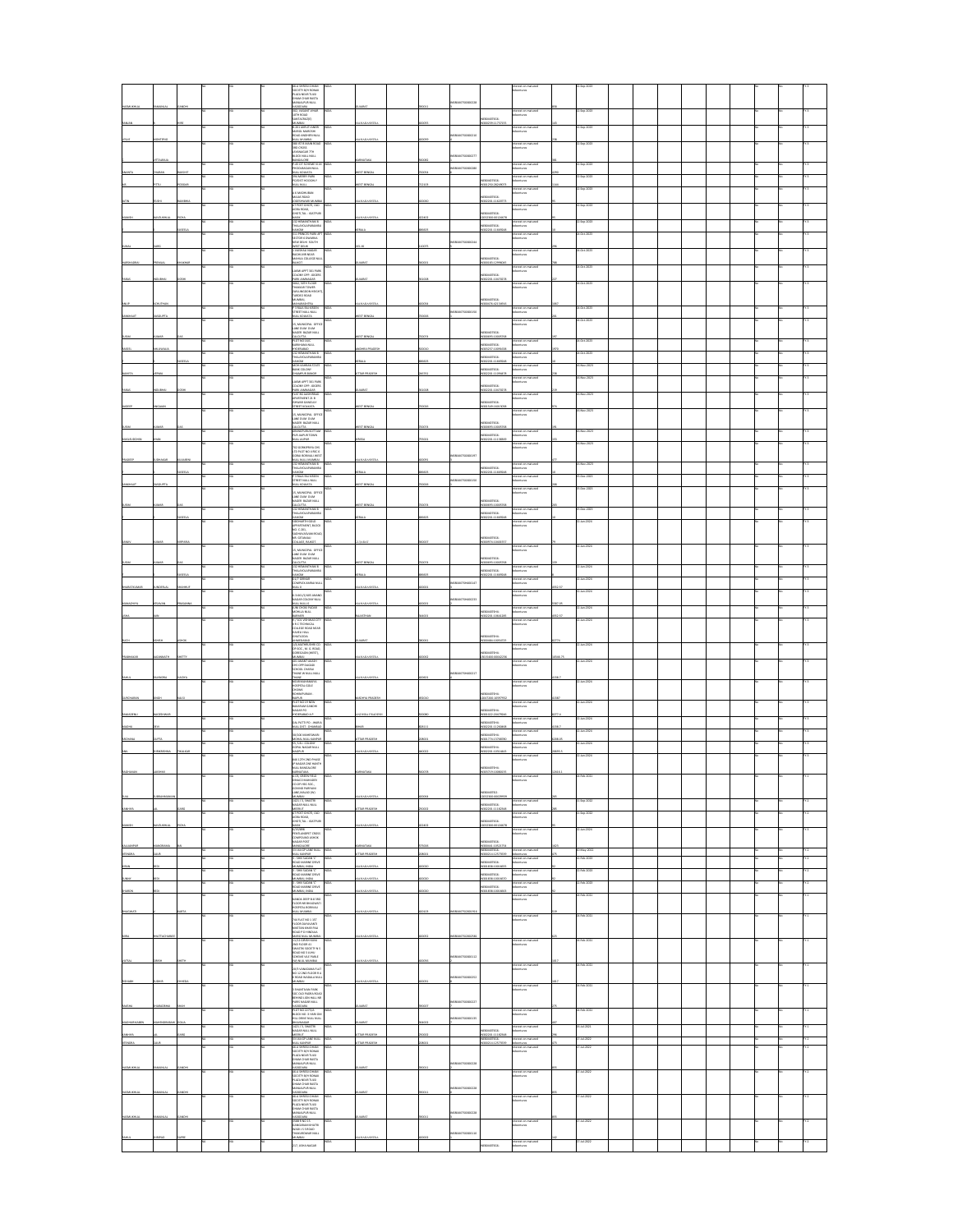|                                  |                    |                |  | <b>M NO 434 A 380<br/>GANGSI NAGAR 2</b><br>GANGSI NAGAR 2<br>GANGSI NAGAR 2P<br>GANGSI NAGAR CITY<br>V 103 VISHANG CITY<br>CALLOCAS ADO NGAR<br>COLLOCAS ADO NGAR<br>GANTLISHAL<br>GANTLISHAL<br>GANTLISHAL                                                                                                                                                                                                   |    |                          |                       |                 |                                                                  |                                                  |    |              |  |  |  |  |  |
|----------------------------------|--------------------|----------------|--|----------------------------------------------------------------------------------------------------------------------------------------------------------------------------------------------------------------------------------------------------------------------------------------------------------------------------------------------------------------------------------------------------------------|----|--------------------------|-----------------------|-----------------|------------------------------------------------------------------|--------------------------------------------------|----|--------------|--|--|--|--|--|
|                                  |                    |                |  |                                                                                                                                                                                                                                                                                                                                                                                                                |    |                          |                       |                 |                                                                  |                                                  |    |              |  |  |  |  |  |
|                                  |                    |                |  |                                                                                                                                                                                                                                                                                                                                                                                                                |    |                          |                       |                 |                                                                  | arest on matured<br>bentures                     |    | $\sim$ 393.  |  |  |  |  |  |
|                                  |                    |                |  |                                                                                                                                                                                                                                                                                                                                                                                                                |    |                          |                       |                 | 00007946                                                         |                                                  |    |              |  |  |  |  |  |
|                                  |                    |                |  | WHITCHERD<br>FSD1 REDWOODS<br>VASANT GARDEN NI<br>SIKKPINA RAGARI<br>MULLIND<br>MULLIND                                                                                                                                                                                                                                                                                                                        |    |                          |                       |                 | 00484-1005472                                                    |                                                  |    |              |  |  |  |  |  |
|                                  |                    |                |  |                                                                                                                                                                                                                                                                                                                                                                                                                |    |                          |                       |                 |                                                                  | erest on matured<br>verbanes                     |    |              |  |  |  |  |  |
|                                  |                    |                |  | Milianne<br>Milimbai<br>Modipara, NR.IXC<br>Colony NULL NULL                                                                                                                                                                                                                                                                                                                                                   |    |                          |                       |                 | 4400000346<br>10549-16476404                                     |                                                  |    |              |  |  |  |  |  |
|                                  |                    |                |  |                                                                                                                                                                                                                                                                                                                                                                                                                |    |                          |                       |                 | E80607946<br>02201-1075762                                       | rest on ma<br>ventures                           |    |              |  |  |  |  |  |
|                                  |                    |                |  | <b>CALINT NAM</b><br>CAMBALPUR<br>HARIA MULL<br>DHANRAD                                                                                                                                                                                                                                                                                                                                                        |    |                          |                       |                 | 680407946-<br>002205-11132813                                    | irest on mat<br>ientures                         |    |              |  |  |  |  |  |
|                                  |                    |                |  |                                                                                                                                                                                                                                                                                                                                                                                                                |    |                          |                       |                 |                                                                  | erest on mature<br>entanes                       |    |              |  |  |  |  |  |
|                                  |                    |                |  | VILL/WARD - CDA<br>SICTOR PS - RONAG<br>SIR PK MEDICINE<br>SIROS CUTTACK<br>SIRO CURIP KUMAR<br>MOHAREY Q NO. SD-<br>140, C.S.E.R COLONY<br>KORRA EAST DIST<br>KORRA EAST DIST                                                                                                                                                                                                                                 |    |                          |                       |                 | 80407946                                                         |                                                  |    |              |  |  |  |  |  |
|                                  |                    |                |  |                                                                                                                                                                                                                                                                                                                                                                                                                |    |                          |                       |                 | 02201-11301290                                                   | rrest on matured<br>ientures                     |    |              |  |  |  |  |  |
|                                  |                    |                |  |                                                                                                                                                                                                                                                                                                                                                                                                                |    |                          |                       |                 | 680607946                                                        |                                                  |    |              |  |  |  |  |  |
|                                  |                    |                |  | A2800                                                                                                                                                                                                                                                                                                                                                                                                          |    |                          |                       |                 | 102201-1147095                                                   |                                                  |    | $a + 2021$   |  |  |  |  |  |
|                                  |                    |                |  | SHREE SWAMI<br>SMARTH CO OP HSG<br>SOC BLDG NO S ROOM<br>NO 22 GOREGADNIKA                                                                                                                                                                                                                                                                                                                                     |    |                          |                       |                 |                                                                  | arest on matured<br>bentures                     |    |              |  |  |  |  |  |
|                                  |                    |                |  |                                                                                                                                                                                                                                                                                                                                                                                                                |    |                          |                       |                 | 1341075GG<br>1220s-11596                                         |                                                  |    |              |  |  |  |  |  |
|                                  |                    |                |  | ane Girgache<br>Sriche Plot no Gr                                                                                                                                                                                                                                                                                                                                                                              |    |                          |                       |                 |                                                                  | terest on m<br>bertures                          |    |              |  |  |  |  |  |
|                                  |                    |                |  | 08004 PLOT NO 662<br>VADILABIA<br>VALLABIA<br>VALLABIA<br>VADILABIA<br>VADILABIA<br>SIDOK FLAT NO 601 II<br>SIDOK GANDHI NAGAR NULLABIA<br>VADICALABIA<br>L-4-945 SST BLOCK<br>CANTAR NAGAR NULL<br>GANTAR NAGAR NULLABIAN COMPARTICAL                                                                                                                                                                         |    |                          |                       |                 | 136107546-<br>12300-00000                                        |                                                  |    |              |  |  |  |  |  |
|                                  |                    |                |  |                                                                                                                                                                                                                                                                                                                                                                                                                |    |                          |                       |                 |                                                                  | erest on n<br>Sentanes                           |    |              |  |  |  |  |  |
|                                  |                    |                |  |                                                                                                                                                                                                                                                                                                                                                                                                                |    |                          |                       | 800005660010    |                                                                  |                                                  |    |              |  |  |  |  |  |
|                                  |                    |                |  |                                                                                                                                                                                                                                                                                                                                                                                                                |    |                          |                       |                 |                                                                  | terest on matured<br>pentanes                    |    |              |  |  |  |  |  |
|                                  |                    |                |  |                                                                                                                                                                                                                                                                                                                                                                                                                |    |                          |                       |                 |                                                                  |                                                  |    |              |  |  |  |  |  |
|                                  |                    |                |  | AMDERMAND<br>Sideharth Gold<br>Appartment, Block<br>Sach<br>Colment<br>Kr. Gitanimus<br>Collage, Raboot,                                                                                                                                                                                                                                                                                                       |    |                          |                       |                 |                                                                  | cunt for n<br>Sentanes                           |    |              |  |  |  |  |  |
|                                  |                    |                |  |                                                                                                                                                                                                                                                                                                                                                                                                                |    |                          |                       |                 | 322000264<br>100974-10031557                                     |                                                  |    |              |  |  |  |  |  |
|                                  |                    |                |  |                                                                                                                                                                                                                                                                                                                                                                                                                |    |                          |                       |                 |                                                                  | nount for matured<br>bentures                    |    | $385 - 2024$ |  |  |  |  |  |
|                                  |                    |                |  | 15, MUNCPAL OFFI<br>LANE DUM DUM<br>NAGER BAZAR MULL                                                                                                                                                                                                                                                                                                                                                           |    |                          |                       |                 | 680407566-<br>000683-10005768                                    |                                                  |    |              |  |  |  |  |  |
|                                  |                    |                |  | MACUTTA<br>132 HEMANTHAM 8<br>THALAYOLAPARAME                                                                                                                                                                                                                                                                                                                                                                  |    | ASV40 T23                |                       |                 | 4400000                                                          | ount for matur<br>Sentanes                       |    |              |  |  |  |  |  |
|                                  |                    |                |  | VARIOM<br>DS/7 GRAMA<br>COMPLEX AMRAI NUL<br>NULL O                                                                                                                                                                                                                                                                                                                                                            |    |                          |                       |                 | 02201-11669                                                      | sount for matured<br>bentures                    |    | as-303       |  |  |  |  |  |
|                                  |                    |                |  |                                                                                                                                                                                                                                                                                                                                                                                                                |    |                          |                       | 680005H0016     |                                                                  |                                                  |    | $a + 202$    |  |  |  |  |  |
|                                  |                    |                |  |                                                                                                                                                                                                                                                                                                                                                                                                                |    |                          |                       | unnos           |                                                                  | ount for matured<br>Sentures                     |    |              |  |  |  |  |  |
|                                  |                    |                |  | 6-3-661/1/805 ANAN<br>NAGAR COLONY NULL<br>NULL NULL O<br>NUN CHORI PADAR                                                                                                                                                                                                                                                                                                                                      |    |                          |                       |                 |                                                                  | ount for matures                                 |    |              |  |  |  |  |  |
|                                  |                    |                |  | MOHLIA NULL<br>BARMER<br>W/103 VISHWAS                                                                                                                                                                                                                                                                                                                                                                         |    |                          |                       |                 | 80607946-<br>02205-00641285                                      | pentanes                                         |    |              |  |  |  |  |  |
|                                  |                    |                |  |                                                                                                                                                                                                                                                                                                                                                                                                                |    |                          |                       |                 |                                                                  | cunt for n<br>Sentares                           |    |              |  |  |  |  |  |
|                                  |                    |                |  |                                                                                                                                                                                                                                                                                                                                                                                                                |    |                          |                       |                 | 280407946-<br>200484-1005472                                     |                                                  |    |              |  |  |  |  |  |
|                                  |                    |                |  |                                                                                                                                                                                                                                                                                                                                                                                                                |    |                          |                       |                 |                                                                  | ount for matured<br>ientures                     |    | $485 - 2026$ |  |  |  |  |  |
|                                  |                    |                |  |                                                                                                                                                                                                                                                                                                                                                                                                                |    |                          |                       |                 | 015400-0004                                                      |                                                  |    |              |  |  |  |  |  |
|                                  |                    |                |  |                                                                                                                                                                                                                                                                                                                                                                                                                |    |                          |                       |                 |                                                                  | iount for matured<br>Sentanes                    |    |              |  |  |  |  |  |
|                                  |                    |                |  |                                                                                                                                                                                                                                                                                                                                                                                                                |    |                          |                       | 6806075460021   |                                                                  |                                                  |    |              |  |  |  |  |  |
|                                  |                    |                |  | THANG<br>NGAR MAHAMAYA<br>NGSPITAL GOLE<br>QIOMAK<br>ROHINIPURAM                                                                                                                                                                                                                                                                                                                                               |    |                          |                       |                 |                                                                  | mount for matured<br>ibentures                   |    | las-2024     |  |  |  |  |  |
|                                  |                    |                |  |                                                                                                                                                                                                                                                                                                                                                                                                                |    |                          |                       |                 | 220102345                                                        |                                                  |    |              |  |  |  |  |  |
|                                  |                    |                |  | <b>ANFLIR<br/>FLOT NO 19 NEW<br/>ANGAR FO<br/>NIGAR FO<br/>NIGAR FO<br/>NIGARAD A P</b>                                                                                                                                                                                                                                                                                                                        |    | 426106 PRADESH           |                       |                 | 0047200-0264793;                                                 | unt for r<br>retures                             |    |              |  |  |  |  |  |
|                                  |                    |                |  |                                                                                                                                                                                                                                                                                                                                                                                                                |    | A PRAI                   |                       |                 | 4400007946<br>01022-2047924                                      |                                                  |    |              |  |  |  |  |  |
|                                  |                    |                |  | DAL PATTI PO - JHAR                                                                                                                                                                                                                                                                                                                                                                                            |    |                          |                       |                 | E80607946                                                        | ount for matured<br>bentures                     |    |              |  |  |  |  |  |
|                                  |                    |                |  | ULL DIST - DIAMAAC<br>0/106 MAHESHIARI                                                                                                                                                                                                                                                                                                                                                                         |    |                          |                       |                 | 02201-112604                                                     | ount for matured<br>Sentures                     |    |              |  |  |  |  |  |
|                                  |                    |                |  | MOHAL NULL KANPU<br>SE, S.B.I. COLONY<br>GOPAL NAGAR NULL                                                                                                                                                                                                                                                                                                                                                      |    |                          |                       |                 | 3607946-<br>1774-137680                                          |                                                  |    |              |  |  |  |  |  |
|                                  |                    |                |  | acros.                                                                                                                                                                                                                                                                                                                                                                                                         |    |                          |                       |                 | NERDAKOTSHA-<br>NGC 2201-10314443                                | iount for m<br>Sentanes                          |    |              |  |  |  |  |  |
|                                  |                    |                |  |                                                                                                                                                                                                                                                                                                                                                                                                                |    |                          |                       |                 |                                                                  | ount for:<br>entures                             |    |              |  |  |  |  |  |
|                                  |                    |                |  | ang 12th 2nd Phage<br>IP Nagar 2ng Hanti<br>Nail Bangalorg                                                                                                                                                                                                                                                                                                                                                     |    |                          |                       |                 | 0407946-<br>9719-10090                                           |                                                  |    |              |  |  |  |  |  |
|                                  |                    |                |  | NOU MARACOR<br>EXERCITARE<br>GENERALISM ASSOC<br>CARPOURD ASSOC<br>MAGAR POST<br>MAGAR POST<br>ISOC MULINUL NEW<br>SCLIN<br>CARPOURD MAGAR<br>SCLIN<br>CARPOURD MAGAR<br>SCLINUL NEW NEW                                                                                                                                                                                                                       |    |                          |                       |                 |                                                                  | nount for matures<br>bentures                    |    |              |  |  |  |  |  |
|                                  |                    |                |  |                                                                                                                                                                                                                                                                                                                                                                                                                |    |                          |                       |                 |                                                                  |                                                  |    |              |  |  |  |  |  |
|                                  |                    |                |  |                                                                                                                                                                                                                                                                                                                                                                                                                |    |                          |                       |                 | 00441-10521754                                                   | erest on ma<br>Sentares                          |    |              |  |  |  |  |  |
|                                  |                    |                |  |                                                                                                                                                                                                                                                                                                                                                                                                                |    |                          |                       |                 |                                                                  |                                                  |    |              |  |  |  |  |  |
|                                  |                    |                |  | DELHI<br>HOUSENO 131 WA<br>NAANTE RAM STREET<br>NARDROT) PUNAAR<br>SE,PANCHOHIL SOCIET<br>NULLI SHOR DIST<br>NULLI SHOR DIST<br>NULLI SHOR DIST                                                                                                                                                                                                                                                                |    |                          |                       |                 |                                                                  | erest on matured<br>entates                      |    |              |  |  |  |  |  |
|                                  |                    |                |  |                                                                                                                                                                                                                                                                                                                                                                                                                |    |                          |                       |                 | 3040752-<br>101330-19333                                         |                                                  |    |              |  |  |  |  |  |
|                                  |                    |                |  | <b>SAVINGAR</b>                                                                                                                                                                                                                                                                                                                                                                                                |    | <b>ARK</b>               |                       |                 | C2000292-<br>802201-10252968                                     | erest on m<br>Sentures                           |    |              |  |  |  |  |  |
|                                  |                    |                |  |                                                                                                                                                                                                                                                                                                                                                                                                                |    |                          |                       |                 |                                                                  |                                                  |    |              |  |  |  |  |  |
|                                  |                    |                |  | ig vardhavannaga<br>Rhuyangdev ohar<br>Rasta - Ahmedarad                                                                                                                                                                                                                                                                                                                                                       |    |                          |                       |                 |                                                                  |                                                  |    |              |  |  |  |  |  |
|                                  |                    |                |  | )<br>10, GOKULPARK<br>GASSAR NAGAR                                                                                                                                                                                                                                                                                                                                                                             |    |                          |                       | 0000202000      |                                                                  | arest on m.<br>bentures                          |    |              |  |  |  |  |  |
|                                  |                    |                |  | AHMEDABAD 0<br>KALYAN BLOG NO 7<br>D R NO 50 4TH FLOG<br>KHADILKAR BOAD                                                                                                                                                                                                                                                                                                                                        |    |                          |                       |                 |                                                                  |                                                  |    |              |  |  |  |  |  |
|                                  |                    |                |  |                                                                                                                                                                                                                                                                                                                                                                                                                |    |                          |                       |                 |                                                                  | erest on mat<br>entanes                          |    |              |  |  |  |  |  |
|                                  |                    |                |  | SHAZILEAR RIAD<br>MULI MUNIAR<br>DINACO MAHADEV<br>COLOP HEG SOC.<br>GOVINO PARTANI<br>MULIMBAN<br>MULIMBAN<br>MULIMBAN<br>COLOP PARTANI                                                                                                                                                                                                                                                                       |    |                          |                       |                 |                                                                  | rrest on r<br>entures                            |    |              |  |  |  |  |  |
|                                  |                    |                |  |                                                                                                                                                                                                                                                                                                                                                                                                                |    |                          |                       |                 |                                                                  |                                                  |    |              |  |  |  |  |  |
|                                  |                    |                |  |                                                                                                                                                                                                                                                                                                                                                                                                                |    |                          |                       |                 | 8060792<br>122300-0                                              |                                                  |    |              |  |  |  |  |  |
|                                  |                    |                |  | EDELWEISS HOUSE,<br>STH FLOOR OFF C S T<br>ROAD, KALINA                                                                                                                                                                                                                                                                                                                                                        |    |                          |                       |                 |                                                                  | rest on mature                                   |    |              |  |  |  |  |  |
|                                  |                    |                |  |                                                                                                                                                                                                                                                                                                                                                                                                                |    |                          |                       |                 |                                                                  | entanes                                          |    |              |  |  |  |  |  |
|                                  |                    |                |  |                                                                                                                                                                                                                                                                                                                                                                                                                |    |                          |                       |                 | 8060792                                                          |                                                  |    |              |  |  |  |  |  |
|                                  |                    |                |  |                                                                                                                                                                                                                                                                                                                                                                                                                |    |                          |                       |                 | 02201-11474238                                                   | wz on m<br>entanes                               |    |              |  |  |  |  |  |
|                                  |                    |                |  | MUMBAL<br>ECLEMANCE (TD<br>EDELWERS HOUSE,<br>STH FLOOR OFF C S.T<br>ROAD, KALINA                                                                                                                                                                                                                                                                                                                              |    |                          |                       |                 | E8040792                                                         |                                                  |    |              |  |  |  |  |  |
|                                  |                    |                |  | <b>IARALIS</b>                                                                                                                                                                                                                                                                                                                                                                                                 |    |                          |                       |                 | 02201-11174                                                      |                                                  |    | tar-202      |  |  |  |  |  |
|                                  |                    |                |  | .<br>MTE PHOTO STUDIO<br>208/1, NEW SADASH<br>CTH, PUNE NULL                                                                                                                                                                                                                                                                                                                                                   |    |                          |                       |                 | 3040792<br>00280-1010185                                         | erest on ma<br>Sentanes                          |    |              |  |  |  |  |  |
|                                  |                    |                |  |                                                                                                                                                                                                                                                                                                                                                                                                                |    |                          |                       |                 |                                                                  | rest on matured<br>entanes                       |    |              |  |  |  |  |  |
|                                  |                    |                |  |                                                                                                                                                                                                                                                                                                                                                                                                                |    |                          |                       |                 |                                                                  |                                                  |    |              |  |  |  |  |  |
|                                  |                    |                |  | .<br>Shokeshan Nagar,<br>Pipeling Road,<br>Asno Cagit Plot No.<br>R Sno Cagit Plot No.                                                                                                                                                                                                                                                                                                                         |    |                          |                       |                 | 040792                                                           |                                                  |    |              |  |  |  |  |  |
|                                  |                    | <b>ATE</b>     |  | <b>JADNESS IS</b>                                                                                                                                                                                                                                                                                                                                                                                              |    |                          |                       |                 |                                                                  |                                                  |    |              |  |  |  |  |  |
|                                  | OARRANG<br>DHAMRAI | GUNDECHA       |  | exeminate<br>Kolmapur : 0<br>Pl no 10 srno 78-1                                                                                                                                                                                                                                                                                                                                                                |    | NHARASHTRA<br>ANARASHTRA | <b>GOOS</b><br>422009 |                 | A002201-11728700                                                 |                                                  | h1 |              |  |  |  |  |  |
|                                  |                    |                |  |                                                                                                                                                                                                                                                                                                                                                                                                                |    |                          |                       |                 |                                                                  | ebentures<br>réenut on matured<br>ebentures      |    |              |  |  |  |  |  |
|                                  |                    |                |  |                                                                                                                                                                                                                                                                                                                                                                                                                |    |                          |                       |                 | 468040792-                                                       |                                                  |    |              |  |  |  |  |  |
| RASIKA                           | <b>IDON</b>        |                |  | PL NO 10 SR NO 78-1<br>NULL AVRATONAGAR<br>NU SY-15 AND 23 D-<br>101 DIVYA SHREE ELAN<br>SESNA BLOCK<br>KAWDNOMAAWALLI<br>VAWDNOMAAWALLI<br>VAWDNOMAAWALLI                                                                                                                                                                                                                                                     |    | <b>AXATAVA</b>           | 0036                  |                 | 001549-38955725                                                  |                                                  |    |              |  |  |  |  |  |
| <b>CONNANCI</b>                  |                    |                |  |                                                                                                                                                                                                                                                                                                                                                                                                                |    | EST BENGAL               | 22C                   |                 | 49040792-<br>802201-1142727                                      | erest on matured<br>Sentanes                     |    |              |  |  |  |  |  |
|                                  |                    |                |  |                                                                                                                                                                                                                                                                                                                                                                                                                |    | <b>ST BENGA</b>          |                       | 680407529000    |                                                                  | terest on matured<br>bentures                    |    | Mar-2021     |  |  |  |  |  |
| TIANSLH                          |                    |                |  |                                                                                                                                                                                                                                                                                                                                                                                                                |    |                          |                       |                 |                                                                  | arest on matured<br>bentures                     |    | Mar-3021     |  |  |  |  |  |
| von                              |                    |                |  | VARITHUR M<br>BANGKUORE<br>BANGKUORE<br>BANGKUORE<br>BURGWAN<br>BURGKUORE D<br>GUIGURE D<br>BURGKUORE DER MORE<br>BURGKUORE DER MORE<br>BURGKUORE DER MORE<br>BANGKUORE DER MORE<br>BANGKUORE                                                                                                                                                                                                                  |    |                          |                       |                 |                                                                  |                                                  |    | Mar-3021     |  |  |  |  |  |
|                                  |                    |                |  |                                                                                                                                                                                                                                                                                                                                                                                                                |    |                          |                       |                 |                                                                  | erest on matured<br>Sentares                     |    |              |  |  |  |  |  |
| saabias<br>aask<br><b>NIGHAL</b> |                    |                |  |                                                                                                                                                                                                                                                                                                                                                                                                                |    |                          |                       |                 | 024700-0006561                                                   |                                                  |    | Mar-3021     |  |  |  |  |  |
| ian.                             | wk                 | is.            |  | E/2'DWARKESH' L-T-<br>ROMD BORVALI(WEST)<br>MAIANAN<br>CALTUN CHAKER AFS<br>CALTUN CHAKER AFS<br>GALI NO - RASHOR                                                                                                                                                                                                                                                                                              |    | TAR PRADESH              | soos                  |                 | aumos                                                            | erest on matured<br>Sentanes<br>erest on matured |    | Apr-2021     |  |  |  |  |  |
| <b>SIGNIAN</b>                   |                    |                |  |                                                                                                                                                                                                                                                                                                                                                                                                                |    | <b>MARYANA</b>           | 132001                |                 | IN302201-10744608                                                |                                                  |    | Apr-2025     |  |  |  |  |  |
| <b>WTN</b>                       |                    |                |  |                                                                                                                                                                                                                                                                                                                                                                                                                |    | MRAT                     | oo2                   |                 | 68040752-<br>001276-30472096                                     | services insulated<br>dentants<br>dentants       |    |              |  |  |  |  |  |
|                                  |                    |                |  |                                                                                                                                                                                                                                                                                                                                                                                                                |    |                          |                       |                 |                                                                  | arest on mati<br>bentures                        |    |              |  |  |  |  |  |
|                                  | <b>OTA</b>         |                |  |                                                                                                                                                                                                                                                                                                                                                                                                                |    | <b>LARASHTE</b>          | xx                    |                 |                                                                  |                                                  |    |              |  |  |  |  |  |
|                                  |                    |                |  |                                                                                                                                                                                                                                                                                                                                                                                                                |    |                          |                       |                 | 68040792-<br>002201-11474238                                     | rterest on matured<br>Sebentures                 |    | Apc 2021     |  |  |  |  |  |
| <b>LIVE</b>                      |                    |                |  |                                                                                                                                                                                                                                                                                                                                                                                                                |    | <b>ARASHTE</b>           |                       |                 | EB0480752-<br>002201-11407282                                    |                                                  |    |              |  |  |  |  |  |
|                                  |                    |                |  |                                                                                                                                                                                                                                                                                                                                                                                                                |    |                          |                       |                 |                                                                  | erest on matured<br>Sentanes                     |    | Apr-2021     |  |  |  |  |  |
|                                  |                    |                |  |                                                                                                                                                                                                                                                                                                                                                                                                                |    |                          |                       |                 |                                                                  |                                                  |    |              |  |  |  |  |  |
|                                  |                    |                |  | <b>CONFINSION CONSUMERS AND MANUSCRIPS (AND ANOTHER AND ANNOUNCED</b><br><b>CONFINSION CONSUMERS AND MANUSCRIPS (AND ANOTHER AND ANNOUNCED</b><br>CONFINING CONFIDENCING CONSUMING AND CONFIDENCE CONFIDENCE CONFIDENCE<br>CONFINENCE CONFIDENCE                                                                                                                                                               |    | <b>HARASHTRA</b>         |                       |                 | NEB040792-<br>N902201-11174163                                   |                                                  |    | Apr-2021     |  |  |  |  |  |
|                                  |                    |                |  |                                                                                                                                                                                                                                                                                                                                                                                                                |    | <b>JRASHTE</b>           | L10                   |                 | 49040792-<br>064700-03710471                                     | erest on m<br>bentures                           |    |              |  |  |  |  |  |
|                                  |                    |                |  | MUMBAL<br>R/S4/204 AUNCOA<br>SECTOR 1 SHANTI<br>MAGAR MIRA ROAD<br>EAST THANE                                                                                                                                                                                                                                                                                                                                  |    |                          |                       |                 |                                                                  |                                                  |    |              |  |  |  |  |  |
|                                  |                    |                |  |                                                                                                                                                                                                                                                                                                                                                                                                                |    |                          |                       |                 | 49340792-<br>02201-1151909                                       | erest on matur<br>berbares                       |    |              |  |  |  |  |  |
|                                  |                    |                |  |                                                                                                                                                                                                                                                                                                                                                                                                                |    | <b>ARASHTE</b>           |                       |                 | CR040792-                                                        | arest on mat<br>bertures                         |    | Apr-202      |  |  |  |  |  |
| <b>ASK</b>                       | ww                 | <b>ALCOHOL</b> |  |                                                                                                                                                                                                                                                                                                                                                                                                                |    | ASURASHTRA               | 2009                  |                 |                                                                  | rest on matured                                  |    | Apr-2021     |  |  |  |  |  |
| LRENDR                           |                    |                |  |                                                                                                                                                                                                                                                                                                                                                                                                                |    | ADHYA PRADESH            | 1001                  |                 | 010819-00169091<br>£8040792-<br>002201-11728700<br>0394-17127560 | ebentures<br>stered on matured                   |    | Apr 2021     |  |  |  |  |  |
|                                  |                    |                |  |                                                                                                                                                                                                                                                                                                                                                                                                                |    |                          |                       |                 | 0792-                                                            | bentares<br>arest on matured<br>bentares         |    | Apr-2021     |  |  |  |  |  |
|                                  |                    |                |  |                                                                                                                                                                                                                                                                                                                                                                                                                |    |                          |                       |                 |                                                                  | terest on mature<br>bentures                     |    | Apr-2021     |  |  |  |  |  |
|                                  |                    |                |  | $\begin{array}{r@{\hspace{1mm}}l@{\hspace{1mm}}l@{\hspace{1mm}}l@{\hspace{1mm}}l@{\hspace{1mm}}l@{\hspace{1mm}}l@{\hspace{1mm}}l@{\hspace{1mm}}l@{\hspace{1mm}}l@{\hspace{1mm}}l@{\hspace{1mm}}l@{\hspace{1mm}}l@{\hspace{1mm}}l@{\hspace{1mm}}l@{\hspace{1mm}}l@{\hspace{1mm}}l@{\hspace{1mm}}l@{\hspace{1mm}}l@{\hspace{1mm}}l@{\hspace{1mm}}l@{\hspace{1mm}}l@{\hspace{1mm}}l@{\hspace{1mm}}l@{\hspace{1mm$ |    |                          |                       |                 |                                                                  |                                                  |    |              |  |  |  |  |  |
| <b>HJSHATT</b>                   |                    |                |  | HMEDARAD<br>ESHAANDHUPARA V                                                                                                                                                                                                                                                                                                                                                                                    |    | <b>ST BENGAL</b>         | œ                     | NER04075/290000 |                                                                  | terest on matured<br>ebentures                   |    | Apr 2021     |  |  |  |  |  |
|                                  |                    |                |  | DINIMININEN LIPARA V<br>SKIGURI - 0<br>SKIGURI - 0<br>SANG PARK NAKSING                                                                                                                                                                                                                                                                                                                                        |    |                          |                       |                 |                                                                  |                                                  |    | Apr-2022     |  |  |  |  |  |
|                                  |                    |                |  | ANES V ROAD MALA<br>0.115                                                                                                                                                                                                                                                                                                                                                                                      |    | <b><i>USASHTE</i></b>    |                       | 08075/200191    |                                                                  | ved on mat<br>bentares                           |    |              |  |  |  |  |  |
|                                  |                    |                |  | S19A MOTI BAUG R P<br>MASANI ROAD KING                                                                                                                                                                                                                                                                                                                                                                         |    |                          |                       |                 |                                                                  | rest on ma<br>entures                            |    |              |  |  |  |  |  |
|                                  |                    |                |  |                                                                                                                                                                                                                                                                                                                                                                                                                |    |                          |                       |                 |                                                                  |                                                  |    |              |  |  |  |  |  |
|                                  |                    |                |  | MELE NULL MUMBA<br>1933 MITHAWAGAR<br>14ANALAKSHAN CHS                                                                                                                                                                                                                                                                                                                                                         |    |                          |                       |                 |                                                                  | erest on matı<br>Sentanes                        |    |              |  |  |  |  |  |
|                                  |                    |                |  |                                                                                                                                                                                                                                                                                                                                                                                                                |    |                          |                       |                 |                                                                  |                                                  |    |              |  |  |  |  |  |
|                                  |                    |                |  | DHANALAKSHAN OHS<br>VIDYAAWKETAN MARG<br>VIDYAAWKETAN MARG<br>KINGLIGES SHOP<br>GORGAGON NULL<br>GORGAGON NULL<br>GORGAGON<br>ILIMBAI<br>DH'AT AN 321 BRD A                                                                                                                                                                                                                                                    | ßМ |                          |                       |                 |                                                                  | erest on matured                                 |    | 6-Apr-2021   |  |  |  |  |  |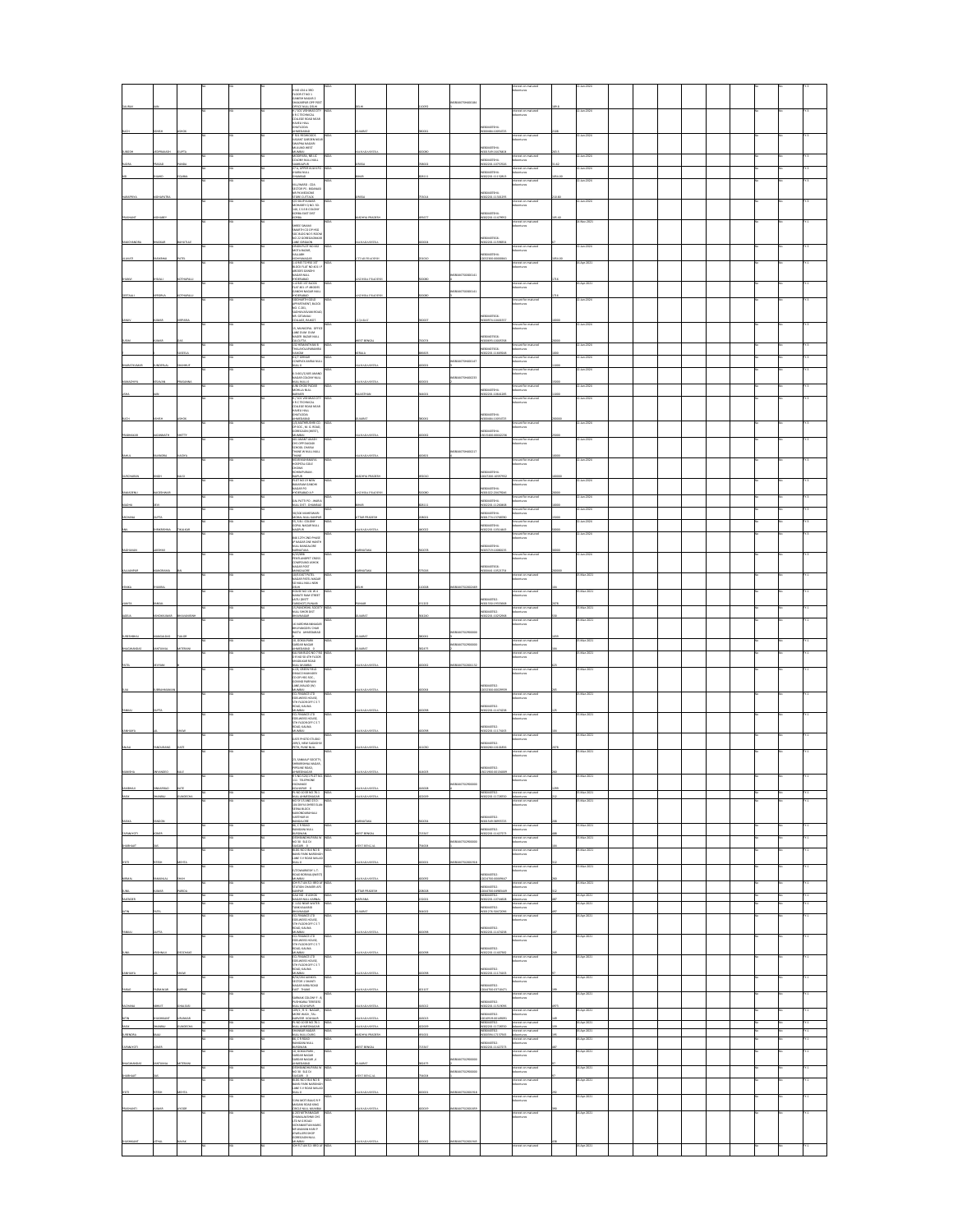|              |                |               |  |                                                                                                                                                                                                                                                                                                                                                                                                                                  |                                         |                 |                 |                                                                                 | rest on i<br>entures                             |                          |  |  |  |  |  |
|--------------|----------------|---------------|--|----------------------------------------------------------------------------------------------------------------------------------------------------------------------------------------------------------------------------------------------------------------------------------------------------------------------------------------------------------------------------------------------------------------------------------|-----------------------------------------|-----------------|-----------------|---------------------------------------------------------------------------------|--------------------------------------------------|--------------------------|--|--|--|--|--|
|              |                |               |  | ios iadispermarapi<br>15 Anand Nagar Sc<br>Bratthar Pald 7<br>Wantdarad                                                                                                                                                                                                                                                                                                                                                          |                                         |                 |                 | E8040792-<br>00214-1206090                                                      |                                                  |                          |  |  |  |  |  |
|              |                |               |  | WANDENHAL CO-OP<br>SOCIETY PLOT NO A-S<br>20/20 CHIMTAMANI<br>NAGAR BISHARANINI<br>PUNE MAHARANINIRA                                                                                                                                                                                                                                                                                                                             |                                         |                 |                 |                                                                                 | terest on matured<br>bentures                    | May 2021                 |  |  |  |  |  |
|              |                |               |  |                                                                                                                                                                                                                                                                                                                                                                                                                                  |                                         |                 |                 | 13610792-<br>12719-10046                                                        |                                                  |                          |  |  |  |  |  |
|              |                |               |  |                                                                                                                                                                                                                                                                                                                                                                                                                                  |                                         |                 |                 |                                                                                 | erest on m<br>Sentanes                           |                          |  |  |  |  |  |
|              |                |               |  |                                                                                                                                                                                                                                                                                                                                                                                                                                  |                                         |                 |                 | 040792-                                                                         | rest on matured                                  | $Map-2021$               |  |  |  |  |  |
|              |                | <b>NDECHA</b> |  |                                                                                                                                                                                                                                                                                                                                                                                                                                  | <b><i>GUARASHTRA</i></b><br>DHYA PRADES | 2009            |                 | 002305-11519096<br>68060792-<br>002305-11728700<br>68060792-<br>000394-17137665 | bentures<br>erest on matured                     | 3 May-2021               |  |  |  |  |  |
|              |                |               |  |                                                                                                                                                                                                                                                                                                                                                                                                                                  |                                         |                 |                 |                                                                                 | eren veri<br>bertures                            |                          |  |  |  |  |  |
|              |                |               |  | <b>CORRECTES</b><br><b>EXPRESSION CONSUMERS CONSUMERS CONSUMERS</b><br><b>EXPRESSION CONSUMERS CONSUMERS CONSUMERS</b><br><b>EXPRESSION CONSUMERS CONSUMERS CONSUMERS CONSUMERS</b><br><b>EXPRESSION CONSUMERS OF THE CONSUMERS OF THE CONSUMERS CONSUMERS</b><br>                                                                                                                                                               |                                         |                 |                 |                                                                                 |                                                  |                          |  |  |  |  |  |
|              |                |               |  |                                                                                                                                                                                                                                                                                                                                                                                                                                  | <b>AMATAKA</b>                          | 60034           |                 | NEB0410752-<br>NGC/S49-38955725                                                 | arest on matured<br>bentures                     |                          |  |  |  |  |  |
|              |                |               |  |                                                                                                                                                                                                                                                                                                                                                                                                                                  | EST BENGAL                              | na:             |                 |                                                                                 | derest on matured<br>ibentures                   | May 2023                 |  |  |  |  |  |
|              |                |               |  |                                                                                                                                                                                                                                                                                                                                                                                                                                  | <b>KSYGS T23</b>                        | 226             |                 | NEB040792-<br>NGC 2201-11427272                                                 |                                                  |                          |  |  |  |  |  |
|              |                |               |  |                                                                                                                                                                                                                                                                                                                                                                                                                                  |                                         |                 |                 |                                                                                 | Jest on mar<br>entanes                           |                          |  |  |  |  |  |
|              |                |               |  |                                                                                                                                                                                                                                                                                                                                                                                                                                  |                                         |                 |                 |                                                                                 |                                                  | May-2021                 |  |  |  |  |  |
|              |                |               |  | RANGANI MULI<br>RIS GOVAN<br>LO, GOVALPARK,<br>GARDAR NAGAR, A<br>GARDAR NAGAR, A<br>ARMEDARAD<br>NG RIS GOVALING<br>NG RIS GOVALING<br>NAGILING<br>RINGAR SILIGIN<br>RINGAR SILIGING<br><b>RILING</b>                                                                                                                                                                                                                           |                                         |                 |                 |                                                                                 | derest on matured<br>ibentures                   |                          |  |  |  |  |  |
|              |                |               |  |                                                                                                                                                                                                                                                                                                                                                                                                                                  |                                         |                 |                 |                                                                                 | arest on matured<br>bentures                     | May-2021                 |  |  |  |  |  |
|              |                |               |  | -<br>NO SUNSHING CHS P<br>NO SR BH APEEAN SCH<br>SEC 21 KHARGHAR<br>NAVI MURRAN NULL                                                                                                                                                                                                                                                                                                                                             | <b>ARASHITE</b>                         |                 |                 |                                                                                 |                                                  |                          |  |  |  |  |  |
|              |                |               |  | NULL THANG<br>IOH FLT AN 221 BRD A<br>IOH FLT AN 221 BRD A<br>KANPUR<br>RO WAGHESHAWAR                                                                                                                                                                                                                                                                                                                                           |                                         |                 |                 | E8040752-<br>1044700-06H                                                        | arest on matured<br>bentures                     | May-2021                 |  |  |  |  |  |
|              |                |               |  |                                                                                                                                                                                                                                                                                                                                                                                                                                  | TAR PRADESH                             | œ               |                 | 3040752-<br>101774-1491013                                                      | erest on mature<br>entates                       |                          |  |  |  |  |  |
|              |                |               |  | OHOWK GOYAFALI<br>NULL VIRAMGAM<br>KALTAN BLOG NO 7                                                                                                                                                                                                                                                                                                                                                                              | <b>LOAT</b>                             |                 |                 |                                                                                 | erest on m<br>Sentanes                           |                          |  |  |  |  |  |
|              |                |               |  | <b>D R NO SO 4TH FLOOR</b><br>KHADILKAR ROAD<br><b>MJLL MUMSAL</b>                                                                                                                                                                                                                                                                                                                                                               | <b>LARASHTE</b>                         |                 |                 |                                                                                 |                                                  |                          |  |  |  |  |  |
|              |                |               |  | .<br>Mawak Colony F + 1<br>Pushkara Teresess                                                                                                                                                                                                                                                                                                                                                                                     |                                         |                 |                 | NE8040792-<br>NGC 201-11519096                                                  | irest on m<br>entures                            |                          |  |  |  |  |  |
|              |                |               |  |                                                                                                                                                                                                                                                                                                                                                                                                                                  | <b>LARASHTE</b>                         |                 |                 |                                                                                 | Kest on r<br>entures                             |                          |  |  |  |  |  |
|              |                |               |  |                                                                                                                                                                                                                                                                                                                                                                                                                                  |                                         |                 |                 |                                                                                 |                                                  |                          |  |  |  |  |  |
|              |                |               |  |                                                                                                                                                                                                                                                                                                                                                                                                                                  |                                         |                 |                 | 3040792-<br> 02719-1045238                                                      | erest on matured<br>Sentanes                     | $n-2021$                 |  |  |  |  |  |
|              |                |               |  |                                                                                                                                                                                                                                                                                                                                                                                                                                  |                                         |                 |                 | 68040752-<br>002205-102264                                                      | arest on mature<br>bentures                      |                          |  |  |  |  |  |
|              |                |               |  |                                                                                                                                                                                                                                                                                                                                                                                                                                  |                                         |                 |                 |                                                                                 |                                                  |                          |  |  |  |  |  |
|              |                |               |  | $\begin{tabular}{ c c c c } \hline \textbf{W} & \textbf{SO}(4) & \textbf{SO}(4) & \textbf{SO}(4) & \textbf{SO}(4) & \textbf{SO}(4) & \textbf{SO}(4) & \textbf{SO}(4) & \textbf{SO}(4) & \textbf{SO}(4) & \textbf{SO}(4) & \textbf{SO}(4) & \textbf{SO}(4) & \textbf{SO}(4) & \textbf{SO}(4) & \textbf{SO}(4) & \textbf{SO}(4) & \textbf{SO}(4) & \textbf{SO}(4) & \textbf{SO}(4) & \textbf{SO}(4) & \textbf{SO}(4) & \textbf{SO$ | <b>GNATAKA</b>                          |                 |                 | CR100022<br>1001549-38955725                                                    |                                                  |                          |  |  |  |  |  |
|              |                |               |  |                                                                                                                                                                                                                                                                                                                                                                                                                                  | <b>AGNGA</b>                            | sian            |                 | 68040792-<br>002201-11427273                                                    | rrest on matures<br>ieritares                    |                          |  |  |  |  |  |
|              |                |               |  |                                                                                                                                                                                                                                                                                                                                                                                                                                  |                                         |                 |                 |                                                                                 | arest on mats<br>bentares                        |                          |  |  |  |  |  |
|              |                |               |  |                                                                                                                                                                                                                                                                                                                                                                                                                                  |                                         |                 |                 |                                                                                 |                                                  | lus-2021                 |  |  |  |  |  |
|              |                |               |  |                                                                                                                                                                                                                                                                                                                                                                                                                                  |                                         |                 |                 |                                                                                 | terest on matured<br>ibentures                   |                          |  |  |  |  |  |
|              |                |               |  |                                                                                                                                                                                                                                                                                                                                                                                                                                  |                                         |                 |                 | -                                                                               | arest on matured<br>bentures                     | $4 - 202$                |  |  |  |  |  |
|              |                |               |  |                                                                                                                                                                                                                                                                                                                                                                                                                                  |                                         |                 |                 | 12201-1040                                                                      | terest on mature<br>bentures                     | $40 - 202$               |  |  |  |  |  |
|              |                |               |  | AMFUR.                                                                                                                                                                                                                                                                                                                                                                                                                           | TAR PRADES                              |                 |                 |                                                                                 | rest on n<br>entanes                             |                          |  |  |  |  |  |
|              |                |               |  | BLOCK NO R, VIBHAG<br>2 MANAVIMANDIR<br>SOC, RALINKY TA<br>KALOL GANDHINAGA<br>7/709 BLNO-17                                                                                                                                                                                                                                                                                                                                     |                                         |                 |                 | 38348752-<br>323800-00058803                                                    |                                                  |                          |  |  |  |  |  |
|              |                |               |  |                                                                                                                                                                                                                                                                                                                                                                                                                                  | ww                                      |                 |                 |                                                                                 | arest on m<br>bentures                           |                          |  |  |  |  |  |
|              |                |               |  | ///OVBEND-1/<br>GUNDER VIHAR BUS<br>GTOP PRATIKSHA<br>NAGAHAT SION<br>WUMBAI                                                                                                                                                                                                                                                                                                                                                     |                                         |                 |                 |                                                                                 |                                                  |                          |  |  |  |  |  |
|              |                |               |  |                                                                                                                                                                                                                                                                                                                                                                                                                                  | <b>ARASHTE</b>                          |                 |                 | E8040792-<br>303719-10453322                                                    |                                                  | $-44 - 202$              |  |  |  |  |  |
|              |                |               |  | MUMMA<br>MAHARASHTRA<br>VILL RAMPUR<br>KAHARIYA NULL<br>AZAMGARIH UTTAR                                                                                                                                                                                                                                                                                                                                                          |                                         |                 |                 | 68040792-                                                                       | erest on matured<br>Sentanes                     |                          |  |  |  |  |  |
|              |                |               |  |                                                                                                                                                                                                                                                                                                                                                                                                                                  | TAR PRADES                              |                 |                 | 102719-1021611                                                                  | arest on matured<br>bentures                     | AF-2021                  |  |  |  |  |  |
|              |                |               |  | Azamgari uttar<br>Pragesh<br>A-1 Vangehwar<br>Society opp Pol<br>Cifice Old<br>Subimapura Null<br>Subimapura Null<br>Valobara                                                                                                                                                                                                                                                                                                    | <b>JARAT</b>                            |                 | 008075/200277   |                                                                                 |                                                  |                          |  |  |  |  |  |
|              |                |               |  |                                                                                                                                                                                                                                                                                                                                                                                                                                  |                                         |                 |                 |                                                                                 | irest on mat<br>ientures                         |                          |  |  |  |  |  |
|              |                |               |  |                                                                                                                                                                                                                                                                                                                                                                                                                                  |                                         |                 |                 | -<br>021900-001<br>021900-001                                                   |                                                  |                          |  |  |  |  |  |
|              |                |               |  |                                                                                                                                                                                                                                                                                                                                                                                                                                  |                                         |                 |                 | 680660792-<br>362265-15427272                                                   | erest on m<br>Sentanes                           |                          |  |  |  |  |  |
|              |                |               |  |                                                                                                                                                                                                                                                                                                                                                                                                                                  | <b>ANGE T22</b>                         | шо              |                 |                                                                                 | erest on maturi<br>Sentures                      |                          |  |  |  |  |  |
|              |                |               |  | 22, SANKAUP SOCIETY,<br>SIRIKINDANA NAGAR,<br>NPANGYANA NAGAR,<br>ARANGYANA NAGAR,<br>ARANGYANA NAGAR,<br>ARANGYANA NAGAR,<br>TOMKR NAGAR,<br>NAMARAKINDA SV<br>MUMBAR<br>ARANGYANA NAGAR,<br>MUMBAR,<br>ARANGYANA NAGAR,<br>ARANGYANA NAGAR,                                                                                                                                                                                    |                                         |                 |                 |                                                                                 |                                                  |                          |  |  |  |  |  |
|              |                |               |  |                                                                                                                                                                                                                                                                                                                                                                                                                                  |                                         |                 |                 |                                                                                 | mena unit<br>Sentanes                            |                          |  |  |  |  |  |
|              |                |               |  | ncadi Ancheat (W)<br>Mijamba<br>Sacur Magar<br>Sacur Magar<br>Sacur Magar<br>Minitarra<br>Minitarra<br>Minitarra<br>Minitarra                                                                                                                                                                                                                                                                                                    | <b>LARASHTE</b>                         |                 | 08/075/200206   |                                                                                 | rest on r<br>retures                             |                          |  |  |  |  |  |
|              |                |               |  |                                                                                                                                                                                                                                                                                                                                                                                                                                  |                                         |                 |                 |                                                                                 |                                                  |                          |  |  |  |  |  |
|              |                |               |  | NO 30 SLG DJ WEST<br>BENGAL SILIGURI                                                                                                                                                                                                                                                                                                                                                                                             |                                         |                 |                 |                                                                                 | derest on m<br>ebentures                         |                          |  |  |  |  |  |
|              |                |               |  | ASLING                                                                                                                                                                                                                                                                                                                                                                                                                           |                                         |                 |                 |                                                                                 | erest on ma<br>Sentanes                          |                          |  |  |  |  |  |
|              |                |               |  | <b>401 SUNSHING CHS P</b><br>NO 58 BH APEEANY SCH<br>SEC 21 KHARGHAR<br>NAVI MUMBAH NULL                                                                                                                                                                                                                                                                                                                                         |                                         |                 |                 |                                                                                 |                                                  |                          |  |  |  |  |  |
|              |                |               |  |                                                                                                                                                                                                                                                                                                                                                                                                                                  |                                         |                 |                 |                                                                                 |                                                  | $-44 - 202$              |  |  |  |  |  |
|              |                |               |  | NULL THAN<br>CHI THAN 2218RD A<br>CHI RIT AN 2218RD AP<br>KANPUR<br>KHARAKLVA MEHTA                                                                                                                                                                                                                                                                                                                                              | <b>TAR PRA</b>                          |                 |                 |                                                                                 | terest on matured<br>bentures<br>erest on mature |                          |  |  |  |  |  |
|              | SHADRA         |               |  | STREET SHOR DIST<br>BHAVNAGAR<br>B-3 ARPAN                                                                                                                                                                                                                                                                                                                                                                                       |                                         |                 |                 | 38360752-<br>602305-10337876                                                    | entates                                          |                          |  |  |  |  |  |
|              |                |               |  | a- <i>i ABPAN</i><br>APARTMENT BABU<br>NIWAS STREET<br>TAMAJIKKINAD NULL<br>ELRAT<br>ELRAT                                                                                                                                                                                                                                                                                                                                       |                                         |                 |                 |                                                                                 | erest on my<br>bentures                          |                          |  |  |  |  |  |
|              |                |               |  |                                                                                                                                                                                                                                                                                                                                                                                                                                  |                                         |                 |                 |                                                                                 |                                                  |                          |  |  |  |  |  |
|              |                |               |  |                                                                                                                                                                                                                                                                                                                                                                                                                                  |                                         |                 |                 |                                                                                 |                                                  |                          |  |  |  |  |  |
|              |                |               |  |                                                                                                                                                                                                                                                                                                                                                                                                                                  |                                         |                 |                 |                                                                                 | terest on matured<br>ibentures                   | Aug-2021                 |  |  |  |  |  |
| TIANSLH      |                |               |  | SUAN<br>PLOT NO. 9<br>HINDUSTHAN COLON<br>WARDHA ROAD<br>NAGPUR                                                                                                                                                                                                                                                                                                                                                                  |                                         |                 |                 | 3040752-<br> 02201-10253817                                                     |                                                  | kup 2021                 |  |  |  |  |  |
|              | as.            |               |  | $\ddot{\phantom{a}}$<br>$\circ$                                                                                                                                                                                                                                                                                                                                                                                                  | ASLARASHTRA                             | 400006<br>acces |                 |                                                                                 | bentures                                         |                          |  |  |  |  |  |
| GWANDAS      | <b>ANTUNAI</b> | <b>ITERAN</b> |  |                                                                                                                                                                                                                                                                                                                                                                                                                                  | <b>NURASHTE</b>                         |                 |                 |                                                                                 | entures<br>med on matured<br>entures             | Aug-2021                 |  |  |  |  |  |
|              |                |               |  | H NO 42 SANJAY<br>COLONY BLOCK NO 1<br>PATINLA TEH PATIATA<br>DISTT NULLI PATIALA                                                                                                                                                                                                                                                                                                                                                |                                         |                 |                 |                                                                                 |                                                  |                          |  |  |  |  |  |
|              |                |               |  |                                                                                                                                                                                                                                                                                                                                                                                                                                  |                                         |                 |                 |                                                                                 | rest on m<br>entures                             |                          |  |  |  |  |  |
|              |                |               |  | SA ROOP RALAT<br>TOLINSHIP PAL ROAD<br>BHADU MAT NULL<br>NULL JOSHPUR                                                                                                                                                                                                                                                                                                                                                            | LASTHAN                                 | aces            | 6804075/200146  |                                                                                 | arest on matured<br>bentures                     |                          |  |  |  |  |  |
|              |                |               |  |                                                                                                                                                                                                                                                                                                                                                                                                                                  |                                         |                 |                 |                                                                                 |                                                  |                          |  |  |  |  |  |
| NGHA         | нки            |               |  | 401 SUNSHING CHS P<br>NO 58 BH APEEANY SCH<br>SEC 21 NHABEHAR<br>NAVI MUMBAI NULL<br>MULL THANG                                                                                                                                                                                                                                                                                                                                  | <b>HARASHTE</b>                         |                 | 804075/200148   |                                                                                 |                                                  |                          |  |  |  |  |  |
|              |                |               |  |                                                                                                                                                                                                                                                                                                                                                                                                                                  |                                         |                 |                 |                                                                                 | erest on matured<br>Sentanes                     |                          |  |  |  |  |  |
|              |                |               |  | 263 R D BHATH NWAY<br>4TH FLOOR ROOM<br>NOAD JSS ROAD NULL<br>NULL MUMBA<br>CHECT AN 221 BRD A<br>SANDN CHARGER AFS<br>SANDN CHARGER AFS                                                                                                                                                                                                                                                                                         |                                         |                 |                 | 48060792-                                                                       | terest on matured<br>bentures                    | Aug-2021                 |  |  |  |  |  |
|              |                |               |  | AMFUR.                                                                                                                                                                                                                                                                                                                                                                                                                           | TAR PAADESH                             | œ               |                 | 064700-04982                                                                    | rest on mat<br>entures                           |                          |  |  |  |  |  |
|              |                |               |  |                                                                                                                                                                                                                                                                                                                                                                                                                                  |                                         |                 |                 |                                                                                 |                                                  |                          |  |  |  |  |  |
|              |                |               |  | 128/1545, Karmavati<br>Apartment-II, Sola<br>Road, R/H<br>Parasiwagar,<br>Marsiwagar,                                                                                                                                                                                                                                                                                                                                            |                                         |                 |                 | 08060792-<br>200242-10428178                                                    |                                                  |                          |  |  |  |  |  |
|              |                |               |  |                                                                                                                                                                                                                                                                                                                                                                                                                                  |                                         |                 |                 |                                                                                 | terest on matured<br>bentures                    | : Sep 2021               |  |  |  |  |  |
| PATEL        | <b>KVAM</b>    |               |  |                                                                                                                                                                                                                                                                                                                                                                                                                                  | ANARASHTRA                              | 00062           | NE808075/200113 |                                                                                 | arest on matured<br>bentures                     |                          |  |  |  |  |  |
|              |                |               |  |                                                                                                                                                                                                                                                                                                                                                                                                                                  |                                         |                 |                 | C2000292-                                                                       |                                                  |                          |  |  |  |  |  |
| AIDD         | ASAD           | Tanzikad      |  | WANNING,<br>MARINDA,<br>MATANISIO NO 7 BO<br>DRADO SO 6THELOOR<br>BALLI MUUNING<br>SI SARA COLONY<br>SI SHARA TIHUISATA<br>MATATI SHUKATA<br>MATATI SHUKATA<br>MATATI SHUKATA<br>MATATI SHUKATA<br>MATATI SHUKATA<br>umeediwaar<br>Hankar Nagar                                                                                                                                                                                  | <b><i>GURASHTRA</i></b>                 | 4006            |                 | 2022300-00485641<br>vcenwintos                                                  |                                                  | Sep 202                  |  |  |  |  |  |
| SURGNORA     |                |               |  | <b>ALL NALL DURG</b>                                                                                                                                                                                                                                                                                                                                                                                                             | <b>MONTH PRADESH</b>                    | e91001          |                 | 00394-17137565                                                                  | ebentures<br>terest on matured<br>ebentures      | 11-Sep-2021              |  |  |  |  |  |
| <b>AUGUK</b> |                |               |  | NO 23 ADARSH VISTA<br>BASAVANAGAR MAIN<br>ROAD VISHUTHILINA<br><b>MGALORE</b>                                                                                                                                                                                                                                                                                                                                                    | ATACA                                   | oχ              |                 | 8060792-<br>01549-1689806                                                       |                                                  |                          |  |  |  |  |  |
| TISAHELHA    |                |               |  |                                                                                                                                                                                                                                                                                                                                                                                                                                  | <b>HARASHTRA</b>                        | œ               |                 |                                                                                 | est on matured<br>entures<br>rest on matured     | Sep-2021<br>$500 - 2021$ |  |  |  |  |  |
| GWANDAS      |                |               |  | $\circ$                                                                                                                                                                                                                                                                                                                                                                                                                          | HARASHTRA                               | xxxx            |                 |                                                                                 |                                                  | Sep 2021                 |  |  |  |  |  |
|              |                |               |  |                                                                                                                                                                                                                                                                                                                                                                                                                                  |                                         |                 |                 |                                                                                 | bentures<br>arest on matured<br>bentures         |                          |  |  |  |  |  |
|              |                |               |  |                                                                                                                                                                                                                                                                                                                                                                                                                                  | <b>HARASHTRA</b>                        | 3250            |                 |                                                                                 |                                                  |                          |  |  |  |  |  |
|              |                |               |  | ROAD NO 6 PESTOM<br>SAGAR CHEMBUR<br>MUMBAI                                                                                                                                                                                                                                                                                                                                                                                      |                                         |                 |                 |                                                                                 | arest on n<br>bentures                           |                          |  |  |  |  |  |
|              |                |               |  | UMBAI<br>G 965 D 81.0K 151                                                                                                                                                                                                                                                                                                                                                                                                       |                                         |                 |                 | 68040792-<br>003116-1009214                                                     | test on n<br><b>bertures</b>                     |                          |  |  |  |  |  |
|              |                |               |  | CROSS 1 STAGE 1 P<br>NGR MULL MULL NULL                                                                                                                                                                                                                                                                                                                                                                                          | <b>AXATAXA</b>                          | œ               |                 |                                                                                 |                                                  |                          |  |  |  |  |  |
|              |                |               |  | MYSCRE<br>IOH FLT AN 2218RD A<br>STATION CHAKER AF                                                                                                                                                                                                                                                                                                                                                                               | MA PAADES                               |                 |                 | 168040792-<br>2044700-0498                                                      | arest on mati<br>bentures                        | Oct-2021                 |  |  |  |  |  |
|              |                |               |  | JATON<br>KANELR<br>AASHUTOSI, PLOT<br>KUBHASHIASAR<br>KUBHASHIASAR                                                                                                                                                                                                                                                                                                                                                               |                                         |                 |                 | 3040792-<br>00991-1037200                                                       | arest on matured<br>bentures                     |                          |  |  |  |  |  |
|              |                |               |  |                                                                                                                                                                                                                                                                                                                                                                                                                                  |                                         |                 |                 | 49040792-                                                                       | arest on matured<br>bentares                     | $-00 + 2021$             |  |  |  |  |  |
|              |                |               |  | ananyawang<br>Ricot No. 30 Banat<br>Society<br>Subinghangar<br><b>SALVAGAR</b>                                                                                                                                                                                                                                                                                                                                                   | aκ                                      |                 |                 | 00901-1002582                                                                   |                                                  | Oct-2021                 |  |  |  |  |  |
|              |                |               |  |                                                                                                                                                                                                                                                                                                                                                                                                                                  |                                         |                 |                 |                                                                                 | arest on matured<br>bentures                     |                          |  |  |  |  |  |
|              |                |               |  |                                                                                                                                                                                                                                                                                                                                                                                                                                  | ARAZ                                    | 03              | 04075/20017     |                                                                                 | rest on ma                                       |                          |  |  |  |  |  |
|              |                |               |  | 20 BHAGWATI NAGAR<br>SOCIETY NR<br>TERAPANTH BHAWAN<br>COHNAGAM LICHNA<br>NULL DANGS<br>SALTAN BLOG NO 7 BC                                                                                                                                                                                                                                                                                                                      |                                         |                 |                 |                                                                                 | bentures                                         |                          |  |  |  |  |  |
|              |                |               |  | <b>DRIVER BOOK</b>                                                                                                                                                                                                                                                                                                                                                                                                               |                                         |                 |                 |                                                                                 |                                                  |                          |  |  |  |  |  |
|              |                |               |  |                                                                                                                                                                                                                                                                                                                                                                                                                                  |                                         |                 |                 |                                                                                 | lerest on ma<br>dentures                         |                          |  |  |  |  |  |
|              |                |               |  | 603 SUNSHING CHS P<br>603 SB BH APEEMY SCH<br>56C 21 ISHARGHAR<br>60AN MUMBEAN NULL<br>60AN CHARGHARGHARG<br>60AN FLT AN 221 BRD AF                                                                                                                                                                                                                                                                                              |                                         |                 |                 | 48040792-                                                                       | derest on matured<br>ibentures                   | 3ct-2021                 |  |  |  |  |  |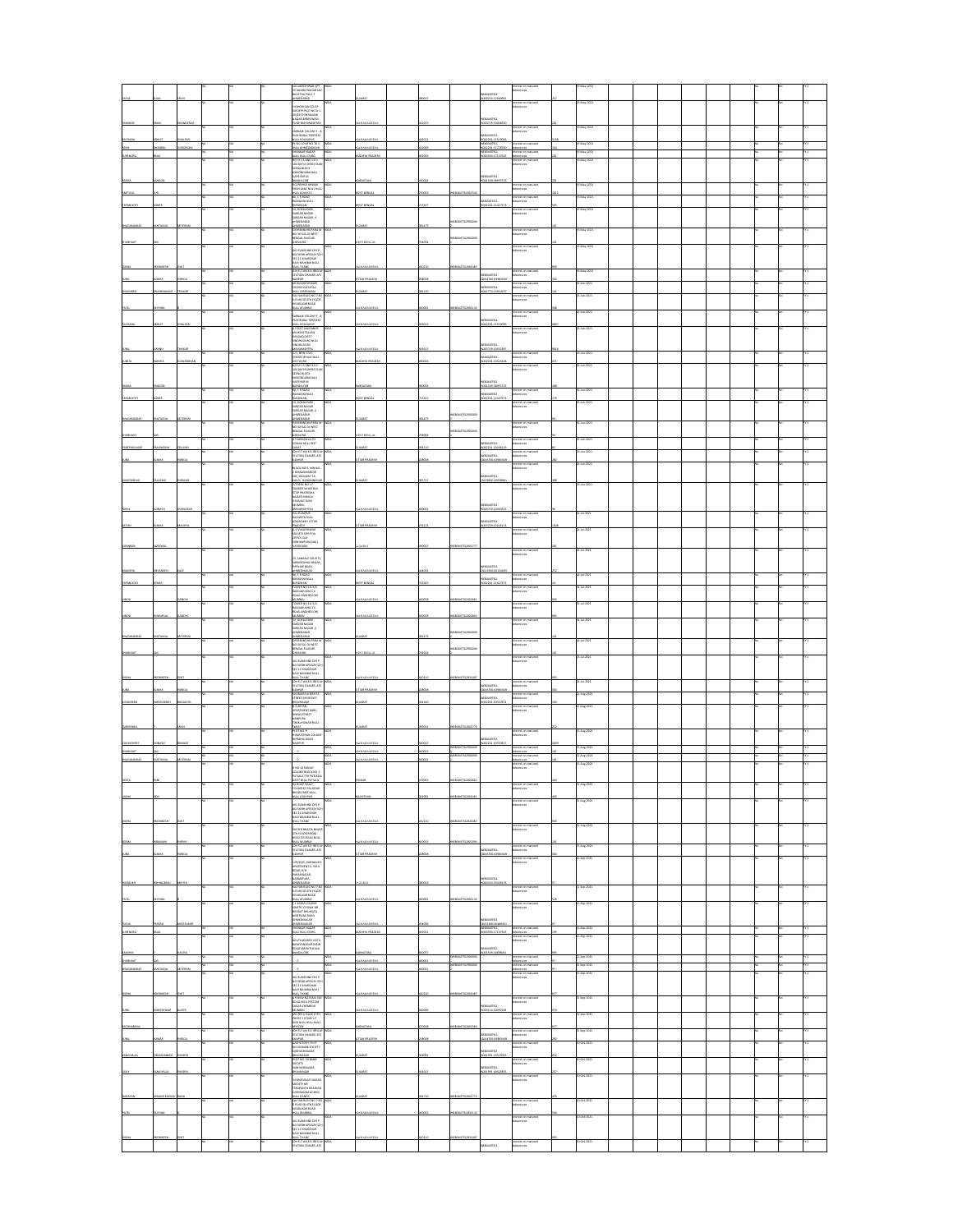|                 |            |               |  | WÉHÉKIYA<br>KGHYIS HAVELI N                                                                                                                                                                                                                                                                                                                                                                                                                     |                       |               |                  |                                                                    | entanes                                          |                                 |  |  |  |  |  |
|-----------------|------------|---------------|--|-------------------------------------------------------------------------------------------------------------------------------------------------------------------------------------------------------------------------------------------------------------------------------------------------------------------------------------------------------------------------------------------------------------------------------------------------|-----------------------|---------------|------------------|--------------------------------------------------------------------|--------------------------------------------------|---------------------------------|--|--|--|--|--|
|                 |            |               |  | NALL NULL JODIFFUR<br>ARHANT TOWER FLA<br>NO 201 2ND FLOOR 1<br>COLONY<br>COLONY                                                                                                                                                                                                                                                                                                                                                                |                       |               |                  |                                                                    | rest on m.<br>entures                            |                                 |  |  |  |  |  |
|                 |            |               |  | AMINASAR<br>I ASHISHNASAR<br>IDOGTY<br>ASGHANINASAR NU                                                                                                                                                                                                                                                                                                                                                                                          |                       |               |                  | 49040792-<br>002201-10601760                                       | rest on<br>entures                               |                                 |  |  |  |  |  |
|                 |            |               |  |                                                                                                                                                                                                                                                                                                                                                                                                                                                 |                       |               |                  | 3040792<br>100343-1120945                                          |                                                  |                                 |  |  |  |  |  |
|                 |            |               |  | HMEDARAD<br>0, GOKULPARK ,<br>ARDAR NAGAR<br>HMEDARAD : 0                                                                                                                                                                                                                                                                                                                                                                                       |                       |               | NEBD4075/2900000 |                                                                    | rest on m<br>entures                             | Nov-2021                        |  |  |  |  |  |
|                 |            |               |  | dharsa<br>Brahalandara 48<br>Howrahalandara<br>Howrah Howrah<br>Howrah Howrahalandara                                                                                                                                                                                                                                                                                                                                                           |                       |               |                  |                                                                    | erest on matured<br>Sentares                     |                                 |  |  |  |  |  |
|                 |            |               |  |                                                                                                                                                                                                                                                                                                                                                                                                                                                 |                       |               |                  | 8040792-                                                           |                                                  |                                 |  |  |  |  |  |
|                 |            |               |  | NO 30 SLG DJ SILIGUR                                                                                                                                                                                                                                                                                                                                                                                                                            |                       |               | NE806075/2900000 |                                                                    | rrest on maturi<br>ientures<br>est com<br>et voe |                                 |  |  |  |  |  |
|                 |            |               |  | <b>JESA SATELLITE</b>                                                                                                                                                                                                                                                                                                                                                                                                                           |                       |               |                  |                                                                    |                                                  |                                 |  |  |  |  |  |
|                 |            |               |  | COMPLEX, OPP.MANS<br>COMPLEX, VASTRAPU<br><b>GASAD35</b>                                                                                                                                                                                                                                                                                                                                                                                        |                       |               |                  | 040792<br>19903-002                                                | rrest on mature<br>ientures                      |                                 |  |  |  |  |  |
|                 |            |               |  | .<br>ASHOK NIVAS LALTAKI                                                                                                                                                                                                                                                                                                                                                                                                                        |                       |               |                  | INEB040752-<br>IN902201-11202304                                   |                                                  |                                 |  |  |  |  |  |
|                 |            |               |  | Ramul Avang Linling<br>MD SY-15 AND 23.0-<br>101 DIVIN SHREE ELA<br>SESNA BLOCK<br>KANGNIDHRAMMLI<br>BANGNIDHE M<br>BANGNIDHE                                                                                                                                                                                                                                                                                                                   |                       |               |                  |                                                                    |                                                  |                                 |  |  |  |  |  |
|                 |            |               |  | rgalore<br>Gorulpark,<br>Dar Nagar 4<br>Hedarad - 0                                                                                                                                                                                                                                                                                                                                                                                             |                       |               | 804075129000     | E8046792-<br>301546-38955721                                       | rest on matured<br>retures                       | 2022                            |  |  |  |  |  |
|                 |            |               |  |                                                                                                                                                                                                                                                                                                                                                                                                                                                 |                       |               |                  |                                                                    | erest on m<br>Dentures                           |                                 |  |  |  |  |  |
|                 |            |               |  |                                                                                                                                                                                                                                                                                                                                                                                                                                                 |                       |               |                  |                                                                    |                                                  |                                 |  |  |  |  |  |
|                 |            |               |  | BÉNGAL SLIGURI 0<br>IOHRTAN 221BRD A<br>STATION GANGER AFS<br>KANFUR                                                                                                                                                                                                                                                                                                                                                                            | TAR PRADESH           |               |                  | 49040792-<br>064703-049                                            | rrest on m<br>entures                            |                                 |  |  |  |  |  |
|                 |            |               |  | .<br>DATE PHOTO STUDIO<br>TH, PUNE NULL                                                                                                                                                                                                                                                                                                                                                                                                         |                       |               |                  | 4940792<br>300280-1010                                             | vest on mati<br>entanes                          |                                 |  |  |  |  |  |
|                 |            |               |  |                                                                                                                                                                                                                                                                                                                                                                                                                                                 |                       |               | 6804075290000    |                                                                    | rest on matured<br>ientures                      |                                 |  |  |  |  |  |
|                 |            |               |  | DESHRANDHURARA W<br>NO 30 SM DU WEST<br>BENGAL, SUGURI O<br>BENGAL, SUGURI O<br>CANDUR<br>SANDUR<br>GA, BAD VIG APRIE(W)<br>MUARAI NULL<br>MUARAI NULL                                                                                                                                                                                                                                                                                          |                       |               |                  |                                                                    | interest on matured<br>debentures                | $a + 2022$                      |  |  |  |  |  |
|                 |            |               |  |                                                                                                                                                                                                                                                                                                                                                                                                                                                 |                       |               |                  | 40440792-                                                          | rrest on matured<br>ientures                     | 46-3322                         |  |  |  |  |  |
|                 |            |               |  | <b><i>NUMBAINELY</i></b><br><b><i>ELSRAS COLONY</i></b><br>RNETIC CHOWK NR<br>BHARAT BHUBATA<br>NGR PUNE ROAD<br>AHMEDNAGAR                                                                                                                                                                                                                                                                                                                     |                       |               |                  |                                                                    | ez on i<br>etures                                |                                 |  |  |  |  |  |
|                 |            |               |  |                                                                                                                                                                                                                                                                                                                                                                                                                                                 |                       |               |                  | EB0480752-                                                         |                                                  |                                 |  |  |  |  |  |
|                 |            |               |  | HINDINAGAR<br>LAGONAGAR<br>LAGONA NAGAR<br>MODAR NAGAR<br>HAGONRAD<br>HAGONRAD                                                                                                                                                                                                                                                                                                                                                                  |                       |               |                  | 032300-004                                                         | erest on matured<br>Sentanes                     |                                 |  |  |  |  |  |
|                 |            |               |  |                                                                                                                                                                                                                                                                                                                                                                                                                                                 |                       |               | 6804075/29000    |                                                                    |                                                  |                                 |  |  |  |  |  |
|                 |            |               |  | AHMEDABAD<br>DESHAMEHILPARA<br>NO 30 SIG DI WEST<br>BENGAL SILIGURI                                                                                                                                                                                                                                                                                                                                                                             |                       |               | 6804075/2000     |                                                                    | rest on<br>entures                               |                                 |  |  |  |  |  |
|                 |            |               |  | ARJEING<br>JH FLT AN 3218RD A<br>TATION CHAKER AP<br>ANFUR                                                                                                                                                                                                                                                                                                                                                                                      |                       |               |                  |                                                                    | erest on matured<br>verbanes                     | Feb-3022                        |  |  |  |  |  |
|                 |            |               |  |                                                                                                                                                                                                                                                                                                                                                                                                                                                 |                       |               |                  |                                                                    | rest on matured<br>retures                       | Mar-3022                        |  |  |  |  |  |
|                 |            |               |  |                                                                                                                                                                                                                                                                                                                                                                                                                                                 |                       |               | 8080750          |                                                                    | rrest on matured<br>ientures                     | Mar-3022                        |  |  |  |  |  |
|                 |            |               |  |                                                                                                                                                                                                                                                                                                                                                                                                                                                 |                       |               |                  |                                                                    | est on n<br>entures                              | Mar-2022                        |  |  |  |  |  |
|                 |            |               |  |                                                                                                                                                                                                                                                                                                                                                                                                                                                 |                       |               |                  | 040792                                                             |                                                  | Mar-2022                        |  |  |  |  |  |
|                 |            |               |  | MO 23 ADARSH WSTA<br>RASAWANAGAR MAIN<br>ROAD VISHUTHIUMA<br>RANGALORE<br>AT - MANSAPOL PO<br>MANDIR LAURUR<br>MANDIR LAURUR<br>AT KARADAWA PO                                                                                                                                                                                                                                                                                                  |                       |               |                  |                                                                    | erest on n<br>Sentanes                           |                                 |  |  |  |  |  |
|                 |            |               |  |                                                                                                                                                                                                                                                                                                                                                                                                                                                 |                       |               |                  | 8040792-<br>01549-1689                                             | rrest on matured<br>entates                      |                                 |  |  |  |  |  |
|                 |            |               |  | E KARADAWA PO<br>DHINA MULL DIST                                                                                                                                                                                                                                                                                                                                                                                                                |                       |               |                  | 68040752-<br>002201-1082490<br>168040792-                          | vest on ma<br>Sentanes                           |                                 |  |  |  |  |  |
|                 |            |               |  | <b>URINT NOIL URI<br/>DIE FLT AN 32 1980 AP<br/>DIE FLT AN 32 1980 AP<br/>NAMER<br/>HARAKLIVA MENTA<br/>HARAKE NAGAR</b><br>HARAKE NAGAR<br>HARAKE NAGAR                                                                                                                                                                                                                                                                                        |                       |               |                  | 302201-1040                                                        | arest on matured<br>bentures                     | Mar-2022                        |  |  |  |  |  |
|                 |            |               |  |                                                                                                                                                                                                                                                                                                                                                                                                                                                 |                       |               |                  | 8040792-                                                           | rest on matured<br>entures                       | Apr-2022                        |  |  |  |  |  |
|                 |            |               |  |                                                                                                                                                                                                                                                                                                                                                                                                                                                 | <b>HYA PRADES</b>     |               |                  | 02201-109<br>100394-1713756                                        | ezon                                             | Apr-2022                        |  |  |  |  |  |
|                 |            |               |  | SHANDOR NAGAR<br>NALI NALI DURG<br>SAGAR SAGARA<br>NAGAR A<br>NAGAR A<br>NAGAR AN 221880 A<br>CATION GHAKER AFS<br>KATION GHAKER AFS<br>KATION GHAKER AFS                                                                                                                                                                                                                                                                                       |                       |               |                  |                                                                    | bertures<br>erest on matures<br>bertures         | Apr-2022                        |  |  |  |  |  |
|                 |            |               |  |                                                                                                                                                                                                                                                                                                                                                                                                                                                 |                       |               | 680407529000     | 3040792-                                                           | rest on m<br>entures                             | Apr-2022                        |  |  |  |  |  |
|                 |            |               |  |                                                                                                                                                                                                                                                                                                                                                                                                                                                 |                       |               |                  | 064200-0698                                                        | interest on matured<br>debentures                | Apr-202                         |  |  |  |  |  |
|                 |            |               |  | $\begin{array}{l} \mbox{In\,-\,} \\ \mbox{In\,-\,} \\ \mbox{ADIN GRB} \\ \mbox{CDIN GRB} \\ \mbox{CDIN GRB} \\ \mbox{CDI} \\ \mbox{CDI} \\ \mbox{CDI} \\ \mbox{CDI} \\ \mbox{CDI} \\ \mbox{CDI} \\ \mbox{CDI} \\ \mbox{CDI} \\ \mbox{CDI} \\ \mbox{CDI} \\ \mbox{CDI} \\ \mbox{CDI} \\ \mbox{CDI} \\ \mbox{CDI} \\ \mbox{CDI} \\ \mbox{CDI} \\ \mbox{CDI} \\ \mbox{CDI} \\ \mbox{CDI} \\ \mbox{CDI} \\ \$                                       |                       |               |                  |                                                                    |                                                  |                                 |  |  |  |  |  |
|                 |            |               |  |                                                                                                                                                                                                                                                                                                                                                                                                                                                 |                       |               |                  | E8040752-<br>303719-10958354                                       | entaneo                                          |                                 |  |  |  |  |  |
|                 |            |               |  | MALANDA SOCIETY,                                                                                                                                                                                                                                                                                                                                                                                                                                |                       |               |                  | 3040792<br>(200034-1164481)                                        |                                                  |                                 |  |  |  |  |  |
|                 |            | MOULALPAT     |  | iakot<br>Irmor, 5/7,<br>Irianoa society,<br>Irianad road,                                                                                                                                                                                                                                                                                                                                                                                       |                       |               |                  | E8040792-<br>000974-11644767                                       |                                                  |                                 |  |  |  |  |  |
|                 |            |               |  | NACIT<br>1971 : R. K. NAGAR<br>1982 WADI : TAL-<br>1992/228 NAGAR<br>1992 : NAGAR                                                                                                                                                                                                                                                                                                                                                               |                       |               |                  | CR040792-<br>010919-0014909<br>ER0460792-                          |                                                  |                                 |  |  |  |  |  |
|                 |            |               |  |                                                                                                                                                                                                                                                                                                                                                                                                                                                 | DHYA PRADE            |               |                  | 00394-1713754                                                      | entures<br>Inest on matured<br>Ientures          | May-2022<br>$M_{\rm H}$ - $202$ |  |  |  |  |  |
|                 |            |               |  | $\begin{array}{l} \textbf{BUMOOR NAGAR} \\ \textbf{MMLNAGOR} \\ \textbf{G.1/26} \textbf{G.006} \\ \textbf{G.2/26} \textbf{G.300} \\ \textbf{H.3/26} \textbf{H.4} \\ \textbf{H.5/26} \textbf{H.4} \\ \textbf{H.5/26} \textbf{H.4} \\ \textbf{H.5/26} \textbf{H.4} \\ \textbf{H.5/26} \textbf{H.4} \\ \textbf{H.5/26} \textbf{H.4} \\ \textbf{H.5/26} \textbf{H.4} \\ \textbf{H$                                                                  |                       |               |                  | nungos                                                             |                                                  |                                 |  |  |  |  |  |
|                 |            |               |  |                                                                                                                                                                                                                                                                                                                                                                                                                                                 |                       |               |                  | 00354-18212640                                                     | est on matured<br>etanes                         | Aug-2022                        |  |  |  |  |  |
|                 |            |               |  |                                                                                                                                                                                                                                                                                                                                                                                                                                                 | nil Nadu              |               |                  | INEB040792-<br>IN902201-11444161                                   |                                                  |                                 |  |  |  |  |  |
|                 |            |               |  |                                                                                                                                                                                                                                                                                                                                                                                                                                                 | TAR PRADESH           |               |                  |                                                                    | vrest on matured<br>ietitanes<br>rest on mature  |                                 |  |  |  |  |  |
|                 |            | <b>ESCRON</b> |  | C/13 PANNALAI SIX<br>MILIS COMPOUND LE<br>MILIS COMPOUND LE<br>MARG, BHANDUP (IN)<br>MILI MILIMA SOCIETY,<br>MILIMAN SOCIETY,<br>RAMOT<br>BRINDA, S/7,<br>MILIMAN SOCIETY,<br>MILIMAN SOCIETY,<br>MILIMAN SOCIETY,<br>MILIMAN SOCIETY,                                                                                                                                                                                                          |                       |               |                  | enuntos                                                            | <b>bentanes</b>                                  |                                 |  |  |  |  |  |
|                 |            |               |  |                                                                                                                                                                                                                                                                                                                                                                                                                                                 |                       |               |                  | 301151-20737848                                                    | rest on matured<br>entures                       | un-2022                         |  |  |  |  |  |
|                 |            |               |  |                                                                                                                                                                                                                                                                                                                                                                                                                                                 |                       |               |                  | enuntos<br>00974-11644                                             |                                                  |                                 |  |  |  |  |  |
|                 |            |               |  |                                                                                                                                                                                                                                                                                                                                                                                                                                                 |                       |               |                  | -<br>300974-15644819                                               | rest on matured<br>entanes                       |                                 |  |  |  |  |  |
|                 |            |               |  | ukot<br>1, gorulpark ,<br>vroar nagar<br>vroar nagar ,4<br>haedarad                                                                                                                                                                                                                                                                                                                                                                             |                       |               |                  |                                                                    | irest on matures<br>ientures                     |                                 |  |  |  |  |  |
|                 |            |               |  | <b>ACOARA</b>                                                                                                                                                                                                                                                                                                                                                                                                                                   |                       |               |                  |                                                                    |                                                  |                                 |  |  |  |  |  |
|                 |            | <b>GHELA</b>  |  |                                                                                                                                                                                                                                                                                                                                                                                                                                                 | <b>HARASHTE</b>       |               |                  | INER040752-<br>IN901774-10684728                                   | entures                                          |                                 |  |  |  |  |  |
|                 |            | .<br>Nasara   |  | ARC HOG SOC NO 1<br>SAT NO C2 PAVANA<br>MGAR CHINGWAN<br>MULL PUNG<br>MORE WASH TALK<br>MORE WASH TALK<br>MORE WASH CHINGE<br>HO - 20 SELF FRANKES<br>ADURAR CHINGE<br>ADURAR CHINGE                                                                                                                                                                                                                                                            | AGUITE.               |               |                  | 68040792-<br>1010919-00149091                                      | erest on matu<br>Sentares<br>erest on mature     |                                 |  |  |  |  |  |
|                 |            |               |  |                                                                                                                                                                                                                                                                                                                                                                                                                                                 |                       |               |                  | INEB360792-<br>1003201-11495346                                    | <b>Incentives</b>                                |                                 |  |  |  |  |  |
|                 |            |               |  | OURIGEA<br>IN FLT AN 3218RD A<br>IATION CHAKER AFS<br>MAR                                                                                                                                                                                                                                                                                                                                                                                       |                       |               |                  | C2040792-<br>004000-009                                            | erest on matur<br>Seetares                       |                                 |  |  |  |  |  |
|                 |            |               |  |                                                                                                                                                                                                                                                                                                                                                                                                                                                 |                       |               |                  |                                                                    | interest on matured<br>debentures                | $-44 - 2022$                    |  |  |  |  |  |
|                 |            |               |  |                                                                                                                                                                                                                                                                                                                                                                                                                                                 |                       |               |                  | 68040792-<br>000343-10428176                                       |                                                  |                                 |  |  |  |  |  |
|                 |            |               |  |                                                                                                                                                                                                                                                                                                                                                                                                                                                 |                       |               |                  | -                                                                  | erest on matured<br>bentures                     | au-2022                         |  |  |  |  |  |
|                 |            |               |  |                                                                                                                                                                                                                                                                                                                                                                                                                                                 |                       |               |                  |                                                                    | terest on matured<br>bentures                    | aa-2022                         |  |  |  |  |  |
|                 |            |               |  | $\begin{tabular}{l c c c c} \hline \textbf{QAGSE} & \textbf{DAGSE} & \textbf{MAGSE} \\ \hline \textbf{DAGSE} & \textbf{DAGSE} & \textbf{MAGSE} \\ \hline \textbf{DAGSE} & \textbf{DAGSE} & \textbf{DAGSE} \\ \hline \textbf{DAGSE} & \textbf{DAGSE} & \textbf{MAGSE} \\ \hline \textbf{MAGSE} & \textbf{MAGSE} & \textbf{MAGSE} \\ \hline \textbf{MAGSE} & \textbf{MAGSE} & \textbf{MAGSE} \\ \hline \textbf{MAGSE} & \textbf{MAGSE} & \textbf$ |                       |               |                  |                                                                    | erest on matured                                 |                                 |  |  |  |  |  |
|                 |            |               |  |                                                                                                                                                                                                                                                                                                                                                                                                                                                 | <b>TAR PRADESH</b>    |               |                  | E8040792-<br>044700-04983                                          | pentanes<br>terest on mat<br>bentures            |                                 |  |  |  |  |  |
|                 |            |               |  | rveer kolhaur<br>ankar nagar                                                                                                                                                                                                                                                                                                                                                                                                                    | <b><i>USASHTE</i></b> |               |                  | INEB040792-<br>2010019-00149091<br>NEB04K0752-<br>N200264-17127545 | erest on matured                                 | Mug-2022                        |  |  |  |  |  |
| <b>URCNOR</b>   |            |               |  | armour Nagar<br>Liling Nagar<br>A Goruemar ,<br>Nama Nagar ,<br>Nagar Nagar ,<br>Matamara<br>Matam (Ankar)<br>Nama (Ankar)<br>Nama (Ankar)<br>Nama (Ankar)<br>Nama (Ankar)<br>Nama (Ankar)<br>Nama (Ankar)                                                                                                                                                                                                                                      | 260489.000            |               |                  |                                                                    | bertures<br>arest on m<br>bertures               | Aug-2022                        |  |  |  |  |  |
|                 |            |               |  |                                                                                                                                                                                                                                                                                                                                                                                                                                                 |                       |               |                  |                                                                    |                                                  |                                 |  |  |  |  |  |
|                 |            |               |  |                                                                                                                                                                                                                                                                                                                                                                                                                                                 |                       |               |                  | 1000022                                                            | arest on matured<br>bentures                     | Aug-2022<br>Sep-2022            |  |  |  |  |  |
|                 |            |               |  |                                                                                                                                                                                                                                                                                                                                                                                                                                                 |                       |               |                  |                                                                    | arest on matured<br>bentures                     |                                 |  |  |  |  |  |
| RENDRI          |            |               |  | G KOHDINMAR<br>SOCETY<br>MEGINNINGAR NUL<br>MEGINNING NUGH<br>SIANGAR NUGH<br>SIANGAR NUGH<br>KOLDAR NUGH<br>SIANGAR NUGH<br>SIANGAR NUGH<br>SIANGAR NUGH<br>SIANGAR NUGH<br>SIANGAR NUGH<br>SIANGAR NUGH<br>SIANGAR NUGH<br>SIANGARADAD<br>SIANGARADADADADADADADADADADADAD                                                                                                                                                                     | DHYA PRADESH          | 1001          |                  | 000394-17137565                                                    |                                                  | Sep-2022<br>2 Sep 3022          |  |  |  |  |  |
|                 |            |               |  |                                                                                                                                                                                                                                                                                                                                                                                                                                                 |                       |               | 680407529000     |                                                                    | debentures<br>Interest on matured<br>debentures  |                                 |  |  |  |  |  |
|                 |            |               |  |                                                                                                                                                                                                                                                                                                                                                                                                                                                 |                       |               |                  |                                                                    | erest on matured<br>Sentanes                     | iep-2023                        |  |  |  |  |  |
|                 | <b>AAM</b> |               |  |                                                                                                                                                                                                                                                                                                                                                                                                                                                 | TTAR PRADESH          | soos          |                  | INEB040752-<br>12044700-04983449                                   | rrest on mature<br>entures                       |                                 |  |  |  |  |  |
|                 |            |               |  |                                                                                                                                                                                                                                                                                                                                                                                                                                                 |                       |               |                  | NER0410752-<br>NGC 1645-16539420                                   |                                                  |                                 |  |  |  |  |  |
|                 |            |               |  | r/22 Sardakuru<br>Society Bani Center<br>Sardrur Samarur<br>Anglik Nagar<br>Sardar Nagar<br>Sardar Nagar<br>Anglik Nagar                                                                                                                                                                                                                                                                                                                        |                       |               | Consumptionships |                                                                    | arest on matured<br>bentures                     | Oct-2022                        |  |  |  |  |  |
|                 |            |               |  | ARDAR NAGAR A<br>UMERICANAD<br>ID SY-IS AND 220-<br>ID SY-IS AND 220-<br>ID SY-IS AND 220-<br>ISBN 810CK<br>SKON NAGAR ANG ANG ANG ANG ARDAR NAGAR<br>DAID NAGAR<br>ARDAR NAGAR<br>ARDAR NAGAR<br>ARDAR NAGAR<br>ARDAR NAGAR<br>ARDAR NAGAR A<br>ARDAR NAGAR A                                                                                                                                                                                  |                       |               |                  |                                                                    | interest on matured<br>debentures                | 600:2002                        |  |  |  |  |  |
|                 |            |               |  |                                                                                                                                                                                                                                                                                                                                                                                                                                                 |                       |               |                  | 10410752-<br>11545-289                                             |                                                  |                                 |  |  |  |  |  |
|                 |            |               |  |                                                                                                                                                                                                                                                                                                                                                                                                                                                 |                       |               |                  | -02000032                                                          | ved on ma<br>Seebares                            |                                 |  |  |  |  |  |
|                 |            |               |  |                                                                                                                                                                                                                                                                                                                                                                                                                                                 | TAR PRADESH           | oos           |                  |                                                                    | rest on mat<br>entanes                           |                                 |  |  |  |  |  |
|                 |            |               |  |                                                                                                                                                                                                                                                                                                                                                                                                                                                 |                       |               |                  |                                                                    |                                                  |                                 |  |  |  |  |  |
|                 |            |               |  | 212481 COLONY<br>IST ARJUN NAGAR<br>HAHDARA DELHI                                                                                                                                                                                                                                                                                                                                                                                               |                       |               |                  |                                                                    | erest on r<br>Sentanes                           |                                 |  |  |  |  |  |
| YZMI<br>LIGNORA |            |               |  | FOR<br>GLH<br>LIANDOR NAGAR<br>LIAL NULL DURG<br>O SY-15 AND 23 D-<br>DI DIVIA SHREE ELAN<br>ESNA RLOCK                                                                                                                                                                                                                                                                                                                                         | ADMON PRACESH         | 0022<br>20016 |                  | 00364-17127545                                                     |                                                  | Nov-2022                        |  |  |  |  |  |
|                 |            |               |  |                                                                                                                                                                                                                                                                                                                                                                                                                                                 |                       |               |                  |                                                                    | debentures<br>Interest on matured<br>debentures  | Nov-2022                        |  |  |  |  |  |
|                 |            |               |  |                                                                                                                                                                                                                                                                                                                                                                                                                                                 |                       |               |                  |                                                                    |                                                  |                                 |  |  |  |  |  |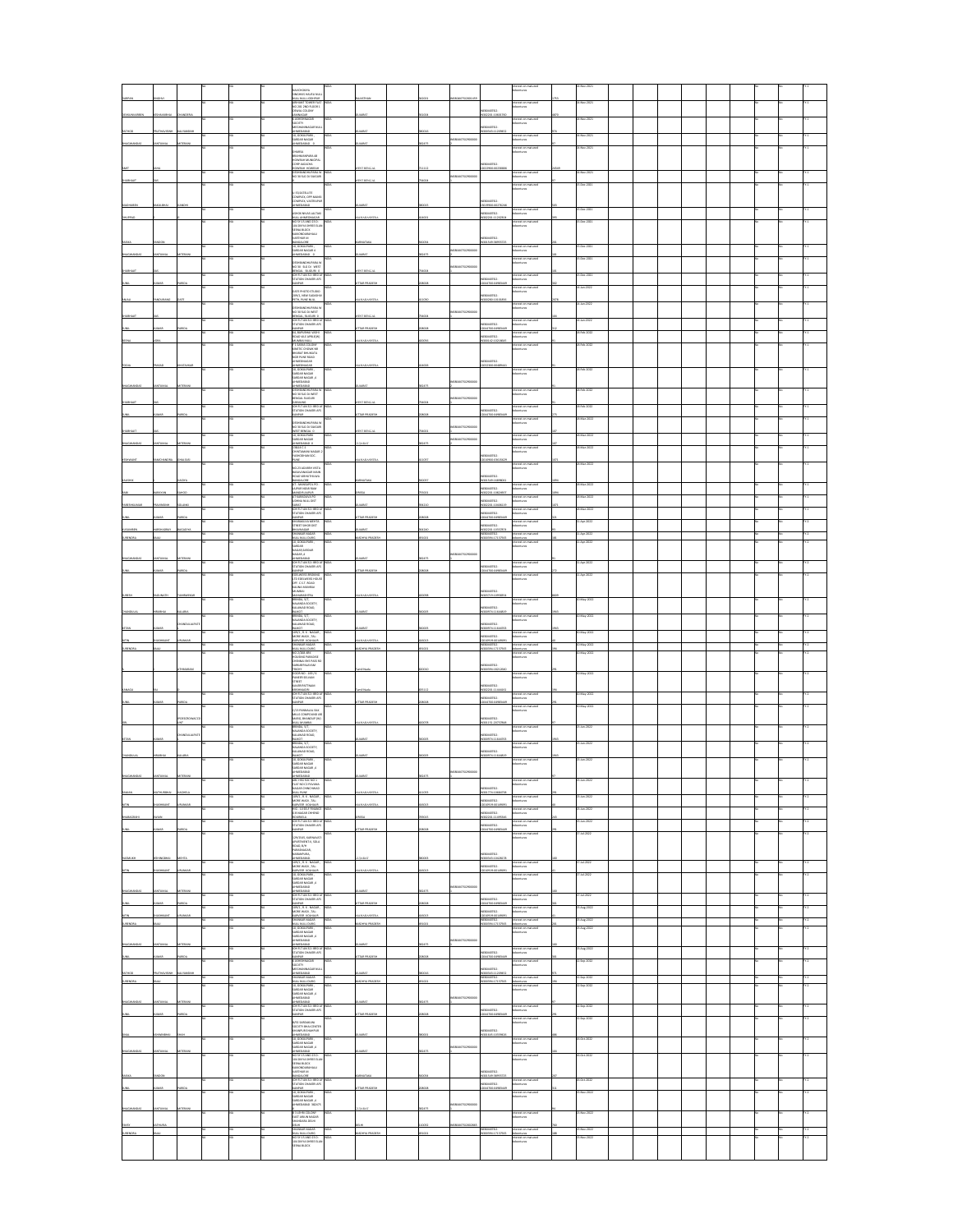|                        |                |        |  | SOI STINFILE<br>COLORADOR TOWER<br>COLOP HIS SOC OPP<br>FRAN CENTRE TARDER<br>GRAINLY SOC OPPER<br>COLORADOR SOCIAL<br>COLORADOR<br>APPARTMENTS<br>NOVATMENTS<br>PALDI APPARTMENTS<br>PALDI APPARTMENTS<br>PALDI APPARTMENTS<br>PALDI APPARTMENTS                                                                                                                                                                                     |                          |       |               |                                                 | entures                                                              |                      |  |  |  |  |
|------------------------|----------------|--------|--|---------------------------------------------------------------------------------------------------------------------------------------------------------------------------------------------------------------------------------------------------------------------------------------------------------------------------------------------------------------------------------------------------------------------------------------|--------------------------|-------|---------------|-------------------------------------------------|----------------------------------------------------------------------|----------------------|--|--|--|--|
|                        |                |        |  |                                                                                                                                                                                                                                                                                                                                                                                                                                       |                          |       |               |                                                 |                                                                      |                      |  |  |  |  |
|                        |                |        |  |                                                                                                                                                                                                                                                                                                                                                                                                                                       |                          |       |               |                                                 | terest on matured<br>bentures                                        | Nov-2022             |  |  |  |  |
|                        |                |        |  |                                                                                                                                                                                                                                                                                                                                                                                                                                       |                          |       |               |                                                 | .ered on mat<br>beetures                                             |                      |  |  |  |  |
|                        |                |        |  |                                                                                                                                                                                                                                                                                                                                                                                                                                       |                          |       |               | 3040792-<br>101276-3027818                      |                                                                      | Orc-2022             |  |  |  |  |
|                        |                |        |  | palekahanedarad<br>Ge, bapubhai wash<br>Road vile apreenni<br>Mumbai null                                                                                                                                                                                                                                                                                                                                                             | LARASHTRA                |       |               | <br> NGB04K0752-<br> NGC0142-10215545           | lerest on matured<br>dentures                                        | bec-2022             |  |  |  |  |
|                        |                |        |  | HOK NEWS LALTAH                                                                                                                                                                                                                                                                                                                                                                                                                       |                          |       |               | E80480792-<br>02201-1120                        | ved on mat<br>bertares                                               | Sec-2022             |  |  |  |  |
|                        | HIGHT          |        |  |                                                                                                                                                                                                                                                                                                                                                                                                                                       | <b><i>UARASETTRA</i></b> | os)   |               | E8040792-<br>1010919-00149091                   | erest on matured<br>verbanes<br>terest on matured                    |                      |  |  |  |  |
|                        |                |        |  | $\begin{array}{l} \textbf{NSEOM} \textbf{NMS} \textbf{LALTAG} \\ \textbf{NSE} \textbf{ASEOMGAR} \\ \textbf{DOR} \textbf{ASE} \textbf{ASEOMGAR} \\ \textbf{MOS} \textbf{WAG} \textbf{ASE} \textbf{RGEAR} \\ \textbf{MOS} \textbf{WAG} \textbf{RGEAR} \\ \textbf{MOS} \textbf{MSE} \textbf{REGIARGAR} \\ \textbf{MOS} \textbf{ASE} \textbf{RGEAR} \\ \textbf{MOS} \textbf{ASE} \textbf{RGEAR} \\ \textbf{MOS} \textbf{ASE} \textbf{RGE$ |                          |       |               |                                                 | entanes                                                              |                      |  |  |  |  |
|                        |                |        |  | harashtaa<br>Naoar Nagar                                                                                                                                                                                                                                                                                                                                                                                                              | <b>LARASHTE</b>          |       |               | AE8040792-                                      |                                                                      |                      |  |  |  |  |
|                        |                |        |  |                                                                                                                                                                                                                                                                                                                                                                                                                                       | DHYA PRADESH             | ices  |               | 002719-10452287<br>63040752-<br>000364-17137565 | est on matured<br>Finn<br>Jentures<br>Jerest on matured<br>Jeentures | Orc-2022<br>Onc-2022 |  |  |  |  |
|                        |                |        |  |                                                                                                                                                                                                                                                                                                                                                                                                                                       | ADMYA PRADESH            | ioos  |               | INER04I0752-<br>IN202205-11004648               | rest on mat<br>entures                                               |                      |  |  |  |  |
|                        |                |        |  | SUMMOR NAGAR<br>MULI NAGAR<br>G / ZIK, SURAK<br>MUN SANDAR<br>MULI RAPAR<br>MULI RAPAR<br>MULI NAPAR<br>MULI SAND<br>ZOM NO - GRI SANDAR<br>MULI RAPAR<br>MULI RAPAR<br>MULI RAPAR<br>MULI RAPAR<br>MULI RAPAR<br>MULI RAPAR<br>MULI RAPAR<br>MULI RAPAR<br>MULI RAPAR<br>MULI RAPAR                                                                                                                                                  |                          |       |               |                                                 |                                                                      |                      |  |  |  |  |
|                        |                |        |  |                                                                                                                                                                                                                                                                                                                                                                                                                                       |                          |       |               | 3040752<br>IOSEB 38955721                       |                                                                      | Dec-2022             |  |  |  |  |
|                        |                |        |  |                                                                                                                                                                                                                                                                                                                                                                                                                                       |                          |       |               | 3040792                                         | erest on matured<br>bentures                                         |                      |  |  |  |  |
|                        |                |        |  | NEWMING                                                                                                                                                                                                                                                                                                                                                                                                                               |                          |       |               | 302201-1144416                                  | irest on matured<br>ietitanes                                        | Dec-2022             |  |  |  |  |
|                        |                |        |  |                                                                                                                                                                                                                                                                                                                                                                                                                                       | EST BENGAL               | m     |               | 68040792-<br>002201-11427277                    | rest on matured<br>entanes                                           | MC-202               |  |  |  |  |
| <b><i>AGWANDAS</i></b> | WILMAL         | TERANI |  | uonr Nagar<br>uonr Nagar 4<br>haeoarad<br>haeoarad                                                                                                                                                                                                                                                                                                                                                                                    | <b>IMART</b>             | 005   |               |                                                 |                                                                      |                      |  |  |  |  |
|                        |                |        |  | H FLT AN 3218RD A<br>KTION CHAKERI AFS                                                                                                                                                                                                                                                                                                                                                                                                |                          |       |               | -                                               | irest on matured<br>ientures                                         | Dec-2022             |  |  |  |  |
|                        |                |        |  | plir<br>Realizishani<br><b>EMPLE, JUNI DHAN</b>                                                                                                                                                                                                                                                                                                                                                                                       |                          |       |               | NE8040752-<br>12012700-00065485                 | arest on m<br>bertares                                               |                      |  |  |  |  |
|                        |                |        |  | TEMPLE, JUNI DINNI<br>MARKE JOSHUARING<br>GRAKSH TAUJUR<br>SOVGAD DETT<br>SOVGAD DETT<br>SOVGAD DETT<br>SOVGAD DETT<br>MARKEDUR<br>MARKEDUR<br>SONG ROOM DETTA DETTA<br>SONG ROOM<br>SONG ROOM<br>SONG ROOM<br>SONG ROOM                                                                                                                                                                                                              |                          |       |               |                                                 | est con r<br>etunes                                                  |                      |  |  |  |  |
|                        |                |        |  |                                                                                                                                                                                                                                                                                                                                                                                                                                       |                          |       |               | 68040752-<br>003719-1045236                     |                                                                      |                      |  |  |  |  |
|                        |                |        |  |                                                                                                                                                                                                                                                                                                                                                                                                                                       |                          |       |               |                                                 | erest on matured<br>Sentares                                         | $-385-3022$          |  |  |  |  |
|                        |                |        |  |                                                                                                                                                                                                                                                                                                                                                                                                                                       |                          |       |               | C2000292-                                       |                                                                      |                      |  |  |  |  |
|                        |                |        |  |                                                                                                                                                                                                                                                                                                                                                                                                                                       | <b>RNATAKA</b>           |       |               | 001549-38955725                                 | rrest on matured<br>entures                                          |                      |  |  |  |  |
|                        |                |        |  | VARIHUR M<br>BANGALORE<br>NO 2/268 ARK<br>HOUSING PARADISE<br>CHEMAAI RYE PASS RD<br>SARKARPALAYAM<br>TRICHY                                                                                                                                                                                                                                                                                                                          |                          |       |               | 3040752-<br> 00394-18213640                     |                                                                      |                      |  |  |  |  |
|                        |                |        |  | E RIKOAD<br>IGANI MULL                                                                                                                                                                                                                                                                                                                                                                                                                | IST BENGAL               |       |               | 168040792-<br>802201-1142727                    | terest on m<br>bentures                                              |                      |  |  |  |  |
|                        |                |        |  | urdwan<br>0, gokulpark ,<br>ardar nagar<br>ardara nagar ,4<br>hafdarad                                                                                                                                                                                                                                                                                                                                                                |                          |       |               |                                                 | arest on matured<br>bentures                                         | $35-202$             |  |  |  |  |
|                        |                |        |  |                                                                                                                                                                                                                                                                                                                                                                                                                                       |                          |       | 6804075/29000 |                                                 |                                                                      |                      |  |  |  |  |
|                        |                |        |  | HAFENARAD<br>41 NARAINA<br>IDUSTRIAL AREA<br>4ASE-2 NEW DELHI                                                                                                                                                                                                                                                                                                                                                                         |                          |       |               | C2000292-                                       | erest on ma<br>bentures                                              |                      |  |  |  |  |
|                        |                |        |  | AULI DELHI DELHI<br>DH FLT AN 321 BRD A<br>ZATION CHAKER AFS                                                                                                                                                                                                                                                                                                                                                                          |                          |       |               | 003719-10727753<br>68040792-                    | erest on ma<br>Sentares                                              |                      |  |  |  |  |
|                        |                |        |  | auk.<br>MDA LANE-1, PARAN<br>WAA LANE-1, PARAN<br>"POST                                                                                                                                                                                                                                                                                                                                                                               | MA PAADES                |       |               | 044703-0498<br>48040752-<br>0012000-0002        | terest on matured<br>bentures                                        | Feb-3022             |  |  |  |  |
|                        |                |        |  |                                                                                                                                                                                                                                                                                                                                                                                                                                       |                          |       |               |                                                 | rest on matured<br>entanes                                           | Feb-3022             |  |  |  |  |
|                        |                |        |  | T POST<br>ANDHINGAR<br>ADHINGLAI NULL<br>S/ RES, AMBAK<br>WAS SADAR BAZAR<br>ULL RAIPUR<br>ULL RAIPUR<br>ULL RAIPUR<br>O SY-15 AND 23 D-                                                                                                                                                                                                                                                                                              |                          |       |               | 12205-10433590                                  | erest on matured                                                     | Feb-3322             |  |  |  |  |
|                        |                |        |  |                                                                                                                                                                                                                                                                                                                                                                                                                                       | <b>CA PRADES</b>         |       |               | 68040752-<br>002205-1100464                     | entates<br>erest on ma<br>Dentures                                   |                      |  |  |  |  |
|                        |                |        |  | NO SY-15 AND 23 D-<br>104 DIVYA SHREE ELAN<br>SESNA BLOCK<br>KARDHUR M<br>VARDHUR M<br>BANGHLORE                                                                                                                                                                                                                                                                                                                                      |                          |       |               |                                                 |                                                                      |                      |  |  |  |  |
|                        |                |        |  |                                                                                                                                                                                                                                                                                                                                                                                                                                       |                          |       |               | 18040752-<br>IOSEB-18955725                     |                                                                      | Feb-3022             |  |  |  |  |
|                        |                |        |  |                                                                                                                                                                                                                                                                                                                                                                                                                                       |                          |       |               | 3040752-<br>100364-15474742                     | irest on matured<br>ietitanes                                        |                      |  |  |  |  |
|                        |                |        |  |                                                                                                                                                                                                                                                                                                                                                                                                                                       |                          |       | conentration  |                                                 | arest on matured<br>bentures                                         | Feb-3022             |  |  |  |  |
|                        |                |        |  | <b>ENGINEERING SECTION AND SECTION AND SECTION AND SECTION AND SECTION AND SECTION AND SECTION AND SECTION AND SECTION AND SECTION AND SECTION AND SECTION AND SECTION AND SECTION AND SECTION AND SECTION AND SECTION AND SECTI</b>                                                                                                                                                                                                  |                          |       |               |                                                 | erest on matured<br>Sentanes                                         | Feb-3022             |  |  |  |  |
|                        |                |        |  |                                                                                                                                                                                                                                                                                                                                                                                                                                       |                          |       |               |                                                 |                                                                      |                      |  |  |  |  |
|                        |                |        |  |                                                                                                                                                                                                                                                                                                                                                                                                                                       | <b><i>SURASHTRA</i></b>  |       |               | 68040792-<br>033700-00026522                    |                                                                      |                      |  |  |  |  |
|                        |                |        |  |                                                                                                                                                                                                                                                                                                                                                                                                                                       |                          |       |               | 468040792-<br>03719-10737757                    | rest on ma<br>returns                                                |                      |  |  |  |  |
|                        | wk             | kita.  |  | JUL DÊLHI DÊLHI<br>HI FLT AN 321 BRD A<br>ATION CHAKÊRI AFS<br>HIND<br>MELR                                                                                                                                                                                                                                                                                                                                                           | TTAR PRADESH             | scca  |               | NEB04K0752-<br> 2064700-04983649                | rrest on r<br>entures                                                | P-7033               |  |  |  |  |
|                        |                |        |  | HAMAN<br>LOOR PENT HOUSE<br>MALIR CHAR RASTA<br>MAANPURA                                                                                                                                                                                                                                                                                                                                                                              |                          |       |               |                                                 | erest on ma<br>oertures                                              | 46-3022              |  |  |  |  |
|                        |                |        |  |                                                                                                                                                                                                                                                                                                                                                                                                                                       |                          |       |               | 68040792-<br>2032300-0015819                    |                                                                      | Mar-2022             |  |  |  |  |
|                        |                |        |  | HAEDARAD<br>0, GOKULPARK ,<br>ARDAR NAGAR<br>ARDAR NAGAR ,4<br>HAEDARAD                                                                                                                                                                                                                                                                                                                                                               |                          |       | E804075/29000 |                                                 | erest on matured<br>verbanes                                         |                      |  |  |  |  |
|                        |                |        |  | ureedarad<br>(Tadst<br>Gadhinagar<br>Gadhingeal Null                                                                                                                                                                                                                                                                                                                                                                                  | MRAT                     |       |               |                                                 | rrest on mati<br>entures                                             |                      |  |  |  |  |
|                        | казары         |        |  | vreifinnung mall<br>167 Kolumpur<br>157 226, Juniare<br>1880 Sadar Bazar                                                                                                                                                                                                                                                                                                                                                              | <b><i>SURASHTRA</i></b>  |       |               | NEB040792-<br>NGC 2201-10433595                 |                                                                      |                      |  |  |  |  |
|                        |                |        |  | <b>SURANA LL</b>                                                                                                                                                                                                                                                                                                                                                                                                                      |                          |       |               | E80480792-<br>02201-1100484                     | irest on matured<br>ientures                                         | Mar-2022             |  |  |  |  |
|                        |                |        |  | FLAT NO 309,360<br>FLOOR, BHAGHASHREE<br>CO-OP HEGSTY LTD.<br>BRAHMAN ALI<br>BHAMMAN                                                                                                                                                                                                                                                                                                                                                  |                          |       |               |                                                 | rrest on matured<br>ienbanes                                         |                      |  |  |  |  |
|                        |                |        |  |                                                                                                                                                                                                                                                                                                                                                                                                                                       |                          |       |               | E8040752-<br>1041300-0000452                    |                                                                      |                      |  |  |  |  |
|                        |                |        |  | 1-41 NARAINA<br>NDUSTRIAL AREA<br>NASE-2 NEW DELHI                                                                                                                                                                                                                                                                                                                                                                                    |                          |       |               | C2000292-                                       | arest on ru<br>bentures                                              |                      |  |  |  |  |
|                        | POOR           |        |  | JLL DELHI DELHI<br>AT NO 101 U G<br>OOR B 215 PALAM<br>TENTION SECTOR 7                                                                                                                                                                                                                                                                                                                                                               |                          | 0028  |               | 4903719-10727753                                | rest on ma<br>entures                                                |                      |  |  |  |  |
|                        |                |        |  | MARKA<br>DH FLT AN 221880 A                                                                                                                                                                                                                                                                                                                                                                                                           |                          |       |               | 49040792-<br>0010900-05320713                   |                                                                      | ar-2022              |  |  |  |  |
|                        |                |        |  |                                                                                                                                                                                                                                                                                                                                                                                                                                       |                          |       |               | 49040792-<br>044703-0498                        | irest on matured<br>ientures                                         | Var-3322             |  |  |  |  |
|                        |                |        |  |                                                                                                                                                                                                                                                                                                                                                                                                                                       |                          |       |               | 468040792-                                      | rest on mat<br>entanes                                               |                      |  |  |  |  |
|                        |                |        |  |                                                                                                                                                                                                                                                                                                                                                                                                                                       |                          |       |               | 1003719-1003040<br>468040792-                   | erest on m<br>Sentares                                               |                      |  |  |  |  |
|                        |                |        |  | HARPUR<br><b>HARPUR<br/>LARPURAN VASH<br/>LARPURAN VASH<br/>DAD VAS APRISPIN<br/>DAD VASH KOLINIKAR<br/>JARPURAN NASH<br/>JARPURAN NASH<br/>JARPURAN NASH<br/>SADIRIKAN NASH<br/>DAT KOLINIKAR<br/>DAT KOLINIKAR<br/>DAT KOLINIKAR<br/>DAT KOLINIKAR<br/>DAT KOLINIKAR<br/>DAT KOLINIKAR<br/>DA</b>                                                                                                                                   |                          |       |               | 000142-10218640                                 | est on i<br>etures                                                   |                      |  |  |  |  |
|                        |                |        |  |                                                                                                                                                                                                                                                                                                                                                                                                                                       | <b>HARASHTE</b>          | m:    |               | 10919-00<br>sos.                                | erest on mature<br>entanes                                           |                      |  |  |  |  |
|                        |                |        |  |                                                                                                                                                                                                                                                                                                                                                                                                                                       |                          |       |               | E80440752-<br>302201-10433590<br>E804407522-    | rest on matured                                                      |                      |  |  |  |  |
|                        |                |        |  | null Null Durg<br>10, Gorulpark ,<br>Lardar Nagar<br>Lardar Nagar ,4<br>Namedarad                                                                                                                                                                                                                                                                                                                                                     | <b>DIRYA PRADES</b>      | 11001 |               | 00394-17137560                                  | identures<br>terest on m<br>identures                                |                      |  |  |  |  |
|                        |                |        |  | <b>GASAGIM</b>                                                                                                                                                                                                                                                                                                                                                                                                                        | ww                       | (247) | 00002529000   |                                                 |                                                                      |                      |  |  |  |  |
|                        |                |        |  |                                                                                                                                                                                                                                                                                                                                                                                                                                       |                          |       |               |                                                 | erest on matured<br>bentures                                         |                      |  |  |  |  |
|                        |                |        |  |                                                                                                                                                                                                                                                                                                                                                                                                                                       |                          |       |               | E8040792-<br>041300-000                         |                                                                      |                      |  |  |  |  |
|                        |                |        |  |                                                                                                                                                                                                                                                                                                                                                                                                                                       |                          |       |               |                                                 | irest on matured<br>ietitanes                                        | Apr-2022             |  |  |  |  |
|                        |                |        |  | -<br>FAT NO 200, 200<br>FAOOR, BHAGIN 2001<br>GO-OP HGGSTV.ITD.<br>BRUGHNAM ALI<br>MILL DELAR AGA<br>MILL DELAR ORGER<br>MILL DELAR CORRES AGA<br>MILL DELAR CORRES AGA<br>DIN FAT AN 221 BRD AG<br>ON FAT AN 221 BRD AG<br>ON FAT AN 221 BRD AG<br>CARTUR                                                                                                                                                                            |                          |       |               | 02719-10727752<br>4040792-                      | rrest on matured<br>ientures                                         | Apr-2022             |  |  |  |  |
|                        |                |        |  | PLR.                                                                                                                                                                                                                                                                                                                                                                                                                                  |                          |       |               |                                                 | west on matu<br>bentures                                             | Apr-2022             |  |  |  |  |
|                        |                |        |  | r/r2 Sardakuru<br>Society Biak Center<br>Karneur Saaheur<br>Ahmeenaad<br>Sa, Rapubiak Wahe                                                                                                                                                                                                                                                                                                                                            |                          |       |               | 040752-<br>6645-1023943                         |                                                                      |                      |  |  |  |  |
|                        |                |        |  | <b>DAD VILE APRILE(W)</b>                                                                                                                                                                                                                                                                                                                                                                                                             |                          |       |               | 48040792-                                       | rest on mature<br>bestates                                           |                      |  |  |  |  |
|                        |                |        |  | HEMA VEL AVELIJA<br>AT POST<br>GANDHIMAGAR<br>GADHINGLAJ NULLI<br>DOST KOLHAPUR<br>RESONAN<br>RESONAN<br>RESONAN                                                                                                                                                                                                                                                                                                                      | <b>HARASHTE</b>          |       |               | 100142-10218640                                 | rrest on mat<br>entures                                              |                      |  |  |  |  |
|                        |                |        |  |                                                                                                                                                                                                                                                                                                                                                                                                                                       | <b>HARASHTE</b>          |       |               | 49040792-<br>(302201-1043359)                   |                                                                      | Aay-2027             |  |  |  |  |
|                        |                |        |  |                                                                                                                                                                                                                                                                                                                                                                                                                                       | ST BENGAL                |       |               | -2200002<br>02201-1142727                       | irest on matured<br>ientures                                         | $May-2022$           |  |  |  |  |
|                        |                |        |  | iangani muli<br>Iordwan<br>O, gordlpark ,<br>Jaroar Nagar<br>Jaroar Nagar ,4<br>Umedarad<br>Umedarad                                                                                                                                                                                                                                                                                                                                  |                          |       | 6804075/29000 |                                                 | terest on matureo<br>bentures                                        |                      |  |  |  |  |
|                        |                |        |  |                                                                                                                                                                                                                                                                                                                                                                                                                                       | MRAT                     | 2472  |               |                                                 | erest on ma<br>Sentares<br>ured                                      | Aay-2027             |  |  |  |  |
|                        |                |        |  | VSO2 GALITAM<br>OWERS OPP CLASSIC<br>VAZA GOKHALE ROAD<br>MUPADA THANE<br>-41 NARAINA                                                                                                                                                                                                                                                                                                                                                 | <b>HARASHTE</b>          |       |               | 8046752-<br>00757-10767130                      |                                                                      |                      |  |  |  |  |
|                        |                |        |  |                                                                                                                                                                                                                                                                                                                                                                                                                                       |                          |       |               |                                                 | erest on mature<br>bentures                                          |                      |  |  |  |  |
|                        |                |        |  | MULISTRIAL AREA<br>PAASE-2 NEW DELH<br>NULL DELHI DELHI<br>KOH FLT AN 221 BRD AF<br>STATION CHAKERI AFS                                                                                                                                                                                                                                                                                                                               |                          |       |               | 3040752-<br>103719-10737753<br>168040792-       | terest on m<br>bentures                                              |                      |  |  |  |  |
|                        |                |        |  | MAR                                                                                                                                                                                                                                                                                                                                                                                                                                   | <b>MA PAADES</b>         |       |               | 044700-0498                                     |                                                                      | May-2023             |  |  |  |  |
|                        |                |        |  | R/R2 SARDAKUNU<br>SOGETY BAN CENTER<br>SARDEUR SARDARUR<br>AT POST<br>SANDARUAGAR<br>SANDARUAGAR<br>SAT KOLUARUR                                                                                                                                                                                                                                                                                                                      |                          |       |               | AE8040792-                                      | erest on matured<br>verbanes                                         |                      |  |  |  |  |
|                        |                |        |  |                                                                                                                                                                                                                                                                                                                                                                                                                                       | <b>MRAT</b>              |       |               | 00645-10220420                                  | erest on m<br>Sentanes                                               |                      |  |  |  |  |
|                        | <b>UNAAPPI</b> |        |  |                                                                                                                                                                                                                                                                                                                                                                                                                                       | <b>HARASHTRA</b>         | æ     |               | 468040792-<br>1002201-10433595                  |                                                                      |                      |  |  |  |  |
|                        |                |        |  | GADHINGLAJ MULL<br>KG, C R ROAD<br>KG, C R ROAD<br>KRAGANI MULL<br>KRAGANI MULL<br>MAG C R ROAD<br>MULL DELHI DELHI<br>MULL DELHI DELHI<br>MULL DELHI DELHI<br>ZAINON GARGER LARS<br>MAGUR<br>MAGUR<br>MAGUR                                                                                                                                                                                                                          | <b>IST BENGA</b>         | ac    |               | 4680460792-<br>002201-1142727                   | erest on mati<br>Seebares                                            | $-0.0 - 2022$        |  |  |  |  |
|                        |                |        |  |                                                                                                                                                                                                                                                                                                                                                                                                                                       |                          |       |               | EB0480752-<br>03719-1073775                     | terest on matured<br>ebentures                                       |                      |  |  |  |  |
|                        |                | i.     |  |                                                                                                                                                                                                                                                                                                                                                                                                                                       | TAR PRADESH              | œ     |               | E8040752-<br>IO44700-0498                       | erest on matured<br>verbanes                                         | An-2022              |  |  |  |  |
|                        |                |        |  | ) 2 DERASAR LANE<br>4ATKOPAR EAST                                                                                                                                                                                                                                                                                                                                                                                                     |                          |       |               |                                                 | erest on matured<br>entanes                                          |                      |  |  |  |  |
|                        |                |        |  | MAN<br>USS NO 131 W 6                                                                                                                                                                                                                                                                                                                                                                                                                 |                          |       |               | .<br>101116-1056                                | rrest on matured                                                     |                      |  |  |  |  |
|                        |                |        |  | NARATE RAM STREET<br>IAFOU (DISTT<br>TARISHOT) PUNING<br>8-14/2, MAITEI PARK,<br>17 ROND, CHEMBUR,                                                                                                                                                                                                                                                                                                                                    |                          |       |               | 8040752-<br>01330-1833                          | bertaws                                                              |                      |  |  |  |  |
|                        |                |        |  |                                                                                                                                                                                                                                                                                                                                                                                                                                       | <b>HARASHTRA</b>         | 6671  |               | NEB0410752-<br>2014000-0000729                  | west on ma<br>bertares                                               |                      |  |  |  |  |
|                        |                |        |  | UMBAI<br>39/1 , R. K. NAGAR                                                                                                                                                                                                                                                                                                                                                                                                           |                          |       |               |                                                 | ez on mat                                                            | ul-2023              |  |  |  |  |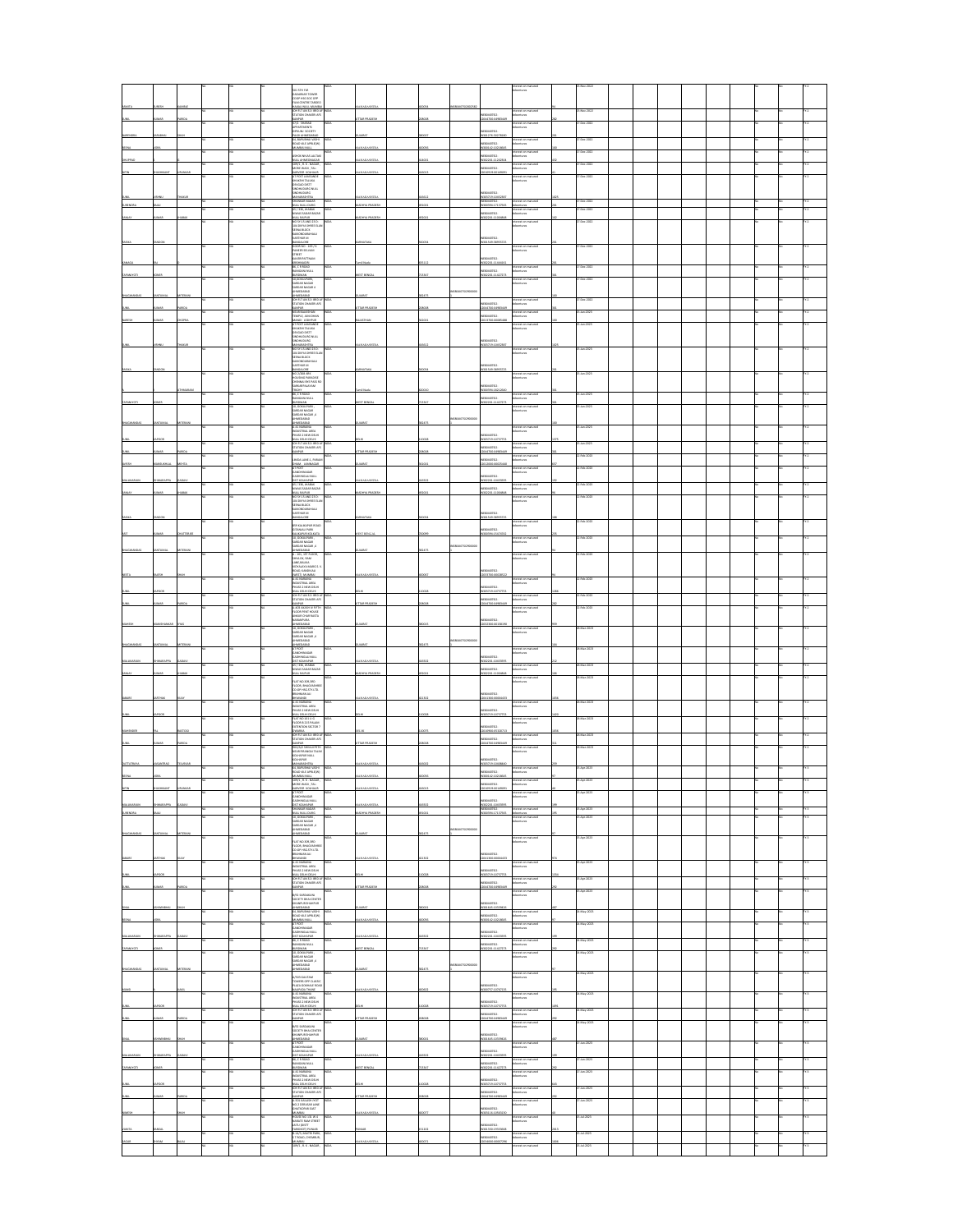|                    |                |  |  | .<br>No. 23 Adarsh Vista<br>Road Vishuthilina.                                                                                                                                                                                                                     |                                             |               |           | E8040792-                                          |                                                               |               |  |  |  |  |  |
|--------------------|----------------|--|--|--------------------------------------------------------------------------------------------------------------------------------------------------------------------------------------------------------------------------------------------------------------------|---------------------------------------------|---------------|-----------|----------------------------------------------------|---------------------------------------------------------------|---------------|--|--|--|--|--|
|                    |                |  |  | NNGALORE<br>12 Prince Anwar<br>44H Lang Null Nu                                                                                                                                                                                                                    |                                             |               |           | 10549-1689806                                      | rest on m<br>entanes                                          |               |  |  |  |  |  |
|                    |                |  |  |                                                                                                                                                                                                                                                                    |                                             |               |           |                                                    |                                                               |               |  |  |  |  |  |
|                    |                |  |  | DANN LANG NULL NULL<br>MOLE COLOCAL<br>MC C REDAD<br>MC C REDAD<br>MOLE COLOCAL<br>CHE NASARINA<br>COLOTERAL AREA<br>DIL DELON DELH<br>JAN COLOCAL<br>JAN COLOCAL<br>JAN COLOCAL<br>MC COLOCAL<br>VAN COLOCAL NASARINA COLOCAL<br>VAN COLOCAL NASARINA COLOCAL     |                                             |               |           | E8046792-<br>302201-11427271                       | erest on matured<br>Sentanes                                  |               |  |  |  |  |  |
|                    |                |  |  |                                                                                                                                                                                                                                                                    |                                             |               |           | numbor                                             | ez on r<br>ictures                                            |               |  |  |  |  |  |
|                    |                |  |  |                                                                                                                                                                                                                                                                    |                                             |               |           | 02719-1072                                         |                                                               | ul-2022       |  |  |  |  |  |
|                    |                |  |  |                                                                                                                                                                                                                                                                    |                                             |               |           | 8040792-                                           | rest on matured<br>entures                                    |               |  |  |  |  |  |
|                    |                |  |  |                                                                                                                                                                                                                                                                    |                                             |               |           |                                                    |                                                               |               |  |  |  |  |  |
|                    |                |  |  | <b>B/R2 SARDAKUNU</b><br>SOCIETY BHAI CENTER<br>KHANPUR SHAHPUR                                                                                                                                                                                                    |                                             |               |           | 3040792-<br>ICLGES-103                             |                                                               |               |  |  |  |  |  |
|                    |                |  |  | ahmedarad<br>Raknora nagar<br>Lane R, OPP, PTC 15T,<br>CNV, UNES<br>MORADARAD                                                                                                                                                                                      |                                             |               |           |                                                    | rest on mature<br><b>Intants</b>                              |               |  |  |  |  |  |
|                    |                |  |  |                                                                                                                                                                                                                                                                    |                                             |               |           |                                                    |                                                               |               |  |  |  |  |  |
|                    |                |  |  |                                                                                                                                                                                                                                                                    |                                             |               |           |                                                    | rest on i<br>retures                                          |               |  |  |  |  |  |
|                    |                |  |  | 8-60 SHANTINATH NI<br>POLE HAZA APTEL NI<br>POLE KALIPUR RELIEF<br>REAL AMATELIANO,<br>8-14/7, MATELIANO,<br>5 TROAD, CHEMBUR,<br>14/70-0, CHEMBUR,                                                                                                                |                                             |               |           |                                                    |                                                               |               |  |  |  |  |  |
|                    |                |  |  |                                                                                                                                                                                                                                                                    |                                             |               |           | 040792-                                            | rest on matured<br>entures                                    | Aug-2022      |  |  |  |  |  |
|                    |                |  |  |                                                                                                                                                                                                                                                                    |                                             |               |           |                                                    | <b>KECOT</b>                                                  |               |  |  |  |  |  |
|                    |                |  |  | ai post<br>Gandhinagar<br>Gadhinglai null<br>Distrocar nagar<br>Shankar nagar                                                                                                                                                                                      |                                             |               |           | 43440752-                                          | entanes                                                       |               |  |  |  |  |  |
|                    |                |  |  |                                                                                                                                                                                                                                                                    | <b>IYA PRADESH</b>                          |               |           | 02201-10433<br>3040792-<br>100394-17137560         | est on matured                                                | yr4-1033      |  |  |  |  |  |
|                    |                |  |  | DANNOR NAGAR<br>MJIL NULL DURG<br>GANA LANE ARWAR<br>DANA LANE NULL NJI<br>MJIL KOLKATA<br>MJIL KOLKATA<br>RANGANI NJIL<br>RANGANI NJIL<br>RANGANI NJIL                                                                                                            |                                             |               |           |                                                    | entures<br>snest on matured<br>entures                        | $A_{4}$ 2023  |  |  |  |  |  |
|                    |                |  |  |                                                                                                                                                                                                                                                                    |                                             |               |           |                                                    | est on matured<br>etanes                                      | ug-2022       |  |  |  |  |  |
|                    |                |  |  |                                                                                                                                                                                                                                                                    | <b>ST BENGAL</b>                            | ac            |           |                                                    |                                                               |               |  |  |  |  |  |
| 090JMAR            | <b>ANARLAL</b> |  |  | A ANALISONO SURAT<br>A SANATAN SILIANE<br>NULL NULL KOLKATA<br>A-41 NARANA                                                                                                                                                                                         | <b>LIARAT</b>                               | <b>SOOR</b>   |           | 2041500-00249652<br>NEB04K0752-                    | rest on m                                                     | en 101        |  |  |  |  |  |
|                    |                |  |  |                                                                                                                                                                                                                                                                    | AGNEST BENGA                                | $\frac{1}{2}$ |           | <b>MASS</b>                                        |                                                               |               |  |  |  |  |  |
|                    |                |  |  | .<br>DUSTRIAL AREA<br>IASE-2 NEW DELHI                                                                                                                                                                                                                             |                                             |               |           | 8040792-<br>(802719-1072775)                       | <b>Bater</b>                                                  |               |  |  |  |  |  |
|                    |                |  |  | ULL DELHI DELHI<br>DH FLT AN 2218RD A<br>TATION CHAKER AP                                                                                                                                                                                                          |                                             |               |           | 68040792-                                          | rest on r<br>retures                                          |               |  |  |  |  |  |
|                    |                |  |  |                                                                                                                                                                                                                                                                    |                                             |               |           | 004000-04                                          | terest on matured<br>bentures                                 | Aug-2022      |  |  |  |  |  |
|                    |                |  |  |                                                                                                                                                                                                                                                                    |                                             |               |           | 0060792-<br>03237-1021                             |                                                               |               |  |  |  |  |  |
|                    |                |  |  | HANDAR<br>IS KESHAV NAGAR<br>DLONY VAISHALI<br>AGAR NULL AIMER                                                                                                                                                                                                     |                                             |               |           | E8040752-<br>002201-1084                           | rest cin m<br>entures                                         | iap 3322      |  |  |  |  |  |
|                    |                |  |  |                                                                                                                                                                                                                                                                    |                                             |               |           |                                                    | rest on matured<br>entures                                    | $500 - 3022$  |  |  |  |  |  |
|                    |                |  |  | date photo studio<br>209/1, New Sadaghi<br>Peth, Pune Null                                                                                                                                                                                                         |                                             |               |           | cornan<br>0280-10                                  |                                                               |               |  |  |  |  |  |
|                    |                |  |  |                                                                                                                                                                                                                                                                    |                                             |               |           | 8040792-<br>02205-1120230                          | rest on matured<br>entures                                    | ap-3322       |  |  |  |  |  |
|                    |                |  |  | HOK NIVAS LALTAI<br>JLL AHMEDNAGAR<br>FOST                                                                                                                                                                                                                         |                                             |               |           |                                                    |                                                               |               |  |  |  |  |  |
|                    |                |  |  | POST<br>VIDHINAGAR<br>ST KOLHAPUR<br>C R ROAD<br>C R ROAD                                                                                                                                                                                                          |                                             |               |           | 0000792-                                           |                                                               |               |  |  |  |  |  |
|                    |                |  |  | <b>DEANI MULL</b>                                                                                                                                                                                                                                                  |                                             |               |           | E80480792-                                         | entures                                                       |               |  |  |  |  |  |
|                    |                |  |  | ANGerry most<br>1-2, AKSHAR<br>ØARTMENTS, EKSAR<br>KORO, NEAR - TALAN,<br>BORVALI (NEST),<br>1-1-1-2-1-1-1-1-1-1                                                                                                                                                   |                                             |               |           | 02201-11427                                        | rest on m<br>entanes                                          |               |  |  |  |  |  |
|                    |                |  |  |                                                                                                                                                                                                                                                                    |                                             |               |           | C2000292-                                          |                                                               |               |  |  |  |  |  |
|                    |                |  |  | LIMBA: (MAH.)<br>SANATAN SIL LAN<br>ULL NULL KOLKATA<br>41 NARAJNA                                                                                                                                                                                                 | <b>ASHIR</b>                                |               |           | 000993-1079372                                     |                                                               |               |  |  |  |  |  |
|                    |                |  |  |                                                                                                                                                                                                                                                                    | EST BENGA                                   |               |           | 02201-10948100                                     |                                                               | Sep-2022      |  |  |  |  |  |
|                    |                |  |  |                                                                                                                                                                                                                                                                    |                                             |               |           | cornario<br>03719-1073                             | etates                                                        |               |  |  |  |  |  |
|                    |                |  |  | <b>L-11 NARAINA<br/>NDUSTRIAL AREA<br/>NASE-2 NEW DELHI<br/>AULL DELHI DELHI<br/>DH FLT AN 221 BRD A<br/>DH FLT AN 221 BRD AFS<br/>VANDI ID</b>                                                                                                                    |                                             |               |           | 4040792-                                           | rest on matured<br>retures                                    | ap-3322       |  |  |  |  |  |
|                    |                |  |  | KANPUR<br>109/1 , R. K. NAGAR<br>MORE WADI , TAL-                                                                                                                                                                                                                  |                                             |               |           | 49040792-                                          | rest on m<br>entures                                          |               |  |  |  |  |  |
|                    |                |  |  |                                                                                                                                                                                                                                                                    |                                             |               |           | 010919-0014909                                     |                                                               |               |  |  |  |  |  |
|                    |                |  |  |                                                                                                                                                                                                                                                                    |                                             |               |           | C2000292-                                          |                                                               |               |  |  |  |  |  |
|                    |                |  |  |                                                                                                                                                                                                                                                                    | CHYA PRADESH                                | ioci          |           | 302201-10433595<br>68040752-<br>300384-17137565    |                                                               |               |  |  |  |  |  |
|                    |                |  |  |                                                                                                                                                                                                                                                                    |                                             |               |           |                                                    | etate                                                         | $-0.1 - 20.2$ |  |  |  |  |  |
|                    |                |  |  |                                                                                                                                                                                                                                                                    |                                             |               |           |                                                    |                                                               |               |  |  |  |  |  |
|                    |                |  |  |                                                                                                                                                                                                                                                                    |                                             |               |           | 68040792-<br>001549-38955                          |                                                               | Oct-2023      |  |  |  |  |  |
|                    |                |  |  |                                                                                                                                                                                                                                                                    |                                             |               | 010752001 |                                                    | erest on matured<br>Sentanes                                  |               |  |  |  |  |  |
|                    |                |  |  | DWAN                                                                                                                                                                                                                                                               |                                             |               |           | 4040792-                                           | rest on matured<br>entures                                    | Oct-2023      |  |  |  |  |  |
|                    |                |  |  |                                                                                                                                                                                                                                                                    |                                             |               |           |                                                    | entanes                                                       |               |  |  |  |  |  |
|                    |                |  |  | Gi Paradise Agartme<br>Opp Ketas Petrol<br>Pump Dr V S Marg<br>Arthawadi Ahmedal<br>AT POST<br>GANDHINGAR<br>GADHINGAR                                                                                                                                             |                                             |               |           | 3040792-                                           |                                                               |               |  |  |  |  |  |
|                    |                |  |  |                                                                                                                                                                                                                                                                    |                                             |               |           | 02027-10011437                                     |                                                               | Nov 2023      |  |  |  |  |  |
|                    |                |  |  |                                                                                                                                                                                                                                                                    |                                             |               |           | E8040792-                                          | erest on matured<br>Sentanes                                  |               |  |  |  |  |  |
| <b>JUICARS LIN</b> | <b>WARAPPA</b> |  |  | <b>LAUNINGLAI MULL</b><br>DIST KOLHAPUR<br>SHANKAR NAGAR<br>MULL NULL DURG<br>BE, C R ROAD                                                                                                                                                                         | <b><i>USASHTE</i></b><br><b>HYA PRADESH</b> |               |           | (102201-10433595<br>(58040752)<br>(103364-17137565 |                                                               |               |  |  |  |  |  |
|                    |                |  |  | MGANI MULL<br>Mga kata                                                                                                                                                                                                                                             |                                             |               |           | E80480792-                                         | etures                                                        |               |  |  |  |  |  |
|                    |                |  |  | ROWAN                                                                                                                                                                                                                                                              |                                             |               |           | 02201-1142727                                      | erest on m<br>Sentures                                        |               |  |  |  |  |  |
|                    |                |  |  | ELAT NO 309,360<br>ELOOR, BHAGING<br>CO-OP HEG.STV.LTD.<br>BRAWMAN ALI<br>BHAWMOL<br>NULL DELH DELH<br>NULL DELH DELH<br>NULL DELH DELH                                                                                                                            |                                             |               |           |                                                    |                                                               |               |  |  |  |  |  |
|                    |                |  |  |                                                                                                                                                                                                                                                                    |                                             |               |           | 040792-<br>11300-000                               |                                                               |               |  |  |  |  |  |
|                    |                |  |  |                                                                                                                                                                                                                                                                    |                                             |               |           | 040792                                             | rest on m<br>entures                                          |               |  |  |  |  |  |
|                    |                |  |  | 14836-a ment kelli<br>Kull Délin Délin<br>Chi Flí an 221 880 ağ<br>Etatlon Chakér afé                                                                                                                                                                              |                                             |               |           | 02719-107                                          | rest on mati                                                  |               |  |  |  |  |  |
|                    |                |  |  | <b>MAGE</b>                                                                                                                                                                                                                                                        |                                             |               |           | 49340792-<br>20420204000                           | etares                                                        |               |  |  |  |  |  |
|                    |                |  |  | <b>VOA LANE-1, PARL</b><br>WA MANAGAR                                                                                                                                                                                                                              |                                             |               |           | E80480792-<br>012000-000                           | rest on m<br>entures                                          |               |  |  |  |  |  |
|                    |                |  |  | WESTERN COURT BLO<br>STH FLOOR R NO 21 B)<br>MARINE DRIVE F ROAC                                                                                                                                                                                                   |                                             |               |           |                                                    | irest on mat<br>ietšanes                                      |               |  |  |  |  |  |
|                    |                |  |  |                                                                                                                                                                                                                                                                    |                                             |               |           | NER04K0752-<br>NGC 1681                            |                                                               |               |  |  |  |  |  |
|                    |                |  |  | UMBAI<br>  POST<br>WOHINAGAR<br><b>OHNGLAJ NULL</b>                                                                                                                                                                                                                |                                             |               |           | 0060792                                            | rest on<br>retures                                            |               |  |  |  |  |  |
|                    |                |  |  | KEMINIKAN NOLL<br>GT KOLHAPUR<br>ANGANI NULL<br>URDWAN                                                                                                                                                                                                             |                                             |               |           | 02201-10433                                        |                                                               |               |  |  |  |  |  |
|                    |                |  |  |                                                                                                                                                                                                                                                                    |                                             |               |           |                                                    | erest on matured<br>ientanes                                  |               |  |  |  |  |  |
|                    |                |  |  | ar Lal Imii Dharas                                                                                                                                                                                                                                                 |                                             |               |           | 040792                                             | rest on matured<br>returns                                    |               |  |  |  |  |  |
|                    |                |  |  | .<br>Elwari Nagpu<br>ROAD BORNU WEST                                                                                                                                                                                                                               |                                             |               |           | 49040792-                                          |                                                               |               |  |  |  |  |  |
|                    |                |  |  | <b>UMBAL</b>                                                                                                                                                                                                                                                       |                                             |               |           |                                                    |                                                               |               |  |  |  |  |  |
|                    |                |  |  | SET FLOOR, ULKA BLDS<br>C. R. DAS ROAD, RAM<br>NAGAR DOMBINAU<br>(GAST) THANE                                                                                                                                                                                      |                                             |               |           | 000757-1008309                                     | rest on r<br>entures                                          |               |  |  |  |  |  |
|                    |                |  |  |                                                                                                                                                                                                                                                                    |                                             |               |           |                                                    |                                                               |               |  |  |  |  |  |
|                    |                |  |  |                                                                                                                                                                                                                                                                    |                                             |               |           | 3040792-<br>128900-0011                            |                                                               |               |  |  |  |  |  |
| <b>BARS</b>        | <b>GTHAM</b>   |  |  | 086.005.00 TAR                                                                                                                                                                                                                                                     |                                             |               |           |                                                    |                                                               |               |  |  |  |  |  |
|                    |                |  |  |                                                                                                                                                                                                                                                                    | <b>ARASHTE</b>                              |               |           | 68040792-                                          |                                                               |               |  |  |  |  |  |
|                    |                |  |  |                                                                                                                                                                                                                                                                    |                                             | 1302          |           | 12041300-00004433                                  |                                                               |               |  |  |  |  |  |
|                    |                |  |  |                                                                                                                                                                                                                                                                    |                                             |               |           | E80480792-<br>000719-10727752                      | erest on matured<br>Seebures                                  |               |  |  |  |  |  |
|                    |                |  |  | FLAT NO. 209, 200<br>COOP   BAGGINS 200<br>COOP   HGGTYLTD.<br>BRAWMAN ALL<br>MULLORATANA<br>MULLORATORAL AREA<br>MAGGINS CANNOR<br>CANDOR CHANGER AFS<br>CANDOR CHANGER AFS<br>CANDOR CHANGER AFS<br>CANDOR CHANGER AFS                                           |                                             |               |           | -2200000                                           | rest on matured<br>entures                                    | Sec-2022      |  |  |  |  |  |
|                    |                |  |  | vaplir<br>12 prince annar<br>444 lane null nul                                                                                                                                                                                                                     |                                             |               |           |                                                    | arest on matured<br>bentures                                  | as-2024       |  |  |  |  |  |
| MTAV               |                |  |  |                                                                                                                                                                                                                                                                    | ST BENGAL                                   |               |           | E80480792-                                         |                                                               |               |  |  |  |  |  |
|                    |                |  |  | AULI KOLKATA<br>16, C R ROAD<br>IANGANI MULI<br>ROWAN                                                                                                                                                                                                              | <b>BENGA</b>                                |               |           | 002201-11427                                       | erest on matured<br>bentures                                  |               |  |  |  |  |  |
|                    |                |  |  |                                                                                                                                                                                                                                                                    |                                             |               |           |                                                    | erest on matured<br>bentures                                  |               |  |  |  |  |  |
|                    |                |  |  | a/r2 Sardakojnu<br>Society Bian Center<br>Kaanpur Siaapur                                                                                                                                                                                                          |                                             | XX            |           | 49040792-<br>000015-10220426                       |                                                               |               |  |  |  |  |  |
|                    |                |  |  |                                                                                                                                                                                                                                                                    |                                             |               |           | 49040792-                                          | erest on r<br>Sentares                                        |               |  |  |  |  |  |
| NESH               |                |  |  | AHMEDARAD<br>A-SOS KAILASH /YOT<br>NO-2 DERASAR LANE<br>GHATIODAR EAST<br>LOUIDO                                                                                                                                                                                   | <b><i>URASHTRA</i></b>                      | 0077          |           | 000116-10563130                                    |                                                               |               |  |  |  |  |  |
| OPAL               | ANXAR          |  |  | MUMBAL<br>82 SHIVDARSHAN S V<br>ROAD BORVU WEST<br>MUMBAL                                                                                                                                                                                                          | <b>HARASHTRA</b>                            | cos2          |           | 49040792-<br>(4200757-10083093                     | rrest on matured<br>ientures<br>rest on matured               |               |  |  |  |  |  |
|                    |                |  |  |                                                                                                                                                                                                                                                                    |                                             |               |           |                                                    | tanes                                                         |               |  |  |  |  |  |
|                    |                |  |  | RATNO 309,360<br>ROOR, BHAGHASHRI<br>CO-OP HEG STYLTD.<br>BRAHMAN ALI                                                                                                                                                                                              |                                             |               |           | 49040792-                                          |                                                               |               |  |  |  |  |  |
| ABARS              | ETHAK          |  |  |                                                                                                                                                                                                                                                                    | <b><i>UARASHTRA</i></b>                     | 1302          |           | 12041200-00004433                                  |                                                               |               |  |  |  |  |  |
|                    |                |  |  | HOWANDS<br>-61 NARADA<br>KOLISTRIAL AREA<br>HASE-2 NEW DELHI<br>HJ20 HJ20 JJU                                                                                                                                                                                      |                                             | 0028          |           | 49040792-<br>4909719-10737753                      | rrest on matured<br>ientures                                  |               |  |  |  |  |  |
|                    |                |  |  | NO - 218, SECTOR                                                                                                                                                                                                                                                   |                                             |               |           | 4680460792-                                        | erest on matured<br>Sentures                                  | as-333        |  |  |  |  |  |
|                    |                |  |  |                                                                                                                                                                                                                                                                    |                                             |               |           | 102269-1174115                                     |                                                               | $-285 - 202$  |  |  |  |  |  |
|                    |                |  |  |                                                                                                                                                                                                                                                                    |                                             |               |           | INER040752-<br>12044700-0456                       | rterest on matured<br>Sebentures                              | Feb-3024      |  |  |  |  |  |
|                    |                |  |  |                                                                                                                                                                                                                                                                    |                                             |               |           |                                                    | erest on matured<br>Sentanes                                  |               |  |  |  |  |  |
|                    |                |  |  | $\begin{array}{l} 180-218, 56708\\ \hline 2, GWHM2018488, U.T.\\ 087477681221880.66\\ 7, 87020168248566\\ 8089518\\ 6089518\\ 8089518\\ 8068918\\ 806880\\ 804080\\ 6040800\\ 6040800\\ 6040800\\ 6040800\\ 6040800\\ 6040800\\ 6040800\\ 6040800\\ 6040800\\ 604$ | ASHITE                                      |               |           |                                                    |                                                               |               |  |  |  |  |  |
|                    |                |  |  |                                                                                                                                                                                                                                                                    |                                             |               |           |                                                    | erest on matur<br>bentures                                    |               |  |  |  |  |  |
| <b>AVII</b>        | <b>ORA</b>     |  |  |                                                                                                                                                                                                                                                                    | <b><i>GUARASHTRA</i></b>                    | acces         |           | INER046792-<br>IN900142-10218645                   |                                                               |               |  |  |  |  |  |
|                    |                |  |  |                                                                                                                                                                                                                                                                    |                                             |               |           | E8040792-                                          | rrest on matured<br>ietitanes                                 |               |  |  |  |  |  |
|                    |                |  |  |                                                                                                                                                                                                                                                                    |                                             |               |           | 0022000-0032040<br>-52000032                       | rrest on matured<br>ietitanes                                 | Feb-2024      |  |  |  |  |  |
| <b>MNCK</b>        | wo             |  |  | SANTAGRAZ<br>MARAMA<br>GA, BAPUBHAI WASH<br>MARAMANI WASH<br>MARAMANI WASHARI<br>MARAMANI WASHARI<br>MARAMANI WASHARI<br>BANGARI WASHARI<br>RANGARI WASHARI<br>RANGARI WASHARI<br>RANGARI WASHARI<br>RANGARI WASHARI                                               | <b>INGHOST 223</b>                          | cos2          |           | 002201-11427<br>ERMO792-                           | <b>Detaille og Ster</b>                                       | Feb-3024      |  |  |  |  |  |
|                    |                |  |  |                                                                                                                                                                                                                                                                    |                                             |               |           | INER04KI/ me"<br>INGC2201-10948105                 |                                                               | Feb-3024      |  |  |  |  |  |
|                    |                |  |  | A<br>Muli Nuli Kolkuta<br>A-41 Narana<br>Muli Délhi Délhi<br>Muli Délhi Délhi                                                                                                                                                                                      |                                             |               |           | E8040792-<br>003719-10737757                       | debentures<br>debentures<br>Interest on matured<br>debentures |               |  |  |  |  |  |
|                    |                |  |  |                                                                                                                                                                                                                                                                    |                                             | xx            |           |                                                    | interest on matured<br>debentures                             | E Feb 3324    |  |  |  |  |  |
|                    |                |  |  | H NO - 218, SECTOR -<br>IS, CHANDIGABH, LLT.<br>CHI RIT AN 221 BRD AFS<br>CHATION CHAKER AFS                                                                                                                                                                       |                                             |               |           | NE8040752-<br>NGC 2264-1174<br>-                   | irest on matured<br>ientures                                  | Feb 3324      |  |  |  |  |  |
|                    | LALA           |  |  |                                                                                                                                                                                                                                                                    | <b>HYYA PRADESH</b>                         | 1001          |           |                                                    | est on mat                                                    | Mar-2024      |  |  |  |  |  |
| <b>ARCHIVES</b>    |                |  |  |                                                                                                                                                                                                                                                                    |                                             |               |           | #000394-17137565                                   |                                                               | Mar-3324      |  |  |  |  |  |
| wwwon              | u.             |  |  | EANGAN<br>BANDAR NAGAR<br>MALL NALL DURG<br>MALL NALL DURG<br>RANGANI NALL<br>RANGANI NALL                                                                                                                                                                         | <b>ST BENGAL</b>                            | m             |           | INEB040792-<br>IN902201-11427273                   | bertares<br>erest on matured<br>bertares<br>erest on matured  | Mar-3226      |  |  |  |  |  |
|                    |                |  |  | .<br>Jammishetra Plot<br>12, Flank Road King                                                                                                                                                                                                                       |                                             |               |           | 3040792-                                           | entanes                                                       |               |  |  |  |  |  |
|                    |                |  |  | <b>CLE MUMBAL</b>                                                                                                                                                                                                                                                  |                                             |               |           | 0032000-0005305                                    |                                                               | Mar-2024      |  |  |  |  |  |
|                    |                |  |  |                                                                                                                                                                                                                                                                    |                                             |               |           | NER040792-                                         | rest on matured<br>ietitates                                  |               |  |  |  |  |  |
|                    |                |  |  | B/R2 SARDAKUNU<br>SOCIETY BHAI CENTER<br>KHANPUR SHAHPUR<br>KHANTOALIAD                                                                                                                                                                                            |                                             |               |           | 00645-1022042                                      | est on matured                                                | Mar-2024      |  |  |  |  |  |
|                    |                |  |  |                                                                                                                                                                                                                                                                    |                                             |               |           |                                                    |                                                               |               |  |  |  |  |  |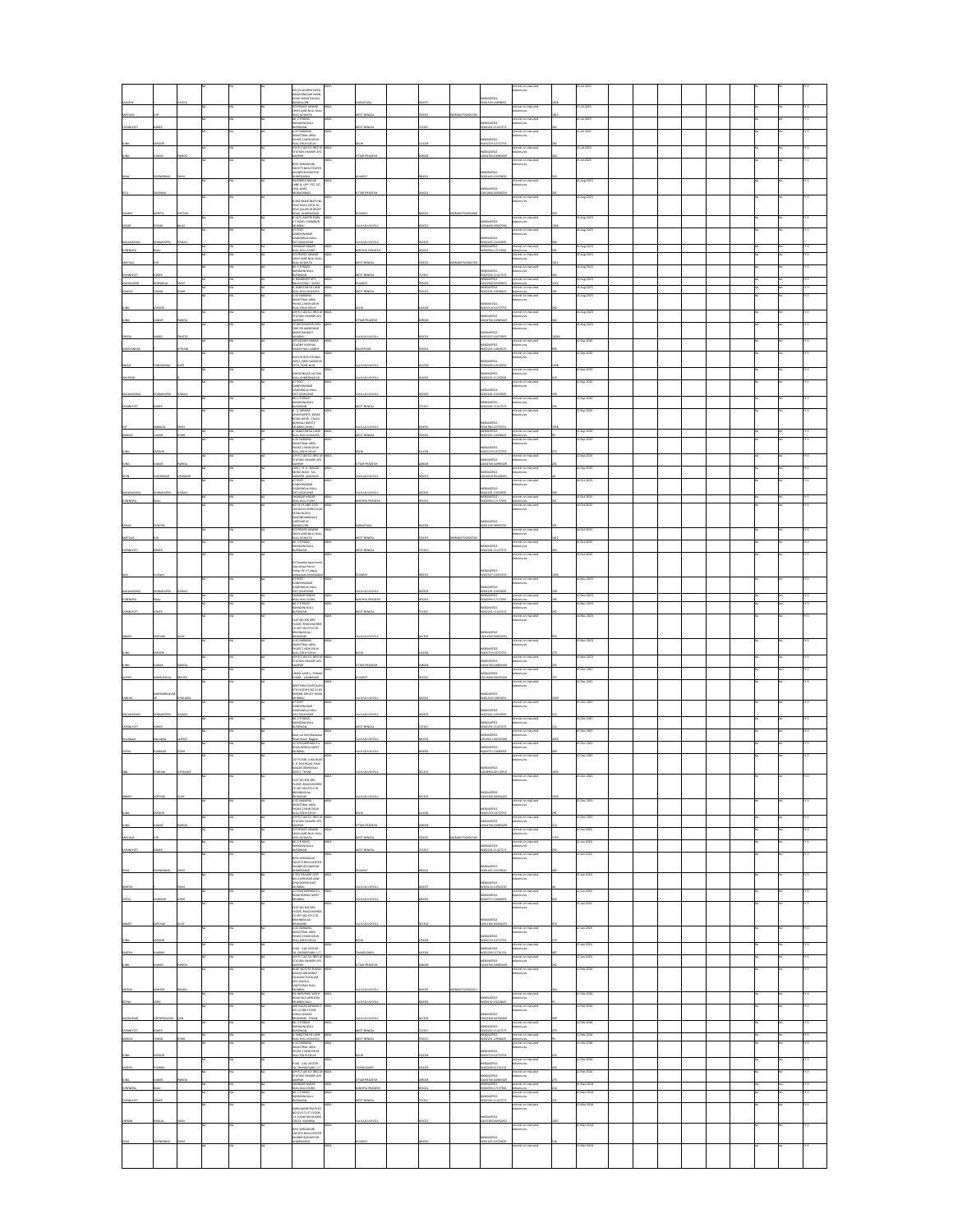|             |              |                 |  | LIJSET VICROY PI<br>WADIYA KALAN                                                                                                                                                                                                                                                                    |                         |        | -52508682                                         | interest on mati<br>debentures                                         |                       |  |  |  |  |  |
|-------------|--------------|-----------------|--|-----------------------------------------------------------------------------------------------------------------------------------------------------------------------------------------------------------------------------------------------------------------------------------------------------|-------------------------|--------|---------------------------------------------------|------------------------------------------------------------------------|-----------------------|--|--|--|--|--|
|             |              |                 |  | 3PAL<br>ANATAN SIL LAN                                                                                                                                                                                                                                                                              |                         |        | 2031600-00276351                                  | .<br>Nevez on matured                                                  | -<br>Mar-2024         |  |  |  |  |  |
|             |              |                 |  | E<br>ALLI NULLI KOLKATA<br>NOUSTRIAL AREA<br>NASE-2 NEW DELHI                                                                                                                                                                                                                                       | EST BENGAL              |        | 102201-10948105                                   | serve or nature<br>debestares<br>Interest on matured<br>debestares     | S Mar-3024            |  |  |  |  |  |
|             |              |                 |  | NJOS IKIDO III                                                                                                                                                                                                                                                                                      |                         |        | 49040792-<br>000719-10727752                      |                                                                        |                       |  |  |  |  |  |
|             |              |                 |  | NO - 218, SECTOR                                                                                                                                                                                                                                                                                    |                         |        |                                                   | interest on matured<br>debentures                                      | -Mar-2024             |  |  |  |  |  |
|             |              |                 |  | THE THIS MATCHES<br>18, CHANDIGARH, LLT.<br>CHI FLT AN 221 BRD AL<br>ETATION CHANDR APS                                                                                                                                                                                                             |                         |        | 48040792-<br>002269-11741154                      |                                                                        |                       |  |  |  |  |  |
|             |              |                 |  | auk -                                                                                                                                                                                                                                                                                               |                         |        | -<br>44700-0494                                   | interest on matured<br>debentures                                      |                       |  |  |  |  |  |
|             |              |                 |  |                                                                                                                                                                                                                                                                                                     |                         |        |                                                   | interest on matured<br>debentures                                      | Apr-2024              |  |  |  |  |  |
|             |              |                 |  |                                                                                                                                                                                                                                                                                                     |                         |        |                                                   |                                                                        |                       |  |  |  |  |  |
|             |              |                 |  | 128/1545, KARNAVATI<br>ADARTING RI<br>RAMA RIM<br>MARNINGAR,<br>MARNINGAR,<br>KARNINGAR,<br>19 RAMLAKHAN                                                                                                                                                                                            |                         |        | 468040792-                                        |                                                                        |                       |  |  |  |  |  |
|             |              |                 |  |                                                                                                                                                                                                                                                                                                     | JARAT                   | 0063   | 000343-10428178                                   | interest on matures<br>debentures                                      |                       |  |  |  |  |  |
|             |              |                 |  | V KAMLANNAN<br>OCIETY RIN<br>RAJAPATI VADI T. B.<br>OSPITAL ROAD<br>ISHGANA                                                                                                                                                                                                                         |                         |        |                                                   |                                                                        |                       |  |  |  |  |  |
|             |              |                 |  |                                                                                                                                                                                                                                                                                                     |                         |        | 68040792-<br>002201-10190113                      |                                                                        |                       |  |  |  |  |  |
|             |              |                 |  | HOK NEWS LALTA                                                                                                                                                                                                                                                                                      |                         |        | E8040792<br>802201-11202304                       | interest on matured<br>debentures                                      |                       |  |  |  |  |  |
|             |              |                 |  | NANA NYAN LALAMA<br>KULLAHMEDIMGAR<br>KANGANI NULL<br>KADWAN                                                                                                                                                                                                                                        |                         |        | NE8040792-<br>NGC 2201-11427272                   | interest on matured<br>debentures                                      | 3-Apr-2024            |  |  |  |  |  |
|             |              |                 |  |                                                                                                                                                                                                                                                                                                     | ST BENG                 | sian   |                                                   | interest on matured<br>debentures                                      | 3-Apr-2024            |  |  |  |  |  |
|             |              |                 |  | iqyse2, Nagar Falia<br>Pani ni Bhinit, MDS<br>Marg OPP. Bank OF                                                                                                                                                                                                                                     |                         |        | E8040792-                                         |                                                                        |                       |  |  |  |  |  |
|             |              | <b>MATSPVTL</b> |  | TARLE ADDRA                                                                                                                                                                                                                                                                                         |                         |        | 000425-10011922                                   |                                                                        | -Apr-2024             |  |  |  |  |  |
|             |              |                 |  |                                                                                                                                                                                                                                                                                                     |                         |        |                                                   | rderest on matured<br>Sebentures                                       |                       |  |  |  |  |  |
|             |              |                 |  |                                                                                                                                                                                                                                                                                                     |                         |        |                                                   |                                                                        |                       |  |  |  |  |  |
|             |              |                 |  | 19 KUBERA SAMPATH<br>SQ 18TH CROSS<br>MULI NULL<br>BANGALORS<br>BANGALORS<br>GANG 26-A, WRIGHT<br>GANG 26-A, WRIGHT<br>GANG CRAZIABAD,<br>UTTAR PRADESH                                                                                                                                             |                         |        |                                                   | interest on matured<br>debentures                                      |                       |  |  |  |  |  |
|             |              |                 |  |                                                                                                                                                                                                                                                                                                     | TAR PRADESH             |        | NE8040752-<br>NGC 1590                            | rterest on matu<br>Sebentures                                          |                       |  |  |  |  |  |
|             |              |                 |  |                                                                                                                                                                                                                                                                                                     |                         |        |                                                   |                                                                        |                       |  |  |  |  |  |
|             |              |                 |  | <b>15T FLOOR, ULKA BLDG</b><br>C. R. DAS BOAD, RAM<br>NAGAR DOMBINAU<br>NARD NO - R<br>NARD NO - R<br>NAMADAD - RET -<br>NAMADADA                                                                                                                                                                   |                         |        | E8040792-<br>028900-00110910                      |                                                                        |                       |  |  |  |  |  |
|             |              |                 |  |                                                                                                                                                                                                                                                                                                     |                         |        | 69340792-                                         | interest on r<br>debentures                                            |                       |  |  |  |  |  |
|             |              |                 |  | AWARANA                                                                                                                                                                                                                                                                                             |                         | 4105   | 4902201-11008943                                  |                                                                        |                       |  |  |  |  |  |
|             |              |                 |  |                                                                                                                                                                                                                                                                                                     |                         |        |                                                   | interest on matur<br>debentures                                        |                       |  |  |  |  |  |
|             |              |                 |  | FLAT NO. 309,360<br>FLOOR, BHAGINSHEEE<br>CO-OP HEG STYLTD.<br>BHAHAAN ALI<br>S, SANATAN SIL LAME<br>S, SANATAN SIL LAME                                                                                                                                                                            |                         |        |                                                   |                                                                        |                       |  |  |  |  |  |
|             | uwo.         | нŵ              |  |                                                                                                                                                                                                                                                                                                     | MONDETSEN               | 00012  | 201203-00403-004                                  | interest on matured                                                    | 22-Apr-2024           |  |  |  |  |  |
|             |              |                 |  | <b>ULL NULL KOLKATA</b><br>-41 NARAINA<br>KNSE-2 NEW DELHI<br>HASE-2 NEW DELHI                                                                                                                                                                                                                      |                         |        |                                                   | debentures<br>Interest on mat<br>debentures                            |                       |  |  |  |  |  |
|             |              |                 |  | B420 B420 JJL                                                                                                                                                                                                                                                                                       |                         |        | 69340792-<br>003719-10727753                      |                                                                        |                       |  |  |  |  |  |
|             |              |                 |  | NO - 218, SECTOR                                                                                                                                                                                                                                                                                    |                         |        | 68040792-                                         | interest on mat<br>debentures                                          |                       |  |  |  |  |  |
|             |              |                 |  |                                                                                                                                                                                                                                                                                                     |                         |        | 102269-11741154                                   | interest on matured<br>debentures                                      | 3-Apr-2024            |  |  |  |  |  |
|             |              |                 |  |                                                                                                                                                                                                                                                                                                     | TAR PAADESH             |        |                                                   | interest on matured                                                    | tay 2024              |  |  |  |  |  |
|             |              |                 |  | H NO - ZTA, SACTOR<br>19, CHANDREARH, LLT.<br>IOH FLT AN 321 BRD AF<br>STATION CHAKER AFS<br>RANIFUR<br>BLIROWAN MULL<br>BLIROWAN                                                                                                                                                                   | <b>MONG T2</b>          |        | NEB04K0792-<br>N902201-11427272                   | pentanes                                                               |                       |  |  |  |  |  |
|             |              |                 |  |                                                                                                                                                                                                                                                                                                     |                         |        |                                                   | interest on<br>debentures                                              |                       |  |  |  |  |  |
|             |              |                 |  | 208 1 JOTIBA / YOTIBA<br>RD GHATI DARAWATA<br>MULI NULL NULL                                                                                                                                                                                                                                        |                         |        |                                                   |                                                                        |                       |  |  |  |  |  |
|             |              |                 |  |                                                                                                                                                                                                                                                                                                     |                         |        |                                                   | interest on matured<br>debentures                                      | Aw-2024               |  |  |  |  |  |
|             |              |                 |  |                                                                                                                                                                                                                                                                                                     |                         |        |                                                   |                                                                        |                       |  |  |  |  |  |
|             |              |                 |  |                                                                                                                                                                                                                                                                                                     | ATACA                   |        |                                                   |                                                                        |                       |  |  |  |  |  |
|             |              |                 |  | 19<br>19 Kubera Sampath<br>5/2 ISBN GROSS<br>Mull Null<br>Bangalors<br>Bangalors<br>Kang Je-A, Wright<br>Gang Grazdabad,<br>Gttar Pangshi                                                                                                                                                           |                         |        | <br> NEB040752-<br> NGC23EE-1090                  | interest on matured<br>debentures                                      | 1-May-2024            |  |  |  |  |  |
|             |              |                 |  | DM.                                                                                                                                                                                                                                                                                                 | TAR PRADESH             |        |                                                   | interest on matured<br>debentures                                      | 11-May-2024           |  |  |  |  |  |
|             |              |                 |  | -<br>IST FLOOR, ULKA BLD<br>NAGAR DOMBINALI                                                                                                                                                                                                                                                         |                         |        | 3040792                                           |                                                                        |                       |  |  |  |  |  |
|             |              |                 |  | <b>JANIT (TAN</b>                                                                                                                                                                                                                                                                                   |                         |        | 028900-0011091                                    |                                                                        | -May-2024             |  |  |  |  |  |
|             |              |                 |  | FLAT NO.309,360<br>FLOOR, BHAGHASHREI<br>CO-OP HEG STY LTD.<br>BHAMMAN ALI<br>BHEMAND!                                                                                                                                                                                                              |                         |        |                                                   | interest on matured<br>debentures                                      |                       |  |  |  |  |  |
|             |              |                 |  |                                                                                                                                                                                                                                                                                                     |                         |        | E8040792-<br>041300-0000                          |                                                                        |                       |  |  |  |  |  |
|             |              |                 |  |                                                                                                                                                                                                                                                                                                     |                         |        | 02201-10948105                                    |                                                                        |                       |  |  |  |  |  |
|             |              |                 |  |                                                                                                                                                                                                                                                                                                     |                         |        |                                                   | serva unu<br>debertares<br>interest on m<br>debertares<br><b>Kured</b> | Vay-2024              |  |  |  |  |  |
|             |              |                 |  | SANATAN SIL LANI<br>LULI NAKI KOLKATA<br>ALI NARAINA<br>ANSE-2 NEW DELH<br>ANSE-2 NEW DELH<br>ULI DELHI DELHI                                                                                                                                                                                       |                         |        | Consumo Co<br>303719-10737753                     |                                                                        |                       |  |  |  |  |  |
|             |              |                 |  | NO - 218, SECTOR-                                                                                                                                                                                                                                                                                   |                         |        | 68040752-<br>002269-11741                         | interest on matured<br>debentures                                      | May-2024              |  |  |  |  |  |
|             |              |                 |  | 18, CHANDIGARH, LLT.<br>IDH FLT AN 321 BRD AI<br>STATION CHAKERI AFS                                                                                                                                                                                                                                |                         |        |                                                   | rterest on m.<br>Sebentures                                            |                       |  |  |  |  |  |
|             |              |                 |  | <b>NFLR</b>                                                                                                                                                                                                                                                                                         | TAR PRADESH             | icca   | AE8040792-<br>00400040003449                      |                                                                        |                       |  |  |  |  |  |
|             |              |                 |  |                                                                                                                                                                                                                                                                                                     |                         |        |                                                   | rterest on ma<br>Sebentures                                            |                       |  |  |  |  |  |
|             |              |                 |  | F.), PALANI GARDINI<br>SHIV SANKAR BABA<br>ASHRAM, VANDALUR<br>BD KELAMBAKKAM<br>DIST<br>CTA                                                                                                                                                                                                        |                         |        |                                                   |                                                                        |                       |  |  |  |  |  |
|             |              |                 |  |                                                                                                                                                                                                                                                                                                     |                         |        | E8040792<br>000183-1154985                        |                                                                        |                       |  |  |  |  |  |
|             |              |                 |  | m<br>1, Bapubaan wasar<br>Dad vile aprieținț                                                                                                                                                                                                                                                        |                         |        | NE8040792-<br>N200142-10218645                    | interest on matured<br>debentures                                      | in 2021               |  |  |  |  |  |
|             |              |                 |  | MUMBAINULL<br>BE, C R ROAD<br>RANGANI MULL<br>RURU BALBADI<br>KINOOL KE PASS VEDH<br>MULLICO<br>NULLICO                                                                                                                                                                                             | <b>HARASHTR</b>         | x      |                                                   | interest on matured                                                    |                       |  |  |  |  |  |
|             |              |                 |  |                                                                                                                                                                                                                                                                                                     | <b>ST BENGAL</b>        | zzo    | NEB04K0752-<br>N902205-11427272                   | bestares                                                               |                       |  |  |  |  |  |
|             |              |                 |  |                                                                                                                                                                                                                                                                                                     |                         |        | 20040792                                          | interest on m<br>debentures                                            |                       |  |  |  |  |  |
|             |              |                 |  | IKANER<br>KNO.76-A, WRIGHT<br>GANI, GHAZIABAD,                                                                                                                                                                                                                                                      | ASTHAN                  |        | 2016800-00035851<br>E8060792-                     |                                                                        |                       |  |  |  |  |  |
|             |              |                 |  |                                                                                                                                                                                                                                                                                                     | TAR PRADES              |        | 002365-10306604                                   | derest on matured<br>ebentures                                         |                       |  |  |  |  |  |
|             |              |                 |  | NN, UNNERFRANC,<br>ITAR PRADESH<br>IARD NO - R<br>RISA, JONKA DIST -<br>RISA, JONKA DIST -                                                                                                                                                                                                          |                         |        | E8040792-                                         | interest on matured<br>debentures                                      | $446 - 2624$          |  |  |  |  |  |
|             |              |                 |  | RISA, JONKA DIST<br>AWARARA<br>19 MARTAN SILIANS<br>19 MARANA<br>41 MARANA<br>19 MARANA<br>19 MARANA<br>19 MARANA DISTRI                                                                                                                                                                            | <b>ISSA</b>             | $-100$ |                                                   | rterest on matured                                                     | -an-2024              |  |  |  |  |  |
|             |              |                 |  |                                                                                                                                                                                                                                                                                                     | <b>MONDAY T22</b>       | cos:   |                                                   | debentures<br>Interest on m<br>debentures                              | A.303                 |  |  |  |  |  |
|             |              |                 |  |                                                                                                                                                                                                                                                                                                     |                         |        | 3040792                                           |                                                                        |                       |  |  |  |  |  |
|             |              |                 |  | NO - 218, SECTOR-                                                                                                                                                                                                                                                                                   |                         |        | 02719-1072775<br>468340792-                       | interest on matureo<br>debentures                                      |                       |  |  |  |  |  |
|             |              |                 |  |                                                                                                                                                                                                                                                                                                     | DIGARH                  |        | 002269-11741154                                   |                                                                        |                       |  |  |  |  |  |
|             |              |                 |  | ER, CHANDIGARH, LLT.<br>CHI FLT AN 221 BRD A<br>GANPLIR<br>KANPLIR                                                                                                                                                                                                                                  | TTAR PRADESH            | scos   | INERDAKOTS2-<br>12044700-06983449                 | interest on matured<br>debentures                                      |                       |  |  |  |  |  |
|             |              |                 |  | 0 450 KUSHAL TOWER<br>G M ROAD CHEMBUR<br>MUMBAL MUMBAL                                                                                                                                                                                                                                             |                         |        |                                                   | arest on m.<br>bentures                                                |                       |  |  |  |  |  |
|             |              |                 |  |                                                                                                                                                                                                                                                                                                     | <b>ARASHTE</b>          | xee    | 48040792-<br>0932900-00509997                     |                                                                        |                       |  |  |  |  |  |
|             |              |                 |  |                                                                                                                                                                                                                                                                                                     |                         |        |                                                   | rterest on matured<br>Sebentures                                       |                       |  |  |  |  |  |
|             |              |                 |  | F.a, Palami Gardinis<br>Shiv Samkar Baga<br>Ashram, Vandalur<br>Rid Kelamisakoram<br>Dist.<br>Can                                                                                                                                                                                                   |                         |        |                                                   |                                                                        |                       |  |  |  |  |  |
|             |              |                 |  |                                                                                                                                                                                                                                                                                                     |                         |        | E8040752-<br>200182-1154985                       |                                                                        |                       |  |  |  |  |  |
|             |              |                 |  | C R ROAD<br>OSANI NULL                                                                                                                                                                                                                                                                              |                         |        | -02000032                                         | nterest on m<br>Sebentures                                             |                       |  |  |  |  |  |
|             |              |                 |  | <b>SOWAN</b>                                                                                                                                                                                                                                                                                        | <b>MONG T22</b>         | 226    | 002201-11427272                                   | interest on m<br>debentures                                            |                       |  |  |  |  |  |
|             |              |                 |  | KARMAKSHETRA PLOT<br>NO D1/13 15T FUDOR,<br>13, FLANK ROAD KING<br>CRCLE MUNARA                                                                                                                                                                                                                     |                         |        |                                                   |                                                                        |                       |  |  |  |  |  |
|             |              |                 |  |                                                                                                                                                                                                                                                                                                     |                         |        | 68040752-<br>322300-0005305                       |                                                                        |                       |  |  |  |  |  |
|             |              |                 |  | T23W LIVINGS GAGS<br>MRAI                                                                                                                                                                                                                                                                           |                         |        | C2000024<br>000757-10083093                       | debentures                                                             |                       |  |  |  |  |  |
|             |              |                 |  |                                                                                                                                                                                                                                                                                                     |                         |        |                                                   | interest on ma<br>debentures                                           |                       |  |  |  |  |  |
|             |              |                 |  |                                                                                                                                                                                                                                                                                                     |                         |        |                                                   |                                                                        |                       |  |  |  |  |  |
|             |              |                 |  | EATNO 200, 200<br>ROOR BHASKASIN<br>COOP HAS STYLTD.<br>BRAHMAN ALI<br>BHAMMAN<br>SOCIETY NG ACHARS<br>MUMBA<br>MAMBA                                                                                                                                                                               |                         |        | 48040752-<br>0041300-000                          |                                                                        |                       |  |  |  |  |  |
|             |              |                 |  |                                                                                                                                                                                                                                                                                                     |                         |        | 4900032                                           | ržerest on m.<br>Sebentures                                            |                       |  |  |  |  |  |
|             | <b>AND</b>   |                 |  | imiani<br>Wanatan sil lang                                                                                                                                                                                                                                                                          | ANGET 22                | 00012  | 1201212-21876660<br>i68046792-<br>002201-10948105 | rterez on matured                                                      | 23-au-2024            |  |  |  |  |  |
|             |              |                 |  | <b><i>ULL NULL KOLKATA</i></b><br>-41 NARAINA<br>KINSE-2 NEW DELHI                                                                                                                                                                                                                                  |                         |        |                                                   | debentures<br>debentures<br>Interest on matured<br>debentures          | 23-au-2024            |  |  |  |  |  |
|             |              |                 |  | BASS BASS BL                                                                                                                                                                                                                                                                                        |                         |        | E8040792-<br>003719-10727753                      |                                                                        |                       |  |  |  |  |  |
|             |              |                 |  | NO - 218, SECTOR -                                                                                                                                                                                                                                                                                  |                         |        | NEB040792-<br>NGC 2264-11741                      | rderest on matured<br>Sebentures                                       | $-14 - 2026$          |  |  |  |  |  |
|             |              |                 |  | R, CHANDIGARH, LLT.<br>DH'FLT AN 221 BRD A<br>TATION CHAKERI AFS                                                                                                                                                                                                                                    |                         |        | 49040792-                                         | interest on matured<br>debentures                                      | 144-2024              |  |  |  |  |  |
|             |              |                 |  | øuk.                                                                                                                                                                                                                                                                                                | a paado                 |        | 364703-06                                         | rterest on mature<br>Sebentures                                        | -14-2024              |  |  |  |  |  |
|             |              |                 |  | e 3, Palani gardens<br>Shiv Sankar basa<br>Ashram, Vandalur<br>Ro Kelambakkam<br>Dist-Kanchirliam<br>Dist                                                                                                                                                                                           |                         |        |                                                   |                                                                        |                       |  |  |  |  |  |
|             |              | <b>GRAHAA</b>   |  |                                                                                                                                                                                                                                                                                                     |                         |        |                                                   |                                                                        |                       |  |  |  |  |  |
|             | <b>MOULA</b> | <b>SAD</b>      |  |                                                                                                                                                                                                                                                                                                     |                         |        | NEB04K0792-<br>N900183-11549852                   |                                                                        | est 101               |  |  |  |  |  |
|             |              |                 |  | N)<br>32 BHARATI<br>PARTIMENTS<br>ATTATRAY ROAD<br>NYTACRU2 WEST                                                                                                                                                                                                                                    |                         |        |                                                   | interest on matured<br>debentures                                      |                       |  |  |  |  |  |
| NGEAL       |              |                 |  | LIMBAI<br>I, C R ROAD<br>NAGANI MULL                                                                                                                                                                                                                                                                | <b><i>USASHTE</i></b>   |        | 69340792-<br>0000084492009                        |                                                                        |                       |  |  |  |  |  |
|             |              |                 |  |                                                                                                                                                                                                                                                                                                     |                         |        | NER040792-<br>002201-1142727                      | interest on matured<br>debentures                                      | Aug-203               |  |  |  |  |  |
|             |              |                 |  | WIGANI ------<br>URU BALBADI<br>URAJ BALBADI<br>ANGHARANI COLONY<br>MAGHARANI COLONY                                                                                                                                                                                                                |                         |        |                                                   | rderest on matured<br>Sebentures                                       | $A_{\text{eff}}$ 203  |  |  |  |  |  |
|             |              |                 |  | KANER<br>19, SHREYA DARSI                                                                                                                                                                                                                                                                           |                         |        | 68040792-<br>036800-00035851                      |                                                                        |                       |  |  |  |  |  |
|             |              |                 |  |                                                                                                                                                                                                                                                                                                     |                         |        |                                                   | interest on matured<br>debentures                                      | IS Aug-2001           |  |  |  |  |  |
| мм          |              |                 |  | opt.<br>Navnambungar soc.<br>Inattha Paldi                                                                                                                                                                                                                                                          | MRAT                    | cos:   | NEB04K0752-<br>NGOCES - 10175670                  |                                                                        |                       |  |  |  |  |  |
|             |              |                 |  | HMEDABAD<br>-2 404 SARASWATI<br>DCIETY N G ACHARIS<br>MRG CHEMBUR<br>-1 401 L                                                                                                                                                                                                                       |                         |        |                                                   | interest on i<br>debentures                                            |                       |  |  |  |  |  |
| ANAJANA     | <b>H2281</b> |                 |  |                                                                                                                                                                                                                                                                                                     | <b><i>SURASHTRA</i></b> | 10071  | E8040792-<br>001313-3187660                       |                                                                        |                       |  |  |  |  |  |
| <b>MNCK</b> | <b>GIANG</b> | <b>HAR</b>      |  |                                                                                                                                                                                                                                                                                                     | MEST BENGAL             | 700012 |                                                   | nterest on matured<br>debentures<br>Interest on matured                | $A_{\text{eff}}$ 203  |  |  |  |  |  |
|             |              |                 |  |                                                                                                                                                                                                                                                                                                     |                         |        |                                                   | bentares                                                               | $\lambda$ ug-2004     |  |  |  |  |  |
|             |              |                 |  | MRG LINARIUM<br>ISANATAN SILIANS<br>ISANATAN SILIANS<br>ISILI NULLI KOLKATA<br>ISILI NARAINA<br>HASS -2 NGW DELHI<br>HASS -2 NGW DELHI<br>HASS -2 NGW DELHI<br>HASS -2 NGW DELHI                                                                                                                    |                         |        | 48040792-<br>402719-1072775                       |                                                                        |                       |  |  |  |  |  |
|             |              |                 |  | NO - 218, SECTOR-                                                                                                                                                                                                                                                                                   | NOGARH                  | cosa   | 468340792-<br>002269-11741154                     | rterest on maturec<br>Sebentures                                       | ug-202                |  |  |  |  |  |
|             |              |                 |  | ER, CHANDIGARH, LLT.<br>CHI FLT AN 321 BRD AL<br>ETATION CHAKER AFS                                                                                                                                                                                                                                 |                         |        | NER0460792-                                       | rterest on matured<br>Sebentures                                       | $A_{\frac{3}{2}}$ 203 |  |  |  |  |  |
|             |              |                 |  | wuk                                                                                                                                                                                                                                                                                                 | TAR PRADESH             | oos    | 0060300-0098                                      | interest on matured<br>debentures                                      | 6 Aug 2031            |  |  |  |  |  |
|             |              |                 |  | F.), PALANI GARDINI<br>SHIV SANKAR BABA<br>ASHRAM, VANDALUR<br>BD KELAMBAKKAM<br>DIST<br>CTA                                                                                                                                                                                                        |                         |        |                                                   |                                                                        |                       |  |  |  |  |  |
|             |              |                 |  |                                                                                                                                                                                                                                                                                                     |                         |        |                                                   |                                                                        |                       |  |  |  |  |  |
|             |              |                 |  | MAR NAGAR                                                                                                                                                                                                                                                                                           |                         |        | NE8040752-<br>NGODIER-1154952<br>NGODIER-17127565 | interest on matured                                                    | 19-Sep-2024           |  |  |  |  |  |
| RENDRA      |              |                 |  | AULI NULL DURG<br>(2 PRINCE ANWAR<br>HAH LANG NULL NUL                                                                                                                                                                                                                                              | HOMA PRADESH            | 21001  |                                                   | debentures<br>Interest on matured<br>debentures                        |                       |  |  |  |  |  |
|             |              |                 |  | HAN LANS NULL NULL<br>BAN LANS NULL NULL<br>BC C R ROAD<br>RANGAN NULL<br>RANGAN NULL<br>SURGAN CHAN<br>HAN BANGAN<br>RANGAN<br>RANGAN CHAN<br>RANGAN<br>RANGAN CHAN<br>RANGAN<br>RANGAN<br>RANGAN<br>RANGAN<br>RANGAN<br>RANGAN<br>RANGAN<br>RANGAN<br>RANGAN<br>RANGAN<br>RANGAN<br>RANGAN<br>RAN | T BENGA                 |        |                                                   |                                                                        |                       |  |  |  |  |  |
|             |              |                 |  |                                                                                                                                                                                                                                                                                                     | IST BENGAL              | auo    | NEB04K0792-<br>N902201-11427272                   | rderest on matured<br>Sebentures                                       | Sep-2024              |  |  |  |  |  |
|             |              |                 |  |                                                                                                                                                                                                                                                                                                     |                         |        |                                                   | nterest on matured<br>entates                                          | Sep-2024              |  |  |  |  |  |
|             |              |                 |  |                                                                                                                                                                                                                                                                                                     |                         |        | 48040792-<br>331403-0002                          |                                                                        |                       |  |  |  |  |  |
|             |              |                 |  |                                                                                                                                                                                                                                                                                                     |                         |        |                                                   | derest on m.<br>Khentures                                              |                       |  |  |  |  |  |
|             |              |                 |  |                                                                                                                                                                                                                                                                                                     |                         |        | 4940792<br>11212-2187                             |                                                                        |                       |  |  |  |  |  |
|             |              |                 |  | UMBAI<br>41 NARAINA<br>DUSTRIAL AREA                                                                                                                                                                                                                                                                |                         |        |                                                   | rterest on mat<br>Sebentures                                           |                       |  |  |  |  |  |
|             |              |                 |  |                                                                                                                                                                                                                                                                                                     |                         |        |                                                   |                                                                        |                       |  |  |  |  |  |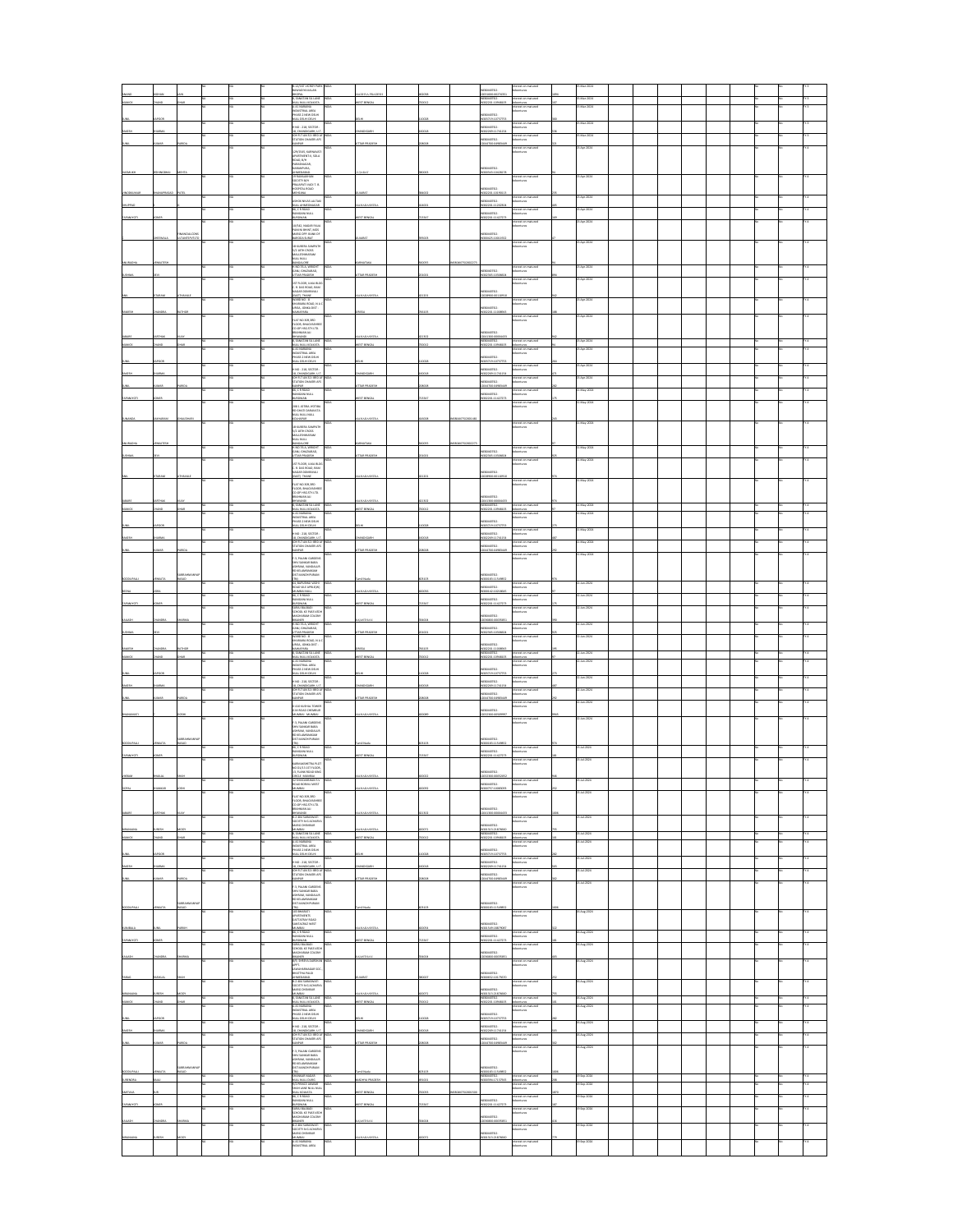|              |              |                   |  | KOH FLT AN 2218RD A<br>STATION CHAKERI AFS<br><b>AMPLIR</b>                                                                                                                                                                                                                                                                                       |                        |              |                 | 49340792-<br>044700-04982                                     | terest on n<br>bentures                         |                 |  |  |  |  |  |
|--------------|--------------|-------------------|--|---------------------------------------------------------------------------------------------------------------------------------------------------------------------------------------------------------------------------------------------------------------------------------------------------------------------------------------------------|------------------------|--------------|-----------------|---------------------------------------------------------------|-------------------------------------------------|-----------------|--|--|--|--|--|
|              |              |                   |  | F.2, PALANI GARDENI<br>SHIV SANKAR BABA<br>ASHAMA, VANDALUR<br>RD KELAMBAKKAM<br>DIST-KANCHIPURAM<br>ITN                                                                                                                                                                                                                                          |                        |              |                 |                                                               | terest on matured<br>bentures                   |                 |  |  |  |  |  |
|              |              |                   |  |                                                                                                                                                                                                                                                                                                                                                   |                        |              |                 |                                                               |                                                 |                 |  |  |  |  |  |
|              |              |                   |  | ina<br>Gast Arium Nagar<br>Gastarium Nagar<br>Gashanra Delhi                                                                                                                                                                                                                                                                                      |                        |              |                 | 00183-1154985                                                 | rest on ma<br>entures                           |                 |  |  |  |  |  |
|              |              |                   |  |                                                                                                                                                                                                                                                                                                                                                   |                        |              |                 |                                                               | arest on matured<br>bentures                    | Oct-2024        |  |  |  |  |  |
|              |              |                   |  | UNIM<br>103 BHARATI<br>APARTMENTS<br>SANTAGRU2 WEST<br>SANTAGRU2 WEST<br>LEUREN<br><b>LAGMLB</b>                                                                                                                                                                                                                                                  |                        |              |                 | enantos<br>101549-1887908                                     |                                                 |                 |  |  |  |  |  |
|              |              |                   |  | ashok nivas laitak<br>nijii ahmednagar<br>niji ahmednagar<br>ranggani nijii                                                                                                                                                                                                                                                                       | <b><i>URASHTRA</i></b> |              |                 | 68040792-<br>002201-11202                                     | erest on matured<br>Sentures<br>erest on mature | $Oct - 200$     |  |  |  |  |  |
|              |              |                   |  |                                                                                                                                                                                                                                                                                                                                                   | <b>MONGH</b>           |              |                 | 3040752-<br>102205-15427273                                   | pentanes<br>vrest on ma<br>ientures             |                 |  |  |  |  |  |
|              |              |                   |  | 086,006.0MTAJR                                                                                                                                                                                                                                                                                                                                    |                        |              |                 |                                                               |                                                 |                 |  |  |  |  |  |
|              |              |                   |  | RAT NO 309,360<br>R.OOR BMAGITY.ITD.<br>CO-OP HIGSTY.ITD.<br>BRAHMAN ALL<br>BHAHMADI<br>SHAHMAN COLONY<br>MHAHRAM COLONY<br>BHAHRAM COLONY                                                                                                                                                                                                        |                        |              |                 | 68060792-<br>0041300-0000442                                  | erest on matured<br>bentures                    | Oct-2024        |  |  |  |  |  |
|              |              |                   |  |                                                                                                                                                                                                                                                                                                                                                   |                        |              |                 |                                                               |                                                 | $O(1 - 200)$    |  |  |  |  |  |
|              |              |                   |  | RENANCE<br>BIZANSK<br>SOCIETY N G ACHARIS<br>MARG CHEMBUR<br>MARG CHEMBUR                                                                                                                                                                                                                                                                         |                        |              |                 | -<br>01313-21876660                                           | terest on matured<br>ebentures                  |                 |  |  |  |  |  |
|              |              |                   |  | MARG CHEMIUR<br>10 MO 16 1-11 MF<br>10 MO 16 1-11 MF<br>10 MO 16 NOUPUR<br>10 MO 17 MU<br>10 MU 17 ME 18 MO<br>1-11 MERAND<br>10 MU 17 MERAND<br>10 MU 17 MERAND<br>10 MU 17 MERAND<br>10 MU 17 MERAND                                                                                                                                            |                        |              |                 |                                                               | terest on matured<br>ibentures                  | $-0.1 - 20.04$  |  |  |  |  |  |
|              |              |                   |  |                                                                                                                                                                                                                                                                                                                                                   |                        |              |                 |                                                               | arest on matured<br>bentures                    |                 |  |  |  |  |  |
|              |              |                   |  |                                                                                                                                                                                                                                                                                                                                                   | <b>ELHI</b>            | ccos         |                 | E8040792-<br>N903719-10737753                                 | erest on matured<br>berbares                    |                 |  |  |  |  |  |
|              |              |                   |  | HNO - 218, SECTOR -<br>18, CHANDIGARH, LLT<br>OH FLT AN 221 BRD :<br><b>EXTION CHACER AFS</b>                                                                                                                                                                                                                                                     | <b>IDIGARH</b>         |              |                 | <br>2022-21-11-21-21<br>49040792-                             | rest on matured<br>bentanns                     |                 |  |  |  |  |  |
|              |              |                   |  |                                                                                                                                                                                                                                                                                                                                                   | TTAR PRADESH           | œ            |                 | 100500-009300                                                 | rest on m<br>retures                            |                 |  |  |  |  |  |
|              |              |                   |  |                                                                                                                                                                                                                                                                                                                                                   |                        |              |                 | 8040752-<br>01546-38955720                                    |                                                 |                 |  |  |  |  |  |
|              |              |                   |  |                                                                                                                                                                                                                                                                                                                                                   | <b>TRONG</b>           |              |                 | 8040792-                                                      | erest on matured<br>Sentanes                    | Nov-2024        |  |  |  |  |  |
|              |              |                   |  |                                                                                                                                                                                                                                                                                                                                                   |                        |              |                 |                                                               | erest on mat<br>Sentanes                        |                 |  |  |  |  |  |
|              |              |                   |  | KARMAKSHETRA PLOT<br>NO D1/13 ST FIOOR,<br>13, FLANK ROAD KING<br>CRCLE MUNARA<br>12 SHAD BORVILI WEST<br>MUNIRAI                                                                                                                                                                                                                                 | ARASHTR                |              |                 | 68040792-<br>032300-00052052<br>4040792-                      | erest on matured<br>Sentanes                    | Nov-2024        |  |  |  |  |  |
|              |              |                   |  | <b>JVGA:</b><br>086,006.0MTAJR                                                                                                                                                                                                                                                                                                                    |                        |              |                 |                                                               | arest on matured<br>bentures                    |                 |  |  |  |  |  |
|              | <b>ATHAK</b> |                   |  | <b>FLOOR, BHAGHASHRE</b><br>CO-OP HEG STY LTD.<br>BRAHMAN ALI                                                                                                                                                                                                                                                                                     | ANARASHTRA             | 121302       |                 | INEB040752-<br>12041200-00004433                              |                                                 |                 |  |  |  |  |  |
|              |              |                   |  | BRAHMAN ALI<br>BHWWAD<br>BHWENKIA TOBA<br>BHWENKIA TOBA<br>BHWA SAGO BAMBAY<br>AMARTSAE<br>ALIBITWA GACHALIR<br>SOCIETY N G ACHAEI<br>MUAGO CHEMBAR<br>MUAGO CHEMBAR<br>MUAGO CHEMBAR<br>MUAGO CHEMBAR                                                                                                                                            |                        |              |                 |                                                               | arest on matured<br>bentures                    |                 |  |  |  |  |  |
|              |              |                   |  |                                                                                                                                                                                                                                                                                                                                                   |                        |              |                 | 68040792-<br>100916-1020636                                   | arest on matured<br>bentures                    | Nov-2024        |  |  |  |  |  |
|              |              |                   |  |                                                                                                                                                                                                                                                                                                                                                   |                        |              |                 | EB0480752-<br>101113-21876660                                 |                                                 |                 |  |  |  |  |  |
|              |              |                   |  |                                                                                                                                                                                                                                                                                                                                                   |                        |              |                 |                                                               | erest on matured<br>verbanes                    |                 |  |  |  |  |  |
|              |              |                   |  |                                                                                                                                                                                                                                                                                                                                                   |                        |              |                 | 180407512-<br> 01151-20851420                                 |                                                 | Nov-2024        |  |  |  |  |  |
|              |              |                   |  | $\begin{tabular}{l c c c} A unit line & B unit line \\ A unit line & B unit line \\ B unit line & C 12, 1 \\ C 18 18 & 12 & 1 \\ R 28 18 18 & 16 & 16 & 16 \\ L 38 18 18 & 16 & 16 & 16 \\ L 40 18 16 & 16 & 16 & 16 \\ L 50 16 & 16 & 16 & 16 \\ L 60 16 & 16 & 16 & 16 \\ L 70 16 & 16 & 16 & 16 \\ L 80 16 & 16 & 16 & 16 \\ R 10 16 & 16 & 1$ |                        | 15301        | NE804075/200227 |                                                               | irest on matured<br>ientures                    |                 |  |  |  |  |  |
|              |              |                   |  |                                                                                                                                                                                                                                                                                                                                                   | <b>NOHRA PRADESH</b>   |              |                 | 3040792-                                                      | arest on matured<br>bentures                    |                 |  |  |  |  |  |
|              | ATTEREE      |                   |  |                                                                                                                                                                                                                                                                                                                                                   | <b>EST HENGAL</b>      | coss         |                 | 002181-10027109<br>anumos.                                    | rest on matured<br>ettates                      | Voy-2024        |  |  |  |  |  |
|              |              |                   |  | NO - 218, SECTOR                                                                                                                                                                                                                                                                                                                                  |                        |              |                 | 03719-1073775                                                 | erest on matured<br>Sentanes                    | iov-2024        |  |  |  |  |  |
|              |              |                   |  |                                                                                                                                                                                                                                                                                                                                                   |                        |              |                 | 8040752-<br>02269-11741                                       | erest on m.<br>Sentanes                         |                 |  |  |  |  |  |
|              |              |                   |  |                                                                                                                                                                                                                                                                                                                                                   |                        |              |                 | E8040792-<br>102269-1234021                                   |                                                 |                 |  |  |  |  |  |
|              |              |                   |  | H NO - 218, SCOSE<br>18, CHANDERS UT<br>FAT NO 1 SANIAT<br>CAT NO 1 SANIAT<br>CHARTIC GOVINO<br>MAGAR KANNIR<br>MAGAR KANIAR<br>MAGAR KANIAR<br>CANDER<br>CANDER CHARTIC COLONY<br>CANDER<br>COMPUR<br>COMPUR                                                                                                                                     |                        |              |                 |                                                               | arest on matured<br>bentures                    | Nov-2024        |  |  |  |  |  |
|              |              |                   |  |                                                                                                                                                                                                                                                                                                                                                   |                        |              |                 | 3040792-<br>55003-000                                         | erest on matured<br>Sentares                    | <b>Nov-2024</b> |  |  |  |  |  |
|              |              |                   |  | UDAIRUR<br>UDAIRUR<br>BALIKANT NINAS<br>SBEENT SADASHIV<br>PETH Pune<br>PETH Pune<br>DAFACULTY ATI                                                                                                                                                                                                                                                |                        |              |                 | :<br>8040752-<br>132305-009:                                  | arest on matured<br>bentares                    |                 |  |  |  |  |  |
|              |              |                   |  | LAUTHAMANAL ROAD<br>2802NM LLB                                                                                                                                                                                                                                                                                                                    |                        |              |                 | 168040792-<br>002148-1110                                     | derest on m.<br>ibentures                       |                 |  |  |  |  |  |
|              |              |                   |  | ARART NO B-001 S.V<br>REGENCY EARTH<br>GROUP RING ROAD<br>DIN DITAGE<br>VILKYANNGAR MYSCH<br>DI STRAND ROAD, 3R                                                                                                                                                                                                                                   |                        |              |                 |                                                               | erest on matured<br>Sentanes                    |                 |  |  |  |  |  |
|              |              |                   |  |                                                                                                                                                                                                                                                                                                                                                   |                        |              |                 | 38046752-<br>IS2148-1524553                                   | erest on matured<br>bentures                    |                 |  |  |  |  |  |
|              |              |                   |  |                                                                                                                                                                                                                                                                                                                                                   |                        |              |                 |                                                               |                                                 |                 |  |  |  |  |  |
|              |              |                   |  | LOOR C/O OVERSEA)<br>TORES AGENCIES                                                                                                                                                                                                                                                                                                               |                        |              |                 | 8060792-<br>18800-0146                                        |                                                 |                 |  |  |  |  |  |
|              |              |                   |  | ODLKATA<br>BE, C R ROAD<br>RANGANI MULL<br>URDWAN                                                                                                                                                                                                                                                                                                 |                        |              |                 | INER04IO752-<br>IN902201-11427272                             | viest on ma<br>Jestures                         |                 |  |  |  |  |  |
|              |              |                   |  |                                                                                                                                                                                                                                                                                                                                                   |                        |              |                 |                                                               | rest cin i<br>Intitures                         |                 |  |  |  |  |  |
|              |              |                   |  | 208 1 JOTIBA JYOTIBA<br>RO GHATI DARAVATA<br>NULL NULL NULL                                                                                                                                                                                                                                                                                       |                        |              |                 |                                                               | arest on mature<br>bentures                     |                 |  |  |  |  |  |
|              |              |                   |  | ROLIARPUR<br>ROLIARPUR<br>NOLISTRIAL AREA<br>PIASE-2 NEW DELHI<br>NULL DELHI DELHI<br>197/11 KUCHA                                                                                                                                                                                                                                                |                        |              |                 | 68040792-<br>003719-10737753                                  | Eerest on n<br>Ibertures                        |                 |  |  |  |  |  |
|              |              |                   |  |                                                                                                                                                                                                                                                                                                                                                   |                        |              |                 | 040792<br>1586-1529                                           |                                                 |                 |  |  |  |  |  |
|              |              |                   |  | ***/11 KIAHA<br>BHANDARA TOBA<br>BHA SALO BAMBAY<br>WALA KHOO<br>AMRITSAR<br>NO - 218, SECTOR-                                                                                                                                                                                                                                                    |                        |              |                 | AE8040792-<br>4902269-11741154                                | arest on matured<br>bentures                    |                 |  |  |  |  |  |
|              |              |                   |  | IR, CHANDIGARH, LLT<br>DH FLT AN 321 BRD A<br>DTATION CHAKERI AP                                                                                                                                                                                                                                                                                  |                        |              |                 | E80480792-<br>044700-0498                                     | vied on matured<br>Sentanes                     |                 |  |  |  |  |  |
|              |              |                   |  | EMMELR<br>MURTHUZMGUDA<br>MORMAAD MANDA<br>RANGA REDOY OT,                                                                                                                                                                                                                                                                                        |                        |              |                 |                                                               | erest on ma<br>Seetares                         |                 |  |  |  |  |  |
|              |              |                   |  | ANDHRA PRADESH<br>BG, C R ROAD<br>RANGANI NULL<br>URDWAN                                                                                                                                                                                                                                                                                          |                        |              |                 | NE8060752-<br>NGC 719-10832414<br>E80480792-<br>02201-1142727 | erest on r<br>Sentures                          |                 |  |  |  |  |  |
|              |              | ANGALCOM          |  |                                                                                                                                                                                                                                                                                                                                                   |                        |              |                 | AE8040792-                                                    | rrest on r<br>entanes                           |                 |  |  |  |  |  |
|              |              | <b>TANTSPVTLT</b> |  | 10/542, NAGAR FALIA<br>Pana ni Bhunit, Mizs<br>Marg OPP, Bank Ce                                                                                                                                                                                                                                                                                  |                        |              |                 | 00425-10011922                                                | arest on mat<br>bertures                        |                 |  |  |  |  |  |
|              |              |                   |  | BAROOA SURAT<br>BAROOA SURAT<br>ICHOOL KE PASS VEDI<br>MAGHARAM COLONY<br><b>RANGE</b>                                                                                                                                                                                                                                                            |                        |              |                 | 49340792-<br>126800-0003585                                   |                                                 |                 |  |  |  |  |  |
|              |              |                   |  |                                                                                                                                                                                                                                                                                                                                                   |                        |              |                 |                                                               | erest on matured<br>ientanes                    |                 |  |  |  |  |  |
|              |              |                   |  |                                                                                                                                                                                                                                                                                                                                                   |                        |              |                 |                                                               | arest on matured<br>bentures                    |                 |  |  |  |  |  |
|              |              |                   |  |                                                                                                                                                                                                                                                                                                                                                   |                        |              |                 | E8040792-<br><u>901151-20853</u>                              |                                                 | 485,3325        |  |  |  |  |  |
|              |              |                   |  |                                                                                                                                                                                                                                                                                                                                                   |                        |              |                 | numbos.<br>02719-10727752                                     | erest on matured<br>Sentares                    |                 |  |  |  |  |  |
|              |              |                   |  |                                                                                                                                                                                                                                                                                                                                                   |                        |              |                 |                                                               | irest on ma<br>ietitates                        |                 |  |  |  |  |  |
|              |              |                   |  | BIRANGE<br>CHE GADA SON SON BOARD<br>CHE GADA SON SON SON<br>CHE GADA SON CHE GADA<br>CHE GADA SON CHE GADA<br>CHE GADA SON CHE GADA<br>CHE GADA SON CHE GADA SON CHE GADA SON CHE GADA SON<br>SON CHE GADA SON CHE GADA SON CHE GADA SON SON SON<br>S                                                                                            | aua<br><b>IDIGARH</b>  | oσ           |                 | INER040752-<br>INGCCS46-10296368                              | terest on matured<br>bentures                   |                 |  |  |  |  |  |
|              |              |                   |  | HNO - 218, SECTOR -<br>18, CHANDIGARH, LLT<br>OH FLT AN 221 BRD :<br><b>EATION CHACER AFS</b><br>AMFUR.                                                                                                                                                                                                                                           | TAR PRADESH            | <b>LOCAL</b> |                 | <br>1922-1941-1941-1941<br>49040792-<br>100500-009300         | erest on mature<br>bentanes                     |                 |  |  |  |  |  |
|              |              |                   |  | .<br>S 493 KUSHAL TOWER<br>S M ROAD CHEMBUR                                                                                                                                                                                                                                                                                                       |                        |              |                 | 49040792-                                                     | rest on m<br>entures                            |                 |  |  |  |  |  |
|              |              |                   |  |                                                                                                                                                                                                                                                                                                                                                   | <b>ARASHITE</b>        |              |                 | 3032300-0050999                                               | viest on m<br>Sentures                          |                 |  |  |  |  |  |
|              |              |                   |  |                                                                                                                                                                                                                                                                                                                                                   |                        |              |                 | 80480792-<br>02719-10832                                      |                                                 |                 |  |  |  |  |  |
|              |              |                   |  | G MERIND DRAMMIN<br>MUSITHICROIDS<br>MUSITHICROIDS<br>MONARA REDOY DT,<br>RANGA REDOY DT,<br>MUSIA PRADISH<br>MUSIA PRADISH<br>RANGARA PRADISH<br>RANGARA PRADISH<br>RANGARA PRADISH                                                                                                                                                              | EST BENGAL             | 226          |                 | INER04IO752-<br>IN902201-11427272                             | arest on ma<br>bentures                         |                 |  |  |  |  |  |
| EASK         |              |                   |  |                                                                                                                                                                                                                                                                                                                                                   |                        |              |                 | 49040792-<br>036800-00035851                                  | rest cin r<br>retures                           |                 |  |  |  |  |  |
|              |              |                   |  |                                                                                                                                                                                                                                                                                                                                                   |                        |              |                 |                                                               | rest on mat<br>entures                          |                 |  |  |  |  |  |
| <b>AMDAS</b> |              | MPAT              |  |                                                                                                                                                                                                                                                                                                                                                   | <b>ASLARASETTRA</b>    | 1027         |                 | NEBONICITS2-<br>NGC 155-20853429                              |                                                 |                 |  |  |  |  |  |
|              |              |                   |  |                                                                                                                                                                                                                                                                                                                                                   |                        |              |                 | conumos.<br>303719-10737753                                   | erest on matured<br>bentures                    |                 |  |  |  |  |  |
|              |              |                   |  |                                                                                                                                                                                                                                                                                                                                                   |                        |              |                 |                                                               | terest on matured<br>ibentures                  | 40-3025         |  |  |  |  |  |
|              |              |                   |  | NO -218, SECTOR-                                                                                                                                                                                                                                                                                                                                  |                        |              |                 | E8040792-<br>301846-10296368                                  | erest on matured<br>Sentanes                    |                 |  |  |  |  |  |
|              |              |                   |  | ER, CHANDIGARH, LLT.<br>DH'FLT AN 321 RRD AL<br>ZATION CHAKER AFS                                                                                                                                                                                                                                                                                 |                        |              |                 | 48040792-<br>002244-1174115                                   | erest on matured<br>Sentanes                    | 6-2021          |  |  |  |  |  |
|              |              |                   |  | MG LR.                                                                                                                                                                                                                                                                                                                                            |                        |              |                 | 8060792-<br>MADDO DISK<br>0792                                | erest on m<br>bertares                          |                 |  |  |  |  |  |
|              |              |                   |  |                                                                                                                                                                                                                                                                                                                                                   |                        |              |                 | 12300-005                                                     | arest on ma<br>bentures                         |                 |  |  |  |  |  |
|              |              |                   |  | 0 493 KUSHAL TOWER<br>G M ROAD OHTMER<br>MUMBAL ANJARA<br>MURTHUZAGUDA<br>MONABAD MANDAL<br>RANGA REDOY OT,<br>MULL HYDERABAD<br>ANDHRA PRADERH                                                                                                                                                                                                   | <b>RA PRADES</b>       |              |                 | 8060752-<br>02719-1083245                                     | erest on mature                                 |                 |  |  |  |  |  |
|              |              |                   |  |                                                                                                                                                                                                                                                                                                                                                   |                        |              |                 | cornana                                                       | bestates                                        |                 |  |  |  |  |  |
|              |              |                   |  | e-525, Harvier<br>Arage Petrol Pum<br>Karge Petrol Pum<br>Sola Ahmendard<br>Berngaan Mull<br>Rengaan Mull<br>Rengaan Mull                                                                                                                                                                                                                         |                        |              |                 | 12201-1054<br>8040752-<br>02201-1142                          | arest on matured<br>bentures                    |                 |  |  |  |  |  |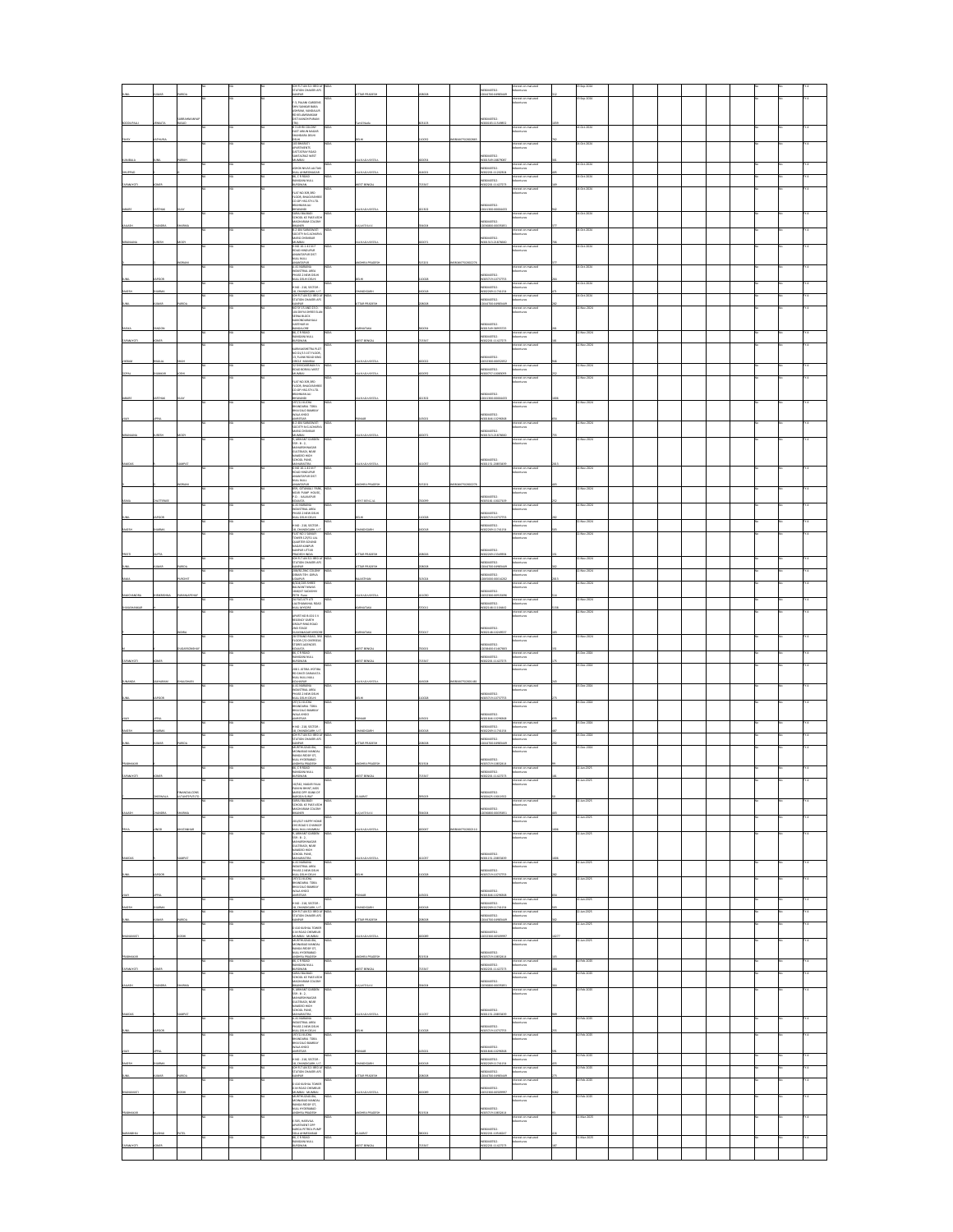|               |                  |  |  |                                                                                                                                                                                                                                                                                                                                                                                                                            |                      |                | -                                     | interest on matured<br>bentares |                |  |  |  |  |  |
|---------------|------------------|--|--|----------------------------------------------------------------------------------------------------------------------------------------------------------------------------------------------------------------------------------------------------------------------------------------------------------------------------------------------------------------------------------------------------------------------------|----------------------|----------------|---------------------------------------|---------------------------------|----------------|--|--|--|--|--|
|               |                  |  |  | SURAI BRIBADI<br>MAGAIRANG COLONY<br>MAGAIRA<br>BRIGARE<br>SURAI BRIGA<br>SURAI BRIGARE<br>GUITTEARE, NEAR<br>GUITTEARE, NEAR<br>MAMDEO HIGH<br>MAMDEO HIGH<br>MAMDEO HIGH<br>MAMDEO HIGH<br>MAMDEO HIGH                                                                                                                                                                                                                   |                      |                | 126800-0003585                        | terest on matured<br>bentures   | Mar-2025       |  |  |  |  |  |
|               |                  |  |  |                                                                                                                                                                                                                                                                                                                                                                                                                            |                      |                |                                       |                                 |                |  |  |  |  |  |
|               |                  |  |  |                                                                                                                                                                                                                                                                                                                                                                                                                            |                      |                | 468040792-<br>4901151-20853429        |                                 |                |  |  |  |  |  |
|               |                  |  |  | MAHARASTRA<br>A-41 NARAINA<br>NOUSTRAL AREA<br>PHASE-2 NEW DELHI<br>NHASE-2 NEW DELHI                                                                                                                                                                                                                                                                                                                                      |                      |                | 49040792-                             | irest on mat<br>ientures        |                |  |  |  |  |  |
|               |                  |  |  | HJJ20 IKJ20 JJUA<br>NO -218 SECTOR-                                                                                                                                                                                                                                                                                                                                                                                        |                      |                | 003719-10727753<br>AE8060792-         | wrest on matured<br>bentures    | Var-3025       |  |  |  |  |  |
|               |                  |  |  |                                                                                                                                                                                                                                                                                                                                                                                                                            |                      |                | 002269-11741154                       | arest on matured<br>bentures    | Mar-2025       |  |  |  |  |  |
|               |                  |  |  |                                                                                                                                                                                                                                                                                                                                                                                                                            |                      |                |                                       | erest on matured<br>Sentanes    | Mar-302        |  |  |  |  |  |
|               |                  |  |  | ) 493 Kushal Tower<br>S M Road Chembur<br>Murinujasuda,<br>Murinujasuda,                                                                                                                                                                                                                                                                                                                                                   |                      |                | 68040752-<br>1022300-0051             | erest on matured                |                |  |  |  |  |  |
|               |                  |  |  | MUSINGARAN<br>MONARAD MARCA<br>RANGA REDOV DT,<br>MULI HYDERARD<br>MULI HYDERARD<br>BE, C R ROAD<br>MURIGAN MULI<br>GROAD MURIGAN<br>GROOD RE PASS VED-<br>MURIGAN MULION<br>GROOD RE PASS VED-<br>MURIGAN COLONY<br>MURIGAN COLONY                                                                                                                                                                                        |                      |                |                                       | bentanes                        |                |  |  |  |  |  |
|               |                  |  |  |                                                                                                                                                                                                                                                                                                                                                                                                                            |                      |                | 68040752-<br>002719-1022245           | arest on matured<br>bentures    | Apr-2025       |  |  |  |  |  |
|               |                  |  |  |                                                                                                                                                                                                                                                                                                                                                                                                                            |                      |                | 8080792-<br>02205-1542                | Jered on mat<br>Ibertares       |                |  |  |  |  |  |
|               |                  |  |  |                                                                                                                                                                                                                                                                                                                                                                                                                            |                      |                | 040792-<br>126803-00031               |                                 |                |  |  |  |  |  |
|               |                  |  |  | <b>ENANGE<br/>2. ARIANAT GARDEN<br/>159 - R - 2.</b><br>MANARSHIMGAR<br>GULTEKADI, NEAR<br>10. ANDER HERE,<br>10. ANDER HERE, 10. ANDER HERE.                                                                                                                                                                                                                                                                              |                      |                |                                       | rterest on matured<br>ebentures | Apr 2025       |  |  |  |  |  |
|               |                  |  |  |                                                                                                                                                                                                                                                                                                                                                                                                                            |                      |                |                                       |                                 |                |  |  |  |  |  |
|               |                  |  |  | MAHARASTRA<br>A-41 NARAINA<br>NULSTRAL AREA<br>NULL DELHI DELHI<br>NULL DELHI DELHI                                                                                                                                                                                                                                                                                                                                        | <b>LARASHTE</b>      | 107            | 68040792-<br>001151-20853439          | erest on mat<br>Sentanes        |                |  |  |  |  |  |
|               |                  |  |  |                                                                                                                                                                                                                                                                                                                                                                                                                            |                      |                | 49340792-<br>102719-10727752          |                                 |                |  |  |  |  |  |
|               | <b>ULESAA</b>    |  |  | NNO - 218, SECTOR -                                                                                                                                                                                                                                                                                                                                                                                                        | HANDSAMH             | $_{\rm const}$ | NER040792-<br>6002269-11741154        | terest on matured<br>ebentures  |                |  |  |  |  |  |
|               |                  |  |  | HYND Y 218, BRANCH LLT.<br>19, CHANDIGARH, LLT.<br>STATION CHAKER AFS<br>KANPUR<br>26 SAMPUEDDHI                                                                                                                                                                                                                                                                                                                           | <b>AR PRADES</b>     |                | 4040792-                              | terest on matured<br>bentures   |                |  |  |  |  |  |
|               |                  |  |  | a: Marcolain<br>Romgalows New CG<br>Roopp Sarian II<br>Chandricean<br>Ahmedicean                                                                                                                                                                                                                                                                                                                                           |                      |                |                                       | arest on matured<br>bentures    |                |  |  |  |  |  |
|               |                  |  |  |                                                                                                                                                                                                                                                                                                                                                                                                                            |                      |                | 68060792-<br>002200-08652726          | terest on matured<br>bentures   | Apr-2025       |  |  |  |  |  |
|               |                  |  |  | 0-400 KUSHAL TOWER<br>G M ROAD CHEMBUR<br>MUMBAL - MUMBAL<br>E/2 VANASHREE L.T.<br>RH INGAL<br>MI INGAL                                                                                                                                                                                                                                                                                                                    |                      |                | anumos.<br>032300-0050999             |                                 | Apr-2025       |  |  |  |  |  |
|               |                  |  |  | <b>HAMAN</b><br>RUMBAI<br>TIMTHUZNGUEN,                                                                                                                                                                                                                                                                                                                                                                                    |                      |                |                                       | arest on matured<br>bentures    |                |  |  |  |  |  |
|               |                  |  |  |                                                                                                                                                                                                                                                                                                                                                                                                                            |                      |                |                                       | erest on ma<br>Dentures         |                |  |  |  |  |  |
|               |                  |  |  | MURTHUZAGUDA,<br>MANGA REDOV DT.<br>RANGA REDOV DT.<br>NULL HYDERARD<br>MADHRA PRADESH<br>RANGANI NULL<br>RANGANI NULL<br>RANGANI NULL                                                                                                                                                                                                                                                                                     |                      |                | E8040752-<br>303719-1083245           | derest on matured<br>ebentures  | May-2025       |  |  |  |  |  |
|               |                  |  |  |                                                                                                                                                                                                                                                                                                                                                                                                                            | LOVED T22            |                | 68046792-<br>362261-11427272          | erest on r<br>Sentares          |                |  |  |  |  |  |
|               |                  |  |  | 18 KUBERA SAMPATH<br>5/2 18TH CROSS                                                                                                                                                                                                                                                                                                                                                                                        |                      |                |                                       |                                 |                |  |  |  |  |  |
|               |                  |  |  |                                                                                                                                                                                                                                                                                                                                                                                                                            |                      |                |                                       | derest on matured<br>ebentures  | May-2025       |  |  |  |  |  |
|               |                  |  |  | (2) 1874 GROSS<br>MALLESWIRM<br>MALLEMAR<br>MALLEMAR<br>MARGALOR<br>MARGALOR<br>CORRAGE DOSINAL<br>MARGALOR<br>11770/2 VARAM<br>MARGALOR<br>11770/2 VARAM<br>MARGALOR<br>CORRAGE DOSINAL<br>CARGALOR<br>CORRAGE MARGALOR<br>CARGALOR<br>CORRAGE MARGALOR<br>CARGALOR<br>CORRAGE MARG                                                                                                                                       |                      |                | 68040792-<br>026800-0002585-          |                                 |                |  |  |  |  |  |
|               |                  |  |  |                                                                                                                                                                                                                                                                                                                                                                                                                            |                      |                |                                       | rrest on matured<br>ientures    | May-2025       |  |  |  |  |  |
|               |                  |  |  |                                                                                                                                                                                                                                                                                                                                                                                                                            |                      |                | 69340792-<br>1200079-10648930         |                                 |                |  |  |  |  |  |
|               |                  |  |  | DELH<br>A-11 NARAJNA<br>NDLISTRIAL AREA<br>PHASE-2 NEW DELHI                                                                                                                                                                                                                                                                                                                                                               |                      |                | 468040792-                            | erest on m<br>Sentanes          | tay-2025       |  |  |  |  |  |
|               |                  |  |  | NJ20 NJ20 JJU<br>ian . He spring .                                                                                                                                                                                                                                                                                                                                                                                         |                      |                | 4903719-10737753<br>E8040792-         | rrest on matured<br>ientures    |                |  |  |  |  |  |
|               |                  |  |  |                                                                                                                                                                                                                                                                                                                                                                                                                            | <b>UNDIGARS</b>      |                | N902269-11741154                      | vrest on matured<br>ietitanes   |                |  |  |  |  |  |
|               |                  |  |  |                                                                                                                                                                                                                                                                                                                                                                                                                            | TAR PRADESH          |                | 48040752-<br>0040050495               | terest on mature<br>persons     |                |  |  |  |  |  |
|               |                  |  |  | $\begin{array}{l} 8\,N0\cdot 214, 567108\cdot \\ 18, 6588006888, 117, 571880$ and 121 and 221 and 25<br>SAMDAN GAMEER AFS (AND 120 and 26<br>SAMPLIR<br>SAMPLIR<br>SAMPARCONS NEW C1<br>RD 029 SARAN II<br>GAMROBAEDA<br>ARMEDABAD                                                                                                                                                                                         |                      |                | CROMOTEZ-<br>032200-0845372           |                                 |                |  |  |  |  |  |
|               |                  |  |  |                                                                                                                                                                                                                                                                                                                                                                                                                            |                      |                |                                       | erest on matured<br>Sentanes    | May-2025       |  |  |  |  |  |
|               |                  |  |  | 0 493 Kushal Tower<br>G M Road Chemilur<br>Mumbai - Mumbai<br>Mumbaida                                                                                                                                                                                                                                                                                                                                                     |                      |                | 68040792-<br>032300-00509993          | erest on matured<br>Sentares    |                |  |  |  |  |  |
|               |                  |  |  | MOINNEAD MANDAL<br>RANGA REDOY DT,<br>NULL HYDERABAD                                                                                                                                                                                                                                                                                                                                                                       |                      |                | 68040792                              |                                 |                |  |  |  |  |  |
|               |                  |  |  | <b>NOHRA PRADESH</b>                                                                                                                                                                                                                                                                                                                                                                                                       |                      |                | 003719-1083245<br>E8060792-           | derest on matured<br>ebentures  | An-2025        |  |  |  |  |  |
|               |                  |  |  |                                                                                                                                                                                                                                                                                                                                                                                                                            |                      |                | 0205-1120<br>3040752-<br>102201-11427 | rrest on matured<br>ientures    | n 2025         |  |  |  |  |  |
|               |                  |  |  | ASHOK NIVAS LALTAR<br>MULL AHMEDNAGAR<br>MULL AHMEDNAGAR<br>BANDSANI MULL<br>BURDWAN<br>ROLD BORVU WEST<br>MULLINAI                                                                                                                                                                                                                                                                                                        |                      |                | INEB046792-<br>IN200757-10082         | terest on matured<br>ebentures  | un-2025        |  |  |  |  |  |
|               |                  |  |  |                                                                                                                                                                                                                                                                                                                                                                                                                            |                      |                |                                       | arest on mati<br>bentures       |                |  |  |  |  |  |
|               |                  |  |  |                                                                                                                                                                                                                                                                                                                                                                                                                            |                      |                | NEB0410752-<br>2016800-00015851       |                                 |                |  |  |  |  |  |
|               |                  |  |  |                                                                                                                                                                                                                                                                                                                                                                                                                            |                      |                |                                       | erest on matured<br>Sentanes    |                |  |  |  |  |  |
|               |                  |  |  |                                                                                                                                                                                                                                                                                                                                                                                                                            |                      |                | 68040792-<br>001151-20853430          |                                 |                |  |  |  |  |  |
|               |                  |  |  | $\begin{tabular}{l c c c} \hline \textbf{X} & \textbf{M} & \textbf{M} & \textbf{M} & \textbf{M} & \textbf{M} & \textbf{M} & \textbf{M} & \textbf{M} & \textbf{M} & \textbf{M} & \textbf{M} & \textbf{M} & \textbf{M} & \textbf{M} & \textbf{M} & \textbf{M} & \textbf{M} & \textbf{M} & \textbf{M} & \textbf{M} & \textbf{M} & \textbf{M} & \textbf{M} & \textbf{M} & \textbf{M} & \textbf{M} & \textbf{M} & \textbf{M} &$ |                      |                |                                       | terest on matured<br>bertures   |                |  |  |  |  |  |
|               |                  |  |  |                                                                                                                                                                                                                                                                                                                                                                                                                            |                      |                | AE8040792-<br>4900079-10648930        |                                 |                |  |  |  |  |  |
|               |                  |  |  | DELHI<br>N-81 NARAJINA<br>NANSE-2 NEW DELHI                                                                                                                                                                                                                                                                                                                                                                                |                      |                | E8040792-                             | erest on r<br>Sentanes          |                |  |  |  |  |  |
|               |                  |  |  | H130 H20 J1U<br>NO - 218, SECTOR-                                                                                                                                                                                                                                                                                                                                                                                          |                      |                | 000719-10727753<br>68040792-          | rest on mat<br>entures          |                |  |  |  |  |  |
|               | ARMA             |  |  | H NO - ZTR, SACTOR -<br>18, CHANDIGARH, U.T.<br>IDH FLT AN 2218RD A<br>STATION CHAKER AFS<br>KANPUR<br>A/4, BHARAT NYINS,                                                                                                                                                                                                                                                                                                  | <b>UNIOKARH</b>      |                | 0002269-11741154                      | arest on matured<br>bentures    |                |  |  |  |  |  |
|               |                  |  |  |                                                                                                                                                                                                                                                                                                                                                                                                                            | TAR PRADESH          |                |                                       | erest on mature                 |                |  |  |  |  |  |
|               |                  |  |  | GE ARPLISHAL MINKE                                                                                                                                                                                                                                                                                                                                                                                                         |                      |                | E8040752-<br>035500-000152            | pentanes                        |                |  |  |  |  |  |
|               |                  |  |  | 0 493 KUSHAL TOWER<br>G M ROAD CHEMBUR<br>MUMBAL MUMBAL<br>MURTHUZAGUDA,                                                                                                                                                                                                                                                                                                                                                   |                      |                | 8040752-<br>(12300-0050               | terest on matured<br>bentures   | vi-2021        |  |  |  |  |  |
|               |                  |  |  |                                                                                                                                                                                                                                                                                                                                                                                                                            |                      |                |                                       | arest on m<br>bentures          |                |  |  |  |  |  |
|               |                  |  |  | MUKIHUUNAULIA<br>MOINABAD MANDAL<br>RANGA REDOY OT,<br>MULI HYDERABAD<br>ANDHRA PRADESH                                                                                                                                                                                                                                                                                                                                    |                      |                | 303719-1083245                        |                                 |                |  |  |  |  |  |
|               |                  |  |  | <b>DICK NIVAS LALTAIS</b>                                                                                                                                                                                                                                                                                                                                                                                                  |                      |                |                                       | arest on matured<br>bentures    |                |  |  |  |  |  |
|               |                  |  |  | NULLAHMEDNAGAI<br>BE, C R ROAD<br>RANGANI NULL                                                                                                                                                                                                                                                                                                                                                                             |                      |                | 468340792-<br>002201-11427272         | terest on ma<br>bentures        |                |  |  |  |  |  |
|               |                  |  |  | BURDWAN<br>BLOG NO S/S1 SHIVA<br>NAGAR OM NAMO                                                                                                                                                                                                                                                                                                                                                                             |                      |                |                                       | irest on mat<br>ientures        |                |  |  |  |  |  |
|               |                  |  |  | NAMARCIN NAMO<br>SUJALAM SUFALAM<br>CHS VARDLA<br>SANTACRUZ NULL<br>MUMBAI                                                                                                                                                                                                                                                                                                                                                 |                      |                |                                       |                                 |                |  |  |  |  |  |
| <b>UPPAC</b>  |                  |  |  | <b>GHOK NEWAS LALTAR</b>                                                                                                                                                                                                                                                                                                                                                                                                   | <b>LARASHTE</b>      |                | -22508283<br>002201-11202304          | arest on matures<br>bentures    |                |  |  |  |  |  |
|               |                  |  |  | muli ahaatomagar<br>86, C R Road<br>Rangaan muli<br><b>URDWAN</b>                                                                                                                                                                                                                                                                                                                                                          | ST BENGA             |                | 68040792<br>002201-1142               | irest on ma<br>ieršanes         |                |  |  |  |  |  |
|               |                  |  |  | 18 KUBERA SAMPATH<br>5/2 18TH CROSS<br>MALLESHWARAM<br>MULL NULL                                                                                                                                                                                                                                                                                                                                                           |                      |                |                                       | arest on matured<br>bentures    | Aug-2025       |  |  |  |  |  |
|               |                  |  |  |                                                                                                                                                                                                                                                                                                                                                                                                                            |                      |                |                                       |                                 |                |  |  |  |  |  |
|               |                  |  |  |                                                                                                                                                                                                                                                                                                                                                                                                                            |                      |                | :<br>18040752-<br>18600-000:          | derest on matured<br>ebentures  | Aug 2025       |  |  |  |  |  |
|               |                  |  |  | NULINEAIRE<br>SURAIREADH<br>SURAIREADH<br>SURAIREADH<br>GARAIREADH<br>NAGHARAN<br>SURAIREADH<br>SURAIREADH<br>SURAIREADH<br>NAGHARAN<br>NAGHARAN<br>NAGHARAN<br>NAGHARAN<br>NAGHARAN<br>NAGHARAN<br>NAGHARAN<br>NAGHARAN<br>NAGHARAN<br>NAGHARAN<br>NAGHARAN<br>NAGHARAN                                                                                                                                                   |                      |                |                                       | erest on ma<br>Sentanes         |                |  |  |  |  |  |
|               |                  |  |  |                                                                                                                                                                                                                                                                                                                                                                                                                            |                      |                |                                       |                                 |                |  |  |  |  |  |
|               |                  |  |  |                                                                                                                                                                                                                                                                                                                                                                                                                            |                      |                | NER0410752-<br>NGC 151-20853429       |                                 |                |  |  |  |  |  |
|               |                  |  |  | SCHOOLPUNG<br>11276/2 VARIAN<br>11276/2 VARIAN<br>8UILDING VARIAN<br>LANG DORINIALAN<br>109 GUSHALA MARI<br>10902 BAGH NEW<br>1061H                                                                                                                                                                                                                                                                                        |                      |                |                                       | erest on mat<br>Sentanes        |                |  |  |  |  |  |
|               |                  |  |  |                                                                                                                                                                                                                                                                                                                                                                                                                            |                      |                | 040792-<br>0078-10646                 |                                 |                |  |  |  |  |  |
|               |                  |  |  | H NO SEEB GALI ARYA<br>SAMAI BAZAR SER<br>RAM NGW GGJH<br>A-41 NARAINA<br>NULL DELH DELH<br>NULL DELH DELH<br>NULL DELH DELH                                                                                                                                                                                                                                                                                               |                      |                | 040792                                | erest on matureo<br>Sentares    | <b>Lig-202</b> |  |  |  |  |  |
|               |                  |  |  |                                                                                                                                                                                                                                                                                                                                                                                                                            |                      |                | 1670-1035                             | terest on matured<br>bentures   | Aug-2022       |  |  |  |  |  |
|               |                  |  |  | NO - 218 SECTOR-                                                                                                                                                                                                                                                                                                                                                                                                           |                      |                | 0792<br>00719-1072                    | erest on ma<br>oertares         |                |  |  |  |  |  |
|               |                  |  |  | IR, CHANDIGARH, LLT<br>DH FLT AN 321 BRD A<br>DTATION CHAKER AP                                                                                                                                                                                                                                                                                                                                                            |                      |                | 49340792-<br>002269-11741154          | erest on mat<br>bertures        | ug-2021        |  |  |  |  |  |
|               |                  |  |  |                                                                                                                                                                                                                                                                                                                                                                                                                            | TAR PRADES           |                | E80480792-<br>044703-0494             | terest on matureo<br>ebentures  | Aug-2025       |  |  |  |  |  |
| <b>KAMER</b>  | <b>ISSIOTTAM</b> |  |  | CEATION CHAIGER AN<br>TASHURANGGH<br>TASHURANGGH<br>BUNGLOWS SCH-V<br>SETELUTE<br>AVAL BUARAT NYMAS<br>GA, BAPUBHAY WASH<br>ROAD, VILE PARLE                                                                                                                                                                                                                                                                               | <b>LIARAT</b>        |                | EB0480752-<br>N304123-10016574        |                                 |                |  |  |  |  |  |
|               |                  |  |  |                                                                                                                                                                                                                                                                                                                                                                                                                            |                      |                | 3040792                               | erest on ma<br>Sentares         |                |  |  |  |  |  |
| <b>AMIN</b>   | ARAZ             |  |  | (MEST) MUMBAL                                                                                                                                                                                                                                                                                                                                                                                                              | <b>ASLARASHTE</b>    | œ              | 2015500-00015290                      | est on ma<br><b>Dettant</b>     |                |  |  |  |  |  |
|               |                  |  |  | 0 493 KUSHAL TOWER<br>G M ROAD OKENBUR<br>MUNDAH MUNDA<br>MONABAD MANDAL<br>MONABAD MANDAL<br>RANGA REDOY OT,<br>MULL HYDERABAD                                                                                                                                                                                                                                                                                            |                      |                | 68040792-<br>032300-00509993          |                                 | Aug-2025       |  |  |  |  |  |
|               |                  |  |  |                                                                                                                                                                                                                                                                                                                                                                                                                            |                      |                | 8060792-                              | terest on matured<br>ibentures  |                |  |  |  |  |  |
| GHAKAR        |                  |  |  | NOLL HTURKHING<br>ANDHRA PRADESH<br>B 3 LEHRI COLONY<br>SHAHDARA DELHI<br>SHAHDARA DELHI<br>MOLL                                                                                                                                                                                                                                                                                                                           |                      |                | 03719-10832414                        | erest on matured<br>Sentures    |                |  |  |  |  |  |
|               |                  |  |  |                                                                                                                                                                                                                                                                                                                                                                                                                            |                      |                |                                       |                                 |                |  |  |  |  |  |
|               |                  |  |  | SHANINA DILIHI<br>BIDG NO S/SE SHIWA<br>BIDG NO S/SE SHIWA<br>SHAGAR OM NAMO<br>SHAGAR SUFALAM<br>SANTAGRIZ NULL<br>MUMBAI                                                                                                                                                                                                                                                                                                 |                      |                |                                       | terest on matured<br>ebentures  | Sep 2025       |  |  |  |  |  |
|               |                  |  |  |                                                                                                                                                                                                                                                                                                                                                                                                                            |                      |                |                                       |                                 |                |  |  |  |  |  |
| ЮΑΩ           |                  |  |  | SHOK NIVAS LALTAIS                                                                                                                                                                                                                                                                                                                                                                                                         |                      |                | INEB0460752-<br>IN902201-1120230      | terest on ma<br>bentures        |                |  |  |  |  |  |
| <b>TOYMAN</b> | <b>Savo</b>      |  |  | muli ahmednagar<br>BG, C R ROAD<br>RANGANI MULI<br>RURDWAN                                                                                                                                                                                                                                                                                                                                                                 | <b>INDUST BENGAL</b> | 12247          | NEB04K0792-<br>N902201-11427273       | arest on ma<br>bertures         |                |  |  |  |  |  |
|               |                  |  |  | KARMAKSHETRA PLOT<br>NO D1/13 15T FLOOR,<br>13, FLANK ROAD KING                                                                                                                                                                                                                                                                                                                                                            |                      |                |                                       | est on ma<br>entates            |                |  |  |  |  |  |
|               |                  |  |  |                                                                                                                                                                                                                                                                                                                                                                                                                            |                      |                | 68040792-<br>12032300-0005205         |                                 |                |  |  |  |  |  |
|               |                  |  |  |                                                                                                                                                                                                                                                                                                                                                                                                                            |                      |                |                                       |                                 |                |  |  |  |  |  |
|               |                  |  |  | IA, HANK KUAD KING<br>JRCLE MUMBAI<br>JRAN BALBADI<br>CHOOL KE PASS VEDH<br>ANGHARAM COLONY                                                                                                                                                                                                                                                                                                                                |                      |                | 49040792-                             | arest on matured<br>bentures    | Sep-2025       |  |  |  |  |  |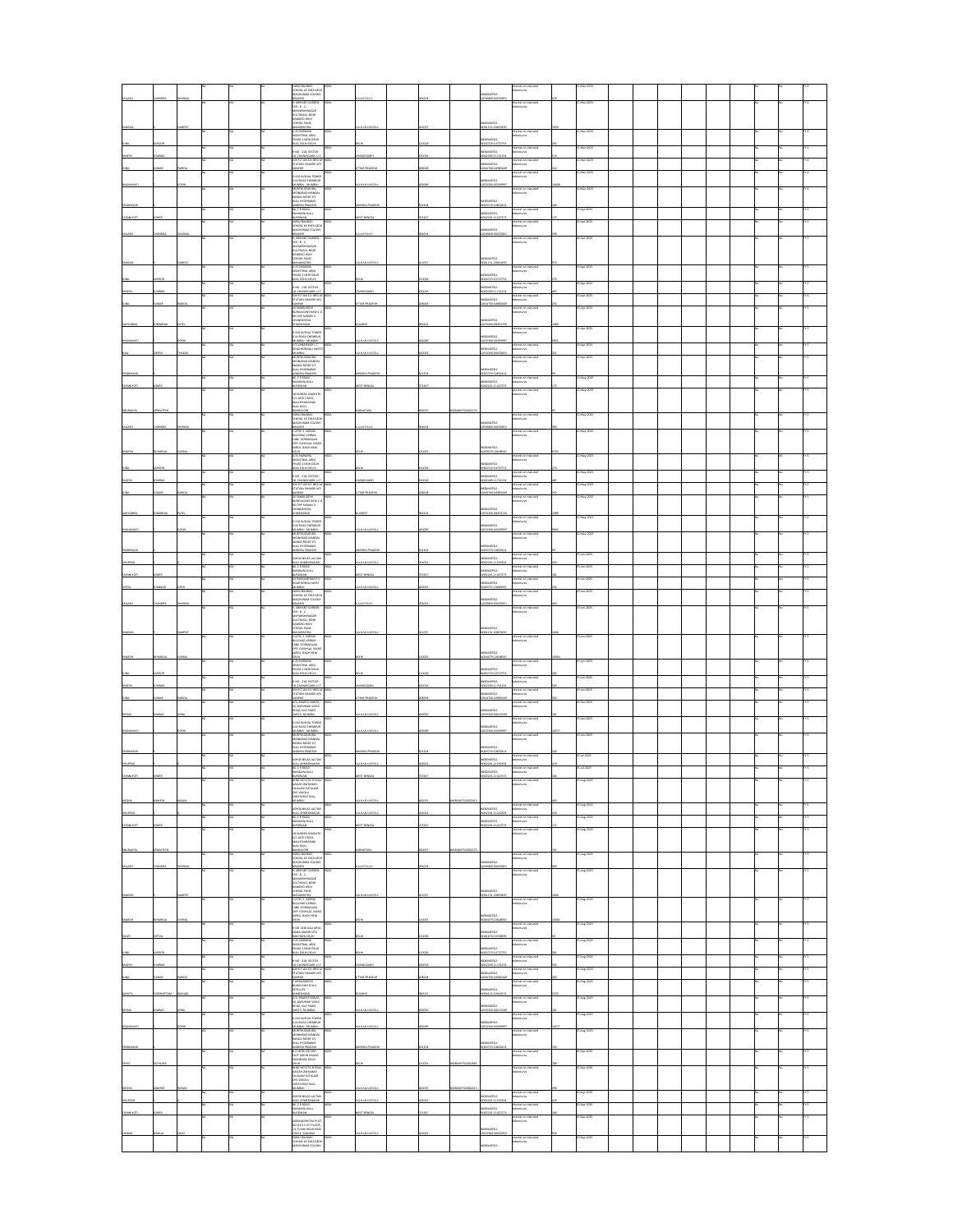|               |                     |             |  |                                                                                                                                                                                                                                                                                        |                              |                |               |                                          | arest on n<br>bertures                               |            |                   |  |  |  |  |  |
|---------------|---------------------|-------------|--|----------------------------------------------------------------------------------------------------------------------------------------------------------------------------------------------------------------------------------------------------------------------------------------|------------------------------|----------------|---------------|------------------------------------------|------------------------------------------------------|------------|-------------------|--|--|--|--|--|
|               |                     |             |  | 1, ARHANT GARDEN<br>1550 - R - 2,<br>MANARGADA, NGAR<br>GANTEKARA, NGAR<br>1640000 PARK<br>160000 PARK<br>NANG DORRIANA<br>R - 1620 PARKA<br>1600 GARDARAN<br>1600 GARDARAN<br>1600 GARDARAN<br>1600 GARDARAN                                                                          |                              |                |               |                                          |                                                      |            |                   |  |  |  |  |  |
|               |                     |             |  |                                                                                                                                                                                                                                                                                        |                              |                |               | \68040752-<br>\G01151-20853429           | arest on matured<br>bentures                         |            | Sep-2021          |  |  |  |  |  |
|               |                     |             |  |                                                                                                                                                                                                                                                                                        |                              |                |               |                                          |                                                      |            |                   |  |  |  |  |  |
|               |                     |             |  |                                                                                                                                                                                                                                                                                        |                              |                |               | 8040792-<br>00076-1064893                | arest on matured<br>bentares                         |            | sep-3021          |  |  |  |  |  |
|               |                     |             |  | H NO 1438 GALI ARYA<br>GAMAI BAZAR SITA<br>BAM NEW DELHI                                                                                                                                                                                                                               |                              |                |               | 0792                                     |                                                      |            |                   |  |  |  |  |  |
|               |                     |             |  | NO - 218, SECTOR-<br>ER, CHANDIGARH, LLT<br>CHI FLT AN 321 BRD A<br>ETATION CHAKERI AFS                                                                                                                                                                                                | 4046464                      |                |               | 49340792-<br>002269-11741154             | erest on m.<br>Sentares<br>rest on ma<br>entures     |            |                   |  |  |  |  |  |
|               |                     | юM          |  |                                                                                                                                                                                                                                                                                        | TAR PRADESH                  |                |               | E80480792-<br>1204000-0093449            | erest on mature<br>Sentanes                          |            |                   |  |  |  |  |  |
|               | <b>ISSIOTTAM</b>    |             |  | STATION CHARGES AFS<br><i>UABRUM</i><br>7.761499996666667<br>STATIONS SCH-V<br>STATIONS<br>STATION<br>STATION<br>ARAGES SCHOOL<br>MUSSTI MORAL<br>MUSSTI MORAL<br>MUSSTI MORAL<br>MUSSTI MORAL<br>MUSSTI MORAL<br>MUSSTI MORAL<br>MUSSTI MORAL<br>MUSSTI MORAL<br>MUSSTI MORAL<br>MUSS | <b>TARALL</b>                |                |               | 3040792-<br>N304123-10016574             |                                                      |            |                   |  |  |  |  |  |
|               |                     |             |  |                                                                                                                                                                                                                                                                                        |                              |                |               | nungos                                   | irest on matured<br>ietitanes                        |            | $Sap$ 2021        |  |  |  |  |  |
|               |                     |             |  |                                                                                                                                                                                                                                                                                        |                              |                |               | 15500-0001                               | irest on matured<br>ientures                         |            | $5$ ep-2025       |  |  |  |  |  |
|               |                     |             |  |                                                                                                                                                                                                                                                                                        | HRA PRADES                   |                |               | 8060792<br>303719-10832414               |                                                      |            |                   |  |  |  |  |  |
|               |                     |             |  | AN MINIMUM<br>AMPLIRA NGW<br>AMPLIRA NGW<br>LHI DELHI DELHI                                                                                                                                                                                                                            |                              |                |               | 68040792-<br>032300-0029587-             | rrest on matured<br>ientures                         |            | Oct-2025          |  |  |  |  |  |
|               |                     |             |  | .<br>Kat no 2067 Blog<br>Govino Hig Society<br>Govino Hig Society                                                                                                                                                                                                                      |                              |                |               |                                          | erest on matured<br>Sentanes                         |            |                   |  |  |  |  |  |
|               |                     |             |  | AK NAGAR MUMI                                                                                                                                                                                                                                                                          |                              |                |               | 68060792-<br>002201-1120                 | erest on matured<br>bentures                         |            | Oct-202           |  |  |  |  |  |
|               |                     |             |  | SHOK NIVAS LALTAIS<br>LILL AHMEDNAGAR<br>6, C R ROAD<br>ANIGANI NULL<br>LIRDAIAN                                                                                                                                                                                                       | <b>LARASHTRA</b>             |                |               | E8046792-<br>302205-15427272             | arest on matured<br>bentures                         |            |                   |  |  |  |  |  |
|               |                     |             |  | OAD BORNU WEST                                                                                                                                                                                                                                                                         | EST BENGAL                   |                |               | 168040792-                               | terest on mati<br>ebentures                          |            |                   |  |  |  |  |  |
|               |                     |             |  | ILIMBAI<br>LIRAI BALBADI<br>LIGIULEE PASS VEDI<br>MGHARAM COLONY                                                                                                                                                                                                                       |                              |                |               | 000757-10087<br>49040792-                | ered on matured<br>bentures                          |            |                   |  |  |  |  |  |
|               |                     |             |  |                                                                                                                                                                                                                                                                                        |                              |                |               | 12036800-0003585                         | erest on matured<br>Sentanes                         |            | $3c1 - 202$       |  |  |  |  |  |
|               |                     |             |  | MAGHARAM COLONI<br>SUARISM CARDINI<br>SUARISM CARDINI<br>MAGHARI CARDINI<br>MAGHARISM CARD<br>CARDINIAN<br>CORNELLING CORNALING<br>MAGHARISM CARDINIAN<br>CORNELLING CORNALING<br>CARDINIAN<br>CORNELLING CORNALING<br>CARDINIAN<br>CORNELLING CORNALING<br>CARDINIAN                  |                              |                |               |                                          |                                                      |            |                   |  |  |  |  |  |
|               |                     |             |  |                                                                                                                                                                                                                                                                                        |                              |                |               | 68040792-<br>001151-20853430             | erest on matured<br>Sentares                         |            | 10-Oct-2005       |  |  |  |  |  |
|               |                     |             |  |                                                                                                                                                                                                                                                                                        |                              |                |               | 20040792-                                |                                                      |            |                   |  |  |  |  |  |
|               |                     |             |  | DELHI<br>788/789 GLIRURAM<br>DASS NAGAR EXT<br>LAISMI NAGAR BUIL                                                                                                                                                                                                                       |                              |                |               | 000079-10648930                          | rest on mat<br>entanes                               |            |                   |  |  |  |  |  |
|               |                     |             |  | NO - 218, SECTOR-                                                                                                                                                                                                                                                                      |                              |                |               | 168040792-<br>03719-1054933<br>CR1000292 | ined on m<br>Sentures                                |            |                   |  |  |  |  |  |
|               | <b><i>ASSAA</i></b> |             |  | NO PARK MICHAEL<br>NERT AN 221880 AL<br>NTION CHAKER AFS                                                                                                                                                                                                                               | HADIGARH                     | $_{\rm const}$ |               | 4902269-11741154                         | erest on matured<br>Sentares                         |            | 2021              |  |  |  |  |  |
|               |                     |             |  | mfilir<br>I, Bharakt Nywas                                                                                                                                                                                                                                                             |                              |                |               | -<br>14700-0491                          | terest on matured<br>bentures                        |            |                   |  |  |  |  |  |
|               |                     |             |  | A/4, IDIAKAI NIHAN,<br>64, BAPUBHAI WISH<br>ROAD, VILE PARLE<br>(MEST) MUMBAI<br>MIRTHICHOIDA                                                                                                                                                                                          |                              |                |               | 8040752-<br>(15500-0001526               |                                                      |            |                   |  |  |  |  |  |
|               |                     |             |  | NATHUMMUNA<br>IOBIABAD MANDAL<br>INGA REDDY DT,<br>IOHRA PRADESH                                                                                                                                                                                                                       |                              |                |               | 68040792-<br>002719-10222454             | erest on m<br>Sentanes                               |            |                   |  |  |  |  |  |
|               |                     |             |  |                                                                                                                                                                                                                                                                                        | 0484 PRADES                  |                |               | 0000792                                  | terest on matured<br>bertures                        |            | w-2025            |  |  |  |  |  |
|               |                     |             |  | HOK NIVAS LALTAIG<br>ILL AHMEDNAGAR<br>AIGANI NULL<br>NIGANI NULL                                                                                                                                                                                                                      |                              |                |               | 49040792-                                | terest on mat<br>bentures                            |            |                   |  |  |  |  |  |
|               |                     |             |  | URDWAN<br>LIRAI BALBADI<br>CHOOL KE PASS VEDE<br>ANGHARAM COLONY<br>LINGHARAM COLONY                                                                                                                                                                                                   | <b>INGWEST 222</b>           | 226            |               | 302201-11427272<br>468040792-            | rest on ma<br>returns                                |            |                   |  |  |  |  |  |
|               |                     |             |  | Bikaner<br>S/B Pracis Maneroch<br>Carter Road No o6<br>Goyal Plaza                                                                                                                                                                                                                     |                              |                |               | 036800-0003585                           | erest on matured<br>bentures                         |            |                   |  |  |  |  |  |
|               |                     |             |  | <b>CRIVALI MULL NULL</b>                                                                                                                                                                                                                                                               | <b>SURASHTRA</b>             |                | 308075/20093  |                                          |                                                      |            |                   |  |  |  |  |  |
|               |                     |             |  | Rogvali mili nuli<br>Marant Garden<br>S, Arhant Garden<br>Marant Garden<br>Maranchi Mara<br>Maranchi S, Arhan<br>Maranchi S, Arhan<br>Maranchi S, Arhan<br>Maranchi S, Arhan<br>Maranchi S, Arhan<br>Maranchi S, Arhan<br>Maranchi S, Arhan<br>Maranchi S, Arhan<br>M                  |                              |                |               |                                          | erest on matured<br>verbanes                         |            |                   |  |  |  |  |  |
|               |                     |             |  |                                                                                                                                                                                                                                                                                        |                              |                |               | 68040792-<br>001151-20853439             |                                                      |            |                   |  |  |  |  |  |
|               |                     |             |  |                                                                                                                                                                                                                                                                                        |                              |                |               |                                          | rrest on matured<br>ientures                         |            |                   |  |  |  |  |  |
|               |                     |             |  |                                                                                                                                                                                                                                                                                        |                              |                |               | 8040792-<br>00078-1064893                |                                                      |            |                   |  |  |  |  |  |
|               |                     |             |  | DELHI<br>788/789 GLIRURAM<br>DASS NAGAR EXT<br>LAYMI NAGAR MULL<br>DOLLI                                                                                                                                                                                                               |                              |                |               | 40792-                                   | rderest on matured<br>Sebentures                     |            |                   |  |  |  |  |  |
|               |                     |             |  | NO - 218, SECTOR-                                                                                                                                                                                                                                                                      |                              |                |               | 2719-1054<br>168040792-<br>02269-1174115 | terest on mature<br>ebentures                        |            |                   |  |  |  |  |  |
|               | wk                  | <b>AGIA</b> |  | , CHANDIGARH, LLT.<br>HIRLT AN 321880 A<br>ATION CHAKERI AFS<br>MELR                                                                                                                                                                                                                   | TTAR PRADESH                 | scca           |               | NEB040752-<br>(2014700-04983449          | rrest on mat<br>entanes                              |            |                   |  |  |  |  |  |
|               |                     |             |  |                                                                                                                                                                                                                                                                                        |                              |                |               | anumos.                                  | erest on ma<br>bentures                              |            |                   |  |  |  |  |  |
|               |                     |             |  | KANPUR<br>AFA, BHARAT MWAS,<br>GA (RAPURHAN WASH)<br>ROAD, VILE PARLE<br>MORNARAD MANDAL<br>MORNARAD MANDAL<br>RAMGA REDDY OT,<br>NAULI HYDERARAD<br>NAULI HYDERARAD<br>NAULI HYDERARAD                                                                                                |                              |                |               | 15500-000                                | irest on matured<br>ientures                         |            | <b>Nov-2025</b>   |  |  |  |  |  |
|               |                     |             |  |                                                                                                                                                                                                                                                                                        | HRA PRADESH                  |                |               | 8060792-<br>303719-10832414              |                                                      |            | 106322            |  |  |  |  |  |
|               |                     |             |  | NOIRA PRADESH<br>OUSE NO 131 W 4<br>MAATE RAM STREET<br>NTU (DISTT                                                                                                                                                                                                                     | <b>NJAR</b>                  |                |               | E8040792-<br>101230-1933360              | arest on matured<br>bentures                         |            |                   |  |  |  |  |  |
|               |                     |             |  | IX PATEL WADI<br>AWAHAR ROAD OPP<br>HATKOPAR STATION                                                                                                                                                                                                                                   |                              |                |               |                                          | rrest on matured<br>ientures                         |            | Dec-2025          |  |  |  |  |  |
| ASHT          |                     |             |  | LASSAUM T2A                                                                                                                                                                                                                                                                            | <b><i>SURASHTRA</i></b>      |                |               | 20040792<br>0032300-00155020             | ered on matured<br>Sentanes                          |            |                   |  |  |  |  |  |
| <b>GA99UH</b> |                     |             |  | <b>HOK NEVAS LALTAK</b><br>GHOR NIVAS LALIARI<br>KULLAHMEDNAGAR<br>K, C R ROAD<br>UROWAN<br>UROWAN<br>UROWAN                                                                                                                                                                           | ANARASHTRA                   | cocc           |               | INEB0460752-<br>INGC2201-11202304        | rrest on matured<br>ietitanes                        |            |                   |  |  |  |  |  |
| wwon          |                     |             |  |                                                                                                                                                                                                                                                                                        | ANGE TO                      | aо             |               | %8040752-<br>%802201-11427272            | erest on matured<br>ebentures                        |            |                   |  |  |  |  |  |
|               |                     |             |  | CHOOL KE PASS VEDI-<br>ANGHARANA COLONY<br>ingr<br><sup>is</sup> sinnt gar <u>ogn</u>                                                                                                                                                                                                  |                              |                |               | 8040792-<br>16803-0003                   | terest on matured<br>bentures                        |            | Dec-202           |  |  |  |  |  |
|               |                     |             |  | ESS - R - 2,<br>MANARSHINGAR<br>GUITEKADI, NEAR<br>MANDED HIGH                                                                                                                                                                                                                         |                              |                |               |                                          |                                                      |            |                   |  |  |  |  |  |
|               |                     |             |  |                                                                                                                                                                                                                                                                                        | <b>SURASHTRA</b>             | 107            |               | 49040792-<br>001151-20853430             |                                                      |            |                   |  |  |  |  |  |
|               |                     |             |  | SCHOOL PUNK,<br>11270/2 VARMA<br>8UILDING VARMA<br>LANE DORINALAN<br>COP GUSHALA MARG<br>COP GUSHALA MARG<br>DELH<br>DELH                                                                                                                                                              |                              |                |               |                                          | irest on mat<br>ientures                             |            |                   |  |  |  |  |  |
|               |                     |             |  |                                                                                                                                                                                                                                                                                        |                              |                |               | 3040752-<br>100076-10648930              | Mest on my                                           |            |                   |  |  |  |  |  |
|               |                     |             |  | DELH<br>788/789 GLRURAM<br>DASS NAGAR EXT<br>LAXMI NAGAR NULL                                                                                                                                                                                                                          |                              | os:            |               | 02719-10540336                           | pentanes                                             |            |                   |  |  |  |  |  |
|               |                     |             |  | NO - 218, SECTOR -<br>18, CHANDIGARH, LLT.<br>KDH FLT AN 221 BRD AI<br>STATION CHAKERI AFS                                                                                                                                                                                             |                              |                |               | 68040792-<br>002269-11741154             | erest on matured<br>pentanes                         |            |                   |  |  |  |  |  |
|               |                     |             |  |                                                                                                                                                                                                                                                                                        | AR PRADES                    |                |               | A£8040792-<br>2044700-04983              | arest on mati<br>bentures                            |            |                   |  |  |  |  |  |
|               |                     |             |  |                                                                                                                                                                                                                                                                                        |                              |                |               | 49040792-<br>035500-0001529              | erest cin ma<br>entares                              |            |                   |  |  |  |  |  |
|               |                     |             |  | TATION CHANGER AP:<br>AND MARK NIVING<br>4, BHARAT NIVING,<br>4, BHARAT NIVING<br>COR, VILE PARE<br>MARTHUGHARA<br>MORABAD MANDAL<br>MORABAD MANDAL<br>MILI HYDERABAD<br>MULI HYDERABAD<br>MILI HYDERABAD<br>MILI HYDERABAD                                                            |                              |                |               |                                          | erest on matured<br>Sentanes                         |            | Orc-2025          |  |  |  |  |  |
|               |                     |             |  |                                                                                                                                                                                                                                                                                        | DHRA PRADESH                 | ste            |               | 69340792-<br>003719-10832414             | rest on mat<br>retures                               |            |                   |  |  |  |  |  |
|               |                     |             |  | KIDHRA PRADESH<br>KOUSE NO 131 W 4<br>GARATE RAM STREET<br>AFTU (DISTT<br>ARIDROT) PUNJAR                                                                                                                                                                                              | ЦAФ                          | 1202           |               | 468040792-<br>001330-19333668            |                                                      | 1751       |                   |  |  |  |  |  |
|               |                     |             |  | HOK NEVAS LALTAID                                                                                                                                                                                                                                                                      | <b>ARASHTE</b>               |                |               | 68040792-<br>02201-11202                 | erest on m<br>bentures                               |            | $485 - 202$       |  |  |  |  |  |
|               |                     |             |  |                                                                                                                                                                                                                                                                                        | EST BENGAL                   | 22e2           |               | NER046792-<br>Nas2261-11427272           | arest on matured<br>bentures<br>erest on matured     |            |                   |  |  |  |  |  |
|               |                     |             |  | GHOK NIVAS LALTAIS<br>AULA MAREDIMAAR<br>K, C RROAD<br>MAGANA MJUL<br>ISROADAN<br>ISROADAN<br>AULONG VARAA<br>AULONG VARAA<br>AULONG VARAA<br>AULONG VARAA<br>DIP GUSHALA MARG<br>DIP GUSHALA MARG<br>DIP GUSHALA MARG<br>DIP GUSHALA MARG                                             |                              |                |               | AE8040792-                               | entanes                                              |            |                   |  |  |  |  |  |
|               |                     |             |  | élhe<br>Lirau Balbadi<br>Chool ee Pass vedh<br>Angharam Colony                                                                                                                                                                                                                         |                              |                |               | 000009-1064893                           | terest on matured<br>bentures                        |            | -125-2021         |  |  |  |  |  |
|               |                     |             |  |                                                                                                                                                                                                                                                                                        |                              |                |               | 468040792-<br>12036800-0003585           |                                                      |            | as-3326           |  |  |  |  |  |
|               |                     |             |  | MGHARAM CULL<br>1876 - 1877<br>1876 - 1877<br>1876 - 1877<br>1876 - 1888<br>1888 - 1888<br>1888 - 1888<br>1888 - 1888<br>1888 - 1888<br>1888 - 1888<br>1888 - 1888<br>1888 - 1888<br>1888 - 1888<br>1888 - 1888                                                                        |                              |                |               |                                          | erest on matured<br>Sentanes                         |            |                   |  |  |  |  |  |
|               |                     |             |  |                                                                                                                                                                                                                                                                                        |                              | oz:            |               | 68040792-<br>001151-20853430             |                                                      | 877        | $-35 - 3026$      |  |  |  |  |  |
|               |                     |             |  | -<br>140, J.K.ROAD MINA<br>SSCIDENCY - BHOPAL                                                                                                                                                                                                                                          |                              |                |               | 8040792-<br>11603-001                    | arest on matured<br>bentures                         |            |                   |  |  |  |  |  |
|               |                     |             |  | NO - 218, SECTOR-                                                                                                                                                                                                                                                                      | 10063001                     | 0018           |               | 49040792-<br>002269-11741154             | erest on matured<br>Sentanes                         | œ          |                   |  |  |  |  |  |
|               | w.                  | kita,       |  |                                                                                                                                                                                                                                                                                        | <b>FOR PRADESH</b>           | scca           |               | INER0410752-<br>12044700-04983449        | erest on ma<br>entanes<br>erest on matı<br>Setilares | 69         |                   |  |  |  |  |  |
|               | asso                |             |  | <b>H NO - 212, SECTOR</b><br>18, CHANDIGARIS, U.T.<br>19, KINDON CHAKER AFS<br>19, KINDON CHAKER AFS<br>19, KINDON CHAKER AFS<br>19, ARPUBHAV WASH<br>19, ARPUBHAV WASH<br>19, MONTHUSAGUDA,<br>19, MONTHUSAGUDA,<br>19, MONTHUSAGUDA,<br>19, MONTHUSA                                 | ANARASHTRA                   | <b>NOCKS</b>   |               | E80480792-<br>12035500-00015290          |                                                      | <b>SSO</b> |                   |  |  |  |  |  |
|               |                     |             |  |                                                                                                                                                                                                                                                                                        |                              |                |               | 49040792-                                | irest on matured<br>ientures                         |            | as-302            |  |  |  |  |  |
|               |                     |             |  | DHRA PRADESH<br>LL NULL NULL NULL                                                                                                                                                                                                                                                      | RA PRADES<br><b>ARAGETER</b> | 150<br>œ       |               | 003719-10832414                          | arest on matured<br>ctates.                          |            | $21 - 245 - 2026$ |  |  |  |  |  |
|               |                     |             |  | ANANT LAXMI IDEA<br>CLONY KOTHRUD<br>hЕ.                                                                                                                                                                                                                                               | <b><i>URASHTRA</i></b>       | 1038           |               | 0200002<br>300280-10451667               | .<br>NM<br>erest on m<br>Seetanes                    |            | <b>as-202</b>     |  |  |  |  |  |
|               |                     |             |  | is, shiv mandir<br>Ioad ranisani null                                                                                                                                                                                                                                                  |                              |                |               | 0200002                                  | est on ma<br>etares                                  |            |                   |  |  |  |  |  |
|               |                     |             |  | <b>DET - BURDWAN<br/>JO B K BANKA</b><br>WEBHATAPARA<br>SHETRAPUR<br>AMBALPUR                                                                                                                                                                                                          | <b>INGWEST 222</b>           | 2247           |               | 002201-11222046<br>0200002               | rest cin i<br>Intiures                               | 152.16     |                   |  |  |  |  |  |
|               |                     | NO          |  | <b>20 PAATAP NAGAR</b>                                                                                                                                                                                                                                                                 | A226                         | 2001           |               | 002201-11200112                          | rest on matured<br>entures                           |            |                   |  |  |  |  |  |
|               | SHAN                | waw         |  | <b>UUL NULL NULL AGRA<br/>(2 RABARAS BLDG)<br/>BAGS MARG OPP<br/>ALIMATA MANGIR</b><br>MARR (E) NULL                                                                                                                                                                                   | TTAR PRADESH                 | 2005           | E804075/00023 |                                          | vrest cvi m.<br>eetanes                              |            |                   |  |  |  |  |  |
|               |                     |             |  | MRAI                                                                                                                                                                                                                                                                                   |                              |                |               |                                          |                                                      |            |                   |  |  |  |  |  |
|               |                     |             |  | 23-59 Rachauseshira<br>Nagar Near Balau<br>Temple Anand Bagh<br>Nakkaigen Mull<br>Nakkaigen Mull                                                                                                                                                                                       |                              |                |               |                                          | arest on matured<br>bentures                         |            | $-0.5 - 20.2$     |  |  |  |  |  |
|               |                     |             |  |                                                                                                                                                                                                                                                                                        |                              |                |               |                                          |                                                      |            |                   |  |  |  |  |  |
|               |                     |             |  |                                                                                                                                                                                                                                                                                        |                              |                |               |                                          |                                                      |            |                   |  |  |  |  |  |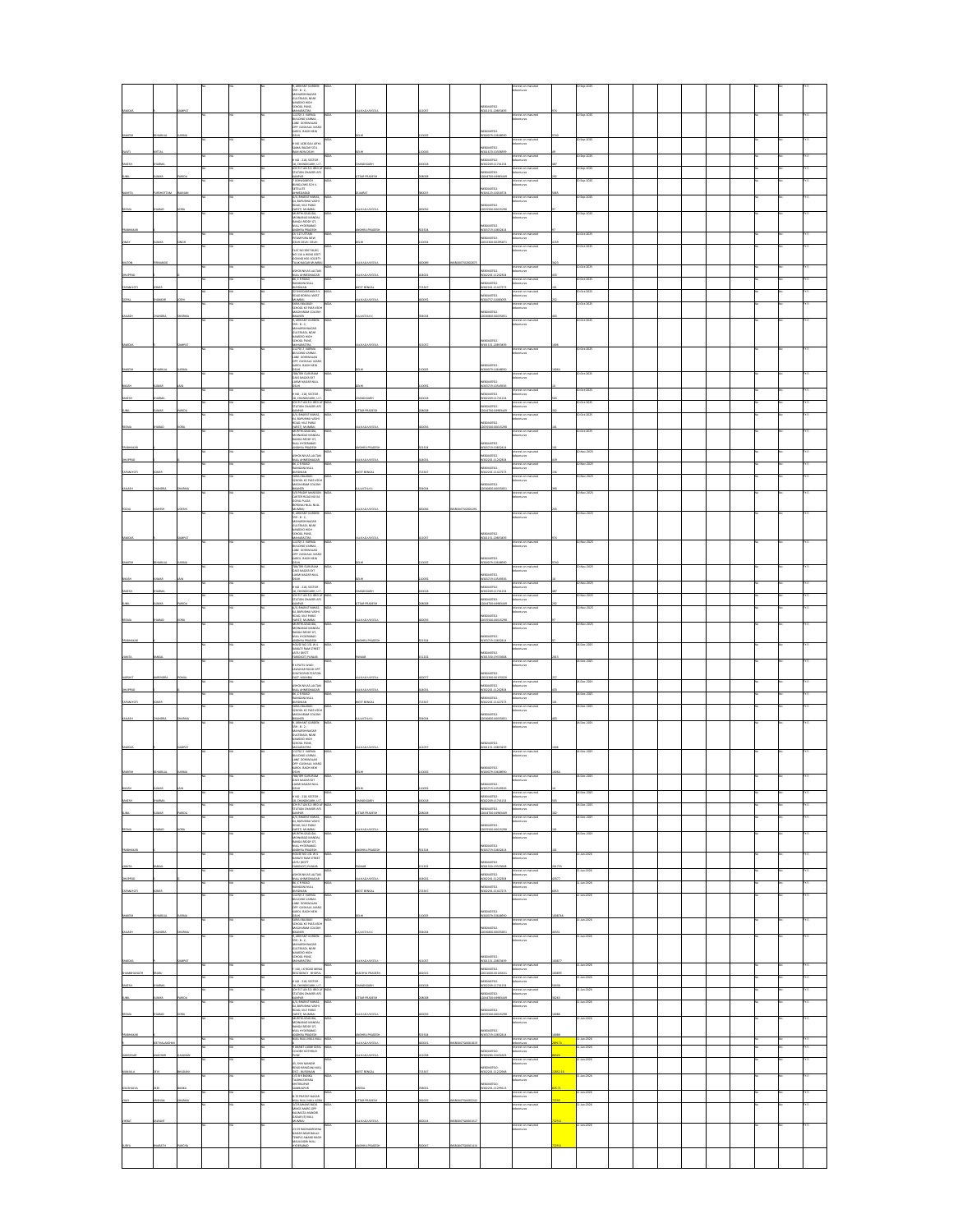|            |               |             |  | 47 - G, KAMANAMARIA<br>DHATTERIEE ST 15T<br>FLR, NR MANNOXTALA<br>DHATA CINEMA OPP<br>LEPROSY MISSION<br>HTM HTT                                                                                                                                                            |                                             |              |                |                                                                  | $_{\text{stars}}$                                   |                    |                         |  |  |  |    |
|------------|---------------|-------------|--|-----------------------------------------------------------------------------------------------------------------------------------------------------------------------------------------------------------------------------------------------------------------------------|---------------------------------------------|--------------|----------------|------------------------------------------------------------------|-----------------------------------------------------|--------------------|-------------------------|--|--|--|----|
|            |               |             |  | AN MISTR                                                                                                                                                                                                                                                                    |                                             |              |                | 060750                                                           |                                                     |                    |                         |  |  |  |    |
|            |               |             |  | AND REU KOLKATA                                                                                                                                                                                                                                                             | <b>AGNES</b> T23                            | 1100         |                | 2236-1062418                                                     | bentures                                            | 24                 |                         |  |  |  |    |
|            |               |             |  | .<br>Mgani koad king<br><b>RCLE NULL MUMB</b>                                                                                                                                                                                                                               |                                             |              |                |                                                                  | et on r<br>rtures                                   |                    |                         |  |  |  |    |
|            |               |             |  |                                                                                                                                                                                                                                                                             |                                             |              |                |                                                                  | arest on matured<br>bentures                        |                    | ila 2021                |  |  |  |    |
|            |               |             |  | <b>B-RASTINA BUNGLOW</b><br>SOLA OVER BRIDGE<br>RAN SOLA POLICE<br>CHOWAY                                                                                                                                                                                                   |                                             |              |                | 8040792-<br>(2200-0657                                           |                                                     |                    |                         |  |  |  |    |
|            |               |             |  | UMATELARAD<br>CHI FILT AN 321880 AL<br>GTATICN CHANGER AFS                                                                                                                                                                                                                  | TAR PRADESH                                 |              |                | NEB0410752-<br>2044700-04983441                                  | erest on m<br>Sentanes                              | 2.00               |                         |  |  |  |    |
|            |               |             |  |                                                                                                                                                                                                                                                                             | <b>IMART</b>                                | acce2        |                | E8060752-<br>300757-11292643                                     | rest on r<br>retures                                |                    |                         |  |  |  |    |
|            | <b>GWH</b>    | SMIC        |  | IAIIDN GHASAR AIS<br>IA BARC OF INDIA<br>IA BARC OF INDIA<br>IJUL BARCOA<br>IJUL NULL KOLEATA<br>IJUL NULL KOLEATA<br>IJUL NULL KOLEATA                                                                                                                                     | MONDA T23W                                  | 300012       |                | 8046792-<br>02201-10948105                                       |                                                     | 101.00             |                         |  |  |  |    |
|            |               |             |  | NDUSTRIAL AREA<br>PHASE-2 NEW DELHI                                                                                                                                                                                                                                         |                                             | xx           |                | 49040792-<br>003719-10737757                                     | etates                                              | 12.00              |                         |  |  |  |    |
|            |               |             |  | ULL DELHI DELHI<br>DH FLT AN 2218RD A<br>TATION CHAKER AP<br>wuk                                                                                                                                                                                                            | <b>CAR PR</b>                               |              |                | CR040792-<br>064700-069                                          | rrest on r<br>entures                               |                    |                         |  |  |  |    |
|            |               |             |  | R/R2 SARDAKUNU<br>SOCIETY BHAI CENTER<br>KHANPUR SHAHPUR<br>ANANG DISO NO 6 PESTOM<br>ROAD NO 6 PESTOM<br>ROAD NO 6 PESTOM<br>HIMIRINI                                                                                                                                      |                                             |              |                |                                                                  | arest on mati<br>bentures                           |                    | Feb-332                 |  |  |  |    |
|            |               |             |  |                                                                                                                                                                                                                                                                             |                                             |              |                | 468040792-<br>100645-10220420                                    |                                                     |                    |                         |  |  |  |    |
|            |               |             |  | <b>JAGAL</b>                                                                                                                                                                                                                                                                |                                             |              |                | 20040792-<br>303116-1009214                                      | rest on i<br>retures                                |                    |                         |  |  |  |    |
|            |               |             |  | r/82 Sardakunu<br>Society Bhai Center<br>Khanpur Shahpur<br>Ahmedaran Sv<br>X2 Shivdargham Sv                                                                                                                                                                               |                                             |              |                |                                                                  | rest on ma<br>entures                               |                    |                         |  |  |  |    |
|            |               |             |  | T23W LIVINGS GAOR                                                                                                                                                                                                                                                           |                                             |              |                | 040792-<br>1645-10229<br>49340792-                               | erest on r<br>Sentares                              |                    |                         |  |  |  |    |
|            |               |             |  | MikAt                                                                                                                                                                                                                                                                       | <b>LARASHTEA</b>                            |              |                | 00757-10087                                                      | erest on ma<br>Sentures                             | 7.00               |                         |  |  |  |    |
|            |               |             |  | SST FLOOR, ULKA BLDG<br>C. R. DAS ROAD, RAM<br>NAGAR DOMBINAU<br>(KAST) THANG                                                                                                                                                                                               | LARASHTRA                                   |              |                | NEB0410752-<br>2028900-00110911                                  |                                                     | 0.00               |                         |  |  |  |    |
|            |               |             |  | AIARD NO - R<br>GUARIARA ROAD, N.A.)<br>URISA, JONKA DIST -                                                                                                                                                                                                                 |                                             |              |                |                                                                  | rest on r<br>retures                                |                    |                         |  |  |  |    |
|            |               |             |  | AWARANA                                                                                                                                                                                                                                                                     |                                             |              |                | E8040752-<br>302201-11008943                                     | HIZ CO F<br>Fêderes                                 | 12.00              |                         |  |  |  |    |
|            |               |             |  | ELAT NO.309,380<br>FLOOR, BHAGHASHEEE<br>CO-OP HEG STYLTO.<br>BRAWMEH                                                                                                                                                                                                       |                                             |              |                | 68040792-<br>1041300-0000                                        |                                                     |                    |                         |  |  |  |    |
|            |               |             |  |                                                                                                                                                                                                                                                                             |                                             |              |                |                                                                  | rest on matured<br>entanes                          |                    | fay-2022                |  |  |  |    |
|            |               |             |  | LAT NO 309,360<br>LOOR, BHAGHASHREI<br>LO-OP HEG STYLTD.<br>RAWMAN ALI                                                                                                                                                                                                      |                                             |              |                | INEB040792-<br>12041300-00004622                                 |                                                     |                    |                         |  |  |  |    |
| <b>WIN</b> | MAHOO         |             |  | BHWANDI<br>73 SOVA BAZAR<br>STREET NULL NULL<br>NULL KOLKATA                                                                                                                                                                                                                | <b>ASLARASETE</b><br>MEST BENGAL            | 1302<br>cocc | 4804075/200156 |                                                                  | irest on m.<br>ietšanes                             |                    | as-2022                 |  |  |  |    |
|            |               |             |  | 007 SHIVALIK TOWER<br>O FT ROAD THAKUR                                                                                                                                                                                                                                      |                                             |              |                |                                                                  | rest on ma<br>entanes                               |                    |                         |  |  |  |    |
|            |               |             |  | ki Fi wewei inwalik<br>Complex kandivali<br>Javakasashiba<br>Marakashiba                                                                                                                                                                                                    | <b>HARASHTE/</b>                            |              |                | 48040750-<br>(303719-10952809                                    |                                                     | 514.2              |                         |  |  |  |    |
|            | <b>HARAM</b>  |             |  |                                                                                                                                                                                                                                                                             | <b>ARASHTRA</b>                             | oon          | 6804075/20054  | 360792                                                           | <b>Kured</b>                                        |                    | as-2029                 |  |  |  |    |
|            | <b>ANDRA</b>  | ARMA        |  |                                                                                                                                                                                                                                                                             | <b>GLASSETEA</b>                            | icoos        |                | 036800-00035851<br>01151-20853439                                | <b>Sections</b>                                     |                    |                         |  |  |  |    |
|            | <b>ARLAL</b>  |             |  |                                                                                                                                                                                                                                                                             | <b>SIETRA</b>                               |              |                | 00079-10648930                                                   | tured<br>enture                                     |                    | AL-2025                 |  |  |  |    |
|            | <b>JAMA</b>   |             |  |                                                                                                                                                                                                                                                                             | <b>HARASHTRA</b>                            | XX           |                | 02269-11741154                                                   | tund<br>entance                                     |                    | AL-2025                 |  |  |  |    |
|            |               |             |  |                                                                                                                                                                                                                                                                             |                                             |              |                |                                                                  | tured                                               |                    | AL-2025                 |  |  |  |    |
|            |               |             |  |                                                                                                                                                                                                                                                                             | <b>LARASHTE/</b><br><b><i>UARASHTEP</i></b> |              |                | 15500-00015290<br>como:                                          | bertaws                                             |                    |                         |  |  |  |    |
|            |               |             |  |                                                                                                                                                                                                                                                                             | <b><i>GUARASHTRA</i></b><br><b>HARASHTE</b> | cons<br>coce |                | 03719-10832414                                                   | mente<br>contrato<br>entures<br>rred on mature      |                    |                         |  |  |  |    |
|            |               |             |  | <b>NUMBER</b>                                                                                                                                                                                                                                                               | <b>LARASHTE</b>                             | x            | 6804075/2      |                                                                  | entanes<br>Sunt for n                               |                    | - 223                   |  |  |  |    |
|            |               |             |  | MANT LAXMI IDEA<br>.ONY KOTHRUD<br>                                                                                                                                                                                                                                         |                                             | 028          |                | 8040750-<br>00280-10451663                                       | ebentures<br>imount for matured<br>ebentures        |                    | as-3326                 |  |  |  |    |
|            |               |             |  |                                                                                                                                                                                                                                                                             | <b>CER T23</b>                              |              |                | asunton                                                          | cunt for m<br>Sentanes                              |                    | $6-202$                 |  |  |  |    |
|            |               |             |  | 45, SHIV MANDIR<br>ROAD RANGANI NULL<br>DIST - RUBDWAN<br>TALBHATARRA<br>TALBHATARRA<br>OHTRAUPUR<br>VANBAUPUR                                                                                                                                                              |                                             |              |                | 0305-11233                                                       | ount for matured<br>ientures                        |                    | $485 - 2026$            |  |  |  |    |
|            |               |             |  | -<br>20 PAATAP NAGAR                                                                                                                                                                                                                                                        |                                             |              |                | 040750-<br>0201-11296                                            | iount for ma<br>Sentanes                            |                    | $8-202$                 |  |  |  |    |
|            |               |             |  | LL NULL NULL AGE<br>: RAIHANS BLDG                                                                                                                                                                                                                                          |                                             |              |                |                                                                  | sount for matured<br>bentures                       |                    |                         |  |  |  |    |
|            |               |             |  | qu kajanas bligi<br>Kalimata mandir<br>Galimata mandir<br>Dadar (5) null<br>Kumbai                                                                                                                                                                                          |                                             |              |                |                                                                  |                                                     |                    |                         |  |  |  |    |
|            |               |             |  | 23-59 RADHANDISHMA<br>NAGAR NEAR BALAI<br>TEMPLE ANAND BAGH<br>MALKAIGIR NULL<br>MALKAIGIR NULL                                                                                                                                                                             |                                             |              |                |                                                                  | ount for matures<br>entures                         |                    |                         |  |  |  |    |
|            |               |             |  |                                                                                                                                                                                                                                                                             |                                             |              |                |                                                                  |                                                     |                    |                         |  |  |  |    |
|            |               |             |  | MERKANAN<br>MDERARAD<br>17 SURAKSHA<br>NURANGARAD<br>WRANGARAD                                                                                                                                                                                                              |                                             |              |                |                                                                  | iount for matured<br>Sentanes                       |                    | as 22%                  |  |  |  |    |
|            |               | MASINGI     |  |                                                                                                                                                                                                                                                                             | <b>HARASHTRA</b>                            |              |                | E8040750-<br>302719-10092853                                     | unt fari<br>ntures                                  |                    |                         |  |  |  |    |
|            |               |             |  | AUMONDONINA<br>127 - G, RAMANANDA<br>CHATTERIEE ST 15T<br>FIR, NR MANICITALA<br>CHATA, NR MANICITALA<br>10 SANATAN MISTRI<br>10 SANATAN MISTRI                                                                                                                              |                                             |              |                |                                                                  |                                                     |                    |                         |  |  |  |    |
|            |               |             |  | 'an mistri<br>ANE REU KOLKATA                                                                                                                                                                                                                                               | <b>MEST BENGAL</b>                          | 11106        |                | 002236-10624184                                                  | unt for matured                                     | œ                  | as 2026                 |  |  |  |    |
|            |               |             |  |                                                                                                                                                                                                                                                                             |                                             |              |                |                                                                  | Sebentures<br>Uniount for mar<br>Sebentures         |                    |                         |  |  |  |    |
|            |               |             |  | 1007 SHIVAIN TOWER<br>1007 SHIVAIN TOWER<br>CATAOND THANKS<br>1007 MARAMAN<br>1007 MARAMAN<br>1007 MARAMAN<br>1007 MARAMAN<br>1007 MARAMAN<br>1007 MARAMAN<br>1007 MARAMAN<br>1007 MARAMAN<br>1007 MARAMAN<br>1007 MARAMAN                                                  |                                             |              |                | 8040750-<br>02719-10952805                                       |                                                     |                    |                         |  |  |  |    |
|            |               |             |  |                                                                                                                                                                                                                                                                             |                                             |              |                |                                                                  | rest on mature<br>entans                            |                    |                         |  |  |  |    |
|            |               |             |  |                                                                                                                                                                                                                                                                             | <b>MA PAADES</b>                            |              |                | 44700-029                                                        | entants                                             | $201$              |                         |  |  |  |    |
|            |               |             |  |                                                                                                                                                                                                                                                                             |                                             |              |                | 0408601<br>19003-0001                                            | erest on n<br>Sentanes                              |                    |                         |  |  |  |    |
|            |               |             |  |                                                                                                                                                                                                                                                                             |                                             |              |                |                                                                  |                                                     |                    |                         |  |  |  |    |
|            |               |             |  | 410 KESAR COMPLEX<br>NR FLYDVER 132 RING<br>RD SHYMANL CHAR<br>RASTA SATELITE<br>AHAFEDARAD GLUARAT                                                                                                                                                                         |                                             |              |                | NEBOAIOBGO1-<br>NGOOS13-17372710                                 |                                                     |                    |                         |  |  |  |    |
|            |               |             |  | ROCK HOUSE WORL                                                                                                                                                                                                                                                             |                                             |              |                |                                                                  | rest on i<br>entures                                |                    |                         |  |  |  |    |
|            |               |             |  | NULL MUMBAL<br>P-118/2 NSR INS<br>HAMLA MARVE<br>MALAD W NULL                                                                                                                                                                                                               |                                             |              |                |                                                                  | rest on r<br>entures                                |                    |                         |  |  |  |    |
|            |               |             |  | miani<br>Haraghitra<br>Ko 10 sr no 78-                                                                                                                                                                                                                                      | AHARASHTRA                                  | cos          |                | 136108601-<br>13719-10678689<br>Navigate                         |                                                     | $^{\rm 118}$       |                         |  |  |  |    |
| юĸ         | HANRAJ        | LINDECHA    |  | <b>SAZANGIBRALIUS</b>                                                                                                                                                                                                                                                       | <b>ANARASHTRA</b>                           | 122009       |                | 000201-11720700                                                  | est on n<br>etates                                  | 402                |                         |  |  |  |    |
|            |               |             |  | CJO UTOPANA CAPITAL<br>MARKETS PVT LTD TF-1<br>RIKGADE ROAD<br>RIKGADE ROAD                                                                                                                                                                                                 |                                             |              |                |                                                                  |                                                     |                    |                         |  |  |  |    |
| ю          |               |             |  | iangalore<br>17-a nëw Police<br>ine sector 26 njill<br>iuli Chandigarh                                                                                                                                                                                                      | <b>AXATAKA</b>                              |              |                | NERDAIOBEO1-<br>NGCCE48-17300545                                 | irest on m.<br>ietšanes                             | 1184               |                         |  |  |  |    |
|            |               |             |  |                                                                                                                                                                                                                                                                             |                                             |              |                |                                                                  | terest on matureo<br>bentures                       |                    |                         |  |  |  |    |
|            |               |             |  | THE FRAMES (TO ANGELES)<br>TOWER NARIONAL TOPICS<br>TOWER NARIONAL<br>YELL - ABHERANNIE<br>PO-KASHERANNIE<br>CHANNIE<br>SHANNIE                                                                                                                                             | <b><i>USASHTE</i></b>                       |              |                | 493408601<br>2032300-0022043                                     |                                                     | 118                |                         |  |  |  |    |
|            |               |             |  | DOGHLY                                                                                                                                                                                                                                                                      | <b>KSYGS T23</b>                            |              |                | 103808014<br>102201-10468570                                     | rest on m<br>entures                                | 178                |                         |  |  |  |    |
|            |               |             |  |                                                                                                                                                                                                                                                                             |                                             |              |                |                                                                  | rest on m<br>retures                                |                    |                         |  |  |  |    |
|            |               |             |  |                                                                                                                                                                                                                                                                             |                                             |              |                | 102801052                                                        |                                                     |                    |                         |  |  |  |    |
| UMUDSEN    | MMCRHAL       | <b>MGKH</b> |  |                                                                                                                                                                                                                                                                             | IARAT                                       |              |                | AG00513-17272710                                                 | vrest on ma<br>entanes                              | 306                |                         |  |  |  |    |
|            |               |             |  | 410 KISAR COMPUSK<br>AR FAYOVER 132 RING<br>RO SHOWAR 132 RING<br>RASTA SATELITS<br>RASTA SATELITS<br>ARAHIAN ARAKAS<br>MARIAN ARAKAS<br>MARIAN ARAKAS<br>MARIAN ARAKAS<br>MARIAN ARAKAS<br>MARIAN ARAKAS<br>MARIAN ARAKAS<br>MARIAN ARAKAS                                 |                                             |              |                | 400408601                                                        |                                                     | 102                |                         |  |  |  |    |
|            |               |             |  |                                                                                                                                                                                                                                                                             |                                             | .<br>Walio   |                |                                                                  | erest on matured<br>asses.<br>eren veri<br>Sentanes | $2\%$              | 35 Aug 2021<br>Aug-2023 |  |  |  | 61 |
|            |               |             |  | C/O UTOPAN CAPITAL<br>MARKETS PVT LTD TF-1<br>BUSINESS POINT 127<br>BUSINES ROM<br>SAT-A NEW POLICE<br>LINE SECTOR 36 NULL<br>NULL CHANDIGARH                                                                                                                               |                                             |              |                | 400408601                                                        |                                                     |                    |                         |  |  |  |    |
|            |               |             |  |                                                                                                                                                                                                                                                                             |                                             |              |                | 101549-17200547                                                  | terest on matured<br>bentures                       | 1019               | Aug-2021                |  |  |  |    |
|            |               |             |  |                                                                                                                                                                                                                                                                             |                                             |              |                |                                                                  | erest on matured<br>entures                         | 917                | Aug-2021                |  |  |  |    |
|            |               |             |  |                                                                                                                                                                                                                                                                             |                                             |              |                | 680408601<br>0032900-0022043                                     |                                                     | sou                |                         |  |  |  |    |
|            |               |             |  | NAN LITTERING<br>103 FRANCE (TD. 1679)<br>103 FR NASHAN<br>104 MARANI HETAL<br>12 DN RASHAN HETAL<br>103 WASHANI THEATRE<br>103 FRANCE THEATRE<br>103 FRANCE THEATRE<br>103 FRANCE THEATRE                                                                                  |                                             |              |                |                                                                  | erest on matured<br>Sentanes                        |                    | Aug-2021                |  |  |  |    |
|            | .<br>EPAN     |             |  | mbai<br>harashtra<br>gannavareso:                                                                                                                                                                                                                                           | <b>NARASHTE</b>                             | 1107         |                | 804108601-<br>00214-11481359                                     |                                                     | 1019               |                         |  |  |  |    |
|            |               |             |  | LI KANNAHANA ILIA<br>NARAYAN NAGAR<br>NAMEDARAD                                                                                                                                                                                                                             |                                             |              |                | NER0408601-<br>NGC 151-12268243                                  | entant                                              |                    |                         |  |  |  |    |
|            | <b>TVARLA</b> |             |  |                                                                                                                                                                                                                                                                             | MAAT                                        | XX           |                |                                                                  | rest on i<br>entures                                | 4932               |                         |  |  |  |    |
|            |               |             |  | 410 KESAR COMPACK<br>SR RIDOKR 122 RNG<br>RS RIDOKR 122 RNG<br>RSETA SATILITE<br>RSETA SATILITE<br>RSETA SATILITE<br>RNG RIDO 2022<br>MAASPARGAR SURAT<br>MAASPARGAR SURAT<br>CHULASPARGAR SURAT<br>MAASPARGAR<br>MAASPARGAR<br>MAASPARGAR<br>MAASPARGAR<br>MAASPARGAR<br>M |                                             |              |                | 680408601                                                        |                                                     |                    |                         |  |  |  |    |
|            |               |             |  |                                                                                                                                                                                                                                                                             |                                             |              |                | 000513-1737271                                                   | erest on matured<br>Sentanes                        |                    | Sep-2021                |  |  |  |    |
|            |               |             |  |                                                                                                                                                                                                                                                                             | (kK)                                        |              |                | 400408601<br>010600-0230683                                      |                                                     | 99                 | Sep 202                 |  |  |  |    |
|            |               |             |  |                                                                                                                                                                                                                                                                             |                                             |              |                |                                                                  | erest on matured<br>bentures                        |                    |                         |  |  |  |    |
|            |               |             |  |                                                                                                                                                                                                                                                                             | <b>HARASHTRA</b><br><b>HARASHTRA</b>        | œ<br>oo      |                | NEBO4IOBEO1-<br>NGC2719-10478E89<br>804108601-<br>02205-11728700 | est on<br><b>THE OR MACURE</b>                      | 39<br>$_{\rm 128}$ |                         |  |  |  |    |
|            |               |             |  |                                                                                                                                                                                                                                                                             |                                             |              |                |                                                                  |                                                     |                    |                         |  |  |  |    |
|            |               |             |  |                                                                                                                                                                                                                                                                             |                                             |              |                |                                                                  | entates                                             |                    |                         |  |  |  |    |
|            |               |             |  | CJO UTOPIAN CAPITAL<br>MARKETS PVT LTD TF-1<br>RUSINGER ROAD<br>RIKKANG ROAD                                                                                                                                                                                                |                                             |              |                | 680408601<br>001549-1720054                                      |                                                     |                    |                         |  |  |  |    |
|            |               |             |  | BRIGADE ROAD<br>BANGALORE<br>F-2 SAMBHAY<br>COMPLEX<br>MATANAGAR ROAD<br>GHATLODA<br>GHATLODA                                                                                                                                                                               |                                             |              |                | 10280802                                                         | erest on matured<br>Sentanes                        |                    | Sep-2021                |  |  |  |    |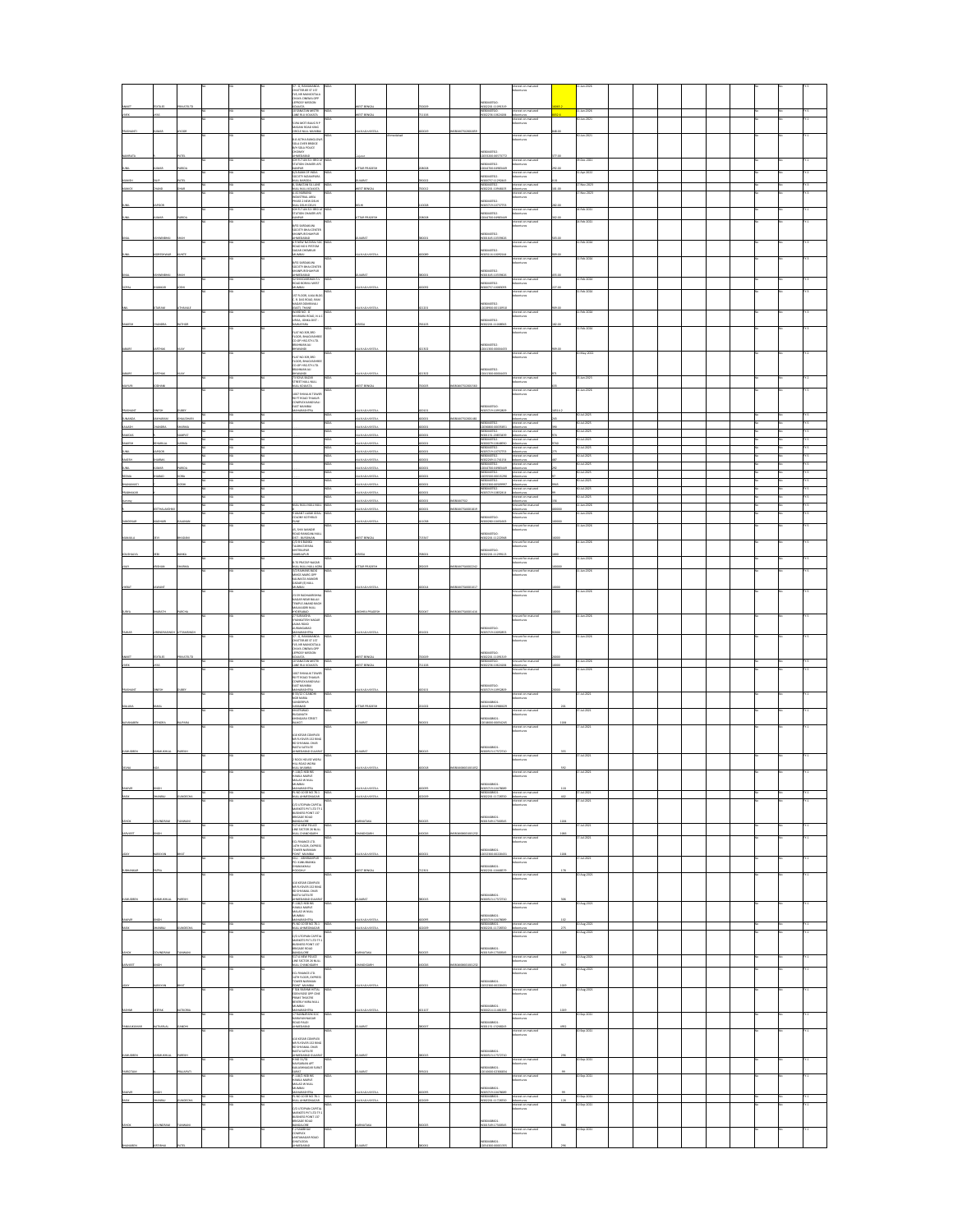|              |               |                |  |                                                                                                                                                                                                                                                                                |                                    |               |              |                                                               | entures                                        |                 |                      |  |  |  |  |  |
|--------------|---------------|----------------|--|--------------------------------------------------------------------------------------------------------------------------------------------------------------------------------------------------------------------------------------------------------------------------------|------------------------------------|---------------|--------------|---------------------------------------------------------------|------------------------------------------------|-----------------|----------------------|--|--|--|--|--|
|              |               |                |  | 410 KESAR COMPUEX<br>SR FUYOVER 122 RING<br>RD SHYAMAL CHAR<br>RASTA SATELITE<br>AHATLA MARVE<br>MAMLA MARVE<br>MAMLA MARVE<br>MAMLA MARVE<br>MAMLA MARVE                                                                                                                      |                                    |               |              |                                                               |                                                |                 |                      |  |  |  |  |  |
|              |               |                |  |                                                                                                                                                                                                                                                                                |                                    |               |              | 680408601<br>000513-1737271                                   |                                                |                 |                      |  |  |  |  |  |
|              |               |                |  |                                                                                                                                                                                                                                                                                |                                    |               |              |                                                               | erest on matured<br>Sentanes                   |                 | Oct-202              |  |  |  |  |  |
|              |               |                |  |                                                                                                                                                                                                                                                                                |                                    |               |              | 103808014                                                     |                                                |                 |                      |  |  |  |  |  |
|              |               |                |  | MARASATRA<br>OPALSMRUTI NULL<br>ALTKARINADI<br>ALTKARINADI<br>I NO 10 SR NO 78-1<br>I III AUMEDNAGRE                                                                                                                                                                           | <b>LARASHTE</b>                    |               |              | 003719-10478689<br>680408601                                  | erest on mat<br>bentures                       | 102             |                      |  |  |  |  |  |
|              |               |                |  |                                                                                                                                                                                                                                                                                |                                    |               |              | 01774-128120<br>80606601-<br>02201-117267                     | rest on matured                                | 1019            | 0-021-2021           |  |  |  |  |  |
|              |               |                |  |                                                                                                                                                                                                                                                                                |                                    |               |              |                                                               | entures                                        | 122             |                      |  |  |  |  |  |
|              |               |                |  | 127 CHOLOSÉY NAGAR<br>DIG BLINGLOW<br>BERASIA RD NULL NUL<br>BHOPAL                                                                                                                                                                                                            |                                    |               |              |                                                               |                                                |                 |                      |  |  |  |  |  |
|              |               |                |  |                                                                                                                                                                                                                                                                                | <b>HYA PRADE</b>                   |               |              |                                                               | erest on matured                               | 206             |                      |  |  |  |  |  |
|              |               |                |  | C/O UTOPAN CAPITAL<br>MARKETS PVT LTD TF-1<br>BIKENSES POINT 127<br>BIKENDE ROAD                                                                                                                                                                                               |                                    |               |              |                                                               | entates                                        |                 |                      |  |  |  |  |  |
|              |               |                |  |                                                                                                                                                                                                                                                                                |                                    |               |              | 1028040834<br>101549-172005                                   |                                                |                 |                      |  |  |  |  |  |
|              |               |                |  |                                                                                                                                                                                                                                                                                |                                    |               |              |                                                               | erest on matured<br>verbanes                   |                 | $3c1 - 202$          |  |  |  |  |  |
|              |               |                |  | RIGADE ROAD<br>ANGADARE ILIAN NO<br>TISTA MARAKE ILIAN NO<br>TELHARAKE ANY<br>TORN NULL<br>BANGRIDE<br>BANGRIDE<br>DEL-ARAKEAN<br>NO-KANJIRANKA<br>DIRAKEAN<br>DEL-ARAKEAN<br>DEL-ARAKEAN<br>DEL-ARAKEAN<br>DEL-ARAKEAN                                                        |                                    |               |              |                                                               |                                                |                 |                      |  |  |  |  |  |
|              |               |                |  |                                                                                                                                                                                                                                                                                |                                    |               |              | 134108601-<br>10214-151913                                    |                                                |                 |                      |  |  |  |  |  |
|              |               |                |  |                                                                                                                                                                                                                                                                                |                                    |               |              | 836108601-<br>02201-106681                                    | arest on m<br>bentures                         |                 |                      |  |  |  |  |  |
|              |               |                |  |                                                                                                                                                                                                                                                                                |                                    |               |              |                                                               | onat on r<br>entures                           |                 |                      |  |  |  |  |  |
|              |               |                |  | 410 KESAR COMPLEX<br>NR FLYOVER 122 RING<br>RD SHYMMAL CHAR<br>RASTA SATELITE                                                                                                                                                                                                  |                                    |               |              |                                                               |                                                |                 |                      |  |  |  |  |  |
|              | MUSEA         | 85K)           |  |                                                                                                                                                                                                                                                                                | <b>LIARAT</b>                      |               |              | E80408601-<br>(300513-17372710                                |                                                | 296             |                      |  |  |  |  |  |
|              |               |                |  | AHMEDARAD GLUARA<br>P-118/2 NSR INS<br>HAMLA MARNE<br>MAMLAD W NULL<br>MAMLAD W NULL                                                                                                                                                                                           |                                    |               |              |                                                               | rest on ma<br>entures                          |                 |                      |  |  |  |  |  |
|              |               |                |  | imiai<br>Harashtaa                                                                                                                                                                                                                                                             |                                    |               |              |                                                               |                                                |                 |                      |  |  |  |  |  |
|              | <b>WANNA</b>  | GLINDGCHA      |  | 0 10 59 NO<br>ARANGEMA JUA                                                                                                                                                                                                                                                     | <b><i>ANARASHTRA</i></b>           | 122009        |              | 03408601-<br>03719-10478689<br>03408601-<br>4902201-11728700  |                                                | 128             |                      |  |  |  |  |  |
|              |               |                |  |                                                                                                                                                                                                                                                                                |                                    |               |              |                                                               | etures                                         |                 |                      |  |  |  |  |  |
|              |               |                |  | CJO UTOPIAN CAPITAL<br>MARKETS PVT LTD TF-<br>RIKGADE ROAD<br>RIKGADE ROAD                                                                                                                                                                                                     |                                    |               |              |                                                               |                                                |                 |                      |  |  |  |  |  |
|              |               |                |  | ANGALORE<br>01/4, HATA OKOTEY<br>199N COLONEL GUN                                                                                                                                                                                                                              | <b>ENATAGE</b>                     |               |              | 693408601<br>101549-17200547                                  |                                                | 986             |                      |  |  |  |  |  |
|              |               |                |  |                                                                                                                                                                                                                                                                                | TAR PRADES                         |               |              | 102801082<br>1055-10544                                       | rest on i<br>entures                           | 712             |                      |  |  |  |  |  |
|              |               |                |  | ITAN LOLONIK US<br>JULIKANPUR<br>GRAMAIA<br>JADGRPUR                                                                                                                                                                                                                           |                                    |               |              | 100808-014                                                    | erest on matures<br>bentures                   |                 | Dec-202              |  |  |  |  |  |
|              |               |                |  | <b>GAMARA</b>                                                                                                                                                                                                                                                                  | TAR PR                             |               |              | 044703-0266                                                   |                                                |                 | lec-2021             |  |  |  |  |  |
|              |               |                |  |                                                                                                                                                                                                                                                                                |                                    |               |              |                                                               | rrest on matured<br>ientures                   |                 |                      |  |  |  |  |  |
|              |               |                |  |                                                                                                                                                                                                                                                                                |                                    |               |              |                                                               |                                                |                 |                      |  |  |  |  |  |
|              |               |                |  |                                                                                                                                                                                                                                                                                | <b>MAAT</b>                        |               |              | 30408601-<br>100513-17372710                                  | erest on matured                               | $^{22}$         |                      |  |  |  |  |  |
|              |               |                |  | 410 KESAR COMPUEX<br>SR FUYONER 122 RING<br>RIS SHUMANL CHAR<br>RISTA SATELITE<br>AHMELDARAD GLUARAT<br>P-113/2 NSR PSS<br>MALAD W NULL<br>MUMAD W NULL<br>MUMAD W NULL<br>MUMAD W NULL                                                                                        |                                    |               |              | 0409601                                                       | entanes                                        |                 |                      |  |  |  |  |  |
|              |               |                |  | mumbai<br>Maharashtra<br>Sopalsmruti mull<br>Bhutkarwazar<br>Vlili Ahartonasar<br>Mull Ahartonasar<br>Mull Ahartonasar                                                                                                                                                         | ANARASHTRA                         | cos           |              | 1203719-10170689                                              |                                                | 102             | Dec-2021             |  |  |  |  |  |
|              |               |                |  |                                                                                                                                                                                                                                                                                |                                    |               |              | 0000001<br>01774-1281203<br>03608601-                         | rrest on matured<br>ientures<br>est on matured | 1010            |                      |  |  |  |  |  |
|              |               | NDECH          |  |                                                                                                                                                                                                                                                                                | <b>NEARASHTEA</b>                  | $\frac{1}{2}$ |              | 02201-11728700                                                | entures<br>rest on matured<br>entures          | $_{\rm 122}$    | Orc-2021<br>Orc-2021 |  |  |  |  |  |
|              |               |                |  | C/O UTOPIAN CAPITAL<br>MARKETS PVT LTD TF-1<br>BUSINESS POINT 137<br>BRIGADE ROAD                                                                                                                                                                                              |                                    |               |              |                                                               |                                                |                 |                      |  |  |  |  |  |
|              |               |                |  |                                                                                                                                                                                                                                                                                |                                    |               |              | 03408601-<br>01549-1730054                                    |                                                |                 |                      |  |  |  |  |  |
|              |               |                |  |                                                                                                                                                                                                                                                                                |                                    |               |              |                                                               | arest on matured<br>bentures                   | 100             | $x - 202$            |  |  |  |  |  |
|              |               |                |  | <b>BANGALORE</b><br>SRI KURKE<br>SRI KURKE<br>SLIBAMANNYA NILAYA<br>REGIANNYA ST STAGE<br>BELLARY<br>BELLARY                                                                                                                                                                   |                                    |               |              |                                                               |                                                |                 |                      |  |  |  |  |  |
|              |               |                |  | <b>LARS</b>                                                                                                                                                                                                                                                                    |                                    |               |              | 1008501<br>101115-2653859                                     |                                                |                 |                      |  |  |  |  |  |
|              |               |                |  |                                                                                                                                                                                                                                                                                |                                    |               |              |                                                               | erest on matured<br>verbanes                   |                 | ec-202               |  |  |  |  |  |
|              |               |                |  |                                                                                                                                                                                                                                                                                |                                    |               |              | 45804108601-<br>(302201-11682533                              |                                                | $^{22}$         |                      |  |  |  |  |  |
|              |               |                |  | <del>GAEDARAD</del><br>ILL - ARERAMPUR<br>IG-KANJIRANKA<br>IGANJAIGGALI                                                                                                                                                                                                        |                                    |               |              | 40000601                                                      | erest on mat<br>Sentures                       |                 |                      |  |  |  |  |  |
|              |               |                |  |                                                                                                                                                                                                                                                                                | EST GENGI                          |               |              | 02201-1046857                                                 |                                                |                 |                      |  |  |  |  |  |
|              |               |                |  | DOGHLY<br>33/12 C GANDHI<br>GR NARIA<br>JADGRPUR                                                                                                                                                                                                                               |                                    |               |              | 10080801                                                      | rest on matured<br>entures                     |                 |                      |  |  |  |  |  |
|              |               |                |  | UNDONG<br>UNDONG<br>GORI FALLU HALLIRIA<br>SHOWK BHANNAGAR                                                                                                                                                                                                                     | TAR PRADES!                        |               |              | 044700-0298002                                                | arest on matured<br>bentures                   | 179             | $485 - 2022$         |  |  |  |  |  |
|              |               |                |  |                                                                                                                                                                                                                                                                                |                                    |               |              |                                                               |                                                | 216             | $a + 202$            |  |  |  |  |  |
|              |               |                |  |                                                                                                                                                                                                                                                                                |                                    |               |              |                                                               | rrest on matured<br>ientures                   |                 |                      |  |  |  |  |  |
|              |               |                |  | 410 KESAR COMPLEX<br>NR FLYDVER 132 RING<br>RD SHYAMAL CHAR<br>RASTA SATELITE<br>AUMETNABAN GI HARA'                                                                                                                                                                           |                                    |               |              |                                                               |                                                |                 |                      |  |  |  |  |  |
|              |               |                |  |                                                                                                                                                                                                                                                                                |                                    |               |              | 804108601-<br>00513-1737271                                   |                                                |                 |                      |  |  |  |  |  |
|              |               |                |  |                                                                                                                                                                                                                                                                                |                                    |               |              |                                                               | terest on matured<br>bentures                  |                 |                      |  |  |  |  |  |
|              |               |                |  |                                                                                                                                                                                                                                                                                |                                    |               |              | 2719-10476                                                    | rrest on matured                               | 105             |                      |  |  |  |  |  |
|              |               |                |  | LITKARINADI<br>MEDNAGAR<br>NO 10 59 NO 7                                                                                                                                                                                                                                       | <b><i>UARASHTE</i></b>             | 400           |              | 0608601-<br>1774-12812026<br>0608601-                         | entates                                        | 1052            |                      |  |  |  |  |  |
|              | HANRAJ        | LINDECHA       |  | AULL AVAILDAMGAR                                                                                                                                                                                                                                                               | <b><i>ANARASHTRA</i></b>           | 122009        |              | 4902201-11728700                                              |                                                | 226             |                      |  |  |  |  |  |
|              |               |                |  |                                                                                                                                                                                                                                                                                |                                    |               |              |                                                               | entanes                                        |                 |                      |  |  |  |  |  |
|              |               |                |  | (ID UTOPIAN CAPITAL<br>AMAKETS PVT LTD TF-<br>IUSINESS POINT 137<br>IRIGADE ROAD                                                                                                                                                                                               |                                    |               |              | 1028040834                                                    |                                                |                 |                      |  |  |  |  |  |
|              |               |                |  |                                                                                                                                                                                                                                                                                | <b>ENATAKI</b>                     |               |              | 001549-17200543                                               | est on<br>etane                                | 1053            |                      |  |  |  |  |  |
|              |               |                |  |                                                                                                                                                                                                                                                                                |                                    |               |              |                                                               |                                                |                 |                      |  |  |  |  |  |
|              |               |                |  |                                                                                                                                                                                                                                                                                |                                    |               |              |                                                               |                                                |                 |                      |  |  |  |  |  |
|              |               |                |  |                                                                                                                                                                                                                                                                                |                                    |               |              |                                                               |                                                | 10 <sup>2</sup> |                      |  |  |  |  |  |
|              |               |                |  |                                                                                                                                                                                                                                                                                |                                    |               |              | 80408601-<br>00214-1518133                                    | irest on matured<br>ientures                   |                 | $485 - 2022$         |  |  |  |  |  |
|              |               |                |  | IRIGADE ROAD<br>ANGALORE<br>ANGALAR ILIAM N<br>ANGALAR ILIAM NOAD<br>ELAHANICA NEW<br>DIRIGADE<br>ANGALORE<br>ANGALORE<br>ANGALORE<br>ANGALORE<br>ANGALORE                                                                                                                     |                                    |               |              |                                                               |                                                | 4224            |                      |  |  |  |  |  |
|              | <b>LONARY</b> |                |  | ajlı udayeve<br>17 ladan sadan<br>Ann Road Null                                                                                                                                                                                                                                | <b><i>STHO</i></b>                 |               |              |                                                               | vied on ma<br>Sentares                         | 4724            |                      |  |  |  |  |  |
|              |               |                |  | alli učavije<br>ILL - Abherminus<br>10- Kanjišanka<br>Haniansali                                                                                                                                                                                                               | ST BENG                            |               |              | 1028040834                                                    | erest on ma<br>entanes                         |                 |                      |  |  |  |  |  |
|              | <b>STRI</b>   |                |  | DGHLY<br>LL NULL NULL N                                                                                                                                                                                                                                                        | <b>NUMBASHITRA</b>                 |               | 80008601001  | 2201-106                                                      |                                                | $147$<br>$2\%$  | 6302                 |  |  |  |  |  |
|              |               |                |  | akan sadan<br>MW ROAD NULL                                                                                                                                                                                                                                                     |                                    |               |              |                                                               | erest on matured<br>bestates                   |                 | Feb-3323             |  |  |  |  |  |
|              |               | UDHAR          |  |                                                                                                                                                                                                                                                                                | ASTHAN                             | 1002          | 008092010149 |                                                               |                                                | 4562            |                      |  |  |  |  |  |
|              |               |                |  | ijil udarfur<br>7 laoni sadan<br>min road null<br>ijil udarfur                                                                                                                                                                                                                 |                                    |               |              |                                                               | arest on m<br>bertares                         | 4542            | Feb-3022             |  |  |  |  |  |
|              |               |                |  | D KESAR COMPLEX                                                                                                                                                                                                                                                                |                                    |               |              |                                                               | arest on matured<br>bentures                   |                 |                      |  |  |  |  |  |
|              |               |                |  |                                                                                                                                                                                                                                                                                |                                    |               |              |                                                               |                                                |                 |                      |  |  |  |  |  |
|              |               |                |  | 410 KASAR COMPASK<br>NR FLYOVER 132 RING<br>RD SHYAMAL CHAR<br>RASTA SATEUTE<br>AHMEDABAD GLUARAT                                                                                                                                                                              |                                    |               |              | E804I08601-<br>300513-17372710                                |                                                | 22              | Feb-3022             |  |  |  |  |  |
|              |               |                |  |                                                                                                                                                                                                                                                                                |                                    |               |              |                                                               | arest on matured<br>bentures                   |                 |                      |  |  |  |  |  |
|              |               |                |  | 2 ROCK HOUSE WORLI<br>HILL ROAD WORLI<br>MJILL MUMBAI<br>P-118/2 NSR INS                                                                                                                                                                                                       |                                    |               |              |                                                               | neut on<br>ectures                             |                 |                      |  |  |  |  |  |
| MVR          |               |                |  |                                                                                                                                                                                                                                                                                | ANARASHTRA                         | cos           |              |                                                               |                                                | $^{42}$         |                      |  |  |  |  |  |
|              |               |                |  |                                                                                                                                                                                                                                                                                |                                    |               |              | INER04108601-<br>INGC2719-10478689                            | arest on matured<br>bentures                   |                 |                      |  |  |  |  |  |
|              | www           | wer<br>NOCCHA  |  | P-110/2 NSR INS<br>HAMALA MARKE<br>MALIARAN<br>MALIARAN<br>GOPALSMALIT MULL<br>HAMALOMALIT MULL<br>AND 10:58 NO 10:58<br>M. M. 10:55 NO 10:58<br>M. M. 10:55 NO 20:4                                                                                                           | <b>MAARITRA</b><br><b>LARASHTE</b> | Legg<br>22009 |              | 680408601-<br>001774-12812034<br>680408601-<br>02201-11720700 | erest on matured                               | 921<br>285      |                      |  |  |  |  |  |
|              |               |                |  | ULL AVANEDIMGAR                                                                                                                                                                                                                                                                |                                    |               |              |                                                               | Sebentures<br>réanest on m<br>Sebentures       |                 |                      |  |  |  |  |  |
|              |               |                |  |                                                                                                                                                                                                                                                                                |                                    |               |              |                                                               |                                                |                 |                      |  |  |  |  |  |
|              |               |                |  |                                                                                                                                                                                                                                                                                |                                    |               |              | 30408601-<br>IOSEB-1730056                                    |                                                |                 | Feb 202              |  |  |  |  |  |
|              |               |                |  |                                                                                                                                                                                                                                                                                |                                    |               |              |                                                               | terest on matured<br>bentures                  |                 |                      |  |  |  |  |  |
|              |               |                |  |                                                                                                                                                                                                                                                                                |                                    |               |              | 680408601<br>000214-1519133                                   |                                                |                 |                      |  |  |  |  |  |
|              |               |                |  |                                                                                                                                                                                                                                                                                |                                    |               |              | 102801052                                                     | erest on matured<br>Sentanes                   |                 | Feb-3022             |  |  |  |  |  |
|              |               |                |  | NON URBEAU CAPITAL<br>MARKES PAT LTD TF-1<br>MARKES PAT LTD TF-1<br>MARKES ROAD<br>MARCARS ROAD<br>COMMAND ROAD<br>TOWN NULL<br>COMMAND ROAD<br>MARKES<br>MARKES<br>MARKES<br>MARKES<br>MARKES<br>MARKES<br>MARKES<br>MARKES<br>MARKES<br>MARKES<br>MARKES<br>MARKES<br>MARKES | <b>BA PRADE</b>                    |               |              | 02201-1035281                                                 |                                                |                 | Feb-332              |  |  |  |  |  |
|              |               |                |  |                                                                                                                                                                                                                                                                                |                                    |               |              | E80408601-                                                    | ered on matured<br>bertures                    |                 |                      |  |  |  |  |  |
| URHANDONR    | <b>ASTA</b>   |                |  |                                                                                                                                                                                                                                                                                | MEST BENGAL                        | 2201          |              | AG02201-10468579                                              |                                                | 129             |                      |  |  |  |  |  |
| <b>KAKSH</b> |               |                |  |                                                                                                                                                                                                                                                                                |                                    |               |              |                                                               | rest on ma<br>entures<br>erest on matured      | 482             |                      |  |  |  |  |  |
| NDAR         |               |                |  | <i><b>UGEATPURA<br/>MICRAIRMAN<br/>AD-KARURANDUR<br/>NG KARURANDALI<br/>NG KARURANDALI<br/>TURNIS ROAD NULL<br/>NG KARURANDALI<br/>NG KARURANDALI</b><br/>NG KARURANDALI</i><br>MAIN ROAD NULL<br>NULL UDARFUR                                                                 | ASTELAN                            | ios:          |              |                                                               | abertares                                      | 4882            |                      |  |  |  |  |  |
|              |               |                |  |                                                                                                                                                                                                                                                                                |                                    |               |              |                                                               | irest on ma<br>iectures                        |                 |                      |  |  |  |  |  |
|              |               |                |  |                                                                                                                                                                                                                                                                                |                                    |               |              |                                                               |                                                |                 |                      |  |  |  |  |  |
|              |               |                |  |                                                                                                                                                                                                                                                                                | <b>VANT</b>                        |               |              | E80408601-<br>300513-17372730                                 |                                                | 229             |                      |  |  |  |  |  |
|              |               |                |  | 410 KESAR COMPLEX<br>AR FLYOVER 132 RING<br>RO SHIMMAL CHAR<br>RASTA SATELITE<br>AHAETOARAD GLUARAT                                                                                                                                                                            |                                    |               |              |                                                               | derest on matured<br>ebentures                 |                 | Mar-2022             |  |  |  |  |  |
|              |               |                |  |                                                                                                                                                                                                                                                                                |                                    |               |              |                                                               |                                                | 50              | Ma: 2022             |  |  |  |  |  |
|              |               |                |  |                                                                                                                                                                                                                                                                                |                                    |               |              |                                                               | erest on matured<br>Sentanes                   |                 |                      |  |  |  |  |  |
|              |               |                |  | 2 ROCK HOUSE WORLY<br>HELL ROAD WORLY<br>NELL MUMBAY<br>P-118/2 NSR INS<br>HAMLA MARVE<br>MALAD W NULLY<br>MALAD W NULLY<br>MALAD W NULLY                                                                                                                                      | <b><i>GURASHTRA</i></b>            | XX            |              | E80408601-<br>003719-10478689                                 |                                                | 108             |                      |  |  |  |  |  |
| <b>JPALI</b> | <b>EVAIL</b>  | <b>SRANTA</b>  |  |                                                                                                                                                                                                                                                                                | <b>NEARASHTEA</b>                  | 00011         |              |                                                               | erest on ma<br>entures                         | 1085            |                      |  |  |  |  |  |
|              | uaku          | <b>UNDECHA</b> |  | mumbai<br>Mahasashira<br>Gopalsaruti muli<br>Bhutkaruke<br>Plad 1058 mo 78-1<br>Muli Ahaktonagar<br>Muli Ahaktonagar                                                                                                                                                           | ANARASHTRA                         | 422009        |              | NEROMORGOS<br>NGOST74-12812034<br>NGOST05-11726200            | rest on matured                                | $_{226}$        |                      |  |  |  |  |  |
|              |               |                |  |                                                                                                                                                                                                                                                                                |                                    |               |              |                                                               | entures                                        |                 |                      |  |  |  |  |  |
|              |               |                |  |                                                                                                                                                                                                                                                                                |                                    |               |              |                                                               |                                                |                 |                      |  |  |  |  |  |
|              |               |                |  |                                                                                                                                                                                                                                                                                | NATAKI                             | œ             |              | 680408601-<br>001549-17300545                                 |                                                | 108             | Mar-3022             |  |  |  |  |  |
|              |               |                |  |                                                                                                                                                                                                                                                                                |                                    |               |              |                                                               | sterest on matured<br>lebentures               |                 |                      |  |  |  |  |  |
| LPATH        |               |                |  | C/OUTOPAN CAPITAL<br>MARKETS PVT LTD TF-1<br>BUSINESS PONT 122<br>BUSINESS PONT 122<br>BANGALORE<br>MARGALARE ILIAM NO<br>TCUMANACA NEW<br>TCUMANACA NEW<br>TCUMANACA<br>TCUMANACA<br><b>AMATAKA</b>                                                                           | <b>ENATAKA</b>                     | α             |              | NEBOAIOBGOS-<br>NGOCOS 6-SESISI 22                            |                                                | 108             |                      |  |  |  |  |  |
|              |               |                |  |                                                                                                                                                                                                                                                                                |                                    |               |              |                                                               | rest on ma<br>entures                          |                 |                      |  |  |  |  |  |
|              |               |                |  |                                                                                                                                                                                                                                                                                |                                    |               |              |                                                               |                                                |                 |                      |  |  |  |  |  |
|              |               |                |  |                                                                                                                                                                                                                                                                                |                                    |               |              | 80408601-<br>114400-0099                                      |                                                |                 | Mar-2022             |  |  |  |  |  |
|              |               |                |  | HNO 1-60 KALAM TA-<br>HANGOT DIST<br>BHARLICH MR SHETH<br>GAINA, ANNESHAVAR<br>GATNO 1111 HIMA<br>APTS 3-6-120<br>MRCBABAR                                                                                                                                                     |                                    |               |              | 02201-1095                                                    | terest on matured<br>ebentures                 |                 |                      |  |  |  |  |  |
|              |               |                |  |                                                                                                                                                                                                                                                                                |                                    |               |              |                                                               | ered on ma<br>bertares                         |                 |                      |  |  |  |  |  |
|              |               |                |  | MISSAN<br>VILL - ABHRAMPUR<br>PO-KANJIRANKA<br>DHANANGHLI<br>MODGHLY<br>RPA, NEGRO-I SECTI                                                                                                                                                                                     | MONG T22                           | 201           |              | 80408601-<br>02201-1046<br>80408601-                          | rest on m                                      | $_{1\Omega}$    |                      |  |  |  |  |  |
|              | LHOA          |                |  |                                                                                                                                                                                                                                                                                | <b>TTAR PRADISEL</b>               | 201307        |              | 2060800-00000415                                              | bentanes                                       | 3672            | for 202              |  |  |  |  |  |
|              |               |                |  | ephe, Nissand-1 Sac.<br>26 - Norve Sachan<br>Marn Road Nuss.<br>Marn Road Nuss.                                                                                                                                                                                                |                                    |               |              |                                                               | rest on m<br>entures                           | 422             |                      |  |  |  |  |  |
|              | CLONARY       |                |  | ajlı uğnpur<br>17 lkomi sasan<br>anın road mull<br>ajlı uğnpur                                                                                                                                                                                                                 | ASTELO                             | 3002          |              |                                                               | arest on m.<br>bentures                        | 4131            |                      |  |  |  |  |  |
|              |               |                |  |                                                                                                                                                                                                                                                                                |                                    |               |              |                                                               |                                                |                 |                      |  |  |  |  |  |
|              |               |                |  |                                                                                                                                                                                                                                                                                |                                    |               |              |                                                               |                                                |                 |                      |  |  |  |  |  |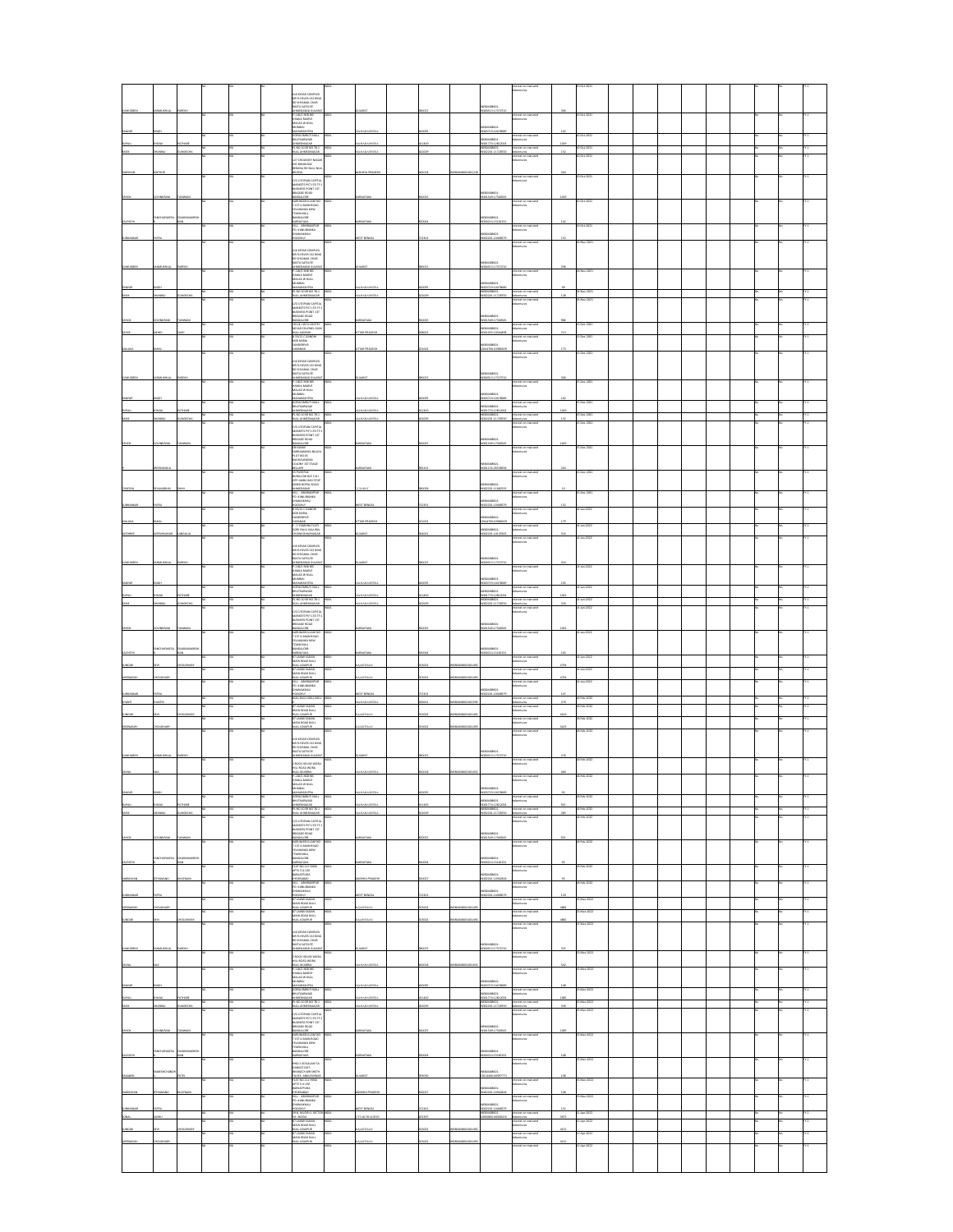|            |                           |                               |  | 18/2 NSR 1<br>P-118/7 NHH RG<br>HAMLA MARVE<br>MUMBAI<br>MUMBAI                                                                                                                                                                                          |                                             |             |                |                                                                             |                                                  |                 |                       |  |  |  |  |  |
|------------|---------------------------|-------------------------------|--|----------------------------------------------------------------------------------------------------------------------------------------------------------------------------------------------------------------------------------------------------------|---------------------------------------------|-------------|----------------|-----------------------------------------------------------------------------|--------------------------------------------------|-----------------|-----------------------|--|--|--|--|--|
|            |                           |                               |  |                                                                                                                                                                                                                                                          |                                             |             |                | 303719-10478<br>EROMORGOL-                                                  |                                                  |                 |                       |  |  |  |  |  |
|            |                           |                               |  | www.cutra<br>No 10 58 No 78-1<br>ILL AHMEDNAGAR                                                                                                                                                                                                          | <b><i><b>HARASHTRA</b></i></b>              | ioos        |                | 002201-11726700                                                             | entures<br>rest on matured<br>entures            | $_{24\%}$       | Apr-2022<br>-Apr-2022 |  |  |  |  |  |
|            |                           |                               |  | JO UTOPAN CAPITAL<br>MAKETS PAT LTD TF-<br>USINESS POINT 137<br>RIGADE ROAD<br>HACHLORE                                                                                                                                                                  |                                             |             |                |                                                                             |                                                  |                 |                       |  |  |  |  |  |
|            |                           |                               |  |                                                                                                                                                                                                                                                          |                                             |             |                | 00408601-<br>01549-172001                                                   |                                                  |                 | Apr-202               |  |  |  |  |  |
|            |                           |                               |  | MANGALORE<br>KARLAMAR ILIAM NO<br>KARLAMAR ILIAM NO<br>KELAHARIKA NGHI<br>TOWN NULL<br>BANGALORE                                                                                                                                                         |                                             |             |                |                                                                             | rrest on matured<br>entures                      |                 |                       |  |  |  |  |  |
|            |                           |                               |  |                                                                                                                                                                                                                                                          |                                             |             |                | 00008601<br>000214-15181                                                    |                                                  |                 |                       |  |  |  |  |  |
|            |                           |                               |  | KARINTAKA<br>9 MANGESH SHREE<br>HPT 1464 SADASHIV<br>PETH 1464 SADASHIV<br>PETH PUNE                                                                                                                                                                     | <b>ASLARASHTE</b>                           |             |                | 10380501-022<br>(200757-10402292                                            | est on i<br>etunes                               | 1836            |                       |  |  |  |  |  |
|            |                           |                               |  |                                                                                                                                                                                                                                                          |                                             |             |                |                                                                             |                                                  |                 |                       |  |  |  |  |  |
|            |                           |                               |  | NIRLON COMPLEX<br>BLDG NO 75 25 CFF<br>WESTERN EXPRESS<br>INGHWAY GOREGAON<br>EACT MAHARASHTRA                                                                                                                                                           |                                             |             |                |                                                                             |                                                  |                 |                       |  |  |  |  |  |
|            |                           |                               |  |                                                                                                                                                                                                                                                          |                                             |             |                | 16601<br>02269-128                                                          |                                                  |                 |                       |  |  |  |  |  |
|            |                           |                               |  | NDIA<br>FLAT NO 111 HIMA<br>NPTS 3-6-130<br>IMBERANAID<br>MITHURA UTTAR<br>MAITHURA UTTAR<br>NRAIDENI                                                                                                                                                    |                                             |             |                | 80408601-<br>02201-10962                                                    | etates                                           |                 |                       |  |  |  |  |  |
|            |                           |                               |  | HOCSH                                                                                                                                                                                                                                                    | TAR PRADESH                                 |             |                | 40000601<br>100206-10286770                                                 | erest on r<br>Sentures                           | 197             |                       |  |  |  |  |  |
|            |                           |                               |  |                                                                                                                                                                                                                                                          |                                             |             |                |                                                                             | rest on i<br>retures                             |                 |                       |  |  |  |  |  |
|            |                           |                               |  | 410 KESAR COMPLEX<br>NR FLYOVER 132 RING<br>RIS SHYMMAL CHAR<br>RASTA SATELITE                                                                                                                                                                           |                                             |             |                | 00008601                                                                    |                                                  |                 |                       |  |  |  |  |  |
|            |                           |                               |  |                                                                                                                                                                                                                                                          |                                             |             |                | 00513-1727271                                                               | interest on matured<br>debentures                |                 | May-202               |  |  |  |  |  |
|            |                           |                               |  |                                                                                                                                                                                                                                                          |                                             |             |                | 103808014<br>03719-10478                                                    |                                                  |                 |                       |  |  |  |  |  |
|            | VAI                       | <b>THARE</b>                  |  |                                                                                                                                                                                                                                                          | <b>ANARASHTRA</b>                           | 1400        |                | E80408601-<br>001774-12812024                                               |                                                  | 984             |                       |  |  |  |  |  |
|            | ww                        | <b>ACCCH</b>                  |  | RASTA SATELITE<br>AHAEEDARAD GULIADI<br>P-118/2 NGR INS<br>P-118/2 NGR INS<br>MAMARAGNTRA<br>MAMARAGNTRA<br>RAILTEARINADI<br>RAILTEARINADI<br>AHAEEDAAGAR<br>AHAEEDAAGAR<br>AHAEEDAAGAR<br>AHAEEDAAGAR<br>AHAEEDAAGAR<br>AHAEEDAAGAR                     | <b><i>INTARASETRA</i></b>                   | 2009        |                | 002201-11726700                                                             |                                                  | $_{22}^{\circ}$ |                       |  |  |  |  |  |
|            |                           |                               |  | ANGHANI WADI ,<br>EW RAZHAKISAN                                                                                                                                                                                                                          |                                             |             |                | 103808014                                                                   |                                                  |                 |                       |  |  |  |  |  |
|            |                           |                               |  | AION TO:                                                                                                                                                                                                                                                 |                                             |             |                | 0035800-0005892                                                             |                                                  | 98              |                       |  |  |  |  |  |
|            |                           |                               |  | JO UTOPAN CAPITAL<br>MRKETS PVT LTD TF-1<br>RIGADE ROAD<br>RIGADE ROAD                                                                                                                                                                                   |                                             |             |                | henson                                                                      |                                                  |                 |                       |  |  |  |  |  |
|            |                           |                               |  |                                                                                                                                                                                                                                                          |                                             |             |                | 01549-17200540                                                              | rrest on matured<br>ienbanes                     |                 | May-2022              |  |  |  |  |  |
|            |                           |                               |  |                                                                                                                                                                                                                                                          |                                             |             |                | 80408601-<br>02201-10962                                                    | est on matured                                   |                 | Aug-2022              |  |  |  |  |  |
|            |                           |                               |  | NNGKORE<br>ANGKORE<br>ATAT NO 111 HIMA<br>PTS 3-6-120<br>MRCATPURA<br>LLI - ABHRAMPUR<br>C- KANJIRANKA<br>HAWANGALI<br>HAWANGALI<br>MRWANGALI                                                                                                            | EST BENGA                                   |             |                | 12201-10468                                                                 | etures                                           | 128             |                       |  |  |  |  |  |
|            |                           |                               |  |                                                                                                                                                                                                                                                          |                                             |             |                |                                                                             | rest on mature<br>etates                         |                 |                       |  |  |  |  |  |
|            |                           |                               |  | 410 KESAR COMPLEX<br>NR FLYOVER 132 RING<br>RD SHRAMAL CHAR<br>RASTA SATELITE<br>AHAEEDARAD GLUARA'                                                                                                                                                      |                                             |             |                | 10280802                                                                    |                                                  |                 |                       |  |  |  |  |  |
|            |                           |                               |  |                                                                                                                                                                                                                                                          | 148.47                                      |             |                | (200513-17272710                                                            | rrest on ma<br>entures                           | $2\%$           |                       |  |  |  |  |  |
|            |                           |                               |  |                                                                                                                                                                                                                                                          |                                             |             |                | 80408601-<br>00476-4369                                                     |                                                  |                 |                       |  |  |  |  |  |
|            |                           |                               |  |                                                                                                                                                                                                                                                          |                                             |             |                |                                                                             | orest cin r<br>ventures                          |                 |                       |  |  |  |  |  |
|            |                           |                               |  | 603 VIRAL APARTMENT<br>VOGI NGR EXTIV ROAD<br>NGRIVALI WEST NULL<br>MUMBAL<br>MARLA MARKE<br>MARLA MARKE<br>MARLAD W NULL<br>MUMBAL<br>MARLAD W NULL<br>MARLAD W NULL<br>MARLAD W NULL<br>MARLAD W NULL<br>MARLAD W NULL                                 |                                             |             |                | hanson<br>03719-10476<br>80408601-                                          |                                                  |                 |                       |  |  |  |  |  |
|            |                           |                               |  |                                                                                                                                                                                                                                                          | LARASHTRA                                   |             |                | 002201-11728700                                                             | <b>Mured</b>                                     | $_{2\%}$        | n-2022                |  |  |  |  |  |
|            |                           |                               |  | 27 CHOLICSEY NAGA<br>NG BIJINGLOW<br>IERASIA ROMULL NU                                                                                                                                                                                                   |                                             |             |                |                                                                             |                                                  |                 |                       |  |  |  |  |  |
|            |                           |                               |  |                                                                                                                                                                                                                                                          |                                             |             |                |                                                                             | rest on ma<br>entanes                            |                 | 0.202                 |  |  |  |  |  |
|            |                           |                               |  | CJO UTOPIAN CAPITAL<br>MARKETS PVT LTD TF-<br>RUGINESS POINT 132<br>RINGALORE<br>RANGALORE<br>NUL NULL NULL NULL                                                                                                                                         |                                             |             |                |                                                                             |                                                  |                 |                       |  |  |  |  |  |
|            | VINDRAM<br><b>MARKATI</b> | <b>WAAN</b><br><b>UTHEKAR</b> |  |                                                                                                                                                                                                                                                          | <b>AMATAKA</b><br><b><i>INTARASETRA</i></b> | xxx<br>coos | 45804086010017 | E80408601-<br>001549-17300545                                               |                                                  | 984<br>$_{254}$ | n-2022                |  |  |  |  |  |
|            |                           |                               |  | ll - Abhrampu<br>3- Kanjirawa<br>Hawagali                                                                                                                                                                                                                |                                             |             |                |                                                                             | bentures<br>arest on m                           |                 |                       |  |  |  |  |  |
|            |                           |                               |  | DOGHLY<br>AKONG SAGAN<br>Ini Romo nusli                                                                                                                                                                                                                  |                                             |             |                | 103808014<br>002201-1046857                                                 |                                                  | 12              |                       |  |  |  |  |  |
|            |                           |                               |  |                                                                                                                                                                                                                                                          |                                             |             |                |                                                                             |                                                  | 4574            |                       |  |  |  |  |  |
|            |                           |                               |  | EN KONDINANT<br>LIGONI SADAN<br>NN ROAD NULL<br>ILL UDNPUR                                                                                                                                                                                               |                                             |             |                |                                                                             | rest cin m<br>entures<br>irest on ma<br>ientures | 457             |                       |  |  |  |  |  |
|            |                           |                               |  |                                                                                                                                                                                                                                                          |                                             |             |                |                                                                             |                                                  |                 |                       |  |  |  |  |  |
|            |                           |                               |  | 10 KESAR COMPLEX<br>IR FLYOVER 132 RING<br>IRSTA SATELITE<br>IRSTA SATELITE                                                                                                                                                                              |                                             |             |                | 00513-172                                                                   |                                                  |                 |                       |  |  |  |  |  |
|            |                           |                               |  |                                                                                                                                                                                                                                                          |                                             |             |                |                                                                             | entanes                                          |                 |                       |  |  |  |  |  |
|            |                           |                               |  |                                                                                                                                                                                                                                                          |                                             |             |                | 0808601-<br>8719-1047                                                       |                                                  |                 |                       |  |  |  |  |  |
|            |                           |                               |  | HUTKARWATH                                                                                                                                                                                                                                               | LARASHTRA                                   |             |                | 480408601-<br>401774-12812024                                               | bentanes                                         | 1016            |                       |  |  |  |  |  |
|            |                           |                               |  |                                                                                                                                                                                                                                                          |                                             |             |                |                                                                             | ectures<br>rest on matured<br>ectures            | $21$            | u-2022                |  |  |  |  |  |
|            |                           |                               |  | ID UTOPAN CAPITAL<br>MAKETS PVT LTD TF-<br>UGNOE ROAD<br>RIGADE ROAD                                                                                                                                                                                     |                                             |             |                |                                                                             |                                                  |                 |                       |  |  |  |  |  |
|            |                           |                               |  |                                                                                                                                                                                                                                                          | INATAKI                                     |             |                | 10280802<br>001549-1720054                                                  |                                                  |                 |                       |  |  |  |  |  |
|            |                           |                               |  | REGALIS KOND<br>SAUMARI ILIAM N<br>SETA MAIN ROAD<br>ELAHANKA NEW<br>TOWN NULL<br>LANGALORE                                                                                                                                                              |                                             |             |                |                                                                             | rest co.m<br>entures                             |                 |                       |  |  |  |  |  |
|            |                           |                               |  | AGALORE<br>SEMATAKA<br>UL - ABHRAMPUR<br>CHANNASHUI<br>CHANNASHUI                                                                                                                                                                                        |                                             |             |                | 30408601-<br>100214-15191331                                                |                                                  |                 |                       |  |  |  |  |  |
|            |                           |                               |  |                                                                                                                                                                                                                                                          | ST BENGA                                    |             |                | 12201-106                                                                   | ictures                                          | 142             |                       |  |  |  |  |  |
|            |                           |                               |  | ODGHLY<br>N 4 RASTA MOHALI<br>EER WALI GALI NULI<br>IIII 0                                                                                                                                                                                               |                                             |             |                |                                                                             | rest on mature<br>etares                         | 1318            |                       |  |  |  |  |  |
|            |                           |                               |  | 724 SECTOR 22A<br>ULL NULL NULL                                                                                                                                                                                                                          |                                             |             |                |                                                                             | rest on i<br>entures                             |                 |                       |  |  |  |  |  |
|            |                           |                               |  | LIRGACN<br>HANTARAM KELKAR<br>HANTACRUZ WEST<br>ANTACRUZ WEST                                                                                                                                                                                            |                                             |             |                |                                                                             | sterest on matured<br>lebentures                 | 29667           |                       |  |  |  |  |  |
|            |                           |                               |  |                                                                                                                                                                                                                                                          |                                             |             |                | 412808482<br>(200753-11665                                                  |                                                  | 121             |                       |  |  |  |  |  |
|            |                           |                               |  | KANAN<br>7 Liotan Sadan<br>Min Road Mull<br>LL UDAIPUR                                                                                                                                                                                                   |                                             |             |                |                                                                             | rest on i<br>entures                             | 457             |                       |  |  |  |  |  |
|            |                           |                               |  |                                                                                                                                                                                                                                                          |                                             |             |                |                                                                             | rest co.m<br>entures                             |                 |                       |  |  |  |  |  |
|            |                           |                               |  |                                                                                                                                                                                                                                                          |                                             |             |                |                                                                             |                                                  |                 |                       |  |  |  |  |  |
|            |                           |                               |  |                                                                                                                                                                                                                                                          |                                             |             |                | 00513-1737271                                                               |                                                  |                 |                       |  |  |  |  |  |
| ww         | NGH                       |                               |  | 410 KESAR COMPUEX<br>SIR FUNDAR 112 RING<br>RD SHUMAN, CHAR<br>RD SHUMAN, CHAR<br>ANGTA SATURE<br>ANALAD W NULL<br>MUMAN<br>MALAD W NULL<br>MUMAN<br>MALAD W NULL<br>MUMAN<br>MALAD W NULL<br>MUMAN<br>MALAD W NULL<br>MUMAN MARAGER                     | <b>IAHARASHTRA</b>                          | cost        |                |                                                                             |                                                  | 102             |                       |  |  |  |  |  |
|            | uaku                      | <b>NOCHA</b>                  |  |                                                                                                                                                                                                                                                          | <b>ASLARASETEA</b>                          | 2009        |                | INER04I08601-<br>INER0402719-10478689<br>INER04I08601-<br>INER0201-11726700 | test on matured                                  | $_{\rm 215}$    | Aug 21                |  |  |  |  |  |
|            |                           |                               |  | 127 CHOLIKSEY NAGA<br>DIG BLINGLOW<br>BERASIA RD NULL NU<br>BHOPAL                                                                                                                                                                                       |                                             |             |                |                                                                             | entanes                                          |                 |                       |  |  |  |  |  |
|            |                           |                               |  |                                                                                                                                                                                                                                                          |                                             |             |                |                                                                             | est on n                                         |                 |                       |  |  |  |  |  |
|            |                           |                               |  | C/O UTOPAN CAPITAL<br>MARKETS PVT LTD TF-<br>RUSINGS ROAD<br>RINGASE ROAD<br>RANGALORE                                                                                                                                                                   |                                             |             |                |                                                                             | entanes                                          |                 |                       |  |  |  |  |  |
|            |                           |                               |  |                                                                                                                                                                                                                                                          | ATAKA                                       |             |                | CROMOBGO1-<br>301549-17300545                                               | interest on matured<br>debentures                | 1016            | 1-Sep-2022            |  |  |  |  |  |
|            |                           |                               |  |                                                                                                                                                                                                                                                          |                                             |             |                |                                                                             |                                                  |                 |                       |  |  |  |  |  |
|            |                           |                               |  | 410 KESAR COMPLEX<br>NR FJYDVER 122 RING<br>RD SHYMANL CHAR<br>RASTA SATELITE<br>AHMETOARAD GLUARAT                                                                                                                                                      |                                             |             |                | E804I08601-<br>300513-17372710                                              |                                                  |                 |                       |  |  |  |  |  |
|            |                           |                               |  |                                                                                                                                                                                                                                                          |                                             |             |                |                                                                             | vrest on m<br>ventures                           |                 | $500 - 2022$          |  |  |  |  |  |
|            |                           |                               |  |                                                                                                                                                                                                                                                          | <b><i>URASHTRA</i></b>                      | os          |                |                                                                             | erest on matured<br>etures                       | $^{442}$        | Sep-2022              |  |  |  |  |  |
| eva        |                           |                               |  | WARIONAU GUARR<br>HIL ROAD WARI<br>HIL ROAD WARI<br>HIL ROAD WARV<br>HILL NUMBA<br>HAL ROAD WAR<br>MALAD WARIONAU<br>MARARASWIRA<br>MARARASWIRA<br>MARARASWIRA<br>MARARASWIRA<br>MARARASWIRA<br>MARARASWIRA<br>MARARASWIRA<br>MARARASWIRA<br>MARARASWIRA | <b>ASLARASETTRA</b>                         | coss        |                | INER04IO8601-<br>IN903719-10478689                                          |                                                  | $\mathfrak{m}$  |                       |  |  |  |  |  |
|            |                           |                               |  |                                                                                                                                                                                                                                                          |                                             |             |                |                                                                             | ictures                                          |                 | ino-2022              |  |  |  |  |  |
|            |                           |                               |  |                                                                                                                                                                                                                                                          |                                             |             |                | 103808014                                                                   |                                                  |                 |                       |  |  |  |  |  |
|            |                           |                               |  |                                                                                                                                                                                                                                                          |                                             |             |                | 010000-00193455<br>220300                                                   |                                                  | 197<br>22       |                       |  |  |  |  |  |
|            |                           |                               |  |                                                                                                                                                                                                                                                          |                                             |             |                |                                                                             | tured<br>ictures                                 |                 | Sep-3022              |  |  |  |  |  |
|            |                           |                               |  | JO UTOPAN CAPITAL<br>MAKETS PVT LTD TF-1<br>USINESS POINT 127<br>RIGADE ROAD<br>ANGALORE<br>TILI USINESI                                                                                                                                                 | <b>NATAKI</b>                               |             |                | 480408601-<br>(301549-17300545                                              |                                                  | 98              |                       |  |  |  |  |  |
|            |                           |                               |  |                                                                                                                                                                                                                                                          |                                             |             |                |                                                                             | rrest on matured<br>ientures                     | 4721            | 33-2022               |  |  |  |  |  |
| <b>DAR</b> |                           | nuse                          |  | NA KURAPUR<br>LKOMPUR<br>NA ROAD MULL<br>NA ROAD MULL<br>NA ROAD MULL                                                                                                                                                                                    | <b>ASTELAN</b>                              | œ           |                |                                                                             | arest on mat<br>bertares                         | 4221            | Oct-2022              |  |  |  |  |  |
|            |                           |                               |  |                                                                                                                                                                                                                                                          |                                             |             |                |                                                                             | erest on matured<br>etates                       |                 | 3ct-202               |  |  |  |  |  |
|            |                           |                               |  | 410 KESAR COMPUEX<br>NR FUNDAER 122 RING<br>RD SHUMAAL CHAR<br>RASTA SATELITE<br>AHMEDABAD GLIMAN<br>VESHANTINAGAR SOC<br>WARCOA                                                                                                                         |                                             |             |                |                                                                             |                                                  |                 |                       |  |  |  |  |  |
|            |                           |                               |  |                                                                                                                                                                                                                                                          | <b>MRAT</b>                                 |             |                | 10280802<br>4900513-17272710                                                |                                                  | 215             |                       |  |  |  |  |  |
|            |                           |                               |  | <b>ACCA</b>                                                                                                                                                                                                                                              |                                             |             |                | 1008010801<br>016700-0009205                                                | irest on matured<br>ientures<br>erest on m       | $\Omega'$       | $-00 + 2022$          |  |  |  |  |  |
|            |                           |                               |  | (1428, HAWADA<br>IHAKLA AMBAII ROAC<br>KAR NANI AMBAII<br>YAFRE SURAT                                                                                                                                                                                    |                                             |             |                | 10280802                                                                    |                                                  |                 |                       |  |  |  |  |  |
|            |                           |                               |  |                                                                                                                                                                                                                                                          |                                             |             |                | 033200-0000929                                                              | rest cin i<br>retures                            | \$2             |                       |  |  |  |  |  |
|            |                           |                               |  | R/20 ISHNAR MAGAR<br>RS MARG BHANCAP<br>WALLI, MUMBA<br>P-11R/2 MSR INS<br>MAMARASHTRA<br>MAHARASHTRA<br>MAHARASHTRA<br>COPALSHRHITRAL<br>COPALSHRHITRAL                                                                                                 | <b>LARASHTEA</b>                            |             |                |                                                                             |                                                  | 1988            |                       |  |  |  |  |  |
|            |                           |                               |  |                                                                                                                                                                                                                                                          |                                             |             |                | 83409501                                                                    |                                                  |                 |                       |  |  |  |  |  |
|            |                           |                               |  |                                                                                                                                                                                                                                                          |                                             |             |                | 03719-1047<br>INER0409601-                                                  | rrest on matured<br>entures                      |                 | Oct-2022              |  |  |  |  |  |
|            | ww                        | NDECHA                        |  | UNCARRUIT NULL<br>HUTKARWAZI<br>HMEDNAGAR<br>ULLAHMEDNAGAR<br>ULLAHMEDNAGAR                                                                                                                                                                              | <b>RASHTE</b><br><b><i>GLARASHTRA</i></b>   | .<br>Wa     |                | 301774-12812024<br>EBONOBEO1-<br>302201-11728200                            | est on matured                                   | 100<br>$22\%$   |                       |  |  |  |  |  |
|            |                           |                               |  |                                                                                                                                                                                                                                                          |                                             |             |                |                                                                             | wrest on matured<br>pentanes                     |                 |                       |  |  |  |  |  |
|            |                           |                               |  | JO UTOPAN CAPITAL<br>MAKETS PVT LTD TF-1<br>USINESS POINT 137<br>RIGADE ROAD<br>ANGALORE<br>SST A MAIN ROAD<br>IST A MAIN ROAD                                                                                                                           |                                             |             |                | \6804108601-<br>\GD1549-17200540                                            |                                                  |                 |                       |  |  |  |  |  |
|            |                           |                               |  |                                                                                                                                                                                                                                                          |                                             |             |                |                                                                             | rderest on matured<br>Sebentures                 |                 | FO(1-2022             |  |  |  |  |  |
|            |                           |                               |  |                                                                                                                                                                                                                                                          |                                             |             |                |                                                                             |                                                  |                 |                       |  |  |  |  |  |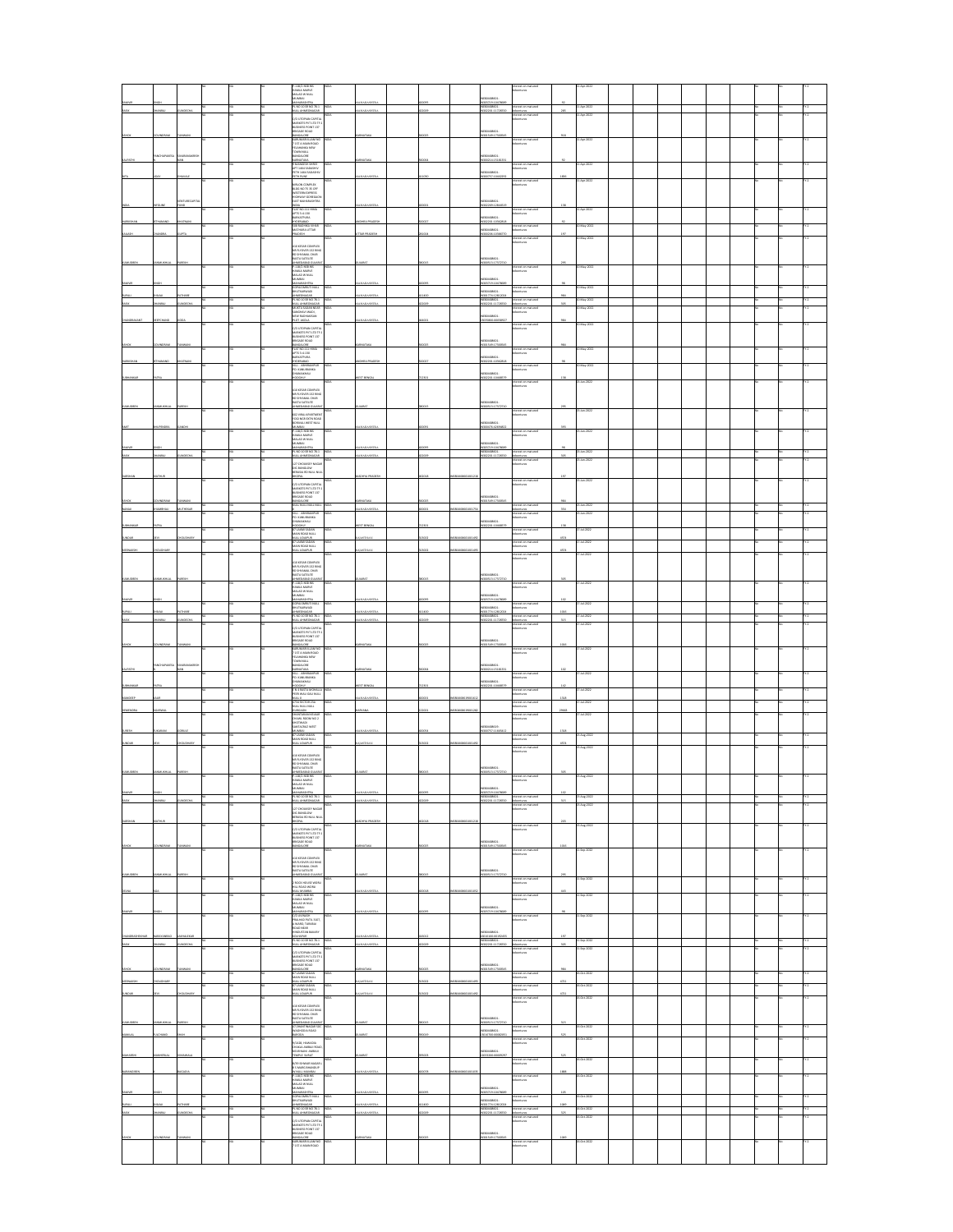|                       |                 |                |  | <b>COM EXCHAN</b>                                                                                                                                                                                                                                               |                                            |               |                                                                    | rrest on matu<br>entanes                               |                   |              |  |  |  |  |  |
|-----------------------|-----------------|----------------|--|-----------------------------------------------------------------------------------------------------------------------------------------------------------------------------------------------------------------------------------------------------------------|--------------------------------------------|---------------|--------------------------------------------------------------------|--------------------------------------------------------|-------------------|--------------|--|--|--|--|--|
|                       |                 |                |  | 9, NOM DODAMGE<br>PLACE 4TH R.OOR<br>ROOM NO-5 NULL<br>DR-9, NIEGRS-1 SEC<br>26-9, NIEGRS-1 SEC<br>26 NOIDA                                                                                                                                                     | AR PRADES                                  |               | 00263-100<br>100000-000001                                         |                                                        | 3803              |              |  |  |  |  |  |
|                       |                 |                |  | 2 ROCK HOUSE WORK<br>HELL ROAD WORK!<br>HELL MUMBAR<br>P-118/2 NSB INS<br>HAMAAD W NULL<br>MUMBAR<br>MUMBAR                                                                                                                                                     |                                            |               |                                                                    | bertares<br>erest on mature<br>pertares                |                   |              |  |  |  |  |  |
|                       |                 |                |  |                                                                                                                                                                                                                                                                 |                                            |               |                                                                    | erest on matured<br>Sentanes                           |                   | $v - 2022$   |  |  |  |  |  |
|                       |                 | NDECH          |  |                                                                                                                                                                                                                                                                 | <b>HARASHTRA</b><br><b><i>SURASHTE</i></b> | ioos          | 30408601<br>202719-10470609<br>Conventions<br>12201-11720700       |                                                        | $^{46}$<br>$20\%$ |              |  |  |  |  |  |
|                       |                 |                |  | MUMBAI<br>MAHARASHTRA<br>PL NO 10 SR NO 78-1<br>NULL AHAREDNAGAR<br>LANM G E ROAD<br>BANK G E ROAD<br>RANK G E ROAD                                                                                                                                             |                                            |               | 106601                                                             | bentures<br>arest on matured<br>bentures               |                   | Nov-2022     |  |  |  |  |  |
|                       |                 |                |  |                                                                                                                                                                                                                                                                 |                                            |               |                                                                    | vrest on m<br>ventures                                 |                   |              |  |  |  |  |  |
|                       |                 |                |  | C/O UTOPANI CAPITAL<br>MARKITS PVT LTD TF-1<br>BUSINESS POINT 127<br>BUSINESS POINT 127<br>BANGKIDRE<br>ARATHAN STREET<br>MATHAN STREET<br>MATHAN STREET<br>MATHAN STREET<br>CHEMAN                                                                             | <b>RNATAKA</b>                             |               | 30408601<br>001549-17200545                                        | rrest on matured                                       | 951               |              |  |  |  |  |  |
|                       |                 |                |  |                                                                                                                                                                                                                                                                 |                                            |               | 00008601                                                           | entanes                                                |                   |              |  |  |  |  |  |
|                       |                 |                |  |                                                                                                                                                                                                                                                                 |                                            |               | 00441-1002989                                                      | erest on matured<br>verbanes                           |                   |              |  |  |  |  |  |
|                       |                 |                |  | 410 KESAR COMPLEX<br>SR FUNDAR 122 RING<br>RD SHUMAN, CHAR<br>RD SHUMAN, CHAR<br>MALTARIA GULIAN<br>A HALTAR MARK<br>MALAD W NULL<br>MANAD W NULL<br>MALAD W NULL<br>MANAD W NULL<br>MANAD W NULL<br>MANAD W NULL<br>MANAD W NULL<br>MANAD W NULL               |                                            |               |                                                                    |                                                        |                   |              |  |  |  |  |  |
|                       |                 |                |  |                                                                                                                                                                                                                                                                 |                                            |               | 304108601-<br>100513-17372710                                      | rest on matured<br>entanes                             |                   |              |  |  |  |  |  |
|                       |                 |                |  |                                                                                                                                                                                                                                                                 |                                            |               | 102801052<br>-<br>303719-10478689<br>680408601-<br>302201-11726700 | rest on matured                                        |                   | Dec-2022     |  |  |  |  |  |
|                       |                 |                |  |                                                                                                                                                                                                                                                                 |                                            |               |                                                                    | entures                                                | $21\%$            |              |  |  |  |  |  |
|                       |                 |                |  | C/O UTOPAN CAPITAL<br>MARKETS PVT LTD TF-<br>RUSINGS POINT 1.27<br>RUSINGS POINT 1.27<br>RANGALORE<br>CAPITAL MARK ROAD<br>Y 1537 A MARK ROAD<br>TOWN NULL<br>TOWN NULL<br>RANGALORE<br>RANGALORE                                                               |                                            |               | 00000601                                                           |                                                        |                   |              |  |  |  |  |  |
|                       |                 |                |  |                                                                                                                                                                                                                                                                 | <b>RNATAKI</b>                             |               | N301549-17300545                                                   | rest on ma<br>etares                                   | 1016              |              |  |  |  |  |  |
|                       | <b>CHAPACES</b> |                |  |                                                                                                                                                                                                                                                                 |                                            |               | 10280802<br>000214-15181331                                        |                                                        |                   |              |  |  |  |  |  |
|                       |                 |                |  | enniarius<br>20 pareland<br>20 pareland<br>appartments 7<br>raenvetton road<br>chemur                                                                                                                                                                           |                                            |               |                                                                    | erest on ma<br>Sentures                                |                   |              |  |  |  |  |  |
|                       |                 |                |  |                                                                                                                                                                                                                                                                 |                                            |               |                                                                    | erest on r<br>Sentanes                                 |                   |              |  |  |  |  |  |
|                       |                 |                |  | 603 GTH FLOOR<br>SODHINWARK<br>TOWER OK LTD CS<br>COMPLEX RD DAHISA<br>SCAST) MUMBAL                                                                                                                                                                            |                                            |               | 102801052<br>032103-0006                                           |                                                        |                   |              |  |  |  |  |  |
|                       |                 |                |  | 165/6 RAIAN STREET<br>BARA BAZAR RENTA                                                                                                                                                                                                                          |                                            |               | .<br>Cananashi<br>01774-125                                        | arest on matured<br>bentures                           |                   | $485 - 2022$ |  |  |  |  |  |
|                       |                 |                |  |                                                                                                                                                                                                                                                                 |                                            |               |                                                                    | rest on matured<br>entanes                             |                   |              |  |  |  |  |  |
|                       |                 |                |  | 410 KESAR COMPLEX<br>NR FLYOVER 132 RING<br>RO SHYAMAL CHAR<br>RASTA SATELITE                                                                                                                                                                                   |                                            |               | 80408601<br>4900513-17272710                                       |                                                        |                   |              |  |  |  |  |  |
|                       |                 |                |  | MAIA MININ<br>AMATOARIA GUINA<br>P-119/2 NSR INS<br>MAALA MARVE<br>MAALAD W NULL<br>MAALAD SITRA<br>MAALAD SITRA<br>PL NO 10 SR NO 78-1<br>ML AMARKENTRA                                                                                                        |                                            |               |                                                                    | erest on r<br>Sentanes                                 |                   |              |  |  |  |  |  |
|                       |                 |                |  |                                                                                                                                                                                                                                                                 | <b><i>SURASHTR</i></b>                     | ioos          | 03719-10476<br>002201-11726                                        |                                                        | 315               | 15.302       |  |  |  |  |  |
|                       |                 |                |  |                                                                                                                                                                                                                                                                 |                                            |               |                                                                    | bertures<br>arest on i<br>bertures<br><b>Cured</b>     |                   | as-332       |  |  |  |  |  |
|                       |                 |                |  | C/O UTOPAN CAPITAL<br>MARKETS PVT LTD TF-<br>BUSINESS POINT 137<br>BRIGADE ROAD<br>wgalore<br>Wumar illam n                                                                                                                                                     |                                            |               |                                                                    |                                                        |                   |              |  |  |  |  |  |
|                       |                 |                |  | KARUMANI ILIAM NJ<br>7 ISTA MAIN ROAD<br>YELAHANKA NEW<br>TOWN NULL<br>BANGALORE                                                                                                                                                                                |                                            |               |                                                                    | erest on matured<br>bentures                           |                   |              |  |  |  |  |  |
| LPATHI                |                 |                |  |                                                                                                                                                                                                                                                                 | <b>GNATAKA</b>                             |               | 00008601<br>1000214-15191331                                       | rest on ma<br>entures                                  | 102               |              |  |  |  |  |  |
|                       |                 |                |  | anngnlore<br>Karnataka<br>20 Parkland<br>Appartments 7<br>Kathan<br>Karnas<br>Karnas<br>HEANAU                                                                                                                                                                  |                                            |               | NERDHOBEO1-<br>NGCO441-10029                                       |                                                        |                   |              |  |  |  |  |  |
|                       |                 |                |  | :<br>12/154, Rameshwar<br>Aep, Sola Road, Nea<br>Petrol Pump, Null                                                                                                                                                                                              |                                            |               |                                                                    | arest on matured<br>bentures                           |                   |              |  |  |  |  |  |
|                       |                 |                |  |                                                                                                                                                                                                                                                                 |                                            |               | 103808014<br>302461-10143210                                       | test on r<br>Intares                                   |                   |              |  |  |  |  |  |
|                       |                 |                |  | Puissa Paulaine, Nota<br>Alfrida Paulaine, Singh<br>Colony Naujuan Singh<br>Colony Naujuan Singh<br>Mahama<br>Sa Mac CoFRCERS<br>QTRS SARDAR NAGAR<br>NG 4 SON KOLONG<br>NG 4 SON KOLONG                                                                        |                                            |               | 103808014<br>00005-11240813                                        |                                                        |                   |              |  |  |  |  |  |
|                       |                 |                |  |                                                                                                                                                                                                                                                                 | LARASHITE                                  |               | 80408601<br>000214-13192207                                        | rest on i<br>retures                                   | 407               |              |  |  |  |  |  |
|                       |                 |                |  | MUMBAL<br>SOS TRITON GREENE<br>CPP JUNU POST<br>CFFICE JUNU MULL<br>LEIRING                                                                                                                                                                                     |                                            |               | 10380801-022<br>03116-10211944                                     | rest on ma<br>entures                                  |                   |              |  |  |  |  |  |
|                       | HOR             | GARW           |  | AUMENT<br><b>MGARDELHI</b>                                                                                                                                                                                                                                      |                                            |               | 00118-10742464                                                     | ectate                                                 | 103               |              |  |  |  |  |  |
|                       |                 |                |  | 603 GTH FLOOR<br>Sochinnerike<br>Tower ons LTD CS<br>Complex RD Dahisa<br>(GAST) Munibal                                                                                                                                                                        |                                            |               | 493408601                                                          | <b>Intanes</b>                                         |                   |              |  |  |  |  |  |
|                       |                 |                |  |                                                                                                                                                                                                                                                                 |                                            |               | 12103-000                                                          | erest on matured<br>Sentanes                           |                   | $ab - 302$   |  |  |  |  |  |
|                       |                 |                |  | 165/6 RALAN STREET<br>BARA BAZAR ROMTAK<br>RF LAXAR SADAN<br>MARA ROAD NARLI                                                                                                                                                                                    |                                            |               | 30408601-<br>101774-1253653                                        | rest on m<br>entures                                   | $^{42}$           |              |  |  |  |  |  |
|                       |                 |                |  |                                                                                                                                                                                                                                                                 |                                            |               |                                                                    |                                                        |                   |              |  |  |  |  |  |
|                       |                 |                |  |                                                                                                                                                                                                                                                                 |                                            |               |                                                                    | terest on mat<br>bentures                              | 4279              |              |  |  |  |  |  |
|                       |                 |                |  | MULLUDAPUR<br>87 LKKM SADAN<br>MAIN ROAD MULL<br>MULLUDAPUR                                                                                                                                                                                                     |                                            |               |                                                                    | mest on a                                              | 4270              |              |  |  |  |  |  |
|                       |                 |                |  |                                                                                                                                                                                                                                                                 |                                            |               | 400408601                                                          |                                                        |                   |              |  |  |  |  |  |
|                       |                 |                |  |                                                                                                                                                                                                                                                                 |                                            |               | 300513-1737271                                                     | terest on matured<br>bentures                          | 289               | Feb-3022     |  |  |  |  |  |
|                       |                 |                |  |                                                                                                                                                                                                                                                                 |                                            |               | 103808014                                                          |                                                        |                   |              |  |  |  |  |  |
|                       |                 | <b>DECHA</b>   |  | 410 KESAR COMPASY<br>AR RIVOVER 122 RING<br>ROSSINARI CANAR<br>RASTA SATELITE<br>PARTA SATELITE<br>PARTA MARVE<br>MAMAD W NULL<br>MAMAD W NULL<br>MAMAD W NULL<br>MAMAD W NULL<br>MAMAD W NULL<br>MAMAD W NULL<br>MAMAD W NULL<br>MAMAD W NULL<br>MAMAD W NULL  | <b>HARASHTE</b>                            | oos           | 03719-10478689<br>BO4KN601-<br>03301-11739700                      | berdures<br>erest on matured<br>etanes                 | $_{2\mathrm{K}}$  |              |  |  |  |  |  |
|                       |                 |                |  |                                                                                                                                                                                                                                                                 |                                            |               | 30408601<br>01549-17200542                                         |                                                        |                   |              |  |  |  |  |  |
|                       |                 |                |  |                                                                                                                                                                                                                                                                 |                                            |               |                                                                    | irest on ma<br>ientures                                |                   |              |  |  |  |  |  |
|                       |                 |                |  |                                                                                                                                                                                                                                                                 |                                            |               | 106108601-<br>10214-15181                                          |                                                        |                   |              |  |  |  |  |  |
|                       |                 |                |  | CO UTOPAN CARTAI<br>AMBRESS POINT 127<br>BUSINESS POINT 127<br>BUSINES ROAD<br>BUNGUARE TLANN NO<br>COMMINARE TLANN NOW<br>YEST A MANUEL ROAD<br>TOWN NULL<br>TOWN NULL<br>DANGUARE<br>DANGUARE                                                                 |                                            |               | environne                                                          | arest on r<br>bentures                                 |                   |              |  |  |  |  |  |
|                       |                 |                |  | 12/154, RAMESHWAR<br>AEP, SOLA ROAD, NEAR<br>AEP, SOLA ROAD, NEAR<br>STROC PUMP,<br>2 BM COFFICERS<br>NO 4 SON KOLWARA                                                                                                                                          |                                            |               | 12461-10547                                                        | erest on m<br>Sentanes                                 |                   |              |  |  |  |  |  |
|                       |                 |                |  |                                                                                                                                                                                                                                                                 |                                            |               | 1214-12192200                                                      | wz on m<br>entanes                                     |                   |              |  |  |  |  |  |
| <b>AURABI</b>         |                 |                |  | ND 4 SON KOLWALIN<br>MUMBA<br>LAR LAFAT RAI<br>MUSING SOCITY,<br>ARERA COLONY<br>BHOPAL                                                                                                                                                                         | DHYA PRADES                                |               | 400408601<br>12031600-00031900                                     |                                                        | $4\%$             |              |  |  |  |  |  |
|                       |                 |                |  |                                                                                                                                                                                                                                                                 |                                            |               | 80408601                                                           | erest on matured<br>entates                            |                   |              |  |  |  |  |  |
| UGARE                 |                 |                |  | RELIGARE SECURITIES<br>LTD D3 P3B DISTRICT<br>CENTRE SAKET NEW<br>DELH                                                                                                                                                                                          |                                            |               | 101774-1000016                                                     | erest on matured<br>verbanes                           | 337               |              |  |  |  |  |  |
| <b>AKASH</b>          |                 |                |  | 19 / 136, PATAKAPUR<br>NR PATKAPUR POLICE<br>STATION CHOWKI<br>NJLL KANPUR                                                                                                                                                                                      | MR PRADESI                                 |               | NEB04K08601-<br>NGC 2201-11222054                                  |                                                        | 479               |              |  |  |  |  |  |
|                       |                 |                |  |                                                                                                                                                                                                                                                                 |                                            |               | <b>Internation</b>                                                 | rest on i<br>entures                                   |                   |              |  |  |  |  |  |
|                       |                 |                |  | FLATNO, 103, FIRST<br>FLOOR, C. WING,<br>VISHIN BALAILCH.S.,<br>BALAILNAGAR,<br>THAKULLI-EAST.                                                                                                                                                                  |                                            |               | 01330-1815                                                         |                                                        |                   | Mar-2022     |  |  |  |  |  |
|                       |                 |                |  |                                                                                                                                                                                                                                                                 |                                            |               |                                                                    | erest on matured<br>Sentanes                           |                   |              |  |  |  |  |  |
| <b>SLOGEN</b>         |                 |                |  | 410 KESAR COMPLEX<br>NR FLYOVER 122 RING<br>RD SHYMMAL CHAR<br>RASTA SATELITE<br>AHMECNEAD GLUARA                                                                                                                                                               | .<br>ARAD                                  |               | 804108601-<br>00513-17372710                                       |                                                        | $\overline{315}$  |              |  |  |  |  |  |
| cш                    |                 |                |  |                                                                                                                                                                                                                                                                 |                                            |               |                                                                    | <b>Sentanes</b>                                        | 472               |              |  |  |  |  |  |
|                       |                 |                |  |                                                                                                                                                                                                                                                                 |                                            |               |                                                                    | irest on i<br>ientures                                 |                   |              |  |  |  |  |  |
| <b>ASK</b>            | ww              | <b>UNDECHA</b> |  | 2 ROCK HOUSE WORLE<br>HELL ROAD WORLE<br>HELL ROAD WORLE<br>MELL MEMARY<br>WARLAD WALLE<br>MARARAGNTRA<br>MARARAGNTRA<br>MARARAGNTRA<br>MARARAGNTRA<br>MARARAGNTRA<br>MARARAGNTRA                                                                               | .<br>Navrashtra                            | $\frac{1}{2}$ | 002719-1047868<br>630408601-<br>102201-11728700                    | best on matured                                        | $_{22\%}$         | 8-Mar-2022   |  |  |  |  |  |
|                       |                 |                |  |                                                                                                                                                                                                                                                                 |                                            |               |                                                                    | seres un numero<br>shertares<br>shertares<br>shertares |                   | Mar-3022     |  |  |  |  |  |
|                       |                 |                |  |                                                                                                                                                                                                                                                                 |                                            |               |                                                                    |                                                        |                   | Mar-2022     |  |  |  |  |  |
|                       |                 |                |  |                                                                                                                                                                                                                                                                 |                                            |               | 30408601                                                           | arest on matured<br>bentures                           |                   |              |  |  |  |  |  |
| <b>INTARANI</b><br>αm | ica             |                |  |                                                                                                                                                                                                                                                                 | <b>AMATAKA</b><br>ARAT                     | cccs          | 4900214-15181331<br>-103801083                                     | erest on ma<br>Sentares                                | 105               |              |  |  |  |  |  |
|                       |                 |                |  | NOTO UTOPANO CARE<br>AMARASIS POT LTD THREE SCRIPT 127<br>BRIGADE ROAD<br>BRIGADE ROAD<br>CARULARS ILLAN NO<br>CARULARS ILLAN NO<br>TELAHARACA NEW<br>CARULARS ROAD<br>CARULARS ROAD<br>CARULARS ROAD<br>CARULARS IN CORRECT INTO THE ROAD<br>BRIGARD CORRECT I |                                            |               |                                                                    | erest on mature<br>entanes                             | 1576              |              |  |  |  |  |  |
|                       |                 |                |  |                                                                                                                                                                                                                                                                 |                                            |               | 13461-10643                                                        |                                                        |                   | Mar-2022     |  |  |  |  |  |
|                       |                 |                |  | 12/154, RAMESHWAR<br>AEP, SOLA ROMO, NEA<br>PETROL PUMP, NEAL<br>AWMEDARAD,<br>2 R.M. COFFICERS<br>CITAS SARDAR NAGAR<br>MUMRAI<br>MUMRAI                                                                                                                       |                                            |               | <b>Internation</b><br>0214-1319                                    | arest on matured<br>bentures                           |                   |              |  |  |  |  |  |
|                       |                 |                |  |                                                                                                                                                                                                                                                                 |                                            |               | E80408601-<br>303116-10211944                                      | erest on matured<br>Sentanes                           |                   |              |  |  |  |  |  |
|                       |                 |                |  | Mumbai<br>Sol Triton Greensis<br>Oppice Juniu Mull<br>Oppice Juniu Mull<br>Mumbai                                                                                                                                                                               |                                            |               |                                                                    | erest on ma<br>Sentares                                |                   |              |  |  |  |  |  |
|                       |                 |                |  | -<br>GEETA NAGAR<br>PHATAK CROSS ROAD<br>BHANNOER (WEST),<br>HHANNOER (WEST),                                                                                                                                                                                   |                                            |               | 1028040824<br>12011200-0010799                                     |                                                        |                   |              |  |  |  |  |  |
|                       |                 |                |  |                                                                                                                                                                                                                                                                 | <b>CA PRADES</b>                           |               |                                                                    | vrest on m<br>vretures                                 |                   |              |  |  |  |  |  |
|                       |                 |                |  | BHRANDER (WEST),<br>MUMBAI<br>E-7/BE, FLAT NO.-301<br>LALA LAFAT RAI<br>HOUSING SOCITY,<br>ARERA COLONY<br>BHOPAL                                                                                                                                               |                                            |               | 134108601-<br>11600-0003:                                          | erest on matured<br>Sentures                           | $52\%$            |              |  |  |  |  |  |
|                       |                 |                |  |                                                                                                                                                                                                                                                                 |                                            |               | 134108601-<br>11774-1122                                           |                                                        |                   |              |  |  |  |  |  |
|                       |                 |                |  | ARANA COLONY<br>BHORAL<br>BHORAL<br>SATARUNG DICLAY<br>SATARUNG DICLAY<br>D-19, PARTAP NAGAL<br>ROLD NULL<br>ROLD NULL<br>MANDHAR<br>NADADHAR<br>NADADHAR<br>NADADHAR<br>NADADHAR<br>NADADHAR                                                                   |                                            |               | 134108601-<br>12201-11243                                          | erest on m<br>Sentanes                                 |                   | Mar-2022     |  |  |  |  |  |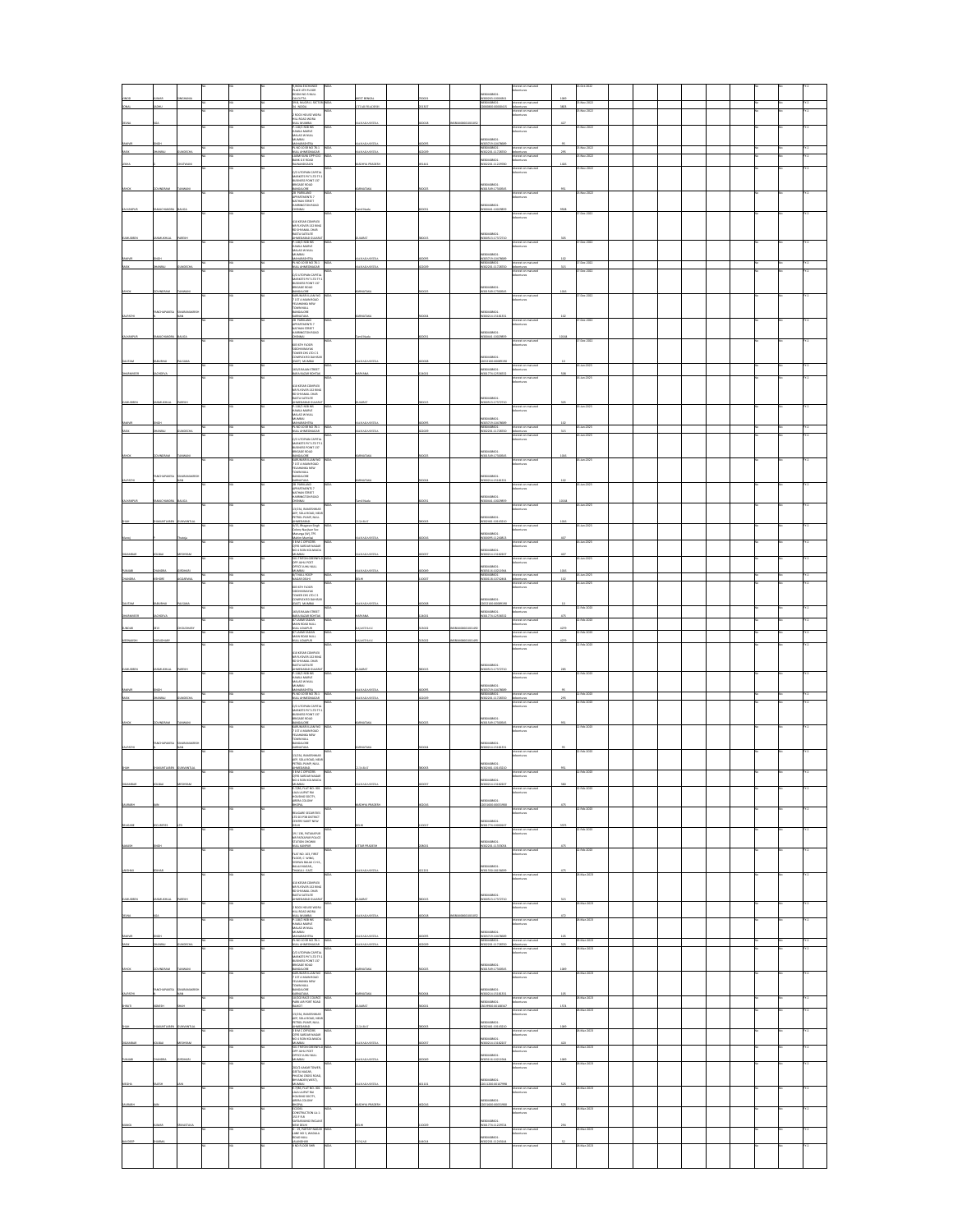|                |                  |          |  |                                                                                                                                                                                                                                                                             |                           |      |                 |                                     | bentanes                                             |               |              |  |  |  |  |  |
|----------------|------------------|----------|--|-----------------------------------------------------------------------------------------------------------------------------------------------------------------------------------------------------------------------------------------------------------------------------|---------------------------|------|-----------------|-------------------------------------|------------------------------------------------------|---------------|--------------|--|--|--|--|--|
|                |                  |          |  | NA SOCHARTH<br>CHGAON                                                                                                                                                                                                                                                       |                           |      |                 |                                     |                                                      |               |              |  |  |  |  |  |
|                |                  |          |  | 2 ROCK HOUSE WORLD<br>HULL MULHAM<br>HULL MULHAM<br>MULL MULHAM<br>HAMLA MARVE<br>MULHAM<br>MULHAM WULL<br>MULHAM<br>MULHAM DESR NO 28-1<br>MULHAM DESR NO 28-1<br>MULHAM DESR NO 28-1<br>MULHAM DESR NO 28-1                                                               |                           |      |                 |                                     | vest on mature<br>Sentanes                           |               | lpr-202      |  |  |  |  |  |
|                |                  |          |  |                                                                                                                                                                                                                                                                             |                           |      |                 |                                     |                                                      |               |              |  |  |  |  |  |
|                |                  |          |  |                                                                                                                                                                                                                                                                             |                           |      |                 |                                     | entures                                              |               |              |  |  |  |  |  |
|                |                  |          |  |                                                                                                                                                                                                                                                                             |                           |      |                 | 303719-10476680<br>EBD408601-       |                                                      |               |              |  |  |  |  |  |
|                |                  | EDGCHA   |  |                                                                                                                                                                                                                                                                             | <b><i>STARASHTR</i></b>   | 2009 |                 | 102201-11720700                     | test on matured<br>bertures<br>terest on<br>bertures | $206$         | Apr-2022     |  |  |  |  |  |
|                |                  |          |  |                                                                                                                                                                                                                                                                             |                           |      |                 |                                     |                                                      |               |              |  |  |  |  |  |
|                |                  |          |  | CJO UTOPAN CAPITAL<br>MARKETS PVT LTD TF-1<br>RUSINESS POINT 127<br>RINGADE ROAD<br>RANGALORE<br>CAPITA LUCINERORE                                                                                                                                                          |                           |      |                 | IS69-1733                           |                                                      | 986           |              |  |  |  |  |  |
|                |                  |          |  |                                                                                                                                                                                                                                                                             |                           |      |                 |                                     | erest on matured<br>entates                          |               |              |  |  |  |  |  |
|                | <b>CHAPAICES</b> |          |  | 2 IST A MAIN ROAD<br>YELAHANKA NEW<br>TOWN NULL<br>BANGALORE                                                                                                                                                                                                                |                           |      |                 | 103808014                           |                                                      |               |              |  |  |  |  |  |
|                |                  |          |  | <b>ARNATAKA</b>                                                                                                                                                                                                                                                             |                           |      |                 | 00214-1518133                       |                                                      |               | Apr-2022     |  |  |  |  |  |
|                |                  |          |  | 12/154, RAMESHWAR<br>AEP, SOLA ROAD, NEA<br>PETROL PUMP, NULL                                                                                                                                                                                                               |                           |      |                 | 493408601                           | irest on ma<br>ietšates                              |               |              |  |  |  |  |  |
|                |                  |          |  | AHMEDABAD<br>3 B.M.C.OFFICERS<br>QTRS SARDAR NAGAR<br>ND 4 SICIN KOLIMADA                                                                                                                                                                                                   |                           |      |                 | 000461-1014321                      |                                                      |               |              |  |  |  |  |  |
|                |                  |          |  |                                                                                                                                                                                                                                                                             |                           |      |                 | 30408601<br>00214-12192207          | rest on<br>retures                                   |               |              |  |  |  |  |  |
|                |                  |          |  | MUMBAL<br>6-7/86, FLAT NO -30<br>6-8/8 LALA LAUPAT RAL<br>HOUSING SOCITY,<br>4-8/8/8<br>6-8/9/10                                                                                                                                                                            |                           |      |                 |                                     | rest on m<br>entures                                 |               |              |  |  |  |  |  |
|                |                  |          |  |                                                                                                                                                                                                                                                                             |                           |      |                 |                                     |                                                      |               |              |  |  |  |  |  |
|                |                  |          |  |                                                                                                                                                                                                                                                                             |                           |      |                 |                                     | erest on n<br>Sentanes                               |               |              |  |  |  |  |  |
|                |                  |          |  |                                                                                                                                                                                                                                                                             |                           |      |                 |                                     |                                                      |               |              |  |  |  |  |  |
|                | NOCURAL          |          |  | ARAN<br>BADAL<br>BADAL MAGAR<br>GOAL MAGAR<br>GOAL MAGAR<br>GOAL MAGAR<br>MAGARA<br>MAGARA<br>MAGARA<br>MAGARA<br>MAGARA<br>MAGARA<br>MAGARA<br>MAGARA<br>MAGARA<br>MAGARA<br>MAGARA<br>MAGARA<br>MAGARA<br>MAGARA<br>MAGARA<br>MAGARA                                      | LASTHAN                   |      |                 | \6934108601-<br>\@03719-10344625    | irest on maturi<br>ieobates                          | $\mathbf{z}$  |              |  |  |  |  |  |
|                |                  | sua      |  |                                                                                                                                                                                                                                                                             |                           |      |                 |                                     | rest on mat                                          | 4429          |              |  |  |  |  |  |
| <b>DEAKSH</b>  |                  |          |  | MAIN ROAD NULL<br>NULL UDAPUR                                                                                                                                                                                                                                               |                           |      | 096010014       |                                     | bentans                                              | 4429          |              |  |  |  |  |  |
|                |                  |          |  |                                                                                                                                                                                                                                                                             |                           |      |                 |                                     | rest on r<br>retures                                 |               |              |  |  |  |  |  |
|                |                  |          |  | a/10 Néw Municipa<br>Blocks 4th Floor<br>Guimohna io sewri<br>Mahaliani io sewri<br>Wahaliani io sewri                                                                                                                                                                      |                           |      |                 |                                     |                                                      |               |              |  |  |  |  |  |
|                |                  |          |  |                                                                                                                                                                                                                                                                             |                           |      |                 |                                     | erest on matured<br>Sentares                         |               | May-2023     |  |  |  |  |  |
|                |                  |          |  |                                                                                                                                                                                                                                                                             |                           |      |                 |                                     |                                                      |               |              |  |  |  |  |  |
|                |                  |          |  |                                                                                                                                                                                                                                                                             | <b>ARASHITE</b>           |      |                 |                                     |                                                      | 148           |              |  |  |  |  |  |
|                |                  |          |  |                                                                                                                                                                                                                                                                             |                           |      |                 |                                     | irest on i<br>ientures                               |               |              |  |  |  |  |  |
|                |                  |          |  | A VIO NEW MUNICIPAL<br>RECORS CHEROGIC SCIENCE<br>SELEMONARING DISTANTS<br>MARIEL MUNICIPAL<br>PARTIA MARVE<br>MARIEL MARVE<br>MARIEL MARVE<br>MARIEL MARVE<br>MARIEL MARVE<br>MARIEL MARVE<br>MARIEL MARVE<br>MARIEL MARVE                                                 |                           |      |                 | 02719-10476                         |                                                      |               | May-2023     |  |  |  |  |  |
|                | WAN              | LINDECHA |  | MULL ANMEDIANGAR                                                                                                                                                                                                                                                            | <b><i>INFARASHTRA</i></b> | 2009 |                 | 6002201-11720700                    | ceres un m<br>bertures<br>bertures<br>bertures       | 206           |              |  |  |  |  |  |
|                |                  |          |  | C/O UTOPAN CAPITAL<br>MARKETS PVT LTD TF-<br>BUGINESS POINT 137                                                                                                                                                                                                             |                           |      |                 |                                     |                                                      |               |              |  |  |  |  |  |
|                |                  |          |  |                                                                                                                                                                                                                                                                             | <b>NATAKI</b>             |      |                 | 30408601<br>101549-17200547         |                                                      | 986           |              |  |  |  |  |  |
|                |                  |          |  | BRIGADE ROAD<br>EARGADE REAL<br>EARGADEAR TEAM NO<br>TORUMAR TEAM NOAD<br>TOWN NUEL<br>EARGADEAR<br>EARGADEAR<br>MEGHANARAN<br>COUTH WEST ROOCK,<br>200 FLOOR REC,<br>200 FLOOR REC,<br>200 FLOOR REC,<br>COUTH WEST ROOCK,<br>200 FLOOR REC,<br>COUTH WEST ROOCK,          |                           |      |                 |                                     | irest on ma<br>entures                               |               |              |  |  |  |  |  |
|                |                  |          |  |                                                                                                                                                                                                                                                                             |                           |      |                 |                                     |                                                      |               |              |  |  |  |  |  |
|                |                  |          |  |                                                                                                                                                                                                                                                                             |                           |      |                 | 0214-15181                          | irest on ma<br>ietitates                             |               |              |  |  |  |  |  |
|                |                  |          |  |                                                                                                                                                                                                                                                                             |                           |      |                 | 30408601                            |                                                      |               |              |  |  |  |  |  |
|                |                  |          |  | <b>KOLKATA</b><br>10/302 RACE COURCE<br>PARK AIR PORT ROAD<br>RAIKOT                                                                                                                                                                                                        |                           |      |                 | 046300-004                          | arest on matured<br>bentures                         |               | May 2022     |  |  |  |  |  |
|                |                  |          |  |                                                                                                                                                                                                                                                                             |                           |      |                 | E80408601-<br>1019000-0011          | rrest on matured                                     | 10%           |              |  |  |  |  |  |
|                |                  |          |  |                                                                                                                                                                                                                                                                             |                           |      |                 | 80409601                            | etanes                                               |               |              |  |  |  |  |  |
|                | AILINTLABOV      |          |  |                                                                                                                                                                                                                                                                             | <b>JARAT</b>              |      |                 | 1003161-10143210                    | irest on ma<br>ietšares                              | 986           |              |  |  |  |  |  |
|                |                  |          |  | 12/154, RAMESHWAR<br>AEP, SOLA ROAD, NEA<br>AEP, SOLA ROAD, NEA<br>AEROL PUMP, NEA<br>CALA LATAST RAI<br>HOUSING SOCITY,<br>HOUSING SOCITY,<br>AEROL HOUSING SOCITY,<br>AEROL                                                                                               |                           |      |                 | 103808014                           |                                                      |               |              |  |  |  |  |  |
|                |                  |          |  | ANGAN COLONY<br>BHOPAL<br>GOPAL NAGAR<br>GOPAL NAGAR<br>NAGAR LAIPUR<br>NAGAR LAIPUR<br>NAGAR LAIPUR<br>NAGAR LAIPUR<br>RAIASTHAN                                                                                                                                           |                           |      |                 | 331600-0003                         | irest on mat<br>ientures                             |               |              |  |  |  |  |  |
|                |                  |          |  |                                                                                                                                                                                                                                                                             |                           |      |                 |                                     |                                                      |               |              |  |  |  |  |  |
|                |                  |          |  |                                                                                                                                                                                                                                                                             |                           |      |                 | 136108601-<br>12719-1036            |                                                      |               |              |  |  |  |  |  |
|                |                  |          |  |                                                                                                                                                                                                                                                                             |                           |      |                 |                                     | arest on r<br>bentures                               |               |              |  |  |  |  |  |
|                |                  |          |  | NOMINA<br>DALASTIKAN<br>P-118/2 NSR INS<br>KAMALA MARKE<br>MALASDA<br>MANARASTIKA<br>MANARASTIKA<br>PL NO 10 SR NO 78-1<br>NAILI ANMEDINASAR                                                                                                                                |                           |      |                 | 03719-10476<br>80408601-            |                                                      |               |              |  |  |  |  |  |
|                |                  | EDGCHA   |  |                                                                                                                                                                                                                                                                             | <b>HARASHTRA</b>          | ioos |                 | 002201-11728700                     | rest on matured<br>destates                          | $_{20}$       | un-2023      |  |  |  |  |  |
|                |                  |          |  | 127 CHOLICEY NAGA<br>DIG BLINGLOW<br>BERASIA RD NULL NUL                                                                                                                                                                                                                    |                           |      |                 |                                     |                                                      |               |              |  |  |  |  |  |
|                |                  |          |  |                                                                                                                                                                                                                                                                             |                           |      |                 |                                     |                                                      |               |              |  |  |  |  |  |
|                |                  |          |  | C/O UTOPAN CAPITAL<br>MARKETS PVT LTD TF-<br>BUSINESS POINT 127<br>BRIGADE ROAD<br>BANGALORE                                                                                                                                                                                |                           |      |                 |                                     | arest on matured<br>bentures                         |               |              |  |  |  |  |  |
|                |                  |          |  |                                                                                                                                                                                                                                                                             | NATAKI                    |      |                 | 80408601<br>N301549-17300545        |                                                      | 986           |              |  |  |  |  |  |
|                |                  |          |  | KARUMAR ILIAM NO<br>7 ISTA MAIN ROAD<br>YELNANKA NEW<br>TOWN NULL<br>BANGALORE                                                                                                                                                                                              |                           |      |                 |                                     | rest on matured<br>entures                           |               |              |  |  |  |  |  |
|                | <b>COMPARES</b>  |          |  |                                                                                                                                                                                                                                                                             |                           |      |                 | 693408601                           |                                                      |               |              |  |  |  |  |  |
|                |                  |          |  | KARNATAKA<br>10/202 RACE COURCE<br>PARK AIR PORT ROAD<br>RABOT                                                                                                                                                                                                              |                           |      |                 | 000214-1518133<br>680408601         | rest on r<br>entanes                                 |               |              |  |  |  |  |  |
|                |                  |          |  |                                                                                                                                                                                                                                                                             |                           |      |                 | 019900-001                          |                                                      | 109           |              |  |  |  |  |  |
|                |                  |          |  | 12/154, RAMESHAVAR<br>AEP, SOLA ROAD, NEA<br>PETROL PUMP, NULL                                                                                                                                                                                                              |                           |      |                 |                                     | rest co.m<br>entures                                 |               |              |  |  |  |  |  |
|                |                  |          |  | AVANEDARAD<br>C-7/BG, FLAT NO -30<br>LALA LAI PAT RAI<br>HOUSING SOCITY,<br>AREAL COLONY                                                                                                                                                                                    |                           |      |                 | NERDAIOBEO1-<br>NGC 164 1214 122 10 | irest on i<br>ientures                               |               |              |  |  |  |  |  |
|                |                  |          |  |                                                                                                                                                                                                                                                                             |                           |      |                 |                                     |                                                      |               |              |  |  |  |  |  |
|                |                  |          |  | HOPAL<br>ND FLOOR SHR                                                                                                                                                                                                                                                       |                           |      |                 |                                     | erest on ma<br>Sentanes                              |               |              |  |  |  |  |  |
|                |                  |          |  | i nd Floor Shri<br>Gopal Nagar<br>Gopalpura Rye Fass<br>Akadhhpuri Gandhe<br>Nagar Laipur<br>Rauasthaan                                                                                                                                                                     |                           |      |                 |                                     |                                                      |               |              |  |  |  |  |  |
| GWANDAS        | ANDECINAL        |          |  |                                                                                                                                                                                                                                                                             |                           |      |                 | 0408601<br>(303719-10344625         |                                                      | 30            |              |  |  |  |  |  |
|                |                  |          |  | <b>GS/G RALAN STREET</b>                                                                                                                                                                                                                                                    |                           |      |                 |                                     |                                                      |               | ul-2023      |  |  |  |  |  |
|                |                  |          |  |                                                                                                                                                                                                                                                                             |                           |      |                 | -                                   | vrest on m<br>ventures                               |               |              |  |  |  |  |  |
|                |                  |          |  |                                                                                                                                                                                                                                                                             |                           |      |                 |                                     | rest on ma<br>entures                                |               |              |  |  |  |  |  |
|                |                  |          |  |                                                                                                                                                                                                                                                                             |                           |      |                 |                                     |                                                      |               |              |  |  |  |  |  |
|                | ANRAJ            | NDECHA   |  | <b>MARK BAZAR BENERK<br/>BARK BAZAR BENERK<br/>MARLA MARKE<br/>MARAD W NULL<br/>MARAD W NULL<br/>MARAD DE SR NO 78-1<br/>PL NO 10 SR NO 78-1</b><br>PL NO 10 SR NO 78-1<br>PL NO 10 SR NO 78-1<br>NULL ANMEDIANGAR                                                          | <b>ASLARASETEA</b>        | 2009 |                 | 2719-10478680<br>002201-11728700    | <b>MM</b>                                            |               | u-2022       |  |  |  |  |  |
|                |                  |          |  |                                                                                                                                                                                                                                                                             |                           |      |                 |                                     | ebertures<br>terest on m                             | 216           |              |  |  |  |  |  |
|                |                  |          |  | 127 CHOLICSÉY NAGA<br>DIG BLINGLOW<br>BERASIA RD NULL NUL<br>BHOPAL                                                                                                                                                                                                         |                           |      |                 |                                     |                                                      |               |              |  |  |  |  |  |
|                |                  |          |  |                                                                                                                                                                                                                                                                             |                           |      |                 |                                     | bertures                                             |               |              |  |  |  |  |  |
|                |                  |          |  |                                                                                                                                                                                                                                                                             |                           |      |                 | 1038040891                          |                                                      |               |              |  |  |  |  |  |
| <b>GHOK</b>    | WNDRAM           |          |  |                                                                                                                                                                                                                                                                             | <b>GNATAKA</b>            | XXX  |                 | N301549-17300545                    |                                                      | 1019          |              |  |  |  |  |  |
| <b>MATAR</b>   | <b>UPTA</b>      |          |  | CONTRACTOR CAPITAL<br>ANGERSIS PORT 127<br>BRIGADS ROAD<br>BRIGADS ROAD<br>BRIGADS ROAD<br>MARD NO. 29 ALWAR<br>ATMORE<br>ATMORE ROAD PRODUCTS<br>CORE NATION ROAD                                                                                                          |                           |      |                 | .<br>102201-11617761                | erest on mature<br>Seetanes<br>erest on mature       | 102           |              |  |  |  |  |  |
|                |                  |          |  |                                                                                                                                                                                                                                                                             |                           |      |                 |                                     | <b>bestaws</b>                                       |               |              |  |  |  |  |  |
|                |                  |          |  | ii Nu huma aya.<br>Gopal Nagar<br>Gopalpura ine Pass<br>Akadar Laipur<br>Nagar Laipur<br>Ahmeturai                                                                                                                                                                          |                           |      |                 | 400408601<br>102719-1034463         |                                                      |               |              |  |  |  |  |  |
|                |                  |          |  |                                                                                                                                                                                                                                                                             | <b>RASHTE</b>             |      |                 |                                     | arest on matured<br>bentures                         | 1200          | AF-2023      |  |  |  |  |  |
|                |                  |          |  |                                                                                                                                                                                                                                                                             |                           |      |                 |                                     | erest on matured<br>Sentanes                         |               | AF-2024      |  |  |  |  |  |
|                |                  |          |  |                                                                                                                                                                                                                                                                             |                           |      |                 |                                     | terest on matured<br>bentures                        | 1200          | NF-2024      |  |  |  |  |  |
|                |                  |          |  |                                                                                                                                                                                                                                                                             |                           |      |                 | 3408619-<br>4433-005:               |                                                      |               |              |  |  |  |  |  |
| NDAR           |                  | UDHARY   |  | NAGAR LAPUR<br>BAAKSTA MONTA<br>G W 4 RASTA MONALIA<br>G W 4 RASTA MONALIA<br>MULLO<br>MULLO<br>MULLO<br>SUGGER RRUPA MR.<br>SUGGER RRUPA MR.<br>SUGGER RRUPA MR.<br>SUGGER RRUPA MR.<br>SUGGER RRUPA MR.<br>SUGGER RRUPA MR.<br>SUGGER RRUPA MR.<br>SUGGER RRUPA MR.<br>SU |                           |      | 1086010014      |                                     | erest on m<br>Sentares                               | 4586          |              |  |  |  |  |  |
| <b>HESNADE</b> | <b>LOHARY</b>    |          |  |                                                                                                                                                                                                                                                                             | <b>STHAN</b>              | 1002 | 800809001014    |                                     | erest on ma<br>Sentures                              | 4586          |              |  |  |  |  |  |
|                |                  |          |  | NULL UDAPUR<br>87 LAXMI SADAN<br>MAIN ROAD NULL<br>NULL UDAPUR                                                                                                                                                                                                              |                           |      |                 |                                     | terest on mat<br>bentures                            |               |              |  |  |  |  |  |
| <b>GLNA</b>    |                  |          |  |                                                                                                                                                                                                                                                                             | <b>ASLARASETTRA</b>       | osk  | 3010060100105   |                                     |                                                      | 459           | Lip-2022     |  |  |  |  |  |
|                |                  |          |  |                                                                                                                                                                                                                                                                             |                           |      |                 | 103808401                           | erest on matured<br>Sentares                         |               |              |  |  |  |  |  |
| ww             |                  |          |  |                                                                                                                                                                                                                                                                             |                           |      |                 |                                     | arest on matured                                     | 102           | 4 Aug 2022   |  |  |  |  |  |
|                |                  | uncru    |  | 2 ROCK HOUSE WORLD<br>HULL ROAD WORLD<br>HULL ROAD WORLD<br>MULL MUMBAI<br>HAMALA MARKE<br>MAMALAGNITAL<br>MULL AHAKONGITAL<br>MULL AHAKONGITAL<br>PL NO 10 SR NO 20-1<br>MULL AHAKONGITAL                                                                                  | <b>MAASHTRA</b>           | m    |                 |                                     |                                                      | $\frac{1}{2}$ | Aug-2022     |  |  |  |  |  |
|                |                  |          |  |                                                                                                                                                                                                                                                                             |                           |      |                 |                                     | bentures<br>arest on matured<br>bentures             |               |              |  |  |  |  |  |
| <b>HOK</b>     |                  |          |  |                                                                                                                                                                                                                                                                             |                           |      |                 | 400408601<br>001549-1720054         |                                                      | 100           | Aug-2022     |  |  |  |  |  |
|                |                  |          |  |                                                                                                                                                                                                                                                                             |                           |      |                 |                                     | terest on matured<br>bentures                        |               |              |  |  |  |  |  |
|                | <b>HAPAKES</b>   |          |  |                                                                                                                                                                                                                                                                             | <b>ENATAKI</b>            | œ    |                 |                                     |                                                      |               |              |  |  |  |  |  |
| KALPATHI       |                  |          |  | SOLO APRIRIAREA<br>MARKETS PAT LTD TF-1<br>MARKETS PAT LTD TF-1<br>MARKETS FORT 1.27<br>MARKETS RAMAN ROM<br>TCLAHARKE AND TELAHARKET TOWN PART<br>MARKETS<br>MARKETS<br>MARKETS                                                                                            |                           |      |                 | 804108601-<br>00214-15181331        | arest on m<br>bentures                               | 102           |              |  |  |  |  |  |
|                |                  |          |  |                                                                                                                                                                                                                                                                             |                           |      |                 |                                     |                                                      |               |              |  |  |  |  |  |
| <b>AKKAR</b>   |                  |          |  | a 12 radhé shyam<br>Socety Near<br>Davalnagar Socety<br>Warasia Ring Road<br>Wadddara                                                                                                                                                                                       | <b>IMART</b>              | XX   |                 | NERDAIDEESD-<br>NGC 523 324 555 53  |                                                      | 2400          | $M-202$      |  |  |  |  |  |
|                |                  |          |  |                                                                                                                                                                                                                                                                             |                           |      |                 | 4128040834                          | erest on matured<br>Sentanes                         |               |              |  |  |  |  |  |
|                |                  |          |  | WADODARA<br>DATTA MANDIR ROAD<br>DAHANUKAR WADI<br>DAHANUKAR WADI<br>KAUNGARI (W)<br>MUNGARI                                                                                                                                                                                |                           |      |                 | 000014390039                        |                                                      |               | Aug-2023     |  |  |  |  |  |
|                |                  |          |  |                                                                                                                                                                                                                                                                             |                           |      |                 |                                     | arest on matured<br>bentures                         |               |              |  |  |  |  |  |
|                | CIVILARE         |          |  | 12/154, RAMESHWAR<br>AEP, SOLA ROAD, NEA<br>PETROL PUMP, NULL                                                                                                                                                                                                               | 1.813                     | XGG  |                 | 4580408601-<br>(302461-10143210     |                                                      | 1019          |              |  |  |  |  |  |
| NOCCE          |                  |          |  |                                                                                                                                                                                                                                                                             |                           |      |                 |                                     | arest on ma<br>bertures                              | 1200          | $-34 - 2025$ |  |  |  |  |  |
|                |                  |          |  |                                                                                                                                                                                                                                                                             |                           |      |                 |                                     | terest on matured<br>ibentures                       |               |              |  |  |  |  |  |
| <b>NAGRA</b>   |                  |          |  |                                                                                                                                                                                                                                                                             | <b>LARASHTE</b>           |      |                 | E80408E19-<br>(300513-14474052      |                                                      | 2400          |              |  |  |  |  |  |
| <b>DVENDRA</b> | www              |          |  |                                                                                                                                                                                                                                                                             | <b>YANA</b>               |      | 680410861900128 |                                     | irest on mat<br>ientures                             | 27000         |              |  |  |  |  |  |
|                |                  |          |  | PERIOL PUBB), NULL<br>ANNI ERACTA MONALL<br>EW 4 RASTA MONALL<br>FW 4 RASTA MONALL<br>SUILLO<br>DIBB GORDLEY KANDINU<br>COMPLEY KANDINU<br>COMPLEY KANDINU<br>MUNA SUCTOR 22A<br>MUNI NULL NULL MULL<br>SUIGAON<br>MUNA SUILL NULL NULL<br>COMPLEY AND RELL<br>COMPLE       |                           |      |                 |                                     | erest on ma<br>Sentares                              |               |              |  |  |  |  |  |
|                |                  |          |  | 20/31 MANISH NAGA<br>FOUR BUNGALOW<br>ANDHERI W NULL                                                                                                                                                                                                                        |                           |      |                 |                                     |                                                      |               |              |  |  |  |  |  |
|                |                  |          |  |                                                                                                                                                                                                                                                                             |                           |      |                 |                                     | arest on matured<br>bentures                         |               | au-2026      |  |  |  |  |  |
|                |                  |          |  | ANIMARI W NULL<br>MUMBAI<br>E N 4 RASTA MOHALLI<br>PEER WALI GALI NULL<br>NULL O<br>D 303 GOKUL TOWER<br>CAS LTD THAKUR<br>COS LTD THAKUR                                                                                                                                   |                           |      |                 |                                     | arest on matured<br>bentures                         |               | 44-2026      |  |  |  |  |  |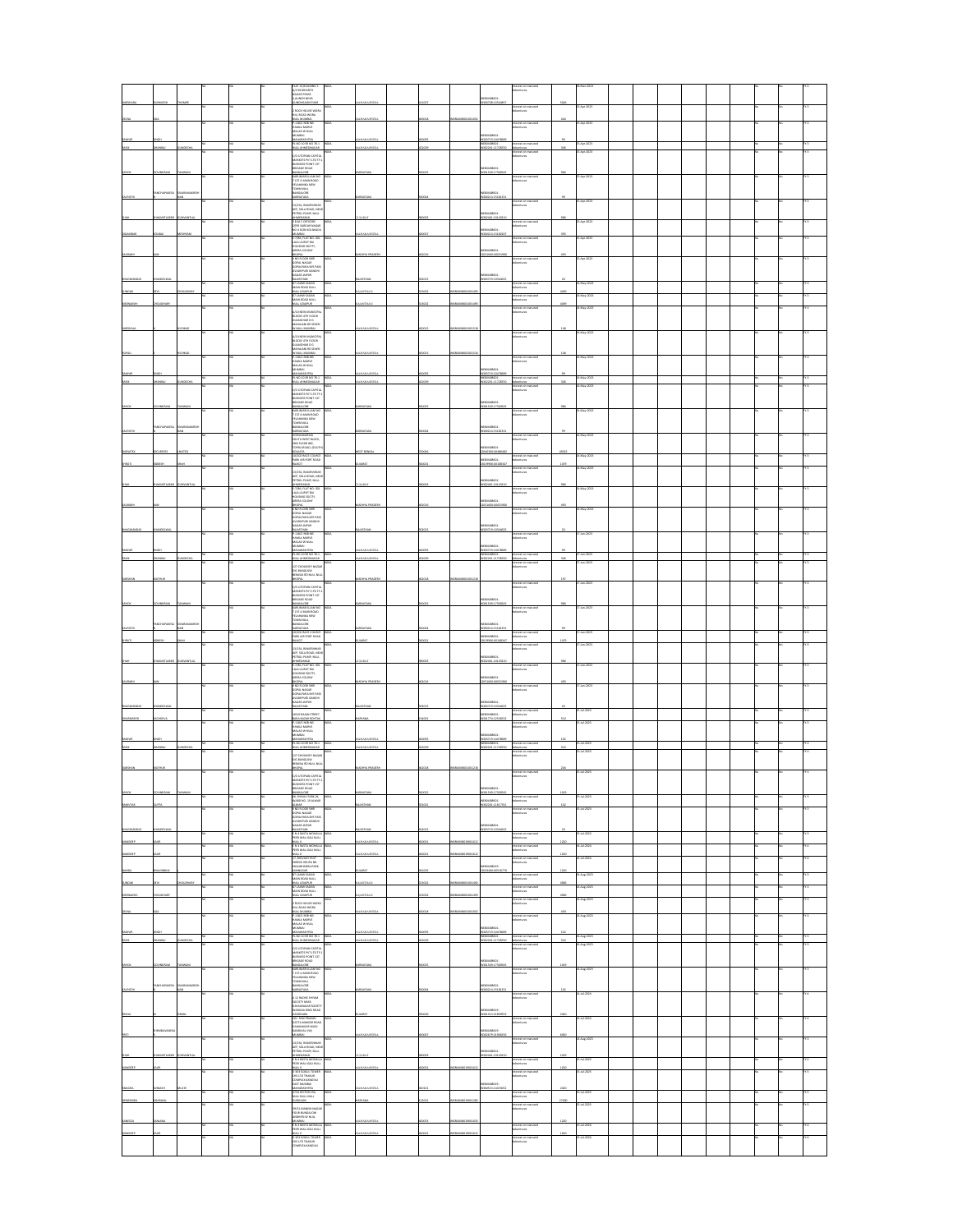|               |                  |       |  | 28/01 GANESH NAGAR<br>UP NULL NULL AGRA<br>180 NULL ROOR SHR<br>GOPAL NAGAR<br>GOPALPURA RYE PASS<br>NAGAR LARURA<br>180 NULL RYE                                                                                                                                                                                                                                                                                                                          | TAR PRADES               |      |               |                                                         | ez on i                                          | sia           |                 |  |  |  |  |
|---------------|------------------|-------|--|------------------------------------------------------------------------------------------------------------------------------------------------------------------------------------------------------------------------------------------------------------------------------------------------------------------------------------------------------------------------------------------------------------------------------------------------------------|--------------------------|------|---------------|---------------------------------------------------------|--------------------------------------------------|---------------|-----------------|--|--|--|--|
|               |                  |       |  |                                                                                                                                                                                                                                                                                                                                                                                                                                                            |                          |      |               |                                                         | entanes                                          |               |                 |  |  |  |  |
|               |                  |       |  |                                                                                                                                                                                                                                                                                                                                                                                                                                                            |                          |      |               |                                                         |                                                  |               |                 |  |  |  |  |
|               |                  |       |  |                                                                                                                                                                                                                                                                                                                                                                                                                                                            |                          |      |               | INER04IO8601-<br>IN903719-10344625                      |                                                  | $^{20}$       |                 |  |  |  |  |
|               |                  |       |  | NAVANK INDIAN<br>RAJASTIKAN<br>RM 106 PO<br>TOWNSHIP<br>NAGOTHANE TAL<br>ROHA DIST RAIGAD<br>RAIGARHIMHI                                                                                                                                                                                                                                                                                                                                                   |                          |      |               |                                                         | Jedion n<br>Hotales                              |               |                 |  |  |  |  |
|               |                  |       |  |                                                                                                                                                                                                                                                                                                                                                                                                                                                            |                          |      |               |                                                         |                                                  |               |                 |  |  |  |  |
|               |                  |       |  | KURA DIST RAIGAD<br>RAGGARAINA<br>P-130/2 NGR INS<br>P-130/2 NGR INS<br>MAALA MARVE<br>MAARAGUTRA<br>SOPALSMRUTRA<br>GOPALSMRUTRA<br>COPALSMRUTRA<br>SOPALSMRUTRA                                                                                                                                                                                                                                                                                          |                          |      |               | NERONICEES-<br>2010600-03457211                         |                                                  |               | 2-Sep-2022      |  |  |  |  |
|               |                  |       |  |                                                                                                                                                                                                                                                                                                                                                                                                                                                            |                          |      |               |                                                         | rrest on matured<br>ientures                     |               |                 |  |  |  |  |
|               |                  |       |  |                                                                                                                                                                                                                                                                                                                                                                                                                                                            | <b>LARASHITE</b>         |      |               | 0408601<br>000719-1047068                               |                                                  |               |                 |  |  |  |  |
|               |                  |       |  |                                                                                                                                                                                                                                                                                                                                                                                                                                                            |                          |      |               | INER0408601-<br>IN901774-128120                         | rest on m<br>entures                             |               | Sep-202)        |  |  |  |  |
|               |                  |       |  |                                                                                                                                                                                                                                                                                                                                                                                                                                                            | <b><i>URASHTR</i></b>    |      |               |                                                         | rest on m                                        | 986           |                 |  |  |  |  |
|               |                  |       |  | 127 CHOLICEY NAGA<br>DIG BLINGLOW<br>BERASIA RD NULL NU<br>BHOPAL                                                                                                                                                                                                                                                                                                                                                                                          |                          |      |               |                                                         | etures                                           |               |                 |  |  |  |  |
|               |                  |       |  | <b>OM</b>                                                                                                                                                                                                                                                                                                                                                                                                                                                  |                          |      |               |                                                         |                                                  |               |                 |  |  |  |  |
|               |                  |       |  | C/O UTOPIAN CAPITA<br>MARKETS PVT LTD TF<br>BUGINESS POINT 127<br>BRIGADE ROAD<br>BANGALORE                                                                                                                                                                                                                                                                                                                                                                |                          |      |               |                                                         | rest on mati<br>entanes                          |               | $50 - 202$      |  |  |  |  |
|               |                  |       |  |                                                                                                                                                                                                                                                                                                                                                                                                                                                            |                          |      |               |                                                         |                                                  |               |                 |  |  |  |  |
|               |                  |       |  |                                                                                                                                                                                                                                                                                                                                                                                                                                                            |                          |      |               | INERDAIDEGOS-<br>INGLESAS-172005-61                     |                                                  | 986           |                 |  |  |  |  |
|               |                  |       |  | 801, NAJ BASTI<br><b>UGARI DERAL DEL</b>                                                                                                                                                                                                                                                                                                                                                                                                                   |                          |      |               | 1020100501<br>100468-1004                               | viet on m<br>oettates                            |               | Sep-202         |  |  |  |  |
|               |                  |       |  |                                                                                                                                                                                                                                                                                                                                                                                                                                                            |                          |      |               |                                                         | rrest on m<br>entures                            |               |                 |  |  |  |  |
|               |                  |       |  |                                                                                                                                                                                                                                                                                                                                                                                                                                                            |                          |      |               | 1020010501-                                             |                                                  |               |                 |  |  |  |  |
|               |                  |       |  | 12/154, RAMESHAVA<br>ASP, SOLA ROAD, NGA<br>ASP, SOLA ROAD, NGA<br>ASTROL PUMP, NULL<br>MAMESHAVA<br>GOPAL NUGAR<br>GOPAL NUGAR<br>ASPALIURA RY PASS<br>ASPALIURA RY PUS<br>ASPALIURA RY<br>RAMESHAVA<br>RAMESHAVA                                                                                                                                                                                                                                         |                          |      |               | 1003161-10143210                                        |                                                  |               |                 |  |  |  |  |
|               |                  |       |  |                                                                                                                                                                                                                                                                                                                                                                                                                                                            |                          |      |               |                                                         |                                                  |               |                 |  |  |  |  |
|               |                  |       |  |                                                                                                                                                                                                                                                                                                                                                                                                                                                            |                          |      |               | E80408601-<br>003719-109                                |                                                  |               |                 |  |  |  |  |
|               |                  |       |  | aiastikan<br>Hokshe Bazar                                                                                                                                                                                                                                                                                                                                                                                                                                  |                          |      |               |                                                         | rest on mature                                   |               |                 |  |  |  |  |
|               |                  |       |  | SAGUAN<br>SAGUAN<br>KANGHANA                                                                                                                                                                                                                                                                                                                                                                                                                               |                          |      |               | 80408601-<br>02461-10431541                             | entans                                           | 1972          |                 |  |  |  |  |
|               |                  |       |  | .<br><i>Wa</i> rtiment 2 No.<br>1008 7/1, Russel                                                                                                                                                                                                                                                                                                                                                                                                           |                          |      |               | 1028040824                                              | erest on r<br>Sentures                           |               |                 |  |  |  |  |
|               |                  |       |  | HIDDR //I, RIDDR<br>GREET KOLKKTA<br>P-118/2 NSR INS<br>HAMLAD W NULL<br>MUMBAI<br>MUMBAI                                                                                                                                                                                                                                                                                                                                                                  | <b>EST BENGA</b>         |      |               | 3053300-0000027                                         |                                                  | 492           |                 |  |  |  |  |
|               |                  |       |  |                                                                                                                                                                                                                                                                                                                                                                                                                                                            |                          |      |               |                                                         | rest on m<br>entures                             |               |                 |  |  |  |  |
|               |                  |       |  |                                                                                                                                                                                                                                                                                                                                                                                                                                                            |                          |      |               | 0408601-<br>2719-1047                                   |                                                  |               |                 |  |  |  |  |
|               |                  |       |  |                                                                                                                                                                                                                                                                                                                                                                                                                                                            |                          |      |               |                                                         | onest con in<br>ventures                         |               |                 |  |  |  |  |
|               |                  |       |  | d 2 SHAUMAR SOCIE<br>Shahu College Roa<br>Mull Pune                                                                                                                                                                                                                                                                                                                                                                                                        |                          |      |               | 601                                                     |                                                  |               |                 |  |  |  |  |
|               |                  |       |  |                                                                                                                                                                                                                                                                                                                                                                                                                                                            |                          |      |               |                                                         | rrest on mature<br>entures                       |               |                 |  |  |  |  |
|               |                  |       |  | 127 CHOLICEY NAGA<br>DIG BLINGLOW<br>BERASIA RO NULL NUL<br>BHOPAL                                                                                                                                                                                                                                                                                                                                                                                         |                          |      |               |                                                         |                                                  |               |                 |  |  |  |  |
|               |                  |       |  |                                                                                                                                                                                                                                                                                                                                                                                                                                                            |                          |      |               |                                                         | onest con mu<br>ventures                         |               |                 |  |  |  |  |
|               |                  |       |  | C/O UTOPIAN CAPITA<br>MARKETS PVT LTD TF<br>BRIGADE ROAD<br>BRIGADE ROAD                                                                                                                                                                                                                                                                                                                                                                                   |                          |      |               |                                                         |                                                  |               |                 |  |  |  |  |
|               |                  |       |  |                                                                                                                                                                                                                                                                                                                                                                                                                                                            |                          |      |               | INEB04I08601-<br>IN901549-17300540                      |                                                  | soss          |                 |  |  |  |  |
|               |                  |       |  | BRANGALORE<br>BRANGALORE<br>KARLAMAR ILLAM IV<br>7 ISTA MARV ROAD<br>YELAHARKA NEW<br>TOWN NULL<br>BRANGALORE<br>BRANGALORE                                                                                                                                                                                                                                                                                                                                |                          |      |               |                                                         | rest on mat<br>entures                           |               |                 |  |  |  |  |
|               |                  |       |  |                                                                                                                                                                                                                                                                                                                                                                                                                                                            |                          |      |               |                                                         |                                                  |               |                 |  |  |  |  |
|               |                  |       |  |                                                                                                                                                                                                                                                                                                                                                                                                                                                            |                          |      |               | 00214-15191                                             |                                                  |               |                 |  |  |  |  |
|               |                  |       |  |                                                                                                                                                                                                                                                                                                                                                                                                                                                            |                          |      |               |                                                         | entanes                                          |               |                 |  |  |  |  |
|               |                  |       |  | <b>CONDUCATE</b><br>SEP SOLA RAMESHWAR<br>SETROL PUMP, NELL<br>FRIROL PUMP, NELL<br>COPALPURA RE PASS<br>COPALPURA RE PASS<br>MUADHPURA RE PASS<br>MUADHPURA RE PASS<br>MUADHPURA RE PASS<br>MUADHPURA GROPHE                                                                                                                                                                                                                                              |                          |      |               | E80408601-<br>303461-10143210                           |                                                  |               |                 |  |  |  |  |
|               |                  |       |  |                                                                                                                                                                                                                                                                                                                                                                                                                                                            |                          |      |               |                                                         | rest on matured<br>retures                       |               |                 |  |  |  |  |
|               |                  |       |  |                                                                                                                                                                                                                                                                                                                                                                                                                                                            |                          |      |               |                                                         |                                                  |               |                 |  |  |  |  |
|               |                  |       |  |                                                                                                                                                                                                                                                                                                                                                                                                                                                            |                          |      |               | 1008040801<br>000719-1034462                            |                                                  |               |                 |  |  |  |  |
|               |                  |       |  |                                                                                                                                                                                                                                                                                                                                                                                                                                                            |                          |      |               |                                                         |                                                  |               |                 |  |  |  |  |
|               |                  |       |  | NAMERIKAN<br>P-118/2 NSR INS<br>HAMLA MARVE<br>MAMARAGHTRA<br>MAMARAGHTRA<br>MAMARAGHTRA<br>GOPALSMRUTI NI                                                                                                                                                                                                                                                                                                                                                 |                          |      |               |                                                         |                                                  |               |                 |  |  |  |  |
|               |                  |       |  |                                                                                                                                                                                                                                                                                                                                                                                                                                                            | <b>HARASHTE</b>          |      |               | 136108601-<br>13719-10478689                            |                                                  | $\omega$      |                 |  |  |  |  |
|               |                  |       |  | hliftarikan<br>Bhlitkarikan<br>Ahmedinagar                                                                                                                                                                                                                                                                                                                                                                                                                 |                          |      |               | INER0409601-<br>IN901774-12812                          | entanes                                          | 986           |                 |  |  |  |  |
|               |                  |       |  |                                                                                                                                                                                                                                                                                                                                                                                                                                                            |                          |      |               |                                                         |                                                  |               |                 |  |  |  |  |
|               |                  |       |  | 127 CHOLICSEY NAGA<br>DIG BLINGLOW<br>BERAGIA ROMULL NU                                                                                                                                                                                                                                                                                                                                                                                                    |                          |      |               |                                                         |                                                  |               |                 |  |  |  |  |
|               |                  |       |  | OM.                                                                                                                                                                                                                                                                                                                                                                                                                                                        | NYA PRADES               |      | E806086010013 |                                                         | vrest on ma<br>entanes                           | 197           |                 |  |  |  |  |
|               |                  |       |  |                                                                                                                                                                                                                                                                                                                                                                                                                                                            |                          |      |               |                                                         |                                                  |               |                 |  |  |  |  |
|               |                  |       |  |                                                                                                                                                                                                                                                                                                                                                                                                                                                            |                          |      |               | 180408601-<br>IOSEB-172005                              |                                                  |               |                 |  |  |  |  |
|               |                  |       |  | C/O UTOPAN CAPITA<br>MARKETS PVT LTD TH<br>BUSINESS POINT 127<br>BUSINESS POINT 127<br>BANGELORE<br>MARKETHA NOW<br>YELMANIKA NEW<br>TOWN NULL<br>TOWN NULL<br>DANGELORE<br>RANGELORE                                                                                                                                                                                                                                                                      |                          |      |               |                                                         | est on a<br>entanes                              |               |                 |  |  |  |  |
|               |                  |       |  |                                                                                                                                                                                                                                                                                                                                                                                                                                                            |                          |      |               |                                                         |                                                  |               |                 |  |  |  |  |
|               | <b>CHAPACES</b>  |       |  |                                                                                                                                                                                                                                                                                                                                                                                                                                                            |                          |      |               | INERDAIDEGOS:<br>INGODOS 4-SSSRS333                     |                                                  |               |                 |  |  |  |  |
|               |                  |       |  | BANGALORE<br>KARNATAKA<br>MAIN ROAD NULL<br>MAIN ROAD NULL<br>MAIN ROAD NULL<br>MAIN ROAD NULL<br>MAIN ROAD NULL<br>MAIN ROAD NULL                                                                                                                                                                                                                                                                                                                         |                          |      |               |                                                         | rest on i<br>retures                             |               |                 |  |  |  |  |
|               |                  |       |  |                                                                                                                                                                                                                                                                                                                                                                                                                                                            |                          |      |               |                                                         |                                                  | 4426          |                 |  |  |  |  |
|               |                  |       |  |                                                                                                                                                                                                                                                                                                                                                                                                                                                            |                          |      |               |                                                         | irest on ma<br>ietšates                          | 468           |                 |  |  |  |  |
|               |                  |       |  | 12/154, RAMESHWAR<br>AEP, SOLA ROAD, NEA<br>PETROL PUMP, NULL                                                                                                                                                                                                                                                                                                                                                                                              |                          |      |               |                                                         | erest on mature<br>entanes                       |               |                 |  |  |  |  |
|               |                  |       |  |                                                                                                                                                                                                                                                                                                                                                                                                                                                            |                          |      |               | 10280804                                                |                                                  |               |                 |  |  |  |  |
|               |                  |       |  |                                                                                                                                                                                                                                                                                                                                                                                                                                                            |                          |      |               | 000461-10143                                            | rest on matured<br>entanes                       |               |                 |  |  |  |  |
|               |                  |       |  |                                                                                                                                                                                                                                                                                                                                                                                                                                                            |                          |      |               |                                                         |                                                  |               |                 |  |  |  |  |
|               |                  |       |  | Petrol Pubby, Null<br>Ahbeedard<br>I BD Floor Shr<br>Gopalpuba Bye Pas<br>Aliachpubi Gandhi<br>Magaruhur<br>Baiactuan<br>Baiactuan                                                                                                                                                                                                                                                                                                                         |                          |      |               | INEB04IOB601-<br>IN303719-10344625                      |                                                  | 20            |                 |  |  |  |  |
|               |                  |       |  | NAMERINA<br>RAMSTRAN<br>P-118/2 NSR INS<br>MAMLA MARNE<br>MAMARASHTRA<br>MAMARASHTRA<br>PL NO 10 58 NO 78-1<br>PL NO 10 58 NO 78-1<br>NJLL AWARDSHTRA                                                                                                                                                                                                                                                                                                      |                          |      |               |                                                         | est on<br>etares                                 |               |                 |  |  |  |  |
|               |                  |       |  |                                                                                                                                                                                                                                                                                                                                                                                                                                                            |                          |      |               |                                                         |                                                  |               |                 |  |  |  |  |
|               |                  |       |  |                                                                                                                                                                                                                                                                                                                                                                                                                                                            |                          |      |               | 8002719-10476<br>NGC 040801-                            |                                                  |               |                 |  |  |  |  |
|               |                  |       |  |                                                                                                                                                                                                                                                                                                                                                                                                                                                            |                          |      |               | N002201-1172                                            | etans<br>et on i<br>etans                        | $2\mathrm{X}$ | $-0< 222$       |  |  |  |  |
|               |                  |       |  | 127 CHOURSEY NAGA<br>DIG BLINGLOW<br>BERASIA RD NULL NU                                                                                                                                                                                                                                                                                                                                                                                                    |                          |      |               |                                                         |                                                  |               |                 |  |  |  |  |
|               |                  |       |  | ONL                                                                                                                                                                                                                                                                                                                                                                                                                                                        | <b>GYOLOGIA</b>          |      |               |                                                         |                                                  | 210           |                 |  |  |  |  |
|               |                  |       |  | COUTOPAN CARTAL<br>MARKES POLITI TE-<br>MARKES PONT 127<br>MARKES PONT 127<br>MARKES PONT NAME<br>TOWN NULL<br>TOWN NULL<br>NAMES ARW<br>NAMES<br>NAMES<br>MARKES<br>NAMES<br>NAMES                                                                                                                                                                                                                                                                        |                          |      |               |                                                         | rest on m<br>retures                             |               |                 |  |  |  |  |
|               |                  |       |  |                                                                                                                                                                                                                                                                                                                                                                                                                                                            |                          |      |               |                                                         |                                                  |               |                 |  |  |  |  |
|               |                  |       |  |                                                                                                                                                                                                                                                                                                                                                                                                                                                            |                          |      |               | 680408601-<br>001549-17300545                           |                                                  | 1053          |                 |  |  |  |  |
|               |                  |       |  |                                                                                                                                                                                                                                                                                                                                                                                                                                                            |                          |      |               |                                                         | erest on n<br>Sentanes                           |               |                 |  |  |  |  |
|               | <b>NONAPAKES</b> |       |  |                                                                                                                                                                                                                                                                                                                                                                                                                                                            |                          |      |               | 680408601                                               |                                                  |               |                 |  |  |  |  |
|               |                  |       |  | <b>GRNATAKA</b>                                                                                                                                                                                                                                                                                                                                                                                                                                            |                          |      |               | 1000214-151813                                          |                                                  |               |                 |  |  |  |  |
|               |                  |       |  | 12/154, RAMESHWAR<br>AEP, SOLA ROAD, NEA<br>PETROL PUMP, NULL                                                                                                                                                                                                                                                                                                                                                                                              |                          |      |               |                                                         | rrest on matured<br>ientures                     |               | Dec-2022        |  |  |  |  |
|               | UNTLABE          |       |  |                                                                                                                                                                                                                                                                                                                                                                                                                                                            |                          |      |               | 1028040824<br>0004510143210                             |                                                  | 1052          |                 |  |  |  |  |
|               |                  |       |  | MANDARAD<br>103, ASHTAVINAYAK<br>SADANAND WADI<br>AND WAD                                                                                                                                                                                                                                                                                                                                                                                                  |                          |      |               | INCROADEGO1-                                            | rest on m<br>returnes                            |               |                 |  |  |  |  |
|               |                  |       |  |                                                                                                                                                                                                                                                                                                                                                                                                                                                            |                          |      |               | 12028900-0025<br>INER04IOEG01-<br>INGO0118-10740        | rest on matured                                  | 58            | $-00$           |  |  |  |  |
|               |                  |       |  | MUMBAL<br>NUMBAL<br>NAGAR DELHI<br>NAD FLOOR SHRI                                                                                                                                                                                                                                                                                                                                                                                                          |                          |      |               |                                                         |                                                  | 105           |                 |  |  |  |  |
|               |                  |       |  | i nd Floor Shri<br>Gopal Nagar<br>Gopalpura Rye Pass<br>Avadhpuri Gandhi<br>Nagar Laipur<br>Nagar Laipur                                                                                                                                                                                                                                                                                                                                                   |                          |      |               |                                                         |                                                  |               |                 |  |  |  |  |
|               |                  |       |  |                                                                                                                                                                                                                                                                                                                                                                                                                                                            |                          |      |               | 1020040404<br>IN303719-10344625                         |                                                  |               |                 |  |  |  |  |
|               |                  |       |  |                                                                                                                                                                                                                                                                                                                                                                                                                                                            |                          |      |               |                                                         | irest on mature<br>ieobates                      |               |                 |  |  |  |  |
|               |                  |       |  | MIN BAZAR AT<br>MOHAVPUR GHED                                                                                                                                                                                                                                                                                                                                                                                                                              |                          |      |               | 1038040891<br>00044-1229                                |                                                  |               |                 |  |  |  |  |
|               |                  |       |  | MADHAVPUR GHED<br>NULL DIST PORRANDI<br>P-138/2 NSR INS<br>HAMAD WAVEL<br>MAMAD WAVEL<br>MAMARASITRA<br>MAMARASITRA<br>PL ND 10 SR ND 70 -                                                                                                                                                                                                                                                                                                                 |                          |      |               |                                                         | rest on matured<br>entures                       |               |                 |  |  |  |  |
|               |                  |       |  |                                                                                                                                                                                                                                                                                                                                                                                                                                                            |                          |      |               | 1020100501                                              |                                                  |               |                 |  |  |  |  |
|               |                  | uncru |  |                                                                                                                                                                                                                                                                                                                                                                                                                                                            |                          |      |               | IN303719-10478689<br>INERORDERDI -<br>IN303201-11728700 | erest on matured                                 |               | 12-Jan-2024     |  |  |  |  |
|               |                  |       |  |                                                                                                                                                                                                                                                                                                                                                                                                                                                            |                          | oo   |               |                                                         | Sebentures<br>nterest on matured<br>Sebentures   | $_{20}$       | -<br>- us-2024  |  |  |  |  |
|               |                  |       |  | COURDRAN CARTAL<br>MARKES PV LTD TF-<br>MARKES PONT 122<br>REGARD<br>RANGHLORE<br>EARLAND NOW<br>TOWN NULL<br>TOWN NULL<br>TOWN NULL<br>RANGHLORE<br>TOWN NULL<br>RANGHLORE<br>RANGHLORE                                                                                                                                                                                                                                                                   |                          |      |               |                                                         |                                                  |               |                 |  |  |  |  |
|               |                  |       |  |                                                                                                                                                                                                                                                                                                                                                                                                                                                            |                          |      |               | NG00408601-<br>NG01549-172001                           |                                                  |               |                 |  |  |  |  |
|               |                  |       |  |                                                                                                                                                                                                                                                                                                                                                                                                                                                            |                          |      |               |                                                         | erest on matured<br>Sentanes                     |               | <b>Jan-2024</b> |  |  |  |  |
|               |                  |       |  |                                                                                                                                                                                                                                                                                                                                                                                                                                                            |                          |      |               |                                                         |                                                  |               |                 |  |  |  |  |
| KALPATHI      | OWNER            |       |  |                                                                                                                                                                                                                                                                                                                                                                                                                                                            | MATAKA                   |      |               | NG00408601-<br>NG00214-15181331                         |                                                  | $\omega$      |                 |  |  |  |  |
|               |                  |       |  |                                                                                                                                                                                                                                                                                                                                                                                                                                                            |                          |      |               |                                                         | entures                                          |               |                 |  |  |  |  |
|               |                  |       |  | 12/154, RAMESHWAR<br>AEP, SOLA ROAD, NEA<br>PETROL PUMP, NULL<br>AHMEDAEAD,<br>R/7 NULL ROOP                                                                                                                                                                                                                                                                                                                                                               |                          |      |               | NEBONICBEO1-<br>NGCONES-10143210<br>NEBONICBEO1-        |                                                  | 98            |                 |  |  |  |  |
| <b>HANDRA</b> | HORE             | GRAWA |  |                                                                                                                                                                                                                                                                                                                                                                                                                                                            |                          | œ    |               | 000118-1074246                                          |                                                  | $\omega$      |                 |  |  |  |  |
|               |                  |       |  | MON MON<br>MGAR DELHI<br>S, VIRANDAVAN<br>SIRISK BAH-RTO<br>WARASHIA COLONY                                                                                                                                                                                                                                                                                                                                                                                |                          |      |               |                                                         | seres un nature<br>derest on mature<br>obertares |               | as 202          |  |  |  |  |
|               |                  |       |  | <b>MODA</b>                                                                                                                                                                                                                                                                                                                                                                                                                                                |                          |      |               | 1020040404<br>0019001-0116                              |                                                  |               |                 |  |  |  |  |
|               |                  |       |  |                                                                                                                                                                                                                                                                                                                                                                                                                                                            |                          |      |               | 490406601-<br>002269-1174                               | rrest on matured<br>ientures                     |               | as-2024         |  |  |  |  |
|               |                  |       |  |                                                                                                                                                                                                                                                                                                                                                                                                                                                            |                          |      |               |                                                         | rest on m                                        |               |                 |  |  |  |  |
|               |                  |       |  | H NO - 218, SECTOR -<br>18, CHANDIGARILLI<br>11 ND FLOOR SHR<br>GOPALPURA RYE PAS<br>ALVADHPURA RYE PAS<br>ALVADHPURA RYE PAS<br>NAGAPURA<br>NAGAPURA                                                                                                                                                                                                                                                                                                      |                          |      |               |                                                         | entanes                                          |               |                 |  |  |  |  |
|               |                  |       |  |                                                                                                                                                                                                                                                                                                                                                                                                                                                            |                          |      |               | 1020010501-                                             |                                                  |               |                 |  |  |  |  |
|               |                  |       |  | <b>WASTRAN</b>                                                                                                                                                                                                                                                                                                                                                                                                                                             |                          |      |               | 003719-1034463<br>1008040891                            | arest on mati<br>bertures                        |               |                 |  |  |  |  |
|               |                  |       |  | GS/G RALAN STREET                                                                                                                                                                                                                                                                                                                                                                                                                                          |                          |      |               | 101774-12536                                            |                                                  | 46            |                 |  |  |  |  |
|               |                  |       |  |                                                                                                                                                                                                                                                                                                                                                                                                                                                            |                          |      |               |                                                         | irest on mat<br>ientures                         |               |                 |  |  |  |  |
| AJTACOMH      |                  |       |  |                                                                                                                                                                                                                                                                                                                                                                                                                                                            | <b><i>STARASHTRA</i></b> | 1078 |               |                                                         |                                                  | 690           |                 |  |  |  |  |
|               |                  |       |  | $\begin{tabular}{l c c c} \hline \textbf{1.53}\scriptsize{0.54\scriptsize{0.54\scriptsize{0.54\scriptsize{0.54\scriptsize{0.54\scriptsize{0.54\scriptsize{0.54\scriptsize{0.54\scriptsize{0.54\scriptsize{0.54\scriptsize{0.54\scriptsize{0.54\scriptsize{0.54\scriptsize{0.54\scriptsize{0.54\scriptsize{0.54\scriptsize{0.54\scriptsize{0.54\scriptsize{0.54\scriptsize{0.54\scriptsize{0.54\scriptsize{0.54\scriptsize{0.54\scriptsize{0.54\scriptsize$ |                          |      |               |                                                         | arest on mature<br>bentures                      |               |                 |  |  |  |  |
|               |                  |       |  |                                                                                                                                                                                                                                                                                                                                                                                                                                                            |                          |      |               |                                                         |                                                  |               | Feb-202         |  |  |  |  |
|               |                  |       |  |                                                                                                                                                                                                                                                                                                                                                                                                                                                            |                          |      |               |                                                         | rrest on matured<br>ienbanes                     |               |                 |  |  |  |  |
|               |                  |       |  |                                                                                                                                                                                                                                                                                                                                                                                                                                                            |                          |      |               |                                                         |                                                  |               | Feb 302         |  |  |  |  |
|               |                  |       |  |                                                                                                                                                                                                                                                                                                                                                                                                                                                            |                          |      |               |                                                         | rrest on mat<br>entures                          |               |                 |  |  |  |  |
|               |                  |       |  |                                                                                                                                                                                                                                                                                                                                                                                                                                                            |                          |      |               |                                                         |                                                  |               | Feb-302         |  |  |  |  |
|               |                  |       |  |                                                                                                                                                                                                                                                                                                                                                                                                                                                            |                          |      |               |                                                         | rrest on matured<br>ientures                     |               |                 |  |  |  |  |
|               |                  |       |  |                                                                                                                                                                                                                                                                                                                                                                                                                                                            |                          |      |               | 1008040801                                              |                                                  |               |                 |  |  |  |  |
|               |                  |       |  |                                                                                                                                                                                                                                                                                                                                                                                                                                                            |                          |      |               |                                                         | rest on matured                                  | 285           | 66-2024         |  |  |  |  |
|               |                  |       |  |                                                                                                                                                                                                                                                                                                                                                                                                                                                            |                          |      |               |                                                         | entures                                          |               |                 |  |  |  |  |
|               |                  |       |  | 127 CHOLICEY NAGA<br>DIG BLINGLOW<br>BERASIA RD NULL NU<br>BHOPAL                                                                                                                                                                                                                                                                                                                                                                                          |                          |      |               |                                                         |                                                  | ċö.           |                 |  |  |  |  |
|               |                  |       |  |                                                                                                                                                                                                                                                                                                                                                                                                                                                            |                          |      |               |                                                         | erest on mature                                  |               |                 |  |  |  |  |
|               |                  |       |  |                                                                                                                                                                                                                                                                                                                                                                                                                                                            |                          |      |               |                                                         |                                                  |               |                 |  |  |  |  |
|               |                  |       |  |                                                                                                                                                                                                                                                                                                                                                                                                                                                            |                          |      |               |                                                         | etanes                                           |               |                 |  |  |  |  |
|               |                  |       |  |                                                                                                                                                                                                                                                                                                                                                                                                                                                            |                          |      |               |                                                         |                                                  |               |                 |  |  |  |  |
|               |                  |       |  |                                                                                                                                                                                                                                                                                                                                                                                                                                                            |                          |      |               | E80408601-<br>301549-17300540                           |                                                  |               | Feb-202         |  |  |  |  |
|               |                  |       |  | E (O UTOPAN CAPITAL<br>MARKETS PVT LTD TF-<br>MARKETS POINT 127<br>REGADE ROAD<br>REGADE ROAD<br>CONN NULL<br>TELAHAND AND ROAD<br>TELAHAND AND ROAD<br>TELAHAND AND                                                                                                                                                                                                                                                                                       |                          |      |               | 0000001                                                 | terest on matured<br>bentures                    |               |                 |  |  |  |  |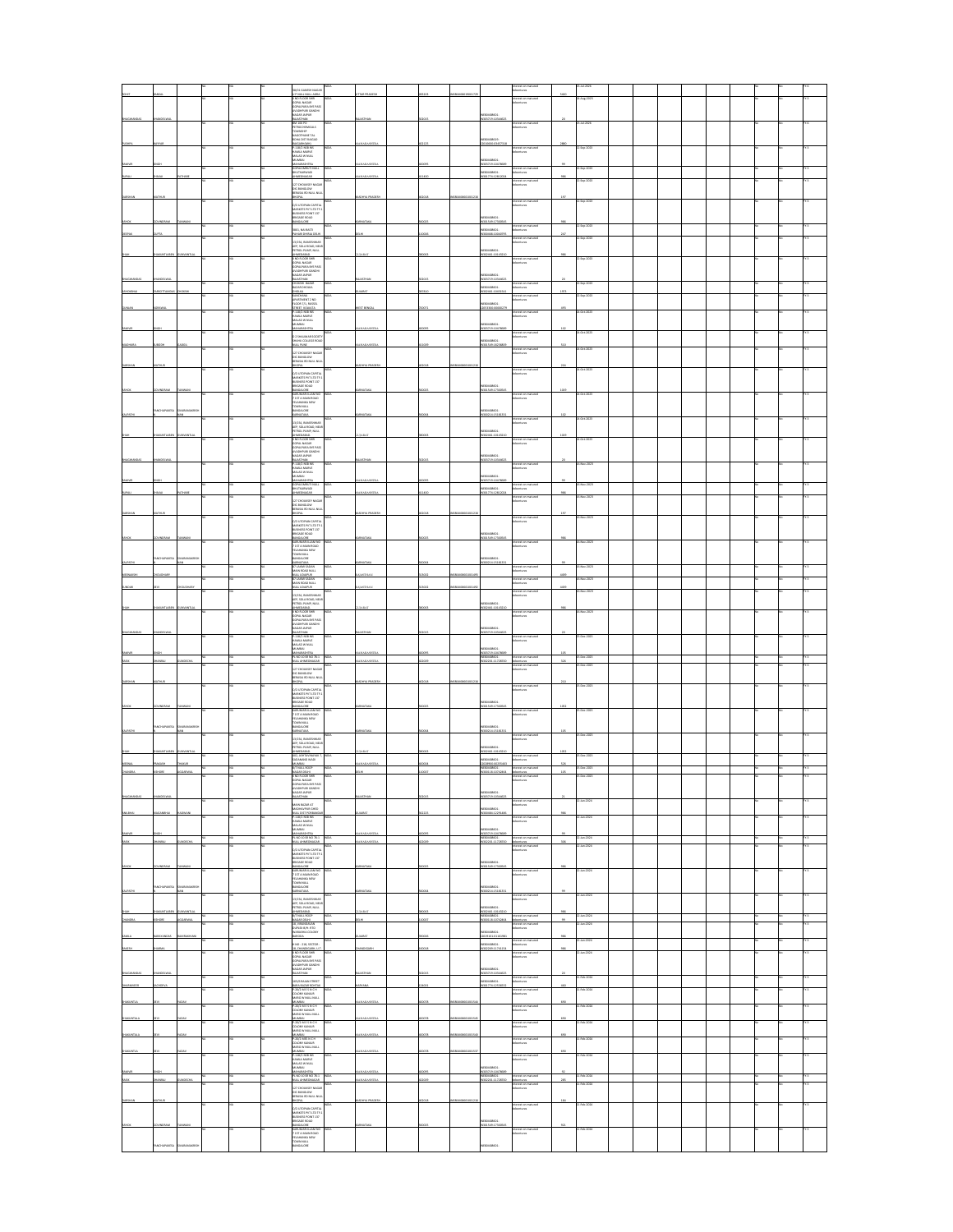|                 |                 |                |  |                                                                                                                                                                                                                                                                                                                                                                                         |                        |           |                |                                                  | erest on mat<br>entates                 |                 |                             |  |  |  |  |  |
|-----------------|-----------------|----------------|--|-----------------------------------------------------------------------------------------------------------------------------------------------------------------------------------------------------------------------------------------------------------------------------------------------------------------------------------------------------------------------------------------|------------------------|-----------|----------------|--------------------------------------------------|-----------------------------------------|-----------------|-----------------------------|--|--|--|--|--|
|                 |                 |                |  | SINASTIK KULAWAD<br>ROAD 27 SHIV SRUSTI<br>SOCIETY B H KX<br>QUARTER NEW                                                                                                                                                                                                                                                                                                                |                        |           |                | 80409601                                         |                                         |                 |                             |  |  |  |  |  |
|                 |                 |                |  | <b>RISTAL MALL RAL</b><br>NO - 218, SECTOR -                                                                                                                                                                                                                                                                                                                                            |                        |           |                | 012200-00<br>.<br>Convenisore                    | arest on matured<br>bentures            |                 | Feb-3324                    |  |  |  |  |  |
|                 |                 |                |  | H NO - 218, SECTOR -<br>18, CHANDIGAIRI, LLT<br>11 ND FLOOR SHR<br>GOPALPURK RY PAS<br>AVADAPURK GANDHI<br>NAGAR LAPUR<br>NAGAR LAPUR<br>NAGAR LAPUR<br>NAGAR LAPUR                                                                                                                                                                                                                     |                        |           |                | 2269-117                                         | rrest on matured<br>entures             |                 |                             |  |  |  |  |  |
|                 |                 |                |  |                                                                                                                                                                                                                                                                                                                                                                                         |                        |           |                |                                                  |                                         |                 |                             |  |  |  |  |  |
|                 |                 |                |  | WASTAWA                                                                                                                                                                                                                                                                                                                                                                                 |                        |           |                | 102801052<br>102719-1034462                      |                                         |                 |                             |  |  |  |  |  |
|                 |                 |                |  | <b>GEAR BALAN STREET</b>                                                                                                                                                                                                                                                                                                                                                                |                        |           |                | 102801052<br>01774-1253053                       | rest on m<br>entanys                    | 50              |                             |  |  |  |  |  |
|                 |                 |                |  |                                                                                                                                                                                                                                                                                                                                                                                         |                        |           |                |                                                  | erest on ma<br>entures                  |                 |                             |  |  |  |  |  |
| <b>JOUNTALA</b> |                 |                |  |                                                                                                                                                                                                                                                                                                                                                                                         | <b>ASLARASHTE</b>      |           |                |                                                  | vrest on m<br>entanes                   | 814             |                             |  |  |  |  |  |
| <b>AIGHTLA</b>  |                 |                |  | $\begin{array}{l} \underline{\textbf{1.8345 }}\textbf{0.8485 } \textbf{0.847} \\ \underline{\textbf{1.845 }}\textbf{0.8485 } \textbf{0.848 } \textbf{0.848 } \textbf{0.848 } \textbf{1.858 } \textbf{1.874 } \textbf{1.884 } \textbf{1.874 } \textbf{1.874 } \textbf{1.874 } \textbf{1.874 } \textbf{1.874 } \textbf{1.874 } \textbf{1.874 } \textbf{1.874 } \textbf{1.874 } \textbf{1$ | <b><i>SURASHTE</i></b> |           | 22001096010015 |                                                  | est on m                                | 814             |                             |  |  |  |  |  |
|                 |                 |                |  |                                                                                                                                                                                                                                                                                                                                                                                         |                        |           |                |                                                  | bentures                                |                 |                             |  |  |  |  |  |
|                 |                 |                |  |                                                                                                                                                                                                                                                                                                                                                                                         |                        |           |                |                                                  | erest on matured<br>Sentanes            |                 |                             |  |  |  |  |  |
|                 |                 |                |  |                                                                                                                                                                                                                                                                                                                                                                                         |                        |           |                |                                                  | est on r                                |                 |                             |  |  |  |  |  |
|                 |                 |                |  |                                                                                                                                                                                                                                                                                                                                                                                         |                        |           |                | 102801052                                        | entanes                                 |                 |                             |  |  |  |  |  |
|                 |                 |                |  |                                                                                                                                                                                                                                                                                                                                                                                         |                        |           |                |                                                  | rest on matured                         | 108             | -Mar-2024                   |  |  |  |  |  |
|                 |                 |                |  |                                                                                                                                                                                                                                                                                                                                                                                         |                        |           |                |                                                  | entures                                 | 226             |                             |  |  |  |  |  |
|                 |                 |                |  | 127 CHOLICSÉY NAGA<br>DIG BLINGLOW<br>BERASIA RD NULL NUL<br>BHOPAL                                                                                                                                                                                                                                                                                                                     |                        |           |                |                                                  |                                         |                 |                             |  |  |  |  |  |
|                 |                 |                |  |                                                                                                                                                                                                                                                                                                                                                                                         |                        |           |                |                                                  | arest on matured<br>bentures            |                 | Mar-2024                    |  |  |  |  |  |
|                 |                 |                |  | C/O UTOPAN CAPITAL<br>MARKETS PVT LTD TF-<br>BIKGADE ROAD<br>BRIGADE ROAD<br>1100 HOOF                                                                                                                                                                                                                                                                                                  |                        |           |                | 103808014                                        |                                         |                 |                             |  |  |  |  |  |
|                 |                 |                |  | BRIANGHORG<br>BRINGHORG<br>KARUMARI ILIAM NG<br>YELAHANKA NGW<br>YELAHANKA NGW<br>DININ NULL<br>BANGHUDRE<br>BANGHUDRE                                                                                                                                                                                                                                                                  |                        |           |                | 0549-1720054                                     | onest con mu<br>ventures                |                 |                             |  |  |  |  |  |
|                 | <b>CHAPACES</b> |                |  |                                                                                                                                                                                                                                                                                                                                                                                         |                        |           |                |                                                  |                                         |                 |                             |  |  |  |  |  |
|                 |                 |                |  |                                                                                                                                                                                                                                                                                                                                                                                         |                        |           |                | 106108601-<br>10214-15181                        | arest on m.<br>bentures                 |                 |                             |  |  |  |  |  |
|                 |                 |                |  | 12/154, Rameshwar<br>AEP, Sola Road, Near<br>Petrol Pump, Null<br>Ahmeedarad,                                                                                                                                                                                                                                                                                                           |                        |           |                | henson                                           |                                         |                 |                             |  |  |  |  |  |
|                 |                 |                |  | NO -218, SECTOR                                                                                                                                                                                                                                                                                                                                                                         |                        |           |                | 13465-106<br>3408601                             | erest on matured<br>Sentanes            |                 | Aur-3024                    |  |  |  |  |  |
|                 |                 |                |  |                                                                                                                                                                                                                                                                                                                                                                                         |                        |           |                |                                                  | irest on r<br>ientures                  |                 |                             |  |  |  |  |  |
|                 |                 |                |  |                                                                                                                                                                                                                                                                                                                                                                                         |                        |           |                |                                                  |                                         |                 |                             |  |  |  |  |  |
|                 |                 |                |  | H NO - 218, SECTOR<br>18, CHANDEARH, LL<br>18, CHANDEARH<br>COPA, NAGAR<br>60, NAGAR NAGAR<br>NAGAR NAG<br>NAGAR NAG<br>NAGAR NAGAR<br>18, NAGAR NAGAR<br>19, NAGAR NAGAR<br>19, NAGAR NAGAR<br>19, NAGAR NAGAR<br>19, NAGAR NAGAR<br>19, NAGAR NAGAR NAGAR                                                                                                                             | <b><i>LASTHAN</i></b>  |           |                | 80409601<br>003719-10344620                      |                                         | 22              |                             |  |  |  |  |  |
|                 |                 |                |  |                                                                                                                                                                                                                                                                                                                                                                                         |                        |           |                | 30408601                                         | rest on m<br>entures                    |                 |                             |  |  |  |  |  |
|                 |                 |                |  |                                                                                                                                                                                                                                                                                                                                                                                         |                        |           |                | 02719-1047060                                    | erest on matured<br>Sentares            | $\mathcal{U}_0$ | Apr-202                     |  |  |  |  |  |
|                 |                 |                |  | D 2 SHALIMAR SOCIET<br>SHAHU COLLEGE ROA<br>NULL PLINE<br>PL NO 10 SR NO 78-1                                                                                                                                                                                                                                                                                                           |                        |           |                | 30408601                                         |                                         | 477             |                             |  |  |  |  |  |
|                 |                 |                |  | ull Avancona                                                                                                                                                                                                                                                                                                                                                                            |                        |           |                | 01549-18236<br>80408601-<br>02201-11728          | rest on matured                         | $_{2\%}$        | 3-Apr-2024<br><b>Gr-202</b> |  |  |  |  |  |
|                 |                 |                |  | NUTOS G E ROAD NUL<br><b>UUSINGGACN</b>                                                                                                                                                                                                                                                                                                                                                 | HYA PRADES             |           |                | 102808024<br>102201-11265390                     | entanes                                 | 1927            |                             |  |  |  |  |  |
|                 |                 |                |  |                                                                                                                                                                                                                                                                                                                                                                                         |                        |           |                |                                                  | est con m<br>etares                     |                 |                             |  |  |  |  |  |
|                 |                 |                |  | C/O UTOPAN CARTAL<br>MARKETS PVT LTD TF-<br>BRONAT ROAD<br>BRONAT ROAD<br>DROGALES PORT LZ<br>TJ ST A MARKET LINA NO<br>TCLANARICAL ROAD<br>YELANARICAL<br>ROAD NULL<br>ROAD NOR<br>ROAD NULL<br>ROAD NULL<br>ROAD NULL<br>ROAD NULL                                                                                                                                                    |                        |           |                | 01549-17200                                      |                                         |                 |                             |  |  |  |  |  |
|                 |                 |                |  |                                                                                                                                                                                                                                                                                                                                                                                         |                        |           |                |                                                  | rrest on matured<br>ientures            |                 | $60 - 202$                  |  |  |  |  |  |
|                 | <b>DARAGES</b>  |                |  |                                                                                                                                                                                                                                                                                                                                                                                         |                        |           |                | 680408601-<br>(300214-15181331                   |                                         |                 |                             |  |  |  |  |  |
|                 |                 |                |  | 12/154, RAMESHWAR<br>AEP, SOLA ROAD, NEA<br>PETROL PUMP, NULL                                                                                                                                                                                                                                                                                                                           |                        |           |                |                                                  | rrest on<br>ietšares                    |                 |                             |  |  |  |  |  |
|                 |                 |                |  | AGEABAD.                                                                                                                                                                                                                                                                                                                                                                                |                        |           |                | 0409501<br>02461-10143210                        |                                         |                 |                             |  |  |  |  |  |
|                 |                 |                |  | 10/542, NAGAR FALIA<br>Pani ni Bhinit, MDS<br>MARG 0PP, Bank OF<br>BARCOA SURAT                                                                                                                                                                                                                                                                                                         |                        |           |                |                                                  | rest on m<br>entures                    |                 |                             |  |  |  |  |  |
|                 |                 |                |  |                                                                                                                                                                                                                                                                                                                                                                                         |                        |           |                |                                                  |                                         |                 |                             |  |  |  |  |  |
|                 |                 |                |  | NO - 218, SECTOR -                                                                                                                                                                                                                                                                                                                                                                      |                        |           |                | 100801082<br>02269-1174115                       | rrest on r<br>entures                   | 952             |                             |  |  |  |  |  |
|                 |                 |                |  | $\begin{array}{l} 0.80 - 214, 65 \, \text{G} \, \text{M} \, \text{M} \, \text{M} \, \text{M} \, \text{M} \, \text{M} \, \text{M} \, \text{M} \, \text{M} \, \text{M} \, \text{M} \, \text{M} \, \text{M} \, \text{M} \, \text{M} \, \text{M} \, \text{M} \, \text{M} \, \text{M} \, \text{M} \, \text{M} \, \text{M} \, \text{M} \, \text{M} \, \text{M} \, \text{M} \, \text{M} \, \$  |                        |           |                |                                                  | est on r<br>stune                       |                 |                             |  |  |  |  |  |
|                 |                 |                |  |                                                                                                                                                                                                                                                                                                                                                                                         |                        |           |                | 02719-109                                        |                                         |                 |                             |  |  |  |  |  |
|                 |                 |                |  |                                                                                                                                                                                                                                                                                                                                                                                         |                        |           |                |                                                  | entanes                                 |                 |                             |  |  |  |  |  |
|                 |                 |                |  |                                                                                                                                                                                                                                                                                                                                                                                         | <b>LARASHTE</b>        |           |                | 30408601                                         |                                         | 99              |                             |  |  |  |  |  |
|                 | <b>HANRA</b>    | <b>UNDECHA</b> |  |                                                                                                                                                                                                                                                                                                                                                                                         | <b>NURASHTE</b>        | 2009      |                | 002719-10479689<br>EBDNOBGO1-<br>002201-11726700 |                                         | $_{25}$         |                             |  |  |  |  |  |
|                 |                 |                |  | C/O UTOPAN CARTAL<br>MARKETS PVT LTD TF-<br>BUSINESS POINT 1.27<br>BUSINESS POINT 1.27<br>BANGRIONE<br>MARKETS<br>TOWN NULL<br>TOWN NULL<br>TOWN NULL<br>RANGRIONE<br>RANGRIONE                                                                                                                                                                                                         |                        |           |                |                                                  | entanes                                 |                 |                             |  |  |  |  |  |
|                 |                 |                |  |                                                                                                                                                                                                                                                                                                                                                                                         |                        |           |                | henson<br>1549-17200                             |                                         |                 |                             |  |  |  |  |  |
|                 |                 |                |  |                                                                                                                                                                                                                                                                                                                                                                                         |                        |           |                |                                                  | rrest on matured<br>ientures            |                 |                             |  |  |  |  |  |
|                 |                 |                |  |                                                                                                                                                                                                                                                                                                                                                                                         |                        |           |                | 30408601<br>000214-15191331                      |                                         |                 |                             |  |  |  |  |  |
|                 |                 |                |  | KARNATAKA<br>GR. NO. CI12/302<br>PHASE-II CHHEND<br><b>CURSIA</b>                                                                                                                                                                                                                                                                                                                       |                        |           |                | 680408601<br>126400-00                           | irest on ma<br>ientures                 | 148             |                             |  |  |  |  |  |
|                 |                 |                |  | 12/154, RAMESHAVAR<br>AEP, SOLA ROAD, NEA<br>PETROL PUMP, NULL                                                                                                                                                                                                                                                                                                                          |                        |           |                |                                                  | erest on m<br>Sentanes                  |                 |                             |  |  |  |  |  |
|                 | CINTLABE        |                |  | AMERICAN                                                                                                                                                                                                                                                                                                                                                                                |                        |           |                | 30408601<br>000461-1014321                       |                                         |                 |                             |  |  |  |  |  |
|                 | HARMA           |                |  | H NO - 218, SECTOR -<br>19, CHANDIGARH, U.T.<br>1940 FLOOR SHR<br>GOPALPURA DIT FASS<br>ALFADHPURA DIT FASS<br>ALFADHPURI GANDH<br>NAGAPURI GANDH                                                                                                                                                                                                                                       | ANDIGARS               | osk       |                | 102801052<br>4902269-11741154                    | rest on m<br>returns                    | 986             |                             |  |  |  |  |  |
|                 |                 |                |  |                                                                                                                                                                                                                                                                                                                                                                                         |                        |           |                |                                                  | rest on m.<br>entures                   |                 |                             |  |  |  |  |  |
|                 |                 |                |  |                                                                                                                                                                                                                                                                                                                                                                                         |                        |           |                | 0408601                                          |                                         |                 |                             |  |  |  |  |  |
|                 |                 |                |  | WASTAN                                                                                                                                                                                                                                                                                                                                                                                  |                        |           |                | 003719-10344620                                  | erest on ma<br>Sentures                 |                 |                             |  |  |  |  |  |
|                 |                 |                |  | F.), PALANI GARDENI<br>SHIV SANKAR BABA<br>ASHRAM, VANDALUR<br>RD KELAMBAKKAM<br>DIST-KANCHIPURAM                                                                                                                                                                                                                                                                                       |                        |           |                |                                                  |                                         |                 |                             |  |  |  |  |  |
|                 |                 | WΔ             |  |                                                                                                                                                                                                                                                                                                                                                                                         |                        |           |                | 00183-11549                                      |                                         |                 |                             |  |  |  |  |  |
|                 | 1000            |                |  | geje ralan street<br>Naa bazar renta                                                                                                                                                                                                                                                                                                                                                    |                        |           |                | ERDHIOBED1-<br>301774-12536531                   | irest on ma<br>ietšates                 | 492             |                             |  |  |  |  |  |
|                 |                 |                |  | near Maehaw Rai<br>Temple Maehawpu<br>Ghed Pobbanisar<br>Machawpur                                                                                                                                                                                                                                                                                                                      |                        |           |                |                                                  | erest on matured<br>Sentares            |                 |                             |  |  |  |  |  |
|                 |                 |                |  |                                                                                                                                                                                                                                                                                                                                                                                         |                        |           |                | Minische<br>122200-0343519                       |                                         |                 |                             |  |  |  |  |  |
|                 |                 |                |  | MADHANVPUR GHED<br>NR MADHANVAI<br>MANDR PORBANDAR<br>MADHANVPUR                                                                                                                                                                                                                                                                                                                        |                        |           |                | 1008040801                                       |                                         |                 |                             |  |  |  |  |  |
|                 |                 |                |  |                                                                                                                                                                                                                                                                                                                                                                                         |                        |           |                | 122200-03435                                     | rest on<br>entures                      |                 |                             |  |  |  |  |  |
|                 |                 |                |  |                                                                                                                                                                                                                                                                                                                                                                                         |                        |           |                | 0000001                                          |                                         |                 |                             |  |  |  |  |  |
|                 |                 |                |  | REMOVEMENT<br>SOCIETY BRAZAR ROAD<br>TA CHORENSHI DS<br>SURAT SURAT<br>MARIA MARVE<br>MARIA MARVE<br>MARIA MARVE<br>MARIA MARVE<br>MARIA MARVE<br>MARIA MARVE<br>MARIA MARVE<br>MARIA MARVE<br>MARIA MARVE<br>MARIA MARVE                                                                                                                                                               | <b>ARK</b>             |           |                | 029800-04304751                                  | rest on m<br>entures                    | 10%             |                             |  |  |  |  |  |
|                 |                 |                |  |                                                                                                                                                                                                                                                                                                                                                                                         |                        |           |                | 34108601-<br>1719-184786                         |                                         |                 |                             |  |  |  |  |  |
|                 | VAII            | нляя           |  | <b>HUTKARWAZE</b>                                                                                                                                                                                                                                                                                                                                                                       | <b>HARASHTRA</b>       | 1400      |                | 10380801-<br>001774-12812024                     | arest on m<br>bentures                  | 986             |                             |  |  |  |  |  |
|                 | <b>ANRA</b>     | <b>ACCOM</b>   |  | umeconagar<br>PL NO 10 SR NO 78-1<br>NULLAHMEONAGAR                                                                                                                                                                                                                                                                                                                                     | <b><i>SURASHTE</i></b> | 22009     |                | 2201-11728700                                    | <b>Said Columnation</b>                 | $206$           | ian-2024                    |  |  |  |  |  |
|                 |                 |                |  |                                                                                                                                                                                                                                                                                                                                                                                         |                        |           |                |                                                  |                                         |                 |                             |  |  |  |  |  |
|                 |                 |                |  |                                                                                                                                                                                                                                                                                                                                                                                         |                        |           |                |                                                  | entares<br>Inest on matured<br>Ientares |                 | $446 - 2624$                |  |  |  |  |  |
| <b>HOK</b>      |                 |                |  | C/O UTOPAN CAPITAL<br>MARKETS PVT LTD TF-<br>BUSINESS POINT 137<br>BRIGADE ROAD                                                                                                                                                                                                                                                                                                         | MATAKA                 |           |                | 103808014<br>101549-17200547                     |                                         |                 |                             |  |  |  |  |  |
|                 |                 |                |  |                                                                                                                                                                                                                                                                                                                                                                                         |                        |           |                |                                                  | erest on m<br>Sentares                  |                 |                             |  |  |  |  |  |
| <b>PATH</b>     |                 |                |  |                                                                                                                                                                                                                                                                                                                                                                                         |                        |           |                |                                                  |                                         |                 |                             |  |  |  |  |  |
|                 |                 |                |  | BRIAGNORS<br>EANGALORS<br>EARLALARE ILLAM NO<br>TELAHANKA NEW<br>TOWN NULL<br>BANGALORS<br>BANGALORS<br>EARNGALORS<br>NO - 218, SECTOR-                                                                                                                                                                                                                                                 |                        |           |                | 80408601-<br>00214-15191331<br>0000001           | erest on mature<br>Seetanes             |                 |                             |  |  |  |  |  |
| assa            |                 |                |  |                                                                                                                                                                                                                                                                                                                                                                                         | VOIGARS                | ůż        |                | 002269-11741154                                  | rest on m<br>entures                    | 986             |                             |  |  |  |  |  |
|                 |                 |                |  |                                                                                                                                                                                                                                                                                                                                                                                         |                        |           |                |                                                  |                                         |                 |                             |  |  |  |  |  |
|                 |                 |                |  | WIND FAIL AND STATE UT AND REGIONAL UT AND REGORD AND REGIONAL SUIT AND STATE CAN ARREST CONTINUES.<br>COPAL NAGLAR<br>GOPAL PURPLINE CAN DIE PASS<br>NAGLAR LAIPUR<br>RAMASTIKAN                                                                                                                                                                                                       |                        |           |                | 30408601-<br> 03719-10344620                     |                                         |                 |                             |  |  |  |  |  |
|                 |                 |                |  |                                                                                                                                                                                                                                                                                                                                                                                         |                        |           |                |                                                  | erest on matured<br>Sentanes            |                 |                             |  |  |  |  |  |
|                 |                 |                |  |                                                                                                                                                                                                                                                                                                                                                                                         |                        |           |                |                                                  |                                         |                 |                             |  |  |  |  |  |
|                 |                 |                |  | F-2, PALANI GARDINI<br>SHIV SANKAR BABA<br>ASHRAM, VANDALUR<br>RD KELAMOHPURAM<br>DIT-KANOHPURAM<br>(TN)                                                                                                                                                                                                                                                                                |                        |           |                | 804108601-<br>00183-11549                        | arest on r<br>bentures                  |                 |                             |  |  |  |  |  |
|                 |                 |                |  | 8 20 NAVRACHANA<br>SOCIETY BHATAR ROA<br>7A CHORINASHI DS<br>SURAT SURAT                                                                                                                                                                                                                                                                                                                | u.                     |           |                | environne                                        | erest on mature                         | 1529            |                             |  |  |  |  |  |
|                 |                 |                |  |                                                                                                                                                                                                                                                                                                                                                                                         | <b>RASHTR</b>          |           |                |                                                  | entanes                                 | 459             |                             |  |  |  |  |  |
|                 |                 |                |  |                                                                                                                                                                                                                                                                                                                                                                                         |                        |           |                |                                                  | rest on matur<br>pentanes               |                 |                             |  |  |  |  |  |
|                 |                 |                |  |                                                                                                                                                                                                                                                                                                                                                                                         |                        |           |                |                                                  |                                         | 102             |                             |  |  |  |  |  |
| ASIK            | ww              | xoccia         |  | 2 ROCK HOUSE WORLD<br>HULL ROAD WORLD<br>HULL MUMBAI<br>MULL MUMBAI<br>HAMALA MARKE<br>MAMAD W NULL<br>MUMARAGNITAL<br>MUMARAGNITAL<br>MUMARAGNITAL<br>MUMARAGNITAL<br>MUMARAGNITAL                                                                                                                                                                                                     | <b>NURASHTRA</b>       | 2008      |                | 303719-10476680<br>ESONOBEO1-<br>102201-11720700 | Ensultin no Sene<br>Sebentures          | 216             | 3-Jul-2024                  |  |  |  |  |  |
|                 |                 |                |  |                                                                                                                                                                                                                                                                                                                                                                                         |                        |           |                |                                                  |                                         |                 |                             |  |  |  |  |  |
|                 |                 |                |  |                                                                                                                                                                                                                                                                                                                                                                                         |                        |           |                | hunson<br>01549-17200540                         |                                         |                 |                             |  |  |  |  |  |
|                 |                 |                |  |                                                                                                                                                                                                                                                                                                                                                                                         |                        |           |                |                                                  | terest on matured<br>bertures           |                 | $34 - 2026$                 |  |  |  |  |  |
| <b>ALPATH</b>   | <b>CHAPACES</b> |                |  | C/O UTOPANI CAPITAL<br>MARKITS PVT LTD TF-1<br>BUSINESS POINT 1.27<br>BUSINESS POINT 1.27<br>BANGHLORE<br>DARGHLANAR REAL<br>TSTAHAMICA INFO<br>TOWN NULL<br>TOWN NULL<br>CARGHLORE<br>RANGHLANAR                                                                                                                                                                                       | <b>RNATAKA</b>         | XШ        |                | 10280802<br>000214-15181331                      |                                         | 102             |                             |  |  |  |  |  |
|                 |                 |                |  |                                                                                                                                                                                                                                                                                                                                                                                         |                        |           |                |                                                  | irest on mat<br>ientures                |                 |                             |  |  |  |  |  |
| EDMAGE          |                 |                |  | KARNATAKA<br>87 LKKAN SADAN<br>MAIN ROAD NULL<br>MULLUDARPUR                                                                                                                                                                                                                                                                                                                            | ASTHAN                 | 3002<br>m | 6804086010014  |                                                  | erest on mati<br>Sentures               | 4586            |                             |  |  |  |  |  |
|                 |                 |                |  |                                                                                                                                                                                                                                                                                                                                                                                         | <b>DIGARH</b>          |           |                | .<br>20206-11741154                              | erest on ma<br>entanes                  | $\frac{1}{2}$   |                             |  |  |  |  |  |
|                 |                 |                |  |                                                                                                                                                                                                                                                                                                                                                                                         |                        |           |                | 680408601                                        |                                         |                 |                             |  |  |  |  |  |
|                 |                 |                |  | H NO - 218, SECTOR<br>18, CHANDISASA, LLT<br>1960 FLOOR SHR<br>GOPALPURA RYE PAS<br>GOPALPURA RYE PAS<br>AVADIRYURI GANDIH<br>NAGAR LAIPUR<br>NAGAR LAIPUR                                                                                                                                                                                                                              |                        |           |                | 102719-1034                                      |                                         |                 | ul-2024                     |  |  |  |  |  |
|                 |                 |                |  | .<br>1, Palani garden<br>14V sankar baba                                                                                                                                                                                                                                                                                                                                                |                        |           |                |                                                  | arest on matured<br>bentures            |                 |                             |  |  |  |  |  |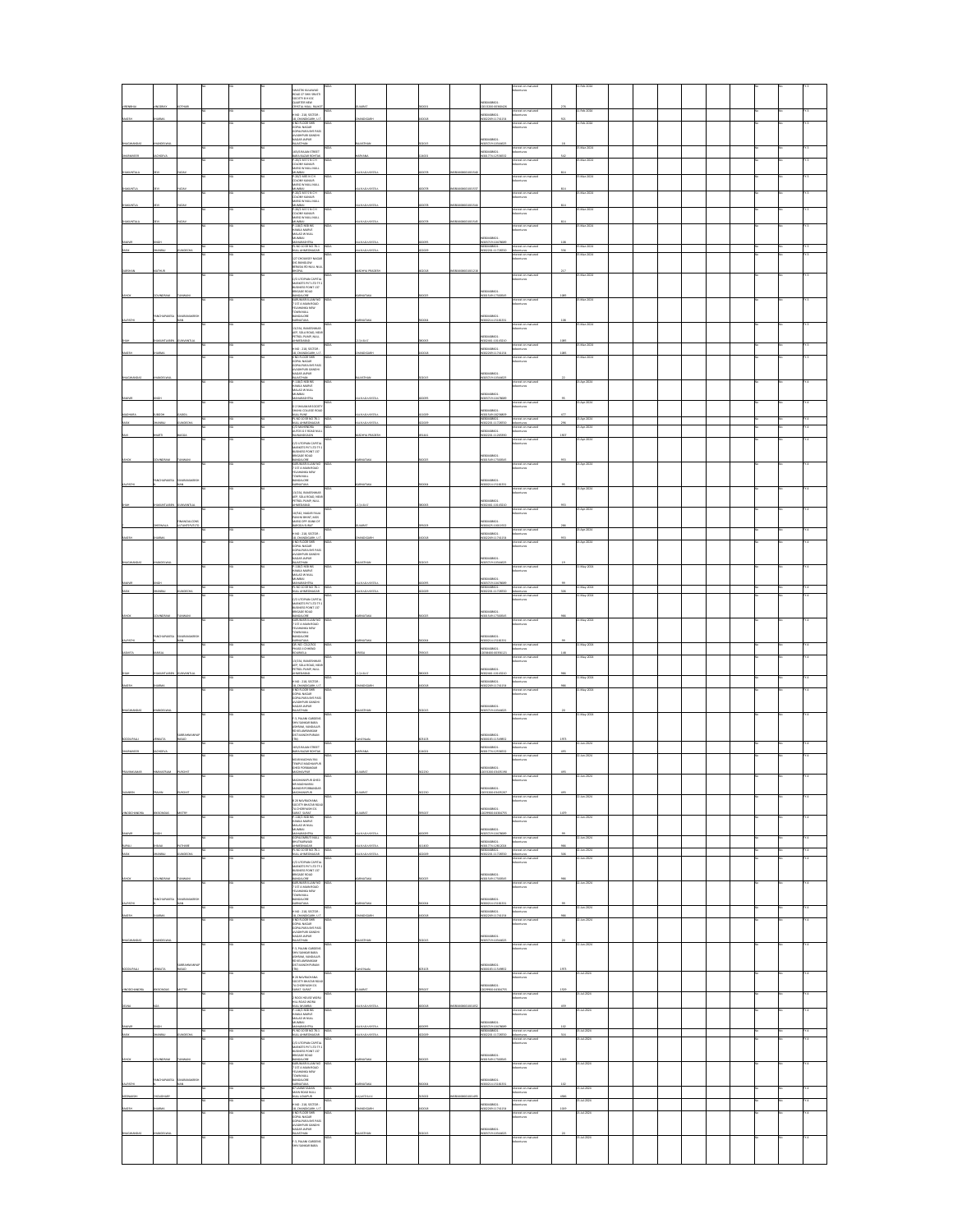|              |                 |                 |  | MAIN BAZAR AT<br>MADHAWPUR GHED<br>NULL DIST PORBAND                                                                                                                                                                                                                                      |                         |        | <b>Internacional</b><br>00484-1229148                    |                                               |              |                              |  |  |  |  |  |
|--------------|-----------------|-----------------|--|-------------------------------------------------------------------------------------------------------------------------------------------------------------------------------------------------------------------------------------------------------------------------------------------|-------------------------|--------|----------------------------------------------------------|-----------------------------------------------|--------------|------------------------------|--|--|--|--|--|
|              |                 |                 |  | 8 20 NAVRACHANA<br>SOCIETY BHATAR ROL<br>7A CHORINASHI DI<br>SURAT SURAT                                                                                                                                                                                                                  |                         |        |                                                          | arest on matured<br>bentures                  |              | Aug-2001                     |  |  |  |  |  |
|              |                 |                 |  |                                                                                                                                                                                                                                                                                           |                         |        | NEB04IOB601-<br>2029000-04204755                         |                                               | 1520         |                              |  |  |  |  |  |
|              |                 |                 |  | 2 ROCK HOUSE WORK                                                                                                                                                                                                                                                                         |                         |        |                                                          | rrest on r<br>retares                         |              |                              |  |  |  |  |  |
|              |                 |                 |  | HILL KLAD WOKI<br>NJUL MUMBA<br>ARALA MARVE<br>MALAD W NULL<br>MUMBA<br>NAMARASHTRA<br>NAMARASHTRA<br>PL ND 10 SR ND 7                                                                                                                                                                    | <b>LARASHTE/</b>        |        |                                                          | rest on m<br>retures                          | 459          |                              |  |  |  |  |  |
|              |                 |                 |  |                                                                                                                                                                                                                                                                                           |                         |        |                                                          |                                               |              |                              |  |  |  |  |  |
|              |                 | NDECHA          |  | <b>ANI AVANDAMENT</b>                                                                                                                                                                                                                                                                     | <b>ARASHTE</b>          |        | 02719-104<br>102201-1172070                              |                                               | 316          | ug-203                       |  |  |  |  |  |
|              |                 |                 |  |                                                                                                                                                                                                                                                                                           |                         |        |                                                          | centra un r<br>bentares<br>bentares           |              |                              |  |  |  |  |  |
|              |                 |                 |  | C/O UTOPIAN CAPITAL<br>MARKETS PVT LTD TF-<br>RUSINGS ROAD<br>RANGALORE<br>RANGALORE<br>KARUMARE ILLAM NO                                                                                                                                                                                 |                         |        |                                                          |                                               |              |                              |  |  |  |  |  |
|              |                 |                 |  |                                                                                                                                                                                                                                                                                           |                         |        | 80408601-<br>01549-173                                   |                                               | 1019         |                              |  |  |  |  |  |
|              |                 |                 |  | KARUMARI ILIAM NC<br>7 SST A MAJN ROAD<br>YELAHANKA NEW<br>TOWN NULL<br>BANGALORE<br>KARNGALORE                                                                                                                                                                                           |                         |        |                                                          | entanes                                       |              |                              |  |  |  |  |  |
|              |                 |                 |  |                                                                                                                                                                                                                                                                                           |                         |        | 3040601-<br>100214-15181                                 |                                               | $\alpha$     |                              |  |  |  |  |  |
|              |                 |                 |  | NO - 218, SECTOR -<br>L CHANDIGARAL I                                                                                                                                                                                                                                                     |                         |        | 102801                                                   | erest on matured<br>Sentanes                  |              | Aug-2024                     |  |  |  |  |  |
|              |                 |                 |  |                                                                                                                                                                                                                                                                                           |                         |        |                                                          | erest on ma<br>Sentanes                       |              |                              |  |  |  |  |  |
|              |                 |                 |  | -<br>F.a. Palani Gardens<br>Guy Sankar Baba<br>Adistana Wandalur<br>Dist-Kandururam<br>Dist-Kandururam                                                                                                                                                                                    |                         |        |                                                          |                                               |              |                              |  |  |  |  |  |
|              |                 | SΑD             |  | TN)                                                                                                                                                                                                                                                                                       |                         |        | 1028040834<br>1000183-11549852                           |                                               | 203          |                              |  |  |  |  |  |
|              |                 |                 |  | MADHANYEVR GHED<br>MADHANYEVR GHED<br>MADHANYEVR<br>MADHANYEVR<br>MADHANA<br>MADHAN<br>MADHAN<br>MADHAN<br>MADHAN<br>MADHAN<br>MADHAN<br>MADHAN<br>MADHAN<br>MADHAN<br>MADHAN<br>MADHANA                                                                                                  |                         |        |                                                          | vrest on m<br>vretures                        |              |                              |  |  |  |  |  |
|              |                 |                 |  |                                                                                                                                                                                                                                                                                           | ARK                     |        | 80408601-<br>(22200-03435207                             | red on mature                                 | $\Omega$     |                              |  |  |  |  |  |
|              |                 |                 |  |                                                                                                                                                                                                                                                                                           |                         |        |                                                          |                                               |              |                              |  |  |  |  |  |
|              |                 |                 |  |                                                                                                                                                                                                                                                                                           |                         |        | 13413601-<br>13719-15478685                              | erest on m<br>Sentures                        | 105          |                              |  |  |  |  |  |
|              |                 | HARE            |  | KUTKARINADI<br>umečonacar<br>PL NO 10 SR NO 78-1<br>NULLAHMEČNACAR                                                                                                                                                                                                                        | <b><i>GURASHTRA</i></b> | 1400   | 10280802<br>001774-12812024                              |                                               | 1052         |                              |  |  |  |  |  |
|              |                 | NDECH           |  |                                                                                                                                                                                                                                                                                           | <b>SURASHTE</b>         | 2009   | 02201-11720700                                           | bentures<br>erest on n<br>bentures            | $_{\rm 2X}$  | $-202$                       |  |  |  |  |  |
|              |                 |                 |  | CIO UTOPANI CAPITAL<br>MARKETS PVT LTD TF-1<br>BUSINESS POINT 137<br>BRIGADE ROAD                                                                                                                                                                                                         |                         |        |                                                          |                                               |              |                              |  |  |  |  |  |
|              | <b>INCRAN</b>   |                 |  |                                                                                                                                                                                                                                                                                           | INATAKA                 |        | 493408601<br>001549-17200545                             |                                               | 1052         |                              |  |  |  |  |  |
|              |                 |                 |  | BRANGALORS<br>EANGALORS<br>EANGALARE ILLAM NC<br>7 ISTA MARN ROAD<br>YELAHANKA NGW<br>TOWN NLLL<br>BANGALORS<br>EARNGALORS                                                                                                                                                                |                         |        |                                                          | rrest on mat<br>entanes                       |              |                              |  |  |  |  |  |
|              |                 |                 |  |                                                                                                                                                                                                                                                                                           |                         |        | $00214-1518133$                                          |                                               |              |                              |  |  |  |  |  |
|              |                 |                 |  |                                                                                                                                                                                                                                                                                           |                         |        |                                                          | vest on matured<br>bentures                   |              | $40 - 2024$                  |  |  |  |  |  |
|              |                 |                 |  | 48, DORSON ROAD<br>SHYAMA SADAN' FLA<br>NO. 19 HOWRAH                                                                                                                                                                                                                                     | EST GENGI               |        | <b>Internation</b><br>0263-1008                          | rest on mature                                | 1052         |                              |  |  |  |  |  |
|              |                 |                 |  | H NO - 218, SECTOR -<br>18, CHANDIGARH, LL'                                                                                                                                                                                                                                               | NOGARI                  |        | 80408601-<br>02269-11741154                              | entanes                                       | 1052         |                              |  |  |  |  |  |
|              |                 |                 |  | F.), PALANI GARDINI<br>SHIV SANKAR BABA<br>ASHRAM, VANDALUR<br>RS KELAMBAKKAM<br>DST-KANCHIPURAM                                                                                                                                                                                          |                         |        |                                                          | entanes                                       |              |                              |  |  |  |  |  |
|              |                 |                 |  |                                                                                                                                                                                                                                                                                           |                         |        | 680408601                                                |                                               |              |                              |  |  |  |  |  |
|              |                 | ĠΔ              |  |                                                                                                                                                                                                                                                                                           |                         |        | 000183-1154985                                           | erest on matured<br>Sentanes                  |              | Oct-2024                     |  |  |  |  |  |
|              |                 |                 |  | .<br>15 Mars Ehwardup<br>15 Mars Ehwacup                                                                                                                                                                                                                                                  |                         |        |                                                          |                                               | 1716         |                              |  |  |  |  |  |
|              |                 |                 |  |                                                                                                                                                                                                                                                                                           |                         |        |                                                          | erest on matured<br>Sentanes                  |              | $-0.1 - 200$                 |  |  |  |  |  |
|              |                 |                 |  |                                                                                                                                                                                                                                                                                           |                         |        | 103808014<br>303719-10470609                             |                                               |              |                              |  |  |  |  |  |
|              |                 |                 |  |                                                                                                                                                                                                                                                                                           |                         |        |                                                          | tured                                         | 296          | 3ct-2024                     |  |  |  |  |  |
|              |                 |                 |  | C/O UTOPIAN CAPITA<br>MARKETS PVT LTD TF<br>BUSINESS POINT 137<br>BRIGHOE ROAD                                                                                                                                                                                                            |                         |        |                                                          | etanes                                        |              |                              |  |  |  |  |  |
|              |                 |                 |  |                                                                                                                                                                                                                                                                                           |                         |        | NERDAIOBGO1-<br>NGC 1549-17300540                        |                                               | $952$        |                              |  |  |  |  |  |
|              |                 |                 |  | REGALISTICAL<br>SANGALORE<br>7 ISTA MARY ROAD<br>YELMARKA NGW<br>TOWN NLUSE<br>RANGALORE<br>RANGALORE<br>RANGALORE                                                                                                                                                                        |                         |        |                                                          | rest on mati<br>entures                       |              |                              |  |  |  |  |  |
|              |                 |                 |  |                                                                                                                                                                                                                                                                                           |                         |        | 80408601-<br>00214-15181 <mark>-</mark>                  |                                               |              |                              |  |  |  |  |  |
|              |                 |                 |  | arnataka<br>17 hangari<br>aranchura nagar                                                                                                                                                                                                                                                 |                         |        | INER0408601-<br>12010900-0509409                         | <b>Sentanes</b>                               |              |                              |  |  |  |  |  |
|              |                 |                 |  | <b>JANGI<br/>101 PARINAY BLDG<br/>2ND GOLIBAR LANG<br/>SANTAGRU2 E MJLL</b>                                                                                                                                                                                                               |                         |        |                                                          | rest cin<br>Intares                           | 48           |                              |  |  |  |  |  |
|              |                 |                 |  | <b>IARAUS</b>                                                                                                                                                                                                                                                                             |                         |        |                                                          |                                               | 228          |                              |  |  |  |  |  |
|              |                 |                 |  | NNO - 218, SECTOR-<br><b>ER, CHANDIGARH, L</b>                                                                                                                                                                                                                                            |                         |        | NERDAIDEGO1-<br>NGC 2368-117411                          | erest on mat<br>Sentanes                      | 953          |                              |  |  |  |  |  |
|              |                 |                 |  | .<br>Georgia Balaan Street<br>Baraa Baqaar Beemitad                                                                                                                                                                                                                                       |                         |        | 30408601-<br>IOL774-1253653                              | erest on matured<br>Sentures                  |              |                              |  |  |  |  |  |
|              |                 |                 |  |                                                                                                                                                                                                                                                                                           |                         |        |                                                          | erest on mature<br>Sentares                   | 510          |                              |  |  |  |  |  |
| MAGN         | ww              |                 |  | MADHAMPUR GHED<br>MR MADHAWRAI<br>MANDIR PORBANDAR<br>MADHAWPUR<br>HAMLAD W NULL<br>HAMLAD W NULL<br>MAMLAD W NULL<br>MAMLAD W NULL                                                                                                                                                       | IARAT                   | 52230  | 102801052                                                |                                               | \$10         |                              |  |  |  |  |  |
|              |                 |                 |  |                                                                                                                                                                                                                                                                                           |                         |        | 12032200-03435207                                        | erest on matured<br>Sentanes                  |              |                              |  |  |  |  |  |
|              |                 |                 |  |                                                                                                                                                                                                                                                                                           | <b>ARASHITE</b>         |        | 1008001                                                  |                                               | 102          |                              |  |  |  |  |  |
|              |                 | iccciu          |  | MANARASHTRA<br>MANARASHTRA<br>NULLAHAEDNAGAR                                                                                                                                                                                                                                              | <b>UARASHTR</b>         | œ      | -<br>102719-10478689<br>EBONOBEO1-<br>102201-11728700    | est on matured                                | $_{\rm 216}$ | -Nov-2024<br>.<br>Nova 2024  |  |  |  |  |  |
|              |                 |                 |  | C/O UTOPAN CAPITAL<br>MARKETS PAT LTD TF-<br>BUSINESS POINT 137<br>BRIGADE ROAD                                                                                                                                                                                                           |                         |        |                                                          | bentures<br>arest on matured<br>bentures      |              |                              |  |  |  |  |  |
|              |                 |                 |  |                                                                                                                                                                                                                                                                                           |                         |        | 00008601                                                 |                                               |              |                              |  |  |  |  |  |
|              |                 |                 |  |                                                                                                                                                                                                                                                                                           |                         |        | 101549-1720054                                           | erest on matured<br>verbanes                  |              |                              |  |  |  |  |  |
|              |                 |                 |  | SRIGGIO SOLO SOLO SANGUAI<br>SANGALOG SOLO SANGUARI<br>CARAMAN ILIAM NO<br>TELAHAME ILIAM NO<br>TELAHAME ILIAM NO<br>SANGUARI<br>SANGUARI<br>SANGUARI NO SANGUARI<br>CARAMAN NO SANGUARI<br>SANGUARI NO SANGUARI<br>SANGUARI NO SANGUARI NO SANGUARI<br>MARITAR                           |                         |        |                                                          |                                               |              |                              |  |  |  |  |  |
|              |                 |                 |  |                                                                                                                                                                                                                                                                                           |                         |        | 30408601-<br>100214-151913                               | arest on m.<br>Gentares                       |              |                              |  |  |  |  |  |
|              |                 |                 |  |                                                                                                                                                                                                                                                                                           |                         |        | 103000601<br>035400-0040093                              |                                               | 408          |                              |  |  |  |  |  |
|              |                 |                 |  |                                                                                                                                                                                                                                                                                           |                         |        |                                                          | rest on m<br>retures                          |              |                              |  |  |  |  |  |
|              |                 |                 |  |                                                                                                                                                                                                                                                                                           |                         |        | 0408601-<br>1946-10296                                   |                                               | 510          |                              |  |  |  |  |  |
|              |                 |                 |  | <b>MGH W EA KARO</b><br><b>INGH NEW DELHI</b>                                                                                                                                                                                                                                             |                         |        | 10380501-022                                             | bertures                                      | 182          |                              |  |  |  |  |  |
|              |                 |                 |  | NO -218, SECTOR                                                                                                                                                                                                                                                                           |                         |        | 01313-2087                                               |                                               |              |                              |  |  |  |  |  |
|              |                 |                 |  |                                                                                                                                                                                                                                                                                           |                         |        |                                                          | terest on matured<br>bentures                 | 1019         | Nov-2024                     |  |  |  |  |  |
|              |                 |                 |  |                                                                                                                                                                                                                                                                                           |                         |        |                                                          | erest on matured<br>Sentures                  |              | Nov-2024                     |  |  |  |  |  |
|              |                 |                 |  | THE CHANDIGARIAL LAST CHANGES IN THE REAL PROPERTY IN THE REAL PROPERTY IN THE REAL PROPERTY IN THE REAL PROPERTY IN THE REAL PROPERTY IN THE REAL PROPERTY IN THE REAL PROPERTY IN THE REAL PROPERTY IN THE REAL PROPERTY IN<br><b>WARASHTRA</b>                                         |                         |        | Minische<br>00229-14010                                  |                                               |              |                              |  |  |  |  |  |
|              |                 |                 |  |                                                                                                                                                                                                                                                                                           |                         |        | 400408601                                                | erest on matured<br>Sentanes                  |              |                              |  |  |  |  |  |
|              |                 |                 |  | -<br>15/5 Defence<br>Colony, Mankhure                                                                                                                                                                                                                                                     |                         |        | 047200-000255                                            |                                               |              |                              |  |  |  |  |  |
|              |                 |                 |  | CLONY, n. .<br>Aumbai<br>2A FACULTY ATI<br>** (THAMANAL ROAD<br>ULL MYSORE                                                                                                                                                                                                                |                         |        | :0000601-<br>02148-11104                                 | terest on matured<br>bentures                 |              |                              |  |  |  |  |  |
|              |                 |                 |  |                                                                                                                                                                                                                                                                                           |                         |        | 400408601                                                | entanes                                       |              |                              |  |  |  |  |  |
| <b>UAICN</b> |                 |                 |  | MADHANVPUR GHED<br>NR MADHANRAI<br>MANDIR PORGANDAR<br>MADHANVPUR                                                                                                                                                                                                                         | MRAT                    | 322    | 12032200-03435207                                        |                                               | 492          |                              |  |  |  |  |  |
|              |                 |                 |  |                                                                                                                                                                                                                                                                                           |                         |        |                                                          | erest on matured<br>Seetares                  |              |                              |  |  |  |  |  |
|              |                 |                 |  |                                                                                                                                                                                                                                                                                           |                         |        |                                                          | rrest on matured<br>ientures                  |              |                              |  |  |  |  |  |
|              |                 |                 |  |                                                                                                                                                                                                                                                                                           |                         |        | 680408601                                                |                                               |              |                              |  |  |  |  |  |
|              |                 |                 |  | MAGINANY-v=<br>AS MARG BANKSA<br>WALL MUMBA<br>WALL MUMBA<br>P-HARG MARG<br>MALAD WALL<br>MUMBAG<br>MANARAS<br>MUMBAG WALL<br>MUMBAG WALL<br>MUMBAG WALL<br>MUMBAG WALL<br>MUMBAG WALL                                                                                                    |                         |        | 1002719-10170605<br>1002719-10170605<br>1002225-11720700 | erest on matured<br>etares<br>rest on matured | $_{25}$      | S-Dec-2024<br>$n_{00}$ -2024 |  |  |  |  |  |
|              |                 |                 |  |                                                                                                                                                                                                                                                                                           |                         |        |                                                          |                                               |              |                              |  |  |  |  |  |
|              |                 |                 |  |                                                                                                                                                                                                                                                                                           |                         |        | 680408601<br>001549-172005                               |                                               |              |                              |  |  |  |  |  |
|              |                 |                 |  |                                                                                                                                                                                                                                                                                           |                         |        |                                                          | erest on matured<br>Sentanes                  |              |                              |  |  |  |  |  |
|              | <b>CHAPACES</b> |                 |  |                                                                                                                                                                                                                                                                                           | MATAKI                  |        |                                                          |                                               |              |                              |  |  |  |  |  |
| KALPATHI     |                 |                 |  |                                                                                                                                                                                                                                                                                           |                         |        | 30408601-<br>100214-15181331                             | erest on mature<br>Sentures                   |              |                              |  |  |  |  |  |
|              |                 |                 |  |                                                                                                                                                                                                                                                                                           |                         |        |                                                          |                                               |              |                              |  |  |  |  |  |
|              |                 |                 |  | <b>NULLANDADIRIRINALE</b><br>MARKETS POTTER PRODUCTS<br>MARKETS POTTER<br>BREADS PORT 137<br>BREADS PAN<br>MARKETS<br>COS, GARCINE,<br>NATIVE PRODUCTS<br>MARKETS<br>MARKETS<br>MARKETS<br>MARKETS<br>MARKETS<br>MARKETS<br>COS, GARCINE<br>MARKETS<br>COS, GARCINE<br>MARKETS<br>COS, GA |                         |        | 30408601<br>063800-00100                                 |                                               |              |                              |  |  |  |  |  |
|              |                 |                 |  |                                                                                                                                                                                                                                                                                           |                         |        |                                                          | erest on matured<br>Sentures                  |              |                              |  |  |  |  |  |
|              |                 |                 |  | HOTEL GHATKOPAR<br>EAST MUMBAL<br>197/11 KUCHA<br>BHANDARIA TOBA<br>BHANDARIA TOBA<br>MALA KHOO<br>WALA KHOO                                                                                                                                                                              |                         |        | NERDAKORGOS -<br>NGC 1524 - 1529 GREG                    |                                               | 492          |                              |  |  |  |  |  |
|              |                 |                 |  | NO - 218, SECTOR-                                                                                                                                                                                                                                                                         | <b>VOIGARS</b>          |        | 400408601<br>02269-1174115                               | erest on m<br>Sentares                        | 986          |                              |  |  |  |  |  |
|              |                 |                 |  |                                                                                                                                                                                                                                                                                           | VIDIGARI                |        | 061933-0000                                              | est on m                                      | 422          | $0 - 2000$                   |  |  |  |  |  |
|              |                 |                 |  |                                                                                                                                                                                                                                                                                           |                         |        |                                                          | bentures<br>erection m<br>bentures            |              |                              |  |  |  |  |  |
|              |                 |                 |  |                                                                                                                                                                                                                                                                                           | <b>JANETT</b>           |        | 02719-10470600<br>http://ex.com                          | ired on matured                               |              | $35-202$                     |  |  |  |  |  |
|              |                 | DECHA           |  | H NO - 218, SECTOR -<br>19, CHANDRAIN, UTA<br>1970 H R F F LOOR<br>PANSE 2 MOHALI<br>P-1982 NSR INS<br>HAMAD W NULL<br>MUANDAN MARAD W NULL<br>PL NO - 20 SR NO - 20 - 1<br>PL NO - 20 SR NO - 20 - 20 - 20 - 20 - 20<br>NULL MUANDAN<br>NULLAHMEDNAGAR                                   | <b><i>URASHTRA</i></b>  | 600    | 0205-11728700                                            | bentures<br>arest on mature<br>bentures       | 316          |                              |  |  |  |  |  |
|              |                 |                 |  |                                                                                                                                                                                                                                                                                           |                         |        |                                                          |                                               |              |                              |  |  |  |  |  |
|              |                 |                 |  |                                                                                                                                                                                                                                                                                           |                         |        | 804108601-<br>01549-17300545                             |                                               | 1019         |                              |  |  |  |  |  |
|              |                 |                 |  |                                                                                                                                                                                                                                                                                           |                         |        |                                                          | arest on matured<br>bentures                  |              |                              |  |  |  |  |  |
|              | <b>CHAPACES</b> |                 |  | C/O UTOPAN CAPITAL<br>MARKETS PVT LTD TF-1<br>BUSINESS POINT 1.27<br>BUSINESS POINT 1.27<br>BANGKUORE<br>KARKEN NAME<br>VECHAARKE ILLAM NOV<br>TOHN NULL<br>TOHN NULL<br>BANGKUORE<br>TOHN NULL<br>BANGKUORE<br>ARNATAKA                                                                  |                         |        | 680408601<br>000214-151813                               |                                               |              |                              |  |  |  |  |  |
|              |                 |                 |  |                                                                                                                                                                                                                                                                                           |                         |        |                                                          | arest on matured<br>bentures                  |              | $8-202$                      |  |  |  |  |  |
|              | <b>CUCAL</b>    | <b>ANTSPVTL</b> |  |                                                                                                                                                                                                                                                                                           | w                       |        | 10280802<br>000425-10011922                              |                                               | 206          |                              |  |  |  |  |  |
|              |                 |                 |  | 10/542, NAGAR FALIA<br>PANI NI BHINT, NEG<br>MANI NI BHINT, NEG<br>MAGGA SUBAT<br>11 GAL/3 SUNDER<br>NAGAR COLONYS R                                                                                                                                                                      |                         |        | 100801040<br>100023-2150                                 | arest on matur<br>bentures                    | 1019         |                              |  |  |  |  |  |
|              |                 |                 |  |                                                                                                                                                                                                                                                                                           |                         |        |                                                          | erest on matured<br>Sentanes                  |              | as-202                       |  |  |  |  |  |
|              |                 |                 |  | NAGAR HYDERABAD<br>197/11 KUCHA<br>BHANDARIA TOBA<br>BHAI SALO BAMBAY<br>WALA KHOO<br><b>MAZTSAR</b>                                                                                                                                                                                      |                         |        | 1028040834<br>00006-10206368                             |                                               |              |                              |  |  |  |  |  |
| <b>ASSA</b>  | <b>ULESAA</b>   |                 |  | H NO - 218, SECTOR -<br>18, CHANDIGARH, U.T                                                                                                                                                                                                                                               | <b>UNDIGARS</b>         | $\cos$ | 680408601<br>4002269-11741154                            | test on r<br>Intares                          | 1019         |                              |  |  |  |  |  |
|              |                 |                 |  |                                                                                                                                                                                                                                                                                           |                         |        |                                                          | rrest on mature<br>entures                    |              |                              |  |  |  |  |  |
|              |                 |                 |  | 8/3/304, Khajarina<br>Nagar Co-Op Hig Soc<br>Khajarina Tank Road,<br>Kandiuali (W), Mumbo                                                                                                                                                                                                 |                         |        | 00008601<br>302236-11917882                              |                                               |              |                              |  |  |  |  |  |
|              |                 |                 |  |                                                                                                                                                                                                                                                                                           |                         |        |                                                          | erest on ma<br>Sentares                       |              |                              |  |  |  |  |  |
|              |                 |                 |  | .<br>161/6 Ralan Street<br>168a Bazar Rehitar<br><b>NPUR GHED</b>                                                                                                                                                                                                                         |                         |        |                                                          | erest on ma<br>Sentares                       |              |                              |  |  |  |  |  |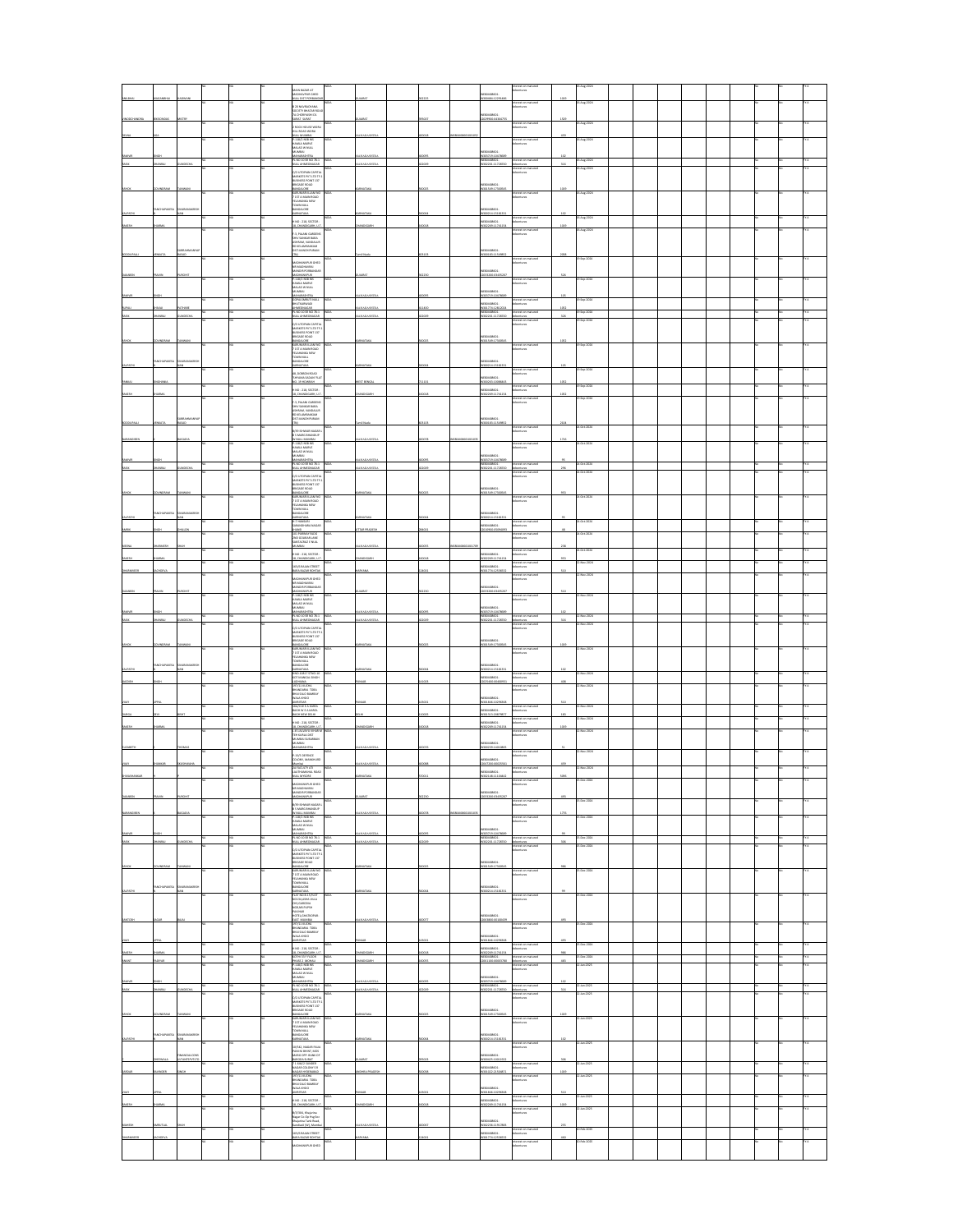|            |               |                |  | 118/2 NSR 1                                                                                                                                                                                                                                                      |                                              |               |                                                 | entanes                                           |                  |                    |  |  |  |  |  |
|------------|---------------|----------------|--|------------------------------------------------------------------------------------------------------------------------------------------------------------------------------------------------------------------------------------------------------------------|----------------------------------------------|---------------|-------------------------------------------------|---------------------------------------------------|------------------|--------------------|--|--|--|--|--|
|            |               |                |  | P-198/2 NSR INS<br>KNALA MARKE<br>MALAD W NULL<br>MALARASHTRA<br>MALI AVAREDNAGAR<br>NULL AVAREDNAGAR<br>NULL AVAREDNAGAR                                                                                                                                        |                                              |               | 303719-10478<br>EROMORGOL-                      |                                                   |                  |                    |  |  |  |  |  |
|            |               |                |  |                                                                                                                                                                                                                                                                  | <b>HARASHTE</b>                              | ioos          | 02201-11728700                                  | bentures<br>arest on matured<br>bentures          | $24\%$           | 46-3029<br>46-3029 |  |  |  |  |  |
|            |               |                |  | C/O UTOPAN CAPITAL<br>MARKETS PVT LTD TF-<br>BUSINESS POINT 137<br>BRIGADE ROAD                                                                                                                                                                                  |                                              |               |                                                 |                                                   |                  |                    |  |  |  |  |  |
|            |               |                |  | anngalore<br>Karumari illam ni                                                                                                                                                                                                                                   |                                              |               |                                                 |                                                   |                  |                    |  |  |  |  |  |
|            |               |                |  | KAKUMANI ILIAM NU<br>7 SSTA MAIN ROAD<br>YELAHANKA NEW<br>TOWN NULL<br>BANGALORE                                                                                                                                                                                 |                                              |               |                                                 | erest on mature<br>Sentares                       |                  |                    |  |  |  |  |  |
|            |               |                |  |                                                                                                                                                                                                                                                                  |                                              |               | 00008601<br>00214-151912                        |                                                   |                  |                    |  |  |  |  |  |
|            |               |                |  | KARNATAKA<br>VISHINAKARAA<br>SOUTH WEST BLOCK,<br>TOPSA ROAD, (SOUTH<br>TOPSA ROAD, (SOUTH                                                                                                                                                                       |                                              |               | 493408601                                       | irest on m<br>ientares                            |                  |                    |  |  |  |  |  |
| OWTEX      |               |                |  | KOLKATA<br>5 SATKRUTI<br>APARTMENT 9 SHREE<br>NIWAS SOCIETY NAVA                                                                                                                                                                                                 | GST 953                                      |               | 346300-004                                      |                                                   | 46027            |                    |  |  |  |  |  |
|            |               |                |  | SHARDA MANDIR<br>ROAD FALDI                                                                                                                                                                                                                                      |                                              |               |                                                 |                                                   |                  |                    |  |  |  |  |  |
|            |               |                |  | WANDABAD<br>7 1 GAL/2 SUNDER<br>WAGAR COLONY S R                                                                                                                                                                                                                 |                                              |               |                                                 |                                                   |                  |                    |  |  |  |  |  |
|            |               |                |  |                                                                                                                                                                                                                                                                  | HRA PRADES                                   |               | 1028040834<br>00003-3150487                     | <b>Sentanes</b>                                   | 921              |                    |  |  |  |  |  |
|            |               |                |  | NAGAR COLONYS R<br>NAGAR HYDGRAGAD<br>197711 KUCHA<br>GHANDARIA TOGA<br>GHANDARIA 1963<br>WALA 1963<br>WALA 1963                                                                                                                                                 |                                              |               |                                                 | rest on i<br>retures                              |                  |                    |  |  |  |  |  |
|            |               |                |  | NNO - 218, SECTOR -                                                                                                                                                                                                                                              |                                              |               | 15866-1029                                      | erest on mature<br>Sentares                       |                  |                    |  |  |  |  |  |
|            |               |                |  |                                                                                                                                                                                                                                                                  |                                              |               | NERONIOBEO1-<br>NGC 2268-11741154               |                                                   | 921              |                    |  |  |  |  |  |
|            |               |                |  |                                                                                                                                                                                                                                                                  |                                              |               |                                                 |                                                   |                  |                    |  |  |  |  |  |
|            | www           | <b>UNDECHA</b> |  | WIND - 218, MACLINE<br>19, CHANDICARR, LLT<br>0-118/2 NSR INS<br>60MLA MARNE<br>MANADAN<br>MANADANG<br>MANADANG INSR IND 20-1<br>PLNADADANG INSR IND 20-1<br>NLLLANMEDANG                                                                                        | <b>IAHARASHTRA</b>                           | 22009         | 02719-104784<br>002201-11728700                 | bentures<br>erest on ma                           | $_{\rm 326}$     | Mar-2025           |  |  |  |  |  |
|            |               |                |  | C/O UTOPIAN CAPITAL<br>MARKETS PVT LTD TF-<br>BUSINESS POINT 137                                                                                                                                                                                                 |                                              |               |                                                 |                                                   |                  |                    |  |  |  |  |  |
|            | NDRAN         |                |  | BRIGHDE ROAD                                                                                                                                                                                                                                                     | INATAKA                                      |               | 420408601-<br>(301546-17300545                  |                                                   | 1052             |                    |  |  |  |  |  |
|            |               |                |  | BRIGADE ROOM<br>BRIGADE RUMAN<br>CARDAAR ILIAM NO<br>VELAVASICA NEW<br>VELAVASICA NEW<br>DRIGADE<br>CARDADE ROOM<br>SARTADE ROOM<br>SARTADE ROOM<br>SARTADE ROOM<br>SARTADE ROOM<br>SARTADE ROOM<br>SARTADE ROOM<br>SARTADE ROOM<br>SARTADE ROOM<br>SARTADE ROOM |                                              |               |                                                 | rest on m<br>entures                              |                  |                    |  |  |  |  |  |
|            |               |                |  |                                                                                                                                                                                                                                                                  |                                              |               | 00214-1518133                                   |                                                   |                  |                    |  |  |  |  |  |
|            |               |                |  |                                                                                                                                                                                                                                                                  |                                              |               |                                                 | rrest on matured<br>ientures                      |                  | Mar-2021           |  |  |  |  |  |
|            |               |                |  |                                                                                                                                                                                                                                                                  |                                              |               | 450406601-<br>(301276-3035306)                  |                                                   | 526              |                    |  |  |  |  |  |
|            |               |                |  | NO - 218, SECTOR                                                                                                                                                                                                                                                 |                                              |               | 680408601<br>02269-11741                        | rest on m<br>ventures                             | 1052             |                    |  |  |  |  |  |
|            |               |                |  | <b>S. CHANDIGARH, U</b><br><b>B</b> 15 THEOSOPHICAL<br>SOCIETY JUNIU TARA                                                                                                                                                                                        |                                              |               | 102801052                                       | ierest on matureo<br>bentures                     |                  |                    |  |  |  |  |  |
|            |               |                |  | <b>ROAD JUNU MUMBA</b>                                                                                                                                                                                                                                           | <b>ASLARASHTE</b>                            |               | N302927-10197479                                | rest on m.<br>entures                             | $262$            |                    |  |  |  |  |  |
|            |               |                |  | .<br>A/A/304, Khajurina<br>Khajurina Tank Road                                                                                                                                                                                                                   |                                              |               | 103808014                                       |                                                   |                  |                    |  |  |  |  |  |
|            |               |                |  | andivali (W), Muni                                                                                                                                                                                                                                               | <b>ASHIR</b>                                 |               | 02236-1191788                                   | arest on matured<br>bentures                      | 261              | -Mar-2025          |  |  |  |  |  |
|            |               |                |  |                                                                                                                                                                                                                                                                  |                                              |               | 10080801<br>010919-00090                        |                                                   | 1052             | Apr-2025           |  |  |  |  |  |
|            |               |                |  | F-201, CWING, LAX<br>APPT, SALVI STOP,<br>BATNAGRI: RATNAGR<br>P-118/2 NSR INS<br>HAMAD W NULL<br>MAMAD W NULL<br>MAMAD W NULL<br>MAMAD W NULL                                                                                                                   |                                              |               | 10280802                                        | erest on matured<br>bentures                      |                  |                    |  |  |  |  |  |
|            |               | NDECH          |  | www8N<br>MAHARASHTRA<br>PL ND 10 SR ND 78-1<br>MJILAHMEDNAGAR                                                                                                                                                                                                    | <b>HARASHTRA</b><br><b>NURASHTRA</b>         | 100%          | 202719-10478689<br>02201-11720700               |                                                   | $206$            |                    |  |  |  |  |  |
|            |               |                |  |                                                                                                                                                                                                                                                                  |                                              |               |                                                 | entares<br>Helt on n<br>entares<br><b>Kured</b>   |                  | Apr-2021           |  |  |  |  |  |
|            |               |                |  | CIO UTOPANI CAPITAL<br>MARKETS PVT LTD TF-1<br>BUSINESS POINT 137<br>BRIGADE ROAD                                                                                                                                                                                |                                              |               | 493408601<br>1001549-17200545                   |                                                   |                  |                    |  |  |  |  |  |
|            | NDRAN         |                |  | MANGALORE<br>RANGALORE<br>EARUMARI ILLAM NC<br>7 IST A MAIN ROAD<br>VELAHANGA MEW<br>RANGALORE<br>RANGALORE<br>EARNATAKA<br>5 SATURUTI                                                                                                                           | <b>RNATAKA</b>                               |               |                                                 | rrest on mati<br>entanes                          | 986              |                    |  |  |  |  |  |
|            |               |                |  |                                                                                                                                                                                                                                                                  |                                              |               | 0408601-<br>0214-15191331                       |                                                   |                  |                    |  |  |  |  |  |
| LPATHI     |               |                |  |                                                                                                                                                                                                                                                                  |                                              |               |                                                 | rest on mature<br>bertares                        |                  |                    |  |  |  |  |  |
|            |               |                |  | <b><i>APARTMENT 9 SHREE</i></b><br>NPWAS SOCIETY NAVA<br>SHARDA MANIDR<br>ROAD PALDI                                                                                                                                                                             |                                              |               | 102801052                                       |                                                   |                  |                    |  |  |  |  |  |
|            |               |                |  | ACCARAD                                                                                                                                                                                                                                                          |                                              |               | 001276-00253<br>anunso                          | erest on matured<br>Sentanes                      |                  | Apr-2021           |  |  |  |  |  |
|            |               |                |  | HO - 218, SECTOR -<br>8, CHANDIGARH, LL                                                                                                                                                                                                                          |                                              |               | 02269-11741                                     | rrest on mature<br>ienbanes                       |                  |                    |  |  |  |  |  |
|            |               |                |  | a 15 THEOSOPHICAL<br>SOCIETY JUNIU TARA<br>ROAD JUNIU MUMBA                                                                                                                                                                                                      |                                              |               | anunsche<br>12023-1010747                       |                                                   | 247              | Apr-2021           |  |  |  |  |  |
|            |               |                |  | F-201, CWING, LAXMI<br>APPT, SALVI STOP,<br>ARTRAGRI: BATRAGRI<br>COLMISE ROAD NULL<br>COLMISE ROAD NULL<br>COLMISE ROAD<br>NADU                                                                                                                                 |                                              |               | unsch                                           | arest on matured<br>bentures                      |                  |                    |  |  |  |  |  |
|            |               |                |  |                                                                                                                                                                                                                                                                  |                                              |               | 010919-00090                                    | test on m<br>entanes                              |                  |                    |  |  |  |  |  |
|            |               |                |  |                                                                                                                                                                                                                                                                  |                                              |               | 2719-10433                                      | erest on matured                                  | 1872             |                    |  |  |  |  |  |
|            |               |                |  | NADU<br>P-118/2 NSR INS<br>HAMLA MARNE<br>MALAD W NULL<br>MUMBAI                                                                                                                                                                                                 |                                              |               | 00008601                                        | entanes                                           |                  |                    |  |  |  |  |  |
|            | ANRAJ         | ECCHA          |  | MUMMA<br>MAHARASHTRA<br>PLND 10 SR ND 78-1<br>NULLAHMEDNAGAR                                                                                                                                                                                                     | <b>ASLARASHTE</b><br><b><i>SURASHTRA</i></b> | 2009          | 303719-10478689<br>103805014<br>002201-11728700 | <b>During</b>                                     | 99<br>$_{20}$    | Auy-2025           |  |  |  |  |  |
|            |               |                |  |                                                                                                                                                                                                                                                                  |                                              |               |                                                 | ebentures<br>derest on m                          |                  |                    |  |  |  |  |  |
|            |               |                |  |                                                                                                                                                                                                                                                                  |                                              |               | 0549-1720                                       |                                                   |                  |                    |  |  |  |  |  |
|            |               |                |  | C/O UTOPAN CARTAL<br>MARKETS PVT LTD TF-<br>BUSINESS POINT 127<br>BRIGADE ROAD<br>BRIGADE<br>MNO 10817 STNO-10<br>HANGAL SINGH<br>LLOSHANA                                                                                                                       |                                              |               | 83409501                                        | irest on matured<br>ientures                      | ×                | Vay-2025           |  |  |  |  |  |
|            |               |                |  | AUDIANA<br>LIGHANA<br>APARTMENT 9 SHREE<br>NIWAS SOCIETY NAVA<br>SHARDA MANDIR<br>ROAD PALDI                                                                                                                                                                     |                                              |               |                                                 | irest on ma<br>ientures                           |                  |                    |  |  |  |  |  |
|            |               |                |  |                                                                                                                                                                                                                                                                  |                                              |               | 00008601<br>01276-3025309                       |                                                   |                  |                    |  |  |  |  |  |
|            |               |                |  | NHMEDABAD<br>A 303, 380 FLR<br>DEEPIYOT 2, NR<br>VISHMAMETRI OPP<br>GLIMRAT TRACTOR                                                                                                                                                                              |                                              |               |                                                 | terest on matured<br>bentures                     |                  | May-2021           |  |  |  |  |  |
|            |               |                |  | <b>AQC</b>                                                                                                                                                                                                                                                       |                                              |               | 103801024<br>1484-1264                          |                                                   |                  |                    |  |  |  |  |  |
|            | <b>ABSAA</b>  |                |  | H NO - 218, SECTOR -<br>18, CHANDIGARH, LLT                                                                                                                                                                                                                      | <b>UNDIGARS</b>                              | osk           | E80408601-<br>002269-11741154                   | rest on i<br>entures                              | $986$            |                    |  |  |  |  |  |
|            |               |                |  | F-201, CWING, LAIM<br>APPT, SALVI STOP,<br>ARTINAGRI: BATINAGR<br>ONO N NO 307 RACE<br>COLINER ROAD NULL<br>COLINERTOIS TAMIL<br>NADU                                                                                                                            |                                              |               | anansan                                         | entanes                                           |                  |                    |  |  |  |  |  |
|            |               |                |  |                                                                                                                                                                                                                                                                  |                                              |               | 10919-0009057                                   | erest on matured<br>Sentanes                      |                  | May-2025           |  |  |  |  |  |
|            |               |                |  |                                                                                                                                                                                                                                                                  |                                              |               | www.com<br>12719-10033                          | est on m                                          |                  |                    |  |  |  |  |  |
|            |               |                |  | NADO<br>P-118/2 NSR INS<br>HAMILA MARVE<br>MALAD W NULL<br>MUMBAI                                                                                                                                                                                                |                                              |               | 102801052                                       | entanes                                           |                  |                    |  |  |  |  |  |
|            |               |                |  | MUMBAI<br>MANARASHTRA<br>GOPALSMRUTI MULL<br>BHUTKARWADI<br>ANULAHMGAR<br>PL NO 10 SR NO 78-1<br>MULLAHMGAR                                                                                                                                                      |                                              |               | 103719-10470689                                 | arest on matured<br>bentures                      |                  | An-2025            |  |  |  |  |  |
|            |               |                |  |                                                                                                                                                                                                                                                                  |                                              |               | 102201-11726700                                 | rest on matured<br>entanes                        | 316              |                    |  |  |  |  |  |
|            |               |                |  |                                                                                                                                                                                                                                                                  |                                              |               |                                                 | erest on matured<br>Sentares                      |                  |                    |  |  |  |  |  |
|            |               |                |  | C/O UTOPAN CAPITAL<br>MARKETS PVT LTD TF-1<br>BUSINESS POINT 127<br>BRIGADE ROAD<br>BANGALORE<br>MNO-10RE7 STND-10                                                                                                                                               |                                              |               | 134108601-<br>11549-173001                      |                                                   | 1019             |                    |  |  |  |  |  |
| 656H       |               |                |  | <b>COT MANGAL SINGH</b>                                                                                                                                                                                                                                          |                                              | 60            | 490408601-                                      | bestates                                          | 408              |                    |  |  |  |  |  |
|            |               |                |  | ROT MARINA SIWAR<br>S SATENGITI<br>S SATENGITI<br>APARTINGAT 9 SHREE<br>NHARDA MANDR<br>ROMD PALDI<br>ROMD PALDI<br>ROMD PALDI                                                                                                                                   |                                              |               | 025400-0040093                                  | rest on ma<br>entures                             |                  |                    |  |  |  |  |  |
|            |               |                |  |                                                                                                                                                                                                                                                                  |                                              |               |                                                 |                                                   |                  |                    |  |  |  |  |  |
|            |               |                |  | NO - 218, SECTOR-                                                                                                                                                                                                                                                |                                              |               | 01276-3035309<br>0000601                        | rrest on matured<br>ientures                      | ite              | <b>M-2023</b>      |  |  |  |  |  |
|            |               |                |  | <b>REAL CARACTERISTICS</b><br><b>15, CHANDIGARIA, U.T.<br/>84 PRERNA TIRTH<br/>BUNGLOW PART 1 NR<br/>SCEEWOOD ESTATE<br/>SATELLITE</b><br>ANNEDARAD                                                                                                              |                                              |               |                                                 | est on matured<br>                                |                  | 0.222              |  |  |  |  |  |
|            |               |                |  |                                                                                                                                                                                                                                                                  |                                              |               | 80408601-<br>01645-10476376                     |                                                   |                  |                    |  |  |  |  |  |
|            |               |                |  | R/A/201, Khajurina<br>Nagar Co-Op Hig Soc<br>Magar Co-Op Hig Soc<br>Chajurina Tank Road,<br>Coukist Road-Nutt<br>COUKist Road-Nutt<br>COUKist Road-Nutt<br>CONABATORS TAMIL<br>NADU                                                                              |                                              |               |                                                 | onest con mu<br>ventures                          |                  |                    |  |  |  |  |  |
| HESH       | <b>AUTLAL</b> |                |  |                                                                                                                                                                                                                                                                  | <b><i>STARASHTRA</i></b>                     | $\frac{1}{2}$ | 102801052<br>4902236-11917883                   |                                                   | 255              |                    |  |  |  |  |  |
|            | <b>ANDER</b>  |                |  |                                                                                                                                                                                                                                                                  | nil Nadu                                     | 1018          | 30408601<br>1003719-10033305                    | irest on mat<br>ietšanes                          | 2038             |                    |  |  |  |  |  |
|            |               |                |  |                                                                                                                                                                                                                                                                  |                                              |               |                                                 | rest on matured<br>entanes                        |                  |                    |  |  |  |  |  |
|            |               |                |  |                                                                                                                                                                                                                                                                  |                                              |               | 400408601<br>03719-1047868                      |                                                   |                  | $44-2025$          |  |  |  |  |  |
|            |               |                |  | NADU<br>P-110/2 NGB INS<br>MALAD W NULL<br>MALAD W NULL<br>MALAD W NULL<br>GRATONAGAR<br>GRATONAGAR<br>MALTONAGAR<br>MALTONAGAR<br>MALTONAGAR<br>MALTONAGAR<br>ULL AVAD DS R NO 28-1<br>ULL AVADIDINGAR                                                          |                                              |               |                                                 | terest on matured<br>bentures<br>inest on matured | 986              | 44-2025            |  |  |  |  |  |
| <b>ASK</b> | www           | <b>UNDECHA</b> |  | NJLLAHMEDNAGAR                                                                                                                                                                                                                                                   | <b>NURASHTRA</b>                             | 22009         | (302201-11728700                                | debentures<br>Interest on mat<br>debentures       | $206$            |                    |  |  |  |  |  |
|            |               |                |  |                                                                                                                                                                                                                                                                  |                                              |               |                                                 |                                                   |                  |                    |  |  |  |  |  |
|            |               |                |  |                                                                                                                                                                                                                                                                  |                                              |               | E80408601-<br>301546-17300545                   | rrest on matured<br>ientures                      | $^{28}$          | AL-2025            |  |  |  |  |  |
| H200N      |               |                |  | CJO UTOPANI CARTAL<br>MARKETS PVT LTD TF-11<br>BUSINESS POINT 127<br>BRIGADE ROAD<br>BANGALORE SINGH<br>MOD TARNGAL SINGH<br>LUDHANA<br>LUDHANA                                                                                                                  | км                                           | 1002          | 30408601-<br>125400-00400921                    | erest on m<br>Sentares                            | $_{2\mathrm{K}}$ |                    |  |  |  |  |  |
|            |               |                |  | S SATISIUM<br>APARTMENT 9 SHREE<br>NIWAS SOCIETY NAVA<br>SHARDA MANDR<br>ROAD PALEY<br>AHAEDABAD                                                                                                                                                                 |                                              |               |                                                 |                                                   |                  |                    |  |  |  |  |  |
| RISHOHADRA |               | ŒΤ             |  |                                                                                                                                                                                                                                                                  | <b>IARAT</b>                                 | 0007          | 0408601<br>001276-30353097                      |                                                   | 492              | as-2021            |  |  |  |  |  |
|            |               |                |  | NO - 218, SECTOR-                                                                                                                                                                                                                                                |                                              |               | 80408601<br>2269-1174                           | rrest on ma<br>entures<br>est on m                |                  | u-2021             |  |  |  |  |  |
|            |               |                |  | 18, CHANDIGARH, LLT<br>0 NO N NO 307 RACE<br>COURSE ROAD NULL<br>COIMBATORE TAMIL<br>NADU                                                                                                                                                                        |                                              |               | 0408601-<br>0719-1043                           | <b>Sentanes</b>                                   |                  |                    |  |  |  |  |  |
|            |               |                |  |                                                                                                                                                                                                                                                                  |                                              |               |                                                 | erest on n<br>Sentanes                            |                  |                    |  |  |  |  |  |
|            |               |                |  | C/34, VIDNON KUNI<br>SOCIETY, NR. SHATHI<br>TEMPLE, MANUHUNG<br>VACODAA,<br>P-112/2 NG<br>MAHA MARKE<br>MAHA MARKE<br>MAHA MARKE<br>MAHA MARKE<br>MAHA MARKE<br>MAHA MARKE<br>MAHA MARKE<br>MAHA MARKE                                                           |                                              |               | environne<br>00343-10797580                     |                                                   |                  |                    |  |  |  |  |  |
|            |               |                |  |                                                                                                                                                                                                                                                                  |                                              |               |                                                 | arest on matured<br>bentures                      |                  | Aug-2025           |  |  |  |  |  |
|            |               |                |  |                                                                                                                                                                                                                                                                  | <b>ARASHTE</b>                               |               | 80408601<br>202719-10470609<br>Conventions      |                                                   |                  | Aug-2025           |  |  |  |  |  |
|            |               |                |  | ULI AHMEDNAGA                                                                                                                                                                                                                                                    |                                              |               | 0201-1172870                                    | etates<br>entures                                 | 316              |                    |  |  |  |  |  |
|            |               |                |  | C/O UTOPAN CAPITAL<br>MARKETS PVT LTD TF-<br>BUSINESS POINT 137<br>BRIGADE ROAD<br>BANGALORE                                                                                                                                                                     |                                              |               | 30408601                                        |                                                   |                  |                    |  |  |  |  |  |
| <b>HOK</b> | <b>INCRAM</b> | <b>NAM</b>     |  |                                                                                                                                                                                                                                                                  | <b>RNATAKA</b>                               | xxx           | N301549-17300545                                | rrest on matured<br>ientures                      | 1019             | <b>Nue-202</b>     |  |  |  |  |  |
|            |               |                |  | VIŠHIMARAŠMA<br>SOUTH WEST BLOCK,<br>2ND FLOCR BEC,<br>TOPSIA BEND, (SOUTH                                                                                                                                                                                       | EST BENGA                                    |               | 680408601<br>046300-0048                        |                                                   |                  |                    |  |  |  |  |  |
|            |               |                |  | KOLKATA<br>KOLKATA<br>KNO 10817 STNO-10<br>KOT MANGAL SINGH                                                                                                                                                                                                      |                                              |               | 10080908                                        | arest on matured<br>bentures                      |                  | Aug-2025           |  |  |  |  |  |
|            |               |                |  |                                                                                                                                                                                                                                                                  |                                              |               |                                                 |                                                   |                  |                    |  |  |  |  |  |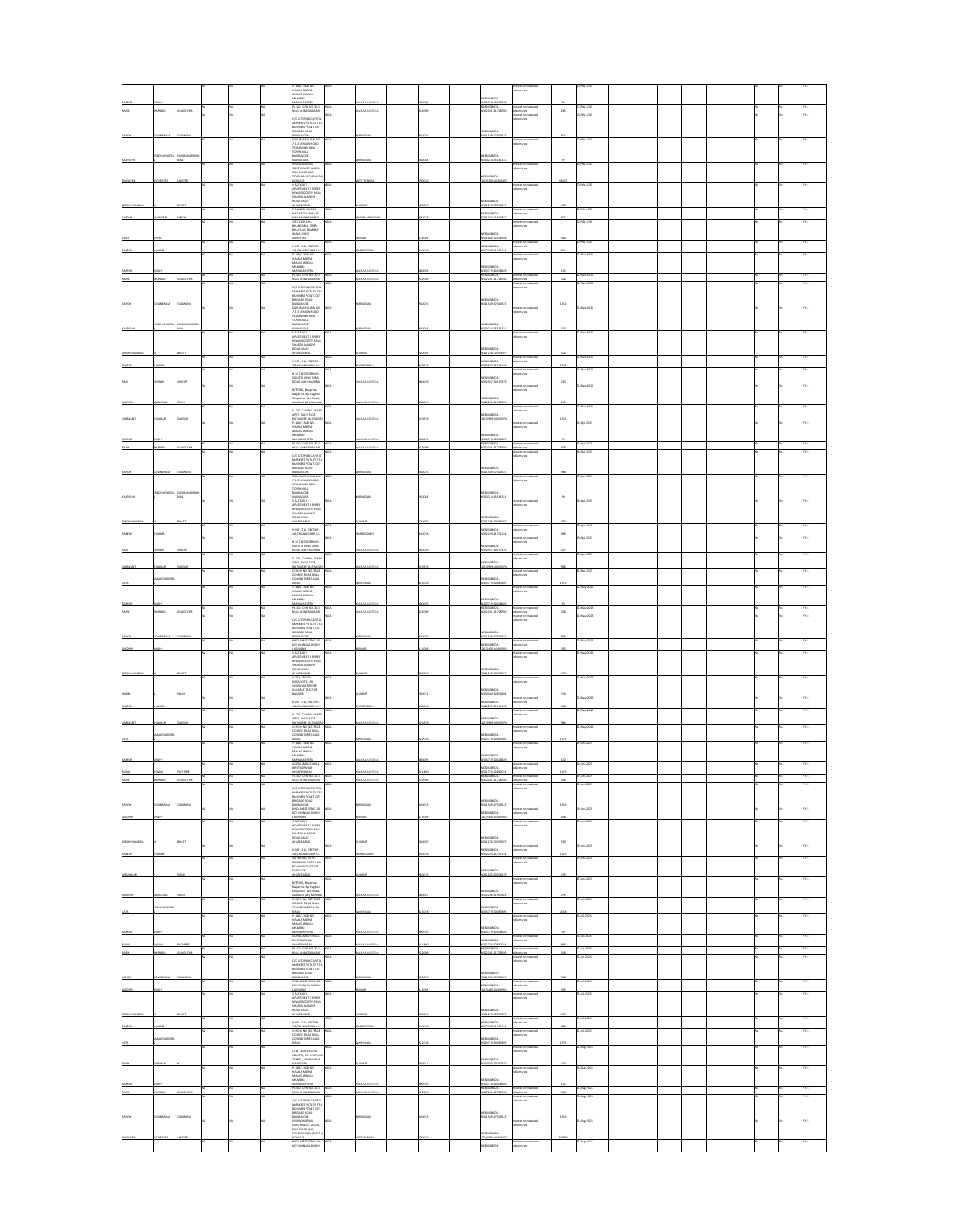|            |              |                |  | NO N NO 307 RACE<br>DURSE ROAD NULL<br>DIMBATORE TAMIL                                                                                                                                                                                             |                                         |               |                                                         |                                                          |                 |                           |  |  |  |  |  |
|------------|--------------|----------------|--|----------------------------------------------------------------------------------------------------------------------------------------------------------------------------------------------------------------------------------------------------|-----------------------------------------|---------------|---------------------------------------------------------|----------------------------------------------------------|-----------------|---------------------------|--|--|--|--|--|
|            |              |                |  |                                                                                                                                                                                                                                                    |                                         |               | 10380501-022<br>02719-1042220                           |                                                          |                 |                           |  |  |  |  |  |
|            |              |                |  | CONNEATORE TAMAL<br>WADU<br>WARLA MARYE<br>WARLA MARYE<br>ANARA WALKL<br>ANARAN<br>WARRAGHTAA<br>YAD 10 SR NO 70-1<br>LUL AHARGONAGAR<br>ULL AHARGONAGAR                                                                                           |                                         |               |                                                         | interest on matured<br>debentures                        |                 | Sep-3021                  |  |  |  |  |  |
|            |              |                |  |                                                                                                                                                                                                                                                    | <b>ARASHITE</b>                         |               | 102808024<br>003719-10478689                            |                                                          | 99              |                           |  |  |  |  |  |
|            |              |                |  |                                                                                                                                                                                                                                                    |                                         |               | 02201-11728700                                          |                                                          | 200             |                           |  |  |  |  |  |
|            |              |                |  | (ID UTOPIAN CAPITAL<br>ANRICTS PVT LTD TF-1<br>BUSINESS POINT 137<br>BRIGADE ROAD<br>**WGADE ROAD                                                                                                                                                  |                                         |               |                                                         | etates                                                   |                 |                           |  |  |  |  |  |
|            |              |                |  |                                                                                                                                                                                                                                                    |                                         |               | 103808014                                               |                                                          |                 |                           |  |  |  |  |  |
|            |              |                |  | <b>MAGALORE</b><br>NO 10817 STNO-10<br>3T MANGAL SINGH                                                                                                                                                                                             | INATACA                                 |               | 001549-17200540<br>102809082                            | rest on r<br>retures                                     |                 |                           |  |  |  |  |  |
|            |              |                |  |                                                                                                                                                                                                                                                    |                                         |               | 025400-004                                              |                                                          | 289             |                           |  |  |  |  |  |
|            |              |                |  | IT MANGAL area)<br>IDHANA<br>JAWANI APTS BLDG<br>O FLAT NO 3 KANTI<br>AGAR ANDHERI EAST                                                                                                                                                            |                                         |               |                                                         | rest on m<br>entures                                     |                 |                           |  |  |  |  |  |
|            |              |                |  | <b>ULL MUMSAI</b>                                                                                                                                                                                                                                  | <b>ASLARASHTE</b>                       |               |                                                         |                                                          | 247             |                           |  |  |  |  |  |
|            |              |                |  | (NO - 218, SECTOR -<br>8, CHANDIGARH, LLT                                                                                                                                                                                                          | <b>IOSARH</b>                           |               | 680408601-<br>002269-11741154                           | rtanes                                                   | $\omega$        |                           |  |  |  |  |  |
|            |              |                |  | RAM KUTIR, GROUND<br>FLOOR, PLOT NO<br>EGL SECTOR 28 VASH<br>MAVIMUMBAN: THANG<br>DINO NIST ROAD NULL<br>COMBATORE TAMIL<br>COMBATORE TAMIL                                                                                                        |                                         |               |                                                         | entaneo                                                  |                 |                           |  |  |  |  |  |
|            |              |                |  |                                                                                                                                                                                                                                                    |                                         |               | <b>Shanneon</b><br>362900-00140                         |                                                          | 197             |                           |  |  |  |  |  |
|            |              |                |  |                                                                                                                                                                                                                                                    |                                         |               |                                                         | rest on matured<br>retures                               |                 |                           |  |  |  |  |  |
|            |              |                |  |                                                                                                                                                                                                                                                    |                                         |               | E804108601-<br>303719-1048330                           | est on matured                                           | 1972            |                           |  |  |  |  |  |
|            |              |                |  | aadhaanpur ghed<br>ir Maehlavrai<br>Aanerr Persianear                                                                                                                                                                                              |                                         |               |                                                         | ictures                                                  |                 |                           |  |  |  |  |  |
|            |              |                |  |                                                                                                                                                                                                                                                    |                                         |               | 680408601<br>0033000-0343520                            |                                                          | 510             |                           |  |  |  |  |  |
|            |              |                |  | MOHANYEUR<br>-118/2 NSB INS<br>MMLA MARVE<br>MLAD W NLLL<br>IUMBAI                                                                                                                                                                                 |                                         |               |                                                         | rterest on matured<br>Sebentures                         |                 | Oct-2025                  |  |  |  |  |  |
|            |              |                |  | <b>WARASHTRA</b>                                                                                                                                                                                                                                   | <b>LARASHTE</b>                         |               | 10280802<br>003719-10478689                             |                                                          |                 |                           |  |  |  |  |  |
|            |              |                |  | )<br>Diamu college Rom                                                                                                                                                                                                                             |                                         |               |                                                         |                                                          |                 |                           |  |  |  |  |  |
|            |              |                |  |                                                                                                                                                                                                                                                    |                                         |               | 102801082                                               |                                                          | 510             |                           |  |  |  |  |  |
|            |              |                |  | LL PUNG<br>ND 10 SR ND 78-1<br>LL AHMEDNAGAR                                                                                                                                                                                                       | <b><i>HARASHTRA</i></b>                 |               | 301549-18236809<br>683408601-<br>302301-11738700        |                                                          | 316             |                           |  |  |  |  |  |
|            |              |                |  | CJO UTOPANI CAPITAL<br>MARKETS PVT LTD TF-1<br>RIGHIGS POINT 122<br>RIGHIGS ROAD<br>MARGAL SINGH<br>MOT MARGAL SINGH<br>LIDHANA<br>LIDHANA<br>RIGHANA<br>RIGHANA                                                                                   |                                         |               |                                                         | etate                                                    |                 |                           |  |  |  |  |  |
|            |              |                |  |                                                                                                                                                                                                                                                    |                                         |               | 400408601                                               |                                                          |                 |                           |  |  |  |  |  |
|            |              |                |  |                                                                                                                                                                                                                                                    |                                         |               | 101549-1720054                                          | erest on matured<br>Sentanes                             |                 | Oct-2025                  |  |  |  |  |  |
|            |              |                |  |                                                                                                                                                                                                                                                    |                                         |               |                                                         |                                                          | 408             | kt-2025                   |  |  |  |  |  |
|            |              |                |  | KINI MULLI NAGPUR<br>ISB/C GANGARAM<br>GAATRI WADI I S S<br>ROAD THAKLROWAR                                                                                                                                                                        | ANARASHTRA                              | 0002          | IN300888-14063003                                       | Sebentures<br>referent on m<br>Sebentures                | 2008            |                           |  |  |  |  |  |
|            |              |                |  | <b>JLL MUMSAL</b>                                                                                                                                                                                                                                  | <b><i>SURASHTRA</i></b>                 |               |                                                         |                                                          | 4586            |                           |  |  |  |  |  |
|            |              |                |  | NO - 218, SECTOR-                                                                                                                                                                                                                                  |                                         |               | 10380501-022                                            |                                                          |                 |                           |  |  |  |  |  |
|            |              |                |  | NO - ZER, BELTON<br>FR, NIGGRIS 1 SECTO<br>FR, NIGGRI 1 SECTO                                                                                                                                                                                      | NOIGARH                                 | ost           | 002269-11741154<br>630408601-<br>060800-00000415        | rest on matured                                          | 1019            | iov-2025                  |  |  |  |  |  |
|            |              |                |  |                                                                                                                                                                                                                                                    | TTAR PRADESH                            | 1307          |                                                         | entures<br>rest on m<br>entanes                          | $_{\rm 206}$    |                           |  |  |  |  |  |
|            |              |                |  | Mohamypur Ghed<br>R Machawrai<br>Machawypur<br>Mohamypur                                                                                                                                                                                           |                                         |               | 80408601-<br>(32200-03435207                            |                                                          |                 |                           |  |  |  |  |  |
|            |              |                |  |                                                                                                                                                                                                                                                    |                                         |               |                                                         |                                                          | 492             |                           |  |  |  |  |  |
|            |              |                |  |                                                                                                                                                                                                                                                    |                                         |               | henson                                                  | erest on r<br>Sentanes                                   |                 |                           |  |  |  |  |  |
|            |              |                |  | AACHAAVPUR<br>-118/2 NSR INS<br>GAMLA MARVE<br>ANARASWIRA<br>ANARASWIRA<br>-1 NO 10 SR NO 78-1<br>-1 NO 10 SR NO 78-1<br>-1 NO 10 SR NO 78-1                                                                                                       |                                         |               | 000719-10476689<br>680408601-                           | test on matured                                          | $\mathbf{z}$    | Nov-2025                  |  |  |  |  |  |
|            |              | NDECH          |  |                                                                                                                                                                                                                                                    | ANARASHTRA                              | 2009          | 002205-11726700                                         |                                                          | $_{20}$         |                           |  |  |  |  |  |
|            |              |                |  | , ID UTOPAN CAPITAL<br>AARKETS PVT LTD TF-1<br>INGADE ROAD<br>INNGKI ORE                                                                                                                                                                           |                                         |               |                                                         |                                                          |                 |                           |  |  |  |  |  |
|            |              |                |  |                                                                                                                                                                                                                                                    |                                         |               | connects<br>01549-1730054                               |                                                          |                 |                           |  |  |  |  |  |
|            |              |                |  | ingalore<br>No 10817 STNO-10<br>DT MANGAL SINGH<br>JOHAAA                                                                                                                                                                                          |                                         |               | E80408601-<br>025400-0040                               | rest on matured<br>entures                               |                 | $0 + 2025$                |  |  |  |  |  |
|            |              |                |  |                                                                                                                                                                                                                                                    |                                         |               |                                                         | irest on ma<br>entures                                   | æ               |                           |  |  |  |  |  |
|            |              |                |  | P ENCLAVE II, BLOC<br>LAT-205 HOURS                                                                                                                                                                                                                | ST BENGAL                               |               | 40000601<br>072000-0006                                 |                                                          | 1972            |                           |  |  |  |  |  |
|            |              |                |  | 801, NAI BASTI                                                                                                                                                                                                                                     |                                         |               | 1038040891<br>IN300468-10040795                         | est on m<br>etwres                                       | 247             |                           |  |  |  |  |  |
|            |              |                |  | NG, INTERNI<br>NARI DARAJ DELHI<br>AKTRI WADI I S.S<br>DAD THAKURDWAR                                                                                                                                                                              |                                         |               |                                                         | est on n<br>etures                                       |                 |                           |  |  |  |  |  |
|            |              |                |  | LL MUMBAL                                                                                                                                                                                                                                          |                                         |               |                                                         |                                                          | $^{46}$         |                           |  |  |  |  |  |
|            |              |                |  | NO - 218, SECTOR                                                                                                                                                                                                                                   |                                         |               | -                                                       | onest con mu<br>ventures                                 | 46              |                           |  |  |  |  |  |
|            |              |                |  | SHANDIGARH, LI<br>JS LOVELY CHSL                                                                                                                                                                                                                   |                                         |               |                                                         | rest on matured<br>entures                               |                 | Nov-2025                  |  |  |  |  |  |
|            |              |                |  |                                                                                                                                                                                                                                                    |                                         |               | E804I08601-<br>301330-31078917                          |                                                          | 4K              |                           |  |  |  |  |  |
|            |              |                |  |                                                                                                                                                                                                                                                    |                                         |               |                                                         | entures                                                  |                 | $360 - 2025$              |  |  |  |  |  |
|            |              |                |  | LOTUS LOVELY CHEL<br>FLAT NO 702 7TH<br>FLOOR R B RESITA<br>MARG GHATIOPAR<br>MARG GHATIOPAR<br>PAST MUSAN<br>HAMLA MARVE<br>MALLA MARVE<br>MALLA MARVE<br>MALLA MARVE                                                                             |                                         |               | 10380501-022                                            |                                                          |                 |                           |  |  |  |  |  |
|            |              |                |  | UMBAI<br>AHARAGHTRA<br>JULAHMEDNAGAR<br>JULAHMEDNAGAR                                                                                                                                                                                              |                                         |               | 120010402<br>1203719-10479689<br>1203008601-            | interest on matured                                      | $\Omega$<br>216 | 80K-225                   |  |  |  |  |  |
|            |              |                |  |                                                                                                                                                                                                                                                    |                                         |               |                                                         | entanes                                                  |                 |                           |  |  |  |  |  |
|            |              |                |  | CJO UTOPANI CAPITAL<br>MARKISTS PVT LTD TF-1<br>BRIGADESS PORT 122<br>BRIGADES ROMO<br>BRIGADES ROMO<br>BRIGADES PORT STRID-10<br>DOT MARKIS, SINGI ROMO<br>DOT MARKIS, SINGI ROMO<br>BRIGADES NADILIS S<br>BRIGADE WARDILIS S<br>ROMO THAKINGWARE |                                         |               | 102801052                                               |                                                          |                 |                           |  |  |  |  |  |
|            |              |                |  |                                                                                                                                                                                                                                                    | <b>AMATAKA</b>                          |               | actsel-172005e5                                         |                                                          | 1019            |                           |  |  |  |  |  |
|            |              |                |  |                                                                                                                                                                                                                                                    | .<br>NMA                                |               |                                                         | ntunes                                                   | $_{\rm ext}$    |                           |  |  |  |  |  |
|            |              |                |  |                                                                                                                                                                                                                                                    |                                         |               |                                                         | erest on r<br>Sentares                                   |                 |                           |  |  |  |  |  |
|            |              |                |  |                                                                                                                                                                                                                                                    |                                         |               |                                                         |                                                          |                 |                           |  |  |  |  |  |
|            |              |                |  | NO - 218, SECTOR-<br>CHANDIGARIL LI                                                                                                                                                                                                                |                                         |               | 680408601-<br>002269-11741154                           | vest on m<br>Jestares                                    | 1019            |                           |  |  |  |  |  |
|            |              |                |  | .<br>GAS RALAN STREET                                                                                                                                                                                                                              |                                         |               | 400408601<br>01774-12536                                |                                                          | \$10            |                           |  |  |  |  |  |
|            |              |                |  |                                                                                                                                                                                                                                                    |                                         |               |                                                         | erest on m<br>Sentanes                                   |                 |                           |  |  |  |  |  |
|            |              |                |  | 165/6 RAIAN STREET<br>148A BAZAR ROSTAN<br>P-118/2 NSR ROS<br>HAMILA MARVE<br>MAIALA MARVE<br>MAIALAN<br>MAIALAN<br>PL NO 10 SR NO 78-1<br>NA NO 10 SR NO 78-1                                                                                     | ASHIR                                   |               | 103808014                                               |                                                          |                 |                           |  |  |  |  |  |
|            |              | NDECH          |  |                                                                                                                                                                                                                                                    | <b>NUMBASHITRA</b>                      |               | 003719-10478689<br>002201-11728200                      |                                                          | 216             |                           |  |  |  |  |  |
|            |              |                |  |                                                                                                                                                                                                                                                    |                                         |               |                                                         | ictures                                                  |                 | $a + 202$                 |  |  |  |  |  |
|            |              |                |  | (O UTOPAN CAPITAL<br>ANRIGTS PVT LTD TF-<br>INGNOS ROAD<br>IRIGADE ROAD                                                                                                                                                                            |                                         |               |                                                         |                                                          |                 |                           |  |  |  |  |  |
|            |              |                |  |                                                                                                                                                                                                                                                    |                                         |               | INEB04I08601-<br>INGCC549-172000                        |                                                          |                 |                           |  |  |  |  |  |
|            |              |                |  | ANGALORE<br>GMINALABAA<br>OUTH WEST BLOCK,<br>ND FLOCR BEC,<br>OPSIA ROAD, (SOUT)                                                                                                                                                                  |                                         |               |                                                         |                                                          |                 |                           |  |  |  |  |  |
|            |              |                |  |                                                                                                                                                                                                                                                    | <b>ST BENGAL</b>                        |               | 10280802<br>006300-0049049                              |                                                          | \$2651          |                           |  |  |  |  |  |
|            |              |                |  | IOLKATA<br>14 1 HINDUSTAN<br>3HOWK MUJUIND<br>2GLONY MUJUIND<br>VEST GOKULSHANTI                                                                                                                                                                   |                                         |               | 100801082                                               | rest on m.<br>entures                                    |                 |                           |  |  |  |  |  |
|            |              |                |  |                                                                                                                                                                                                                                                    | <b>HARASHTE/</b>                        |               | 000116-10066630                                         |                                                          | 1019            |                           |  |  |  |  |  |
|            |              |                |  | , DORSON ROAD<br>YYANA SADAN' FLAT                                                                                                                                                                                                                 |                                         |               | 80408601                                                |                                                          |                 |                           |  |  |  |  |  |
|            |              |                |  | HYPANA SAISAN FLA<br>KD, 19 HOWRAH<br>KB/C GANGARAM<br>HATRI WADI I S S<br>KMD THALIROWAR                                                                                                                                                          | <b>JAGNER T226</b>                      |               | 000363-10086447                                         |                                                          | 1019            |                           |  |  |  |  |  |
|            |              |                |  |                                                                                                                                                                                                                                                    |                                         |               |                                                         |                                                          |                 |                           |  |  |  |  |  |
|            |              |                |  | MJIL MUMBA<br>8-102, SAURABH APT,<br>14H MANDIR ROAD,<br>SARYODATA NAGAR,                                                                                                                                                                          |                                         |               |                                                         |                                                          |                 |                           |  |  |  |  |  |
|            |              |                |  | LUND (WEST)<br>MRAI                                                                                                                                                                                                                                | <b>HARASHTRA</b>                        |               | NEROMORGO1-<br>2011200-00172225                         |                                                          | 612             |                           |  |  |  |  |  |
|            |              |                |  | NO - 218, SECTOR                                                                                                                                                                                                                                   |                                         |               |                                                         | entures                                                  |                 |                           |  |  |  |  |  |
|            |              |                |  | CHANDIGARH, LI                                                                                                                                                                                                                                     |                                         |               | INER0409601-<br>IN902269-11741154                       | rest on m                                                | 1019            |                           |  |  |  |  |  |
|            |              |                |  |                                                                                                                                                                                                                                                    |                                         |               |                                                         |                                                          |                 |                           |  |  |  |  |  |
|            |              |                |  | TO SHAWARD IT WAS SHAWARD IN SHAWARD IN SHAWARD SAN SHETTY<br>CID BHAD SAN SHETTY<br>CID BHAD SAN SHETTY<br>CHOOS K BHAD TOO TOO THE MARINA MUSIC GUATING<br>PLAT NO TOO TOO THE REGION AND CONTROL PARTY.<br>CAST MUSICAL CHOOS AND CONTROL       |                                         |               | connects                                                |                                                          |                 |                           |  |  |  |  |  |
|            |              |                |  |                                                                                                                                                                                                                                                    |                                         |               | 301774-17902                                            | rest on matured<br>entures                               |                 | $35 - 202$                |  |  |  |  |  |
|            |              |                |  |                                                                                                                                                                                                                                                    |                                         |               | 30408601                                                |                                                          |                 |                           |  |  |  |  |  |
|            |              |                |  |                                                                                                                                                                                                                                                    |                                         |               | 001220-2107891                                          |                                                          |                 | Feb-3326                  |  |  |  |  |  |
|            |              |                |  |                                                                                                                                                                                                                                                    |                                         |               | INER04IO8601-<br>INGEL774-1253                          | interest on matured<br>debentures                        | AD.             | Feb-3026                  |  |  |  |  |  |
|            |              |                |  | ggar Ralan Street<br>Lara Bazar Reditar<br>1418/2 NSR Ins<br>Malad Marke<br>Malad Walke                                                                                                                                                            |                                         |               |                                                         | rest on matured<br>ntunes                                |                 |                           |  |  |  |  |  |
|            |              |                |  |                                                                                                                                                                                                                                                    | <b><i>GUARASHTRA</i></b>                | XX            | 30408601                                                |                                                          | 46              |                           |  |  |  |  |  |
| sa.        | <b>HAMAN</b> | <b>UNDECHA</b> |  | UMMAI<br>NG 10 SR NO 78-1<br>NG 10 SR NO 78-1<br>NG AVIMEDIMAGAR                                                                                                                                                                                   | MAHARASHTRA                             | 122009        |                                                         | interest on matured<br>enbanes<br>rest con m             | $_{\rm 2K}$     | 1 Feb 2026                |  |  |  |  |  |
|            |              |                |  |                                                                                                                                                                                                                                                    |                                         |               |                                                         | entanes                                                  |                 |                           |  |  |  |  |  |
|            |              |                |  | CJO UTOPAN CAPITAL<br>MARKETS PVT LTD TF-1<br>BUSINESS POINT 137<br>BINGALORE<br>FIGENTIAL DELLI<br>BINGALORE                                                                                                                                      |                                         |               | 80408601                                                |                                                          |                 |                           |  |  |  |  |  |
|            |              |                |  |                                                                                                                                                                                                                                                    |                                         |               | 01549-17200545<br>0/w/0601-                             |                                                          | 92              | Feb-3026                  |  |  |  |  |  |
|            | SHAN         |                |  | HENRI KRIMA<br>SE/C GANGARAM<br>SE/C GANGARAM<br>DAD THALIROWAR                                                                                                                                                                                    |                                         | 12001         | 00034-1308030                                           | debentures<br>Interest on m<br>debentures                | $226$           |                           |  |  |  |  |  |
|            |              |                |  | ULL MUMBAL                                                                                                                                                                                                                                         | <b>LARASHITE</b>                        |               |                                                         |                                                          | 4142            |                           |  |  |  |  |  |
|            |              |                |  | NO - 218, SECTOR -                                                                                                                                                                                                                                 |                                         |               | 00008601                                                | irest on ma<br>ientures                                  |                 |                           |  |  |  |  |  |
|            |              |                |  | CHANDIGARH, LLT.                                                                                                                                                                                                                                   |                                         |               | 02269-1174115                                           | rderest on matured<br>Sebentures                         | 921             | $Mx-222$                  |  |  |  |  |  |
|            |              |                |  |                                                                                                                                                                                                                                                    |                                         |               | NERDAIDREO1-<br>NGC 1774-1753 6532                      |                                                          | \$10            | $-$ Mar $-2026$           |  |  |  |  |  |
|            |              |                |  |                                                                                                                                                                                                                                                    |                                         |               | hanson                                                  | arest on matured<br>bentures                             |                 |                           |  |  |  |  |  |
|            |              |                |  |                                                                                                                                                                                                                                                    |                                         |               | 01151-1226824                                           | est on matured<br>etanes                                 |                 | Mar-3026                  |  |  |  |  |  |
|            |              |                |  |                                                                                                                                                                                                                                                    |                                         |               | 400408601                                               |                                                          |                 |                           |  |  |  |  |  |
| <b>MVR</b> | <b>NGH</b>   |                |  | KAYA BAAN STREET<br>ARA BAAN KINGIT<br>ARA BAAN BOMTAY<br>7 RANMANA MARA<br>ARA BAAN MARA<br>SHATOABAO<br>SHATOABAO<br>ARA ARARAY<br>MARA MARAY<br>MARA MARAY<br>MARA MARAY<br>MARA MARAY<br>MARA MARAY<br>MARAY MARAY<br>MARAY MARAY              | <b>ASLARASETTRA</b><br>.<br>Manazashtra | coss          | IN303719-10179689<br>IN6804IO8601-<br>IN302201-11728700 | rrest on matured                                         | 102             | S-Mar-2026                |  |  |  |  |  |
|            | www          | <b>UNDECHA</b> |  |                                                                                                                                                                                                                                                    |                                         | 2009          |                                                         | etures<br>est on mat-ex<br>etans                         | $_{\rm 216}$    | $M = 222$                 |  |  |  |  |  |
|            |              |                |  | O UTOPAN CAPITAL<br>MRKETS PVT LTD TF-1<br>USINESS POINT 137<br>RIGADE ROAD<br>RIGADE ROAD                                                                                                                                                         |                                         |               |                                                         |                                                          |                 |                           |  |  |  |  |  |
|            |              |                |  |                                                                                                                                                                                                                                                    |                                         |               | E80408601-<br>301545-17300540                           |                                                          |                 |                           |  |  |  |  |  |
|            |              |                |  | ingalore<br>B/C Gangaram<br>IATRI WADIJ 55<br>MO THAKUROWAR<br>JIL MUMBAI                                                                                                                                                                          |                                         |               |                                                         | irest on matured<br>ietitanes                            |                 | Mar-3026                  |  |  |  |  |  |
|            |              |                |  |                                                                                                                                                                                                                                                    |                                         |               |                                                         | irest on matured<br>ientures                             |                 | $-$ Mar $-2026$           |  |  |  |  |  |
|            |              |                |  | 0-218, SECTOR-                                                                                                                                                                                                                                     |                                         |               | -10380160                                               |                                                          |                 | Mw.392                    |  |  |  |  |  |
|            |              |                |  | I, CHANDIGARH, LI<br>RA NAGAR ANDLA<br>DAD KHAMGAON                                                                                                                                                                                                | <b>ARASHTE</b>                          |               | 490408601-<br>0010600-0240524                           | Jest on m<br>entures                                     | $^{52}$         |                           |  |  |  |  |  |
|            |              |                |  | 4MAGACN<br>I C 2 W NO 4<br>GHRAULI MULL MULL<br>GHR                                                                                                                                                                                                |                                         |               | 102809082                                               | est con i<br>edunes                                      | 46              |                           |  |  |  |  |  |
|            |              |                |  |                                                                                                                                                                                                                                                    |                                         |               | 00214-12079                                             | interest on matured<br>debentures                        |                 | 3-Apr-2026                |  |  |  |  |  |
|            | HOCK         |                |  |                                                                                                                                                                                                                                                    |                                         |               | NG00408601-<br>NG01774-125365                           | erest on matured                                         | $_{\rm 402}$    | Apr 2                     |  |  |  |  |  |
|            |              |                |  | ige, Kraan Street<br>Bara Bazar Romtak<br>Kara Bazar Romtak<br>Kolety, Petlad<br>Pasr/2 Ngr Ing                                                                                                                                                    |                                         |               | -<br>10060601-0006                                      | entates<br>et on                                         | $46\%$          |                           |  |  |  |  |  |
|            |              |                |  |                                                                                                                                                                                                                                                    |                                         |               |                                                         | etates                                                   |                 |                           |  |  |  |  |  |
|            |              |                |  | 118/2 NSR INS<br>MALA MARVE<br>MLAD W NULL<br>LIMBAI<br>MARKONAGAR<br>JUL AHMEDNAGAR<br>JUL AHMEDNAGAR                                                                                                                                             |                                         |               | 0000001<br>IN303719-1047868                             |                                                          |                 |                           |  |  |  |  |  |
|            | ww           | <b>UNDECHA</b> |  |                                                                                                                                                                                                                                                    | .<br>IAHARASHTRA                        | $\frac{1}{2}$ | IN302201-11728700                                       | interest on matured<br>debentures<br>interest on matured | $_{22}$         | 13-Apr-2026<br>0 Apr 2026 |  |  |  |  |  |
|            |              |                |  |                                                                                                                                                                                                                                                    |                                         |               |                                                         |                                                          |                 |                           |  |  |  |  |  |
|            |              |                |  |                                                                                                                                                                                                                                                    |                                         |               |                                                         |                                                          |                 |                           |  |  |  |  |  |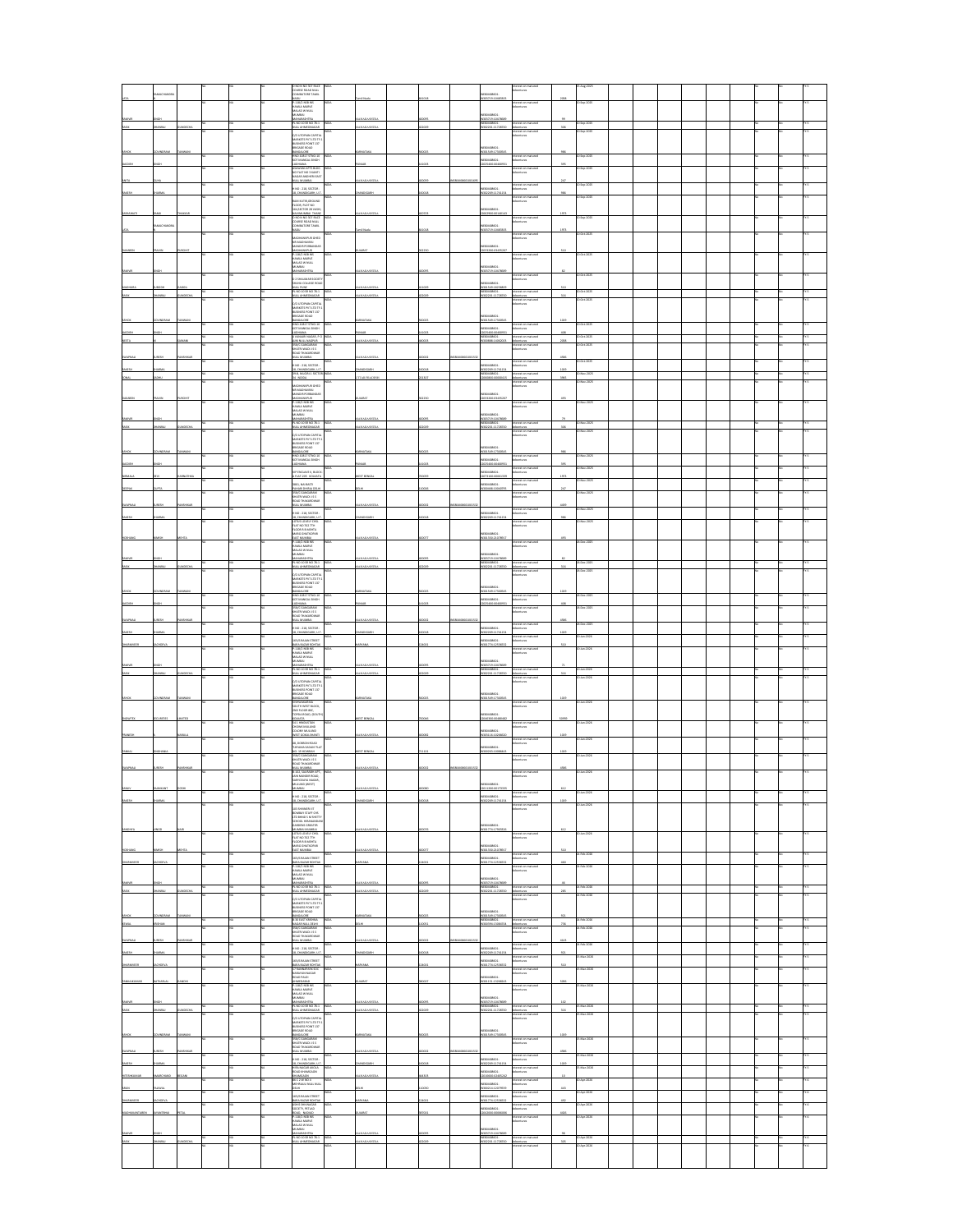|             |              |  | GIYE GANGARAM<br>AKTRI WADI I S S<br>DAD THAKURDWAR                                                                                                                               |                          |             |                                                                |                                               |                          |                                     |  |  |  |  |  |
|-------------|--------------|--|-----------------------------------------------------------------------------------------------------------------------------------------------------------------------------------|--------------------------|-------------|----------------------------------------------------------------|-----------------------------------------------|--------------------------|-------------------------------------|--|--|--|--|--|
|             |              |  | LLMUMBAL<br>4 N D S E PART I                                                                                                                                                      |                          |             |                                                                |                                               | 4426                     |                                     |  |  |  |  |  |
|             |              |  | <b>CELHI</b>                                                                                                                                                                      |                          |             | 12022451051                                                    | rest on matured                               | 10%                      | 0 Apr 2026<br>0-Apr-2026            |  |  |  |  |  |
|             |              |  | NO -218, SECTOR-                                                                                                                                                                  |                          |             | <br> NEB04IOB601-<br> NO02269-11741154                         | bertares<br>terest on matured<br>bertares     | 984                      |                                     |  |  |  |  |  |
|             |              |  | H NO - ZIE MACHIA<br>18, CHANDIGARI, LLT<br>801/C/D MIHR<br>60MAR 1HA YASH<br>60MARMAR EANGH<br>10MARMAR EANGH<br>10MARMAR EANGH<br>10MARMAR EANGH                                |                          |             |                                                                | rest on i<br>entanes                          |                          |                                     |  |  |  |  |  |
|             |              |  |                                                                                                                                                                                   |                          |             |                                                                |                                               |                          |                                     |  |  |  |  |  |
|             |              |  |                                                                                                                                                                                   |                          |             |                                                                |                                               |                          | May-2026                            |  |  |  |  |  |
|             |              |  |                                                                                                                                                                                   |                          |             | E80408601-<br>301774-12536                                     | irest on matured<br>ientures                  | $\omega$                 |                                     |  |  |  |  |  |
|             |              |  |                                                                                                                                                                                   |                          |             |                                                                | entaneo                                       |                          |                                     |  |  |  |  |  |
|             |              |  |                                                                                                                                                                                   |                          |             | henson                                                         |                                               | 102                      |                                     |  |  |  |  |  |
| ww          |              |  | LL AHMEDNAGAR                                                                                                                                                                     | <b><i>NARASHTRA</i></b>  | 2009        | 830008401-<br>003719-10476689<br>630006601-<br>003201-11726700 | erest on matured                              | $215$                    | May-2026                            |  |  |  |  |  |
|             |              |  |                                                                                                                                                                                   |                          |             |                                                                | icientures<br>terest on matured<br>icientures |                          |                                     |  |  |  |  |  |
|             |              |  | CJO UTOPIAN CAPITAL<br>MARKETS PVT LTD TF-1<br>RIKGADE ROAD<br>RIKGADE ROAD                                                                                                       |                          |             | 08601                                                          |                                               |                          |                                     |  |  |  |  |  |
|             |              |  | GALORE<br>GALORE                                                                                                                                                                  |                          |             | 0549-17200                                                     |                                               | 100                      | May-2001                            |  |  |  |  |  |
|             |              |  | ISHIMARABAA<br>DUTH WEST BLOCK,<br>ND FLOCK BEC,<br>OPSIA BOAD, (SOUTH<br>S - KU BLOCK SOUTH<br>S - KU BLOCK SOUTH<br>ITAMPURA NULL<br>EW DELH!                                   |                          |             |                                                                | rrest on matured<br>ientures                  |                          |                                     |  |  |  |  |  |
|             |              |  |                                                                                                                                                                                   | <b>TRENGA</b>            |             | 30408601-<br>346300-0048048                                    |                                               | 50820                    |                                     |  |  |  |  |  |
|             |              |  |                                                                                                                                                                                   |                          |             | 80408601                                                       | irest on matured<br>ientures                  | 500                      | -<br>May-2026                       |  |  |  |  |  |
|             |              |  |                                                                                                                                                                                   |                          |             |                                                                | wz on i<br>entures                            |                          |                                     |  |  |  |  |  |
|             |              |  | igw Delhii<br>Seyc Gangaraan<br>Sactri Wadiji S S<br>Ioad Thakurowar<br>Auli Mumbai                                                                                               |                          |             |                                                                |                                               | 453                      |                                     |  |  |  |  |  |
|             |              |  | NO - 218, SECTOR                                                                                                                                                                  |                          |             | 490408601-                                                     | arest on m<br>bertures                        | 1016                     | May-2021                            |  |  |  |  |  |
|             |              |  | CHANDIGARH, LL                                                                                                                                                                    |                          |             | 102269-11741154                                                | erest on ma<br>entanes                        |                          |                                     |  |  |  |  |  |
|             |              |  | 9/3/304, Khajurina<br>Nagar Co-Op Hig Soc<br>Khajurina Tank Road,<br>Kandivali (W), Mumba                                                                                         |                          |             |                                                                |                                               |                          |                                     |  |  |  |  |  |
|             |              |  |                                                                                                                                                                                   |                          |             | 804108601-<br>02236-11917882                                   |                                               | $\overline{\mathbf{26}}$ |                                     |  |  |  |  |  |
|             |              |  | TANK RAIAN STREET<br><b>ALEXARIOUTA</b>                                                                                                                                           |                          |             | -100801043<br>01774-12530532                                   | bertares                                      | 492                      |                                     |  |  |  |  |  |
|             |              |  | 2 ROCK HOUSE WORL                                                                                                                                                                 |                          |             |                                                                | Interest on matured<br>debentures             |                          | 3 an 2026                           |  |  |  |  |  |
|             |              |  | ILI MUMBA<br>118/2 NSR INS<br>MALA MARVE<br>MLAD W NULL<br>IUMBAI                                                                                                                 |                          |             |                                                                |                                               | 40                       | An-2026                             |  |  |  |  |  |
|             |              |  |                                                                                                                                                                                   |                          |             |                                                                | interest on matured<br>debentures             |                          |                                     |  |  |  |  |  |
|             |              |  | ANAKRASHTRA<br>K. NO 10 SR NO 78-1<br>KULLAHMEDNAGAR                                                                                                                              | <b><i>GURASHTRA</i></b>  |             | 10280802<br>003719-10478689                                    |                                               | 44                       | un-3026                             |  |  |  |  |  |
| <b>ANGA</b> | NDECHA       |  |                                                                                                                                                                                   | <b>ANARASHTE</b>         | <b>zoos</b> | IN902201-11726700                                              | abentures<br>sterest on matured<br>abentures  | $20\%$                   | 1-an-2026                           |  |  |  |  |  |
|             |              |  |                                                                                                                                                                                   |                          |             |                                                                |                                               |                          |                                     |  |  |  |  |  |
|             |              |  | (O UTOPAN CAPITAL<br>ANRIGTS PVT LTD TF-<br>IUSINGS ROAD<br>IRIGADE ROAD<br>IRIGADE ROAD                                                                                          | <b>RNATAKA</b>           |             | 102801082<br>001549-17200545                                   |                                               | 984                      |                                     |  |  |  |  |  |
|             |              |  | ANGALORE<br>8, VIRANDAVAN<br>LIPLEX B/H- RTO<br>MAASHA COLONY                                                                                                                     |                          |             |                                                                | rest on ma<br>entures                         |                          |                                     |  |  |  |  |  |
|             |              |  |                                                                                                                                                                                   |                          |             | 100801082<br>019031-01161                                      |                                               | 984                      |                                     |  |  |  |  |  |
|             |              |  | <b>ROOA</b><br>- KU BLOCK SOUT<br>FAMPURA NULL                                                                                                                                    |                          |             | 1020040891-<br>01209-1015435                                   | rest on matured<br>entures                    | els                      |                                     |  |  |  |  |  |
|             |              |  | NEW DELHI<br>NEW DELHI<br>NEW DELHI<br>NATRI WADI I S.S<br>ROAD THAKLROWAR                                                                                                        |                          |             |                                                                | erest on matured<br>Sentares                  |                          | un-2026                             |  |  |  |  |  |
|             |              |  |                                                                                                                                                                                   |                          |             |                                                                |                                               | 442                      |                                     |  |  |  |  |  |
|             |              |  | NOVI MULINDIA<br>12 JANN BAANANA 2ND<br>12 JANN BAANANA 2ND<br>4ANAD WEST<br>4ANAD WEST<br>11 JANDAD                                                                              |                          |             |                                                                | erest on matured<br>Sentanes                  |                          | lus-2026                            |  |  |  |  |  |
|             |              |  |                                                                                                                                                                                   |                          |             | 10380501-022<br>042000-0019631                                 |                                               |                          |                                     |  |  |  |  |  |
|             |              |  |                                                                                                                                                                                   |                          |             |                                                                | interest on matured<br>debentures             |                          | <b>Jun-202</b>                      |  |  |  |  |  |
|             |              |  | it And FS Ltd, Custodi<br>Services Division, Piot<br>No 14, Raheja Vihar<br>Chandivali, Andheri<br>Gast Murritai                                                                  |                          |             |                                                                |                                               |                          |                                     |  |  |  |  |  |
|             |              |  |                                                                                                                                                                                   |                          |             | 80408601-<br>00095-11254                                       |                                               |                          | an-2026                             |  |  |  |  |  |
|             |              |  | NO - 218, SECTOR                                                                                                                                                                  |                          |             | INER0409601-<br>002269-1174115                                 | erest on matured<br>Sentanes                  | 984                      |                                     |  |  |  |  |  |
|             |              |  | 18, CHANDIGARH, LL'<br>18 SRII RAJ SOCIETY<br>REHIND JAGRUTI<br>COLONY HARNI RO                                                                                                   |                          |             | 103000601                                                      | iest on m<br>Ietuves                          |                          |                                     |  |  |  |  |  |
|             |              |  |                                                                                                                                                                                   |                          |             | 2012200-00538                                                  |                                               | 40                       |                                     |  |  |  |  |  |
|             |              |  | iarcoa<br>1198/2 NSR INS<br>6MLAD W NULL<br>AUMBAI<br>AUMBAI                                                                                                                      |                          |             |                                                                |                                               |                          |                                     |  |  |  |  |  |
|             |              |  | maniani<br>LNO 10 SR NO 78-1<br>LNO 10 SR NO 78-1<br>ULL AWMEDINAGAR                                                                                                              | <b><i>GURASHTRA</i></b>  |             | 10280802<br>003719-10478689                                    |                                               | 102                      | us-2026                             |  |  |  |  |  |
|             | NDSCH        |  |                                                                                                                                                                                   | <b><i>SUARASHTRA</i></b> | <b>zoos</b> | 02205-11728700                                                 | entares<br>viest on matured<br>ventares       | 215                      | 13-Jul-2026                         |  |  |  |  |  |
|             |              |  | JO UTOPAN CAPITAL<br>MAKETS PAT LTD TF-<br>USINESS POINT 137<br>RIGADE ROAD<br>HACHLORE                                                                                           |                          |             |                                                                |                                               |                          |                                     |  |  |  |  |  |
|             |              |  |                                                                                                                                                                                   | <b>NATAKA</b>            |             | 10280802<br>001549-17200545                                    |                                               | 1016                     |                                     |  |  |  |  |  |
|             |              |  | RIGADA NA<br>MAGALORE<br>75 - KU BLOCK SOUT<br>PITAMPURA NULL                                                                                                                     |                          |             | INEB0408601-<br>101209-1015435                                 | rest on mat<br>retures                        | \$082                    |                                     |  |  |  |  |  |
|             |              |  | TAMPUAR WAS<br>DIV DELHI<br>DIV DELHI<br>HATRI WADI I S.S<br>DAD THAKLROWAR                                                                                                       |                          |             |                                                                | rterest on matured<br>Sebentures              |                          | a au 2026                           |  |  |  |  |  |
|             |              |  | JLL MUMSAL                                                                                                                                                                        |                          |             |                                                                |                                               | 4574                     |                                     |  |  |  |  |  |
|             |              |  |                                                                                                                                                                                   |                          |             | 680408601-<br>002269-11741154                                  | erest on matured<br>verbanes                  | $\frac{1}{2}$            | 44-2026                             |  |  |  |  |  |
|             |              |  |                                                                                                                                                                                   |                          |             |                                                                | erest on matur                                |                          |                                     |  |  |  |  |  |
|             |              |  | H NO - 218, SECTOR<br>18, CHANDIGARA, LL'<br>18 SR11 RAJ SOCIETY<br>2010NY HARNI RO<br>2ARODA                                                                                     |                          |             |                                                                | entanes<br>.                                  | 528                      |                                     |  |  |  |  |  |
|             |              |  |                                                                                                                                                                                   |                          |             |                                                                | erest on r<br>Sentares                        |                          |                                     |  |  |  |  |  |
|             |              |  | R N 833 BMC CLNY<br>KHARODI MARVE RD<br>CPP MALVANI POLICE<br>BLOCK NO 5 MALAD V<br>BLOCK NO 5 MALAD V<br>BLOCK NO                                                                |                          |             |                                                                |                                               |                          |                                     |  |  |  |  |  |
|             |              |  |                                                                                                                                                                                   |                          |             | NERDAIDEGO1-<br>2023000-01198778                               |                                               | 102                      |                                     |  |  |  |  |  |
|             |              |  | MUMBA<br>MUMBAI<br>BM 106 PO<br>PETROCHEMICALS<br>TOWNSHIP<br>ROHA DIST RANGAD<br>ROHA DIST RANGAD<br>RANGARHANG                                                                  |                          |             |                                                                | rrest on r<br>retares                         |                          |                                     |  |  |  |  |  |
|             |              |  |                                                                                                                                                                                   |                          |             | 10080801                                                       |                                               |                          |                                     |  |  |  |  |  |
|             |              |  |                                                                                                                                                                                   |                          |             | 010600-034                                                     | rest on matured<br>entures                    |                          | $4 - 2026$                          |  |  |  |  |  |
|             |              |  | NO DJE VITHAL<br>KNAŠ HINDUSTAN<br>CKONY NAGRUR<br>ANDMARK AMRAVAT                                                                                                                |                          |             |                                                                |                                               |                          |                                     |  |  |  |  |  |
|             |              |  | <b>DINAGPUR</b><br>PRANALDADI                                                                                                                                                     | <b>LARASHTE</b>          |             | 10280802<br>102201-11665720                                    |                                               | 2633                     |                                     |  |  |  |  |  |
|             |              |  |                                                                                                                                                                                   |                          |             | 490408601-                                                     | rest on ma<br>entures                         |                          |                                     |  |  |  |  |  |
|             |              |  |                                                                                                                                                                                   |                          |             | 001151-13268                                                   |                                               | saga                     |                                     |  |  |  |  |  |
|             |              |  | 17 RANNAPARK SC<br>NARAYAN NAGAR<br>ROAD PALDI<br>AVANCOARAD<br>MAALA MARVE<br>MAALA MARVE<br>MAALAD W NULLI<br>MUMBAI                                                            |                          |             |                                                                |                                               |                          |                                     |  |  |  |  |  |
|             |              |  |                                                                                                                                                                                   | <b><i>SURASHTRA</i></b>  |             | 10280802<br>003719-10478689                                    |                                               | 102                      |                                     |  |  |  |  |  |
|             | <b>ACCOM</b> |  | enhan<br>LNO 1058 NO 78-1<br>LNO 1058 NO 78-1<br>LULAHMEDNAGAR                                                                                                                    | <b>NEARASHTEA</b>        | 2009        | 02201-11728700                                                 |                                               | 215                      | $A_{\text{eff}}$ 2006<br>2-Aug-2006 |  |  |  |  |  |
|             |              |  | JO UTOPAN CAPITAL<br>MAKETS PAT LTD TF-<br>USINESS POINT 137<br>RIGADE ROAD                                                                                                       |                          |             |                                                                | entures<br>rest on matured<br>entures         |                          |                                     |  |  |  |  |  |
|             |              |  |                                                                                                                                                                                   |                          |             | 10280802                                                       |                                               |                          |                                     |  |  |  |  |  |
|             |              |  | RIGADE HUML<br>ANNGALORE<br>75 - KU RIJOCK SOUT<br>PITAMPURA NULL                                                                                                                 | <b>NATAKA</b>            |             | 001549-17200545                                                |                                               | 1016                     |                                     |  |  |  |  |  |
|             |              |  |                                                                                                                                                                                   |                          |             | INER0408601-<br>IN901209-10154354                              | rest on mat<br>retures                        | \$082                    |                                     |  |  |  |  |  |
|             |              |  | EW DÊLH<br>SEYC GANGARAM<br>HATRI WADIJ S S<br>DAD THAKLIGDWAR<br>ULL MUMBAL                                                                                                      |                          |             |                                                                | interest on matured<br>debentures             |                          | Aug-2001                            |  |  |  |  |  |
|             |              |  |                                                                                                                                                                                   |                          |             |                                                                |                                               | 4574                     |                                     |  |  |  |  |  |
|             |              |  | A 6 SAINATH APTS 15T<br>FLOOR BAAAANPURI RI<br>I BAIGR ANDHERI E<br>NULL MUMBAI                                                                                                   |                          |             |                                                                | rrest on r<br>entanes                         |                          |                                     |  |  |  |  |  |
|             |              |  |                                                                                                                                                                                   |                          |             |                                                                |                                               | à%                       | ug 2                                |  |  |  |  |  |
|             |              |  | NO - 218, SECTOR                                                                                                                                                                  |                          |             | 680408601<br>02269-11741                                       | erest on matured<br>bentures                  |                          |                                     |  |  |  |  |  |
|             |              |  | NO - 218, SECTOR -<br>8, CHANDIGABH, LL'<br>8 SRUI RAJ SOCIETY<br>GHND JAGRUTI<br>OLONY HABNI RO<br>ARODA                                                                         |                          |             | anunschi.                                                      | rest on matured<br>entures                    |                          | <b>Nue-2020</b>                     |  |  |  |  |  |
|             |              |  |                                                                                                                                                                                   |                          |             | 013200-0053                                                    | rest on matured                               |                          | kup 2006                            |  |  |  |  |  |
|             |              |  | R N 833 BMC CLWY<br>KHARODI MARVE RD<br>CPP MALVANI POLICE<br>STATION MALVANI<br>RII INGAI                                                                                        |                          |             |                                                                | etates                                        |                          |                                     |  |  |  |  |  |
|             |              |  |                                                                                                                                                                                   |                          |             | 0409501                                                        |                                               |                          |                                     |  |  |  |  |  |
|             |              |  |                                                                                                                                                                                   |                          |             |                                                                | rest on ma<br>entures                         |                          |                                     |  |  |  |  |  |
|             |              |  | AUMBA)<br>IM 106 PO<br>CTROCHEMICALS<br>CHINGHIP<br>MGARHEMIN<br>INGARHEMIN                                                                                                       |                          |             |                                                                |                                               |                          |                                     |  |  |  |  |  |
|             |              |  |                                                                                                                                                                                   |                          |             | 00000001-<br>010000-03457318                                   |                                               | $^{22}$                  |                                     |  |  |  |  |  |
|             |              |  |                                                                                                                                                                                   |                          |             |                                                                | interest on matured<br>debentures             |                          | 2-Aug-2000                          |  |  |  |  |  |
|             |              |  | F NO DJR VITHNI<br>HOME HINDUSTAN<br>COLONY NAGPUR<br>LANDMARK AMRAVA<br>RD NAGPUR                                                                                                |                          |             |                                                                |                                               |                          |                                     |  |  |  |  |  |
|             |              |  |                                                                                                                                                                                   |                          |             | 80408601-<br>02201-11665                                       |                                               | 36                       |                                     |  |  |  |  |  |
|             |              |  | <b>GEAR RALAN STREET</b>                                                                                                                                                          |                          |             | 102809082<br>01774-1253052                                     | <b>Sentanes</b>                               | 492                      | 40232                               |  |  |  |  |  |
|             |              |  | MIJU PANA STAR<br>VIAJA BAZAR BOMTAK<br>NAKIA, AMBARI<br>KAAD, NEAR NANI<br>VIAJA TEMPLE,<br>VIAJ                                                                                 |                          |             |                                                                | interest on matured<br>debentures             |                          |                                     |  |  |  |  |  |
|             |              |  |                                                                                                                                                                                   | ARAI                     |             | NER04IO8601-<br> 2033200-00009263                              |                                               | 492                      |                                     |  |  |  |  |  |
|             |              |  | AMBAI TEMPLE,<br>SLIBAT<br>P-118/2 NSR INS<br>P-NISLA MARVE<br>MAIARA WALLE<br>MAIARA<br>NAVARASVITRA<br>PL NO 10 SR NO 78-1<br>NAVARASVITRA                                      |                          |             |                                                                | rest on                                       |                          |                                     |  |  |  |  |  |
|             |              |  |                                                                                                                                                                                   |                          |             | 0008601<br>003719-1047861<br>EROKOBEO1-                        |                                               |                          |                                     |  |  |  |  |  |
|             |              |  |                                                                                                                                                                                   | <b><i>MARASHTRA</i></b>  | 2009        | 002201-11726700                                                | rest on matured                               | $2\%$                    | 2-Sep-2026                          |  |  |  |  |  |
|             |              |  |                                                                                                                                                                                   |                          |             |                                                                |                                               |                          | 2 Sep 2026                          |  |  |  |  |  |
|             |              |  |                                                                                                                                                                                   |                          |             |                                                                |                                               |                          |                                     |  |  |  |  |  |
|             |              |  |                                                                                                                                                                                   | NATACA                   |             | 804108601-<br>01549-17300545                                   |                                               | 984                      |                                     |  |  |  |  |  |
|             |              |  | C/O UTOPAN CARTAL<br>MARKETS PVT LTD TF-1<br>BUGINESS POINT 127<br>BRIGADE ROAD<br>D-110, BRIGHTA<br>GEILMOHAR COLORY<br>GEILMOHAR COLORY<br>GEILMOHAR COLORY<br>GEILMOHAR COLORY | <b>STARAD</b>            |             |                                                                | entanes                                       | 2459                     |                                     |  |  |  |  |  |
|             |              |  | i, Dobson Road<br>Hyama Sadany Flat                                                                                                                                               |                          |             |                                                                | test on a<br>entanes                          |                          |                                     |  |  |  |  |  |
|             |              |  |                                                                                                                                                                                   | <b>JAGNER T226</b>       | 10          | 10280802<br>000263-10086447                                    |                                               | 984                      |                                     |  |  |  |  |  |
|             |              |  | o. 19 Howrah<br>E - Ku Block South<br>Tampura Null<br>Ew Delhi                                                                                                                    |                          |             | 490408601-<br>000209-10154354                                  | erest on mat<br>ientares                      | esse                     |                                     |  |  |  |  |  |
|             |              |  |                                                                                                                                                                                   |                          |             |                                                                | rderest on matured<br>Sebentures              |                          | 2-Sep-2026                          |  |  |  |  |  |
|             |              |  |                                                                                                                                                                                   |                          |             |                                                                |                                               |                          |                                     |  |  |  |  |  |
|             |              |  | adwani Sachawani B<br>Heera Advocates<br>Mulumila<br>Road, OPP.G.P.C.FORT<br>Mumban                                                                                               |                          |             | 490408601-                                                     |                                               |                          |                                     |  |  |  |  |  |
|             |              |  |                                                                                                                                                                                   |                          |             | 0010000-0047412                                                | rderest on matured<br>Sebentures              |                          | Sep-2026                            |  |  |  |  |  |
|             |              |  |                                                                                                                                                                                   |                          |             |                                                                |                                               |                          |                                     |  |  |  |  |  |
|             |              |  |                                                                                                                                                                                   |                          |             |                                                                |                                               |                          |                                     |  |  |  |  |  |
|             |              |  |                                                                                                                                                                                   | ANARASHTR                |             | 400408601<br>12010700-00468791                                 |                                               |                          |                                     |  |  |  |  |  |
|             |              |  | ADVANI SACHWANI B<br>HEERA ADVOCATES<br>MIJEWALA<br>BEJIEWALA<br>BEJIC GAMGARAM<br>HEATRI WADII I S<br>HEATRI WADII I S<br>HEATRI WADII I S                                       |                          |             |                                                                | vest on m.<br>entures                         |                          |                                     |  |  |  |  |  |
|             |              |  | PAT TRANSPARA<br>LE MENNAN<br>D GOLIBAR LANG<br>NTAGRIZ E MULL<br>MRAI                                                                                                            |                          |             |                                                                | onest con in<br>ventures                      |                          |                                     |  |  |  |  |  |
|             |              |  |                                                                                                                                                                                   |                          |             |                                                                |                                               |                          |                                     |  |  |  |  |  |
|             |              |  | <b>G SAINATH APTS 1ST</b>                                                                                                                                                         |                          |             |                                                                | arest on matured<br>bentures                  |                          | $Sap-2026$                          |  |  |  |  |  |
|             |              |  |                                                                                                                                                                                   |                          |             |                                                                |                                               |                          |                                     |  |  |  |  |  |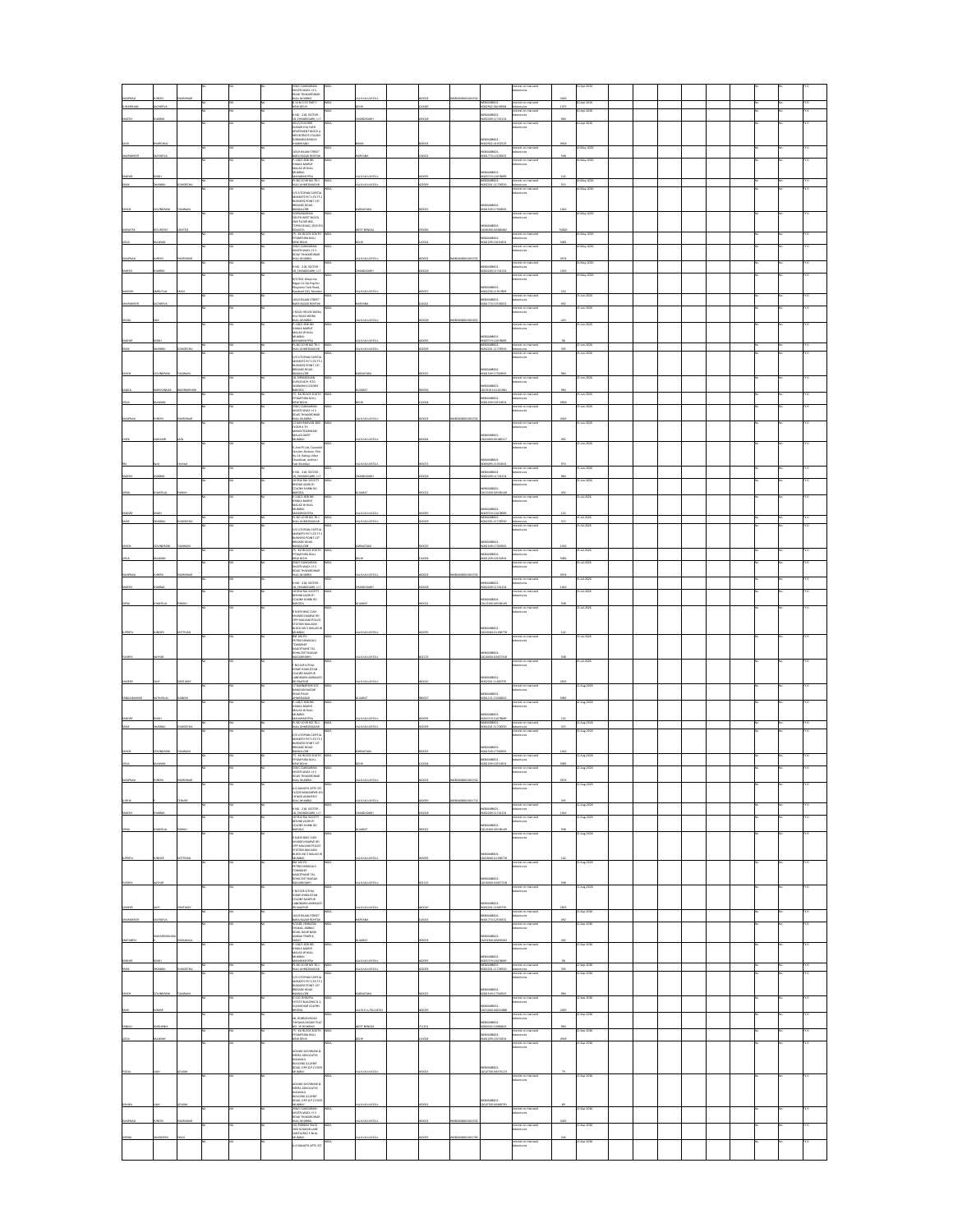|             |                 |                                             |  |                                                                                                                                                                                                                                                                 |                     |             |               |                                                         | erest on mature<br>entanes                                                                                         |                     |                          |  |  |  |  |  |
|-------------|-----------------|---------------------------------------------|--|-----------------------------------------------------------------------------------------------------------------------------------------------------------------------------------------------------------------------------------------------------------------|---------------------|-------------|---------------|---------------------------------------------------------|--------------------------------------------------------------------------------------------------------------------|---------------------|--------------------------|--|--|--|--|--|
|             |                 |                                             |  | WOTILAL OSWAL<br>FINANCIAL SERVICES<br>EINITED 2ND<br>FLR, PALM SPRING<br>CENTIS NEW MALAD<br>EINE ROAD, MALAD<br>WEST MUMANI                                                                                                                                   |                     |             |               |                                                         |                                                                                                                    |                     |                          |  |  |  |  |  |
|             |                 | NANCIALSERVI<br>GENATEDROOL<br><b>OLINT</b> |  |                                                                                                                                                                                                                                                                 |                     |             |               | NERO4IOB601-<br>3000010-00012619                        |                                                                                                                    | 1270                |                          |  |  |  |  |  |
|             |                 |                                             |  | -<br>Takshila, Blog, 15.9<br>Caves Blad Andher<br>Caves Blad Andher                                                                                                                                                                                             |                     |             |               |                                                         | rrest on                                                                                                           |                     |                          |  |  |  |  |  |
|             |                 |                                             |  | ST MUMBAU<br>14 SOUTH EXTN I                                                                                                                                                                                                                                    |                     |             |               | 804108601-<br>01975-10059                               |                                                                                                                    |                     |                          |  |  |  |  |  |
|             |                 | <b>VOCV</b>                                 |  | NEW DELHINULL<br>DELHI DELHIJNOM                                                                                                                                                                                                                                |                     |             |               | 40000601<br>00000844826719                              | rest on matured<br>entures                                                                                         | 10%                 | $-202$                   |  |  |  |  |  |
|             |                 |                                             |  | NNO - 218, SECTOR-                                                                                                                                                                                                                                              |                     |             |               | 102809082                                               | <b>Jed on mat</b><br>Jestures                                                                                      |                     | iep-3326                 |  |  |  |  |  |
|             |                 |                                             |  | 18, CHANDIGARIA LI<br>18, CHANDIGARIA LI<br>18 SRUI RAJ SOCIETY<br>GOLONY HARNE RO                                                                                                                                                                              |                     |             |               | 02269-1174111                                           | rest on m.<br>retures                                                                                              | 986                 |                          |  |  |  |  |  |
|             | <b>MATEAL</b>   |                                             |  |                                                                                                                                                                                                                                                                 |                     |             |               | 10380501-022<br>12012200-00538149                       |                                                                                                                    | 492                 |                          |  |  |  |  |  |
|             |                 |                                             |  | R N 822 BMC CLWY<br>GHARODI MARVE RD<br>CPP MALVANI POLICE<br>GENTON MALVANI<br>BLOCK NO 5 MALAD W                                                                                                                                                              |                     |             |               |                                                         | rest on matured<br>entanes                                                                                         |                     |                          |  |  |  |  |  |
|             |                 |                                             |  |                                                                                                                                                                                                                                                                 |                     |             |               |                                                         |                                                                                                                    |                     |                          |  |  |  |  |  |
|             |                 |                                             |  |                                                                                                                                                                                                                                                                 |                     |             |               | 80408601-<br>(23000-01166                               |                                                                                                                    |                     | $\mathfrak{so}_{2}$ 2024 |  |  |  |  |  |
|             |                 |                                             |  | MICHARD ANNUAL<br>MICHAEL<br>MICHAEL<br>TOWNSHIP<br>NICOTHANE TAL<br>ROMA DIST RAGAD<br>ROMA DIST RAGAD                                                                                                                                                         |                     |             |               |                                                         | rrest on matured<br>ientures                                                                                       |                     |                          |  |  |  |  |  |
|             |                 |                                             |  | <b>DANNING</b>                                                                                                                                                                                                                                                  |                     |             |               | 00008601<br>010600-0345                                 |                                                                                                                    |                     |                          |  |  |  |  |  |
|             |                 |                                             |  |                                                                                                                                                                                                                                                                 |                     |             |               |                                                         | irest on matured<br>ientures                                                                                       |                     |                          |  |  |  |  |  |
|             |                 |                                             |  |                                                                                                                                                                                                                                                                 |                     |             |               | ERDHIOBED1-<br>302201-11665                             |                                                                                                                    |                     |                          |  |  |  |  |  |
|             |                 |                                             |  |                                                                                                                                                                                                                                                                 |                     |             |               |                                                         | erest on matured<br>Sentanes                                                                                       | 254                 | $O(1 - 200)$             |  |  |  |  |  |
|             |                 |                                             |  |                                                                                                                                                                                                                                                                 |                     |             |               | hanson                                                  |                                                                                                                    |                     |                          |  |  |  |  |  |
|             |                 | CECHA                                       |  | F NO DYRWYDIAE<br>HOLME HINDUSTAN<br>HOLME HINDUSTAN<br>COLONY NAGPUR<br>AD NAGPUR<br>AD NAGPUR<br>MALAD W NULL<br>MALAD W NULL<br>MALAD W NULL<br>MALAD W NULL<br>MALAD W NULL<br>MALAD W NULL<br>MALAD W NULL<br>MALAD W NULL<br>MALAD W NULL<br>MALAD W NULL |                     | 2009        |               | 303719-104786<br>ERD4K08601-<br>02205-11728700          | est on matured<br>med on n                                                                                         | $215$               | Oct-2026                 |  |  |  |  |  |
|             |                 |                                             |  |                                                                                                                                                                                                                                                                 |                     |             |               |                                                         |                                                                                                                    |                     |                          |  |  |  |  |  |
|             |                 |                                             |  | C/O UTOPAN CAPITAL<br>MARKETS PVT LTD TF-1<br>BUSINESS POINT 137<br>BRIGADE ROAD<br>BANGADE ROAD                                                                                                                                                                |                     |             |               | 80408601-<br>01549-17200                                |                                                                                                                    |                     |                          |  |  |  |  |  |
|             |                 |                                             |  | <b>ANNGALORE<br/>D-110, BHOUPAL<br/>ESTATE BLULDING G-2,<br/>GULMOHAR COLONY</b><br>SULMOHAR COLONY                                                                                                                                                             |                     |             |               |                                                         | entanes                                                                                                            |                     |                          |  |  |  |  |  |
|             |                 |                                             |  | HOPAL<br>5 - KU BLOCK SOUT<br>(TAMPURA NULL                                                                                                                                                                                                                     |                     |             |               | 03009601<br>21603-0000                                  |                                                                                                                    |                     |                          |  |  |  |  |  |
|             |                 |                                             |  |                                                                                                                                                                                                                                                                 |                     |             |               | -103000824<br>001309-10154354                           | erest on matured<br>Sentanes                                                                                       | 5082                | Oct-2006                 |  |  |  |  |  |
|             |                 |                                             |  | HINWOWN WAL<br>NEW DELHI<br>ISB/C GANGARAM<br>ISDAD THAKURDWAR                                                                                                                                                                                                  |                     |             |               |                                                         | $\begin{array}{l} \begin{array}{c} \cdot \end{array} \\ \begin{array}{c} \text{otherwise} \end{array} \end{array}$ |                     |                          |  |  |  |  |  |
|             |                 |                                             |  | ULL MUMSAL                                                                                                                                                                                                                                                      |                     |             |               |                                                         | rest cm<br>entures                                                                                                 | 4574                |                          |  |  |  |  |  |
|             |                 |                                             |  | FAKSHILA BLOG 15 B<br>FLAT NO 31 MAHAKAL<br>EAST MUMBAL<br>FAST MUMBAL                                                                                                                                                                                          |                     |             |               | 804108601-<br>01975-10059                               |                                                                                                                    |                     |                          |  |  |  |  |  |
|             |                 |                                             |  | H NO - 218, SECTOR-                                                                                                                                                                                                                                             |                     |             |               | INERDAIDEGOS-<br>INGE2269-11741154                      | erest on matured<br>Sentanes                                                                                       |                     | $001 - 2001$             |  |  |  |  |  |
|             |                 |                                             |  | R WA TANDICARE LA MARINE LA CHANDICARE LA CARA DICARTA GRANDA COM<br>SANGA DICARTA GRANDA COM<br>ALIGARE LA LA CARA DICARTA GRANDA COMO NASCI<br>MARIN ROAD NASCI<br>MARIN ROAD NASCI                                                                           |                     |             |               |                                                         |                                                                                                                    | 1016                |                          |  |  |  |  |  |
|             |                 |                                             |  |                                                                                                                                                                                                                                                                 | <b>TTAR PRADESH</b> |             |               | 450408601-<br>(300663-10046928                          | est on mati                                                                                                        | 1525                |                          |  |  |  |  |  |
|             |                 |                                             |  |                                                                                                                                                                                                                                                                 |                     |             |               |                                                         | entates<br>est on n                                                                                                | 45%                 |                          |  |  |  |  |  |
|             |                 |                                             |  | NULLUDAPUR<br>18 SRUI RAI SOCIETY<br>BEHNO LAGRUTI<br>COLONY HARNI RO<br>BARCOA                                                                                                                                                                                 |                     |             |               | 180405601-<br>11200-00538                               | entures                                                                                                            |                     |                          |  |  |  |  |  |
|             |                 |                                             |  |                                                                                                                                                                                                                                                                 |                     |             |               |                                                         | arest on matured<br>bentures                                                                                       |                     | Oct-2021                 |  |  |  |  |  |
|             |                 |                                             |  | 4/2/201, Khajurina<br>Nagar Co-Op Hig Soc<br>Khajurina Tank Road,<br>Kandivali (W), Mumba                                                                                                                                                                       |                     |             |               | EBD4K08601-<br>302236-11917883                          |                                                                                                                    |                     |                          |  |  |  |  |  |
|             |                 |                                             |  |                                                                                                                                                                                                                                                                 |                     |             |               |                                                         | irest on matured<br>ientures                                                                                       |                     | $-00 + 2000$             |  |  |  |  |  |
|             |                 |                                             |  | F NO DJR VITHAL<br>HOME HINDUSTAN<br>COLONY NAGPUR<br>LANDMARK AMRAVAT                                                                                                                                                                                          |                     |             |               | 10280802                                                |                                                                                                                    |                     |                          |  |  |  |  |  |
| <b>MEER</b> |                 |                                             |  | <b>SUGRUE</b><br>165/6 RALAN STREET                                                                                                                                                                                                                             |                     |             |               | 002201-1166572                                          | est on mat<br>etanes                                                                                               | 2632                |                          |  |  |  |  |  |
| ARMANCER    | <b>AVGGHORA</b> |                                             |  | 165/6 RAIAN STREET<br>BARA BA2AR BOHTAY<br>HASAR AMARAC<br>MALAD W NULL<br>MALAD W NULL<br>MALAD 10 SR NO 78-1<br>NI III AWARASTRA<br>NI III AWARASTRA                                                                                                          | COMMA               | <b>MODS</b> |               | INER04IO8601-<br>INGCC774-12536532                      | rest on matured<br>retures                                                                                         | 492                 |                          |  |  |  |  |  |
|             |                 |                                             |  |                                                                                                                                                                                                                                                                 |                     |             |               | 10280802                                                |                                                                                                                    |                     |                          |  |  |  |  |  |
| ЛЮ          | ŵ               | eccion                                      |  |                                                                                                                                                                                                                                                                 | larashte            | XX<br>icos  |               | 103719-10478689<br>1804108601-<br>102201-1172070        | rest on matured                                                                                                    | $^{44}$<br>$_{2\%}$ | 6 Nov-2026               |  |  |  |  |  |
|             |                 |                                             |  | <b>FULL ARREDWARK</b><br><b>MULL ARREDWARK</b><br><b>MTAMPURA MULL<br/>MEW DELHI<br/>REMONARK<br/>REMONARK<br/>REMONARK<br/>REMONARK<br/>REMONARK<br/>REMONARK<br/>REMONARK</b>                                                                                 |                     |             |               | <br> NEB04IOB601-<br> NGC1209-10154354                  | bentures<br>arest on matured<br>bentures                                                                           | esse                | Nov-2026                 |  |  |  |  |  |
|             | uwwa            |                                             |  |                                                                                                                                                                                                                                                                 |                     | 0036        |               |                                                         | rrest on r<br>entures                                                                                              |                     |                          |  |  |  |  |  |
|             | нза             | NIKAS                                       |  |                                                                                                                                                                                                                                                                 | <b>ARASHITE</b>     | 1002        | 3080860100157 |                                                         |                                                                                                                    | 4426                |                          |  |  |  |  |  |
|             |                 |                                             |  | REMO IMMERIANA<br>MAILI NUMBER<br>ENVANCIAL SERVICES<br>ENVANCIAL SERVICES<br>CENTRE NEW MALAD<br>CENTRE NEW MALAD<br>CENTRE NEW MALAD<br>CENTRE NEW MALAD<br>CENTRE NEW MALAD                                                                                  |                     |             |               |                                                         | irest on mat<br>ientures                                                                                           |                     |                          |  |  |  |  |  |
|             |                 | NANOALSER\<br>SLIMITEDPOO<br>COUNT          |  |                                                                                                                                                                                                                                                                 |                     |             |               | 80408601                                                |                                                                                                                    |                     |                          |  |  |  |  |  |
|             |                 |                                             |  | IAMALIM T23<br>NO - 218, SECTOR                                                                                                                                                                                                                                 |                     |             |               | 00000000001361                                          | erest on matured<br>Sentanes                                                                                       | 4K                  | Nov-2026                 |  |  |  |  |  |
|             |                 |                                             |  |                                                                                                                                                                                                                                                                 |                     |             |               | INERDAIDEAD1-<br>INGCC260-11741                         | erest on matured<br>Sentanes                                                                                       | $^{26}$             | Nov-2026                 |  |  |  |  |  |
|             |                 |                                             |  | 18, CHANDIGARH, LL'<br>18 SRUI RAI SOCIETY<br>REHNO LAGRUTI<br>COLONYHARNI RO<br>RARCOA                                                                                                                                                                         |                     |             |               |                                                         |                                                                                                                    | $-492$              |                          |  |  |  |  |  |
|             |                 |                                             |  | F NO DJR VITHAL<br>HOME HINDUSTAN<br>COLONY NAGRUR<br>LANDMARK AMRAVIK                                                                                                                                                                                          |                     |             |               |                                                         | test on matured<br>entanes                                                                                         |                     |                          |  |  |  |  |  |
|             |                 |                                             |  |                                                                                                                                                                                                                                                                 |                     |             |               | 680408601                                               |                                                                                                                    | 2548                |                          |  |  |  |  |  |
|             |                 |                                             |  | LANDMARK AMBAVU<br>RD NAGPUR<br>P-11R/2 NSR INS<br>HAMLAD W NULL<br>MAMAD W NULL<br>MAMAD W NULL<br>GUI ITY APWAN<br>GUI ITY APWAN                                                                                                                              |                     |             |               | 002201-11665720                                         | interest on matured<br>debentures                                                                                  |                     | $00 - 2026$              |  |  |  |  |  |
|             |                 |                                             |  |                                                                                                                                                                                                                                                                 |                     |             |               | 80408601                                                |                                                                                                                    |                     |                          |  |  |  |  |  |
|             |                 |                                             |  |                                                                                                                                                                                                                                                                 |                     |             |               |                                                         |                                                                                                                    |                     |                          |  |  |  |  |  |
|             |                 |                                             |  |                                                                                                                                                                                                                                                                 | <b>ASHIR</b>        |             |               | (303719-10478689<br>1020040404                          | rest cin m<br>Intares                                                                                              | 102                 |                          |  |  |  |  |  |
|             |                 | <b>DECH</b>                                 |  |                                                                                                                                                                                                                                                                 |                     |             |               |                                                         | erest on matured                                                                                                   | 1016<br>$21\%$      | -06-20%                  |  |  |  |  |  |
|             |                 |                                             |  | <i><b>EPREMINITE NULL<br/>HUTKARIKADI<br/>HMEDNAGAR<br/>LILLAHMEDNAGAR<br/>ULLAHMEDNAGAR</b><br/>0. VIRANDAVAN</i>                                                                                                                                              |                     |             |               | 10012774-1281203<br>10012774-1281203<br>1002201-1172030 | entures                                                                                                            |                     |                          |  |  |  |  |  |
|             |                 |                                             |  | DUPLEX R/M- RTO<br>WARASHIA COLONY                                                                                                                                                                                                                              |                     |             |               | 80408601-<br>IS901-01169                                |                                                                                                                    |                     |                          |  |  |  |  |  |
|             |                 | <b>ERVICESPRAVAT</b><br>into                |  |                                                                                                                                                                                                                                                                 |                     |             |               | INER0409601-<br>12042700-00188622                       | rrest on m.<br>entures                                                                                             | 1392                |                          |  |  |  |  |  |
|             |                 |                                             |  | WARDIN<br>12/621 Nugosih, Ru<br>12/621 Nugosih, Ru<br>Talao Main Road<br>Lugate Sunt<br>SulawaSi NAGAR<br>12/4/8/6/1<br>12/4/8/6/                                                                                                                               |                     |             |               |                                                         | erest on mati<br>Sentares                                                                                          | 1830                |                          |  |  |  |  |  |
|             |                 |                                             |  |                                                                                                                                                                                                                                                                 |                     |             |               |                                                         | erest on matured<br>Sentanes                                                                                       |                     | Dec-2026                 |  |  |  |  |  |
|             |                 |                                             |  | udavpur<br>Seayc Ganigarana<br>Kialita Wadilis S<br>Road Thakurdwar<br><b>JU MUMBAL</b>                                                                                                                                                                         |                     |             |               |                                                         |                                                                                                                    | 4574                | Dec-2026                 |  |  |  |  |  |
|             |                 |                                             |  |                                                                                                                                                                                                                                                                 |                     |             |               | NERDAKORGOS:<br>NGC 2266-11741154                       | interest on matured<br>debentures                                                                                  | 101                 | Dec-2026                 |  |  |  |  |  |
|             |                 |                                             |  | H NO - 218, SECTOR<br>18, CHANDIGARH, LL<br>174 B ANANDUATION<br>10CIETY SECTOR 22<br>CANDIANACAR<br>CHINAGAR                                                                                                                                                   |                     |             |               | 0408601                                                 | rest on matured<br>entures                                                                                         |                     |                          |  |  |  |  |  |
|             |                 |                                             |  | .<br>GS/G RALAN STREET<br>BARA BAZAR REHITAK                                                                                                                                                                                                                    |                     |             |               | 480408601-<br>(301774-12536532                          | ved on m<br>Jerdares                                                                                               | 508                 |                          |  |  |  |  |  |
|             |                 |                                             |  |                                                                                                                                                                                                                                                                 |                     |             |               |                                                         | restant<br>vetares                                                                                                 |                     |                          |  |  |  |  |  |
|             |                 |                                             |  |                                                                                                                                                                                                                                                                 |                     |             |               | 0408601                                                 |                                                                                                                    |                     |                          |  |  |  |  |  |
|             |                 |                                             |  |                                                                                                                                                                                                                                                                 |                     |             |               |                                                         | arest on matured<br>bentures                                                                                       |                     | 25-Jan-2027              |  |  |  |  |  |
|             |                 |                                             |  |                                                                                                                                                                                                                                                                 |                     |             |               | E80408601-<br>003719-10478689<br>E804K8601-             | rrest on matured                                                                                                   | 102                 |                          |  |  |  |  |  |
|             |                 | <b>AHOSOMA</b>                              |  | MADHAWPUR GHED<br>MR MADHAWA<br>MANDR PORSANDAR<br>MADHAWAWDR<br>P-110/2 WGR<br>MADHA MARNE<br>MADHAWAWDR<br>MAHARASHTRA<br>MAHARASHTRA<br>MAHARASHTRA<br>MAHARASHTRA<br>MAHARASHTRA<br>MAHARASHTRA<br><b>JLL AVAILDNAGA</b>                                    |                     | cos         |               | 02201-11728700                                          |                                                                                                                    | $_{\rm 215}$        |                          |  |  |  |  |  |
|             |                 |                                             |  |                                                                                                                                                                                                                                                                 |                     |             |               |                                                         | bertures<br>arest on mati<br>bertures                                                                              |                     |                          |  |  |  |  |  |
|             |                 |                                             |  | ALARAM BHUWAN,<br>29/A-B WING, 280<br>FLOOR, CARTER ROAD<br>NO-3, BORWALI (E)<br>LEIRING                                                                                                                                                                        |                     |             |               | 80408601                                                |                                                                                                                    |                     |                          |  |  |  |  |  |
|             |                 |                                             |  |                                                                                                                                                                                                                                                                 |                     |             |               |                                                         | erest on matured<br>bentures                                                                                       |                     |                          |  |  |  |  |  |
|             |                 |                                             |  |                                                                                                                                                                                                                                                                 |                     |             |               |                                                         | ,<br>Jest on ma<br>bertares                                                                                        |                     |                          |  |  |  |  |  |
|             |                 |                                             |  | ND - ARDENING (M)<br>MARINAN<br>MARINAN NAGAR<br>ARAHRINAN NGL<br>SANG TANGARAM<br>SANG TANGARAM<br>NGL MUMBAR<br>NGL MUMBAR<br>NGL MUMBAR                                                                                                                      |                     |             |               |                                                         |                                                                                                                    |                     |                          |  |  |  |  |  |
|             |                 |                                             |  |                                                                                                                                                                                                                                                                 |                     |             |               |                                                         | erest on m<br>Sentanes                                                                                             |                     |                          |  |  |  |  |  |
|             |                 |                                             |  | a-g sainath apts 15t<br>Floor Bamanipur Re<br>1 B NGR Andheri E<br>Null Munibai<br>NO - 218, SECTOR                                                                                                                                                             |                     |             |               |                                                         | irest on matured<br>ientures                                                                                       |                     |                          |  |  |  |  |  |
|             |                 |                                             |  | CHANDIGARH, LI                                                                                                                                                                                                                                                  |                     |             |               | 80408601-<br>02269-11741154                             | rrest on m<br>entures                                                                                              | 1016                |                          |  |  |  |  |  |
|             |                 |                                             |  |                                                                                                                                                                                                                                                                 |                     |             |               | 0409501                                                 |                                                                                                                    |                     |                          |  |  |  |  |  |
|             |                 |                                             |  | 9/3/304, Khajarina<br>Nagar Co-Op Hug Soc<br>Khajarina Tank Road,<br>Kandivali (W), Mumba                                                                                                                                                                       |                     |             |               | 12236-1191                                              |                                                                                                                    |                     |                          |  |  |  |  |  |
|             |                 |                                             |  |                                                                                                                                                                                                                                                                 |                     |             |               | 30408601                                                | erest on matured<br>Sentanes                                                                                       |                     |                          |  |  |  |  |  |
|             |                 |                                             |  | 88 17TH WARD<br>RAGHAWENDRA COL<br>15T STG PATEL NAGAR<br>BELLARY BELLARY<br>ANATAA ANOA                                                                                                                                                                        |                     |             |               | 1222240000                                              |                                                                                                                    |                     | Feb-302                  |  |  |  |  |  |
|             |                 |                                             |  | 165/6 RALAN STREET<br>BARA BAZAR RENTAK                                                                                                                                                                                                                         |                     |             |               |                                                         | rderest on matured<br>Sebentures                                                                                   | $-479$              | Feb-3027                 |  |  |  |  |  |
|             |                 |                                             |  |                                                                                                                                                                                                                                                                 |                     |             |               |                                                         | irest on matured<br>ientures                                                                                       |                     |                          |  |  |  |  |  |
|             |                 |                                             |  | Mohamypur Ghed<br>R Mačhansai<br>Mohamypur<br>Mohamypur                                                                                                                                                                                                         |                     |             |               | E80408601-<br>033200-03435201                           |                                                                                                                    |                     |                          |  |  |  |  |  |
|             |                 |                                             |  |                                                                                                                                                                                                                                                                 |                     |             |               |                                                         | west on matured<br>bentures                                                                                        |                     |                          |  |  |  |  |  |
|             |                 |                                             |  | a/33 ngw municipal<br>Recos 4th recor<br>Guimchard &<br>Mahalane Ro Sewri<br>Wahalane Ro Sewri                                                                                                                                                                  |                     |             |               |                                                         |                                                                                                                    |                     |                          |  |  |  |  |  |
|             |                 |                                             |  | V33 NËW MUNICIPAL<br>BLOCKS 4TH FLOCK                                                                                                                                                                                                                           |                     |             |               |                                                         | erest on i<br>Sentanes                                                                                             |                     |                          |  |  |  |  |  |
|             |                 |                                             |  |                                                                                                                                                                                                                                                                 |                     |             |               |                                                         |                                                                                                                    |                     |                          |  |  |  |  |  |
|             |                 |                                             |  | liumohard G<br>Mhalani Rosewiki<br>Mull Mumba                                                                                                                                                                                                                   |                     |             |               |                                                         | erest on matured<br>Sentanes                                                                                       |                     | Feb-302                  |  |  |  |  |  |
|             |                 |                                             |  |                                                                                                                                                                                                                                                                 |                     |             |               |                                                         | est on r                                                                                                           |                     |                          |  |  |  |  |  |
|             |                 |                                             |  |                                                                                                                                                                                                                                                                 |                     |             |               | 400408601                                               | entures                                                                                                            |                     |                          |  |  |  |  |  |
|             |                 |                                             |  |                                                                                                                                                                                                                                                                 |                     |             |               |                                                         | arest on matured                                                                                                   | $\alpha$            | S Feb 2027               |  |  |  |  |  |
|             |                 |                                             |  | 2 ROCK HOUSE WORLI<br>HEL ROAD WORLI<br>HEL ROAD WORLI<br>MULL MUMBAR<br>HAMEA MARKE<br>HAMEAD W NULL<br>MAMEAD<br>MUMBAR<br>TA MO 10 SR MO 78-1<br>FL MO 10 SR MO 78-1<br>FL MO 10 SR MO 78-1<br>FL MO 10 SR MO 78-1                                           |                     |             |               | IN303715-1047868<br>INGB0409601-<br>IN303201-1172670    | etate                                                                                                              |                     |                          |  |  |  |  |  |
|             |                 |                                             |  | Fe Winningson<br>USIMAN CHOWK<br>IOPPURA NULL<br>USAT                                                                                                                                                                                                           |                     |             |               |                                                         |                                                                                                                    |                     |                          |  |  |  |  |  |
|             |                 |                                             |  |                                                                                                                                                                                                                                                                 |                     |             |               |                                                         | rest on matured<br>rtunes                                                                                          |                     | $-202$                   |  |  |  |  |  |
|             | CONALA          | ULTANTSPVTLTD                               |  |                                                                                                                                                                                                                                                                 |                     | 000         |               | 30408601<br>4900425-10011922                            |                                                                                                                    |                     |                          |  |  |  |  |  |
|             |                 |                                             |  |                                                                                                                                                                                                                                                                 |                     |             |               |                                                         | entanes                                                                                                            |                     |                          |  |  |  |  |  |
|             |                 |                                             |  | 10/542, NAGAR FALIA<br>FANN NI BHINT, NES<br>MANI NI BHINT, NES<br>MARG GPP, BANK OF<br>SCOGITY 120<br>SCOGITY 120<br>NAGARIA TANK<br>ROAD NEAR BADAL<br>ROAD NEAR BADAL<br>NAGARIA MARG BADAL<br>NAGARIA MARG BADAL<br>NAGARIA MARGARIA<br>MÅN                 |                     |             |               |                                                         |                                                                                                                    |                     |                          |  |  |  |  |  |
|             |                 |                                             |  | <b>LARAM EHIZIAN</b>                                                                                                                                                                                                                                            |                     |             |               | 450406601-<br>(303116-10190716                          | 1902 cm r<br>entanes                                                                                               |                     |                          |  |  |  |  |  |
|             |                 |                                             |  |                                                                                                                                                                                                                                                                 |                     |             |               |                                                         |                                                                                                                    |                     |                          |  |  |  |  |  |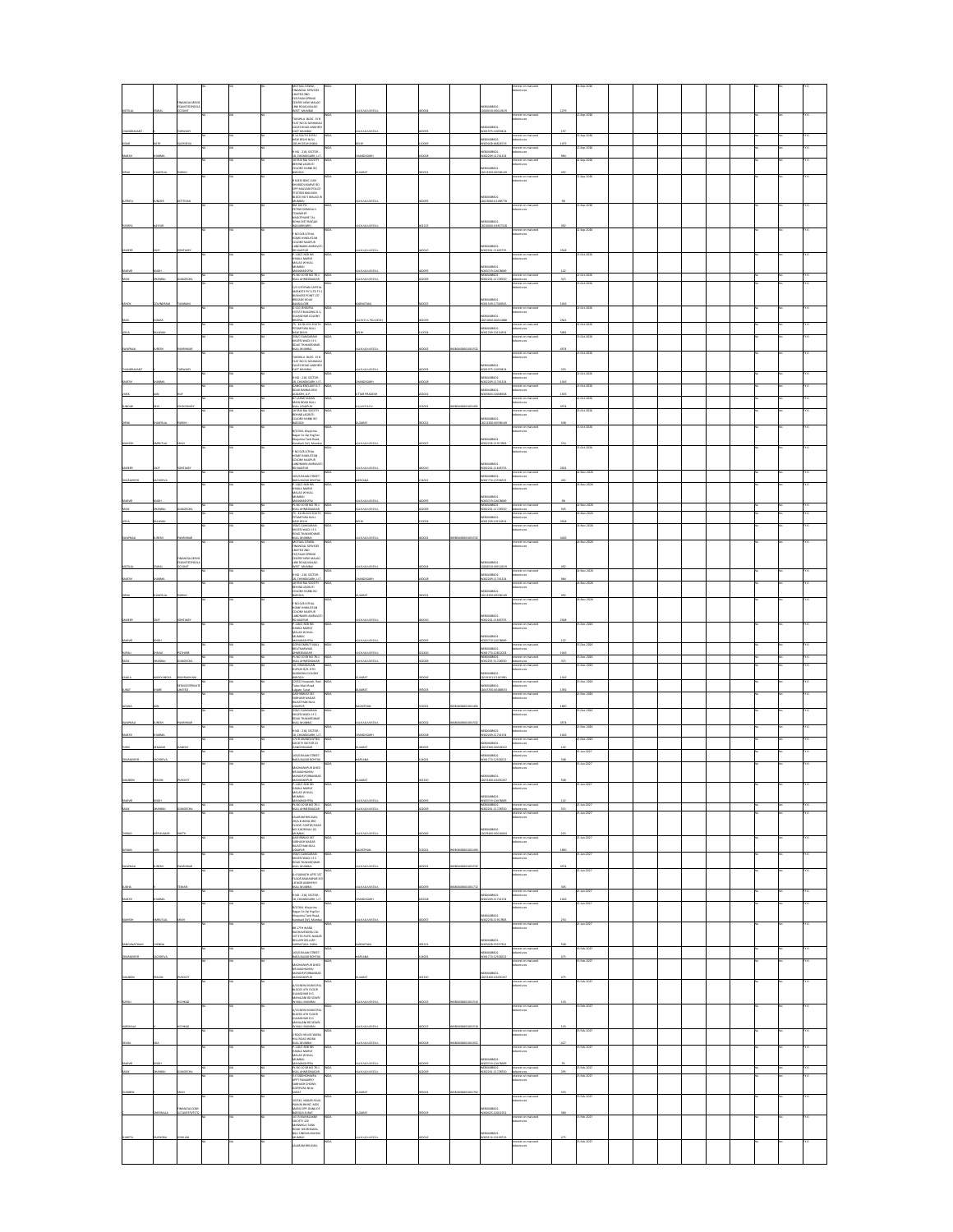|              |               |                          |  | 54 1 HINDUSTAN<br>DHOWK MUJUND<br>DDLONY MUJUND                                                                                                                                                                                                                        |            |                                      |               |                | 102801082                                                                                                                   | interest on m<br>debentures                                            |                      |                            |  |  |  |  |  |
|--------------|---------------|--------------------------|--|------------------------------------------------------------------------------------------------------------------------------------------------------------------------------------------------------------------------------------------------------------------------|------------|--------------------------------------|---------------|----------------|-----------------------------------------------------------------------------------------------------------------------------|------------------------------------------------------------------------|----------------------|----------------------------|--|--|--|--|--|
|              |               |                          |  | WEST GOKULSHANTI<br>21-1-690/700<br>NGARWAL SCHOOL<br>RIKAB GANU NULL                                                                                                                                                                                                  |            |                                      |               |                | 009116-10266620                                                                                                             | interest on mat<br>debentures                                          | 951                  |                            |  |  |  |  |  |
|              |               |                          |  | HIDERARAD<br>11-1-600/700 RHOG<br>GANI CHARMINAR                                                                                                                                                                                                                       |            |                                      |               |                |                                                                                                                             | interest on matured<br>debentures                                      |                      |                            |  |  |  |  |  |
|              |               |                          |  | ULL HYDERABAD<br>I, VIRANDAWAN<br>UPLEX B/M-RTO<br>WRASHIA COLONY                                                                                                                                                                                                      |            |                                      |               |                | 680408601                                                                                                                   | interest on matured<br>debentures                                      | 1712                 |                            |  |  |  |  |  |
|              |               | ********                 |  |                                                                                                                                                                                                                                                                        |            |                                      |               |                | 019031-011609<br> <br> 12042700-0018<br> 12042700-0018                                                                      | interest on matured<br>debentures                                      | 951                  | Feb-2027                   |  |  |  |  |  |
|              |               |                          |  |                                                                                                                                                                                                                                                                        |            |                                      |               |                |                                                                                                                             | erest on matured<br>Sentares                                           | $\alpha$             | $46 - 202$                 |  |  |  |  |  |
|              |               |                          |  | WARASHA COLONY<br>112/621 Magdolfi, Rani<br>112/621 Magdolfi, Rani<br>112/621 Magdolfi, Rani<br>10/15 MawaLaxan<br>10/15 MawaLaxan<br>10/16 Magdolfi<br>10/10/65 Magdolfi<br>10/10/65 Magdolfi<br>Magdolfi MawaLaxan                                                   |            |                                      |               |                |                                                                                                                             |                                                                        |                      |                            |  |  |  |  |  |
|              |               | <b>INAN</b>              |  | <b>SURGAN JUAN MA</b>                                                                                                                                                                                                                                                  |            | MAHARASHTRA                          | 40003         |                | ERD4108601<br>302116-130                                                                                                    |                                                                        | $4\%$<br>1902        |                            |  |  |  |  |  |
|              |               |                          |  | 01, NAI BASTI                                                                                                                                                                                                                                                          |            |                                      |               |                | maximulari<br>  m200888-14052003 debentures<br>  fiterest on matured<br>  m500408601-0ebentures                             |                                                                        | $^{228}$             | ab-2027                    |  |  |  |  |  |
|              |               |                          |  | HELL, NAT BASTI<br>FANNIS DESIAL DEL<br>ANDIRINATION<br>GAMASTIMAN NULL<br>GAMASTIMAN NULL<br>COAPUR<br>ANDIRA SOCIETY<br>AT POST LINAVA<br>R<br>RADIRA SOCIETY<br>AT POST LINAVA                                                                                      |            |                                      |               |                |                                                                                                                             | rterez on ma<br>Sebertares                                             |                      |                            |  |  |  |  |  |
|              |               |                          |  |                                                                                                                                                                                                                                                                        |            |                                      |               |                | 4580408601-<br>2047800-001034                                                                                               | interest on m<br>debentures                                            | 190                  |                            |  |  |  |  |  |
|              |               |                          |  |                                                                                                                                                                                                                                                                        |            |                                      |               |                |                                                                                                                             | terest on ma<br>bentures                                               |                      |                            |  |  |  |  |  |
|              |               |                          |  | <b>LANG CANGARAM</b><br>GALTIC GANGARAM<br>ROAD THAKLISOWAR<br>NULL MUMBAL<br>SOLO GOLIBAR LANG<br>SOLO GOLIBAR LANG<br>SANTAGRUZ S MULL<br>GANTAGRUZ S MULL<br>GANTAGRUZ S MULL                                                                                       |            |                                      |               |                |                                                                                                                             | interest on matures<br>debentures                                      |                      |                            |  |  |  |  |  |
|              |               |                          |  | MUMBA)<br>8-102, SAURABH APT.,<br>IAIN MANDIR ROAD,<br>SARYODAYA NAGAR,<br>MULUND (WEST)<br>MULUND (WEST)                                                                                                                                                              |            |                                      |               |                |                                                                                                                             | interest on ma<br>debentures                                           |                      |                            |  |  |  |  |  |
|              |               |                          |  |                                                                                                                                                                                                                                                                        |            |                                      |               |                | E80408601-<br>011300-00172225                                                                                               | réerest on matured                                                     | \$70                 |                            |  |  |  |  |  |
|              |               |                          |  | NO -218, SECTOR-                                                                                                                                                                                                                                                       |            |                                      |               |                | 103000824<br>002269-11741154                                                                                                | debentures                                                             | $\mathfrak{g}_4$     |                            |  |  |  |  |  |
|              |               |                          |  | R, CHANDIGARH, LLT<br>PER ANANDIVATION<br>DOETY SECTOR 22<br>ANDHINAGAR                                                                                                                                                                                                |            |                                      |               |                | 100801040<br>032300-0063832                                                                                                 | terest on mati<br>ibentures<br>rderest on matured<br>Sebentures        | ×                    |                            |  |  |  |  |  |
|              |               |                          |  | 27 FOONAM PARIN<br>ATS R/H TELEPHON<br>CHANGE VASNA                                                                                                                                                                                                                    |            |                                      |               |                | 103808014<br>032300-01200906                                                                                                |                                                                        |                      |                            |  |  |  |  |  |
|              |               |                          |  | XLHANGA VASOA<br> FAFEDARAD<br> FAFEDARAD<br> FAFEDARAD<br> FAFEDARAD<br> FAFEDARAD<br> FAFEDARAD                                                                                                                                                                      |            |                                      |               |                |                                                                                                                             | interest on mat<br>debentures                                          |                      |                            |  |  |  |  |  |
|              |               |                          |  |                                                                                                                                                                                                                                                                        |            |                                      |               |                | 30408601-<br>322300-012009                                                                                                  | rderest on m.<br>Sebentures                                            |                      |                            |  |  |  |  |  |
|              |               |                          |  | 65 JAY ARTI SOCIETY<br>JVRAI PRRK VEMAPUR<br>AHMECABAD CITY<br>BHANDCABAD<br>GIALAD CI ATC (199                                                                                                                                                                        |            | MRAT                                 |               |                | 680408601-<br>002200-01300866                                                                                               |                                                                        | ×                    |                            |  |  |  |  |  |
|              |               |                          |  | HAR FLATS (199<br>HANDRA BHANU)<br>CHOOL VELALPLIR<br>HAEDARAD                                                                                                                                                                                                         |            |                                      |               |                | 10280804                                                                                                                    | interest on matured<br>debentures                                      |                      |                            |  |  |  |  |  |
|              | AMMUNAZIU     |                          |  |                                                                                                                                                                                                                                                                        |            | <b>IMART</b>                         | accs:         |                | 12032300-01208052                                                                                                           | terest on matured<br>bentures                                          | $\mathbf{g}_k$       |                            |  |  |  |  |  |
|              |               |                          |  | 9/9/304, Khajurina<br>Nagar Co-Op Hig Soc<br>Kandivali (W), Mumbai                                                                                                                                                                                                     |            |                                      |               |                | 680408601<br>002236-11917883                                                                                                |                                                                        | 228                  | Feb 2027                   |  |  |  |  |  |
|              |               |                          |  | 103 SHAWER IT<br>Bowsky Staff OK<br>CTD BHWD S M SHETTY<br>SARDENS GREATER<br>GARDENS GREATER<br>MUMBAINEUMBAI                                                                                                                                                         |            |                                      |               |                |                                                                                                                             | interest on matured<br>debentures                                      |                      |                            |  |  |  |  |  |
|              |               |                          |  |                                                                                                                                                                                                                                                                        |            |                                      |               |                |                                                                                                                             |                                                                        | 570                  | 66-2027                    |  |  |  |  |  |
|              |               |                          |  | se 17th ward<br>Raghawendra col<br>15t 5tg Patel Nagar<br>Bellary Bellary                                                                                                                                                                                              |            |                                      |               |                |                                                                                                                             | interest on matured<br>debentures                                      |                      |                            |  |  |  |  |  |
|              |               |                          |  | ARMATAKA INDIA<br>GC2W NO 4<br>GHRAULI NULL NULL                                                                                                                                                                                                                       |            | <b>NATAKA</b>                        |               |                | 103808014<br>00000845557341<br>103000801                                                                                    | interest on matured<br>debentures                                      | $47\%$               |                            |  |  |  |  |  |
|              |               |                          |  | HJ2<br>165/6 RALAN STREET<br>BARA BAZAR RENTAK                                                                                                                                                                                                                         |            |                                      | $\infty$      |                | 4900214-12070559                                                                                                            | interest on matures<br>debentures                                      | 457                  |                            |  |  |  |  |  |
|              |               |                          |  |                                                                                                                                                                                                                                                                        |            |                                      |               |                |                                                                                                                             | rtered on matured<br>debentures                                        | $_{508}$             |                            |  |  |  |  |  |
|              |               |                          |  | MADHANVPUR GHED<br>NR MADHANRAI<br>MANDR POSSANDAR<br>MADHANVPUR<br>NDL MEHSANA<br>NR SARDAR GUND<br>OPP, PEOPLE'S BANK<br>NRK SARDAR GUND<br>NRK SARDAR GUND                                                                                                          |            |                                      |               |                | convenien<br>022200-03435207                                                                                                | interest on matured<br>debentures                                      | 5/36                 | -Mar-2027                  |  |  |  |  |  |
|              |               | cuamissiva               |  |                                                                                                                                                                                                                                                                        |            |                                      |               |                | \6804I08601-<br>\@015eb-1767eb6<br>1008010824                                                                               | interest on matured<br>debentures                                      | 2022                 | $Mx - 2027$                |  |  |  |  |  |
|              |               |                          |  | JAD ANANO NULL                                                                                                                                                                                                                                                         |            | ARAT                                 |               |                | 000036-10000908                                                                                                             | interest on matu<br>debentures                                         | 1221                 |                            |  |  |  |  |  |
|              |               |                          |  | (704, Vidhina Kunu<br>Iociety, Nr. Bhathel<br>Iemple, Manualpur                                                                                                                                                                                                        |            |                                      |               |                | E804I08601-<br>300343-1079758                                                                                               |                                                                        |                      |                            |  |  |  |  |  |
|              |               |                          |  | INDODARA<br>IO, ANAND MANGAL<br>IOCIETY BHATAR ROA<br><b>TARLE TAR</b>                                                                                                                                                                                                 |            | MRAT                                 |               |                | -1038040824<br>010000-00035251                                                                                              | interest on matured<br>debentures<br>interest on mat<br>debentures     | 102                  | Ma: 3327                   |  |  |  |  |  |
|              |               |                          |  |                                                                                                                                                                                                                                                                        |            |                                      |               |                | E80408601-<br>029900-04304755                                                                                               |                                                                        |                      |                            |  |  |  |  |  |
|              |               |                          |  | 8 20 NAVRACHANA<br>SOCIETY BHATAR ROAD<br>7A CHORINKSHI DS<br>91 RAT SURAT<br>9-10 - SURAT<br>10 HARAT<br>CITIARAT<br>10 HARAT                                                                                                                                         |            |                                      |               |                | 693408601                                                                                                                   | nterest on m<br>Sebentures                                             | $_{\rm 1525}$        |                            |  |  |  |  |  |
|              |               |                          |  | <b>UJARAT</b><br>PRAKASH NO 2<br>IDGE ROAD MUMBA                                                                                                                                                                                                                       |            |                                      |               |                | 001549-14033260<br>103000824                                                                                                | terest on mat<br>bentures                                              | 508                  |                            |  |  |  |  |  |
|              |               |                          |  |                                                                                                                                                                                                                                                                        |            |                                      |               |                | 000888-12276674                                                                                                             | derest on m.<br>Khentures                                              | 4066                 | -Mar-202                   |  |  |  |  |  |
|              |               |                          |  | a/30 NGW MUNICIPAL<br>BLOCKS KTH RLOOR<br>GLUMOHAR D G<br>MANULINIUMBA<br>W MULL MUMBAI                                                                                                                                                                                |            |                                      |               |                |                                                                                                                             |                                                                        | 151                  | 8-Mar-2027                 |  |  |  |  |  |
|              |               |                          |  | a/10 NËW MUNICIPAL<br>BLOCKS 4TH RLOOR<br>GULMOHARID G<br>MAHALANI RD SEWRI                                                                                                                                                                                            |            |                                      |               |                |                                                                                                                             | ržerest on matured<br>Sebentures                                       |                      |                            |  |  |  |  |  |
|              |               |                          |  | <b>MALMUMBAL</b>                                                                                                                                                                                                                                                       |            |                                      |               |                |                                                                                                                             | interest on matured<br>debentures                                      |                      | 8-Mar-202                  |  |  |  |  |  |
|              |               |                          |  | 2 ROCK HOUSE WORL<br>HILL ROAD WORL<br>NULL MUMBAL                                                                                                                                                                                                                     |            | <b>HARASHTE</b>                      | 00018         | 80808601001052 |                                                                                                                             |                                                                        | $457$                |                            |  |  |  |  |  |
|              |               |                          |  | .<br>CN-83 WECORS<br>WAVAL DOCKYARD CO<br>OP LION GATE NULL                                                                                                                                                                                                            |            |                                      |               |                |                                                                                                                             | terest on matured<br>ibentures                                         |                      |                            |  |  |  |  |  |
|              |               |                          |  | <b>UMBAL</b>                                                                                                                                                                                                                                                           |            | <b>LARASHTE/</b>                     | 0022          | 000000100154   |                                                                                                                             | rženež on mat<br>Sebentures                                            | 859                  |                            |  |  |  |  |  |
|              |               |                          |  | CJO BRUNATN YAQAN<br>CN-83 WECORS LION<br>SATE NULL MUMBAL                                                                                                                                                                                                             |            |                                      |               |                |                                                                                                                             | derest on r<br>Khentures                                               | 617                  |                            |  |  |  |  |  |
|              |               |                          |  | ro Ishwar Nasar<br>S Mars Bhandup                                                                                                                                                                                                                                      |            |                                      |               | 10860100103    |                                                                                                                             |                                                                        |                      |                            |  |  |  |  |  |
|              |               |                          |  | a's Maris Bhancul<br>P-118/2 NSR INS<br>P-118/2 NSR INS<br>HAMARA MARVE<br>MAMARA<br>MAMARASHTRA                                                                                                                                                                       |            |                                      |               |                |                                                                                                                             | erest on r<br>entures                                                  |                      |                            |  |  |  |  |  |
|              |               |                          |  | AT NO-1105 BLDG<br><b>C2 MONTVERT</b>                                                                                                                                                                                                                                  |            |                                      |               |                |                                                                                                                             | iržerest on m<br>debentures                                            |                      |                            |  |  |  |  |  |
|              |               |                          |  |                                                                                                                                                                                                                                                                        |            |                                      | 1400          |                | 493408601-                                                                                                                  | interest on matures<br>debentures                                      | 1016                 |                            |  |  |  |  |  |
| <b>ASK</b>   | <b>WARN</b>   | uac<br><b>LINDECHA</b>   |  | CIPRESMIRUIT NULL<br>HUTKARIKADI<br>HMEDNAGAR<br>LND 10 SR NO 78-1<br>ULLAHMEDNAGAR                                                                                                                                                                                    |            | <b>LARASHTE/</b><br>.<br>IAHARASHTRA | 422009        |                |                                                                                                                             | interest on matured<br>debentures<br>interest on matured               | $21\%$               |                            |  |  |  |  |  |
|              |               |                          |  | 0 NO 79/9 RED CROSS<br>MNKIRAM NIVAS S N<br>PET BELLARY<br>111/R,RAGHURAM                                                                                                                                                                                              |            |                                      |               |                | E804I08601-<br>010900-0022924                                                                                               | debentures                                                             | 202                  |                            |  |  |  |  |  |
| <b>NITHA</b> |               |                          |  | ETT/ILRAGHEINAM<br>EOLONY, GANDHI<br>ROAD - SALEM<br>PAASE-II CHHEND<br>PAASE-II CHHEND<br>ROI RHEI A                                                                                                                                                                  |            | all Nadu                             |               |                | NERDAIDEGO1-<br>2047200-00027265                                                                                            | interest on m<br>debentures                                            | $_{\rm 224}$         |                            |  |  |  |  |  |
|              |               |                          |  | HOLINGEA<br>FE SIDDHOMARA<br>FE SIDDHOMARA<br>EDPIPURA NULL<br>EDPIPURA NULL                                                                                                                                                                                           |            |                                      |               |                | -<br>038400-0035612                                                                                                         | interest on matured<br>debentures<br>interest on matu<br>debentures    | 152                  | Mar-202                    |  |  |  |  |  |
| NIGO         |               |                          |  | <b>URAT</b>                                                                                                                                                                                                                                                            |            | uu                                   |               |                |                                                                                                                             |                                                                        | 256                  |                            |  |  |  |  |  |
|              |               |                          |  | io/542, Nagar Falia<br>Pani ni Bhint, MDS<br>Marg OPP, Bank OF                                                                                                                                                                                                         |            |                                      |               |                | 693408601                                                                                                                   | interest on matured<br>debentures                                      |                      |                            |  |  |  |  |  |
|              |               |                          |  | roda surat<br>15 mahalaxani                                                                                                                                                                                                                                            |            |                                      |               |                | 00425-100119                                                                                                                | rterest on matured<br>Sebentures                                       |                      | Mar-202                    |  |  |  |  |  |
| <b>AT2WH</b> | <b>NENDRA</b> | <b>GAM</b>               |  | 10 15 MAHALAXM<br>SOCIETY 120<br>MANMANLA TANK<br>RIULI ONEMA MAHIM<br>RIULI ONEMA MAHIM<br>MUMBAI                                                                                                                                                                     |            | <b><i>GUARASHTRA</i></b>             | coss          |                | NERDHOBED1-<br>NGC 2116-10190716                                                                                            |                                                                        | 508                  |                            |  |  |  |  |  |
|              |               |                          |  |                                                                                                                                                                                                                                                                        |            |                                      |               |                |                                                                                                                             | interest on matured<br>debentures                                      |                      | 18-Mar-2020                |  |  |  |  |  |
| HRAG         |               |                          |  | JALARAM BHUWAN,<br>29/4-B WING, 280<br>FLOOR, CARTER ROAD<br>NO-3, BORNALI (E)<br>LEITHELL                                                                                                                                                                             |            |                                      |               |                | NEBO4IOB601-<br>2029/00/20016604                                                                                            |                                                                        |                      |                            |  |  |  |  |  |
| was          |               |                          |  | AUMENT<br>GENEN MULLIND<br>GEONY MULLIND                                                                                                                                                                                                                               |            | <b>LARASHTE/</b>                     | X             |                | 490408601-<br>009116-10266620                                                                                               | interest on matu<br>debentures                                         | 1016                 |                            |  |  |  |  |  |
| HZZM         |               |                          |  |                                                                                                                                                                                                                                                                        |            | HRA PRADES!                          |               |                |                                                                                                                             | interest on matured<br>debentures                                      | 1830                 |                            |  |  |  |  |  |
|              |               |                          |  | COLORY MOULTING<br>WEST GOULLEMANT<br>GANI CHARABANA<br>GANI CHARABANA<br>MULLINGERANA SCHOOL<br>AGARWAL SCHOOL<br>RIKAR GANI NULL<br>RIKAR GANI NULL<br>RIKAR GANI NULL                                                                                               |            | <b>BA PRADE</b>                      |               |                |                                                                                                                             | interest on matured<br>debentures                                      | 1830                 | 8 Mar-2027                 |  |  |  |  |  |
| <b>AMMS</b>  |               | <b>ANATHICA</b>          |  | AP ENCLAVE II, BLOCK<br>K.R.A.T-205 - KOLKATA                                                                                                                                                                                                                          |            | <b>IST BENGAL</b>                    | acoca         |                | NERONIOBED1-<br>12072000-00061339                                                                                           | interest on matured<br>debentures<br>interest on matured               | $_{2042}$            | 8-Mar-202                  |  |  |  |  |  |
|              |               |                          |  | 48, DOBSON ROAD<br>SHYANA SADAN' FLAT<br>NO. 19 HOWRAH<br>18, VIRANDAVAN                                                                                                                                                                                               |            | ST BENGA                             |               |                | 480408601-<br>(200263-10086<br>иo                                                                                           | entans                                                                 | 1016                 | Mar-222                    |  |  |  |  |  |
|              |               |                          |  | DUPLEX B/M- RTO<br>WARASHIA COLONY                                                                                                                                                                                                                                     |            |                                      |               |                | 45804108601-<br>0016001-0116098                                                                                             | nterest on matured<br>debentures                                       |                      |                            |  |  |  |  |  |
| LIRAT        |               | SERVICESPRAVAT<br>UMATED |  | BARCOA<br>12/621 Nuqoosh, Rani<br>Falso Main Road                                                                                                                                                                                                                      |            | ARAT<br>MAAT                         | soca          |                | %580606601-<br>12042700-00159632                                                                                            | interest on matured<br>debentures                                      | 1016<br>$\Omega$     | Mar-2027                   |  |  |  |  |  |
|              |               |                          |  | Take Main Road<br>Sales Santi Road<br>Sales Santi Taye<br>Sales Sales<br>Navada Kara Kara<br>Tau Chara Main<br>Main Road<br>Navada Kara<br>Tawaan<br>Main Road<br>Navada<br>Navada<br>Navada<br>Navada<br>Navada<br>Navada<br>Navada<br>Navada<br>Navada<br>Navada<br> |            |                                      |               |                |                                                                                                                             | interest on matured<br>debentures                                      |                      |                            |  |  |  |  |  |
|              |               |                          |  |                                                                                                                                                                                                                                                                        |            |                                      |               |                | 680408601                                                                                                                   |                                                                        | 508                  |                            |  |  |  |  |  |
|              |               |                          |  |                                                                                                                                                                                                                                                                        | <b>ANG</b> | <b>JUANEER</b>                       | soon          |                | 020116-15000388<br>630408601-<br>030888-14062003                                                                            | interest on matured<br>debentures<br>interest on matured<br>debentures | 2022                 | 18 Mar-2027<br>18-Mar-2027 |  |  |  |  |  |
| шш           | <b>SITA</b>   |                          |  | 1801, NAI BASTI                                                                                                                                                                                                                                                        |            | ùн                                   | LCCCG<br>0000 |                | 00394-15693260                                                                                                              | interest on matured                                                    | $_{\rm 254}$<br>2022 |                            |  |  |  |  |  |
|              |               |                          |  | BED, NAI MASII<br>WARAR DIKRA PARTAP<br>1-14/4 RANA PARTAP<br>1AGH NULL DELH<br>1AGH NULL DELH<br>NAI MAR BAGH NULL<br>NGH<br>164-P SACTOR-15 PAR                                                                                                                      |            | щı                                   | $rac{1}{2}$   |                | 480408601-<br>400306-10825364<br>480408601-                                                                                 | debentures<br>Interest on matured<br>bestates                          | $102\,$              | $Mac-202$                  |  |  |  |  |  |
|              | <b>AMP</b>    |                          |  | GURGAON<br>IUSENO, SSAP<br>CTORIS-II NULL                                                                                                                                                                                                                              |            | HARYANA                              | 122001        |                | NESOSIOEGOS - Interest on Mexeres<br>NGCCISS-10023074 - debertures<br>INESOSIOEGOS - debertures<br>NESOSIOEGOS - debertures | terest on mat                                                          | 1016                 | Mar-202                    |  |  |  |  |  |
|              |               |                          |  | GURGAON<br>NASHRIKAD 187<br>GURHASH NAGAR<br>RAJASTHAN NULL<br>LOAVPUR                                                                                                                                                                                                 |            |                                      |               |                |                                                                                                                             | derest on m<br>Khentures                                               | 1016                 |                            |  |  |  |  |  |
|              |               |                          |  |                                                                                                                                                                                                                                                                        |            |                                      |               |                |                                                                                                                             |                                                                        | 1820                 |                            |  |  |  |  |  |
|              |               |                          |  |                                                                                                                                                                                                                                                                        |            |                                      |               |                |                                                                                                                             |                                                                        |                      |                            |  |  |  |  |  |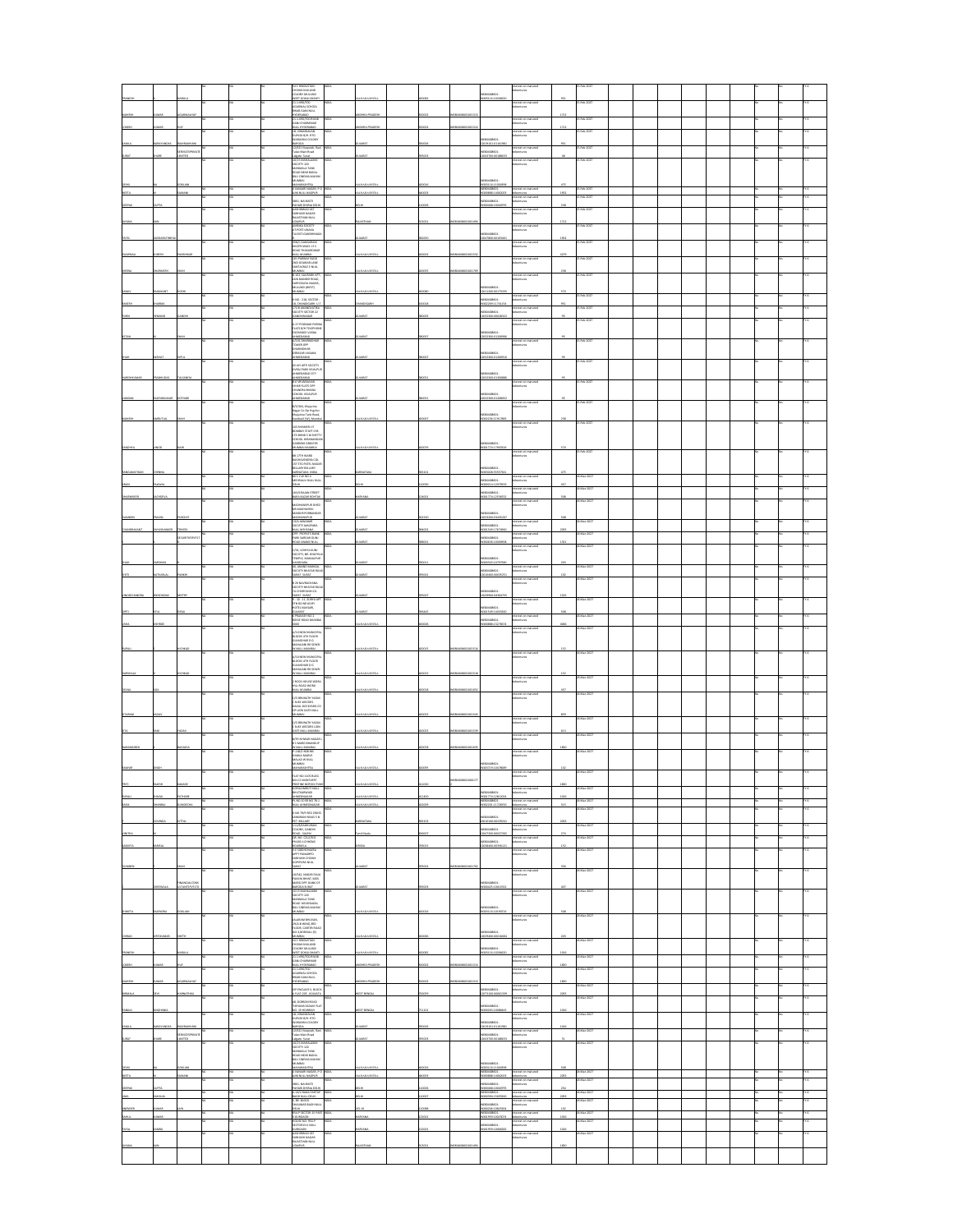|              |     |                           |  |                                                                                                                                                                                                                                                                                                                                                                                                                                         |                          |      |                                             | est com<br>etuaes                        |               |                      |  |  |  |  |  |
|--------------|-----|---------------------------|--|-----------------------------------------------------------------------------------------------------------------------------------------------------------------------------------------------------------------------------------------------------------------------------------------------------------------------------------------------------------------------------------------------------------------------------------------|--------------------------|------|---------------------------------------------|------------------------------------------|---------------|----------------------|--|--|--|--|--|
|              |     |                           |  | KAY GAMARAM<br>BATRI WADII S S<br>ROAD THAKUROWAR<br>MULI MUMRA<br>SAY GOURAR LANE<br>SAYTAGKI2 E MULI<br>MUMRAI<br>MUMRAI                                                                                                                                                                                                                                                                                                              |                          |      |                                             | rrest on matured<br>ienbanes             |               |                      |  |  |  |  |  |
|              |     |                           |  |                                                                                                                                                                                                                                                                                                                                                                                                                                         |                          |      |                                             |                                          |               |                      |  |  |  |  |  |
|              |     |                           |  |                                                                                                                                                                                                                                                                                                                                                                                                                                         |                          |      |                                             | erest on matured<br>Sentanes             |               | Mar-2027             |  |  |  |  |  |
|              |     |                           |  | $\begin{array}{l} \texttt{MMLMOM} \\ \texttt{MMLMOM} \\ \texttt{MOMMOM} \\ \texttt{MOMMOM} \\ \texttt{MOMMOM} \\ \texttt{MMLM} \\ \texttt{MMLM} \\ \texttt{MMLM} \\ \texttt{MMLM} \\ \texttt{MMLM} \\ \texttt{MMLM} \\ \texttt{MMLM} \\ \texttt{MMLM} \\ \texttt{MMLM} \\ \texttt{MMLM} \\ \texttt{MMLM} \\ \texttt{MMLM} \\ \texttt{MMLM} \\ \texttt{MMLM} \\ \texttt{MMLM} \\ \texttt{MMLM} \\ \texttt{MMLM} \\ \texttt{MMLM} \\ \$   |                          |      |                                             |                                          |               |                      |  |  |  |  |  |
|              |     | iangalserv<br>Limitedpool |  |                                                                                                                                                                                                                                                                                                                                                                                                                                         |                          |      | 00010-000                                   |                                          |               | Mar-2027             |  |  |  |  |  |
|              |     |                           |  |                                                                                                                                                                                                                                                                                                                                                                                                                                         |                          |      |                                             | arest on matured<br>bentures             |               |                      |  |  |  |  |  |
|              |     |                           |  |                                                                                                                                                                                                                                                                                                                                                                                                                                         |                          |      | 011200-0017222                              |                                          |               |                      |  |  |  |  |  |
|              |     |                           |  | NO - 218, SECTOR                                                                                                                                                                                                                                                                                                                                                                                                                        |                          |      | 134108601-<br>12269-11741154                | rrest on matured<br>ientures<br>est on m | 1016          |                      |  |  |  |  |  |
|              |     |                           |  | MAN CHARGAINS                                                                                                                                                                                                                                                                                                                                                                                                                           |                          |      |                                             | bentures                                 | 4574          |                      |  |  |  |  |  |
|              |     |                           |  |                                                                                                                                                                                                                                                                                                                                                                                                                                         |                          |      |                                             | erest on ma<br>Sentures                  | 4574          |                      |  |  |  |  |  |
|              |     |                           |  |                                                                                                                                                                                                                                                                                                                                                                                                                                         |                          |      | 0408601-                                    | rrest on mature<br>ientures              |               |                      |  |  |  |  |  |
|              |     |                           |  |                                                                                                                                                                                                                                                                                                                                                                                                                                         |                          |      |                                             | arest co.m.<br>bertares                  |               |                      |  |  |  |  |  |
|              |     |                           |  | A-27 POORMAI PARM<br>FLATS RIM TELEPHON<br>CLATS RIM TELEPHON<br>ANDI CHARGARIA<br>A-201 CHARGARIA<br>CHARGARIA (CHARGARIA<br>CHARGARIA<br>CHARGARIA<br>CHARGARIA<br>CHARGARIA<br>CHARGARIA<br>CHARGARIA<br>CHARGARIA<br>CHARGARIA                                                                                                                                                                                                      |                          |      | 032300-0120                                 |                                          |               |                      |  |  |  |  |  |
|              |     |                           |  |                                                                                                                                                                                                                                                                                                                                                                                                                                         |                          |      |                                             | erest on matureo<br>Sentares             |               |                      |  |  |  |  |  |
|              |     |                           |  |                                                                                                                                                                                                                                                                                                                                                                                                                                         |                          |      | 680408601<br>032300-0120                    |                                          |               |                      |  |  |  |  |  |
|              |     |                           |  |                                                                                                                                                                                                                                                                                                                                                                                                                                         |                          |      | 103808014                                   | erest on matured<br>Sentanes             |               |                      |  |  |  |  |  |
|              |     |                           |  | GASOLIAR                                                                                                                                                                                                                                                                                                                                                                                                                                |                          |      | 032300-0120905                              | arest on mati<br>bentures                | 102           |                      |  |  |  |  |  |
|              |     |                           |  | 45 JAY ARTI SOCIETY<br>JIVRAI PARK VEMLPU<br>AHMEDABAD CITY<br>AHMEDABAD                                                                                                                                                                                                                                                                                                                                                                |                          |      |                                             |                                          |               |                      |  |  |  |  |  |
|              |     |                           |  |                                                                                                                                                                                                                                                                                                                                                                                                                                         |                          |      | 304108601-<br>322300-0130088                | irest on r<br>iectures                   | 102           |                      |  |  |  |  |  |
|              |     |                           |  | 8/2/201, Khajarina<br>Nagar Co-Op Hig Soc<br>Khajarina Tank Road,<br>Kandivali (W), Mumbo                                                                                                                                                                                                                                                                                                                                               |                          |      | 16601                                       |                                          |               |                      |  |  |  |  |  |
|              |     |                           |  |                                                                                                                                                                                                                                                                                                                                                                                                                                         |                          |      | 12236-1191                                  | erest on matured<br>bentures             |               |                      |  |  |  |  |  |
|              |     |                           |  | 103 SHANGRI IT<br>BOMBAY STAFF CHS<br>CTD BHND S M SHETT<br>SCHOOL HIRANANDA                                                                                                                                                                                                                                                                                                                                                            |                          |      |                                             |                                          |               |                      |  |  |  |  |  |
|              |     |                           |  | <b>SARDENS GREATER</b><br><b>MJMA/MUMBAL</b>                                                                                                                                                                                                                                                                                                                                                                                            |                          |      | 103808014<br>001774-17003330                |                                          |               |                      |  |  |  |  |  |
|              |     |                           |  |                                                                                                                                                                                                                                                                                                                                                                                                                                         |                          |      |                                             | vrest on m<br>entanes                    |               |                      |  |  |  |  |  |
|              |     |                           |  |                                                                                                                                                                                                                                                                                                                                                                                                                                         |                          |      | 80408601-<br>02028-5555724                  |                                          |               |                      |  |  |  |  |  |
|              |     |                           |  | RR 17TH WARD<br>RAGHANDRORA COL<br>15T STG PATR, NAGA<br>RELLARY RELLARY<br>CORNELTAN, INDIA<br>16C 2 W MO 4<br>MEHRAULI NULL NULL<br>DELH                                                                                                                                                                                                                                                                                              |                          |      | 80408601-<br>00214-12079559                 | rrest on matured<br>ientures             | $270$         |                      |  |  |  |  |  |
|              |     |                           |  | 165/6 RALAN STREET<br><b>MAA BAZAR ROHTA</b>                                                                                                                                                                                                                                                                                                                                                                                            |                          |      | 480408601-<br>(301774-12536532              | erest on m<br>Seebares                   | $_{\rm 411}$  |                      |  |  |  |  |  |
|              |     |                           |  |                                                                                                                                                                                                                                                                                                                                                                                                                                         |                          |      |                                             | est on i<br>etunes                       |               |                      |  |  |  |  |  |
|              |     |                           |  | MADHANYPUR GHED<br>NR MADHANRAI<br>MANDIR PORBANDAR                                                                                                                                                                                                                                                                                                                                                                                     |                          |      | 03008601<br>033200-0343520                  |                                          | 411           |                      |  |  |  |  |  |
|              |     |                           |  | MAGHANYPUR<br>LI/A JAWAHAR<br>IOCIETY MAGPARA<br>NULL MEHSANA                                                                                                                                                                                                                                                                                                                                                                           |                          |      | 100801040<br>10549-1767                     | rrest on mat<br>entures                  | 166           |                      |  |  |  |  |  |
|              |     |                           |  | c/da, vidhiya kuni<br>Society, nr. Ahathu<br>Temple, manualpur                                                                                                                                                                                                                                                                                                                                                                          |                          |      |                                             | erest on ma<br>Sentanes                  |               |                      |  |  |  |  |  |
|              |     |                           |  |                                                                                                                                                                                                                                                                                                                                                                                                                                         |                          |      | 30408601<br>100343-10797580                 |                                          | 164           |                      |  |  |  |  |  |
|              |     |                           |  | VADODARA<br>40, ANAND MANGAL<br>5DDAT SURAT<br>5DRAT SURAT                                                                                                                                                                                                                                                                                                                                                                              |                          |      | 400408601<br>010003-000                     | erest on ma<br>bentanes                  | $\Omega$      |                      |  |  |  |  |  |
|              |     |                           |  |                                                                                                                                                                                                                                                                                                                                                                                                                                         |                          |      |                                             | arest on matured<br>bentures             |               | Apr-2022             |  |  |  |  |  |
|              |     |                           |  | 8 20 NAVRACHANA<br>SOCIETY BHATAR ROL<br>7A CHORIUGHI DE<br>SURAT SURAT                                                                                                                                                                                                                                                                                                                                                                 |                          |      | 103808014<br>129900-0430475                 |                                          | 1222          |                      |  |  |  |  |  |
|              |     |                           |  |                                                                                                                                                                                                                                                                                                                                                                                                                                         |                          |      |                                             | rest on i<br>entures                     |               |                      |  |  |  |  |  |
|              |     |                           |  | A/30 NEW MUNICIPAL<br>BLOCKS 4TH R.OOK<br>GUIANCHARD G<br>MAHALINI RD SEWRI<br>W NULL MUNIBAL                                                                                                                                                                                                                                                                                                                                           |                          |      |                                             |                                          |               |                      |  |  |  |  |  |
|              |     |                           |  |                                                                                                                                                                                                                                                                                                                                                                                                                                         |                          |      |                                             | terest on n<br>bentures                  |               |                      |  |  |  |  |  |
|              |     |                           |  | a/10 ngw municipal<br>Blocks kin r.cor<br>Guimohard G<br>Mahalani rd Sewri                                                                                                                                                                                                                                                                                                                                                              |                          |      |                                             |                                          |               |                      |  |  |  |  |  |
|              |     |                           |  | WASHLMUMAN                                                                                                                                                                                                                                                                                                                                                                                                                              |                          |      |                                             | terest on matured<br>ebentures           | 122           | Apr-202              |  |  |  |  |  |
|              |     |                           |  | 2 ROCK HOUSE WORLI<br>HILL ROAD WORLI<br>NULL MUMBAI                                                                                                                                                                                                                                                                                                                                                                                    |                          |      |                                             |                                          |               | Apr-202              |  |  |  |  |  |
|              |     |                           |  | C/O BRUNATH YADAN<br>C N-83 WECORS LION<br>GATE NULL MUMBAL                                                                                                                                                                                                                                                                                                                                                                             |                          |      |                                             | irest on matures<br>ienbanes             |               |                      |  |  |  |  |  |
|              |     |                           |  |                                                                                                                                                                                                                                                                                                                                                                                                                                         |                          |      |                                             | erest on matured<br>Sentanes             |               | lpr-202              |  |  |  |  |  |
|              |     |                           |  | C/O BRUNATH YADAV<br>C N-83 WECORS<br>NAVAL DOCKYARD CO<br>CP LION GATE NULL<br>MUMBAI                                                                                                                                                                                                                                                                                                                                                  |                          |      |                                             |                                          |               |                      |  |  |  |  |  |
|              |     |                           |  |                                                                                                                                                                                                                                                                                                                                                                                                                                         | <b>LARASHTE</b>          |      |                                             | rest on mat                              | $\frac{1}{2}$ |                      |  |  |  |  |  |
|              |     |                           |  |                                                                                                                                                                                                                                                                                                                                                                                                                                         |                          |      |                                             | bentures                                 | 164           |                      |  |  |  |  |  |
|              |     |                           |  |                                                                                                                                                                                                                                                                                                                                                                                                                                         |                          |      |                                             | rest on                                  |               |                      |  |  |  |  |  |
|              |     |                           |  |                                                                                                                                                                                                                                                                                                                                                                                                                                         |                          |      |                                             |                                          |               |                      |  |  |  |  |  |
|              |     |                           |  |                                                                                                                                                                                                                                                                                                                                                                                                                                         |                          |      |                                             |                                          |               |                      |  |  |  |  |  |
|              |     | NDECHA                    |  |                                                                                                                                                                                                                                                                                                                                                                                                                                         | <b><i>GUARASHTRA</i></b> | ioos | 03719-104784<br>80408601-<br>02201-11726700 | rest on matured                          | $_{\rm 222}$  | Apr 2027<br>Apr-2027 |  |  |  |  |  |
|              |     |                           |  |                                                                                                                                                                                                                                                                                                                                                                                                                                         |                          |      | 100801042                                   | bertares<br>erest on matured<br>bertares | 127           |                      |  |  |  |  |  |
|              |     |                           |  |                                                                                                                                                                                                                                                                                                                                                                                                                                         |                          |      |                                             | rrest on matured<br>ienbanes             |               |                      |  |  |  |  |  |
|              |     |                           |  | $\begin{array}{l} \textbf{M}(\textbf{X} \textbf{X}) = \textbf{M}(\textbf{X} \textbf{X}) = \textbf{M}(\textbf{X} \textbf{X}) = \textbf{M}(\textbf{X} \textbf{X}) = \textbf{M}(\textbf{X} \textbf{X}) = \textbf{M}(\textbf{X} \textbf{X}) = \textbf{M}(\textbf{X} \textbf{X}) = \textbf{M}(\textbf{X} \textbf{X}) = \textbf{M}(\textbf{X} \textbf{X}) = \textbf{M}(\textbf{X} \textbf{X}) = \textbf{M}(\textbf{X} \textbf{X}) = \textbf{$ |                          |      |                                             | erest on matured<br>Sentares             |               |                      |  |  |  |  |  |
|              |     |                           |  |                                                                                                                                                                                                                                                                                                                                                                                                                                         |                          |      | 30408601                                    |                                          |               |                      |  |  |  |  |  |
|              |     |                           |  | <b><i>NONPUR<br/>ATON SHANTI PLAZA</i></b><br>COOP HSG SOC LTD<br>STATION ROAD NEAR<br>BHANTANDAR (WEST),<br>THANG OT<br>THANG DY ATONICAR, P.O.                                                                                                                                                                                                                                                                                        | <b><i>SURASHTE</i></b>   |      | 00229-109<br>B34K6601                       |                                          | 1664          |                      |  |  |  |  |  |
|              |     |                           |  |                                                                                                                                                                                                                                                                                                                                                                                                                                         |                          |      |                                             | bertures<br>terest on matured<br>entanes | 1664          |                      |  |  |  |  |  |
|              |     |                           |  |                                                                                                                                                                                                                                                                                                                                                                                                                                         |                          |      | 80409601                                    |                                          |               |                      |  |  |  |  |  |
|              |     |                           |  | 4 vanimās magara, 9 c)<br>Kant Mull Nagara<br>Kant G-a, Transas<br>Magaras Mav G,<br>Chiaet Kasturiaa<br>Magar, Asukr<br>Chiaer, Asukr<br>KENNA                                                                                                                                                                                                                                                                                         |                          |      | 00597-10020                                 |                                          |               | Apr-202              |  |  |  |  |  |
|              |     | WOALCOM                   |  |                                                                                                                                                                                                                                                                                                                                                                                                                                         |                          |      | 1028040834                                  | arest on matured<br>bentures             |               |                      |  |  |  |  |  |
|              |     | TANTSPVTL                 |  | 10/542, NAGAR FALIA<br>Pani ni Bhinit, MDS<br>MARG 07P, Bank OF<br>BARCOA SURAT                                                                                                                                                                                                                                                                                                                                                         |                          |      | (200425-10011922                            | test on<br>Historia                      |               |                      |  |  |  |  |  |
|              |     |                           |  | .<br>MLARAM BHJUAN,<br>29/4-B WING, 280<br>NO-3, BORMALI (E)<br>NI IMBAI                                                                                                                                                                                                                                                                                                                                                                |                          |      |                                             |                                          |               |                      |  |  |  |  |  |
|              |     |                           |  |                                                                                                                                                                                                                                                                                                                                                                                                                                         |                          |      | E80408601-<br>029400-000                    | erest on matured<br>Sentanes             |               |                      |  |  |  |  |  |
|              |     |                           |  | MUMBAI<br>Se 1 Hindustan<br>Crowk Muiling<br>Colony Muiling<br>West Goigleshant                                                                                                                                                                                                                                                                                                                                                         |                          |      | 0000001                                     | rest on matured                          |               |                      |  |  |  |  |  |
|              |     |                           |  |                                                                                                                                                                                                                                                                                                                                                                                                                                         |                          | 1101 |                                             | entanes                                  | 822           |                      |  |  |  |  |  |
|              |     |                           |  |                                                                                                                                                                                                                                                                                                                                                                                                                                         | EST BENGAL               |      | 00263-10086443                              | terest on matured<br>entanes             |               | Apr-20.              |  |  |  |  |  |
|              |     |                           |  |                                                                                                                                                                                                                                                                                                                                                                                                                                         |                          |      | -<br>19931-011                              |                                          |               |                      |  |  |  |  |  |
| URAT         |     | RACESPRAN<br>ozna         |  | 48, DOBSON ROAD<br>SHYAMA SADAN' FLA<br>10. 19 HOWRAH<br>18, VIRANDAVAN<br>DUPSASSIA<br>197625 NAQION<br>12/621 Nuqoosh, Rani<br>12/621 Nuqoosh, Rani<br>12/621 Nuqoosh, Rani<br>12/621 Nuqoosh, Rani<br>13/621 Nuqoosh, Rani<br>sigate Surat                                                                                                                                                                                           | ww                       |      | 103000601<br>0043700-00188633               | terest on m.<br>bentures                 |               |                      |  |  |  |  |  |
|              |     |                           |  |                                                                                                                                                                                                                                                                                                                                                                                                                                         |                          |      | 499408601<br>00468-1004                     | arest on mati<br>bentures                | $20\%$        | Apr-202              |  |  |  |  |  |
|              |     |                           |  | 2001, NAI BASTI<br>PAHARI DHIRAI DELHI<br>2GR/C GANGARAM<br>KHATRI WADI I S S<br>ROAD THAKURDWAR                                                                                                                                                                                                                                                                                                                                        | <b>ARASHITE</b>          |      |                                             | terest on matured<br>ebentures           | 4110          |                      |  |  |  |  |  |
|              |     |                           |  |                                                                                                                                                                                                                                                                                                                                                                                                                                         |                          |      |                                             | arest on matured<br>bentures             |               | 2-Apr-2022           |  |  |  |  |  |
|              |     |                           |  | NUNI MUMBAR<br>NULL MUMBAR<br>DIG PARINAY BLDG<br>DAVEACRUZ & NULL<br><b>IABALIS</b>                                                                                                                                                                                                                                                                                                                                                    |                          |      |                                             |                                          |               | Apr-2027             |  |  |  |  |  |
|              |     |                           |  |                                                                                                                                                                                                                                                                                                                                                                                                                                         | DIGARS                   |      | 0<br>002069-11741154                        | terest on matured<br>bentures            | 822           | Apr-202              |  |  |  |  |  |
| iuki         | uwa |                           |  | H NO - 218, SECTOR<br>18, CHANDIGARH, LLT<br>174 R ANANDWATKA<br>SOCIETY SECTOR 22<br>GANDHINAGAR                                                                                                                                                                                                                                                                                                                                       | <b>MANT</b>              | œ    | E80408601-<br>032300-00628322               | erest on mat<br>Sentanes                 | $\Omega$      |                      |  |  |  |  |  |
|              |     |                           |  |                                                                                                                                                                                                                                                                                                                                                                                                                                         |                          |      |                                             | erest on mat<br>Sentures                 |               |                      |  |  |  |  |  |
|              |     |                           |  |                                                                                                                                                                                                                                                                                                                                                                                                                                         |                          |      | E80408601-<br>032300-0120                   |                                          |               |                      |  |  |  |  |  |
|              |     |                           |  |                                                                                                                                                                                                                                                                                                                                                                                                                                         |                          |      |                                             | erest on m<br>bentares                   |               |                      |  |  |  |  |  |
|              |     |                           |  |                                                                                                                                                                                                                                                                                                                                                                                                                                         |                          |      | E80408601-<br>032300-0120091                |                                          |               | Apr-2022             |  |  |  |  |  |
|              |     |                           |  |                                                                                                                                                                                                                                                                                                                                                                                                                                         |                          |      | 0000601                                     | sterest on matured<br>lebentures         |               |                      |  |  |  |  |  |
|              |     |                           |  | A-27 POORMAI PARIN<br>ELATS BIN TELEPHONI<br>ELATS BIN TELEPHONI<br>WARECARLO<br>WARECARLO<br>CHARRIDRAR<br>SAMECARLO<br>CHARRIDRAR<br>ELATS COP<br>CHARRIDRAR<br>CHARRIDRAR<br>CHARRIDRAR<br>CHARRIDRAR<br>CHARRIDRAR<br>CHARRIDRAR<br>CHARRIDRAR<br>GASO3MA                                                                                                                                                                           |                          |      | 032300-0120905                              |                                          |               | Apr-202              |  |  |  |  |  |
|              |     |                           |  |                                                                                                                                                                                                                                                                                                                                                                                                                                         | <b><i>USASHTE</i></b>    | œ    |                                             | erest on matured<br>bentures             | 209           |                      |  |  |  |  |  |
| <b>MASSA</b> |     |                           |  | 4/3/304, Khajarina<br>Nagar Co-Op Hug Soc<br>Khajarina Tank Road,<br>Kandivali (W), Mumbo                                                                                                                                                                                                                                                                                                                                               |                          |      | NERONOBEO1-<br>NGC 2236-11917883            | rrest on r<br>entures                    |               |                      |  |  |  |  |  |
|              |     |                           |  |                                                                                                                                                                                                                                                                                                                                                                                                                                         |                          |      |                                             |                                          |               |                      |  |  |  |  |  |
| <b>MOHOA</b> | NCO |                           |  | 103 SHWAGRI IT<br>Bombay Staff Chs<br>LTD BHND S M SHETTY<br>SCHOOL HIRANANDAN<br>GARDENS GREATER<br>MUMBAI MUMBAI                                                                                                                                                                                                                                                                                                                      | ANARASHTRA               | 2000 | 400408601<br>N301774-17903326               |                                          | 492           |                      |  |  |  |  |  |
|              |     |                           |  |                                                                                                                                                                                                                                                                                                                                                                                                                                         |                          |      |                                             | terest on matured<br>ibertares           |               |                      |  |  |  |  |  |
|              |     |                           |  |                                                                                                                                                                                                                                                                                                                                                                                                                                         | <b>NATAKA</b>            | 210  | 680408601-<br>000008-55557341               |                                          | 411           |                      |  |  |  |  |  |
|              |     |                           |  | 28 1774 WARD<br>RAGHANENDRA COL<br>RAGHANENDRA COL<br>GELLARY BELLARY<br>CARNATAKA INDIA<br>LEG SARITA VINA<br>NEW DELLINININ                                                                                                                                                                                                                                                                                                           |                          |      |                                             |                                          | 302028        | Apr-202<br>Apr-2022  |  |  |  |  |  |
|              |     |                           |  |                                                                                                                                                                                                                                                                                                                                                                                                                                         |                          |      |                                             | entures<br>med on matured<br>entures     |               |                      |  |  |  |  |  |
|              |     |                           |  |                                                                                                                                                                                                                                                                                                                                                                                                                                         |                          |      |                                             | erest on matured<br>bentures             |               | Apr-202              |  |  |  |  |  |
|              |     |                           |  | <b>L-250 SARITA VINAR<br/>NEW DELINIER FANT SARITAN</b><br>G-1/R/Z DOA MAG FLAT<br>NEUL NORTH<br>NEST DELN<br>C-1/R/Z DOA MAG FLAT<br>NELTOR-15 RORN<br>NEUL NORTH WEST<br>NEUL NORTH WEST<br>NEUL                                                                                                                                                                                                                                      |                          |      |                                             |                                          | <b>soc</b>    | Apr-2022             |  |  |  |  |  |
|              |     |                           |  |                                                                                                                                                                                                                                                                                                                                                                                                                                         |                          |      |                                             | terest on matured<br>ibentures           |               |                      |  |  |  |  |  |
| <b>MATIN</b> |     |                           |  |                                                                                                                                                                                                                                                                                                                                                                                                                                         |                          |      | 80408627-<br>00228-12206372                 |                                          |               |                      |  |  |  |  |  |
|              |     | τA                        |  | ELAT NO 76 PLOT NO<br>65 KAELAS AUT 1 P<br>COTN PATPARGANI<br>SHAKKRUR BARAAD<br>SHAKKRUR BARAAD<br>SACT DELH NEW DELY<br>24/105 BIRNANA                                                                                                                                                                                                                                                                                                |                          |      |                                             | nest on matu<br>bentanns                 | 161092        |                      |  |  |  |  |  |
|              |     |                           |  |                                                                                                                                                                                                                                                                                                                                                                                                                                         | TAR PAADESH              |      |                                             | erest on mat<br>Seetanes                 | 22652         |                      |  |  |  |  |  |
|              |     |                           |  |                                                                                                                                                                                                                                                                                                                                                                                                                                         |                          |      | 38627                                       |                                          |               |                      |  |  |  |  |  |
|              |     |                           |  | 24/105 BIRMANA<br>ROAD PATKAPUR<br>NALLI KANPUR<br>H / 105 VERHWAS CITY<br>1 R C TECHNICAL<br>COLLEGE ROAD NEAR<br>GANTLISHAL<br>NANGURALI<br><b>CARAD</b><br>GEETANAGAR SOC,                                                                                                                                                                                                                                                           |                          |      | 4295-100<br>4680408627-                     | tered on m<br>identares                  | 1005          |                      |  |  |  |  |  |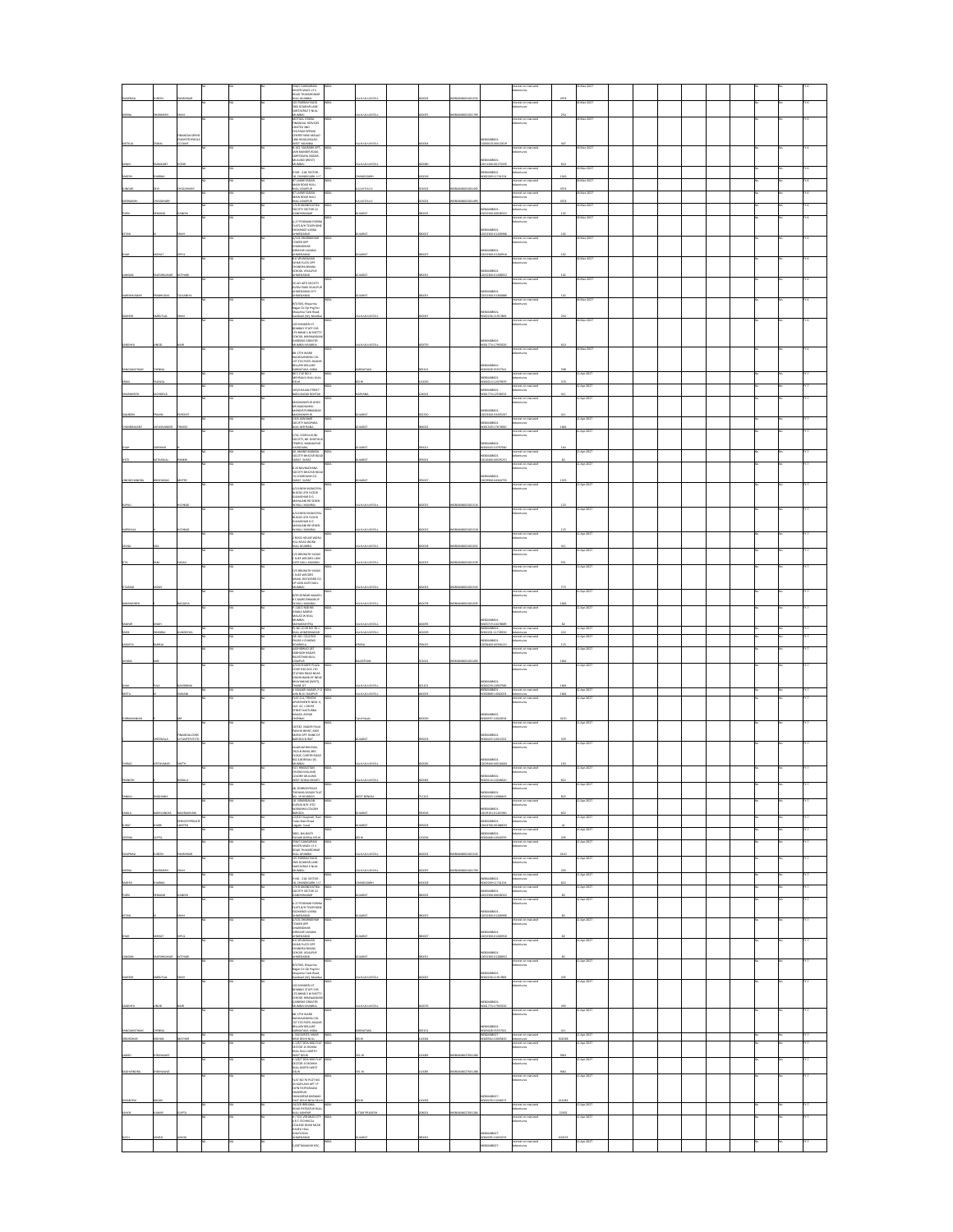|       |             |                         |  | SS SECTOR-7 CDA<br>UTTACK NULL<br>UTTACK                                                                                                                                                                                                                                                |                     |       |                | 102001083                                | erest on mature<br>bentans                |               |                |  |  |  |  |
|-------|-------------|-------------------------|--|-----------------------------------------------------------------------------------------------------------------------------------------------------------------------------------------------------------------------------------------------------------------------------------------|---------------------|-------|----------------|------------------------------------------|-------------------------------------------|---------------|----------------|--|--|--|--|
|       |             |                         |  |                                                                                                                                                                                                                                                                                         |                     |       |                | 1203294-17680972                         | arest on ma<br>bentures                   | 30202         |                |  |  |  |  |
|       |             |                         |  | .<br>G-Manamarkir<br>G-Manamarkir                                                                                                                                                                                                                                                       |                     |       |                | 493408627<br>000001-11537831             |                                           | 100676        |                |  |  |  |  |
|       |             |                         |  | DEHLIRIANANDAPUR<br>MIDLI DIST - BHADAW<br>MIDDIPARA, NR.LIC<br>COLONY NULL NULL<br>GAMBALPUR<br>DICLAVE<br>DISTANE WARLL GR<br>MIDLINE<br>MIDLINE WARLL GR<br>THANE                                                                                                                    |                     |       |                | 680408627-<br>102201-10757               | irest on matured<br>ietitanes             | 11074         |                |  |  |  |  |
|       |             |                         |  |                                                                                                                                                                                                                                                                                         |                     |       |                |                                          | rrest on matured<br>ientures              |               | Apr-202        |  |  |  |  |
|       |             |                         |  | $\sim$                                                                                                                                                                                                                                                                                  | <b>HARASHTE</b>     |       | 00808270015    |                                          |                                           | 271825        |                |  |  |  |  |
|       |             |                         |  | .<br>SAKIR CHARRABORTY<br>LANG NULL NULL NULL                                                                                                                                                                                                                                           |                     |       |                |                                          | rest on mat<br>retures                    |               |                |  |  |  |  |
|       |             |                         |  |                                                                                                                                                                                                                                                                                         | ASV40 T23           |       | 09627001       |                                          |                                           | 181217        |                |  |  |  |  |
|       |             |                         |  | SEKATA<br>SA, CHOWRINGHEE<br>ANNSONS 30, J. L.<br>GHRU ROAD NULL<br>SHRU ROAD NULL                                                                                                                                                                                                      | AGMED T23           |       |                | E804I08627<br>01629-1004319              | rest on i<br>retures                      | 251690        |                |  |  |  |  |
|       |             |                         |  | NGHINI ROAD NULL<br>CULATA<br>CULATA<br>RADHANSUSHINA SOC<br>MANNANA TANK<br>MANNANA<br>MANNANA<br>MANNANA<br>MANNANAN<br>CO-SOC SAUT LAKE CIT<br>GOLKATA<br>GOLKATA<br>GOLKATA                                                                                                         |                     |       |                |                                          | erest on ma<br>Sentares                   |               |                |  |  |  |  |
|       |             |                         |  |                                                                                                                                                                                                                                                                                         |                     |       |                |                                          |                                           |               |                |  |  |  |  |
|       |             |                         |  |                                                                                                                                                                                                                                                                                         |                     |       |                | 0408627-<br>8719-10505                   | arest on m<br>bertures                    |               |                |  |  |  |  |
|       | 6515        |                         |  |                                                                                                                                                                                                                                                                                         | <b>AGNGS</b> T22    |       |                |                                          | erest on ma<br>Sentures                   | 31713         |                |  |  |  |  |
|       |             |                         |  |                                                                                                                                                                                                                                                                                         |                     |       |                | NERO4IO8627-<br>NGOD214-1239009          |                                           | 10068         | Apr-2022       |  |  |  |  |
|       |             |                         |  | iacion'i Noll Noll<br>0202014<br>2002 Fafdani Pole<br>1404NG PUR<br>64MML APTS LKOMI<br>64MML APTS LKOMI<br>04MML APTS LKOMI<br>04MML APTS LKOMI                                                                                                                                        |                     |       |                | 30408627-<br>102201-1020                 | erest on matured<br>bentures              |               |                |  |  |  |  |
|       |             |                         |  |                                                                                                                                                                                                                                                                                         |                     |       |                |                                          | rrest on ma<br>restares                   |               |                |  |  |  |  |
|       |             |                         |  | 7-2515 DUDHESHWAR<br>APTS FLAT NO 304<br>UBHSHERI<br>UBHSHERI<br>MILIL SURAT<br>MILIL SURAT<br>SODIWARA<br>MILIMBAL<br>MILIMBAL<br>MILIMBAL<br>MILIMBAL<br>MILIMBAL<br>MILIMBAL<br>MILIMBAL                                                                                             |                     |       |                |                                          |                                           |               |                |  |  |  |  |
|       |             |                         |  |                                                                                                                                                                                                                                                                                         |                     |       |                |                                          | terest on m<br>bentures                   |               |                |  |  |  |  |
|       |             |                         |  |                                                                                                                                                                                                                                                                                         | <b>NHARASHTRA</b>   |       | 3040862700170  |                                          |                                           | 9061          |                |  |  |  |  |
|       |             |                         |  | 102 BHAKTI SAGAR<br>NGAR R K MOTORS<br>SATNAMI NAGAR<br>LAKADGANI NULL<br>PER NAGTA MOHALL<br>NER NAGTA MOHALL<br>NER NAGTA MURLI<br>NER NAGTA MURLI                                                                                                                                    |                     |       |                |                                          | test on mat<br>sentanes                   |               |                |  |  |  |  |
|       |             |                         |  |                                                                                                                                                                                                                                                                                         |                     |       |                |                                          |                                           |               |                |  |  |  |  |
|       |             |                         |  |                                                                                                                                                                                                                                                                                         | <b>JRASHITE</b>     |       |                |                                          | arest on m<br>bentures                    | $\frac{1}{2}$ |                |  |  |  |  |
|       |             |                         |  | PER WALIGALI NULLI<br>NJILI 0<br>NJILI 0<br>PASEE ERLPA NR.<br>PASEE ERLPA NR.<br>NAMAKGAR<br>KOLPATI ANAND<br>DPOSITE ANAND<br>COLONY R/N NEW<br>COLONY R/N NEW<br>NAMAKGAR<br>NAMAKGAR                                                                                                |                     |       |                | 412001083                                | est on n<br>etures                        |               |                |  |  |  |  |
|       |             |                         |  |                                                                                                                                                                                                                                                                                         |                     |       |                | 0024400-0051077                          | rest on r<br>retures                      | 982           |                |  |  |  |  |
|       |             |                         |  |                                                                                                                                                                                                                                                                                         |                     |       |                |                                          |                                           |               |                |  |  |  |  |
|       |             |                         |  |                                                                                                                                                                                                                                                                                         |                     |       |                | <b>Internacio</b><br>10353621            |                                           |               |                |  |  |  |  |
|       |             |                         |  |                                                                                                                                                                                                                                                                                         |                     |       |                |                                          | irest on matured<br>ientures              |               |                |  |  |  |  |
|       | HUTOSH      | HORKLIMA                |  |                                                                                                                                                                                                                                                                                         | <b>LIARAT</b>       | ecce  |                | NERDAKORE19-<br>NGC 1276-30504672        |                                           | \$\$20        |                |  |  |  |  |
|       |             | cut                     |  |                                                                                                                                                                                                                                                                                         | <b>IAHARASHTRA</b>  | 00092 | 1000108619001  |                                          | rest on matured<br>entures                | 2666          |                |  |  |  |  |
|       |             |                         |  |                                                                                                                                                                                                                                                                                         |                     |       |                |                                          | rest on ma<br>entanes                     |               |                |  |  |  |  |
|       |             |                         |  | MINITAL HOSPITAL<br>MININGAR<br>MININGAR<br>COMMISSION<br>POST OFFICE<br>POST OFFICE<br>POST OFFICE<br>SUMMARING<br>MININGARING<br>MININGARING<br>MININGARING<br>COMMISSION<br>COMMISSION<br>COMMISSION<br>COMMISSION<br>COMMISSION<br>COMMISSION<br>COMMISSION<br>COMMISSION<br>COMMIS |                     |       |                | 83408619<br>00513-1447405                |                                           | 1764          |                |  |  |  |  |
|       |             |                         |  |                                                                                                                                                                                                                                                                                         |                     |       |                |                                          | irest on matured<br>ietitanes             |               | Apr-202        |  |  |  |  |
|       |             |                         |  | CM,BANGALOW PLOT<br>NO 28A SHANTRAN<br>SOCIETY BEHIND<br>CUMMINS (1) LTD,<br>KOTHRUD PLINE                                                                                                                                                                                              |                     |       |                | 134108619-<br>10280-10124                |                                           |               |                |  |  |  |  |
|       |             |                         |  |                                                                                                                                                                                                                                                                                         |                     |       |                |                                          | arest on m<br>bentures                    |               |                |  |  |  |  |
|       |             |                         |  | kuttingppan house<br>225 Middle Street<br>Mudrumonn Post<br>Trunarur Dt                                                                                                                                                                                                                 |                     |       |                | E80408E19-<br>000441-10E2887             |                                           |               |                |  |  |  |  |
|       |             |                         |  |                                                                                                                                                                                                                                                                                         |                     |       |                |                                          | irest on matured<br>ientures              |               | Apr-2022       |  |  |  |  |
|       | <b>UTHA</b> |                         |  | IOI AKASH GANGA<br>DARTMENT AGHANA<br>DAGAR ROAD NULL<br>IDAGAR ROAD NULL<br>IDREADN<br>IDREADN                                                                                                                                                                                         |                     | ÓЫ    | E8040861900140 |                                          |                                           | 15875         |                |  |  |  |  |
|       |             |                         |  |                                                                                                                                                                                                                                                                                         |                     |       |                |                                          | irest on mature<br>ieobates               |               |                |  |  |  |  |
|       |             |                         |  |                                                                                                                                                                                                                                                                                         |                     |       |                |                                          | erest on matured                          | 19844         |                |  |  |  |  |
|       |             |                         |  | é, anandkunu<br>OCETY, adalam<br>IOMO, adalam, sl<br>IAMTARAM KÉLK                                                                                                                                                                                                                      |                     |       |                | 0408619-<br>0425-10163                   | entans                                    | 220           |                |  |  |  |  |
|       |             |                         |  |                                                                                                                                                                                                                                                                                         |                     |       |                |                                          | erest on m<br>oertares                    |               |                |  |  |  |  |
|       |             |                         |  | HANLAKAM KLLKAR<br>DHAIN ROOM NO 2<br>GHOTWADI<br>MUMBAI<br>MUMBAI                                                                                                                                                                                                                      |                     |       |                | E804I08619-<br>300757-11665              |                                           | 882           | Apr-202        |  |  |  |  |
|       |             |                         |  | RYDS GANESH NAGAR<br>I P NULL NULL AGRA                                                                                                                                                                                                                                                 |                     |       |                |                                          | arest on matured<br>bentures              |               |                |  |  |  |  |
|       |             |                         |  | 2-G SHENGHIA APT<br>TIMALIAWAD<br>BANPURA NULL SURAT<br>IQVI, SHERIY PAAN<br>ROOR, FLAT NO. 11,<br>ROOR, FLAT NO. 11,<br>BANDRA (MEST),<br>MUMBAL                                                                                                                                       |                     |       |                |                                          | rrest on ma<br>restares                   |               |                |  |  |  |  |
|       |             |                         |  |                                                                                                                                                                                                                                                                                         |                     |       |                |                                          | terest on matured<br>bentures             |               |                |  |  |  |  |
|       |             |                         |  |                                                                                                                                                                                                                                                                                         |                     |       |                |                                          |                                           |               |                |  |  |  |  |
|       |             |                         |  |                                                                                                                                                                                                                                                                                         |                     |       |                | 12582-100                                | rrest on matured<br>ientures              |               |                |  |  |  |  |
|       |             |                         |  | R/202 GAUTAM<br>MAGAR DOAD MAILAK<br>MANDAR ROAD MAILAK<br>GAST MALI GAUDARA<br>RASI VILLAGE<br>DOMBYANLI GAST<br>DOMBYANLI GAST<br>MAMBAN<br>MAMBAN                                                                                                                                    |                     |       |                |                                          |                                           |               |                |  |  |  |  |
|       |             |                         |  |                                                                                                                                                                                                                                                                                         | <b>ASLARASHTE</b>   | cos:  | ER041086190011 |                                          | rrest on matured<br>entanes               | 1764          |                |  |  |  |  |
|       |             |                         |  |                                                                                                                                                                                                                                                                                         |                     |       |                | 0008619<br>072300-0000                   |                                           | 882           |                |  |  |  |  |
|       |             |                         |  |                                                                                                                                                                                                                                                                                         |                     |       |                |                                          | rest on matured<br>entanes                |               | ul-2022        |  |  |  |  |
|       |             |                         |  | ELAT NO 2, PLOT<br>NO 36, PLSHPA PARK,<br>DAFTARY ROAD, OPP.<br>ST JOSEPH HIGH<br>SCHOOL, MALAD (E),<br>ST LUKIN SADAN<br>NANN ROAD NULL<br>MAN ROAD NULL<br>NANN ROAD NULL.<br>NANN ROAD NULL.                                                                                         |                     |       |                |                                          |                                           |               |                |  |  |  |  |
|       |             |                         |  |                                                                                                                                                                                                                                                                                         |                     |       |                | NERDAKOBSO1-<br>2011200-00250967         |                                           | 92.00         |                |  |  |  |  |
|       |             |                         |  |                                                                                                                                                                                                                                                                                         |                     |       |                |                                          | irest on matured<br>ientures              | 4439.00       | Orc-2021       |  |  |  |  |
|       |             |                         |  | MOLLUDARIS<br>MAIN ROAD MULL<br>MAIN ROAD MULL<br>MAIN ROAD MULL<br>MULLUDARIS<br>PO-KANARALI<br>DHANARALI<br>DHANARALI                                                                                                                                                                 |                     |       |                |                                          | tered on ma<br>Khertares                  | 4439.00       |                |  |  |  |  |
|       |             |                         |  |                                                                                                                                                                                                                                                                                         |                     |       |                |                                          | erest on r<br>Sentares                    |               |                |  |  |  |  |
|       |             |                         |  |                                                                                                                                                                                                                                                                                         | ST BEN              |       |                | 10280802<br>12201-106                    |                                           | 128           |                |  |  |  |  |
|       |             |                         |  | HODGHLY<br>86 C 2 W ND 4<br>MEHRAULI NULL NULL<br>DELH                                                                                                                                                                                                                                  |                     |       |                | 10380501-022<br>4900214-12070559         | ount for ma<br>entures                    | 45000         |                |  |  |  |  |
|       |             |                         |  | .<br>AS/A RALAN STREET<br>MAA BAZAR REHITAN                                                                                                                                                                                                                                             |                     |       |                | 804108601-<br>01774-1253651              | hount for matures<br>bentures             | 50000         |                |  |  |  |  |
|       |             |                         |  |                                                                                                                                                                                                                                                                                         |                     |       |                |                                          | sourt for m<br>bertures                   |               |                |  |  |  |  |
|       |             |                         |  |                                                                                                                                                                                                                                                                                         |                     |       |                | 0000001<br>12200-0043                    |                                           | 5000          |                |  |  |  |  |
|       |             |                         |  | MADHANIPUR GHED<br>NR MADHANRAI<br>MANDIR PORBANDAR<br>MADHANIPUR<br>SOCIETY MAGPARA<br>NULL MEHSANA                                                                                                                                                                                    |                     |       |                |                                          | iount for matured<br>Sentanes             |               | Apr-2022       |  |  |  |  |
|       |             |                         |  |                                                                                                                                                                                                                                                                                         |                     |       |                |                                          | cunt for mas<br>Sentanes                  |               |                |  |  |  |  |
|       |             |                         |  |                                                                                                                                                                                                                                                                                         |                     |       |                | 00343-10797580                           |                                           |               |                |  |  |  |  |
|       |             |                         |  | CAA, VIDHIN KUNI<br>SOCIETY, NR. BHATHLII<br>TEMPLE, MANUALPUR<br>SUCCETY BHATA MOVEM.<br>SURAT SURAT<br>SURAT SURAT                                                                                                                                                                    |                     |       |                | 100000001                                | Amount for matured<br>debentures          |               |                |  |  |  |  |
|       |             |                         |  |                                                                                                                                                                                                                                                                                         |                     |       |                |                                          | ount for man.<br>entanes                  |               |                |  |  |  |  |
|       |             |                         |  | i 20 Navrachana<br>Ociety Bhatar Rom<br>Va Choringhi D1<br>Urat Surat                                                                                                                                                                                                                   |                     |       |                |                                          |                                           | 150000        |                |  |  |  |  |
|       |             |                         |  |                                                                                                                                                                                                                                                                                         |                     |       |                |                                          | ount for matures<br>entanes               |               |                |  |  |  |  |
|       |             |                         |  | a/10 NGW MUNICIPAL<br>BLOCKS 4TH FLOOR<br>GUILMOHARID G<br>MAHALINII RD SEWRI<br>W MULL MUMBAL                                                                                                                                                                                          |                     |       |                |                                          |                                           |               |                |  |  |  |  |
|       |             |                         |  |                                                                                                                                                                                                                                                                                         |                     |       |                |                                          | sount for matured<br>bentures             |               | Apr-20         |  |  |  |  |
|       |             |                         |  | a/30 NGW MUNICIPAL<br>BLOCKS KTH RLOOR<br>GLUMOHAR D G<br>MANULINIUMBA<br>W MULL MUMBAI                                                                                                                                                                                                 |                     |       |                |                                          |                                           |               |                |  |  |  |  |
|       |             |                         |  |                                                                                                                                                                                                                                                                                         |                     |       |                |                                          | nount for n<br>bentures                   |               |                |  |  |  |  |
|       |             |                         |  | 2 rock house world<br>Hill road world<br>Mull Mumbar                                                                                                                                                                                                                                    |                     |       |                |                                          |                                           |               |                |  |  |  |  |
|       |             |                         |  | C/O BRUNATH YADAY<br>C N-83 WECORS LION<br>GATE NULL MUMBAL                                                                                                                                                                                                                             |                     |       |                |                                          | sount for matur<br>bentures               |               |                |  |  |  |  |
|       |             |                         |  |                                                                                                                                                                                                                                                                                         |                     |       |                |                                          | sount for m<br>bentures                   |               |                |  |  |  |  |
|       |             |                         |  | C/O BRUNATH YADAV<br>C N-B3 WECORS<br>NAVAL DOCKYARD CO<br>CP LION GATE NULL<br>MIJAWAN                                                                                                                                                                                                 |                     |       |                |                                          |                                           |               |                |  |  |  |  |
| TARAM | <b>ADAV</b> |                         |  |                                                                                                                                                                                                                                                                                         | <b>ASLARASETTRA</b> | 80022 | 80408601001    |                                          | ount for matures                          | \$4000        |                |  |  |  |  |
|       |             |                         |  | MINNer<br>AS MARG BANKGUR<br>S MARG BANKGUR<br>WALLI MUMBA<br>P-13Q NG BANKG<br>MALI MARG<br>MARAL MARG<br>MARAL MARG<br>MARAL MARG<br>MARAL MARG<br>MARAL MOSS<br>MARAL MARG<br>MARAL MOSS<br>MARAL MOSS<br>MARAL MOSS<br>MARAL MOSS<br>MARAL MOSS<br>MARAL MOS                        |                     |       |                |                                          | pentanes                                  |               |                |  |  |  |  |
|       |             |                         |  |                                                                                                                                                                                                                                                                                         |                     |       |                |                                          | ount for matured<br>entures               |               | <b>kor-202</b> |  |  |  |  |
|       |             |                         |  |                                                                                                                                                                                                                                                                                         |                     |       |                | 30408601                                 |                                           |               |                |  |  |  |  |
|       |             |                         |  |                                                                                                                                                                                                                                                                                         |                     |       |                |                                          | sunt for matured                          | 27000         | 12-Apr-2022    |  |  |  |  |
|       |             |                         |  |                                                                                                                                                                                                                                                                                         |                     |       |                | 100801082<br>128400-0035612              | bentures<br>Iount for matured<br>bentures | 15000         | Apr-2027       |  |  |  |  |
|       |             |                         |  | ICURISLA<br>MSHRINAD 187<br>MANSTHAN NULL                                                                                                                                                                                                                                               |                     |       |                |                                          | ant for ma<br>ntares                      |               |                |  |  |  |  |
|       |             |                         |  |                                                                                                                                                                                                                                                                                         |                     |       |                |                                          | ount for<br>entures                       | 200000        |                |  |  |  |  |
|       |             |                         |  | <b>KANSING NULL<br/>UDAPUR<br/>A/308 SHANTI PLAZA<br/>COOP HSG SOC LTD<br/>UNION BANK OF INDIA<br/>BHANKANDAR (WEST),<br/>THANG OT<br/>THANG OF INDIANAR (WEST),<br/>THANG OT</b><br>A MANAR MAGAR, P.O.                                                                                |                     |       |                |                                          |                                           |               |                |  |  |  |  |
|       |             |                         |  |                                                                                                                                                                                                                                                                                         | ARASHTR             |       |                | 83408601<br>N300229-1090<br>NGC 2406401- | unt for matu                              | 200000        |                |  |  |  |  |
|       |             |                         |  |                                                                                                                                                                                                                                                                                         |                     |       |                | 0888-140                                 | entures<br>ount for matured<br>entures    | 200000        | Apr-202        |  |  |  |  |
|       |             |                         |  | 4 WARD MAL NAGRIA<br>FLAT G-A, TRIVENI<br>FLAT G-A, TRIVENI<br>APARTMENTS NEW 6,<br>STREET KASTURBA<br>STREET KASTURBA<br>NAGRABI                                                                                                                                                       |                     |       |                |                                          |                                           |               |                |  |  |  |  |
|       |             |                         |  | <b>ENNAU</b>                                                                                                                                                                                                                                                                            |                     |       |                | 04/08601-<br>0587-1002                   |                                           |               |                |  |  |  |  |
|       |             |                         |  |                                                                                                                                                                                                                                                                                         |                     |       |                |                                          | iount for matured<br>Sentanes             |               | Apr-202        |  |  |  |  |
|       |             | TANTSPVTLT              |  | 10/542, NAGAR FALIA<br>PANI NI BHINT, MDS<br>MARG OPP. BANK OF<br>BARCOA SURAT                                                                                                                                                                                                          |                     |       |                | 80408601-<br>00425-10011922              |                                           |               |                |  |  |  |  |
|       |             |                         |  |                                                                                                                                                                                                                                                                                         |                     |       |                |                                          | ount for mat<br>ientares                  |               |                |  |  |  |  |
|       |             |                         |  | MLARAM BRIJAN<br>29/A-B WING, 280<br>RLOOR, CARTER ROAD<br>NO-R, BORNALI (E)<br>LITTERES                                                                                                                                                                                                |                     |       |                | 493408601<br>0029400-0001660             |                                           | 2000          |                |  |  |  |  |
|       |             |                         |  | AUMENT<br>GENEN MULLIND<br>GEONY MULLIND                                                                                                                                                                                                                                                |                     |       |                |                                          | sunt for:<br>entanes                      |               |                |  |  |  |  |
|       |             |                         |  | ST GOOJLSHANTI                                                                                                                                                                                                                                                                          |                     |       |                | 10280802<br>03116-1026662                |                                           | 100000        |                |  |  |  |  |
|       |             |                         |  | 49, DOBSON ROAD<br>SHYAMA SADANY FLAT<br>NO. 19 HOWRAH<br>DUPLEX R/H- RTO<br>DUPLEX R/H- RTO<br>NARASHA COLONY<br>NARASHA COLONY                                                                                                                                                        | KIA TZ              |       |                | 493409601                                | sunt for mar<br>entares                   | 10000         |                |  |  |  |  |
|       |             |                         |  |                                                                                                                                                                                                                                                                                         |                     |       |                | 00263-1008                               | ount for matured<br>ientures              |               | Apr-202        |  |  |  |  |
|       |             |                         |  |                                                                                                                                                                                                                                                                                         |                     |       |                | 80408601<br>019031-0116398               |                                           | 100000        | Apr-202        |  |  |  |  |
|       |             | .<br>Miccasawa<br>Micco |  | veesaren Luxurer<br>Viidd Nuqoosh, Rani<br>Isa Main Road<br>Igate Surat                                                                                                                                                                                                                 | aκ                  |       |                | E80408601-<br>1043700-0018863            | ount for matured<br>ientures              | soo           |                |  |  |  |  |
|       |             |                         |  |                                                                                                                                                                                                                                                                                         |                     |       |                |                                          |                                           |               |                |  |  |  |  |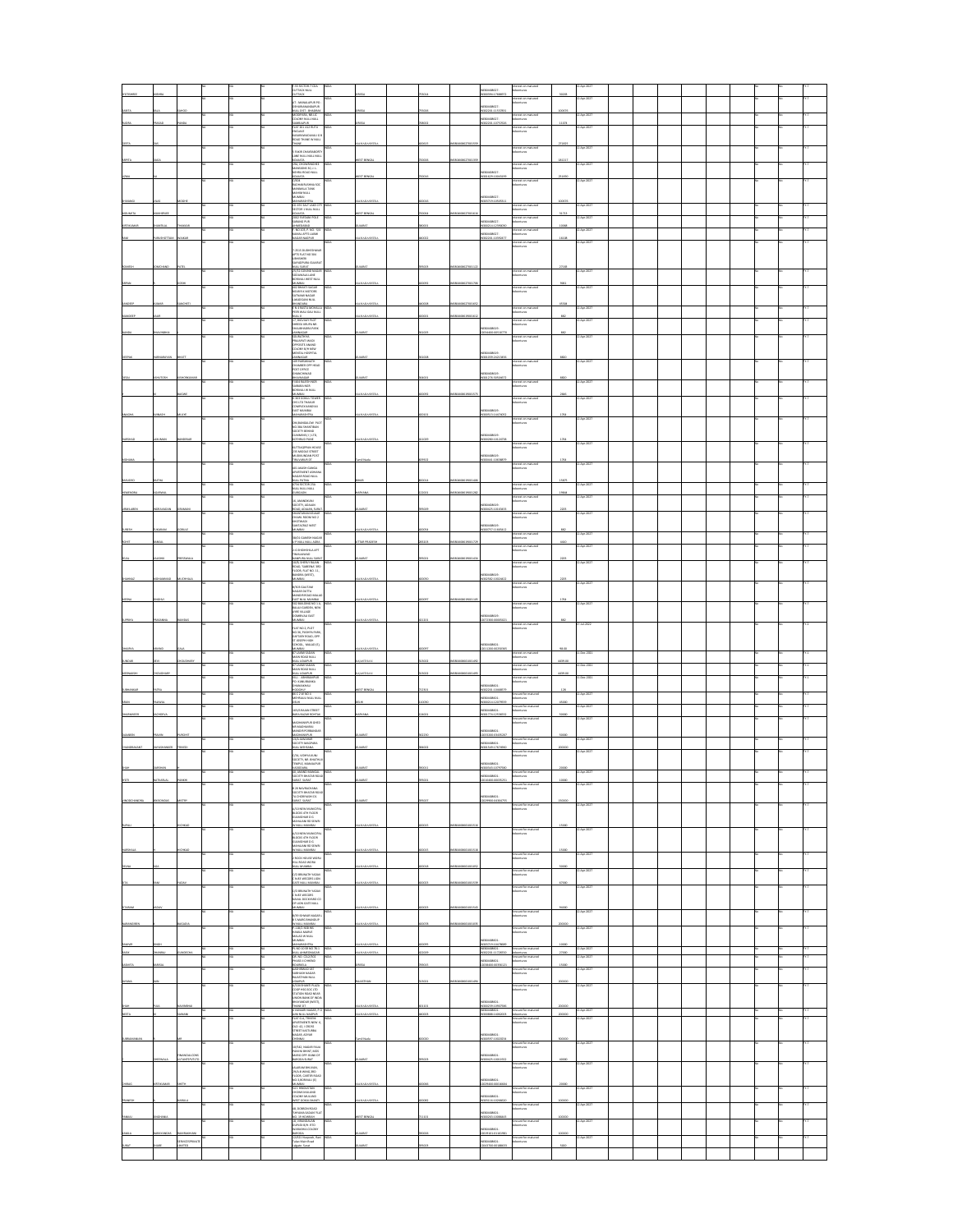|                           |              |                |  | 258/C GANGARAM<br>KHATRI WADI I S S<br>ROAD THAKURDWAR                                                                                                                                                                                                                   |                        |                |                |                                                                   | unt far<br>retures                        |                 |             |  |  |  |  |  |
|---------------------------|--------------|----------------|--|--------------------------------------------------------------------------------------------------------------------------------------------------------------------------------------------------------------------------------------------------------------------------|------------------------|----------------|----------------|-------------------------------------------------------------------|-------------------------------------------|-----------------|-------------|--|--|--|--|--|
|                           |              |                |  |                                                                                                                                                                                                                                                                          |                        |                |                |                                                                   |                                           |                 |             |  |  |  |  |  |
|                           |              |                |  | NULL MUMBAR<br>101 PARINAY BLDG<br>2ND GOLIBAR LANE<br>SANTAGRIZ E NULL<br>MUMBAL                                                                                                                                                                                        |                        |                |                |                                                                   | inount for matured<br>ebentures           |                 | Apr 202     |  |  |  |  |  |
|                           |              |                |  |                                                                                                                                                                                                                                                                          |                        |                |                |                                                                   |                                           |                 | Apr-2027    |  |  |  |  |  |
|                           |              |                |  | NO - 218, SECTOR                                                                                                                                                                                                                                                         |                        |                |                | E80408601-<br>002269-11741                                        | sount for matured<br>bentures             | 10000           |             |  |  |  |  |  |
|                           |              |                |  | 18, CHANDIGARH, U.<br>174 B ANANDWATION<br>SOCIETY SECTOR 22                                                                                                                                                                                                             |                        |                |                | 0000001                                                           | iount for matures<br>bentures             |                 | pr-202      |  |  |  |  |  |
|                           |              |                |  |                                                                                                                                                                                                                                                                          |                        |                |                | 2300-0063                                                         | hount for matured<br>bentures             |                 | Apr-2022    |  |  |  |  |  |
|                           |              |                |  |                                                                                                                                                                                                                                                                          |                        |                |                |                                                                   |                                           |                 |             |  |  |  |  |  |
|                           |              |                |  |                                                                                                                                                                                                                                                                          |                        |                |                | 122003-0120                                                       | iount for matured<br>Sentanes             |                 |             |  |  |  |  |  |
|                           |              |                |  |                                                                                                                                                                                                                                                                          |                        |                |                | 102801052                                                         |                                           |                 |             |  |  |  |  |  |
|                           |              |                |  | A-277000NAM PARM<br>ELATS R/N TELEPHON<br>ELATS R/N TELEPHON<br>NAMELONAM VARIA<br>A-201 DRARMENAR<br>SHAECARAR<br>SHAECARAR<br>NAMELONAM<br>NAMELONAM<br>CRRARMENAR<br>CRRARMENAR<br>CRRARMENAR<br>CRRARMENAR<br>CRRARMENARMEN<br>CRRARMENARMEN                         | <b>IARAT</b>           |                |                | 12032300-01200910                                                 | iount for matured<br>bentures             | 10000           |             |  |  |  |  |  |
|                           |              |                |  |                                                                                                                                                                                                                                                                          |                        |                |                | 30408601                                                          |                                           |                 |             |  |  |  |  |  |
|                           |              |                |  | GAEGASA                                                                                                                                                                                                                                                                  |                        |                |                | 032300-01209053                                                   |                                           | 10000           | Apr-202     |  |  |  |  |  |
|                           |              |                |  | 4/3/304, Khajarina<br>Nagar Co-Op Hug Soc<br>Khajarina Tank Road,<br>Kandivali (W), Mumbo                                                                                                                                                                                |                        |                |                |                                                                   | iount for matured<br>bentures             |                 |             |  |  |  |  |  |
|                           |              |                |  |                                                                                                                                                                                                                                                                          |                        |                |                | NERDHOBEO1-<br>NGC 2236-11917883                                  |                                           | 25000           |             |  |  |  |  |  |
|                           |              |                |  |                                                                                                                                                                                                                                                                          |                        |                |                |                                                                   | ount for<br>entures                       |                 |             |  |  |  |  |  |
|                           |              |                |  | 103 SHANGRI IT<br>BOMBAY STAFF CHS<br>CTD BHND S M SHETTY<br>SCHOOL HIRANANDAN<br>GARDENS GREATER                                                                                                                                                                        |                        |                |                |                                                                   |                                           |                 |             |  |  |  |  |  |
|                           |              |                |  | <b>MUMBALMOMEN</b>                                                                                                                                                                                                                                                       |                        |                |                | 1020040404<br>N301774-1790333                                     |                                           |                 |             |  |  |  |  |  |
|                           |              |                |  | er 17th ward<br>Raghandringa Col<br>15t stg patri nagas<br>Rellary Rellary<br>Carnataka, India<br>1-250 Sarita vihar                                                                                                                                                     |                        |                |                |                                                                   | sount for matured<br>bentures             |                 | Apr-2022    |  |  |  |  |  |
|                           |              |                |  |                                                                                                                                                                                                                                                                          |                        |                |                |                                                                   |                                           |                 |             |  |  |  |  |  |
| <b>ANATHAM</b><br>SHORDAD | MOHAN        | <b>RUITAM</b>  |  |                                                                                                                                                                                                                                                                          | NATAKA<br><b>DELHI</b> | 2101<br>110044 |                | ERDAKOBED1-<br>101028-55557141<br>ERDAKOBED7-<br>IN30054-10005400 | unt for matures                           | 50000<br>300000 |             |  |  |  |  |  |
|                           |              |                |  | NEW DELHINULL<br>4-1/8/7 DEN MIG FL<br>SECTOR 15 ROHNI                                                                                                                                                                                                                   |                        |                |                |                                                                   | bentures<br>hount for matured<br>bentures |                 |             |  |  |  |  |  |
|                           |              |                |  |                                                                                                                                                                                                                                                                          |                        |                |                |                                                                   |                                           |                 |             |  |  |  |  |  |
|                           |              |                |  | MAIN WAS MONTH<br>WEST DELHI<br>E-1/8/7 DDA MAG FLA<br>NULL NORTH WEST<br>NULL NORTH WEST<br>DGI M                                                                                                                                                                       |                        |                |                |                                                                   | iount for matured<br>bentures             |                 |             |  |  |  |  |  |
|                           |              |                |  |                                                                                                                                                                                                                                                                          |                        |                |                |                                                                   |                                           |                 |             |  |  |  |  |  |
|                           |              |                |  |                                                                                                                                                                                                                                                                          |                        |                |                |                                                                   | iount for matured<br>bentures             |                 |             |  |  |  |  |  |
|                           |              |                |  |                                                                                                                                                                                                                                                                          |                        |                |                |                                                                   |                                           |                 |             |  |  |  |  |  |
|                           |              |                |  |                                                                                                                                                                                                                                                                          |                        |                |                | 38627                                                             |                                           | 16000           |             |  |  |  |  |  |
|                           |              |                |  |                                                                                                                                                                                                                                                                          | TTAR PRADESH           | icci           | 68080862700128 |                                                                   | cunt for n<br>centures                    | 25000           |             |  |  |  |  |  |
|                           |              |                |  | SWATHO 76 PAOT NO<br>65 KMFASH APT I P<br>65 KMFASH APT I P<br>65 KMFASH APT I P<br>54 MSPASH & BARAND<br>54 MSPASH & BARAND<br>86 M PANYAPIR NUMBER<br>64 MSPASH & BARAND NEWS<br>14 / 100 V/SHWAS CITY<br>14 / 100 V/SHWAS CITY<br>14 / 100 V/SHWAS CITY<br>1          |                        |                |                |                                                                   | sunt for r<br>entures                     |                 |             |  |  |  |  |  |
|                           |              |                |  | HAVELI HALL<br>GHATLODIA<br>AHMEDARAD                                                                                                                                                                                                                                    |                        |                |                |                                                                   |                                           |                 |             |  |  |  |  |  |
|                           |              |                |  |                                                                                                                                                                                                                                                                          |                        |                |                |                                                                   | ount for matures                          | 100000          |             |  |  |  |  |  |
|                           | <b>GADAS</b> |                |  | i, geetaningar soc.<br>KK.V.Road, Nadia                                                                                                                                                                                                                                  | ww                     |                |                | E80408627-<br>042000-0006287                                      | pentanes                                  | 100000          |             |  |  |  |  |  |
|                           |              |                |  | 1-3-367/1/204, STREE<br>NO. 6, GAGAN MAHAI<br>ROAD, DOMALGUOA,                                                                                                                                                                                                           |                        |                |                |                                                                   | ount for n<br>Sentanes                    |                 |             |  |  |  |  |  |
|                           |              |                |  |                                                                                                                                                                                                                                                                          |                        |                |                | 80408627-<br>00214-1086281                                        |                                           | 100000          |             |  |  |  |  |  |
|                           |              |                |  | HISCRABAD<br>F-55 SECTOR-7 CDA<br>CUTTACK NULL                                                                                                                                                                                                                           |                        |                |                | INER04IO8627-<br>INGO284-17686972                                 | nount for matured<br>bentures             |                 | Apr-2022    |  |  |  |  |  |
|                           |              |                |  | <b>UTTACK</b>                                                                                                                                                                                                                                                            |                        |                |                |                                                                   | sunt fari<br>entures                      | 30000           |             |  |  |  |  |  |
|                           |              |                |  |                                                                                                                                                                                                                                                                          |                        |                |                | 80408627<br>(302201-11537831                                      |                                           | 100000          |             |  |  |  |  |  |
|                           |              |                |  |                                                                                                                                                                                                                                                                          |                        |                |                | NERONOBEZ?-<br>NGC2201-10757E2                                    | iount for mat<br>Sentares                 |                 |             |  |  |  |  |  |
|                           |              |                |  | AT - MANALARGA RO<br>BALL DIST - BAKBRAK<br>MULL DIST - BAKBRAK<br>MODIPARA, NR LIC<br>COLONY NULL NULL<br>RAT JOS AL2 RUTU<br>DISLANG<br>MASARAWADAVALI GI                                                                                                              |                        |                |                |                                                                   | sount for matured<br>bentures             | 11000           | Apr-2022    |  |  |  |  |  |
|                           |              |                |  | <b>ROAD THANE W MULL</b>                                                                                                                                                                                                                                                 |                        |                |                |                                                                   |                                           |                 |             |  |  |  |  |  |
|                           |              |                |  | HANG                                                                                                                                                                                                                                                                     | <b>LARASHITE</b>       |                | E8060862700155 |                                                                   | sount for man<br>bentures                 | 200000          |             |  |  |  |  |  |
|                           |              |                |  | S FAIOR CHARRABORT!<br>LANE NULL NULL NULL                                                                                                                                                                                                                               |                        |                |                |                                                                   |                                           |                 |             |  |  |  |  |  |
|                           |              |                |  |                                                                                                                                                                                                                                                                          | LST BENGA              |                |                |                                                                   | nount for maturi<br>bentares              | 200000          |             |  |  |  |  |  |
|                           |              |                |  |                                                                                                                                                                                                                                                                          |                        |                |                | 680408627-<br>00029-1004319                                       |                                           | 150000          |             |  |  |  |  |  |
|                           |              |                |  |                                                                                                                                                                                                                                                                          |                        |                |                |                                                                   | ount for matured<br>ientures              |                 | Apr-202     |  |  |  |  |  |
|                           |              |                |  |                                                                                                                                                                                                                                                                          |                        |                |                |                                                                   |                                           |                 |             |  |  |  |  |  |
|                           |              |                |  |                                                                                                                                                                                                                                                                          |                        |                |                | 80408627-<br>02719-10505                                          | nount for matured<br>ibentures            |                 | Apr-202     |  |  |  |  |  |
|                           | 04440        |                |  |                                                                                                                                                                                                                                                                          | EST BENG               |                |                |                                                                   |                                           | 35000           |             |  |  |  |  |  |
|                           |              |                |  | SACTORET NULL NULL<br>2003 FAFDANI POLE<br>SARANG PUR<br>AHMEDABAD<br>AHMEL APTS LARMI<br>FAMAL APTS LARMI<br>KAMAL APTS LARMI                                                                                                                                           |                        |                |                | 4680408627-<br>000214-122000                                      | ta<br>ount for mat<br>oerdares            | 10000           |             |  |  |  |  |  |
|                           |              |                |  |                                                                                                                                                                                                                                                                          |                        |                |                | .<br>10201-102217<br>10201-102217                                 | sount for matured<br>bentures             |                 | Apr-2022    |  |  |  |  |  |
|                           |              |                |  |                                                                                                                                                                                                                                                                          |                        |                |                |                                                                   | ount for matured<br>Sentures              |                 |             |  |  |  |  |  |
|                           |              |                |  |                                                                                                                                                                                                                                                                          |                        |                |                |                                                                   |                                           |                 |             |  |  |  |  |  |
|                           |              |                |  | 7–2515 DUDHESHWAI<br>APTS FLAT NO 304<br>GRHESHERI<br>SAYADPURA GLUARA<br>NULL SURAT<br>25/32 GOVINO NAGA                                                                                                                                                                |                        |                |                |                                                                   |                                           |                 |             |  |  |  |  |  |
|                           |              |                |  |                                                                                                                                                                                                                                                                          |                        |                | 00062700       |                                                                   | bertures<br>bertures                      |                 |             |  |  |  |  |  |
|                           |              |                |  | SODAWALA LANE<br>RORAVALI WEST NULLI                                                                                                                                                                                                                                     | <b>LARASHITE</b>       |                | 8060862700170  |                                                                   |                                           | 10000           |             |  |  |  |  |  |
|                           |              |                |  | MOROWI WAS INDEE<br>MUMBAL<br>MEARR K MOTORS<br>SEARR K MOTORS<br>LAKADGAN INDEE<br>DIGMORAN<br>NER WARTA MOHALL<br>NER WARTA MOHALL<br>NER WARTA MOHALL<br>NER WARTA MOHALL<br>NER                                                                                      |                        |                |                |                                                                   | ount for ma<br>entures                    |                 |             |  |  |  |  |  |
|                           |              |                |  |                                                                                                                                                                                                                                                                          |                        |                |                |                                                                   |                                           |                 |             |  |  |  |  |  |
|                           |              |                |  |                                                                                                                                                                                                                                                                          |                        |                |                |                                                                   | mount for matured<br>ibentures            |                 |             |  |  |  |  |  |
|                           |              |                |  | MULLO<br>17, DIGVUAY PLOT<br>SHASES KRLPA NR.<br>SHASEMORA PARK                                                                                                                                                                                                          |                        |                | 8060861900160  |                                                                   | iount for mas.<br>Sentanes                | 10000           |             |  |  |  |  |  |
|                           |              |                |  |                                                                                                                                                                                                                                                                          |                        |                |                | 412808483<br>2024000-0051077                                      |                                           | 10000           |             |  |  |  |  |  |
|                           |              |                |  | SHALIBHADRA PARK<br>JAMARASAR<br>SRAJAPATI WADI<br>COURATHYA<br>COLONY B <sub>I</sub> M NEW<br>COLONY B <sub>I</sub> M NEW<br>MENTAL HOSPITAL<br>MAMARAR<br>CUHARAER COURARED OR LICA                                                                                    |                        |                |                |                                                                   | ount for matured<br>ientures              |                 |             |  |  |  |  |  |
|                           |              |                |  |                                                                                                                                                                                                                                                                          |                        |                |                |                                                                   |                                           |                 |             |  |  |  |  |  |
|                           |              |                |  |                                                                                                                                                                                                                                                                          |                        |                |                | -<br>1596-16020                                                   | ount for matured                          |                 |             |  |  |  |  |  |
|                           |              |                |  | CHAMBER OPP HEAD<br>POST OFFICE<br>GHAMCHIWAD                                                                                                                                                                                                                            |                        |                |                | 83408619                                                          | pentanes                                  |                 |             |  |  |  |  |  |
|                           |              |                |  |                                                                                                                                                                                                                                                                          |                        |                |                | 101276-10504672                                                   |                                           |                 |             |  |  |  |  |  |
|                           |              |                |  |                                                                                                                                                                                                                                                                          |                        |                |                |                                                                   | tount for matured<br>bentures             |                 |             |  |  |  |  |  |
|                           |              |                |  |                                                                                                                                                                                                                                                                          |                        |                |                |                                                                   | iount for matured<br>Sentanes             |                 | Apr-2022    |  |  |  |  |  |
|                           |              |                |  | GHANCHWAD<br>SVAN RAISSI NGR<br>SVAN RAISSI NGR<br>SABABA NGR<br>MANAN<br>COMPLEX KANDHU<br>COMPLEX KANDHU<br>COMPLEX KANDHU<br>KAST MUMARA<br>COMPLEX KANDHU<br>KAST MUMARA<br>COMPLEX KANDHU<br>KAST MUMARA                                                            |                        |                |                | hanscro                                                           |                                           |                 |             |  |  |  |  |  |
|                           |              |                |  | <b>MARASHTRA</b>                                                                                                                                                                                                                                                         |                        |                |                | 00513-1447405                                                     | iount for matured<br>bentures             |                 | Apr-202     |  |  |  |  |  |
|                           |              |                |  |                                                                                                                                                                                                                                                                          |                        |                |                |                                                                   |                                           |                 |             |  |  |  |  |  |
|                           |              |                |  | om,Bangalow Plo<br>10 384 Shantaan<br>Sockey Behind<br>Cummins (1) LTD,<br>Kothruid Punk                                                                                                                                                                                 |                        |                |                | 0008619-<br>0280-1012                                             |                                           |                 |             |  |  |  |  |  |
|                           |              |                |  |                                                                                                                                                                                                                                                                          |                        |                |                |                                                                   |                                           |                 |             |  |  |  |  |  |
|                           |              |                |  | euttiagppan house<br>225 Middle Street<br>Mijdruagur Post<br>Trunarur Dt                                                                                                                                                                                                 |                        |                |                | .<br>20041-10638879                                               |                                           | 20000           |             |  |  |  |  |  |
|                           |              |                |  |                                                                                                                                                                                                                                                                          |                        |                |                |                                                                   | ount for mature<br>bentures               |                 |             |  |  |  |  |  |
|                           |              |                |  | 601 AKASH GANGA<br>APARTNENT ASHANA<br>NAGAR ROAD NULL<br>1111 OVTU                                                                                                                                                                                                      |                        |                |                |                                                                   |                                           |                 |             |  |  |  |  |  |
|                           |              |                |  | NAMA PATRA<br>NAMA SECTOR 23A<br>NAMA NAMA NAMA<br>GARGAON                                                                                                                                                                                                               |                        |                |                |                                                                   | sount for matured<br>bentures             |                 | Apr-202     |  |  |  |  |  |
|                           |              |                |  |                                                                                                                                                                                                                                                                          |                        |                |                |                                                                   | iount for ma<br>Sentanes                  | 15000           | Ann 2012    |  |  |  |  |  |
|                           |              |                |  |                                                                                                                                                                                                                                                                          |                        |                |                | 0128080                                                           |                                           |                 |             |  |  |  |  |  |
|                           |              |                |  |                                                                                                                                                                                                                                                                          |                        |                |                |                                                                   | nount for matured<br>bentures             |                 | Apr-202     |  |  |  |  |  |
|                           |              |                |  | 16, ANANDRUNU<br>16, ANANDRUNU<br>ROMO, ADALINI, SUBA<br>16, ANANDRUNU KËLKAR<br>16, ANTACRUZ WEST<br>16, ANTACRUZ WEST<br>MUMBAL                                                                                                                                        |                        |                |                | :00408619-<br> 00757-1166                                         |                                           |                 |             |  |  |  |  |  |
|                           |              |                |  |                                                                                                                                                                                                                                                                          |                        |                |                |                                                                   | sount for matured<br>bentures             |                 | Apr-2027    |  |  |  |  |  |
|                           |              |                |  | 18/01 GANESH NAGA<br>U P NULL NULL AGRA                                                                                                                                                                                                                                  |                        |                |                |                                                                   | sount for mar<br>bentures                 |                 |             |  |  |  |  |  |
|                           |              |                |  |                                                                                                                                                                                                                                                                          | MAAT                   |                |                |                                                                   |                                           | 25000           |             |  |  |  |  |  |
|                           |              |                |  |                                                                                                                                                                                                                                                                          |                        |                |                |                                                                   | tount for mature<br>bertures              |                 |             |  |  |  |  |  |
|                           |              |                |  | 2-G SHEMSHILA APT<br>TRANIANNAD<br>NANPURA NULL SURAT<br>KQN, SHEMSH PAANY<br>ROOR, FLAT NO. 11,<br>RANDRA (ATST),<br>RANDRA (ATST),                                                                                                                                     |                        |                |                | 30408619-<br> 02582-10024422                                      |                                           |                 |             |  |  |  |  |  |
|                           |              |                |  |                                                                                                                                                                                                                                                                          | <b>ARASHTRA</b>        |                |                |                                                                   | sount for ma<br>bentures                  | 25000           |             |  |  |  |  |  |
|                           |              |                |  | R/202 GAUTAM<br>NAGAR DUTTA<br>NAGAR DUTTA<br>NAVIOR ROAD MALAC<br>GO BULDI GARDEN, NEW<br>NAGA VILLAGE<br>NAGAR VILLAGE<br>NAGAR VILLAGE<br>NAGAR VILLAGE<br>NAGAR VILLAGE                                                                                              |                        |                |                |                                                                   |                                           |                 |             |  |  |  |  |  |
| EENA                      |              |                |  |                                                                                                                                                                                                                                                                          | ARASHTE                |                |                |                                                                   | sount for matured<br>bentures             | 2000            | Apr-2022    |  |  |  |  |  |
|                           |              |                |  |                                                                                                                                                                                                                                                                          |                        |                |                | 30408619                                                          |                                           |                 |             |  |  |  |  |  |
|                           |              |                |  | <b>IARMLIN</b>                                                                                                                                                                                                                                                           |                        |                |                | 172300-000                                                        |                                           |                 | Mar-3022    |  |  |  |  |  |
|                           |              |                |  | MUMero REALISTAN<br>2 GP MORARI NAGAR<br>2 GP MORARI DESA<br>10040 NULL KOTA<br>172 7 RANGHAD<br>1940 NAGAR<br>1940 NAGAR<br>2 MUMENT HALOL DET<br>2 MUMENT HALOL DET<br>2 MUMENT HALOL DET                                                                              |                        |                |                |                                                                   | erest on matured<br>Sentures              |                 |             |  |  |  |  |  |
|                           |              |                |  |                                                                                                                                                                                                                                                                          |                        |                |                |                                                                   |                                           |                 |             |  |  |  |  |  |
|                           |              |                |  |                                                                                                                                                                                                                                                                          |                        |                |                |                                                                   | terest on matured<br>bentures             |                 |             |  |  |  |  |  |
|                           |              |                |  |                                                                                                                                                                                                                                                                          | u.                     |                |                | 304072/5-<br>100214-15853422                                      |                                           |                 |             |  |  |  |  |  |
|                           |              |                |  |                                                                                                                                                                                                                                                                          |                        |                |                |                                                                   | erest on matured<br>pentanes              |                 |             |  |  |  |  |  |
|                           |              |                |  | ---- MY MOLADE<br>MAHAVIR NAGAR<br>DHANUKAR WADI<br>MUMBAI                                                                                                                                                                                                               |                        |                |                |                                                                   |                                           |                 |             |  |  |  |  |  |
|                           |              |                |  |                                                                                                                                                                                                                                                                          |                        |                |                |                                                                   | terest on matured<br>ebentures            |                 | Mar-2022    |  |  |  |  |  |
|                           |              |                |  | SI-28-7 K R M COLONIS<br>SI-28-7 K R M COLONI<br>MAODOLA PALSA<br>MSHAHAMAN<br>MSHAHAMAN MAON MAO<br>LIFI WADA AGONG<br>DANS TING<br>COLONIS ROM<br>MILI BANGANG R M<br>MILI BANGANG<br>MILI BANGANG<br>MILI BANGANG<br>MILI BANGANG<br>MILI BANGANGANG<br>MILI BANGANGA |                        |                |                |                                                                   |                                           |                 |             |  |  |  |  |  |
|                           |              |                |  |                                                                                                                                                                                                                                                                          | DHRA PRADES            |                |                |                                                                   |                                           |                 |             |  |  |  |  |  |
|                           |              |                |  |                                                                                                                                                                                                                                                                          | <b>ASHITE</b>          |                |                | 3040725<br>013800-0011857                                         | arest on ma<br>bertures                   |                 |             |  |  |  |  |  |
|                           |              |                |  |                                                                                                                                                                                                                                                                          |                        |                |                | 48040727-<br>400410-10707247                                      | terest on matured<br>bentures             |                 | Mar-2025    |  |  |  |  |  |
|                           |              |                |  |                                                                                                                                                                                                                                                                          |                        |                |                |                                                                   | derest on matured<br>ibentures            |                 | $Mx - 2225$ |  |  |  |  |  |
|                           |              |                |  | .<br>Sadala                                                                                                                                                                                                                                                              |                        |                |                | MAY232<br>122003-006                                              |                                           |                 |             |  |  |  |  |  |
|                           |              |                |  |                                                                                                                                                                                                                                                                          |                        |                |                |                                                                   | erest on matured<br>Sentanes              |                 | Mar-2025    |  |  |  |  |  |
|                           |              |                |  | 20/9 AZAD NAGARRA<br>KONIN ROAD WADALI<br>WEST NULL MUNIBAL<br>#1 (105) WADA<br>GARDEN BANGALORE<br>GARDEN BANGALORE<br>MULL                                                                                                                                             |                        |                |                |                                                                   | terest on mature                          |                 |             |  |  |  |  |  |
|                           |              | <b>ADRAGIO</b> |  |                                                                                                                                                                                                                                                                          |                        |                |                | 304072/5<br>IOSAD-1583344                                         | ettates                                   |                 |             |  |  |  |  |  |
|                           |              |                |  | MULL<br>G PANNA VIHAR NI<br>BHUPALPURA                                                                                                                                                                                                                                   |                        |                |                |                                                                   | arest on m<br>bentures                    |                 |             |  |  |  |  |  |
|                           |              |                |  |                                                                                                                                                                                                                                                                          |                        |                |                | 4904072/5<br>000066-10181200                                      |                                           |                 |             |  |  |  |  |  |
|                           |              |                |  | UDAPUR<br>GRATY NR. THREE<br>GATE NULL<br>KATE NULL<br>KATE NULPITA                                                                                                                                                                                                      |                        |                |                | E804072/5-<br>100053-1025644                                      | erest on mati<br>ientanes                 |                 |             |  |  |  |  |  |
|                           |              |                |  |                                                                                                                                                                                                                                                                          |                        |                |                |                                                                   | rrest on matured                          |                 | Mar-2025    |  |  |  |  |  |
|                           |              |                |  |                                                                                                                                                                                                                                                                          |                        |                |                |                                                                   |                                           |                 |             |  |  |  |  |  |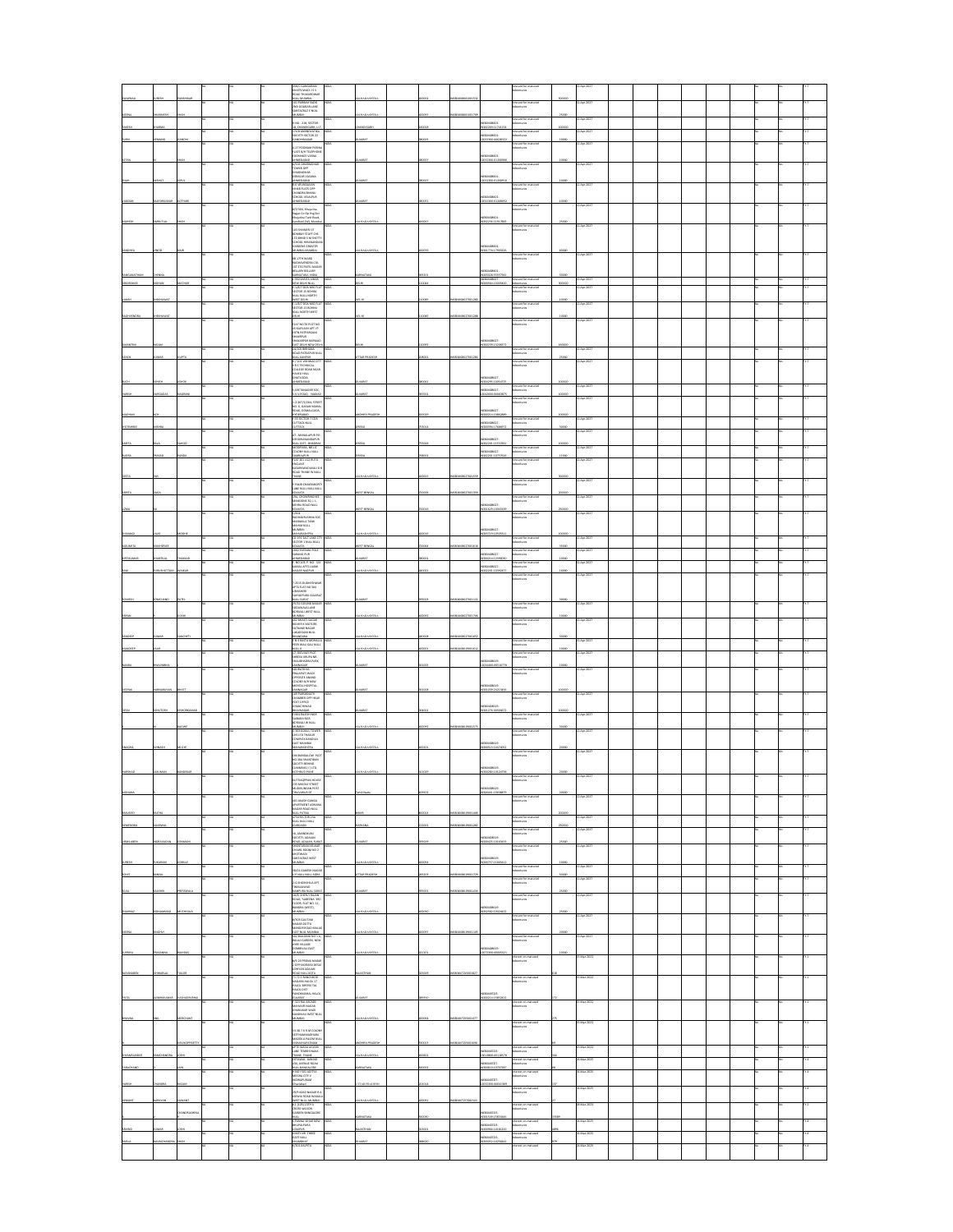|              |     |             |  | $3-28-7$ KR M COLO                                                                                                                                                                                                                                       |                         |          |                   |                                                 | etates                                                         |                           |  |  |  |  |  |
|--------------|-----|-------------|--|----------------------------------------------------------------------------------------------------------------------------------------------------------------------------------------------------------------------------------------------------------|-------------------------|----------|-------------------|-------------------------------------------------|----------------------------------------------------------------|---------------------------|--|--|--|--|--|
|              |     |             |  |                                                                                                                                                                                                                                                          |                         |          |                   |                                                 |                                                                |                           |  |  |  |  |  |
|              |     |             |  | - 26 - 7 E K M CULUNI<br>ETHAMMACHARA<br>AODEA PALÈM NULI<br>SHAKING NURI<br>AONGAD<br>AONGAD<br>COLEM                                                                                                                                                   |                         |          |                   | :<br>111500-0142<br>111500-0142                 | erest on matured<br>Sentanes                                   | Mar-3025                  |  |  |  |  |  |
|              |     |             |  |                                                                                                                                                                                                                                                          |                         |          |                   |                                                 | rest on m<br>retures                                           |                           |  |  |  |  |  |
|              |     |             |  | CHAME<br>PARTMENTS 3RD<br>OMINIC COLON NUL<br>RLEM MALAD WEST<br>PLEM MALAD WEST                                                                                                                                                                         |                         |          |                   | E804072k3-<br>300688-14978243                   |                                                                |                           |  |  |  |  |  |
|              |     |             |  | EJMÉN<br>DEJE OHUTHARN<br>JORLIKAR HOUSE<br>EAR KOU JAMAT<br>WORLI KOLININDA                                                                                                                                                                             |                         |          |                   |                                                 | rrest on matured<br>ientures                                   | Mar-3025                  |  |  |  |  |  |
|              |     |             |  |                                                                                                                                                                                                                                                          |                         |          |                   |                                                 |                                                                | Mar-202                   |  |  |  |  |  |
|              |     |             |  | <b>ORLI KOLINNAN<br/>MTY NR. THREE</b><br>MTY NR. THREE<br>4 1496 1470<br>1 1496 1470<br>ROSS WILSON<br>ROSS WILSON<br>ROSS WILSON<br>ROSS WILSON<br>ROSS WILSON                                                                                         | MAAT                    |          |                   | 68040725-<br>(2005)-1025                        | erest on matured<br>ientanes<br>erest on mature                |                           |  |  |  |  |  |
|              |     |             |  |                                                                                                                                                                                                                                                          |                         |          |                   | 806072/5-<br>01549-1583                         | <b>Intants</b>                                                 |                           |  |  |  |  |  |
|              |     |             |  | ц<br>72 2 <del>кл</del> ючного                                                                                                                                                                                                                           |                         |          |                   |                                                 | rest on mature<br>bentans                                      |                           |  |  |  |  |  |
|              |     |             |  | MAGARA HALOL 17<br>HALOL 389350 TAL<br>HALOL 06T<br>PANCHNAHAL HALOL                                                                                                                                                                                     |                         |          |                   | 48040727-<br>000214-15852422                    |                                                                |                           |  |  |  |  |  |
|              |     |             |  | <b>LIARAT</b><br>.<br>IN AZAD NAGAR R<br>DINA ROAD WADA                                                                                                                                                                                                  |                         |          |                   |                                                 | rterest on matured<br>Sebentures                               | i-Apr-2022                |  |  |  |  |  |
|              |     |             |  |                                                                                                                                                                                                                                                          |                         |          |                   |                                                 | interest on matured<br>debentures                              | 3 an 2022                 |  |  |  |  |  |
|              |     |             |  |                                                                                                                                                                                                                                                          |                         |          |                   |                                                 |                                                                |                           |  |  |  |  |  |
|              |     |             |  | KOWA ROAD WADAL<br>WAST NELL MEMBA<br>17 72 7 BANCHARD<br>NAGARA HALOL 17<br>HALOL 28320 TAL<br>HALOL 2837<br>ANCHARAHA HALOL 26<br>TA BANCHARAHA HALOL<br>UNITACRAT CAS<br>INVENIS BOAD DITN<br>NAMARAHA MARAHA HALOL 2001<br>MATACRAT (M) NAMARAHA     |                         |          |                   | 3040727-<br>100214-1585                         | erest on r<br>Sentures                                         |                           |  |  |  |  |  |
|              |     |             |  | Αйλ                                                                                                                                                                                                                                                      |                         |          |                   |                                                 |                                                                |                           |  |  |  |  |  |
|              |     |             |  | 29/9 AZAD NAGAR R /<br>ODWAI ROAD WADAI<br>NEST NULL MUMBAI                                                                                                                                                                                              |                         |          |                   |                                                 | erest on matur<br>Seetares                                     | $30 - 202$                |  |  |  |  |  |
|              |     |             |  | 9/9 AZAD NAGAR R                                                                                                                                                                                                                                         |                         |          |                   |                                                 | mest on »<br>Sentanes                                          |                           |  |  |  |  |  |
|              |     |             |  | JOWN ROAD WADAL<br>VEST NULL MUMBAI                                                                                                                                                                                                                      | <b>LARASHTE/</b>        |          | 308072170015      |                                                 |                                                                |                           |  |  |  |  |  |
|              |     |             |  | .<br>1979 AZAD NAGAR R<br>1980 WADAU                                                                                                                                                                                                                     |                         |          |                   |                                                 | rrest on ma<br>entures                                         |                           |  |  |  |  |  |
|              |     |             |  | KOWA ROAD WADAL<br>WEST NULL MUMBAI<br>8-803 , SHYAM SAWAI<br>APPARTMENT NEAR<br>AZAD POST OFFICE ,<br>AMBAWADI ,<br>AMBAWADI ,                                                                                                                          |                         |          |                   |                                                 | rrest on<br>ietšares                                           |                           |  |  |  |  |  |
|              |     |             |  |                                                                                                                                                                                                                                                          |                         |          |                   | 00007217<br>15303-000                           |                                                                | $\mathsf{Sp}(2022)$       |  |  |  |  |  |
|              |     |             |  | 9/9 AZAD NAGAR R A<br>IDWA ROAD WADAL<br>KSISTANT OS                                                                                                                                                                                                     |                         |          |                   |                                                 | erest on matured<br>Sentares                                   |                           |  |  |  |  |  |
|              |     |             |  | KSSISTANT OS<br>DEPARTIMENT LIC OF<br>NOVA NULL<br>IISAKHAPATIMAM                                                                                                                                                                                        |                         |          |                   | 040727                                          | arest on n<br>bertures                                         |                           |  |  |  |  |  |
|              |     |             |  |                                                                                                                                                                                                                                                          |                         |          |                   |                                                 | erest on m<br>Sentures                                         |                           |  |  |  |  |  |
|              |     |             |  | nya azad nagar r a<br>Izwai road wadau<br>NGT NULL MUMBAI<br>ISTAWAL IAIN NO                                                                                                                                                                             |                         |          |                   |                                                 |                                                                |                           |  |  |  |  |  |
|              |     |             |  | <b>GO, AVENUE ROAd</b><br>JLI BANGALORE<br>7 NULL ROOP                                                                                                                                                                                                   |                         |          |                   | A£8040727-<br>200610-10707287<br>COMMOTO        | arest on ma<br>bentures<br>rest on m                           |                           |  |  |  |  |  |
|              |     |             |  | GARDGUE                                                                                                                                                                                                                                                  |                         |          |                   | 00118-107                                       | bertures<br>erest on r<br>bertures                             |                           |  |  |  |  |  |
|              |     |             |  | 29/9 AZAD NAGAR R A<br>KIDIKIN ROAD WADALA<br>WEST NULL MUMBAI<br>GSTAWAL JAN NO<br>COLANSULOR                                                                                                                                                           |                         |          |                   |                                                 |                                                                |                           |  |  |  |  |  |
|              |     |             |  | 20 ANGALONE                                                                                                                                                                                                                                              |                         |          |                   | INEB04072/7-<br>000610-10707287                 | west on matured<br>bentures                                    | 46-3322                   |  |  |  |  |  |
|              |     |             |  | .<br>1969 AZAD NAGAR R<br>1966 NADAD                                                                                                                                                                                                                     |                         |          |                   |                                                 | est on r<br>etures                                             |                           |  |  |  |  |  |
|              |     |             |  | KOWA ROAD WADAL<br>WEST NULL MUMBAI<br>B-803 , SHYAM SAWA<br>APPARTMENT NEAR<br>AMBAWADI ,<br>AMBAWADI ,<br>AMBAWADI ,                                                                                                                                   |                         |          |                   |                                                 |                                                                |                           |  |  |  |  |  |
|              |     |             |  |                                                                                                                                                                                                                                                          |                         |          |                   | 8040727-                                        |                                                                |                           |  |  |  |  |  |
|              |     |             |  | 29/9 AZAD NAGAR R /<br>ODWAI ROAD WADAI<br>NEST NULL MUMBAI                                                                                                                                                                                              |                         |          |                   |                                                 | arest on matured<br>bentures                                   | May-2023                  |  |  |  |  |  |
|              |     |             |  | 1979 AZAD NAGAR R.A<br>IDININ ROAD WADAL                                                                                                                                                                                                                 |                         |          |                   |                                                 | erest on r<br>Sentanes                                         |                           |  |  |  |  |  |
|              |     |             |  | NGET NULL MUMBAL<br>FARANMGAR SOCIETY<br>HOME NO. 30 NULL                                                                                                                                                                                                | <b><i>USASHTE</i></b>   |          |                   |                                                 | erest on matur<br>Seetares                                     | Aug-2022                  |  |  |  |  |  |
|              |     |             |  |                                                                                                                                                                                                                                                          |                         |          |                   | INEB0407217-<br>IN302201-10092                  |                                                                | 6 Aug 2022                |  |  |  |  |  |
|              |     |             |  | .<br>IN AZAD NAGAR R<br>DINA ROAD WADA<br>MANUM JUNT23                                                                                                                                                                                                   |                         |          |                   |                                                 | derest on matured<br>ibentures                                 |                           |  |  |  |  |  |
|              |     |             |  | .<br>IN AZAD NAGAR R<br>DINA ROAD WADA                                                                                                                                                                                                                   |                         |          |                   |                                                 | erest on matured<br>bentures                                   | 2-Sep-2022                |  |  |  |  |  |
|              |     |             |  | <b>GST NULL MUNIAU</b><br>HV CLY SOMNATH<br>ULL NULL CAUSA                                                                                                                                                                                               |                         |          |                   | 68360727-<br>(200664-1622554                    | interest on matured                                            | 4 Oct-2022                |  |  |  |  |  |
|              |     |             |  | 29/9 AZAD NAGAR R<br>ODWAI ROAD WADAI<br>NEST NULL MUMBAI                                                                                                                                                                                                |                         |          |                   |                                                 | bertures<br>arest on m<br>bertures                             | $-0c1-2022$               |  |  |  |  |  |
|              |     |             |  |                                                                                                                                                                                                                                                          |                         |          |                   |                                                 | wt on r<br>entures                                             |                           |  |  |  |  |  |
|              |     |             |  | nya azad nagar r a<br>Izwai road wadau<br>NGST NULL MUMBAI<br>IZPOST JAMSANDE                                                                                                                                                                            |                         |          |                   |                                                 |                                                                |                           |  |  |  |  |  |
|              |     |             |  |                                                                                                                                                                                                                                                          |                         |          |                   |                                                 | erest on m.<br>dentanes                                        |                           |  |  |  |  |  |
|              |     |             |  | at Post Hamsands<br>Shaksh Taluka<br>Sindhudurg Mull<br>Sindhudurg<br>Sindhudurg<br>Mull Bamsandig<br>Mull Bamsandig<br>Mull Bamsandig<br>Aft Null Boor<br>Anill Bamsandig                                                                               |                         |          |                   | anunzzi<br>03719-1045                           |                                                                | Sec-2022                  |  |  |  |  |  |
|              |     |             |  |                                                                                                                                                                                                                                                          |                         |          |                   | -0200002<br>00610-107                           | rest on matured<br>entures                                     |                           |  |  |  |  |  |
|              |     |             |  |                                                                                                                                                                                                                                                          |                         |          |                   |                                                 |                                                                |                           |  |  |  |  |  |
|              | ou  |             |  | GARDELHI                                                                                                                                                                                                                                                 |                         |          |                   | 000118-10742464                                 | ent on matured                                                 | Oec-2022<br>$-000 - 2022$ |  |  |  |  |  |
|              |     |             |  |                                                                                                                                                                                                                                                          |                         |          |                   |                                                 |                                                                |                           |  |  |  |  |  |
|              |     |             |  | 29/9 AZAD NAGAR R A<br>ODWA ROAD WADAL<br>NGST NULL MUNIBAL<br>TULST BHAWAN - NGAB<br>HALAWAR<br>HALAWAR                                                                                                                                                 |                         |          |                   | 3040727-                                        | derest on matured<br>ebentures                                 | as-2024                   |  |  |  |  |  |
|              |     |             |  |                                                                                                                                                                                                                                                          |                         |          |                   | 00484-1741949                                   | interest on matured<br>debentures                              | 2-Jan-2024                |  |  |  |  |  |
|              |     |             |  |                                                                                                                                                                                                                                                          |                         |          |                   |                                                 |                                                                |                           |  |  |  |  |  |
|              |     |             |  | HALAWAR<br>UALISTIKAN<br>CF POST JAMSANDS<br>JAKSHI TALUKA<br>JAKSHI DURS<br>JAKSHI DURS<br>JAKSHI JAPA RA<br>JAKSHI JAPA RA<br>STAWAL JAIN NO<br>120, AVENUE ROAd                                                                                       |                         |          |                   | 3040727-<br>IO2719-1045238<br>169340727-        | mena unit.<br>Sentanes                                         |                           |  |  |  |  |  |
|              |     |             |  | ILL BANGALORE<br><b>SAR DELHI</b>                                                                                                                                                                                                                        |                         | $\infty$ |                   | 300610-10707287<br>E80607217-<br>00118-10742    | erest on matured                                               | 2-Jan-2024                |  |  |  |  |  |
|              |     |             |  |                                                                                                                                                                                                                                                          |                         |          |                   |                                                 | bertares<br>terest on matured<br>bertares                      | $-0.5 - 20.24$            |  |  |  |  |  |
|              |     |             |  | .<br>NGC 4240 NASAR B <i>i</i><br>NGC NASA NANGAY<br>TOOCT NAMEARING                                                                                                                                                                                     |                         |          |                   |                                                 | irest on i<br>ientures                                         |                           |  |  |  |  |  |
|              |     |             |  | u post jaminning<br>Sukėjai Taluka<br>Sušao Distt<br>Jaiohuourg<br>Jaiohuourg                                                                                                                                                                            |                         |          |                   | 68040727-                                       |                                                                |                           |  |  |  |  |  |
|              |     |             |  |                                                                                                                                                                                                                                                          |                         |          |                   | 003719-10452347                                 |                                                                | Feb-3324                  |  |  |  |  |  |
|              |     |             |  | NARRASHTRA<br>ITAWAL IAIN NO<br>0, AVENUE ROAd<br>JUL BANGALORE<br>"POST IAMSANDE                                                                                                                                                                        |                         |          |                   | -<br>NGC 040727-02022                           | interest on matured<br>debentures<br>rest on matured<br>etates |                           |  |  |  |  |  |
|              |     |             |  |                                                                                                                                                                                                                                                          |                         |          |                   | INEB04072/7-                                    |                                                                |                           |  |  |  |  |  |
|              |     |             |  |                                                                                                                                                                                                                                                          |                         |          |                   | (303719-10452387                                |                                                                |                           |  |  |  |  |  |
|              |     |             |  | AT POST HAMSANDS<br>BAKSAD TALUKA<br>SIVISAD DISTT<br>SIVISAD DISTT<br>SIVISADUDING<br>MASSITANT DIST<br>DISTANTI DIST<br>DISTANTI DIST<br>DISTANTI DIST<br>DISTANT DIST<br>DISTANT DIST<br>DISTANT DISTRI                                               | <b>BA PRADES!</b>       |          |                   | A£8040727-<br>(302201-10722030                  | interest on mature<br>debentures                               | S-Mar-2024                |  |  |  |  |  |
|              |     |             |  |                                                                                                                                                                                                                                                          |                         |          |                   | INEB040727-<br>IN200610-1070                    | terest on matured<br>ebentures                                 | Apr-2024                  |  |  |  |  |  |
|              |     |             |  |                                                                                                                                                                                                                                                          |                         |          |                   |                                                 | irest on matured<br>ientures                                   |                           |  |  |  |  |  |
|              |     |             |  | SDM NULL<br>STAWAL JAN NO<br>STAWAL JAN NO<br>30, AVENUE ROAd<br>JULL BANSALORE<br>FI POST JANSALORE<br>NASSALOURG<br>NULL BANSALORE<br>NURL DOURG<br>NURL DOURG<br>NURL DOURG                                                                           | <b><i>GURASHTRA</i></b> | 41       |                   | 69040727-<br>000719-10452387                    |                                                                | Apr-202                   |  |  |  |  |  |
|              |     |             |  |                                                                                                                                                                                                                                                          | <b>CHRA PRADESH</b>     |          |                   | A£8040727-<br>4902201-10722030                  | erest on ma<br>Sentares                                        |                           |  |  |  |  |  |
|              |     |             |  | SINDHUDURG<br>MAHARASTANTOS<br>ASSISTANTOS<br>DEPARTMENT LICOF<br>MOIA MULL<br>COTAWAL JANYAS<br>COTAWAL JANYASTAN<br>MULL ANGUS DOME<br>HULL ANGUS DOME                                                                                                 |                         |          |                   | NER04072/7-<br>000610-1070728                   | irest on ma<br>ietšates                                        | Apr-2026                  |  |  |  |  |  |
|              |     |             |  |                                                                                                                                                                                                                                                          |                         |          |                   |                                                 | interest on matured<br>debentures                              | 1-May-2024                |  |  |  |  |  |
|              |     |             |  |                                                                                                                                                                                                                                                          | <b>LARASHTE</b>         |          |                   |                                                 |                                                                |                           |  |  |  |  |  |
|              |     |             |  | KRO, AVENUE ROME<br>MJIL BANGANORE<br>KT POST JAMEANORE<br>GANGAD DESTT<br>GANGAD DESTT<br>GANGADOURG<br>MAHARASWITRA<br>MAHARASWITRA<br>MAHARASWITRA                                                                                                    |                         |          |                   | 68060727-<br>002719-10652287<br>28040727-       | erest on r<br>Sentanes                                         |                           |  |  |  |  |  |
|              |     |             |  |                                                                                                                                                                                                                                                          | DHRA PRADESH            |          |                   | (302201-10722030)<br>INEB04072/7-               |                                                                | May-2024                  |  |  |  |  |  |
|              |     |             |  |                                                                                                                                                                                                                                                          |                         |          |                   | 000610-10707<br>conumno.                        | arest on matur<br>bentures                                     | $1$ May 2024              |  |  |  |  |  |
|              |     |             |  |                                                                                                                                                                                                                                                          |                         |          |                   | 00214-1272                                      | interest on matured<br>debentures                              | lus-2024                  |  |  |  |  |  |
|              |     |             |  |                                                                                                                                                                                                                                                          |                         |          |                   |                                                 | rrest on matured<br>ientures                                   |                           |  |  |  |  |  |
|              |     |             |  |                                                                                                                                                                                                                                                          | <b><i>GURASHTRA</i></b> |          |                   | INER04607217-<br>INGC0719-10452287<br>68040727- |                                                                | an-2024                   |  |  |  |  |  |
|              |     |             |  |                                                                                                                                                                                                                                                          | <b>IATAKA</b>           |          |                   | 00610-1070                                      | arest on matured<br>bentures                                   | $446 - 2624$              |  |  |  |  |  |
| <b>DAANT</b> | aaw | <b>UKAN</b> |  |                                                                                                                                                                                                                                                          | ANARASHTRA              | 0031     | NERO8IO7217001543 |                                                 | rderest on matured<br>Sebentures                               |                           |  |  |  |  |  |
|              |     |             |  |                                                                                                                                                                                                                                                          |                         |          |                   |                                                 | interest on matur<br>debentures                                |                           |  |  |  |  |  |
|              |     |             |  |                                                                                                                                                                                                                                                          | <b>SURASHTRA</b>        | $-612$   |                   | 28040727-<br>4903719-10452387                   |                                                                |                           |  |  |  |  |  |
|              |     |             |  |                                                                                                                                                                                                                                                          |                         |          |                   | INEB04072/7-<br>000610-10707287                 | erest on matured<br>Sentanes                                   | AF-2024                   |  |  |  |  |  |
|              |     |             |  | 20/9 A240 MAGAR R<br>KOWA ROAD WAGAR R<br>KOWA ROAD WADALA<br>WEST NULL MUNIKA<br>AT POST TALLI<br>SINGAG DESTT<br>SINGAG RALL<br>SINGAG ROAD CONTAINS AND NO<br>MOTAWAR JAN NO<br>COTAWAR JAN NO<br>COTAWAR JAN NO<br>COTAWAR JAN NO<br>COTAWAR JAN NO  |                         |          |                   |                                                 | rterest on matured<br>Sebentures                               | a au-2024                 |  |  |  |  |  |
|              |     |             |  |                                                                                                                                                                                                                                                          | <b>ARASHTE</b>          |          |                   |                                                 | interest on matured<br>debentures                              | 6 Aug 2024                |  |  |  |  |  |
|              |     |             |  |                                                                                                                                                                                                                                                          |                         |          |                   |                                                 |                                                                |                           |  |  |  |  |  |
|              |     |             |  |                                                                                                                                                                                                                                                          |                         |          |                   | 80467217-<br>02719-10453                        |                                                                | Aug-2026                  |  |  |  |  |  |
|              |     |             |  |                                                                                                                                                                                                                                                          |                         |          |                   | 68040727-<br>102201-10722                       | interest on mature<br>debentures                               | Aug 2034                  |  |  |  |  |  |
|              |     |             |  | <b>RUI RANGANING ROLL PARTIER (2018)</b><br>2018/10: A CONTRACT MARK A SON ROLL PARTIER (2018)<br>2018/10: A CONTRACT MARK AND REAL PARTIER (2017)<br>2018/2019 (2017)<br>2018/2019 (2018)<br>2018/2019 (2018)<br>2018/2019 (2018) (2018)<br>2018/2019 ( |                         |          |                   | NE8040727-<br>300610-1070                       | arest on matured<br>bentures                                   | nii 100                   |  |  |  |  |  |
|              |     |             |  | .<br>NAMA GADA WALI                                                                                                                                                                                                                                      |                         |          |                   |                                                 |                                                                |                           |  |  |  |  |  |
|              |     |             |  |                                                                                                                                                                                                                                                          |                         |          |                   |                                                 | interest on matured<br>debentures                              | 3-Sep-2024                |  |  |  |  |  |
|              |     |             |  | IDWA KOND WADNO<br>VEST NULL MUMBAL<br>IT POST JAMSANG<br>SAKSHI TALUKA<br>SAKSHI TALUKA<br>JAVSHUDURG<br>JAVSHUDURG<br>JAVSHUDURG<br>JAVARAKSHITAA                                                                                                      |                         |          |                   | .<br>102719-104525<br>102719-104525             |                                                                |                           |  |  |  |  |  |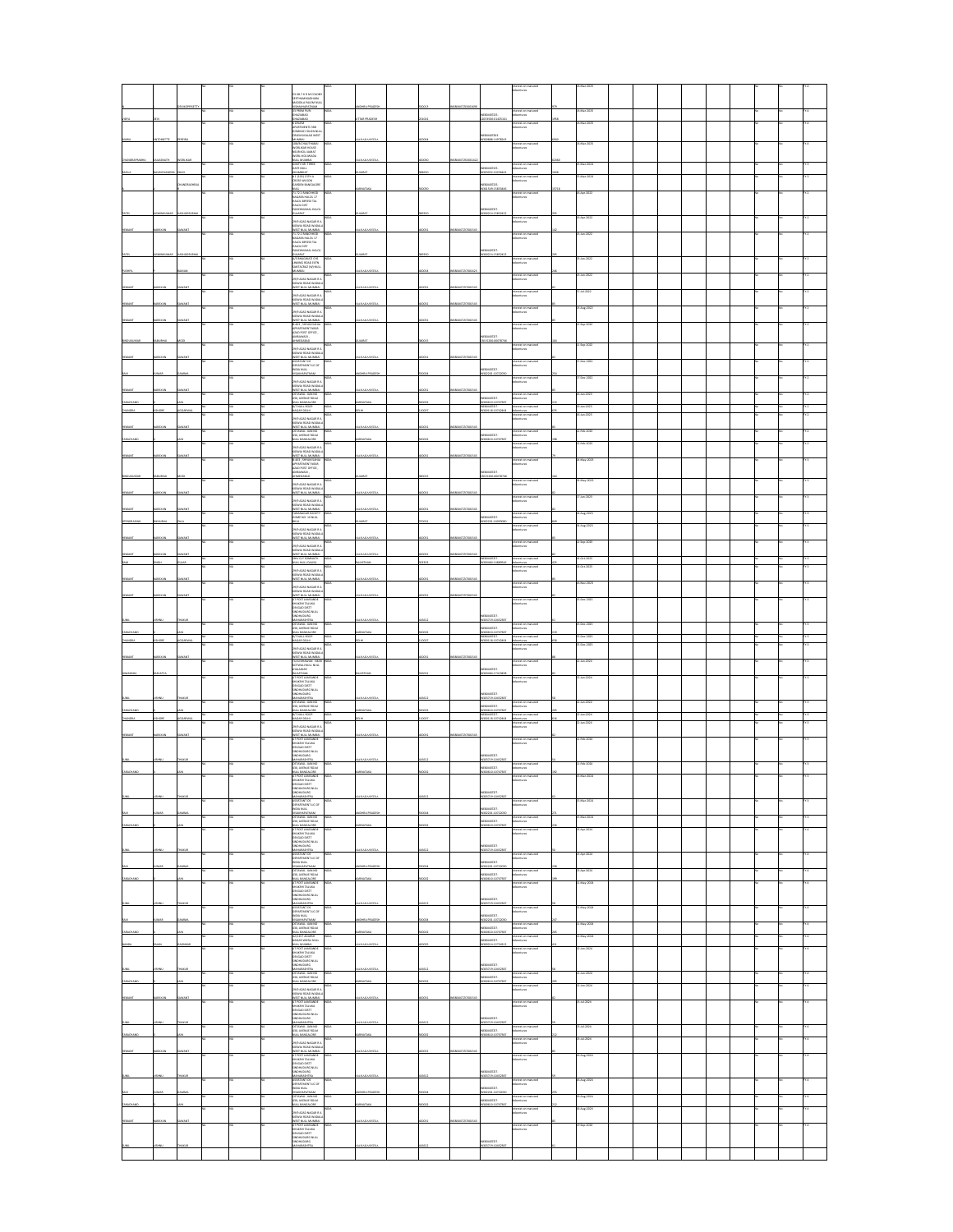|              |              |            |  | 2020 AZAD MAGAR A<br>SON AZAD MAGAR A<br>SON AR OS MAGADA<br>AT POST JAMSARG<br>GA VAST TAULA<br>SON AR OST TAULA<br>SON AR OST TAULA<br>SON AR OSTANT OS<br>ASOS TANTOS COMPANY<br>SON AR OSTANT OSTANT O COMPANY<br>SON AR OSTANT OSTANT OSTANT OSTANT OST |                       |       |                |                                             | <b>Sentanes</b>                                               |                     |  |  |  |  |  |
|--------------|--------------|------------|--|--------------------------------------------------------------------------------------------------------------------------------------------------------------------------------------------------------------------------------------------------------------|-----------------------|-------|----------------|---------------------------------------------|---------------------------------------------------------------|---------------------|--|--|--|--|--|
|              |              |            |  |                                                                                                                                                                                                                                                              |                       |       |                |                                             | irest on mat<br>ientures                                      |                     |  |  |  |  |  |
|              |              |            |  |                                                                                                                                                                                                                                                              |                       |       |                | 02719-1007                                  |                                                               |                     |  |  |  |  |  |
|              |              |            |  |                                                                                                                                                                                                                                                              |                       |       |                | asunzzo.<br>02201-10722030                  | onest con mu<br>ventures                                      | $x + 200$           |  |  |  |  |  |
|              |              |            |  |                                                                                                                                                                                                                                                              |                       |       |                | 040727-                                     | erest on mature<br>Sentares<br>erest on ma<br>bentures        |                     |  |  |  |  |  |
|              |              |            |  | .<br>29/9 AZAD NAGAR R A<br>KIDWAI ROAD WADAL<br>EST NULL MUMBA<br>DELWEISS HOUSE C                                                                                                                                                                          |                       |       |                |                                             | est on n                                                      |                     |  |  |  |  |  |
| ELWEISS      | <b>VEST</b>  |            |  | <b>CST ROAD KALINA</b>                                                                                                                                                                                                                                       |                       |       |                | NEB04K07217-<br>Nada718-1012                | bertures<br>rest on ma<br>entures                             |                     |  |  |  |  |  |
|              |              |            |  | MUMBAL<br>AT POST MANARES<br>COVGAD DISTT<br>SPACHADOURG MULL<br>SPACHADOURG<br>SMANARESCITS                                                                                                                                                                 |                       |       |                | 4407217<br>9719-104                         |                                                               |                     |  |  |  |  |  |
|              |              |            |  | MANARASHTRA<br>MANARASHTRA<br>GEL AVENUE ROAD<br>MULI BANGALORE<br>MULI BANGALORE<br>MEGNA CITY V<br>MEGNA CITY V<br>MEGNA CITY V                                                                                                                            |                       |       |                | 169340727-<br>000610-1070728                | erest on m<br>Sentanes                                        |                     |  |  |  |  |  |
|              |              |            |  | badelser                                                                                                                                                                                                                                                     | AR PRADES             |       |                | 8060727-<br>032300-0064136                  | rest on r<br>entures                                          |                     |  |  |  |  |  |
|              |              |            |  | 29/9 A2AD NAGAR R A<br>KIDWAI ROAD WADAU<br>WEST NULL MUNAAI<br>OSTAWAL JAIN NO<br>KID, AVENUE ROAd                                                                                                                                                          | <b><i>URASHTR</i></b> |       |                |                                             | erest on ma<br>Sentures                                       |                     |  |  |  |  |  |
|              |              |            |  |                                                                                                                                                                                                                                                              |                       |       |                | 8060727<br>00610-1070728                    | erest on ma<br>Sentures                                       |                     |  |  |  |  |  |
|              |              |            |  | MULL BANGALORE<br>MULL BANGALORE<br>MEGIA CITY V<br>NDRAPURAM<br>badeirafa                                                                                                                                                                                   | TAR PRADESH           |       |                | CR340727-<br>2032300-00641369               | erest on mature<br>Sentanes                                   |                     |  |  |  |  |  |
|              | <b>AKYAN</b> |            |  | 29/9 AZAD NAGAR R A<br>KIDWAI ROAD WADALA<br>WEST NULL MUNAN<br>R/US/NG APRT.<br>NGUSING APRT.<br>NGUSING APRT.<br>NASOOA                                                                                                                                    | <b>ASLARASETTRA</b>   |       | E8040721700154 |                                             | erest on mat<br>Seebares                                      |                     |  |  |  |  |  |
|              |              |            |  |                                                                                                                                                                                                                                                              |                       |       |                | NHO722<br>00903-00038323                    | rrest on matured<br>ientures                                  |                     |  |  |  |  |  |
|              |              |            |  | FRANCIS<br>BARCOA<br>CSTAWAL SAN NO<br>GRI, MERICA CARLONE<br>NIGHA CITY V<br>MEGHA CITY V<br>MEGHA CITY V<br>GRIGHA CITY V<br>GRIGHA CITY                                                                                                                   |                       |       |                | :<br>8040727-<br>80610-1070                 | erest on matured<br>Sentanes<br>erest on ma<br>Sentures       |                     |  |  |  |  |  |
|              |              |            |  |                                                                                                                                                                                                                                                              |                       |       |                | 107217-<br>122300-0064                      | erest on ma<br>oertares                                       |                     |  |  |  |  |  |
|              |              |            |  | 29/9 AZAD NAGAR R A<br>KOWAN ROAD WADALA<br>WEST NULL MUNAN<br>COGLWEISS HOUSE OFF<br>C STROAD KALINA<br>C STROAD KALINA                                                                                                                                     |                       |       |                |                                             |                                                               |                     |  |  |  |  |  |
|              |              |            |  |                                                                                                                                                                                                                                                              | <b><i>USASHTE</i></b> |       |                | 69040727-<br>03719-1012160                  | arest on mature<br>bentures<br>erest on ma<br>entanes         |                     |  |  |  |  |  |
|              |              |            |  | CS I ROZALISA<br>MILIAREN 2008 KATINA<br>GSTAWAN, 2008 KOAS<br>MILIA BARGALOS<br>MILIAREN<br>MISGHA CITY V<br>MISGHA CITY V<br>MISGHA CITY<br>MISGHA CITY                                                                                                    | <b>GNATAKA</b>        |       |                | NEB04107217-<br>NGONGO 10707287<br>3040727- | rest on m.<br>ectares                                         |                     |  |  |  |  |  |
|              | WDRA         | <b>SAM</b> |  |                                                                                                                                                                                                                                                              | <b>TTAR PRADESEL</b>  | 11054 |                | 12032300-00641369                           | vest on ma<br>Sentanes                                        |                     |  |  |  |  |  |
|              |              |            |  | 29/9 AZAD NAGAR R.A<br>KIDIKAI ROAD WADAU<br>WEST NUUL MUNABAI<br>sai sai sundara ist<br>Cross 3rd stage<br>AEMILLAYOUT RR                                                                                                                                   |                       |       |                |                                             | terest on matured<br>ibentures                                | Mar-2022            |  |  |  |  |  |
|              |              |            |  |                                                                                                                                                                                                                                                              |                       |       |                | 3040725<br>040500-00079851                  |                                                               |                     |  |  |  |  |  |
|              |              |            |  | REML LAYOUT RR<br>NAGAR BANGALORE<br>RAZAR<br>GURUNANANPURA<br>MOELNAGAR<br>MOELNAGAR                                                                                                                                                                        | TTAR PRADESH          |       |                | 48040725-<br>001330-3113551                 | erest on matured<br>Sentanes                                  |                     |  |  |  |  |  |
|              |              |            |  | GHAZMAAD<br>OSTAWAL JAIN NO<br>430, AVENUE ROAd                                                                                                                                                                                                              |                       |       |                | E8040727-<br>00610-1070                     | ount for man.<br>Sentanes                                     |                     |  |  |  |  |  |
|              |              |            |  | MULL BANGALORE<br>MULL BANGALORE<br>MEGIA CITY V<br>NDRAPURAM<br>badeirafa                                                                                                                                                                                   | <b>TTAR PRADESE</b>   | LOSA  |                | 3040727-<br>12032300-00641369               | ount for ma<br>entures                                        |                     |  |  |  |  |  |
|              | <b>AKYAN</b> |            |  | .<br>29/9 AZAD NAGAR R A<br>KIGST NULL MUMBAL                                                                                                                                                                                                                | <b>ASLARASETTRA</b>   |       | 6808072700154  |                                             | ount for ma<br>entures                                        | Mar-302             |  |  |  |  |  |
|              |              |            |  | g panna vihar new<br>Bhlipalpura                                                                                                                                                                                                                             |                       |       |                | 040725-<br>43500072/5                       | ount for matured<br>Sentures<br>iount for m<br>Sentanes       |                     |  |  |  |  |  |
|              |              |            |  | ENVIRUS<br>GIMTY NR. THREE<br>GATE NULL<br>GHAMBANT<br>AVIOLING SAHAR ROA<br>AVIOLING SAHAR ROA<br>AVIOLING SAHAR ROA<br>AVIOLING                                                                                                                            | <b>MRAT</b>           |       |                | 10053-10256442<br>3040725                   | ount for<br>entures                                           |                     |  |  |  |  |  |
|              |              |            |  | <b>IARMLIN</b><br>12-28-7 K R M COLOR                                                                                                                                                                                                                        | <b>HARASHTE</b>       |       |                | 01549-1778959                               | ount for ma<br>entures                                        |                     |  |  |  |  |  |
|              |              |            |  | SEETHAARMAEHARA<br>MADDEA PALÉM NUI<br>VISHAKHAPATNAM<br>22 PREM PURI                                                                                                                                                                                        |                       |       |                |                                             |                                                               | Mar-3025            |  |  |  |  |  |
|              |              |            |  | CARACAH                                                                                                                                                                                                                                                      |                       |       |                | 804072/5-                                   | iount for matured<br>Sentanes<br>ount for matured<br>Sentanes |                     |  |  |  |  |  |
|              |              |            |  | GHAZHARD<br>GORLEM<br>APARTMENTS 360<br>DORLEM MALAD WEST<br>MEMBAL<br>MEMBAL<br>TORTH CHAUTHARM                                                                                                                                                             |                       |       |                | 04072K3-<br>0888-1497                       | unt for ma                                                    |                     |  |  |  |  |  |
|              |              |            |  | <b>MORINARYOUS</b><br>NGARKIGU JAMAT<br>NGARKIGU JAMAT<br>NGARKIGU JAMA                                                                                                                                                                                      |                       |       |                |                                             | bestates                                                      |                     |  |  |  |  |  |
|              |              |            |  |                                                                                                                                                                                                                                                              |                       |       |                |                                             | arest on matured<br>bentures                                  | Mar-2022            |  |  |  |  |  |
|              |              |            |  | "SRIMM", 22,<br>MAHALAXNI SOCIETY,<br>PALEK, AHANEDARAD,<br>202, SOMMAR PETH,<br>MEGHAMALAX, JUAND<br>15, RICOX 2, NAMDI<br>GARDENS, IST PHASE<br>GARDENS, IST PHASE<br>RANGALORE                                                                            |                       |       |                | 0343-10260<br>372MB                         | rrest on matured<br>ientures                                  | Mar-3022<br>uw.3923 |  |  |  |  |  |
|              |              |            |  |                                                                                                                                                                                                                                                              |                       |       |                | 04072Mi-<br>0229-12860                      | vrest on mi<br>eedures                                        |                     |  |  |  |  |  |
|              |              |            |  | <b>ANGALORE</b><br>LE, BLOCK 2, NANDE<br>GARDENS, IST PHASE<br>NAUANAPURA POST<br>NAUANAPURA POST<br>26026                                                                                                                                                   |                       |       |                | 072M                                        | terest on ma<br>bentares                                      | Mar-302             |  |  |  |  |  |
|              |              |            |  | 21 SOUTAIRE CHE LTD<br>PLOT NO 422<br>SENAPATI BAPAT ROAD<br>MAHIM OPPO MAHIM<br>RLY STATION MUMBAL                                                                                                                                                          |                       |       |                |                                             | vest on mat<br>Jentares                                       |                     |  |  |  |  |  |
|              |              |            |  | ANARASHTRA                                                                                                                                                                                                                                                   |                       |       |                | 4MC00802<br>03719-1034975                   | derest on matured<br>ibentures                                | i Apr-2022          |  |  |  |  |  |
|              |              |            |  | ROOM NO - A / 2,<br>GROUND FLOOR PAIL<br>APARTMENT, B / H -<br>MIN TEMPLE GO FEET<br>ROAD, BHAYANDAR<br>(WEST) THANE                                                                                                                                         |                       |       |                | M072L1                                      |                                                               |                     |  |  |  |  |  |
|              |              |            |  |                                                                                                                                                                                                                                                              |                       |       |                |                                             | rest on m<br>entures                                          |                     |  |  |  |  |  |
|              |              |            |  | ROOM NO - A / 2,<br>GROUND FLOOR RAIL<br>APARTMENT, B / H -<br>IAIN TEMPLE GO FEET<br>ROMD, BHAYANDAR<br>(NEST) THANE                                                                                                                                        |                       |       |                | 806072L1-<br>02205-1110                     |                                                               |                     |  |  |  |  |  |
|              |              |            |  | $AOMNO - A/2,$                                                                                                                                                                                                                                               |                       |       |                |                                             | terest on n<br>identures                                      |                     |  |  |  |  |  |
| <b>FESH</b>  |              |            |  | GROUND FLOOR RAILL<br>APARTMENT, B / H<br>JAN TEMPLE GO FEET<br>ROAD, BHAYANDAR<br>(WEST) THANE                                                                                                                                                              |                       |       |                | 120000721<br>02201-1110924                  |                                                               |                     |  |  |  |  |  |
|              |              |            |  | ROOM NO - A / 2,<br>GROUND FLOOR RAU                                                                                                                                                                                                                         |                       |       |                |                                             | irest on m.<br>ieršanes                                       |                     |  |  |  |  |  |
|              |              |            |  | MANUMU PULUM POL<br>APARTMENT, B / H<br>JAIN TEMPLE GO FEET<br>ROAD, BHAYANDAR<br>(MEST) THANE                                                                                                                                                               |                       |       |                | 6804072L1-<br>002201-1110                   |                                                               | ug-2022             |  |  |  |  |  |
|              |              |            |  | ROOM NO - A / 2,<br>GROUND FLOOR RAIL<br>APARTMENT, B / H -<br>ANN TEMPLE GO FEET<br>ROAD, BHAYANDAR<br>ANEST) THANE                                                                                                                                         |                       |       |                |                                             | irest on matured<br>ientures                                  |                     |  |  |  |  |  |
|              |              |            |  |                                                                                                                                                                                                                                                              |                       |       |                | 8040721-<br>2201-1110                       | erest on matured<br>Sentanes                                  | Aug-2022            |  |  |  |  |  |
|              |              |            |  | SHROBANA 10 GREEN<br>FIELD HEIGHTS NEW<br>TOWN RAWRHAT NULL<br>KOLKATA WEST<br>BENGAL                                                                                                                                                                        |                       |       |                | 3040721-<br>03719-1046                      |                                                               |                     |  |  |  |  |  |
|              |              |            |  |                                                                                                                                                                                                                                                              |                       |       |                |                                             | arest on matured<br>bentures                                  | Sep-2022            |  |  |  |  |  |
|              |              |            |  | Room No - A / 2,<br>Ground Floor Rau<br>Apartment, B / H -<br>MNN Temple Go Feet<br>Romo, Bhayanear<br>(NEST) Thang                                                                                                                                          | <b>ARASHTE</b>        |       |                | 804072L1-<br>02205-1110                     | rest on mature                                                |                     |  |  |  |  |  |
|              |              |            |  | ROOM NO - A / 2,<br>GROUND FLOOR RAIL<br>APARTMENT, B / H -<br>IANN TEMPLE GO FEET<br>ROMD, BHAYANDAR<br>(WEST) THANE                                                                                                                                        |                       |       |                |                                             | bentanes                                                      |                     |  |  |  |  |  |
| <b>ITESH</b> |              |            |  |                                                                                                                                                                                                                                                              |                       |       |                | 4580407211<br>4902201-1110824               | rest on r<br>entures                                          |                     |  |  |  |  |  |
|              |              |            |  | ROOM NO - A / 2,<br>GROUND FLOOR RAIL<br>APARTMENT, B / H -<br>IANN TEMPLE GO FEET<br>ROMD, BHAYANDAR<br>(WEST) THANE                                                                                                                                        |                       |       |                |                                             |                                                               |                     |  |  |  |  |  |
| <b>TESH</b>  |              |            |  |                                                                                                                                                                                                                                                              |                       | 1101  |                | 6804072L1-<br>002201-11108244               | arest on matured<br>bentures                                  | Dec-2022            |  |  |  |  |  |
|              |              |            |  | ROOM NO - A / 2,<br>GROUND FLOOR RAIL<br>ARANTMENT, B / H -<br>ANN TEMPLE GO FEET<br>ROAD, GHAYANDAR<br>(NEST) THANE                                                                                                                                         |                       | s.    |                |                                             |                                                               |                     |  |  |  |  |  |
|              |              |            |  | ROOM NO - A / 2,<br>GROUND FLOOR RAIL<br>APARTMENT, B / H -<br>NAN TEMPLE GO FEET<br>ROAD, BHAVENDAR<br>NAETI THANG                                                                                                                                          |                       |       |                |                                             | rrest on matured<br>etares                                    |                     |  |  |  |  |  |
|              |              |            |  |                                                                                                                                                                                                                                                              | <b><i>URASHTR</i></b> | 1101  |                | 68040721-<br>002201-11108244                |                                                               |                     |  |  |  |  |  |
|              |              |            |  | WEST) THANG<br>KT KHAMPUR PO<br>IEVAS NULL NULL<br>IREODARA                                                                                                                                                                                                  |                       |       |                |                                             | rrest on mature<br>entures<br>arest on matured<br>bentures    | Apr-202<br>Aug-2023 |  |  |  |  |  |
|              |              |            |  | is-sumedha societ<br>Bharavinath road<br>Maninagar null                                                                                                                                                                                                      | ак                    |       | 08072110014    |                                             |                                                               |                     |  |  |  |  |  |
|              |              |            |  | MANUNIAN NULL<br>APAREDARA<br>APAR SHEEBAR<br>HUGULAR HOTEL<br>GHATKOPAR (E),<br>MUANBAL                                                                                                                                                                     |                       |       |                | 3040721-<br>117500-006                      | erest on ma<br>Sentures                                       |                     |  |  |  |  |  |
|              |              |            |  |                                                                                                                                                                                                                                                              |                       |       |                | 40721                                       | terest on m<br>bertures                                       |                     |  |  |  |  |  |
|              |              |            |  | <b>ENTER PHOTO STUDIO<br/>2015 PHOTO STUDIO<br/>2015, PUNE BILLS<br/>2018, SHEEBAR,<br/>2016, SHEEBAR, PHOTOGRAPH COMPOSITION</b><br>2016, SHEEBAR, PHOTOGRAPH COMPOSITION<br>2015, SHEEBAR, PHOTOGRAPH COMPOSITION                                          |                       |       |                |                                             | erest on ma<br>Sentanes                                       |                     |  |  |  |  |  |
|              |              |            |  |                                                                                                                                                                                                                                                              |                       |       |                | 30407211<br>117500-004                      | rest on mature<br>bestates                                    |                     |  |  |  |  |  |
|              |              |            |  | <i>AZER, MINDERK,<br/>POPULAR HOTEL,<br/>GHATKOPAR (E),<br/>MINDERS SHEELAR, 1208, SHEELAR,</i><br>APROAMLA LANE,<br>POPULAR HOTEL,                                                                                                                          |                       |       |                | 8060721<br>017500.00                        | erest on matured<br>Sentanes                                  | Sec-2022            |  |  |  |  |  |
|              |              |            |  |                                                                                                                                                                                                                                                              |                       |       |                |                                             |                                                               |                     |  |  |  |  |  |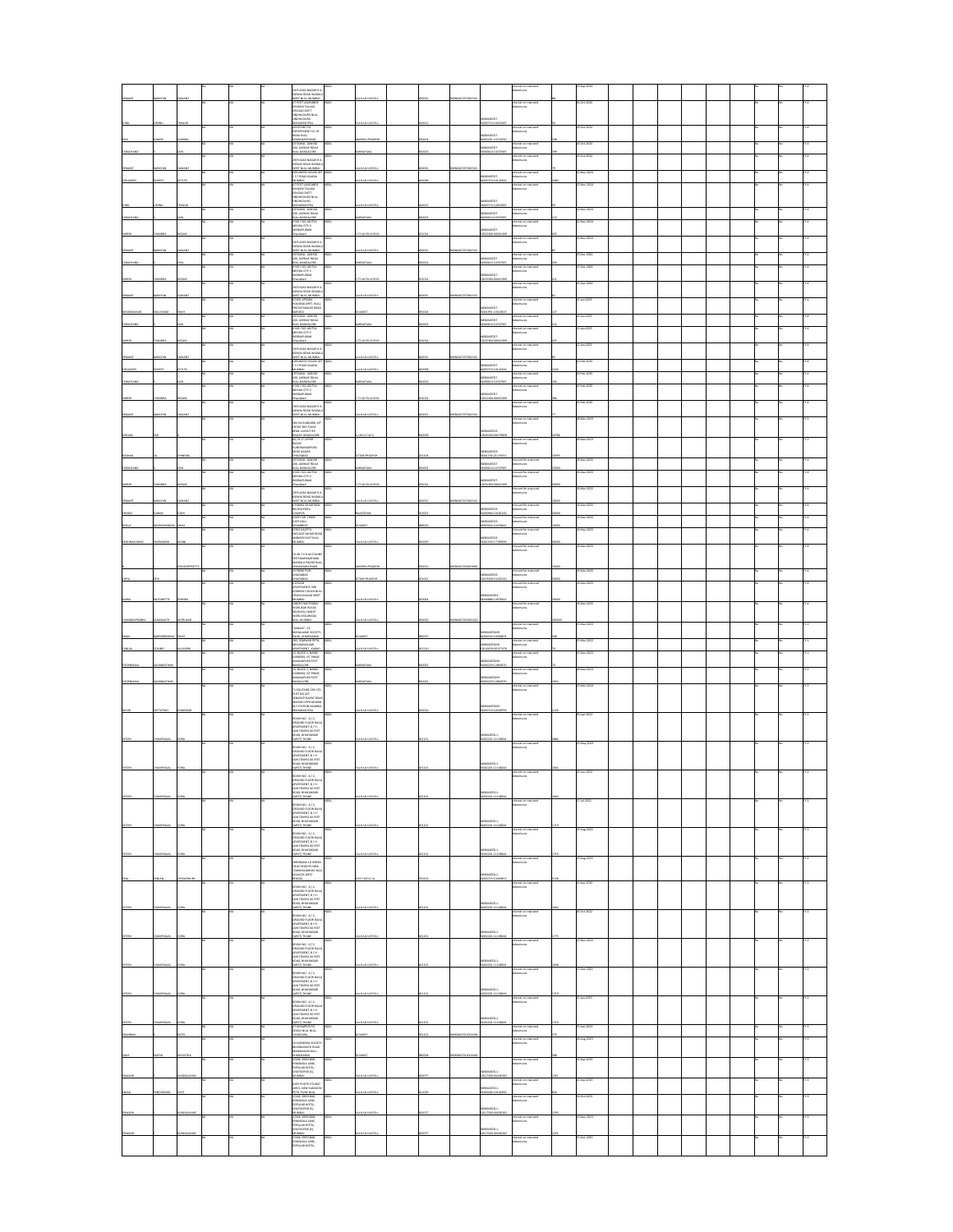|  |                               |  |                                                                                                                                                                                                                                                                                                                                                          |                          |  |              |                                            | est on<br>etanes                 |                 |  |  |  |  |
|--|-------------------------------|--|----------------------------------------------------------------------------------------------------------------------------------------------------------------------------------------------------------------------------------------------------------------------------------------------------------------------------------------------------------|--------------------------|--|--------------|--------------------------------------------|----------------------------------|-----------------|--|--|--|--|
|  |                               |  | R/10 PURNIMA<br>APPARTMENT NR<br>ISHIINK BHUWAN<br>NAVRANGPURA                                                                                                                                                                                                                                                                                           |                          |  |              | A£804072L1-                                |                                  |                 |  |  |  |  |
|  |                               |  | Monocolar<br>Antonio<br>Antonio Montonio<br>Antonio Molandi<br>Antonio Molandi<br>Antonio Molandi<br>Antonio Molandi<br>Antonio (C)<br>Antonio Molandi<br>Antonio (C)<br>Antonio Molandi<br>Antonio (C)<br>Antonio Molandi<br>Antonio (C)<br>Antonio Molandi<br>Antonio (C)                                                                              |                          |  |              | 0022200-0812220                            | rest cin mu<br>Hitanes           |                 |  |  |  |  |
|  |                               |  |                                                                                                                                                                                                                                                                                                                                                          |                          |  |              |                                            |                                  |                 |  |  |  |  |
|  |                               |  |                                                                                                                                                                                                                                                                                                                                                          |                          |  |              | 68040721-<br>2017500-0042                  | erest on n<br>Sentanes           |                 |  |  |  |  |
|  |                               |  |                                                                                                                                                                                                                                                                                                                                                          |                          |  |              | <br> 1017500-00436303<br> 1017500-00436303 |                                  |                 |  |  |  |  |
|  |                               |  |                                                                                                                                                                                                                                                                                                                                                          |                          |  |              |                                            | erest on matured<br>Sentanes     | - Mar-2024      |  |  |  |  |
|  |                               |  |                                                                                                                                                                                                                                                                                                                                                          |                          |  |              | 68060721-                                  |                                  |                 |  |  |  |  |
|  |                               |  |                                                                                                                                                                                                                                                                                                                                                          |                          |  |              | 2017500-0043630                            | rest on ma<br>entures            | Mar-2024        |  |  |  |  |
|  |                               |  | S AWINNSH<br>MARTMENT ROGIT<br>BHLSARI COLONY<br>PAUD ROAD KOTHRI<br>AVAS AMERIKAN<br>AVAS AMERIKAN<br>HOPULAR HOTEL<br>COPULAR HOTEL<br>COPULAR HOTEL<br>COPULAR HOTEL<br>MATMEN (E)<br>MATMEN                                                                                                                                                          |                          |  |              |                                            |                                  |                 |  |  |  |  |
|  |                               |  |                                                                                                                                                                                                                                                                                                                                                          |                          |  |              | INEB04072L1-<br>IN900513-2284              |                                  |                 |  |  |  |  |
|  |                               |  |                                                                                                                                                                                                                                                                                                                                                          |                          |  |              |                                            | .<br>sentares                    |                 |  |  |  |  |
|  |                               |  | GHATKOPAR (E),<br>MINACO GALIMBAD,<br>GANI, GHAZMBAD,<br>GANI, GHAZMBAD,<br>MINACO GALIMBAD,<br>GANI, GHAZMBAD,<br>GANI, GHAZMBAD,<br>MINACO GANIMAN,<br>MINACO GANIMAN,<br>GANIMAN,<br>MINACO GANIMAN,<br>MINACO GANIMAN,<br>MINACO GANIMAN,<br>MINACO GANIMAN,                                                                                         |                          |  |              | 680407211-<br>2017500-00436                |                                  |                 |  |  |  |  |
|  |                               |  |                                                                                                                                                                                                                                                                                                                                                          | TAR PRADESH              |  |              |                                            | erest on ma<br>Sentures          |                 |  |  |  |  |
|  |                               |  |                                                                                                                                                                                                                                                                                                                                                          | TAR PRADES               |  |              | INGROAD 27.1-<br>002365-109                | arest on ma<br>bertures          |                 |  |  |  |  |
|  |                               |  |                                                                                                                                                                                                                                                                                                                                                          |                          |  |              |                                            | erest on ma<br>entures           |                 |  |  |  |  |
|  |                               |  |                                                                                                                                                                                                                                                                                                                                                          |                          |  |              | AE804072L1-<br>12032200-0813330            |                                  |                 |  |  |  |  |
|  |                               |  | AMARANGEURA<br>AMATOMALAD<br>GUND TEA, WEGHT<br>GUND TEA, WEGHT<br>GUND TEAR PROGESH<br>AMATOMAK BHUWAN<br>AMATOMAK BHUWAN<br>AMATOMAK<br>AMATOMAK<br>AMATOMAK<br>AMATOMAK<br>SOPULAR HOTEL,<br>CHATOMAK UNITE,<br>SOPULAR HOTEL,<br>AMATOMAK UNITE,<br>SOPULAR HOTEL,<br>SOPU                                                                           | TTAR PRADESH             |  |              | A6804072LL<br>002365-1090                  | erest on m<br>bentures           |                 |  |  |  |  |
|  |                               |  |                                                                                                                                                                                                                                                                                                                                                          |                          |  |              |                                            | terest on mati<br>bentures       | Aug-202         |  |  |  |  |
|  |                               |  |                                                                                                                                                                                                                                                                                                                                                          |                          |  |              | INER04072L1-<br>12032200-08133             |                                  |                 |  |  |  |  |
|  |                               |  |                                                                                                                                                                                                                                                                                                                                                          |                          |  |              |                                            | rest on r<br>entures             |                 |  |  |  |  |
|  |                               |  |                                                                                                                                                                                                                                                                                                                                                          | <b><i>USASHTR</i></b>    |  |              | A£804072L1-                                |                                  |                 |  |  |  |  |
|  |                               |  | GHATKOPAR (G),<br>AZARA SHERBAR,<br>AZAR, SHERBAR,<br>HINGWALA LANE,<br>GHATKOPAR (G),<br>AZARA HOTKO, SHERBAR,<br>AZARA HOTKO, SHERBAR,<br>POPULAR HOTKO,<br>GHATKOWALA LANE,<br>COPULAR HOTKO,<br>SHERBAR (G),                                                                                                                                         |                          |  |              | 3017500-0043630                            | rest cin mu<br>Hitanes           |                 |  |  |  |  |
|  |                               |  |                                                                                                                                                                                                                                                                                                                                                          |                          |  |              | 680607211-<br>2017500-00426                |                                  |                 |  |  |  |  |
|  |                               |  |                                                                                                                                                                                                                                                                                                                                                          |                          |  |              |                                            | orest cin r<br>ventures          |                 |  |  |  |  |
|  |                               |  |                                                                                                                                                                                                                                                                                                                                                          |                          |  |              | <br> 2017500-00436303<br> 2017500-00436303 |                                  |                 |  |  |  |  |
|  |                               |  | MUMBAL<br>WABAA APPT 10 B<br>PUCCA PUKUR LANG<br>MULL KOLKATA<br>16 ANAND DEEP COO                                                                                                                                                                                                                                                                       |                          |  |              | INER04072L1-                               | rrest on matured<br>ientures     | Nov-2024        |  |  |  |  |
|  |                               |  |                                                                                                                                                                                                                                                                                                                                                          |                          |  |              |                                            | rest on r<br>entures             |                 |  |  |  |  |
|  |                               |  |                                                                                                                                                                                                                                                                                                                                                          |                          |  |              |                                            |                                  |                 |  |  |  |  |
|  |                               |  | 16 ANAND DEEP COD<br>1603 AC POD WOOD<br>1603 B DR R P ROAD<br>COP VARDHAAN<br>MALIND (WST)<br>MALIND (WST)<br>16040 MAD ROAD<br>16040 MAD ROAD<br>16040 MAD ROAD<br>CONGERS WAR                                                                                                                                                                         |                          |  |              | INER04072L1-<br>IN903116-10005704          |                                  |                 |  |  |  |  |
|  |                               |  |                                                                                                                                                                                                                                                                                                                                                          |                          |  |              |                                            |                                  |                 |  |  |  |  |
|  |                               |  |                                                                                                                                                                                                                                                                                                                                                          | <b><i>SURASHTRA</i></b>  |  |              | A£804072L1-<br>3010600-02200564            |                                  |                 |  |  |  |  |
|  |                               |  | <b>NAGPUR<br/>SZER, SHEELBAR,<br/>HINGWALA LANE,<br/>GHATTEDAR HOTEL,</b><br>GHATTEDAR (E),                                                                                                                                                                                                                                                              |                          |  |              |                                            | rest on m.<br>Intares            |                 |  |  |  |  |
|  |                               |  |                                                                                                                                                                                                                                                                                                                                                          |                          |  |              | NER04072L1-<br>2017500-0043                |                                  |                 |  |  |  |  |
|  |                               |  |                                                                                                                                                                                                                                                                                                                                                          | <b>MONG T22</b>          |  |              | AC000072L1-<br>120305-01746330             | derest on ma<br>ebentures        |                 |  |  |  |  |
|  |                               |  | GANTIDANI (L. 1930)<br>MARIA APPT 1938<br>MARIA APPT 1938<br>MARIA KORATA<br>MARIA KORATA<br>MARIA APPT 1939<br>MARIA APPT 1938<br>GANTIDANI (L. 1940)<br>MARIA APPT 1938<br>MARIA APPT 1938<br>MARIA APPT 1938<br>MARIA APPT 1938<br>MARIA APPT 1938<br>MARIA APPT 1                                                                                    |                          |  |              |                                            | rest on ma<br>retures            |                 |  |  |  |  |
|  |                               |  |                                                                                                                                                                                                                                                                                                                                                          |                          |  |              | INER04072L1-<br>12017500-00436             |                                  |                 |  |  |  |  |
|  |                               |  |                                                                                                                                                                                                                                                                                                                                                          |                          |  |              |                                            | arest on r<br>bentures           |                 |  |  |  |  |
|  |                               |  |                                                                                                                                                                                                                                                                                                                                                          |                          |  |              | NE804072L1-<br>(2017500-0043               |                                  |                 |  |  |  |  |
|  |                               |  |                                                                                                                                                                                                                                                                                                                                                          | EST BENGAL               |  |              | INER04072L1-<br>IN900476-41746330          | rest on mature<br>entanes        |                 |  |  |  |  |
|  |                               |  |                                                                                                                                                                                                                                                                                                                                                          |                          |  |              |                                            |                                  |                 |  |  |  |  |
|  |                               |  | ayak maliar<br>Hingwala lane<br>Popular Hotel<br>Ghatkopar (E),                                                                                                                                                                                                                                                                                          |                          |  |              | NE806072L1-<br> 2017500-00626              |                                  |                 |  |  |  |  |
|  |                               |  |                                                                                                                                                                                                                                                                                                                                                          |                          |  |              |                                            | erest on matured<br>Sentares     | $May-202$       |  |  |  |  |
|  |                               |  | GHATKOPAR (E),<br>MUMBAL<br>2/248, SHEEKBAR,<br>HINGWALA LANE,<br>HINGWALA (E),<br>GHATKOPAR (E),<br>GHATKOWALA LANE,<br>HINGWALA LANE,<br>HINGWALA LANE,<br>POPULAR HOTEL,<br>GHATKOWALA LANE,<br>POPULAR HOTEL,<br>GHATKOWALA LANE,                                                                                                                    |                          |  |              | NE804072L1-<br> 2017500-0042E              |                                  |                 |  |  |  |  |
|  |                               |  |                                                                                                                                                                                                                                                                                                                                                          |                          |  |              |                                            | HZ ON E<br>entanes               |                 |  |  |  |  |
|  |                               |  |                                                                                                                                                                                                                                                                                                                                                          | <b>ARASHTE</b>           |  |              | INER04672L1-<br>12017500-0043630           |                                  |                 |  |  |  |  |
|  |                               |  | MUMBAL<br>ADMBAL<br>ADMLAR MEELBAR<br>HINGWALA LANE,<br>GHATKOPAR (E),<br>ABINDYAR (E),                                                                                                                                                                                                                                                                  |                          |  |              |                                            | erest on matured<br>bentures     | ad-2021         |  |  |  |  |
|  |                               |  |                                                                                                                                                                                                                                                                                                                                                          | <b><i>GURASHTRA</i></b>  |  |              | A£804072L1-<br>12017500-0043630            |                                  |                 |  |  |  |  |
|  |                               |  | GHATKOPAR (K),<br>MAJMAN<br>AZARI, SHEEBAR,<br>HINGWALA LANE,<br>NAJMAN<br>MAJMAN<br>MANGHISE COMPLER,<br>MAJMAN<br>MARGHISE COMPLER,<br>NAJMAN<br>CHARGHISE COMPLER,<br>CHARGHISE COMPLER,<br>CHARGHISE COMPLER,                                                                                                                                        |                          |  |              |                                            | est con m<br>etares              |                 |  |  |  |  |
|  |                               |  |                                                                                                                                                                                                                                                                                                                                                          |                          |  |              | NER04672L1-<br>L2017500-0043               |                                  |                 |  |  |  |  |
|  |                               |  |                                                                                                                                                                                                                                                                                                                                                          |                          |  |              | A£804072L1-                                | entanys                          |                 |  |  |  |  |
|  |                               |  |                                                                                                                                                                                                                                                                                                                                                          | ADMYA PRADESH            |  |              | 1000000-00019313                           | rest cin m.<br>Intares           |                 |  |  |  |  |
|  |                               |  | CHOWK JABALPUR<br>2/248, SHEELBAR,<br>HINGWALA LANE,<br>COPULAR HOTEL,<br>GHATADPAR (E),                                                                                                                                                                                                                                                                 |                          |  |              |                                            |                                  |                 |  |  |  |  |
|  |                               |  | MUMBAL<br>S/A, GORUL PARK<br>SOCIETY, NR<br>RESTAURENT,<br>KARSHAA HALL<br>AMBAWADI,                                                                                                                                                                                                                                                                     |                          |  |              | NER04072L1-<br>L2017500-00436              | arest on r<br>bentures           |                 |  |  |  |  |
|  |                               |  |                                                                                                                                                                                                                                                                                                                                                          |                          |  |              |                                            |                                  |                 |  |  |  |  |
|  |                               |  | HMCOARAD                                                                                                                                                                                                                                                                                                                                                 |                          |  |              | NG004072L1-<br>13015200-00128              |                                  | $tan-202$       |  |  |  |  |
|  |                               |  | $\begin{tabular}{l c c } \hline width100 & $\mathit{N}=100,0000$ & $\mathit{M}=000$ & $\mathit{M}=000$ \\ \hline 512500 & $\mathit{N}=1000,0000$ & $\mathit{M}=0000$ & $\mathit{N}=0000$ \\ \hline 51200 & $\mathit{N}=00000,00000,0000$ & $\mathit{M}=00000,0000$ & $\mathit{M}=00000,0000$ & $\mathit{M}=000000,0000$ & $\mathit{M}=000000,0000$ & $\$ | DHYA PRADES              |  |              | INE804072L1-<br>12031600-001-              | erest on matured<br>Sentanes     |                 |  |  |  |  |
|  |                               |  |                                                                                                                                                                                                                                                                                                                                                          |                          |  |              |                                            | rest on mature<br>entanes        |                 |  |  |  |  |
|  |                               |  |                                                                                                                                                                                                                                                                                                                                                          | <b><i>ANARASHTRA</i></b> |  |              | NER04072L1-<br>12017500-00436302           |                                  |                 |  |  |  |  |
|  |                               |  |                                                                                                                                                                                                                                                                                                                                                          |                          |  |              |                                            | rest on ma<br>entanes            |                 |  |  |  |  |
|  |                               |  |                                                                                                                                                                                                                                                                                                                                                          | <b>LARASHTE</b>          |  |              | 168040721-<br>12017500-00436300            |                                  |                 |  |  |  |  |
|  |                               |  | GHATKOPAR (E),<br>AKUMBAI<br>2/248, SHEELBAR,<br>HINGWALA LANE,<br>GHATKOPAR (E),<br>GHATKOPAR (E),<br>MUMBAI                                                                                                                                                                                                                                            |                          |  |              |                                            | arest on matured<br>bentures     | <b>Jun-2020</b> |  |  |  |  |
|  |                               |  |                                                                                                                                                                                                                                                                                                                                                          | ARASHTRA                 |  |              | INER04672L1-<br>12017500-00436303          |                                  |                 |  |  |  |  |
|  |                               |  | NEW NO 6 OLD NO 12<br>NORTON 2ND STREET<br>MANDAME ARLA<br>ANNAME ARCHAM                                                                                                                                                                                                                                                                                 |                          |  |              |                                            |                                  |                 |  |  |  |  |
|  |                               |  |                                                                                                                                                                                                                                                                                                                                                          |                          |  |              |                                            | rest on r                        |                 |  |  |  |  |
|  |                               |  |                                                                                                                                                                                                                                                                                                                                                          |                          |  |              |                                            |                                  |                 |  |  |  |  |
|  |                               |  |                                                                                                                                                                                                                                                                                                                                                          |                          |  |              | INER04072L1-<br>INGELES 3-22120886         | rderest on matured<br>Sebentures | <b>HAF2026</b>  |  |  |  |  |
|  |                               |  |                                                                                                                                                                                                                                                                                                                                                          |                          |  |              | 07211-                                     |                                  |                 |  |  |  |  |
|  |                               |  | NEW NO 6 OLD NO 12<br>NORTON 2ND STREET<br>MANDAVELI RALA<br>ANNAMALAIPURAM<br>sw                                                                                                                                                                                                                                                                        |                          |  |              | 001313-22120888                            |                                  |                 |  |  |  |  |
|  |                               |  |                                                                                                                                                                                                                                                                                                                                                          |                          |  |              |                                            |                                  |                 |  |  |  |  |
|  |                               |  |                                                                                                                                                                                                                                                                                                                                                          |                          |  |              | 6804072L1-<br>001313-22120888              |                                  |                 |  |  |  |  |
|  |                               |  | NEW NO 6 OLD NO 17<br>NORTON 2ND STREET<br>MANDAMELI RALA<br>ANNIAMELI RALA<br>CHENNIA<br>S L4 SOUTH EXTREET<br>NOW DELINIAMEL<br>AGM DELHUNDIA                                                                                                                                                                                                          |                          |  |              | INEB36072L1-<br>000036826719               | erest on m<br>dentures           |                 |  |  |  |  |
|  |                               |  |                                                                                                                                                                                                                                                                                                                                                          |                          |  |              |                                            | rest on m.<br>Intares            |                 |  |  |  |  |
|  |                               |  |                                                                                                                                                                                                                                                                                                                                                          |                          |  |              |                                            |                                  |                 |  |  |  |  |
|  |                               |  | NEW NO 6 OLD NO 13<br>NORTON 2ND STREET<br>MANUMALAURURAM<br>ANNAMALAURURAM<br>CHENNAM                                                                                                                                                                                                                                                                   |                          |  |              | 6804072L1-<br>001313-22120888              | rest on mature                   | $-0.1 - 200$    |  |  |  |  |
|  |                               |  |                                                                                                                                                                                                                                                                                                                                                          |                          |  |              |                                            | etanes                           |                 |  |  |  |  |
|  |                               |  | NEW NO 6 OLD NO 13<br>NORTON 2ND STREET<br>MANDAVELI RALA<br>ANNAMALAUPURAM<br>EMAN                                                                                                                                                                                                                                                                      |                          |  |              | INER04072L1-<br>IN901313-22120888          |                                  |                 |  |  |  |  |
|  |                               |  |                                                                                                                                                                                                                                                                                                                                                          |                          |  |              |                                            |                                  |                 |  |  |  |  |
|  |                               |  | NEW NO 6 OLD NO 13<br>NORTON 2ND STREET<br>MANDAMALAURURAM<br>ANNAMALAURURAM                                                                                                                                                                                                                                                                             |                          |  |              | NG004072L1-<br>NG01313-2212                |                                  |                 |  |  |  |  |
|  |                               |  | HENNAU<br>DA LAZNAR HENNISE                                                                                                                                                                                                                                                                                                                              |                          |  |              |                                            | rest on mature<br>etares         |                 |  |  |  |  |
|  |                               |  | 2ND FLOOR PAPER<br>MILL LANE V P ROAD<br>MUMBAI                                                                                                                                                                                                                                                                                                          | <b>ARASHTR</b>           |  |              | .<br>1201111-011718                        |                                  |                 |  |  |  |  |
|  |                               |  |                                                                                                                                                                                                                                                                                                                                                          |                          |  |              |                                            | rrest on r<br>retares            |                 |  |  |  |  |
|  |                               |  |                                                                                                                                                                                                                                                                                                                                                          |                          |  |              | 168040721-<br>N901313-221208               |                                  |                 |  |  |  |  |
|  |                               |  |                                                                                                                                                                                                                                                                                                                                                          |                          |  |              | 4680407211-                                | erest on matured<br>ientanes     | ias-2027        |  |  |  |  |
|  |                               |  |                                                                                                                                                                                                                                                                                                                                                          |                          |  |              | 001313-2143718                             |                                  | $tan-202$       |  |  |  |  |
|  |                               |  |                                                                                                                                                                                                                                                                                                                                                          |                          |  |              |                                            | rest on mature<br>entanes        |                 |  |  |  |  |
|  | IANOALSEI<br>LIMITEDRO<br>üνī |  |                                                                                                                                                                                                                                                                                                                                                          |                          |  |              | 304072L1                                   |                                  |                 |  |  |  |  |
|  |                               |  | <b>NEW NO GLO ND 12<br/>SAN NO GLO ND 13<br/>ANNOUND RANGE AND SERVER NO GROUP<br/>CHARAKALARUS AND SERVER<br/>CHARAKALARUS AND SERVER NO FOR SERVER SERVER SERVER SERVER SERVER SERVER SERVER SERVER SERVER SERVER SERVER SERVER SERVER SERVER </b>                                                                                                     |                          |  |              |                                            | rest on matured<br>entures       |                 |  |  |  |  |
|  |                               |  |                                                                                                                                                                                                                                                                                                                                                          |                          |  |              |                                            |                                  |                 |  |  |  |  |
|  |                               |  |                                                                                                                                                                                                                                                                                                                                                          |                          |  |              | INER04072L1-<br>IN901313-2212088           |                                  |                 |  |  |  |  |
|  |                               |  |                                                                                                                                                                                                                                                                                                                                                          |                          |  |              | 4680407211-<br>001313-2143718              | est on matu<br>etanes            |                 |  |  |  |  |
|  |                               |  | MEW NO 6 OLD NO 12<br>NGW NO 6 OLD NO 12<br>NANDAVIGI RAA<br>ANNAMALAPURAM<br>OHDANA HOUSE<br>TRID FLOOR PAPER<br>NIJIL LANG V P ROAD<br>NIJINGAI                                                                                                                                                                                                        |                          |  |              |                                            | est co.m<br>etanes               |                 |  |  |  |  |
|  |                               |  |                                                                                                                                                                                                                                                                                                                                                          |                          |  |              |                                            |                                  |                 |  |  |  |  |
|  |                               |  |                                                                                                                                                                                                                                                                                                                                                          |                          |  |              | \6804072L1-<br>\001313-22120               |                                  | Mar-302         |  |  |  |  |
|  |                               |  | NEW NO 6 OLD NO 12<br>NORTON 2ND STREET<br>MANAMAL APURAN<br>RINDAMAL APURAN<br>CAENAMAL ANDIAN<br>13 R GOPAL NAGAR<br>GAYATRI NINNG NULL<br>RAMOT                                                                                                                                                                                                       | ARAT                     |  |              | AC006072Mi-<br>000000-10051082             | arest on m<br>bentures           |                 |  |  |  |  |
|  |                               |  |                                                                                                                                                                                                                                                                                                                                                          |                          |  |              |                                            | est co m.<br>etanes              |                 |  |  |  |  |
|  |                               |  |                                                                                                                                                                                                                                                                                                                                                          |                          |  |              | 048000001622                               |                                  |                 |  |  |  |  |
|  |                               |  |                                                                                                                                                                                                                                                                                                                                                          |                          |  |              |                                            | rrest on ma<br>restares          | Mar-202         |  |  |  |  |
|  |                               |  |                                                                                                                                                                                                                                                                                                                                                          |                          |  |              | 44000072M                                  |                                  |                 |  |  |  |  |
|  |                               |  | 41, BHAZAWARANGA<br>41, BHAZAWARANGA<br>60/MINDWADI,<br>64/MPLIR<br>64, 542, 514 FLOOR,<br>94/MAN HARS<br>94/MAN HARS<br>64/LICOTTAGAR,<br>64/MAN HARS,<br>64/LICOTTAGAR,<br>64/MAN HARS,                                                                                                                                                                |                          |  |              | 0003-0018837                               | test on<br>Historia              |                 |  |  |  |  |
|  |                               |  |                                                                                                                                                                                                                                                                                                                                                          |                          |  |              |                                            |                                  |                 |  |  |  |  |
|  |                               |  | D-08 OMKAR CHE<br>NEAR KALA HANUMAN<br>FEMPLE PLOT NO 24<br>RORVALI WEST NULL<br>MUMBAI<br>I 100 GAUR GREEN<br>CITY INDIRAPLIRAM<br>NULL NULL                                                                                                                                                                                                            |                          |  | 001072970013 |                                            | arest on matured<br>bentures     | -Mar-2027       |  |  |  |  |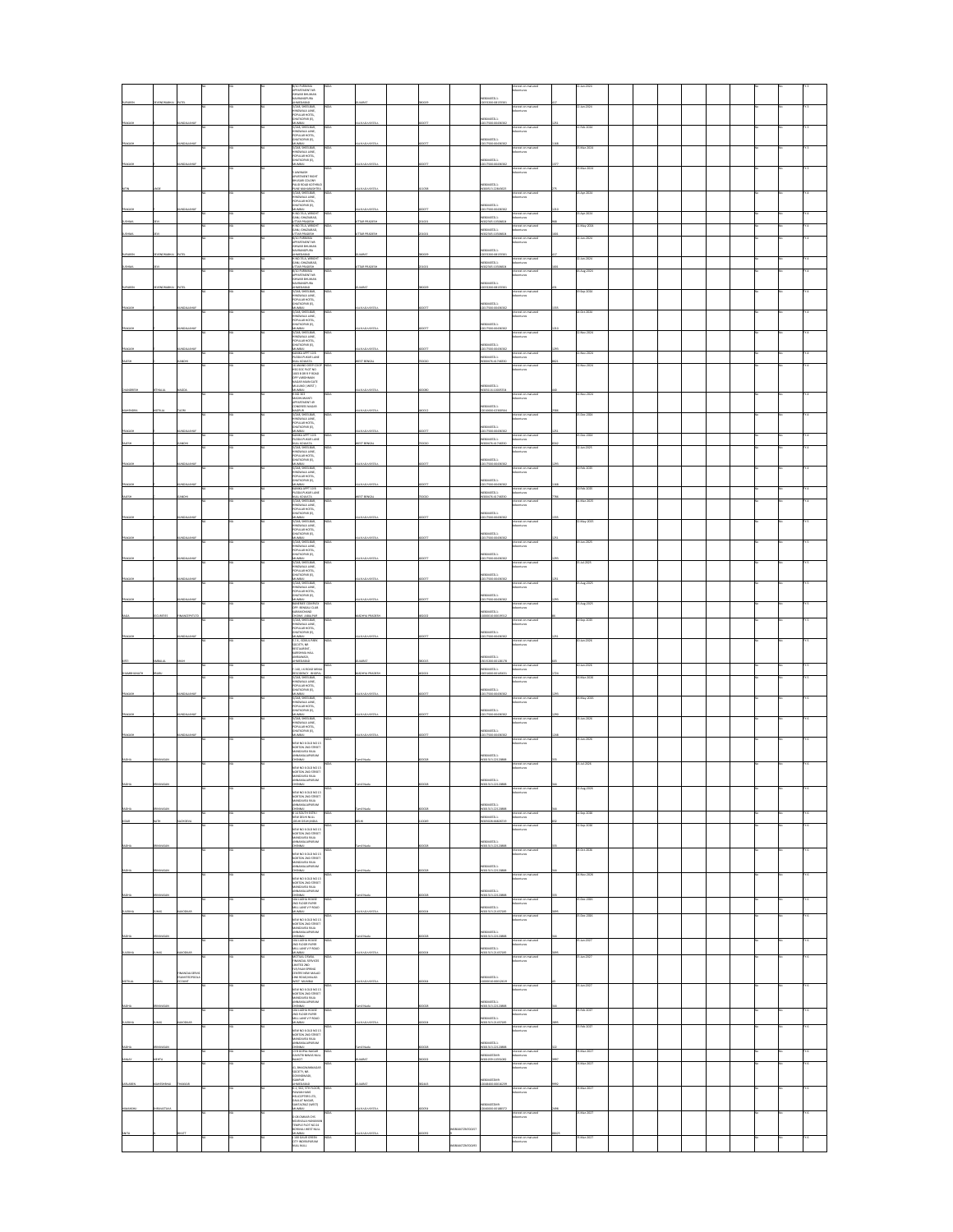|                   |                                       |  |                                                                                                                                                                                                                                                                          |                         |             |               |                                             | rterest on mature<br>lebentures |      |                     |  |  |  |  |
|-------------------|---------------------------------------|--|--------------------------------------------------------------------------------------------------------------------------------------------------------------------------------------------------------------------------------------------------------------------------|-------------------------|-------------|---------------|---------------------------------------------|---------------------------------|------|---------------------|--|--|--|--|
|                   |                                       |  | NEW NO 6 OLD NO 13<br>NORTON 2ND STREET<br>MANDAVELI RALA<br>ANNAMALAIPURAM<br>EMAN                                                                                                                                                                                      |                         |             |               | 48040721-<br>000313-2212088                 |                                 |      |                     |  |  |  |  |
|                   |                                       |  | no 21/52 pasuva<br>East St Selvanagar<br>Munachalanagar                                                                                                                                                                                                                  |                         |             |               |                                             | arest on matured<br>bentures    |      | Mar-2027            |  |  |  |  |
|                   |                                       |  |                                                                                                                                                                                                                                                                          |                         |             |               | E806072N7<br>036000-01971393                |                                 |      |                     |  |  |  |  |
|                   |                                       |  | TH CROSS KARUR<br>3 B GOPAL NAGAR<br>AYATRI NINING NULL<br>AWATRI NINING NULL                                                                                                                                                                                            |                         |             |               | 4804072MH<br>01039-1035108                  | sunt for r<br>entures           |      |                     |  |  |  |  |
|                   |                                       |  |                                                                                                                                                                                                                                                                          |                         |             |               |                                             | sount for matured<br>bentures   |      | Mar-2027            |  |  |  |  |
|                   |                                       |  |                                                                                                                                                                                                                                                                          |                         |             |               | 836072MB-<br>68833-0001E                    |                                 |      |                     |  |  |  |  |
|                   |                                       |  | 41, BHAGWANNAGA<br>41, BHAGWANNAG<br>60/WN2WAD,<br>64/MPLIR<br>64, 502, 51H FLOOR,<br>64/MAN HANS<br>9/WANN HANS<br>64/LICPT MAGAR,<br>64/LICPT MAGAR,<br>64/LICPT MAGAR,<br>64/LICPT MAGAR,                                                                             |                         |             |               |                                             | ount for m<br>bentures          |      |                     |  |  |  |  |
| <b>HRIVASTAVA</b> |                                       |  |                                                                                                                                                                                                                                                                          | ANARASHTEA              | cos4        |               | 2004072M<br>2040000-00188372                |                                 |      |                     |  |  |  |  |
|                   |                                       |  |                                                                                                                                                                                                                                                                          |                         |             |               |                                             | unt for m<br>entanes            |      |                     |  |  |  |  |
|                   |                                       |  | D-08 OMKAR CHE<br>NEAR KALA HANUMAN<br>FEMPLE PLOT NO 24<br>RORVALI WEST NULL                                                                                                                                                                                            |                         |             | E804072W70015 |                                             |                                 |      |                     |  |  |  |  |
|                   |                                       |  |                                                                                                                                                                                                                                                                          | <b>ASLARASETE</b>       |             |               |                                             | cunt for matured<br>centures    | 0000 |                     |  |  |  |  |
|                   |                                       |  | BERRYAN<br>MUNISIAN<br>CITY INDIRAPLIRAM<br>CITY INDIRAPLIRAM<br>GHATANIA<br>GHATANIA<br>VILIMIAN<br>MUNISIAN<br>MUNISIAN<br>MUNISIAN<br>MUNISIAN                                                                                                                        | <b>TTAR PRADESES</b>    |             | 8041072W70019 |                                             | unt for mas<br>entures          |      |                     |  |  |  |  |
|                   |                                       |  | UMÁNI                                                                                                                                                                                                                                                                    |                         |             | 808072670011  |                                             |                                 |      |                     |  |  |  |  |
|                   |                                       |  |                                                                                                                                                                                                                                                                          |                         |             |               |                                             |                                 |      |                     |  |  |  |  |
|                   |                                       |  | NEW NO 6 OLD NO 13<br>NORTON 2ND STREET<br>MANDAMEJ RALA<br>ANNAMALAIPURAM<br>CHENNAM                                                                                                                                                                                    |                         |             |               | E804072L1-<br>901313-2212                   |                                 |      |                     |  |  |  |  |
|                   |                                       |  | no 21/52 pasuwa<br>East St Selvanagar<br>Arunachalanagar                                                                                                                                                                                                                 |                         |             |               |                                             | ount for matured<br>ientures    |      | Mar-2027            |  |  |  |  |
|                   |                                       |  | <b>KRUINKLINKLINK</b><br>KARIMMAAR MAN<br>ANLILNO 1-68<br>ANLILNO 1-68                                                                                                                                                                                                   | mil Nadu                | œ           |               | 80407267<br>036000-01971383                 | rest on mature                  |      |                     |  |  |  |  |
|                   |                                       |  |                                                                                                                                                                                                                                                                          |                         |             |               | -                                           | entates                         |      |                     |  |  |  |  |
|                   |                                       |  | 5/24, 9.17 CHAWL, R9<br>CHANDORCAR ROAD,<br>AGRIPAD, MUMBAI<br>MUMBAI                                                                                                                                                                                                    |                         |             |               |                                             | erest on matured<br>entures     |      |                     |  |  |  |  |
|                   |                                       |  | <b><i>HARASHTRA INC.</i></b>                                                                                                                                                                                                                                             |                         |             |               | <b>EBONIA 7014</b><br>102269-1463479        |                                 |      | -Mar-2020           |  |  |  |  |
|                   |                                       |  | 4/307 NANDAN DHAM<br>CO OP HGG SOCIETY<br>DAMAN ROAD OHALA                                                                                                                                                                                                               |                         |             |               | AE806IA7014                                 | arest on matured<br>bentures    |      |                     |  |  |  |  |
|                   | <b>AKLAN</b>                          |  | INFI GUIMANT<br>JARMMUGAR MAN<br>MI H NO 1 - 68                                                                                                                                                                                                                          | wax                     |             |               | 4900513-13074039<br>400MA7014               | irest on ma<br>ientures         |      |                     |  |  |  |  |
|                   |                                       |  | ANVEHAN<br>DELWEISS HOUSE OF<br>ST ROAD KALINA<br>JEINIGAI                                                                                                                                                                                                               |                         |             |               | 014400-02022                                | erest on mature<br>Seetares     |      | Mar-202             |  |  |  |  |
|                   | .<br>Microsoft<br>Micro               |  |                                                                                                                                                                                                                                                                          |                         |             |               | 6806147056-<br>1022200-0022                 | arest on matured<br>bentures    |      | $Mx-2026$           |  |  |  |  |
|                   |                                       |  | 5/24, 8.17 CHAWL, RB<br>CHANDORKAR ROAD,<br>NGRIPAD, MUMBAI<br>MUMBAI                                                                                                                                                                                                    |                         |             |               | AE806IA7014                                 |                                 |      |                     |  |  |  |  |
|                   |                                       |  |                                                                                                                                                                                                                                                                          |                         |             |               | 102269-1463479                              | erest on matured<br>ientanes    |      | Apr-2020            |  |  |  |  |
|                   |                                       |  |                                                                                                                                                                                                                                                                          |                         |             |               | 6806A7014-<br>002201-1064128                | arest on matured<br>bentures    |      | Apr-2020            |  |  |  |  |
|                   |                                       |  | V207 NANDAN DHAN<br>CO OP HSG SOCIETY<br>DAMAN ROAD CHALA                                                                                                                                                                                                                |                         |             |               | <b>BOARA 2014</b>                           |                                 |      |                     |  |  |  |  |
|                   |                                       |  | NINN NOND LING<br>NR GUIARAT<br>NUH NO.1 -68<br>NATUANI                                                                                                                                                                                                                  |                         |             |               | 000513-13074<br>E804147014-<br>1014000-0003 | rest on ma<br>entures           |      | Apr-2021            |  |  |  |  |
|                   |                                       |  | MANTHANI<br>R.N.24, 2ND FLOOR<br>R.K BANDUKINNLA<br>RLDG 107 BABULA<br>TANK RD MUMBAL                                                                                                                                                                                    | HRA PRADE               |             |               |                                             | erest on matured<br>Sentares    |      | Apr-2026            |  |  |  |  |
|                   |                                       |  |                                                                                                                                                                                                                                                                          |                         |             |               | 6806IA7056-<br>1022200-0015                 |                                 |      | Apr-202             |  |  |  |  |
|                   |                                       |  | 5/24, 8.17 OHUN, 88<br>CHANDORAR ROAD,<br>AGRIPAD, MUMBAI<br>MUMBAGHTRA INDIA                                                                                                                                                                                            |                         |             |               |                                             | rrest on matured<br>ientures    |      |                     |  |  |  |  |
|                   |                                       |  |                                                                                                                                                                                                                                                                          |                         |             |               | NEBOBIA7056-<br>NGC 2269-14634797           |                                 |      |                     |  |  |  |  |
|                   |                                       |  | CJD ECL FRANCE<br>LIMITED EDGLWEISS<br>HOUSE OFF CST ROAD<br>KAUNA MUNARA<br>KARIMNAGAR, MANTH                                                                                                                                                                           |                         |             |               |                                             | rrest on m.<br>erdures          |      |                     |  |  |  |  |
|                   |                                       |  |                                                                                                                                                                                                                                                                          |                         |             |               | 806147054-<br>02719-10227                   |                                 |      |                     |  |  |  |  |
|                   |                                       |  | 89-1.0MH.M                                                                                                                                                                                                                                                               | <b>HRA PRADES</b>       | $-144$      |               | NEBONA7014-<br>13014400-02032335            | arest on ma<br>bentures         |      |                     |  |  |  |  |
|                   |                                       |  | MANTHANI<br>R.N. 24, 2ND FLOOR A<br>R.D.G. 927 BABULA<br>R.D.G. 927 BABULA<br>FANK R.D. MUNABAI                                                                                                                                                                          |                         |             |               | E806M7014                                   | est co r<br>etures              |      |                     |  |  |  |  |
|                   | 65433                                 |  |                                                                                                                                                                                                                                                                          | <b><i>BURASHTRA</i></b> |             |               | 3032300-00150100                            | rest on ma<br>retures           |      |                     |  |  |  |  |
|                   |                                       |  | THE THREE CONTRACTS<br>MARKETING SCUTTOM<br>SUBSACH HARMAN<br>GUBSACH HARMAN<br>MATING CHE THE<br>MATING CHE THE<br>CONTRACTS<br>CONTRACTS<br>ACAD CHEMICH<br>ACAD CHEMICH<br>ACAD CHEMICH<br>ACAD CHEMICH                                                               |                         |             |               | 806147054-<br>02719-102568                  |                                 |      |                     |  |  |  |  |
|                   |                                       |  |                                                                                                                                                                                                                                                                          |                         |             |               |                                             | arest on ma<br>bentares         |      |                     |  |  |  |  |
|                   | VALKA                                 |  |                                                                                                                                                                                                                                                                          | ANARASHTEA              |             |               | EB04IA7014<br>1000036-45457139              |                                 |      |                     |  |  |  |  |
|                   |                                       |  | ROAD OKRABUR<br>KATNO 9 BLOCK K.S<br>KATNO 9 BLOCK K.S<br>KARANAGAR, AANTI<br>KARANAGAR, AANTI<br>ARIJAND 18<br>ARIJAND 18                                                                                                                                               |                         |             |               | 6806147014-<br>1029900-0091                 | erest on matured<br>Seetares    |      |                     |  |  |  |  |
|                   |                                       |  |                                                                                                                                                                                                                                                                          | <b>HRA PRADESA</b>      | $-144$      |               | E806IA7054-<br>3014400-0203233              | erest on mature<br>Sentanes     |      |                     |  |  |  |  |
|                   |                                       |  | ANTHAN<br>K WHITE HOUSE<br>ALASH NAGAR<br>LIRAT GLIRAT                                                                                                                                                                                                                   |                         |             |               | NEROSIA 7054-<br>1000513-1120510            | ved on mat<br>Sentanes          |      |                     |  |  |  |  |
|                   |                                       |  | <b>BLOCK NO 11 A1<br/>APPARTMENT STRAST<br/>NO-4, RAVA RATNA<br/>PARK NEAR INDIRA</b><br>COCK TALWIN                                                                                                                                                                     |                         |             |               |                                             | rrest on matured<br>ientures    |      |                     |  |  |  |  |
|                   |                                       |  |                                                                                                                                                                                                                                                                          |                         |             |               | 80647014<br>165503-0000                     |                                 |      |                     |  |  |  |  |
|                   |                                       |  | FRANCIS BAINDT<br>CIRCLE BAINDERINA<br>BEDG 107 BABILIA<br>BEDG 107 BABILIA<br>TANK RD MUSHBAL<br>FLAT NO 9 BEDOCK<br>MINIO SALUNDIS<br>MINIO SALUNDIS                                                                                                                   |                         |             |               | 806M7054<br>(2200-001)                      | arest on matured<br>bentures    |      | <b>VI-ZEN</b>       |  |  |  |  |
|                   |                                       |  |                                                                                                                                                                                                                                                                          |                         |             |               | 4200447054                                  | irest on m<br>ientures          |      |                     |  |  |  |  |
|                   |                                       |  | har pung<br>Jeninggrenia                                                                                                                                                                                                                                                 | <b><i>URASHTRA</i></b>  | 1022        |               | 029900-0091066                              | est con r<br>etunes             |      |                     |  |  |  |  |
| ADLARDINDA        |                                       |  | KARIMINGAR,MAN<br>ANUHAND 1 -88<br>MANTHANI<br>R.N.DE, 2ND FLOOR<br>BILDE 107 BABULA<br>BILDE 107 BABULA                                                                                                                                                                 | <b>DHRA PRADESH</b>     | <b>X184</b> |               | INEBORIA7014-<br>13014400-02032338          | vrest on mat<br>ienbanes        |      |                     |  |  |  |  |
|                   | OMALVES                               |  | <b>TANK RD MUMBAL</b>                                                                                                                                                                                                                                                    | <b>ASLARASHTE</b>       | œ           |               | E806M7014<br>12032300-00150100              | est on m                        |      |                     |  |  |  |  |
|                   |                                       |  | F NO D/R VITHAL<br>HOME HINDUSTAN<br>COLONY NAGPUR<br>LANDMARK AMBAVAT<br>RAT NO 9 RLOOK K 1<br>RAT NO 9 RLOOK K 1<br>MAH D SALUNGHE<br>MAH D SALUNGHE                                                                                                                   |                         |             |               |                                             | entates                         |      |                     |  |  |  |  |
|                   | <b>VEARE</b>                          |  |                                                                                                                                                                                                                                                                          |                         |             |               | NEBORIA7054-<br>NGC 2205-11665735           |                                 |      |                     |  |  |  |  |
|                   |                                       |  |                                                                                                                                                                                                                                                                          |                         |             |               | <b>SERDIN 7014</b><br>029900-009            | erest on ma<br>Geritanes        |      | Aug-2006<br>Aug-203 |  |  |  |  |
|                   |                                       |  | <i>NINHO SALUNIONE<br/>11/3 THAKUR PARK<br/>11/2 THAKUR PARK<br/>ROAD BHATPARA<br/>PARGANAS WLLL<br/>PARGANAS WLLL<br/>DEWGAN</i><br>DEWGAN                                                                                                                              |                         |             |               |                                             | rest on m.<br>ectares           |      |                     |  |  |  |  |
|                   |                                       |  |                                                                                                                                                                                                                                                                          |                         |             |               | 6806A7014-<br>6202719-1028141               |                                 |      |                     |  |  |  |  |
|                   |                                       |  |                                                                                                                                                                                                                                                                          |                         |             |               |                                             | arest on m<br>bentures          |      |                     |  |  |  |  |
|                   | <b>CLALSE</b><br>LIMITEDROOL<br>IOUNT |  | ANARANAS WEST<br>ANGELIA CENNAL<br>CHANGE SERVICES<br>CHANGE SERVICES<br>CANGEN SERVICES<br>CANGEN SERVICES<br>ANGER SERVICES<br>ANGER SERVICES<br>ANGER SERVICES<br>ANGER SERVICES                                                                                      |                         |             |               | -NGRAINGER                                  |                                 |      |                     |  |  |  |  |
|                   |                                       |  |                                                                                                                                                                                                                                                                          |                         |             |               | 00010-0001261                               | rest on i<br>ectares            |      |                     |  |  |  |  |
|                   | <b>ALVES</b>                          |  |                                                                                                                                                                                                                                                                          |                         |             |               | AE804IA7054<br>322300-001                   | rest on matured<br>entanes      |      | Aug-2020            |  |  |  |  |
|                   |                                       |  | F NO DJR VITHNI<br>HOME HINDUSTAN<br>COLONY NAGPUR<br>LANDMARK AMRAVIK<br>RD NAGPUR                                                                                                                                                                                      |                         |             |               |                                             |                                 |      |                     |  |  |  |  |
|                   |                                       |  |                                                                                                                                                                                                                                                                          |                         |             |               | 806A7054-<br>02205-11665                    | arest on mature<br>bentures     |      |                     |  |  |  |  |
|                   |                                       |  | Communique<br>Marketing Solutio<br>Curgaon Harxana<br>Curgaon Harxana                                                                                                                                                                                                    |                         |             |               | 2<br>2004 - 2014<br>2017 12: 10:21          |                                 |      |                     |  |  |  |  |
|                   |                                       |  | ane MEDICAL STORE<br>EENA BAZAR NULL<br>:C HHI                                                                                                                                                                                                                           |                         |             |               |                                             | erest on matured<br>Sentanes    |      | Sep-2026            |  |  |  |  |
|                   |                                       |  |                                                                                                                                                                                                                                                                          |                         |             |               | 306A7014-<br>102201-111104                  | irest on matures<br>ienbanes    |      | $500 - 2021$        |  |  |  |  |
|                   |                                       |  |                                                                                                                                                                                                                                                                          |                         |             |               | -<br>032300-0011                            |                                 |      |                     |  |  |  |  |
| camco             |                                       |  |                                                                                                                                                                                                                                                                          | <b>DAGLITE</b>          |             |               | 806A7014-<br>(20000-0041212-                | erest on matured<br>Sentanes    |      | Sep-2026            |  |  |  |  |
|                   |                                       |  |                                                                                                                                                                                                                                                                          |                         |             |               |                                             | rest on mature<br>entanes       |      |                     |  |  |  |  |
|                   |                                       |  | MERINA ANGKRI<br>MERINA ANGKRI<br>KARANG ANGKRI<br>KARANG ANGKRI<br>KARANG ANGKRI<br>KARANG ANGKRI<br>KARANG ANGKRI<br>KARANG ANGKRI<br>KARANG ANGKRI<br>KARANG ANGKRI<br>CONTINUE ANGKRI<br>CONTINUE ANGKRI<br>CONTINUE ANGKRI<br>CONTINUE ANGKRING<br>CONTINUE ANGKRIN |                         |             |               | <b>SERDIN 7014</b>                          |                                 |      |                     |  |  |  |  |
|                   |                                       |  |                                                                                                                                                                                                                                                                          |                         |             |               | 0032300-013056                              | erest on matured<br>Sentanes    |      | Sep-2026            |  |  |  |  |
|                   |                                       |  | F NO DJR VITHAL<br>HOME HINDUSTAN<br>COLONY NAGPUR<br>LANDMARK AMRAVAT<br>DD HILFOUR                                                                                                                                                                                     |                         |             |               | 806M7054                                    |                                 |      |                     |  |  |  |  |
|                   |                                       |  |                                                                                                                                                                                                                                                                          |                         |             |               | 12201-1160                                  | arest on matured<br>bentures    |      | 01-2026             |  |  |  |  |
|                   |                                       |  |                                                                                                                                                                                                                                                                          |                         |             |               | <b>BONA7014</b>                             |                                 |      |                     |  |  |  |  |
|                   |                                       |  |                                                                                                                                                                                                                                                                          |                         |             |               | 00036-0107120                               | rest on matured<br>entanes      |      |                     |  |  |  |  |
| PHANA             | MANS                                  |  |                                                                                                                                                                                                                                                                          | ANARASHTRA              | cco         |               | EB04IA7014<br>12032300-00150100             |                                 |      |                     |  |  |  |  |
|                   | <b>OTRACK</b>                         |  |                                                                                                                                                                                                                                                                          |                         |             |               | EB04IA7014                                  | rrest on matured<br>ietitanes   |      |                     |  |  |  |  |
| ROPERTIES         |                                       |  |                                                                                                                                                                                                                                                                          | <b>ASLARASHTE</b>       | <b>COSA</b> |               | 2020000-00412121                            | ret on m<br>entates             |      |                     |  |  |  |  |
|                   |                                       |  |                                                                                                                                                                                                                                                                          |                         |             |               | NEBONA7014-<br> 2032300-0130554-            |                                 |      |                     |  |  |  |  |
|                   |                                       |  |                                                                                                                                                                                                                                                                          | <b>LARASHTE</b>         |             |               |                                             | rest on m<br>entures            |      |                     |  |  |  |  |
|                   |                                       |  |                                                                                                                                                                                                                                                                          |                         |             |               |                                             |                                 |      |                     |  |  |  |  |
|                   |                                       |  |                                                                                                                                                                                                                                                                          |                         |             |               | 2804147014-<br>302201-11665                 | erest on matured<br>Sentanes    |      | iov-2026            |  |  |  |  |
|                   |                                       |  | -<br>FRO DIR VITARI<br>GOLONY NAGPUS<br>GOLONY NAGPUS<br>COLONY NAGPUS<br>BO MAGPUS<br>BO MAGPUS<br>BO MAGPUS<br>DIR SARACINITING RECORD NAGRATI<br>TARK BO MAGPUS<br>DIR SARACINITING RECORD<br>DIRACING NAGRATING<br>DIRACING RECORDS<br>DIRACING RECORDS              |                         |             |               | -<br>1223004                                |                                 |      |                     |  |  |  |  |
|                   |                                       |  |                                                                                                                                                                                                                                                                          |                         |             |               |                                             | rest on matured<br>entures      |      |                     |  |  |  |  |
|                   |                                       |  | MÅN.                                                                                                                                                                                                                                                                     |                         |             |               | NEB04IA7054-<br>032300-013                  |                                 |      |                     |  |  |  |  |
|                   |                                       |  | F NO DJE VITHAL<br>HOME HINDUSTAN<br>HOME HINDUSTAN<br>LONDBARRE ARRAVENT<br>LINDBARREN<br>SD NAGENR<br>ST DAS MARROUR<br>HINDA SANT BOX<br>R RANDURINALA<br>R R PA, 2ND FLOOR A                                                                                         |                         |             |               |                                             | rest on i<br>entures            |      |                     |  |  |  |  |
|                   |                                       |  |                                                                                                                                                                                                                                                                          |                         |             |               | 806147054-<br>02205-156657                  |                                 |      |                     |  |  |  |  |
|                   | ERVICESPRAV<br>MATED                  |  |                                                                                                                                                                                                                                                                          |                         |             |               | <br> NGROBIA7014-<br> 2042700-00188621      | erest on m<br>Dentares          |      |                     |  |  |  |  |
|                   |                                       |  |                                                                                                                                                                                                                                                                          |                         |             |               |                                             | est on<br>etunes                |      |                     |  |  |  |  |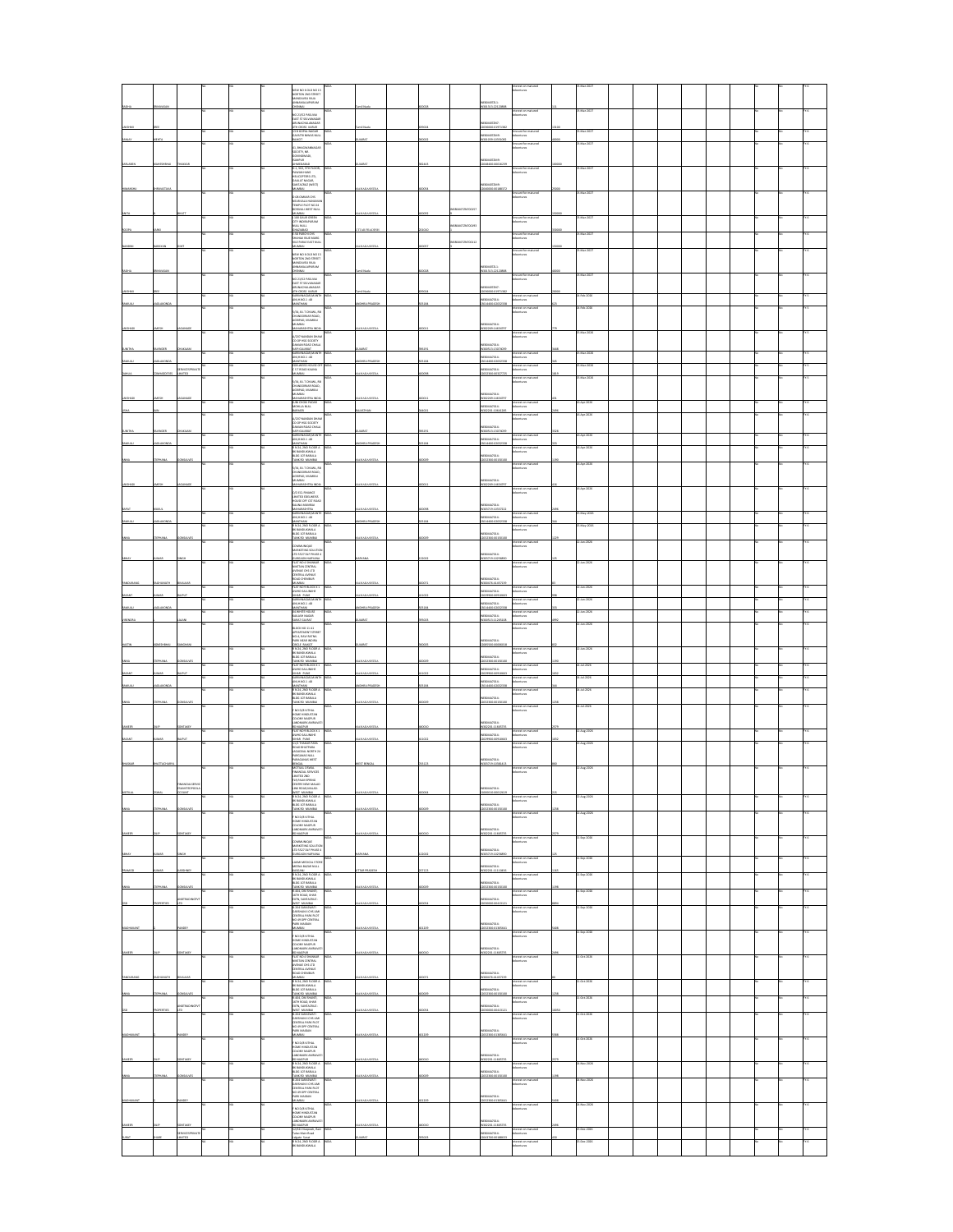|               |                                          |  |                                                                                                                                                                                                                                                                                                                                                                                                                                                                                                   |                        |      |                                      | rest on i<br>entures             |                |  |  |  |  |  |
|---------------|------------------------------------------|--|---------------------------------------------------------------------------------------------------------------------------------------------------------------------------------------------------------------------------------------------------------------------------------------------------------------------------------------------------------------------------------------------------------------------------------------------------------------------------------------------------|------------------------|------|--------------------------------------|----------------------------------|----------------|--|--|--|--|--|
|               |                                          |  | r-208 Sarasmati<br>Cineshan II Chis Lini<br>Cinetral Park Plot<br>Nork Maichay<br>Park Maichay<br>Mumbay                                                                                                                                                                                                                                                                                                                                                                                          |                        |      |                                      |                                  |                |  |  |  |  |  |
|               |                                          |  |                                                                                                                                                                                                                                                                                                                                                                                                                                                                                                   |                        |      | 6806147056-<br>1032300-0130          | arest on matured<br>bentures     |                |  |  |  |  |  |
|               |                                          |  | F NO DJE VITHAL<br>HOME HINDUSTAN<br>COLONY NAGPUR<br>LANDMARK AMRAVIJ                                                                                                                                                                                                                                                                                                                                                                                                                            |                        |      |                                      |                                  |                |  |  |  |  |  |
|               |                                          |  | <b>SUGGAR</b> O                                                                                                                                                                                                                                                                                                                                                                                                                                                                                   |                        |      | <b>BONA7014</b><br>02201-1166572     |                                  |                |  |  |  |  |  |
|               |                                          |  | COMMUNIQUE<br>MARKETING SOLUTION<br>LTD SE27 DLF PHASE 4                                                                                                                                                                                                                                                                                                                                                                                                                                          |                        |      |                                      | erest on matured<br>ientanes     |                |  |  |  |  |  |
|               |                                          |  | <b>URGADY HARVAN</b>                                                                                                                                                                                                                                                                                                                                                                                                                                                                              |                        |      | NEBORIA 7014<br>003719-10256890      |                                  |                |  |  |  |  |  |
|               |                                          |  |                                                                                                                                                                                                                                                                                                                                                                                                                                                                                                   |                        |      |                                      | rest on i<br>entures             |                |  |  |  |  |  |
|               |                                          |  |                                                                                                                                                                                                                                                                                                                                                                                                                                                                                                   |                        |      |                                      |                                  |                |  |  |  |  |  |
|               |                                          |  | A 6 HARIOM S RIFLAT<br>HRARAG RAILWAY<br>CROSSING AMEANWADI<br>MANGORAG<br>AN RAICHNING A<br>RY RAICHNING A                                                                                                                                                                                                                                                                                                                                                                                       | <b>VAAT</b>            |      | 6804147014-<br>032300-0258           | erest on mature                  |                |  |  |  |  |  |
|               |                                          |  | R N 26, 2ND FLOOR A<br>BEGANDLINNAN<br>BEDG 207 BABULA<br>TANK RD MUMBAN<br>BERSHAN II CONTRAL<br>CONTRAL PARK PLOT<br>NO 49 OPP CENTRAL<br>MR MADAN<br>MR MADAN<br>MR MADAN                                                                                                                                                                                                                                                                                                                      | <b>ARASHTE</b>         |      | 6806147014-<br>1032300-00156         | ettates                          |                |  |  |  |  |  |
|               |                                          |  |                                                                                                                                                                                                                                                                                                                                                                                                                                                                                                   |                        |      |                                      | arest on mature<br>bentures      |                |  |  |  |  |  |
|               |                                          |  |                                                                                                                                                                                                                                                                                                                                                                                                                                                                                                   |                        |      | <b>SERDIN 7014</b>                   |                                  |                |  |  |  |  |  |
|               |                                          |  | <b>MANUM</b>                                                                                                                                                                                                                                                                                                                                                                                                                                                                                      |                        |      | 2032300-0130564                      | terest on matured<br>bentures    | $5-202$        |  |  |  |  |  |
|               |                                          |  |                                                                                                                                                                                                                                                                                                                                                                                                                                                                                                   |                        |      |                                      |                                  |                |  |  |  |  |  |
|               |                                          |  | F NO DJR WITHAL<br>HOLD FIND STAND<br>COLONY NAGPUR<br>LANDBARK AMRAVIK<br>RD NAGPUR<br>FLAT NO 9 RLOOK K 1<br>HANHO SALUNKHE<br>VIHAR - PUNE                                                                                                                                                                                                                                                                                                                                                     |                        |      | 6804147054-<br>302205-1166           |                                  |                |  |  |  |  |  |
|               |                                          |  |                                                                                                                                                                                                                                                                                                                                                                                                                                                                                                   |                        |      | INERDEN7054-<br>12029900-00910661    | terest on m<br>bentures          |                |  |  |  |  |  |
|               |                                          |  |                                                                                                                                                                                                                                                                                                                                                                                                                                                                                                   |                        |      |                                      | vrest on ma<br>vretures          |                |  |  |  |  |  |
|               |                                          |  | A SHAROM SRIFLA<br>HRAMA RAIWAY<br>CROSSING AMBAWADI<br>MANGGRAG<br>MATOALIO<br>RA 24, 200 FLOOR A<br>RC AMDUCINALA<br>RLOG 307 RABULA<br>TANK RD AMBAULA                                                                                                                                                                                                                                                                                                                                         |                        |      | 6806M7014-<br>032300-02580           |                                  |                |  |  |  |  |  |
|               |                                          |  |                                                                                                                                                                                                                                                                                                                                                                                                                                                                                                   | <b>VAAT</b>            |      |                                      | terest on matured                |                |  |  |  |  |  |
|               |                                          |  |                                                                                                                                                                                                                                                                                                                                                                                                                                                                                                   |                        |      | 6806147056-<br>1032300-0015          | bertares<br>.                    |                |  |  |  |  |  |
|               |                                          |  |                                                                                                                                                                                                                                                                                                                                                                                                                                                                                                   |                        |      |                                      | erest on matured<br>Sentares     |                |  |  |  |  |  |
|               |                                          |  | F NO DJR VITHAL<br>HOME HINDUSTAN<br>COLONY NAGPUR<br>LANDMARK AMRAVAK                                                                                                                                                                                                                                                                                                                                                                                                                            |                        |      | 450447014-<br>(302201-11665725       |                                  |                |  |  |  |  |  |
|               |                                          |  | <b>SUGRIA</b>                                                                                                                                                                                                                                                                                                                                                                                                                                                                                     |                        |      |                                      | sterest on matured<br>lebentures | 8 Mar-2027     |  |  |  |  |  |
|               |                                          |  | COMMUNIQUE<br>MARKETING SOLUTION<br>LTD 5527 DLF PHASE 4                                                                                                                                                                                                                                                                                                                                                                                                                                          |                        |      | E806A7054                            |                                  |                |  |  |  |  |  |
|               |                                          |  | gurgaon harikana<br>S2, arya nagkar<br>ward nambar so                                                                                                                                                                                                                                                                                                                                                                                                                                             |                        |      | 4903719-10256890                     | arest on matured<br>bentures     |                |  |  |  |  |  |
|               |                                          |  | <b>SAWJA JUM</b>                                                                                                                                                                                                                                                                                                                                                                                                                                                                                  |                        |      | NEBORIA 7014 -<br>NGC 2201 - 11345   | terest on matured<br>bentures    | Mar-202        |  |  |  |  |  |
|               |                                          |  | .<br>201 SEARS TOWER OF                                                                                                                                                                                                                                                                                                                                                                                                                                                                           |                        |      | E806M7014<br>000011-0001839          |                                  |                |  |  |  |  |  |
|               |                                          |  | 201 SIARA TUNNIK MUSIKA<br>C 6 ROMA GAUSA (CHEAR)<br>201 A - 11 R., ANGELIA (CHEAR)<br>201 A - 11 R., ANGELIA (CHEAR)<br>201 A - 11 R., ANGELIA (CHEAR)<br>201 A - 11 R., ANDREAM (CHEAR)<br>201 A - 11 R., ANDREAM (CHEAR)<br>201 A - 11 R., ANGE                                                                                                                                                                                                                                                |                        |      | E806M7016                            | arest on matured<br>bentures     | Mar-2027       |  |  |  |  |  |
|               | <b>MGANLAI</b>                           |  |                                                                                                                                                                                                                                                                                                                                                                                                                                                                                                   | MAK                    |      | 4200974-10975469                     |                                  |                |  |  |  |  |  |
|               |                                          |  |                                                                                                                                                                                                                                                                                                                                                                                                                                                                                                   |                        |      | <b>EBONIA 7014</b>                   | erest on matured<br>Seebures     |                |  |  |  |  |  |
|               |                                          |  |                                                                                                                                                                                                                                                                                                                                                                                                                                                                                                   |                        |      | 00000111241183<br>E806M7054-         | erest on matured<br>Sentanes     | Mar-2027       |  |  |  |  |  |
|               |                                          |  |                                                                                                                                                                                                                                                                                                                                                                                                                                                                                                   |                        |      |                                      | terest on matured<br>bentures    | Mar-2027       |  |  |  |  |  |
|               |                                          |  |                                                                                                                                                                                                                                                                                                                                                                                                                                                                                                   |                        |      |                                      |                                  |                |  |  |  |  |  |
|               | MIGALSER<br>LIMITEDROOL                  |  |                                                                                                                                                                                                                                                                                                                                                                                                                                                                                                   |                        |      | -1005AB082A                          |                                  |                |  |  |  |  |  |
|               | TWO                                      |  |                                                                                                                                                                                                                                                                                                                                                                                                                                                                                                   | <b>LARASHTE/</b>       |      | 1000010-00012619                     | irest on mat<br>ientures         |                |  |  |  |  |  |
|               |                                          |  |                                                                                                                                                                                                                                                                                                                                                                                                                                                                                                   |                        |      |                                      |                                  |                |  |  |  |  |  |
|               |                                          |  |                                                                                                                                                                                                                                                                                                                                                                                                                                                                                                   |                        |      | 6806A7014-<br>012200-02580           |                                  | Mar-2022       |  |  |  |  |  |
|               |                                          |  | A-SHAROM S.R.IFLAT<br>HIRARAG RAILWAY<br>CROSSING AMEAYANDI<br>LAMKGRAG<br>MA-24, 2NO FLOOR A<br>RK RANDUCHINLA<br>RK RANDUCHINLA<br>REDG 307 RARULA<br>TANK RO MUMBAI                                                                                                                                                                                                                                                                                                                            |                        |      | <b>BOSHA7016</b>                     | erest on matured<br>bentures     |                |  |  |  |  |  |
|               |                                          |  |                                                                                                                                                                                                                                                                                                                                                                                                                                                                                                   |                        |      | 32200-0                              | erest on matured<br>entanes      |                |  |  |  |  |  |
|               |                                          |  | F NO DJR VITHAL<br>HOME HINDUSTAN<br>COLONY NAGPUR<br>LANDMARK AMRAVIK                                                                                                                                                                                                                                                                                                                                                                                                                            |                        |      |                                      |                                  |                |  |  |  |  |  |
|               |                                          |  | <b>SURGAN CR</b>                                                                                                                                                                                                                                                                                                                                                                                                                                                                                  |                        |      | 6806A7054-<br>@02205-11665720        |                                  | Apr-20         |  |  |  |  |  |
|               |                                          |  | COMMUNIQUE<br>MARKETING SOLUTION<br>LTD SE27 DLF PHASE 4                                                                                                                                                                                                                                                                                                                                                                                                                                          |                        |      |                                      | erest on matured<br>Sentanes     |                |  |  |  |  |  |
|               |                                          |  | SURGAON HARSANA<br>52, ARYA NAGAR<br>NARD NAMBAR SO                                                                                                                                                                                                                                                                                                                                                                                                                                               |                        |      | NERONA7014-<br>NGC 2719-10256890     | arest on mat<br>bentures         |                |  |  |  |  |  |
|               |                                          |  |                                                                                                                                                                                                                                                                                                                                                                                                                                                                                                   |                        |      | <b>NERDELA 7056-</b><br>102201-11349 |                                  | 8-Apr-202      |  |  |  |  |  |
|               |                                          |  |                                                                                                                                                                                                                                                                                                                                                                                                                                                                                                   |                        |      | AEROSIA 7014                         | derest on matured<br>ebentures   |                |  |  |  |  |  |
|               |                                          |  | $\begin{tabular}{l c c c} \hline \textbf{0.04}\footnotesize & \textbf{0.04}\footnotesize & \textbf{0.04}\footnotesize & \textbf{0.04}\footnotesize & \textbf{0.04}\footnotesize & \textbf{0.04}\footnotesize & \textbf{0.04}\footnotesize & \textbf{0.04}\footnotesize & \textbf{0.04}\footnotesize & \textbf{0.04}\footnotesize & \textbf{0.04}\footnotesize & \textbf{0.04}\footnotesize & \textbf{0.04}\footnotesize & \textbf{0.04}\footnotesize & \textbf{0.04}\footnotesize & \textbf{0.04$ |                        |      | N300974-109754                       | arest on matured<br>bentures     | Apr-202        |  |  |  |  |  |
| 8340          |                                          |  |                                                                                                                                                                                                                                                                                                                                                                                                                                                                                                   |                        |      | EB04IA7014<br>902201-11241183        |                                  |                |  |  |  |  |  |
| <b>MAT</b>    |                                          |  |                                                                                                                                                                                                                                                                                                                                                                                                                                                                                                   | <b><i>URASHTRA</i></b> | 1022 | NEB04IA7014-<br>(2029900-0091        | terest on matured<br>bentures    | 8-Apr-2022     |  |  |  |  |  |
|               |                                          |  |                                                                                                                                                                                                                                                                                                                                                                                                                                                                                                   |                        |      |                                      | terest on matured<br>etares      |                |  |  |  |  |  |
|               |                                          |  |                                                                                                                                                                                                                                                                                                                                                                                                                                                                                                   |                        |      |                                      |                                  |                |  |  |  |  |  |
|               | walalservi<br>Limiterool<br><b>OLINT</b> |  | MEST MUMBER                                                                                                                                                                                                                                                                                                                                                                                                                                                                                       | <b><i>USASHTR</i></b>  |      | 4200447054<br>000000-00012619        |                                  |                |  |  |  |  |  |
|               |                                          |  |                                                                                                                                                                                                                                                                                                                                                                                                                                                                                                   |                        |      |                                      | arest on mat<br>bentares         |                |  |  |  |  |  |
|               |                                          |  | AS HARIOM S RIFLAT<br>HIRARAS RAILWAY<br>CROSSING AMBAWANDI<br>KANGERAS<br>RA 24, 2ND FLOOR A<br>RK BAROUKINALA<br>REDG 507 RARULA<br>REDG 507 RARULA<br>TANK ED AUJARAH                                                                                                                                                                                                                                                                                                                          |                        |      |                                      |                                  |                |  |  |  |  |  |
|               |                                          |  |                                                                                                                                                                                                                                                                                                                                                                                                                                                                                                   |                        |      | 6804147054-<br>1032300-02580541      | rrest on matured<br>ienbanes     | <b>kor-202</b> |  |  |  |  |  |
|               |                                          |  |                                                                                                                                                                                                                                                                                                                                                                                                                                                                                                   |                        |      | <b>BOSHA7016</b><br>122000-00        |                                  |                |  |  |  |  |  |
|               |                                          |  |                                                                                                                                                                                                                                                                                                                                                                                                                                                                                                   |                        |      |                                      | rrest on matured<br>ientures     |                |  |  |  |  |  |
|               |                                          |  | e<br>No dia vithal<br>Nome Hindustan<br>Colony Nagrur<br>Landmark Ambruk                                                                                                                                                                                                                                                                                                                                                                                                                          |                        |      | AE804IA7054                          |                                  |                |  |  |  |  |  |
|               |                                          |  | <b>SUGAR</b> GI                                                                                                                                                                                                                                                                                                                                                                                                                                                                                   | <b>HARASHTE</b>        |      | 002201-11665720                      | rrest on mat<br>entures          |                |  |  |  |  |  |
|               |                                          |  | COMMUNIQUE<br>MARKETING SOLUTION<br>LTD SS27 DLF PHASE 6<br>GURGAON HARKINA<br>TAPASKA PLOT NO 29                                                                                                                                                                                                                                                                                                                                                                                                 |                        |      |                                      |                                  |                |  |  |  |  |  |
|               |                                          |  |                                                                                                                                                                                                                                                                                                                                                                                                                                                                                                   |                        |      | E806A7014-<br>302719-10256890        |                                  |                |  |  |  |  |  |
|               |                                          |  | .<br>Banhaan Falika<br>Margli van - Bhilag<br><b>A22AV.5</b>                                                                                                                                                                                                                                                                                                                                                                                                                                      |                        |      | AE804IA7054<br>302201-11241183       | bertares                         |                |  |  |  |  |  |
|               |                                          |  |                                                                                                                                                                                                                                                                                                                                                                                                                                                                                                   |                        |      |                                      | rest on mat<br>entures           |                |  |  |  |  |  |
|               |                                          |  |                                                                                                                                                                                                                                                                                                                                                                                                                                                                                                   |                        |      |                                      |                                  |                |  |  |  |  |  |
|               |                                          |  |                                                                                                                                                                                                                                                                                                                                                                                                                                                                                                   |                        |      | 6806A7014-<br>012200-0258054         | erest on matured<br>Sentanes     | May-2022       |  |  |  |  |  |
|               |                                          |  | AS HARDNE SELFAR<br>AS HARDNE RAUWAY<br>CROSSING AMIRAWADE<br>MANICRIAR<br>AN 24, 2ND FLOOR A<br>BE RANDUCHNAA<br>BE RANDUCHNAA<br>RE RANDUCHNAA<br>RE RANDUCHNAA<br>TANC 507 RANDUCHNAA<br>TANC 607 RANDUCHNAA                                                                                                                                                                                                                                                                                   |                        |      | 6806A7054-<br>2022200-0015           |                                  |                |  |  |  |  |  |
|               |                                          |  | :<br>F NO Dye vythal<br>Golony Nagpur<br>Colony Nagpur<br>Landaark Ambay                                                                                                                                                                                                                                                                                                                                                                                                                          |                        |      |                                      | terest on matured<br>ibentures   |                |  |  |  |  |  |
|               |                                          |  |                                                                                                                                                                                                                                                                                                                                                                                                                                                                                                   |                        |      | 806M7014-                            |                                  |                |  |  |  |  |  |
| <b>MATER</b>  |                                          |  | ONAGPUR                                                                                                                                                                                                                                                                                                                                                                                                                                                                                           |                        |      | 002201-11665725                      | rest on m<br>entures             |                |  |  |  |  |  |
|               |                                          |  |                                                                                                                                                                                                                                                                                                                                                                                                                                                                                                   |                        |      |                                      |                                  |                |  |  |  |  |  |
| <b>GNOR</b>   |                                          |  |                                                                                                                                                                                                                                                                                                                                                                                                                                                                                                   |                        |      | 6806147054-<br>032300-02580541       |                                  |                |  |  |  |  |  |
|               |                                          |  |                                                                                                                                                                                                                                                                                                                                                                                                                                                                                                   |                        |      | 04A7054                              | arest on m<br>bentures           |                |  |  |  |  |  |
|               |                                          |  | <b><i>NEW WARREN SERVER WARREN SERVER AND ARREST AND ARREST AND ARREST AND ARREST AND ARREST AND ARREST AND ARREST AND ARREST AND ARREST AND ARREST AND ARREST AND ARREST AND ARREST AND ARREST AND ARREST AND ARREST AND ARREST A</i></b>                                                                                                                                                                                                                                                        |                        |      | 322300-00150                         | rest on mature<br>               |                |  |  |  |  |  |
|               |                                          |  |                                                                                                                                                                                                                                                                                                                                                                                                                                                                                                   |                        |      | 6804147054-<br>1010900-06155965      |                                  |                |  |  |  |  |  |
|               |                                          |  |                                                                                                                                                                                                                                                                                                                                                                                                                                                                                                   |                        |      |                                      | rrest on matured<br>ientures     |                |  |  |  |  |  |
|               |                                          |  | F NO DJR VITHNI<br>HOME HINDUSTAN<br>COLONY NAGPUR<br>LANDMARK AMBAVAT<br>RD NAGPUR                                                                                                                                                                                                                                                                                                                                                                                                               |                        |      | NEBORIA 7014                         |                                  |                |  |  |  |  |  |
| AMEER         |                                          |  |                                                                                                                                                                                                                                                                                                                                                                                                                                                                                                   |                        |      | 000001-1166572                       | rest on<br>enhance               |                |  |  |  |  |  |
|               |                                          |  | A 5 HARIOM S.B.I FLA<br>HRABAG RALIKAY<br>CROSSING AMBAWAG<br>MANGKBAG<br>AHASCINARA<br>RY BANDININI A<br>RY BANDININI A                                                                                                                                                                                                                                                                                                                                                                          |                        |      |                                      |                                  |                |  |  |  |  |  |
|               |                                          |  |                                                                                                                                                                                                                                                                                                                                                                                                                                                                                                   | <b>VAAT</b>            |      | 2<br>2014 7014<br>032300 0251        | erest on mature                  |                |  |  |  |  |  |
|               |                                          |  | ék émnövetinna<br>Glog 107 émítula<br>Tank Ro-munaém                                                                                                                                                                                                                                                                                                                                                                                                                                              | PAGETE                 |      | -<br>1804147014-<br>182300-0015      | entans                           |                |  |  |  |  |  |
|               |                                          |  |                                                                                                                                                                                                                                                                                                                                                                                                                                                                                                   |                        |      |                                      | orest cin r<br>ventures          |                |  |  |  |  |  |
|               |                                          |  | F NO DJR VITHAL<br>HOME HINDUSTAN<br>COLONY NAGRUR<br>LANDMARK AMRAVAK                                                                                                                                                                                                                                                                                                                                                                                                                            |                        |      |                                      |                                  |                |  |  |  |  |  |
| <b>ACCH</b>   |                                          |  |                                                                                                                                                                                                                                                                                                                                                                                                                                                                                                   |                        |      | 450447014-<br>(302201-11665725       |                                  | Aug-2027       |  |  |  |  |  |
|               |                                          |  | LANDMARK AMBAVAT<br>RD NAGPLA<br>SWOTLAL OSWAL<br>ERANCIAL SERVICES<br>CRATED 2ND<br>CR POAD, MALAD<br>CRATES NGW MALAD<br>LINK ROAD, MALAD<br>LINK ROAD, MALAD                                                                                                                                                                                                                                                                                                                                   |                        |      |                                      | terest on matured<br>bentures    |                |  |  |  |  |  |
|               | wwaalser<br>Limitergo<br>Xunt            |  |                                                                                                                                                                                                                                                                                                                                                                                                                                                                                                   |                        |      | E806M7014-<br>000000-000             |                                  |                |  |  |  |  |  |
|               |                                          |  |                                                                                                                                                                                                                                                                                                                                                                                                                                                                                                   |                        |      |                                      | erest on matured<br>Sentanes     | Aug-2027       |  |  |  |  |  |
|               |                                          |  | A SHAROM SRIFLAT<br>HARAGA RAINAYANO<br>CROSSING AMBAYANO<br>MANGEBAG<br>ARA DA DINDERALA<br>RA DA DINDERALA<br>REG SOT BABULA<br>REG SOT BABULA<br>REG SOT BABULA                                                                                                                                                                                                                                                                                                                                |                        |      |                                      |                                  |                |  |  |  |  |  |
|               |                                          |  |                                                                                                                                                                                                                                                                                                                                                                                                                                                                                                   |                        |      | E806A7014<br>(22300-025              |                                  |                |  |  |  |  |  |
|               |                                          |  |                                                                                                                                                                                                                                                                                                                                                                                                                                                                                                   |                        |      | -8205 AUGUST                         | rrest on m<br>entanes            |                |  |  |  |  |  |
|               |                                          |  |                                                                                                                                                                                                                                                                                                                                                                                                                                                                                                   |                        |      | 032300-001                           | test on<br>Intiute               |                |  |  |  |  |  |
|               |                                          |  |                                                                                                                                                                                                                                                                                                                                                                                                                                                                                                   |                        |      |                                      |                                  |                |  |  |  |  |  |
|               |                                          |  | <b>FRO DJR VITHAL<br/>HOME HIRDUSTAN<br/>COLONY NAGPUR<br/>LANDMARK AMBAVAT<br/>RD NAGPUR<br/>FLAT NO 9 RLOCK K 1<br/>KWHO SALUNKHE</b><br>VIHAR - PLINE<br>VIHAR - PLINE                                                                                                                                                                                                                                                                                                                         |                        |      | 8041A7054-<br>02205-11665            |                                  |                |  |  |  |  |  |
|               |                                          |  |                                                                                                                                                                                                                                                                                                                                                                                                                                                                                                   | 51118                  |      | INERDIAN 7014-<br>12020900-00910661  | arest on mature<br>bentures      |                |  |  |  |  |  |
|               |                                          |  |                                                                                                                                                                                                                                                                                                                                                                                                                                                                                                   |                        |      |                                      | rest on                          |                |  |  |  |  |  |
|               |                                          |  | shivriupa welfare<br>Association Chaval<br>No2, Raflaun<br>Chitrananan Ciy<br>Pofling, Rafanan                                                                                                                                                                                                                                                                                                                                                                                                    |                        |      |                                      |                                  |                |  |  |  |  |  |
| <b>ITENDO</b> |                                          |  |                                                                                                                                                                                                                                                                                                                                                                                                                                                                                                   |                        |      | NE806IA7054-<br>(2017500-0040948:    |                                  |                |  |  |  |  |  |
|               |                                          |  |                                                                                                                                                                                                                                                                                                                                                                                                                                                                                                   |                        |      |                                      | rest on r<br>entures             |                |  |  |  |  |  |
|               |                                          |  |                                                                                                                                                                                                                                                                                                                                                                                                                                                                                                   |                        |      |                                      |                                  |                |  |  |  |  |  |
|               |                                          |  |                                                                                                                                                                                                                                                                                                                                                                                                                                                                                                   | <b>VAAT</b>            |      | 204147014-<br>122300-0251            | erest on mature                  |                |  |  |  |  |  |
|               | <b>NCC</b>                               |  | a-5 harden : S.E.Frat<br>Kramg railway<br>Crossing railway<br>Crossing<br>Kramgen<br>Kramgen<br>State 20, 200 floor a<br>State 20, 200 floor a<br>State 201 floor a<br>State 201 floor                                                                                                                                                                                                                                                                                                            | PAGETE                 |      | -<br>1804147014-<br>182300-0015      | entanes                          |                |  |  |  |  |  |
|               |                                          |  | F NO DJR VITHAL<br>HOME HINDUSTAN<br>COLONY NAGRUR<br>LANDMARK AMRAVAK                                                                                                                                                                                                                                                                                                                                                                                                                            |                        |      |                                      | erest on r<br>Sentanes           |                |  |  |  |  |  |
|               |                                          |  |                                                                                                                                                                                                                                                                                                                                                                                                                                                                                                   |                        |      | E806A7014                            |                                  |                |  |  |  |  |  |
|               |                                          |  |                                                                                                                                                                                                                                                                                                                                                                                                                                                                                                   |                        |      |                                      |                                  |                |  |  |  |  |  |
|               |                                          |  | <b>SUGRAIG</b>                                                                                                                                                                                                                                                                                                                                                                                                                                                                                    |                        |      | 102201-1166572                       | rest on matured                  | Oct-2027       |  |  |  |  |  |
|               |                                          |  |                                                                                                                                                                                                                                                                                                                                                                                                                                                                                                   |                        |      |                                      |                                  |                |  |  |  |  |  |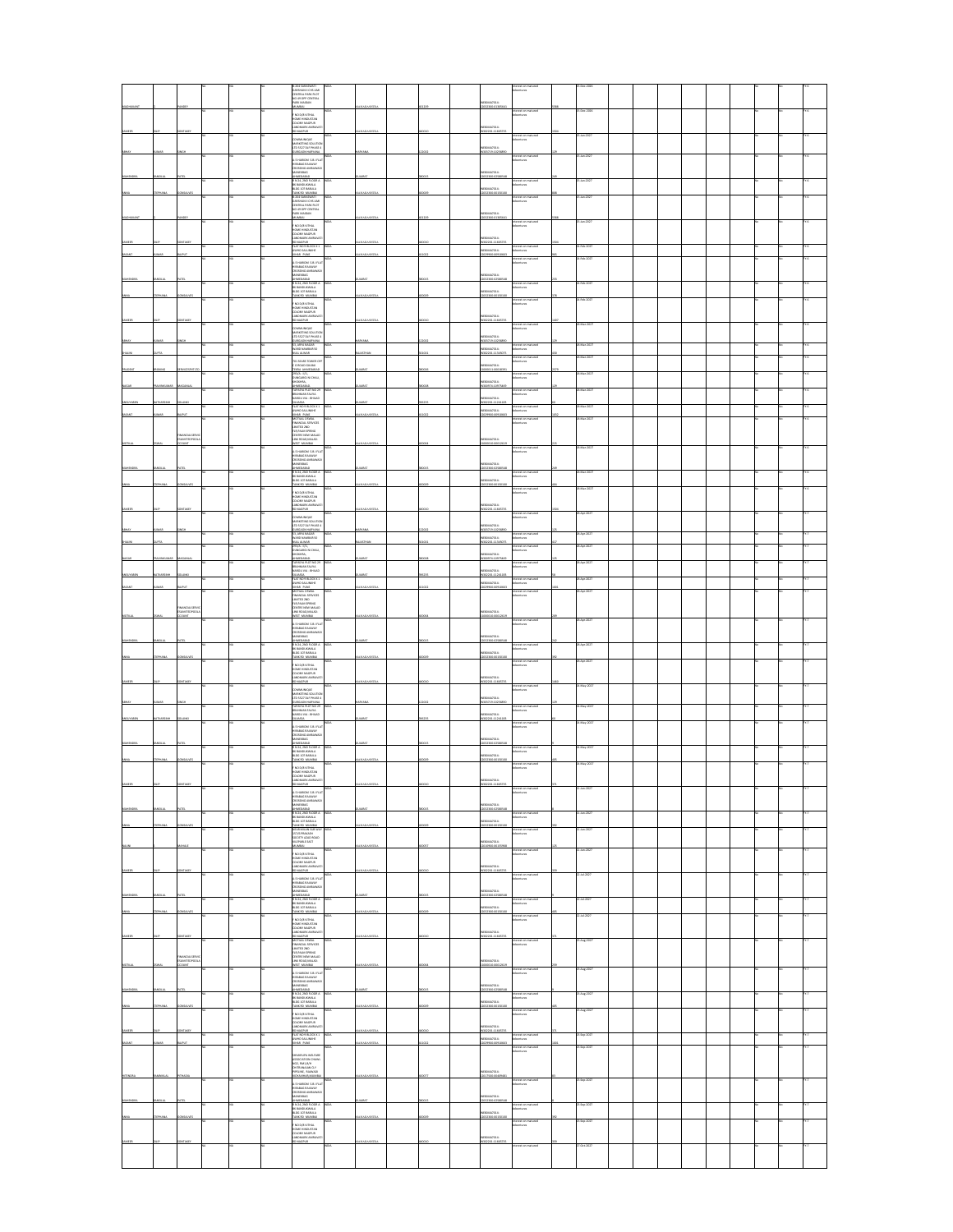|               |                |                   |  | R N 24, 2ND FLOOR<br>BK BANDUKWALA<br>BLDG 107 BABULA<br>TANK RD-MUMBAL                                                                                                                                                                                              |                          |                      |             | NERDEIA 7054-<br>032300-0015010                       |                                            |            |  |  |  |  |
|---------------|----------------|-------------------|--|----------------------------------------------------------------------------------------------------------------------------------------------------------------------------------------------------------------------------------------------------------------------|--------------------------|----------------------|-------------|-------------------------------------------------------|--------------------------------------------|------------|--|--|--|--|
|               |                |                   |  | S NO DJR VITHRI<br>HOLG HADUSTAN<br>COLONY NAGPUR<br>LANDMARK AMBAVID<br>RD NAGPUR<br>12/621 Nikipoosh, Ra<br>Talio Main Road<br>Talio Main Road                                                                                                                     |                          |                      |             |                                                       | terest on mature<br>bentures               |            |  |  |  |  |
|               |                |                   |  |                                                                                                                                                                                                                                                                      |                          |                      |             | 6806147054-<br>002205-1164                            |                                            |            |  |  |  |  |
|               |                | <b>RVICESPRAV</b> |  |                                                                                                                                                                                                                                                                      |                          |                      |             | INEBOILA7054-                                         | entures                                    |            |  |  |  |  |
|               |                | mro               |  | renut engin                                                                                                                                                                                                                                                          | <b>ARK</b>               |                      |             | 2042200-0018863                                       | HE ON ITA<br>Mareka                        |            |  |  |  |  |
|               |                |                   |  | FLAT NO 602, TOWER<br>26, LOTUS ROULEVAR<br>SEC-100, GALITAM<br>RUDOHA NAGAR                                                                                                                                                                                         |                          |                      |             | NERDAIA 7014-<br>LION-LOOD-DRAS                       |                                            |            |  |  |  |  |
|               |                |                   |  |                                                                                                                                                                                                                                                                      |                          |                      |             |                                                       | erest on m<br>Sentures                     |            |  |  |  |  |
|               |                |                   |  |                                                                                                                                                                                                                                                                      |                          |                      |             |                                                       |                                            |            |  |  |  |  |
| <b>HENDRA</b> | WSLA           |                   |  | A-5 HARIOM - S.B.I FLA<br>KIRABAG RAILWAY<br>CROSSING AMBAWAG<br>MANEKBAG<br>MA 24, 200 FLOOR A<br>BI DA 24, 200 FLOOR A<br>BI DA 237 BABULA<br>BI DG 207 BABULA                                                                                                     | ARAT                     |                      |             | INEBOALA7014-<br>12032300-02580548                    |                                            |            |  |  |  |  |
|               |                |                   |  | WK RD MUMBA                                                                                                                                                                                                                                                          |                          |                      |             | NERDEIA 7054-<br>0032300-00150                        | rest on mati<br>retures                    |            |  |  |  |  |
|               |                |                   |  |                                                                                                                                                                                                                                                                      |                          |                      |             |                                                       | rest on matured<br>entures                 |            |  |  |  |  |
|               |                |                   |  | F NO DJR VITHAL<br>HOME HINDUSTAN<br>COLONY NAGPUR<br>LANDMARK AMRAVIA                                                                                                                                                                                               |                          |                      |             |                                                       |                                            |            |  |  |  |  |
|               |                |                   |  | RD NAGPUR<br>KUDUMBAR 5-8,<br>KANRAI SOC<br>MANDISHA NAGAR                                                                                                                                                                                                           | <b>LARASHTE</b>          |                      |             | INEB04IA7054-<br>IN902205-15665735                    | irest on matured<br>ientures               |            |  |  |  |  |
|               |                |                   |  |                                                                                                                                                                                                                                                                      | <b><i>SURASHTRA</i></b>  |                      |             | INEBOILA7253-<br>1002201-11048309                     |                                            |            |  |  |  |  |
|               |                |                   |  |                                                                                                                                                                                                                                                                      |                          |                      |             |                                                       | rest on mat<br>entanes                     |            |  |  |  |  |
|               |                |                   |  | MANIANA MAGAIK<br>CB-65 SALT LAKE CITY<br>CB-65 SALT LAKE CITY<br>NGAR TANK NO 2<br>BECHANNAGAR CC<br>BECHANNAGAR CC<br>BECHANNAGAR CC                                                                                                                               | LSV408 T21               |                      |             | NERDONA7253-<br> 2032300-032836                       |                                            |            |  |  |  |  |
|               |                |                   |  |                                                                                                                                                                                                                                                                      |                          |                      |             | NERONA 7220-                                          | erest on matured<br>Seebares               |            |  |  |  |  |
|               |                |                   |  | STATION SES COLON<br>VICKRISH Manibalis<br>FLAT 11 MARMARIS<br>COLONY ABARY APPT<br>MT RD KOTHRUD<br>NUME<br>MARW NO 21 OUD NO 1<br>COLOUS STATION                                                                                                                   | <b>LARASHTE</b>          |                      |             | 3032300-007                                           | erest on mature                            |            |  |  |  |  |
|               |                |                   |  |                                                                                                                                                                                                                                                                      | <b>ARASHTE</b>           |                      |             | 680647220-<br>2029900-01682                           | etanes                                     |            |  |  |  |  |
|               |                |                   |  |                                                                                                                                                                                                                                                                      |                          |                      |             | INEB04IA7220-                                         | erest on n<br>Sentanes                     |            |  |  |  |  |
|               |                |                   |  | MARQUE ETMES<br>SAIDAPET CHENNAI<br>B-802, LA REGENCIA<br>CITY PANIPAT<br>CITY PANIPAT                                                                                                                                                                               |                          |                      |             | 002201-112400                                         | est on m<br>etures                         |            |  |  |  |  |
|               |                |                   |  | LINERANA<br>GG/7 VISHALIPURI<br>COLONEY NAWAR                                                                                                                                                                                                                        |                          |                      |             | INEBOILA7220-<br>1002265-10767289                     |                                            |            |  |  |  |  |
|               |                |                   |  | ANI MULLICANPUS                                                                                                                                                                                                                                                      | TAR PRADESH              |                      |             | NER04IA7220-<br>002201-1089                           | rrest on ma<br>entures                     |            |  |  |  |  |
|               |                |                   |  | eo, Finance Umeter<br>Edelweiss House o<br>Cst Road Kalina                                                                                                                                                                                                           |                          |                      |             |                                                       | terest on mature<br>bentures               |            |  |  |  |  |
|               |                |                   |  |                                                                                                                                                                                                                                                                      | LARASHITE                |                      |             | INEB04IA7220-<br>12032300-00558838                    |                                            |            |  |  |  |  |
|               |                |                   |  | MUMBAI<br>217 MODERN APPT<br>SEC 15 ROHNE NEAR<br>MANAV CHOWK NEW                                                                                                                                                                                                    | ан                       |                      |             | AE806A7220-<br>2032300-01027747                       | erest on r<br>Sentanes                     |            |  |  |  |  |
|               |                |                   |  | DELH<br>HND 146 SECTOR 2<br>DHANDIGARH NULL<br>DHANDIGARH<br>DHANDIGARH                                                                                                                                                                                              |                          |                      |             | INEB04IA7220-                                         |                                            |            |  |  |  |  |
|               |                |                   |  |                                                                                                                                                                                                                                                                      |                          |                      |             | 1203719-1042059                                       | rest on mati<br>entures                    |            |  |  |  |  |
|               |                |                   |  |                                                                                                                                                                                                                                                                      |                          |                      |             |                                                       |                                            |            |  |  |  |  |
|               |                |                   |  |                                                                                                                                                                                                                                                                      |                          |                      |             | NEBONA7220-<br>12064200-08976671                      |                                            |            |  |  |  |  |
|               |                |                   |  | CHANGEAIR<br>CHANGEAIR<br>SA SHRIKYAS PARK<br>SA SHRIKYAS PARK<br>SA TELITT AHAAQ<br>SA SHRIKYAS PARK<br>SA SHA AHAAQARAAD<br>SA SHA SHA AHAAQARAAD<br>SA SHA AHAAQARAAD<br>SA SHA AHAAQARAAD<br>SA SHA SHA AHAAQARAAD<br>TOWER OP AFFIL<br>TOWER OP AFFIL           |                          |                      |             |                                                       | rrest on matured<br>ientures               | 1-Nov-20   |  |  |  |  |
|               |                |                   |  |                                                                                                                                                                                                                                                                      |                          |                      |             | NE806IA7220-<br> 2027000-00255788                     |                                            |            |  |  |  |  |
|               |                |                   |  | ECL FINANCE UMITED<br>EDELWERS HOUSE O<br>CST ROAD KALINA<br>SANTACRUZ EAST                                                                                                                                                                                          |                          |                      |             |                                                       | rest on matured<br>entanes                 |            |  |  |  |  |
|               |                |                   |  |                                                                                                                                                                                                                                                                      |                          |                      |             | INEB04IA7220-<br>12032300-00174278                    |                                            |            |  |  |  |  |
|               |                |                   |  | MUMBAI<br>NG 193 BLOCK 12<br>KENKARUNBUR<br>DHITTAKUDI                                                                                                                                                                                                               |                          |                      |             | INEBOILA7220-                                         | rrest on r<br>entures                      |            |  |  |  |  |
|               |                |                   |  | Cuddalore<br>W/O: AJANA KLIMAR<br>MOHANTY AT-B-<br>G27 JUALCO NAGAR                                                                                                                                                                                                  |                          |                      |             | 2032300-0072615                                       |                                            |            |  |  |  |  |
|               |                |                   |  |                                                                                                                                                                                                                                                                      |                          |                      |             | INEBOILA7220-<br>12032300-038                         |                                            |            |  |  |  |  |
|               |                |                   |  | ingul<br>5-21 Faras Darsh<br>Ghatkora Nagar<br>Ghatkora (W)<br>11 Melai                                                                                                                                                                                              |                          |                      |             | NEROBIA 7196-<br>1203 2200-01693661                   | rest cr<br>enture                          |            |  |  |  |  |
|               |                |                   |  |                                                                                                                                                                                                                                                                      | <b>LARASHTE</b>          |                      |             |                                                       | erest on matured<br>Sentanes               | Nov-202    |  |  |  |  |
|               |                |                   |  |                                                                                                                                                                                                                                                                      |                          |                      |             | INERDIAA7196-<br>INGC2719-10479689                    |                                            |            |  |  |  |  |
|               |                |                   |  | GHATKOPAR (M)<br>MUANDAR<br>WARLA MARVE<br>WARLA MARVE<br>MUANDA WARLE<br>MUANDAR<br>COLONY ABHAY APPT<br>COLONY ABHAY APPT<br>COLONY ABHAY APPT<br>COLONY ABHAY APPT<br>MUANDAR                                                                                     | <b>HARASHTRA</b>         |                      |             |                                                       | rest on m.<br>entures                      |            |  |  |  |  |
|               |                |                   |  |                                                                                                                                                                                                                                                                      | <b>SURASHTRA</b>         |                      |             | INEB06IA7196<br>12020900-01683617                     |                                            |            |  |  |  |  |
|               |                |                   |  | MIT NO KOTHADO<br>FON ROAD T.P.S III OP<br>FON ROAD T.P.S III OP<br>NOVEMA VAN CO.OP<br>NOVEMA SOCIETY<br>SANTACRUZ EAST<br>NUMBAL                                                                                                                                   |                          |                      |             |                                                       |                                            |            |  |  |  |  |
|               |                |                   |  |                                                                                                                                                                                                                                                                      |                          |                      |             | E806A7186-<br>032300-0253                             |                                            |            |  |  |  |  |
|               |                | <b>IPANDE</b>     |  | .<br>Mahaw Park A-win<br>Flat 14.AAWRDI Pun                                                                                                                                                                                                                          | AHARASHTRA               |                      |             | INERDILA7196-<br>INGC0294-16988798                    | rest on matured<br>entures                 |            |  |  |  |  |
|               |                |                   |  |                                                                                                                                                                                                                                                                      |                          |                      |             |                                                       | et on ma<br>entures                        |            |  |  |  |  |
|               |                |                   |  |                                                                                                                                                                                                                                                                      | <b><i>URASHTR</i></b>    |                      |             | NERDALA 7196-<br>NGC 2719-10512210                    |                                            |            |  |  |  |  |
|               |                |                   |  |                                                                                                                                                                                                                                                                      |                          |                      |             |                                                       | arest on m<br>bentures                     |            |  |  |  |  |
|               |                |                   |  |                                                                                                                                                                                                                                                                      |                          |                      |             | 2804147186-<br>032300-0103                            | irest on ma<br>ieršanes                    |            |  |  |  |  |
|               |                |                   |  | <b><i>CHANGE PRODUCED AN ACCESS AN ARTIST DE 205 NORTHERNESS AN ACCESS AN ACCESS AND LANGUAGE CONSIDERATION CONTINUES AND ACCESS AND ACCESS AND LANGUAGE CONSIDERATION CONSIDERATION CONTINUES AND ACCESS AND LANGUAGE CONSIDERATI</i></b>                           |                          |                      |             | NERDAIA 7196-<br>2022200-0224                         |                                            |            |  |  |  |  |
|               |                |                   |  |                                                                                                                                                                                                                                                                      | ww                       |                      |             | INEBOILA7196-<br>2032300-02556812                     | terest on mature<br>bentures               |            |  |  |  |  |
|               |                |                   |  | SAMUN<br>1982, JUNIA BUNGLOWS<br>1982, JUNIA BUNGLOWS<br>1994, SACARPAGE CONFIDENCIA<br>1994, SCALA SAMUNDA<br>1995, SACARPAGE COLLEGE BANDBA<br>1995, SACARPAGE COLLEGE BANDBA<br>1995, SACARPAGE SCALAR<br>1995, SACARPAGE SCALAR<br>1995, SACARPAGE SC            |                          |                      |             |                                                       | rest on mat<br>retures                     |            |  |  |  |  |
|               |                |                   |  |                                                                                                                                                                                                                                                                      |                          |                      |             | NEBONIA7196-<br>NGC 6465-10287226                     |                                            |            |  |  |  |  |
|               |                |                   |  |                                                                                                                                                                                                                                                                      |                          |                      |             |                                                       | erest on matured<br>Sentanes               |            |  |  |  |  |
|               | <b>ALTER</b>   |                   |  |                                                                                                                                                                                                                                                                      | <b><i>ANARASHTRA</i></b> |                      |             | INEB04IA7196-<br>INGG3719-10157342                    |                                            |            |  |  |  |  |
|               |                |                   |  |                                                                                                                                                                                                                                                                      |                          |                      |             |                                                       | rest on ma<br>entures                      |            |  |  |  |  |
|               |                |                   |  |                                                                                                                                                                                                                                                                      |                          |                      |             | NEB04IA7196-                                          |                                            |            |  |  |  |  |
|               |                |                   |  | <b>IARAL</b>                                                                                                                                                                                                                                                         | <b>HARASHTE</b>          |                      |             | 12032300-0278618                                      | irest on mat<br>ientures                   |            |  |  |  |  |
|               |                |                   |  | 7/A/13 SANGAM NNF<br>SOC LTD PLOT NO 6<br>GEN AK VAIDYA MARI<br>IT FARK GOREGAON E<br>MUMBAI                                                                                                                                                                         |                          |                      |             |                                                       |                                            |            |  |  |  |  |
|               |                |                   |  |                                                                                                                                                                                                                                                                      | <b>ARASHTE</b>           |                      |             | E806A7196<br>003719-10717                             |                                            |            |  |  |  |  |
|               |                |                   |  |                                                                                                                                                                                                                                                                      |                          |                      |             |                                                       |                                            |            |  |  |  |  |
|               |                |                   |  |                                                                                                                                                                                                                                                                      |                          |                      |             |                                                       | erest on mature<br>ientures                |            |  |  |  |  |
|               |                |                   |  |                                                                                                                                                                                                                                                                      | <b>ARASHTE</b>           |                      |             | INERDAN7196-<br>12032300-0120172                      | erest on matured<br>Sentanes               |            |  |  |  |  |
|               |                |                   |  | MUMBA<br>MALAKASI HOUSE OR<br>CST ROAD KALINA<br>MUMBA<br>MUMBAN BRAWAN<br>KEAR BLIS STAND<br>MARENDS ROAD<br>MANENDRA GASH<br>MANENDRA GASH<br>MANENDRA GASH<br>MOREA CG                                                                                            |                          |                      |             |                                                       |                                            |            |  |  |  |  |
| <b>LOCSH</b>  |                |                   |  | wnendragabh<br>hhattisgabh                                                                                                                                                                                                                                           | <b>NORTH PRADESH</b>     | .<br>76G             |             | INEROBIA7196-<br>INGC2719-10516758                    |                                            |            |  |  |  |  |
|               |                |                   |  |                                                                                                                                                                                                                                                                      |                          |                      |             |                                                       | entures                                    |            |  |  |  |  |
|               |                |                   |  |                                                                                                                                                                                                                                                                      |                          |                      |             |                                                       |                                            |            |  |  |  |  |
| SANTHOSH      |                |                   |  | ELAT NO 101<br>SHRAVANTHI ENCLAVI<br>BENIN HERITAGE<br>FRESH MADRUAGUDA<br>MIYAPUR NULL<br>HYNPUR NULL<br>HYNPUR NULL<br>HYNPUR NULL                                                                                                                                 | <b>JORGA PRADESH</b>     |                      |             | NEB04IA7196-<br>1003719-10097289                      |                                            |            |  |  |  |  |
|               |                |                   |  |                                                                                                                                                                                                                                                                      |                          |                      |             |                                                       | rest on ma<br>entures                      |            |  |  |  |  |
|               |                |                   |  | REDNAMAD ANDREW<br>REHANTEAU HABIS<br>HEUGE 1ST FLOOR<br>REVISEU HILL READ<br>NAVIGEU HILL READ<br>NAVIGEU HILL READ                                                                                                                                                 |                          |                      |             | NEBORIA7170-<br>2032300-0074:                         |                                            |            |  |  |  |  |
|               |                |                   |  |                                                                                                                                                                                                                                                                      |                          |                      |             |                                                       | terest on mature<br>bentures               |            |  |  |  |  |
|               |                |                   |  | rlock no 27ca c/o H<br>V Jadeja Bhanushal<br>Nagar Mundra<br>Road Bhui                                                                                                                                                                                               | <b><i>SURASETRA</i></b>  | ccaz                 | E808A717090 |                                                       | rest on matured<br>Sebentures              | 6-Nov-2027 |  |  |  |  |
|               |                |                   |  | .<br>1925 MANUJ                                                                                                                                                                                                                                                      |                          |                      |             |                                                       | rrest on<br>retares                        |            |  |  |  |  |
|               |                |                   |  |                                                                                                                                                                                                                                                                      |                          |                      |             |                                                       |                                            |            |  |  |  |  |
|               |                |                   |  |                                                                                                                                                                                                                                                                      |                          |                      |             |                                                       | rrest on matured<br>entates                |            |  |  |  |  |
|               | <b>ACCIDAN</b> | uuw               |  | A A HUMAN<br>Ayads MANLINNTHO<br>H S SANT NAMDEO<br>PATH MANPADA RD<br>DOMEVALI GAST<br>THANG<br>MANGGHERTA AGSAM<br>MANGGHERTA AGSAM<br>MANGGHERTA AGSAM<br>MANGGHERTA AGSAM<br>PATH LANG MANUL                                                                     | <b>HARASHTRA</b>         | isi<br>$\frac{1}{2}$ |             | INEROGIA 7170-<br>INGER719-10439779<br>INEROGIA 7170- |                                            |            |  |  |  |  |
|               | <b>MANTLAL</b> | cxs               |  | OST R.C.F.MUMBAL<br>1/1270 NANAGAT<br><b>URAT</b>                                                                                                                                                                                                                    | <b>UMRAT</b>             | 95003                |             | 8000757-11504118<br>12071703-00002951                 | ertates                                    |            |  |  |  |  |
|               |                |                   |  | S GHOSH GACHLI<br>PARA ROAD P.O. NOT                                                                                                                                                                                                                                 |                          |                      |             |                                                       | debentures<br>Interest on ma<br>debentures |            |  |  |  |  |
|               |                |                   |  | ANDANPUKUR NU<br>RRACKPORE                                                                                                                                                                                                                                           |                          |                      |             | INERDAIA7170-<br>INGC2201-105908                      |                                            |            |  |  |  |  |
|               |                |                   |  |                                                                                                                                                                                                                                                                      |                          |                      |             |                                                       | irest on mature<br>ientures                |            |  |  |  |  |
|               |                |                   |  | CJO ECL FINANCE LTD<br>EDELWEISS HOUSE OF<br>CS T ROAD KALINA                                                                                                                                                                                                        |                          |                      |             | INERDILA 7170-<br>12032300-0006614:                   |                                            | F-Nov-2022 |  |  |  |  |
|               |                |                   |  | MUMBAL<br>217 MODERN APPT<br>SEC 15 ROHIN NEAR<br>MANAV CHOWE NEV<br>DOLH                                                                                                                                                                                            |                          |                      |             | 6806A7170-<br>2022200-0602                            | erest on matured<br>bentures               |            |  |  |  |  |
|               |                |                   |  |                                                                                                                                                                                                                                                                      |                          |                      |             |                                                       | rest on matured<br>entanes                 |            |  |  |  |  |
|               |                |                   |  | NOCHE CHUNK NEW<br>VILL GURHA THOR<br>MATAUNOH BANOA<br>MATAUNOH BANOA                                                                                                                                                                                               | TAR PRADESH              |                      |             | INEB06IA7170-<br>12032300-0096                        | arest on ma<br>bertures                    |            |  |  |  |  |
|               |                |                   |  |                                                                                                                                                                                                                                                                      |                          |                      |             | INERDILA7170-<br>12067000-0010<br>NERONA7170-         |                                            |            |  |  |  |  |
|               |                |                   |  |                                                                                                                                                                                                                                                                      |                          |                      |             | 067400-0016                                           | erest on mat<br>Sentares                   |            |  |  |  |  |
|               |                |                   |  |                                                                                                                                                                                                                                                                      |                          |                      |             | AG806A7170-                                           | rest on matured<br>entures                 |            |  |  |  |  |
|               |                |                   |  |                                                                                                                                                                                                                                                                      |                          |                      |             | 12032300-0074112                                      | arest on matured<br>bentures               | Nov-2027   |  |  |  |  |
| CMXX          |                |                   |  |                                                                                                                                                                                                                                                                      |                          | OS4                  |             |                                                       |                                            |            |  |  |  |  |
|               |                |                   |  | <b>PLOT ROUGHAMING</b><br>SAMOT ROUGHAMING RANGE<br>SAMOT ROUGHAMING RANGE<br>SAMON ROUGHAMING<br>SAMON ROUGHAMING<br>SAMON ROUGHAMING<br>SAMON RUGGAR TRANS<br>SAMON RUGGAR TRANS<br>SAMON RUGGAR TRANS<br>SAMON RUGGAR TRANS<br>SAMON RUGGAR TRANS<br>SAMON RUGGAR | <b><i>UARASHTRA</i></b>  |                      |             | INEB06IA7170-<br>12032300-01832159                    | rest on mat<br>entures                     |            |  |  |  |  |
|               |                |                   |  |                                                                                                                                                                                                                                                                      |                          |                      |             |                                                       |                                            |            |  |  |  |  |
|               |                |                   |  | MUMBAR<br>C-105 SARSWATI<br>APARTMENT CS C<br>ROAD NO 4 NEAR<br>ROAD NO 4 NEAR<br>ASHSH COMPLEX<br>MUMBAR<br>MUMBAR                                                                                                                                                  |                          |                      |             | NE806M7170-<br> 2032300-01666                         | arest on mati<br>bentares                  |            |  |  |  |  |
| 1221          |                |                   |  |                                                                                                                                                                                                                                                                      | <b>ANARASHTRA</b>        | 8000                 |             |                                                       |                                            |            |  |  |  |  |
|               |                |                   |  |                                                                                                                                                                                                                                                                      |                          |                      |             | INEB04IA7170-<br>12029700-00212875                    | rest on mati<br>entures                    |            |  |  |  |  |
|               |                |                   |  |                                                                                                                                                                                                                                                                      |                          |                      |             | NEBONA7170-                                           |                                            |            |  |  |  |  |
|               |                |                   |  | S, DURGA NWAK, OPP<br>SHV DARSHAN<br>NARDAS NAGAR, TEMI<br>NAST, MUMAH<br>WST, MUMAH<br>NASHAN NAMA, T. P.<br>NAMA, OPP SHV<br>NAMA, OPP SHV<br>NAMA, OPP SHV<br>DARSHAN NAU, T. P.<br>NAMAH NAMA, OPP SHV<br>DARSHAN NAU,<br><b>IARMLY</b>                          | <b>LARASHTE</b>          | 1078                 |             | 2074400-0002023                                       |                                            |            |  |  |  |  |
|               |                |                   |  | eo, Finance Umited<br>Edelwers house of:<br>Cet road kalina                                                                                                                                                                                                          |                          |                      |             |                                                       | erest on mat<br>Sentares                   |            |  |  |  |  |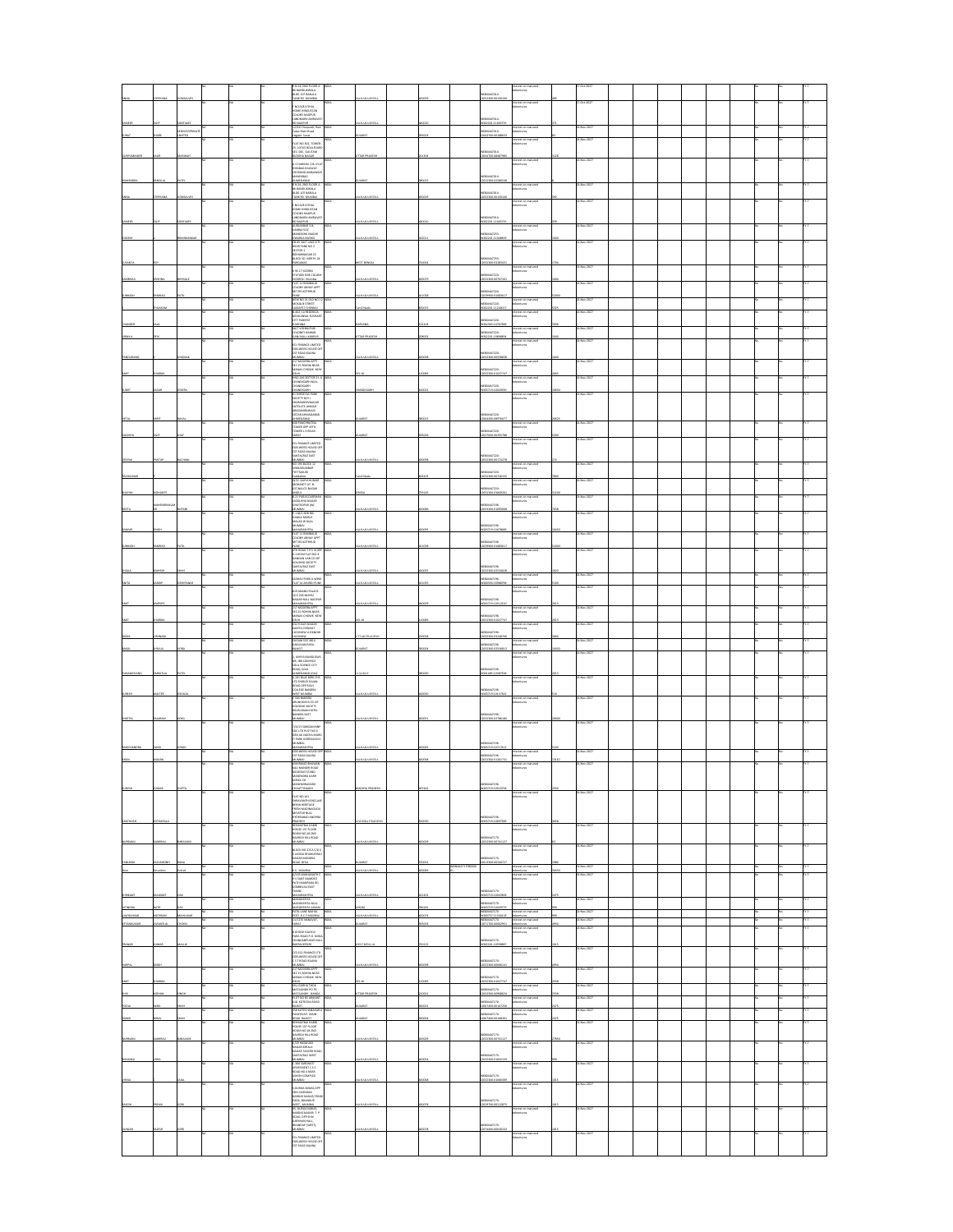|                      |                        |                      |  |                                                                                                                                                                                                                                |                         |         |                                     | rterest on matured<br>lebentures |       |                |  |  |  |  |
|----------------------|------------------------|----------------------|--|--------------------------------------------------------------------------------------------------------------------------------------------------------------------------------------------------------------------------------|-------------------------|---------|-------------------------------------|----------------------------------|-------|----------------|--|--|--|--|
|                      |                        |                      |  | SHUBHAA OK<br>DINDAYAL ROAD NG<br>HAVDAAN MANDIR<br>OMBINU WEST<br>VILGANI BALAGOR<br>WEGANI BALAGOR<br>BART<br>BALAGORI BALAGOR                                                                                               |                         |         | 680687170                           |                                  |       |                |  |  |  |  |
|                      |                        |                      |  |                                                                                                                                                                                                                                |                         |         | 032300-0167                         | erest on matured<br>Sentanes     |       | Nov-2027       |  |  |  |  |
|                      |                        |                      |  |                                                                                                                                                                                                                                |                         |         | 6806A7170-<br>2022200-0072          |                                  |       |                |  |  |  |  |
|                      |                        |                      |  | ariser<br>Ew NO 9 OLD NO 5<br>UPPUSWAMY NAGAI<br>STREET<br>YANAVARAM                                                                                                                                                           |                         |         |                                     | rest on matured<br>entures       |       |                |  |  |  |  |
|                      |                        |                      |  |                                                                                                                                                                                                                                |                         |         | E804077Y0<br>033500-0002            |                                  |       |                |  |  |  |  |
|                      |                        |                      |  | <i><b><i>Thomas</i>sure</b><br/>7 Mancus<br/>Apartments Near<br/>Rita Shahraalig<br/>Rita Shahraalig<br/>Tarthoning</i>                                                                                                        |                         |         | 8060770-                            | erest on matured<br>Sentanes     |       | $-44 - 2026$   |  |  |  |  |
|                      |                        |                      |  |                                                                                                                                                                                                                                |                         |         | 033500-0020                         | rest on ma<br>retures            |       | $4-202$        |  |  |  |  |
|                      | wwsw                   |                      |  | RITA SHAHBALIG<br>AHMEDABAD<br>SHIERAI BARDDA<br>2ND STREET WEST<br>MAMBALAM<br>CHEMAN                                                                                                                                         | mil Nadı                | ooza    | 80407710<br>12064200-00085314       |                                  |       |                |  |  |  |  |
|                      |                        |                      |  |                                                                                                                                                                                                                                |                         |         |                                     | rest on matured<br>entanes       |       |                |  |  |  |  |
|                      |                        |                      |  | 2, LIMIYA BUNGLOWS<br>NR, JER COMPUSX<br>SOLA SOENCE CITY<br>ROAD, SOLA                                                                                                                                                        |                         |         | 03607710                            |                                  |       |                |  |  |  |  |
|                      | <b>BAATLAS</b>         |                      |  | UUD) GASAD (GUL)                                                                                                                                                                                                               | <b>LLRA</b>             | ×       | 1001485-10087238                    | rest on mati<br>entanes          |       |                |  |  |  |  |
|                      |                        |                      |  | PLOT-365 GROUND<br>FLOOR SEVER CASTLE<br>GHERE PUNUMB SOC<br>MANHARULROAD<br>ANDHERE EAST<br>MULMBAL                                                                                                                           |                         |         |                                     |                                  |       |                |  |  |  |  |
|                      |                        |                      |  |                                                                                                                                                                                                                                |                         |         | 80607710<br>01975-1007242           |                                  |       |                |  |  |  |  |
|                      |                        |                      |  |                                                                                                                                                                                                                                |                         |         |                                     | erest on matured<br>ientanes     |       |                |  |  |  |  |
|                      |                        |                      |  | 2-703 ARMY COLONY<br>DARA ENCLAND SEC-9<br>NERUL NAVA MUINEAU<br>NAVA MUINEAU<br>NAVA MUINEAU<br>NASTU RIDDHI CHSL                                                                                                             |                         |         | 804079YG-<br>02719-10802            |                                  |       |                |  |  |  |  |
|                      |                        |                      |  |                                                                                                                                                                                                                                |                         |         |                                     | arest on mature<br>bentures      |       | $M - 202$      |  |  |  |  |
|                      |                        |                      |  | WASHU HERZHI CHOC<br>FLAT NO A 901<br>JIAMATA ROAD PUN<br>HOUSE ANDHERE E<br>MUUVEAL                                                                                                                                           |                         |         | agescripts                          |                                  |       |                |  |  |  |  |
|                      |                        |                      |  |                                                                                                                                                                                                                                |                         |         | 122003-072                          | rrest on matured<br>ientures     |       | Aug-2027       |  |  |  |  |
|                      |                        |                      |  | JITE NO 6 A 67H<br>OOR JOHAR HOUSE<br>I LU TSUN SARANI P<br>HYDE LANE KOLKATA<br>CT DOUGL                                                                                                                                      |                         |         |                                     |                                  |       |                |  |  |  |  |
|                      |                        | DCOMMERS<br>TLTD     |  |                                                                                                                                                                                                                                | EST BENGA               |         | E8046079YG-<br>303028-55027094      |                                  |       | Mq202          |  |  |  |  |
|                      |                        |                      |  | KST BENGAL<br>RL/D PANCH SHEEL<br>ARK SECTOR 21<br>ANDHINAGAR                                                                                                                                                                  |                         |         | 214020423<br>001276-30284           | rrest on matured<br>ietitanes    |       |                |  |  |  |  |
|                      |                        |                      |  | VNOHINALAR<br>VNOHINAGAR<br>ISLIVIDHA KUNI<br>ING H 4 S<br>TAMPURA - NGW<br>INA                                                                                                                                                |                         |         |                                     | erest on matured<br>ientanes     |       | Aug-2027       |  |  |  |  |
|                      |                        |                      |  |                                                                                                                                                                                                                                |                         |         | CROMOTIVG<br>032300-0110928         |                                  |       | Aug-202        |  |  |  |  |
|                      |                        |                      |  | élhe<br>O.Tulší řamá 1.25<br>Ector 11 řlock<br>"Rohini Délhi néw<br>Clhe North West                                                                                                                                            |                         |         |                                     | arest on matured<br>bentares     |       |                |  |  |  |  |
|                      |                        |                      |  |                                                                                                                                                                                                                                |                         |         | \6804079Y6-<br>2046200-01898119     |                                  |       |                |  |  |  |  |
|                      |                        |                      |  | 2 DADLANI PARK<br>AUM THANE WES                                                                                                                                                                                                |                         |         | 499102842<br>032300-0155274         | rest on ma<br>entures            |       |                |  |  |  |  |
|                      |                        |                      |  | HANG<br>GR SECTIOR 12<br>K PURAM NGW                                                                                                                                                                                           |                         |         | 680407477-<br>1033600-0182313       | irest on matures<br>ienbanes     |       | $-44 - 202$    |  |  |  |  |
|                      |                        |                      |  | ELHE<br> NO. HH 288<br> NONCO COLONY<br>ENUNDOT<br> DNEBHADRA UP                                                                                                                                                               |                         |         |                                     | arest on matured<br>bentures     |       | $44 - 202$     |  |  |  |  |
|                      |                        |                      |  |                                                                                                                                                                                                                                |                         |         | 83607677-<br>03650-10612283         | rrest on matured                 |       |                |  |  |  |  |
|                      |                        |                      |  |                                                                                                                                                                                                                                |                         |         | 3040747-<br>11200-0069              | entates                          |       |                |  |  |  |  |
|                      |                        |                      |  |                                                                                                                                                                                                                                |                         |         |                                     | erest on matured<br>Sentanes     |       | 14.202         |  |  |  |  |
|                      |                        |                      |  | -<br>THE SHRIMAN SOCKTY<br>BH JAGRUTI PARK SOC<br>GT BHOCK NO B<br>COLOUR CHEM<br>DEFICER COLONY<br>DEFICER COLONY<br>DEFICER COLONY<br>DEFICER COLONY<br>DEFICER COLONY                                                       |                         |         | E80407477-<br>013200-01491          |                                  |       |                |  |  |  |  |
|                      |                        |                      |  |                                                                                                                                                                                                                                |                         |         |                                     | rest on matured<br>entanes       |       |                |  |  |  |  |
|                      |                        |                      |  | RAT NO 2205 SEA<br>RAMA BIDG DOSTI<br>RAMMAGOES TOKERSI<br>MUMBAI<br>MUMBAI                                                                                                                                                    |                         |         |                                     |                                  |       |                |  |  |  |  |
|                      |                        |                      |  |                                                                                                                                                                                                                                |                         |         | 680407477-<br>303008-5834741        |                                  |       |                |  |  |  |  |
|                      |                        |                      |  | 8-86, AKSHATA<br>SOCIETY OPP.<br>ANANDNAGAR HAAN                                                                                                                                                                               |                         |         |                                     | irest on matured<br>ientures     |       | AF-2028        |  |  |  |  |
|                      | CONDIGATION            |                      |  | <b>GAD VADODARA</b>                                                                                                                                                                                                            | <b>IMANT</b>            | 0022    | NEBOAKOT er7-<br>NGC 1994-101996-21 |                                  |       |                |  |  |  |  |
|                      |                        |                      |  | 24/2, ANSALI<br>REDG NR APANO<br>REDG NR APANO<br>REDG NR APANO SHOW<br>REDG NR APANO SHOW<br>WING PALAM NR APANO<br>NR PALAM NR APANO SHAH NR APANO<br>DG FALAM NR APANO                                                      |                         |         |                                     | rest on maturi<br>entures        |       |                |  |  |  |  |
|                      |                        |                      |  |                                                                                                                                                                                                                                |                         |         |                                     |                                  |       |                |  |  |  |  |
|                      |                        |                      |  |                                                                                                                                                                                                                                |                         |         | E8040747-<br>0E3800-00101           |                                  |       |                |  |  |  |  |
|                      |                        |                      |  |                                                                                                                                                                                                                                |                         |         | NERDAKOT (Y.T.<br>NGC 2258-13256360 | <b>Sentanes</b>                  |       |                |  |  |  |  |
|                      |                        |                      |  | <b>DELHI DELHI INDIA<br/>12 MAY FAIR VEER<br/>NASIMAN POINT ROA<br/>NASIMAN POINT ROA<br/>NASIMAN MUNIBAI</b><br>NASIMAN MUNIBAI                                                                                               |                         |         |                                     | est on i<br>etares               |       |                |  |  |  |  |
|                      |                        |                      |  |                                                                                                                                                                                                                                |                         |         | 07617<br>2719-1092                  |                                  |       |                |  |  |  |  |
|                      |                        |                      |  | MANURANCINA<br>MANURANCINA<br>WASH HILL OFF<br>GUILL MUMBA<br>GUILL MUMBAR<br>MANURANCINA<br>MANURANCINA<br>MANURANCINA<br>SELF SCOOR 12<br>DELH<br>DELH                                                                       |                         |         |                                     | erest on m<br>Sentures           |       |                |  |  |  |  |
|                      |                        |                      |  |                                                                                                                                                                                                                                |                         |         | 180607677-<br>102719-1025697        |                                  |       |                |  |  |  |  |
|                      |                        |                      |  |                                                                                                                                                                                                                                |                         |         |                                     | erest on matured<br>bentures     |       | $A_{4} + 202$  |  |  |  |  |
|                      |                        |                      |  |                                                                                                                                                                                                                                |                         |         |                                     | erest on matured<br>entures      |       | Aug-2027       |  |  |  |  |
|                      |                        |                      |  |                                                                                                                                                                                                                                |                         |         | 8080747-<br>00650-10613382          | rest on mature                   |       |                |  |  |  |  |
|                      |                        |                      |  |                                                                                                                                                                                                                                |                         |         |                                     | entanes                          |       |                |  |  |  |  |
|                      |                        |                      |  |                                                                                                                                                                                                                                |                         |         | .<br>680407677-014                  | irest on matured<br>ientures     |       | Aug-2022       |  |  |  |  |
|                      |                        |                      |  | EMPLOYED AND RESERVED AND RESERVED AND RESERVED ON A SHARE STANDARD AND RESERVED A SHARE STANDARD AND RESERVED A SHARE STANDARD AND RESERVED A SHARE STANDARD AND RESERVED A SHARE STANDARD AND RESERVED A SHARE STANDARd STAN |                         |         | :8060767-<br>101250-28787031        |                                  |       |                |  |  |  |  |
|                      |                        |                      |  | ANUSHALI LANE<br>IATIOPAR (E)                                                                                                                                                                                                  |                         |         | <b>MADLEY2</b>                      | onest con mu<br>ventures         |       |                |  |  |  |  |
|                      |                        |                      |  |                                                                                                                                                                                                                                |                         |         | 12031107                            |                                  |       | Aug-2022       |  |  |  |  |
|                      |                        | arwalaan             |  | IMBAI<br>2 LAUBAZAR ST 380<br>103 BLOCK C<br>1105TA XOLIGITA<br>114001143CA                                                                                                                                                    |                         |         |                                     | erest on matured<br>Sentanes     |       |                |  |  |  |  |
|                      |                        |                      |  |                                                                                                                                                                                                                                |                         |         |                                     | rest on m<br>entures             |       |                |  |  |  |  |
|                      |                        |                      |  | ZH UMMIMMAN<br>CASTLE DR MGAT<br>NARAIN LANE NEAR<br>DUBE S BLIND SCHOOL<br>ALLAHABAD                                                                                                                                          | <b>MA PAADE</b>         |         | 280407477-<br>302678-30118564       |                                  |       | Aug-2027       |  |  |  |  |
|                      |                        |                      |  | 14/2,ANIALI<br>BLDG,NR.APANA<br>BAZAR,BEHIND<br>RODMAL N.BONO,MUI<br>RODMAL N.BONO,MUI<br>RODMALTI - LIIBERIN                                                                                                                  |                         |         |                                     | sterest on matured<br>lebentures |       |                |  |  |  |  |
|                      |                        |                      |  |                                                                                                                                                                                                                                |                         |         | 8040747                             |                                  |       |                |  |  |  |  |
|                      |                        |                      |  |                                                                                                                                                                                                                                | <b>LARASHTE</b>         |         | 12063800-00105851<br>68040747       |                                  |       |                |  |  |  |  |
|                      |                        |                      |  |                                                                                                                                                                                                                                |                         |         |                                     |                                  |       |                |  |  |  |  |
|                      |                        |                      |  |                                                                                                                                                                                                                                |                         |         | 02269-1225624                       | vrest on ma<br>entanes           |       |                |  |  |  |  |
|                      |                        |                      |  |                                                                                                                                                                                                                                |                         |         |                                     | arest on matured<br>bentures     |       | 2-Aug-2022     |  |  |  |  |
|                      |                        | <b><i>ELIWAL</i></b> |  | MODIFICATION<br>NORWEGY MUNICIPAL<br>NIS QN APS PALAM NOW<br>NING PALAM NOW<br>NUMBAMAN POINT ROA<br>NAMANAN POINT ROA<br>MAMARASHTRA<br>MAMARASHTRA                                                                           | <b>HARASHTE</b>         |         | 680407677-<br>000719-10025741       |                                  |       |                |  |  |  |  |
|                      |                        |                      |  |                                                                                                                                                                                                                                |                         |         |                                     | rest on ma<br>entures            |       |                |  |  |  |  |
|                      |                        |                      |  |                                                                                                                                                                                                                                |                         |         | 80407477-<br>02719-10254974         |                                  |       |                |  |  |  |  |
|                      |                        |                      |  | MANARASINTA<br>ANNARASINTA<br>103 ACME ENCLANE<br>WASH HILL OFF<br>MALLIND LINE RD<br>COREGACN WEST<br>ANNARASINTA                                                                                                             |                         |         |                                     | rrest on matured<br>ientures     |       |                |  |  |  |  |
| <b>QMAD</b>          | <b><i>CONFALAN</i></b> | ORLAMARIN            |  | 8-215 MAHANEER<br>REGAL APARTMENT<br>RASAUANA NGR MIN                                                                                                                                                                          | <b>ARNATAKA</b>         | COER    | 10000278-10006443                   |                                  | 18900 |                |  |  |  |  |
|                      | <b>Stag</b>            |                      |  |                                                                                                                                                                                                                                |                         |         | 680407521-<br>001774-11390451       | rest on matured<br>entanes       |       |                |  |  |  |  |
|                      |                        |                      |  |                                                                                                                                                                                                                                |                         |         |                                     | erest on mature<br>ettates       |       |                |  |  |  |  |
|                      |                        |                      |  |                                                                                                                                                                                                                                |                         |         | 30407521-<br>102201-1123061         |                                  |       |                |  |  |  |  |
| <b>MAN</b>           |                        |                      |  |                                                                                                                                                                                                                                | <b>LARASHTE/</b>        |         | INEB04607521-<br>INGC2269-11281640  | arest on ma<br>bentures          |       |                |  |  |  |  |
|                      |                        |                      |  |                                                                                                                                                                                                                                |                         |         |                                     | rest on i<br>entures             |       |                |  |  |  |  |
|                      |                        |                      |  |                                                                                                                                                                                                                                |                         |         | 0607521<br>0513-1076                |                                  |       |                |  |  |  |  |
|                      |                        |                      |  |                                                                                                                                                                                                                                |                         |         |                                     | terest on matured<br>bentures    |       |                |  |  |  |  |
|                      |                        |                      |  |                                                                                                                                                                                                                                | <b>ARASHTE</b>          |         | E80407521-<br>302201-10923149       |                                  |       |                |  |  |  |  |
|                      | ou                     |                      |  |                                                                                                                                                                                                                                |                         |         | 12700002                            | terest on matured<br>bentures    |       | <b>OK-2026</b> |  |  |  |  |
|                      |                        | wccy                 |  | RATNO - 1,<br>KOGSHNARAPT<br>WING - 8, ANANO<br>DHAN COLONY 8 / H<br>BULKULE HALL NASHK<br>RIGAR LTEEL AND<br>CHHATGGARH<br>CHHATGGARH<br>RAGARH                                                                               | <b>MOHYA PRADESH</b>    | coos    | 4900118-11255683                    | arest on matured<br>bentures     |       |                |  |  |  |  |
|                      |                        | <b>MOAR</b>          |  | ANGARIN<br>WEDITA ROAD<br>RADHAN NAGAR<br>ULL SILIGURI                                                                                                                                                                         | <b>E BENGAL</b>         | .<br>Ma | 680607521-<br>(200394-1485962)      | rest on mature                   |       |                |  |  |  |  |
|                      |                        |                      |  | V402 ANKLIR SOCIETY<br>ITH FLOOR'S K BOLE<br>ROAD DADAR MUNARA                                                                                                                                                                 |                         |         | 80407521-<br>01220-18599            | entates                          |       |                |  |  |  |  |
|                      |                        |                      |  |                                                                                                                                                                                                                                |                         |         |                                     | arest on matured<br>bentures     |       | Dec-2026       |  |  |  |  |
|                      |                        |                      |  |                                                                                                                                                                                                                                |                         |         | 104107521-<br>11220-184881          |                                  |       |                |  |  |  |  |
| 122844               |                        |                      |  | 002 SUDAMA DRUSHTI<br>TUKARAM NAGAR<br>DOMBIVU GAST THANG<br>B-115 AMAR COLONY<br>NGW DIGHI<br>ELHI DELHI                                                                                                                      |                         | ю       | 45200003<br>102719-10742054         | erest on matureo<br>Sentares     |       |                |  |  |  |  |
|                      |                        |                      |  |                                                                                                                                                                                                                                |                         |         |                                     | rest on ma<br>entanes            |       |                |  |  |  |  |
|                      |                        |                      |  |                                                                                                                                                                                                                                |                         |         | 80407521-<br>124500-0041            |                                  |       |                |  |  |  |  |
|                      |                        |                      |  | RHAGYODAY SOCIETY,<br>NR GITMANDAN<br>APPARTMENT, AT-PO-<br>216 RH ENCLAVE<br>PASCHIM VIHAR NULL<br>IN DELHI                                                                                                                   |                         | œ       | 127000024<br>001151-3676504         | terest on m<br>bentures          |       |                |  |  |  |  |
|                      |                        |                      |  |                                                                                                                                                                                                                                |                         |         |                                     | rest on ma<br>entures            |       |                |  |  |  |  |
|                      |                        |                      |  |                                                                                                                                                                                                                                | <b>AR PRADES</b>        |         | 680407521-<br>032300-0082969        |                                  |       |                |  |  |  |  |
|                      |                        |                      |  | IN 155 ARYA NAGAR<br>SURA KIND ROD<br>NAGAR NGAM PS<br>NAGAR NGAM PS<br>SG3-1 ADDVANNU<br>DAMELU GHEE KANTA<br>DAMELU GHEE KANTA<br>NAMELU GHEE KANTA                                                                          |                         |         | 107521-                             | terest on m<br>iebentures        |       |                |  |  |  |  |
| VGALCN               |                        |                      |  |                                                                                                                                                                                                                                | MRAT                    |         | 12046700-00045490<br>45000031       | arest on mat<br>bentures         |       |                |  |  |  |  |
|                      |                        |                      |  | uantdarad<br>Vajs Sommunla<br>Kids Tardeo Null<br>Munian                                                                                                                                                                       |                         |         | 101549-19670574                     | terest on matured<br>ebentures   |       | Orc-2026       |  |  |  |  |
|                      | <b>STAMA</b>           |                      |  | <b>VEGS, LAISSE PRABINA</b><br>DAWOOD BAUG LANG<br>NR BMC SOH ANDHERI                                                                                                                                                          |                         |         |                                     |                                  |       |                |  |  |  |  |
| wecce                |                        |                      |  |                                                                                                                                                                                                                                | <b><i>SURASHTRA</i></b> |         | NEB04KOTSZ1-<br>L3011301-0003E157   | rest on matured<br>entures       |       |                |  |  |  |  |
| <b><i>ATREME</i></b> |                        |                      |  | W MUMBAL<br>8 303 SDDHANT<br>MARKET MTNL ROAD<br>NEAR RUPAU THEATRE<br>NAAR RUPAU THEATRE                                                                                                                                      |                         |         | 127000034<br>2032300-0264606        |                                  |       |                |  |  |  |  |
| w                    |                        |                      |  | AGRUE.                                                                                                                                                                                                                         | <b><i>SURASHTRA</i></b> |         | 45000031<br>2012200-00576264        | terest on matured<br>bentares    |       |                |  |  |  |  |
|                      |                        |                      |  |                                                                                                                                                                                                                                |                         |         |                                     | rest on mat<br>entures           |       |                |  |  |  |  |
|                      |                        |                      |  |                                                                                                                                                                                                                                |                         |         |                                     |                                  |       |                |  |  |  |  |
|                      |                        |                      |  | ELAT NO 101<br>SHAVANATHI ENCLAVE<br>SEHN HERITAGE<br>FRESH MADINAGUDA<br>MIYAPUR NULL<br>HIDERARD ANDHRA<br>MOLOCCU                                                                                                           |                         |         |                                     |                                  |       |                |  |  |  |  |
|                      |                        |                      |  |                                                                                                                                                                                                                                | <b>GRA PRADES</b>       |         | NEB04KOTSZ1-<br>NGC3719-10697389    | arest on matured<br>bentures     |       | Dec-2020       |  |  |  |  |
|                      |                        |                      |  |                                                                                                                                                                                                                                |                         |         | 680407825<br>102269-1222591         |                                  |       |                |  |  |  |  |
|                      |                        |                      |  | HIDERARAD ANDHRA<br>RADESH<br>SAN 24 PHD COLONY<br>SATAP NAGAR<br>IADARARI KOTA<br>IADARARI KOTA<br>KUSTREIT AT-PATAN<br>ANNUND TA - PATAN<br>ANNUND TA - PATAN                                                                |                         |         | E80407825-<br>300982-10615568       | arest on matured<br>bentures     |       | 0.225          |  |  |  |  |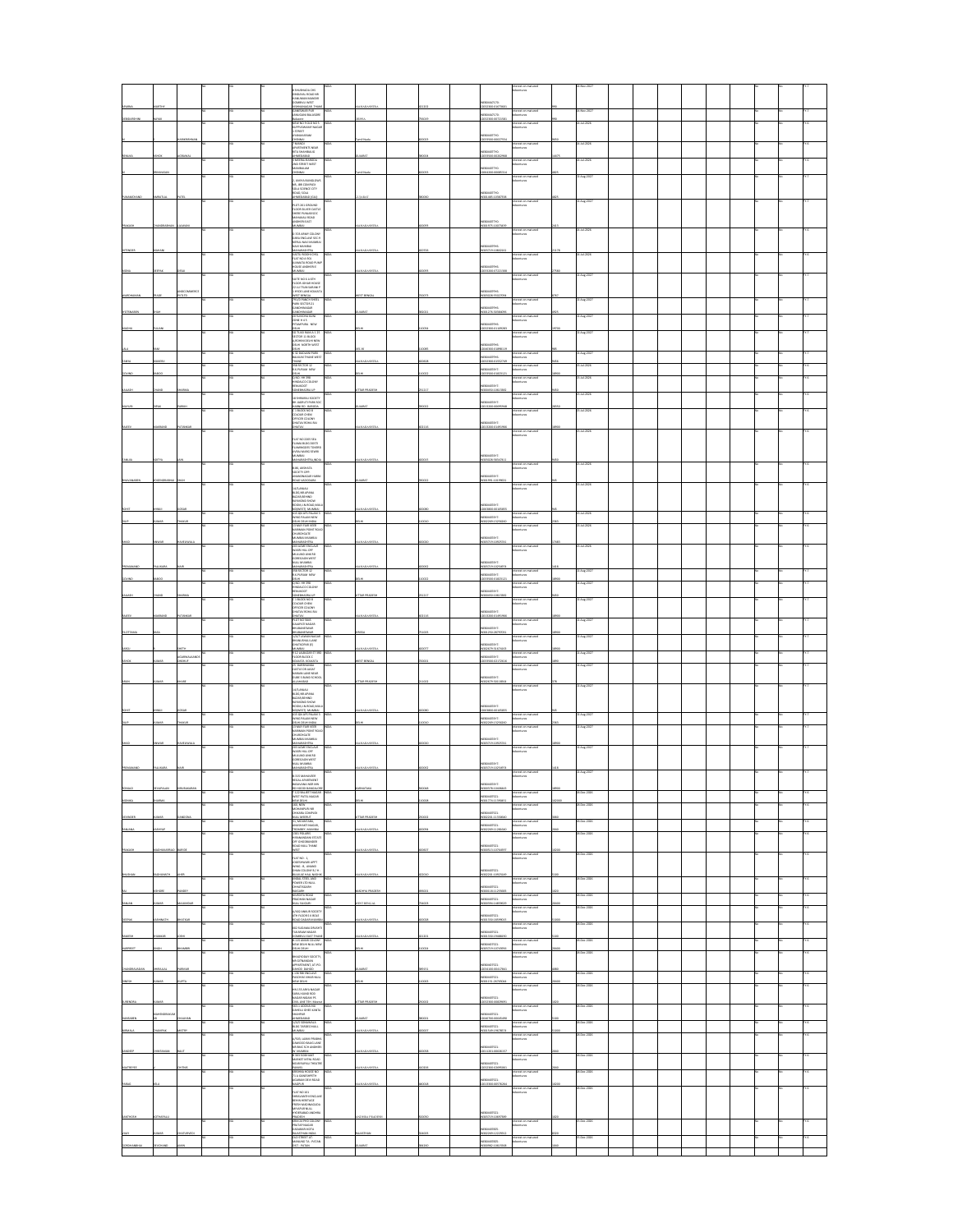|        |  |  | iankalyan nagar<br>Flat no 403 samolis<br>Building 4th floor<br>Malvani malia<br>West Muimbai                                                                                                                                              |                     |  |                                                         |                                                       |             |  |  |  |  |  |
|--------|--|--|--------------------------------------------------------------------------------------------------------------------------------------------------------------------------------------------------------------------------------------------|---------------------|--|---------------------------------------------------------|-------------------------------------------------------|-------------|--|--|--|--|--|
|        |  |  |                                                                                                                                                                                                                                            |                     |  | E80407825-<br>302603-101121                             |                                                       |             |  |  |  |  |  |
|        |  |  | g Krishan Nagar 22<br>Cidam Ward No 43<br>Mpur Japur                                                                                                                                                                                       |                     |  | 04A7022-                                                | entures                                               |             |  |  |  |  |  |
|        |  |  |                                                                                                                                                                                                                                            |                     |  |                                                         |                                                       |             |  |  |  |  |  |
|        |  |  | D WASHAMAN FLAT<br>R MAN MERCHART<br>US STAND PALDI<br>MAECHARAD<br>MAECHARAD<br>ROSS ROAD ARVIND<br>ATH BHATIA BASTI P<br>ATH BHATIA BASTI P<br>MACMA                                                                                     |                     |  | 6806A7022-<br>2064700-0037539                           |                                                       |             |  |  |  |  |  |
|        |  |  |                                                                                                                                                                                                                                            |                     |  |                                                         | erest on matured<br>Sentanes                          | M-20M       |  |  |  |  |  |
|        |  |  |                                                                                                                                                                                                                                            |                     |  | EBD6IA7022-                                             |                                                       |             |  |  |  |  |  |
|        |  |  | MSHEDPLR                                                                                                                                                                                                                                   |                     |  | 032300-0058781                                          |                                                       |             |  |  |  |  |  |
|        |  |  | ri g.f. saini Enclavi<br>Hikas marg east                                                                                                                                                                                                   |                     |  | E806M7022-<br>03719-10114622                            |                                                       |             |  |  |  |  |  |
|        |  |  | DELHI DELHI<br>ECL FINANCE LTD<br>EDELWEISS HOUSE OF<br>EDELWEISS HOUSE OF<br>EANTACRUZ EAST                                                                                                                                               |                     |  |                                                         |                                                       |             |  |  |  |  |  |
|        |  |  | isdrs                                                                                                                                                                                                                                      | <b>LARASHTE</b>     |  | E806IA7022<br>032300-0076756                            |                                                       |             |  |  |  |  |  |
|        |  |  | Minner<br>MAVENUE M 10 FLAT<br>AND SOL RUSTMEE<br>CITY MARANGE FATA<br>COAD NEAR THANS<br>MAVAN N S WARD N<br>27 TIT ROAD<br>ANTLAN (M.P.)                                                                                                 |                     |  |                                                         |                                                       |             |  |  |  |  |  |
|        |  |  |                                                                                                                                                                                                                                            |                     |  | 30447022-<br>122300-02816                               |                                                       |             |  |  |  |  |  |
|        |  |  |                                                                                                                                                                                                                                            |                     |  | 80647022                                                | rest on matured<br>entures                            | Dec-2020    |  |  |  |  |  |
|        |  |  |                                                                                                                                                                                                                                            |                     |  |                                                         | rest on r<br>Hitlares                                 |             |  |  |  |  |  |
|        |  |  |                                                                                                                                                                                                                                            |                     |  |                                                         |                                                       |             |  |  |  |  |  |
|        |  |  |                                                                                                                                                                                                                                            |                     |  | 306A7063-<br>100513-15554115                            |                                                       | $May-202$   |  |  |  |  |  |
|        |  |  | 118/5 INVALIA 157<br>1003 ROAD NO 24 A<br>1018 SOCIETY SON<br>1018 SOCIETY SON<br>1010 AVA COSTAL<br>1010 AV P O SOGINE<br>1020 AD V P O SOGINE<br>1020 AD V P O SOGINE<br>1020 AD V P O SOGINE<br>1020 P O SOGINE<br>1020 AD V P O SOGINE |                     |  |                                                         | terest on matured<br>ebentures                        |             |  |  |  |  |  |
|        |  |  |                                                                                                                                                                                                                                            |                     |  | E205A1692A<br>02201-10936                               |                                                       |             |  |  |  |  |  |
|        |  |  |                                                                                                                                                                                                                                            |                     |  |                                                         |                                                       |             |  |  |  |  |  |
|        |  |  | 254/255 MANG<br>ARAKTMENT 4TH FL R<br>MO 4DA NGAR MOUNT<br>MERI SCHOOL<br>MWHARAKTMEN<br>SCHICOSGAON<br>MAHARAGHTMA<br>MAHARAGHTMA                                                                                                         |                     |  |                                                         |                                                       |             |  |  |  |  |  |
|        |  |  |                                                                                                                                                                                                                                            |                     |  | NERONA7063-<br>NGODS13-17645309                         |                                                       |             |  |  |  |  |  |
|        |  |  |                                                                                                                                                                                                                                            | <b>ARASHITE</b>     |  |                                                         | rest on                                               |             |  |  |  |  |  |
|        |  |  | N COMPLEX NO. 2<br>COM NO.39<br>HINCHPADA, ROAD<br>AL PEN DIST, RAIGAD                                                                                                                                                                     |                     |  | 806A7063-<br>02437-10561                                |                                                       |             |  |  |  |  |  |
|        |  |  |                                                                                                                                                                                                                                            |                     |  |                                                         | rest on mature<br>entures                             | May-202     |  |  |  |  |  |
|        |  |  |                                                                                                                                                                                                                                            |                     |  | 6806147063-<br>301330-183931                            |                                                       |             |  |  |  |  |  |
|        |  |  | NARD OPPOSITE<br>GAROA KAFAD DUKAN<br>SENDA CHOWE GAON<br>BHAWA ROAD OPP<br>GANWAR ROAD OPP<br>GANWAR ROC MILL<br>GANWAR ROC                                                                                                               |                     |  |                                                         | etanes                                                |             |  |  |  |  |  |
|        |  |  |                                                                                                                                                                                                                                            |                     |  | 200417063-<br>301137-1635                               | rest on mat                                           |             |  |  |  |  |  |
|        |  |  | MMTARI CG<br>AHESH CLOTH<br>ORES SHASTRI<br>KAMTARI CG<br>MMTARI CG                                                                                                                                                                        | <b>COLPRADE</b>     |  | 6806M7063-<br>001127-16355                              | etates                                                |             |  |  |  |  |  |
|        |  |  | .<br>Katalog na Ang Near<br>Katalog na Angli                                                                                                                                                                                               |                     |  |                                                         | rrest on r<br>entures                                 |             |  |  |  |  |  |
|        |  |  | MMTARICG<br>NTOSHI SADAN<br>KAWA ROAD NULL                                                                                                                                                                                                 |                     |  | 0647063<br>01330-3016                                   |                                                       |             |  |  |  |  |  |
|        |  |  |                                                                                                                                                                                                                                            | <b>IYA PRADES</b>   |  | INERDIA/TOER-<br>INGEDEERD/2074008                      | rest on r<br>entures                                  |             |  |  |  |  |  |
|        |  |  | HAMTARI (CG)<br>242 SRI NAGAR<br>CLONY<br>ANNAVARAM<br>ANNAVARAM                                                                                                                                                                           |                     |  |                                                         |                                                       |             |  |  |  |  |  |
|        |  |  |                                                                                                                                                                                                                                            |                     |  | 0447062<br>00023-2127                                   |                                                       |             |  |  |  |  |  |
|        |  |  | ANNAVARAM<br>0-1204<br>TAMMADHARA TPT<br>GAGHAPATIMAR<br>GAGHAPATIMAR<br>402 HOTI TOWER,                                                                                                                                                   |                     |  | 306A7063-<br>102201-101211                              | etates                                                |             |  |  |  |  |  |
|        |  |  |                                                                                                                                                                                                                                            |                     |  |                                                         | irest on i<br>ientures                                |             |  |  |  |  |  |
|        |  |  | IEMIZZIOTTOMAK,<br>GPP, ANANDIVAN<br>ASHRAM, S. V.ROAD<br>KANDIVIJ-WEST<br>MUMRAT                                                                                                                                                          |                     |  |                                                         |                                                       |             |  |  |  |  |  |
|        |  |  |                                                                                                                                                                                                                                            |                     |  |                                                         | test on matured<br>etures                             |             |  |  |  |  |  |
|        |  |  | - 12, GUNDANGUPT<br>PARTMENT B/H<br>HIANAND COLLEGE<br>JIL AHMEDABAD                                                                                                                                                                       |                     |  |                                                         |                                                       |             |  |  |  |  |  |
|        |  |  |                                                                                                                                                                                                                                            |                     |  | E8061A7063-<br>302205-11377535                          | rderest on matured<br>Sebentures                      | $Map-20$    |  |  |  |  |  |
|        |  |  | i 402 THAKKAR PLAZA<br>K ROAD NO 4 IRANI<br>WADI KANDIVALI WES                                                                                                                                                                             |                     |  |                                                         |                                                       |             |  |  |  |  |  |
|        |  |  | <b>IASMUS</b>                                                                                                                                                                                                                              | LARASHTRA           |  | NERDAIA 7063-<br>2033300-00606633                       |                                                       |             |  |  |  |  |  |
|        |  |  | PALM VIÊW OKS LTD<br>RK 27 RKS 2016<br>DOMBIVALI FKO B 202<br>DOMBIVALI THANE<br>SOMBIVALI THANE                                                                                                                                           |                     |  |                                                         |                                                       |             |  |  |  |  |  |
|        |  |  |                                                                                                                                                                                                                                            |                     |  | E806A70E3-<br>003719-10198677                           |                                                       | May-2022    |  |  |  |  |  |
|        |  |  | LOT/NO 119 LENDRA<br>ARK RAMDASPETH<br>HGPUR<br>ECTOR M ALIGANI<br>ECTOR M ALIGANI<br>UCKNOW                                                                                                                                               |                     |  | COOK AUGUST<br>10000-0284                               | rest on matured<br>retures                            |             |  |  |  |  |  |
|        |  |  |                                                                                                                                                                                                                                            |                     |  | 306A7089-<br>601330-2113065                             | rest on matured<br>retures                            |             |  |  |  |  |  |
|        |  |  |                                                                                                                                                                                                                                            | TAR PRADISH         |  |                                                         | .<br>Vest on ma<br>Jentures                           |             |  |  |  |  |  |
|        |  |  | ELTON MARINE                                                                                                                                                                                                                               |                     |  | INEB04IA7089-<br>IN902201-1095<br>NEROEIA 7089-         | erest on ma<br>Sentures                               |             |  |  |  |  |  |
|        |  |  |                                                                                                                                                                                                                                            |                     |  | 010600-0123879                                          |                                                       |             |  |  |  |  |  |
|        |  |  |                                                                                                                                                                                                                                            |                     |  | anua mes<br>00039-13121                                 | erest on matured<br>bentures                          |             |  |  |  |  |  |
|        |  |  | ROTHOMAGIA<br>MANAGIA<br>PARTMENT CAPTY<br>PARTMENT CAPTY<br>ROLL BHAWAGIA<br>ROLL BHAWAGIA<br>RI TIT, DEVISA FLAT<br>KALPUR NULL<br>MAEDABAD                                                                                              |                     |  | EBONA7089-<br>002201-11360                              | rrest on matured<br>ientures                          | May-202     |  |  |  |  |  |
|        |  |  |                                                                                                                                                                                                                                            |                     |  |                                                         | arest on mat<br>bentures                              |             |  |  |  |  |  |
|        |  |  | ANNAR OPP SUB<br>OST OFFICE STATION<br>OAD VISMAGAR DIST<br>SHGANA N GLU                                                                                                                                                                   |                     |  | <b>BOARA 2089</b><br>01276-302                          |                                                       |             |  |  |  |  |  |
|        |  |  |                                                                                                                                                                                                                                            |                     |  | -                                                       | rest on matured<br>entures                            | lay-2027    |  |  |  |  |  |
|        |  |  |                                                                                                                                                                                                                                            |                     |  |                                                         |                                                       |             |  |  |  |  |  |
|        |  |  | GEETANAGARSOC<br>KVROAD, NADA                                                                                                                                                                                                              |                     |  |                                                         |                                                       | May-200     |  |  |  |  |  |
|        |  |  | .<br>GITANAGARSOC,<br>IKVROAD, NADIA                                                                                                                                                                                                       |                     |  | AG004A7089-<br>042000-00063                             | rest on m<br>entanes                                  |             |  |  |  |  |  |
|        |  |  |                                                                                                                                                                                                                                            |                     |  |                                                         |                                                       |             |  |  |  |  |  |
|        |  |  | ir Pushprunu<br>Kockty Behind Ger<br>Defice Ankleshwar<br>Knoleshwar<br>F702 Sheelalerh                                                                                                                                                    |                     |  | 806147089-<br>01330-1712011                             |                                                       |             |  |  |  |  |  |
|        |  |  |                                                                                                                                                                                                                                            |                     |  |                                                         | etans                                                 |             |  |  |  |  |  |
|        |  |  |                                                                                                                                                                                                                                            |                     |  | 306A7089-<br>100214-172568                              |                                                       | May-2027    |  |  |  |  |  |
|        |  |  | R 702 SHEELALEEN<br>VOOT NR GREEN<br>VOOR LONAN NULL<br>LIBAT GLIMAN<br>VOOR GLIMAN<br>VERSH LANE,<br>NREISH LANE,<br>VINTAN<br>LIMAN                                                                                                      |                     |  | 00057089                                                | <b>etants</b>                                         |             |  |  |  |  |  |
|        |  |  |                                                                                                                                                                                                                                            |                     |  |                                                         | ntane                                                 |             |  |  |  |  |  |
|        |  |  | ANNAN<br>201, APHRODITE<br>UNIEM ACROPOLIS -<br>KERN REGION<br>KERNAPADA ROAD,                                                                                                                                                             |                     |  |                                                         |                                                       |             |  |  |  |  |  |
|        |  |  | EMBLIR MUNANI                                                                                                                                                                                                                              |                     |  | 6806A7089-<br>2023000-00846151                          | interest on matured<br>debentures                     | May-202     |  |  |  |  |  |
|        |  |  | : IS SHIV MAJESTIK<br>PARTIMENT DHAMNI<br>CAO NEMINATH                                                                                                                                                                                     |                     |  |                                                         |                                                       |             |  |  |  |  |  |
|        |  |  | GAR SANGLI MIRA<br>WGALI<br>I, BODI OKITI                                                                                                                                                                                                  | <b>NARASHTRA</b>    |  | 306A7089-<br>IO3719-10475194                            | est com                                               |             |  |  |  |  |  |
|        |  |  | LK, WORR CHAITY<br>FRAGET<br>THIRLIBAPULIVUR NU<br>CUDDALORE                                                                                                                                                                               |                     |  |                                                         | entants                                               |             |  |  |  |  |  |
|        |  |  |                                                                                                                                                                                                                                            |                     |  | 6806A7089-<br>(302201-11209877                          | est on n<br>entures                                   |             |  |  |  |  |  |
|        |  |  |                                                                                                                                                                                                                                            |                     |  |                                                         |                                                       |             |  |  |  |  |  |
|        |  |  |                                                                                                                                                                                                                                            |                     |  | NEROMA 7089-<br>NGC 201-102 18159                       |                                                       | 19-May-2027 |  |  |  |  |  |
|        |  |  | G2<br>VENKATAANLAPATHY<br>ST KAFI NAGAR<br>VANNIVASIO WALAVA<br>VANNIVASIO WALAVA<br>VATTUAAN<br>ATTU SALEM<br>NIJI SALEM                                                                                                                  |                     |  | EBOILA7089-                                             | interest on matured<br>debentures                     |             |  |  |  |  |  |
|        |  |  |                                                                                                                                                                                                                                            |                     |  | 302201-1122602                                          |                                                       | 9-May-2027  |  |  |  |  |  |
|        |  |  | ULL SALEM<br>IDL D. S. TRADING<br>D. D. S. TRADING<br>KZAR STREET,<br>NAR STREET,                                                                                                                                                          | ST BENGAL           |  | E805N7089                                               | interest on matured<br>debentures<br>arest on matured | 29-May-2027 |  |  |  |  |  |
|        |  |  | EKATA<br>EKATA<br>MD HOMRAH                                                                                                                                                                                                                | ST BENGAL           |  | 12011309-00279337<br>INEBOALA7089-<br>12034609-00115832 |                                                       | 9-May-2022  |  |  |  |  |  |
| 05H2RS |  |  |                                                                                                                                                                                                                                            |                     |  | 3041A7089-<br>102205-11502242                           | rest un<br>Jentares                                   |             |  |  |  |  |  |
|        |  |  | MG - 48 / A HOUSING<br>COLONY PO -<br>DIANIBAD DIANIBAD<br>DOOR NO 23 PLOT NO                                                                                                                                                              |                     |  |                                                         | et on ma<br>entures                                   |             |  |  |  |  |  |
|        |  |  |                                                                                                                                                                                                                                            |                     |  | E806IA7089-<br>302205-10337753                          |                                                       |             |  |  |  |  |  |
|        |  |  |                                                                                                                                                                                                                                            |                     |  |                                                         | arest on ma<br>bentures                               | May-20      |  |  |  |  |  |
|        |  |  |                                                                                                                                                                                                                                            |                     |  | 450447089-<br>400513-1000552                            |                                                       |             |  |  |  |  |  |
|        |  |  |                                                                                                                                                                                                                                            |                     |  | 30447089-<br>102201-1029                                | interest on matured<br>debentures                     | May-2027    |  |  |  |  |  |
|        |  |  |                                                                                                                                                                                                                                            | JAGNGS T23          |  |                                                         | erest on maturi<br>Sentures                           |             |  |  |  |  |  |
|        |  |  |                                                                                                                                                                                                                                            |                     |  | -<br>NGC 20414-7089-<br>NGC 2047 9-225-0089-50          |                                                       |             |  |  |  |  |  |
|        |  |  | iolioita<br>1-1/101- Park<br>Anhanngar<br>Jodnow<br>1/Conow                                                                                                                                                                                | TAR PRADESH         |  | -0005A00024<br>2032300-00545235                         | rest on ma<br>entures                                 |             |  |  |  |  |  |
|        |  |  |                                                                                                                                                                                                                                            |                     |  |                                                         | erest on i<br>Sentanes                                |             |  |  |  |  |  |
|        |  |  | ige iann sockety<br>Hospital Romo Lions<br>Hall Viimynmgar<br>Mull Bhuu                                                                                                                                                                    | ww                  |  | E806IA7089-<br>300974-10287699                          | est on ma                                             |             |  |  |  |  |  |
|        |  |  |                                                                                                                                                                                                                                            |                     |  |                                                         | <b>Sentanes</b>                                       |             |  |  |  |  |  |
|        |  |  |                                                                                                                                                                                                                                            | ARASHTR             |  | 306N7089-<br>I00214-13601340                            |                                                       | May-202     |  |  |  |  |  |
|        |  |  |                                                                                                                                                                                                                                            |                     |  |                                                         | arest on ma<br>bentures                               |             |  |  |  |  |  |
|        |  |  | 3 / B GURUPRASAD<br>FLAT NO 41 GARODIA<br>NAGAR GHATIOPAR E<br>NULL MUMBAI<br>ROAD, BHAYANDAR (<br>ROAD, BHAYANDAR (<br>ROAD, BHAYANDAR (<br>NEST ). THANE                                                                                 |                     |  | 304147089-<br>323505-00124                              | erest on mat<br>Sentanes                              | May-2022    |  |  |  |  |  |
|        |  |  | 10630 GAU NO S<br>PARTAP NAGAR<br>NADHA MUGAL DELI                                                                                                                                                                                         |                     |  | E806IA7089-<br>032300-014136                            |                                                       | May-2022    |  |  |  |  |  |
|        |  |  | .<br>Matamatan Ara<br>Matamatan Ara                                                                                                                                                                                                        |                     |  | 834A7089-<br>48433-000                                  | interest on matured<br>debentures                     |             |  |  |  |  |  |
|        |  |  | suton Brus<br>ir nihoc hrt<br>carplex garsa                                                                                                                                                                                                | <b>MONNE PRADES</b> |  |                                                         | vrest on ma<br>entanes                                | 0.22        |  |  |  |  |  |
|        |  |  |                                                                                                                                                                                                                                            |                     |  | INERDILA7105-<br>12032300-00230389                      | rest on r<br>retures                                  |             |  |  |  |  |  |
|        |  |  |                                                                                                                                                                                                                                            | TAR PRADESH         |  | 2004147105<br>002201-11220640                           |                                                       |             |  |  |  |  |  |
|        |  |  |                                                                                                                                                                                                                                            |                     |  |                                                         | irest on ma<br>iertures                               |             |  |  |  |  |  |
|        |  |  | COMPIEX GARSA<br>ULLUI<br>160, NEW<br>MOHANPURI NR<br>MULL MEERLT<br>NALL MEERLT<br>NALL MEERLT<br>INK DARVALINA,<br>GARVADINA DISTING                                                                                                     |                     |  | E806A7105-<br>302201-11041828                           |                                                       |             |  |  |  |  |  |
|        |  |  |                                                                                                                                                                                                                                            |                     |  |                                                         | entanes                                               |             |  |  |  |  |  |
|        |  |  | iliyo saka lowa<br>Damowala<br>Damowala akuru<br>Marasayiru E<br>Marasayira                                                                                                                                                                |                     |  | 6806A7105-<br>(202719-10417770                          |                                                       | -30-2026    |  |  |  |  |  |
|        |  |  | TRACCAND SCHOOL                                                                                                                                                                                                                            |                     |  |                                                         | arest on matured<br>bentures                          |             |  |  |  |  |  |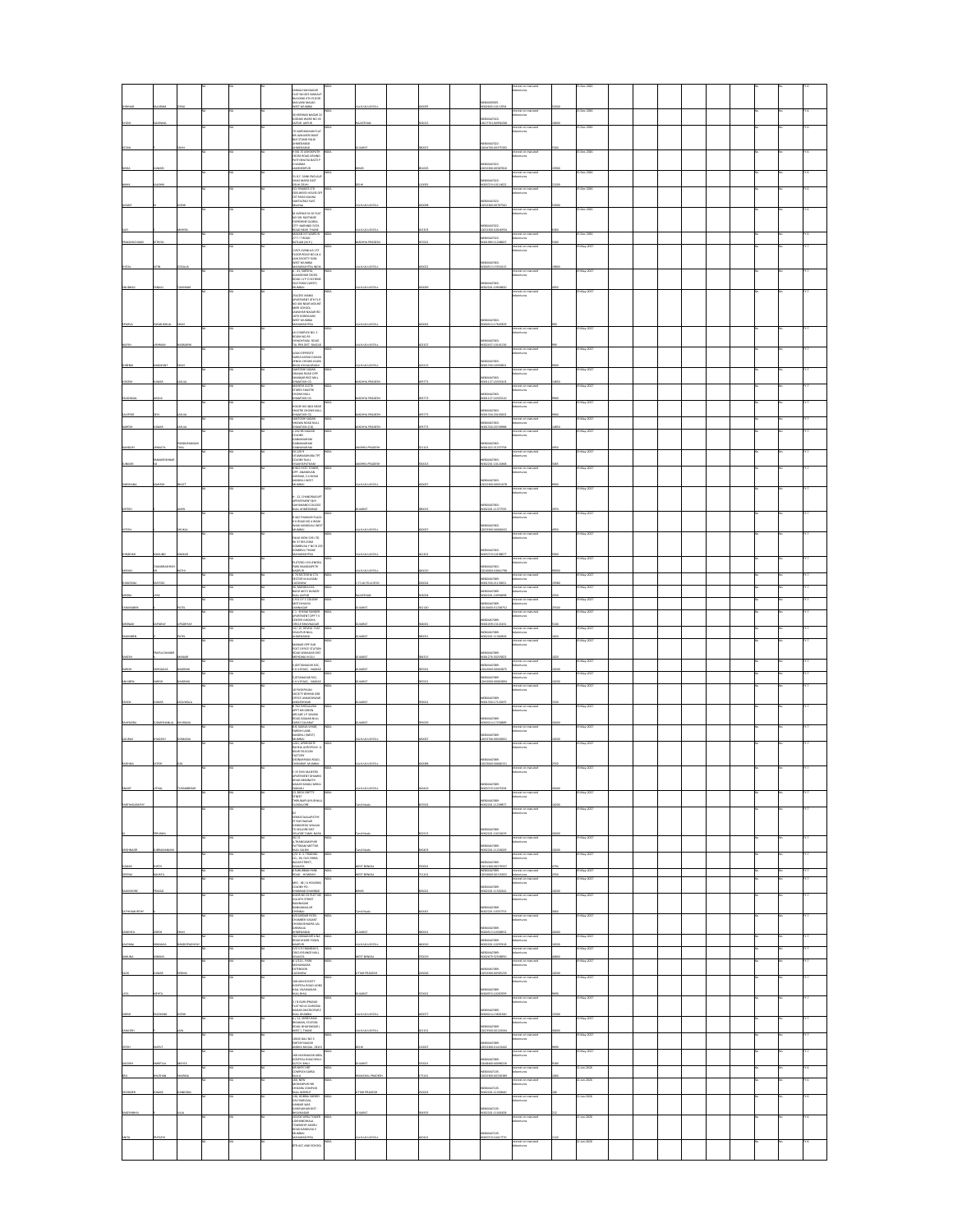|               |      |  |                                                                                                                                                                                                                   |                         |      |                                    | test on r<br>Intares                  |                |  |  |  |  |
|---------------|------|--|-------------------------------------------------------------------------------------------------------------------------------------------------------------------------------------------------------------------|-------------------------|------|------------------------------------|---------------------------------------|----------------|--|--|--|--|
|               |      |  | NO 37 WARD NO 18<br>MANI MANDARA SALA<br>TRUCHRAPPALLI<br>CORPORATION                                                                                                                                             |                         |      |                                    |                                       |                |  |  |  |  |
|               |      |  |                                                                                                                                                                                                                   |                         |      | 806A7105-<br>02201-10653           | erest on matureo<br>Sentares          |                |  |  |  |  |
|               |      |  | RUCHRAPPALLI<br>NO 01 WNO 54<br>MUILA LAIGANESH<br>SPUR KAMRUP<br>SPUR KAMRUP                                                                                                                                     |                         |      | 04147105-<br>0284-154952           |                                       |                |  |  |  |  |
|               |      |  |                                                                                                                                                                                                                   |                         |      |                                    | erest on r<br>Sentures                |                |  |  |  |  |
|               |      |  | CRUBANDHA<br>IISSAMARI SCINITP                                                                                                                                                                                    |                         |      | 06A7105<br>0284-1795               |                                       |                |  |  |  |  |
|               |      |  | NULL SONITPLIR<br>CENTRAL SOHOOL FOR<br>TIBETANS TEZU NULL<br><b>TIHE</b>                                                                                                                                         | achal Praded            |      | INEBORIA7105-<br>INGC2201-11527123 | terest on mature<br>dentures          |                |  |  |  |  |
|               |      |  |                                                                                                                                                                                                                   |                         |      |                                    | rest on m<br>retures                  |                |  |  |  |  |
|               |      |  | 14/2,4Nimii<br>Bildg,Nrafana<br>Bazar,Behind<br>Browlond Show<br>Room,I.N.Road,Mui                                                                                                                                |                         |      |                                    |                                       |                |  |  |  |  |
|               | isar |  | MODIFICITY (T22W)CA                                                                                                                                                                                               | ANARASHTRA              | coso | EB06A7105<br>12063800-0010585      |                                       |                |  |  |  |  |
|               |      |  | in 155 arya Nagar<br>Rirai Kund Rod                                                                                                                                                                               |                         |      |                                    | erest on matured<br>Sentanes          |                |  |  |  |  |
|               |      |  | <b>MGAR NIGAM PS</b><br>WE LINE TEN Meery                                                                                                                                                                         | <b>MA PAADES</b>        |      | <b>BONA7105</b><br>032300-0082960  |                                       |                |  |  |  |  |
|               |      |  | KASHSH PARK LON II<br>FLAT NO 04 2ND<br>FLOOR LIAS ROAD NEAR<br>MULLIND CHECK POST<br>THANG W THANG<br>MAHARAGHTRA                                                                                                |                         |      |                                    | rest on matured<br>entanes            |                |  |  |  |  |
|               |      |  |                                                                                                                                                                                                                   |                         |      |                                    |                                       |                |  |  |  |  |
|               |      |  |                                                                                                                                                                                                                   |                         |      | E806IA7105-<br>303719-10336681     |                                       | 0.222          |  |  |  |  |
|               |      |  | FLAT NO 601, PLOT NO<br>53 SECTOR B.A., AIROLI<br>NULL NAVI MUMBAL                                                                                                                                                |                         |      |                                    | rest on matured<br>entures            |                |  |  |  |  |
|               |      |  |                                                                                                                                                                                                                   |                         |      | 68041A7105-<br>302205-11334522     | erest on matured<br>Sentanes          | <b>46-2020</b> |  |  |  |  |
|               |      |  |                                                                                                                                                                                                                   |                         |      | EB06M7105                          |                                       |                |  |  |  |  |
|               |      |  | HOUSE NO 40 NATUN<br>BAZAR BASISTHA<br>BAZAR BASISTHA<br>GUWAHATI<br>COMPLEX GARSA<br>COMPLEX GARSA<br>COMPLEX GARSA                                                                                              |                         |      | 300364-17497100                    | erest on matured<br>verbanes          | au-2026        |  |  |  |  |
|               |      |  |                                                                                                                                                                                                                   | <b>CHALPRAD</b>         |      | 4904147105-<br>2012200-0022        | mest on matured                       |                |  |  |  |  |
|               |      |  |                                                                                                                                                                                                                   |                         |      | E806IA7105-<br>302201-11330640     | entany                                |                |  |  |  |  |
|               |      |  | ANIMA<br>ANIMA<br>DIROGAN COMPUS<br>DIROGA COMPUS<br>DIROGA COMPUS<br>ROLL MERRIT<br>TORNADWALA<br>TORNADWALA<br>TORNADWALA<br>TORNADWALA<br>ROLL KARDWALA<br>MULINAN<br>MULINAN<br>MULINAN<br>MULINAN<br>MULINAN | TAR PRADESH             |      |                                    | arest on mature<br>bentures           |                |  |  |  |  |
|               |      |  |                                                                                                                                                                                                                   |                         |      | EB06A7105                          |                                       |                |  |  |  |  |
|               |      |  |                                                                                                                                                                                                                   |                         |      | 003719-1041777                     |                                       | $-44 - 2026$   |  |  |  |  |
|               |      |  | etraccand School<br>NR NAGAARIJNGABAE<br>NGAEDNAGAR<br>NGAEDNAGAR                                                                                                                                                 |                         |      |                                    | erest on matured<br>bentures          |                |  |  |  |  |
|               |      |  |                                                                                                                                                                                                                   | <b><i>SURASHTRA</i></b> |      | 6806A7105-<br>002201-11275143      |                                       |                |  |  |  |  |
|               |      |  | NO 37 WARD NO 18<br>MANI MANDARA SALAI<br>TIRUCHIANPALII<br>COROCHARPALII<br>TIRUCHIANPALII                                                                                                                       |                         |      |                                    | rest on mat<br>entanes                |                |  |  |  |  |
|               |      |  |                                                                                                                                                                                                                   |                         |      | 6804W7105-<br>002201-10463704      |                                       |                |  |  |  |  |
|               |      |  |                                                                                                                                                                                                                   |                         |      |                                    | terest on matured<br>.bentures        |                |  |  |  |  |
|               |      |  |                                                                                                                                                                                                                   |                         |      | 6804A7105-<br>000394-17958462      | rrest on matured                      |                |  |  |  |  |
|               |      |  | Gorubandha<br>Missamar Sonitpur<br>Mull Sonitpur<br>Centras Tezu Null<br>Tretars Tezu Null<br>Lohit                                                                                                               | achal Prades            |      | E806IA7105-<br>302201-11527123     | entanes                               |                |  |  |  |  |
|               |      |  |                                                                                                                                                                                                                   |                         |      |                                    | entures                               |                |  |  |  |  |
|               |      |  | 14/3,4Niali<br>Blog,Nrafana<br>Bazar,Behind<br>Room,Lingoad,Mulli<br>Room,Lingoad,Mulli<br>Mouncet, Mumbar                                                                                                        |                         |      | E806A7105-                         |                                       |                |  |  |  |  |
|               |      |  |                                                                                                                                                                                                                   |                         |      | 12063800-0010585                   |                                       | $-44 - 2026$   |  |  |  |  |
|               |      |  |                                                                                                                                                                                                                   |                         |      |                                    | arest on matured<br>bentures          |                |  |  |  |  |
|               |      |  |                                                                                                                                                                                                                   | TTAR PRADESH            |      | AE804IA7105-<br>12032300-00829691  |                                       |                |  |  |  |  |
|               |      |  | HN 155 ARYA NAGAR<br>SURAI KUND ROD<br>SURAI KUND ROD<br>NAGAR NIGAM PS<br>CIVE LINE TEH MANUTA<br>NAKUMAAN ROAD<br>SURAI MANUMAAN ROAD<br>CITY VARACHHA ROAD                                                     |                         |      |                                    | rest on matu<br>entures               |                |  |  |  |  |
|               |      |  |                                                                                                                                                                                                                   |                         |      | 6806A7105-<br>032300-0311367       |                                       |                |  |  |  |  |
|               |      |  | KASHSH PARK LON II<br>FLAT NO 04 2ND<br>FLOOR LIAS ROAD NEAR<br>MULLUND CHECK POST<br>THANG W THANG<br>MAHARASHTRA                                                                                                |                         |      |                                    | erest on m<br>Sentures                |                |  |  |  |  |
|               |      |  |                                                                                                                                                                                                                   |                         |      |                                    |                                       |                |  |  |  |  |
|               |      |  |                                                                                                                                                                                                                   |                         |      | INEBORIA7105-<br>INGC3719-10334481 |                                       |                |  |  |  |  |
|               |      |  | .<br>FLAT NO 601, PLOT NO<br>FA SECTOR B.A, AIROLI                                                                                                                                                                |                         |      | EB06A7105                          | arest on matured<br>bentures          |                |  |  |  |  |
|               |      |  | JELYUN BAÇ ARDE<br>JELYUN MUNARU<br>MTOLA NULL<br>MTOLA NULL<br>ILKATA                                                                                                                                            |                         |      | 002201-11234522                    | erest on matured<br>ientanes          | au-2026        |  |  |  |  |
|               |      |  |                                                                                                                                                                                                                   |                         |      | 6806A7105-<br>(200773-1021400      | erest on matured<br>Sentanes          | $44 - 202$     |  |  |  |  |
|               |      |  | HOUSE NO 40 NATUN<br>BAZAR BASISTINA<br>NAGAR ROAD NULL                                                                                                                                                           |                         |      | <b>BONA7105</b>                    |                                       |                |  |  |  |  |
|               |      |  | HAN KLIND NOOL<br>! NHPC HRT<br>MPFLEX GARSA                                                                                                                                                                      |                         |      | 100394-1749710                     |                                       | Aug-2006       |  |  |  |  |
|               |      |  |                                                                                                                                                                                                                   | PRAD                    |      | E806M7105-<br>1032300-00230        | rest on matured<br>entanes            | Aug-2006       |  |  |  |  |
|               |      |  | iliu)<br>G, NEW<br>GHANPURI NR<br>GIOARA COMPUEX<br>JIL MEERUT                                                                                                                                                    |                         |      |                                    | erest on matured<br>Sentares          |                |  |  |  |  |
|               |      |  |                                                                                                                                                                                                                   | <b>A PAADC</b>          |      | 806147105-<br>02205-11330640       | rrest on matured<br>ienbanes          | kup 2006       |  |  |  |  |
|               |      |  | in mendir ke pech<br>Ull null ranswar<br>Septi siera Tower                                                                                                                                                        | <b>ASTHAN</b>           |      | 3041A7105-<br>102201-11319793      |                                       |                |  |  |  |  |
|               |      |  | okyve merki luker<br>Oringhip akuru<br>Ioro kandvall E<br>Kumbai                                                                                                                                                  |                         |      |                                    | rrest on r<br>restares                |                |  |  |  |  |
|               |      |  | <b>HARASHTRA</b>                                                                                                                                                                                                  |                         |      | EB06M7105<br>000719-10117770       |                                       |                |  |  |  |  |
|               |      |  |                                                                                                                                                                                                                   |                         |      |                                    | erest on matured<br>Sentanes          | Aug-2006       |  |  |  |  |
|               |      |  | etr acc and school<br>Nr Nagaariungaeae<br>Road Null<br>Ahmednagar                                                                                                                                                |                         |      | SERDEN 7105<br>002205-11275547     |                                       |                |  |  |  |  |
|               |      |  |                                                                                                                                                                                                                   |                         |      |                                    | erest on matured<br>Sentanes          | Aug-2006       |  |  |  |  |
|               |      |  | NO 37 WARD NO 18<br>MANI MANDAPA SALAI<br>TRUCHRAPPALLI<br>CORPORATION<br>TRUCHRARANI I                                                                                                                           |                         |      |                                    |                                       |                |  |  |  |  |
|               |      |  | <b>CHRAPPAL</b>                                                                                                                                                                                                   |                         |      | E806IA7105-<br>302201-106E         |                                       |                |  |  |  |  |
|               |      |  |                                                                                                                                                                                                                   |                         |      | 8061A7105-<br>00264-179584         | arest on m<br>bertures                |                |  |  |  |  |
|               |      |  | Gorubandha<br>Missamari Sonitpur<br>Mull Sonitpur<br>Trattans Tezu Null<br>Trait<br>Louit                                                                                                                         |                         |      | AE806IA7105-                       | arest on m<br>bentures                |                |  |  |  |  |
|               |      |  | HIT                                                                                                                                                                                                               | chal Pradesh            |      | 000004-11527122                    | rest on m<br>entures                  |                |  |  |  |  |
|               |      |  | 14/2,ANIALI<br>BLDG,NR.APANA<br>BAZAR,BEHIND<br>RAYMOND SHOW<br>ROOM,I.N.ROAD,MU                                                                                                                                  |                         |      |                                    |                                       |                |  |  |  |  |
|               |      |  |                                                                                                                                                                                                                   |                         |      | EB06M7105                          |                                       |                |  |  |  |  |
|               |      |  | MANA (T22W)                                                                                                                                                                                                       |                         |      | 063800-0010585                     | erest on matured<br>Sentanes          |                |  |  |  |  |
|               |      |  | HN 155 ARYA NAGAR<br>SLIRAI KUND ROD<br>NAGAR NIGAM PS<br>CIVIL LINE TEH Meeru                                                                                                                                    |                         |      | E806A7105                          |                                       |                |  |  |  |  |
|               |      |  |                                                                                                                                                                                                                   | <b>TAR PE</b>           |      | 0022000-0082966                    | erest on matured<br>Sentanes          | Mug-2026       |  |  |  |  |
|               |      |  | ASHISH PARK LXN II<br>LAT NO 04 2ND                                                                                                                                                                               |                         |      |                                    |                                       |                |  |  |  |  |
|               |      |  | LAT NO DE 2NO<br>LOOR LES ROAD NEAR<br>RULLIND CHECK POST<br>HANG W THANE<br>RANARASHTRA                                                                                                                          |                         |      | 480447105-<br>(202719-1023448      |                                       |                |  |  |  |  |
|               |      |  |                                                                                                                                                                                                                   |                         |      |                                    | arest on matured<br>bentures          |                |  |  |  |  |
|               |      |  | LAT NO 601, PLOT NO<br>12 SECTOR B.A, AIROLI<br>8311 NAVI MUMBAN                                                                                                                                                  |                         |      | 6806147105-<br>102201-1123452      |                                       |                |  |  |  |  |
|               |      |  | HOUSE NO 40 NATUN<br>BAZAR BASISTHA<br>BAZAR BASISTHA<br>GUWAHATI<br>COMPLEX GARSA<br>COMPLEX GARSA<br>COMPLEX GARSA                                                                                              |                         |      |                                    | bentures                              |                |  |  |  |  |
|               |      |  |                                                                                                                                                                                                                   | MA                      | 1029 | EB06A7105<br>4900394-17497100      |                                       |                |  |  |  |  |
|               |      |  |                                                                                                                                                                                                                   | <b>KONNE PRADES</b>     | 5141 | 6804147105-<br>1032300-0022        | erest on matured<br>Seetares          |                |  |  |  |  |
|               |      |  |                                                                                                                                                                                                                   |                         |      |                                    | erest on m<br>Sentanes                |                |  |  |  |  |
|               |      |  | kuluu<br>McHawfuri NR<br>Chikara Compuex<br>Mull Meerut<br>126, Dobria Sherry<br>126, Dobria Sherry                                                                                                               | 62 PAA2                 |      | 8061A7105-<br>02205-112306         | erest on matured<br>Sentanes          |                |  |  |  |  |
|               |      |  | LIN, DOMAN MANNET<br>KRY DARWALA,<br>KARYMOHAR DIST<br>GARYMOHAR DIST<br>ROZJON SIERA TOWER<br>202JON SIERA TOWER                                                                                                 |                         |      |                                    |                                       |                |  |  |  |  |
|               |      |  |                                                                                                                                                                                                                   |                         |      | 6806147105-<br>302201-11041828     | irest on matured<br>ientures          | Sep-2026       |  |  |  |  |
|               |      |  | OKHANDWALA<br>OKHANDWALA<br>OKHANDWALI E<br>KUMBAI<br>KANDWALA                                                                                                                                                    |                         |      |                                    |                                       |                |  |  |  |  |
|               |      |  |                                                                                                                                                                                                                   |                         |      | NEBONA7105-<br>4903719-1041777     |                                       |                |  |  |  |  |
|               |      |  | etr acc and school<br>NR NAGAARJUNGAEAD<br>ROAD NULL<br>AHMEDNAGAR                                                                                                                                                |                         |      |                                    | viert on m<br>oertures                |                |  |  |  |  |
| <b>ucasia</b> |      |  |                                                                                                                                                                                                                   | <b>NARASHTRA</b>        |      | 806147105-<br>02205-11275143       |                                       |                |  |  |  |  |
|               |      |  | NO 37 WARD NO 18<br>MANI MANDAPA SALAI<br>TIRUCHRAPPALLI<br>CORPORATION                                                                                                                                           |                         |      |                                    | erest on …<br>bentures                |                |  |  |  |  |
|               |      |  | <b>UCHRAPALL</b>                                                                                                                                                                                                  |                         |      | EB06M7105<br>102201-1046370        |                                       |                |  |  |  |  |
|               |      |  |                                                                                                                                                                                                                   |                         |      |                                    | erest on matured<br>bentures          | Sep-2026       |  |  |  |  |
|               |      |  | gorubandha<br>Missamari Sonitpur<br>Null Sonitpur<br>Tentral Sonool For<br>Teritans Tezu Null<br>Lohit                                                                                                            |                         |      | 680647105-<br>000204-1795848       |                                       | $500 - 3025$   |  |  |  |  |
|               |      |  |                                                                                                                                                                                                                   |                         |      | :806147105-<br>102201-1152         | erest on matured<br>Sentanes          |                |  |  |  |  |
|               |      |  |                                                                                                                                                                                                                   |                         |      |                                    | erest on mature<br>Sentanes           |                |  |  |  |  |
|               |      |  | 14/2, ANLALI<br>BLDG, NR.APANA<br>BAZAR, BEHNO<br>RAYMOND SHOW<br>ROWLED, AHRABAI                                                                                                                                 |                         |      |                                    |                                       |                |  |  |  |  |
|               |      |  |                                                                                                                                                                                                                   |                         |      | SE804IA7105-<br>12063800-00105851  |                                       |                |  |  |  |  |
|               |      |  | eling finished meet<br>(Dewest) membre<br>(N-A-206 I I COLONY)<br>(TAM NAGAR NEW)<br>ELH                                                                                                                          |                         |      | 490447105<br>032300-0265585        | irest on matured<br>ientures          |                |  |  |  |  |
|               |      |  |                                                                                                                                                                                                                   |                         |      |                                    | erest on matured<br>bentures          | $500 - 2021$   |  |  |  |  |
|               |      |  | in 155 arta Nagar<br>Surai Kund Rod<br>Nagar Nigam PS<br>Civil UNE TEH Meet                                                                                                                                       | TAR PR                  |      | NEB04IA7105-<br>032300-0082        |                                       |                |  |  |  |  |
|               |      |  |                                                                                                                                                                                                                   |                         |      |                                    | rrest on r<br>ientures                |                |  |  |  |  |
|               |      |  | r 4 kanti welfare<br>Sanghi nagar looni<br>Nagar Mahawali<br>Caurara Mandir<br>Sandher e Mundiri                                                                                                                  |                         |      |                                    |                                       |                |  |  |  |  |
|               |      |  |                                                                                                                                                                                                                   |                         |      | 6804W7105-<br>1033200-00639973     |                                       |                |  |  |  |  |
|               |      |  | KASHISH PARK LXN II<br>FLAT NO 04 2ND<br>FLOOR LIES ROAD NEAR<br>MULLIND CHECK POST<br>THANE W THANE<br>MAHARASHIRA                                                                                               |                         |      |                                    | terest on matured<br>bentures         | 1-Sep-2026     |  |  |  |  |
|               |      |  |                                                                                                                                                                                                                   |                         |      |                                    |                                       |                |  |  |  |  |
|               |      |  |                                                                                                                                                                                                                   |                         |      | 04/47105<br>02719-1027             |                                       |                |  |  |  |  |
|               |      |  | RAT NO 601, PLOT NO<br>53 SECTOR B.A., AIROLI<br>NULL NAVI MUSHBAL                                                                                                                                                |                         |      | 30447105-<br>102205-11234          | erest on matured<br>Sentares          |                |  |  |  |  |
|               |      |  |                                                                                                                                                                                                                   |                         |      |                                    | erest on m<br>Sentures                |                |  |  |  |  |
|               |      |  | HOUSE NO 40 NATUN<br>BAZAR BASISTHA<br>NAGAR ROAD NULL                                                                                                                                                            |                         |      | 6804A7105-<br>000394-17497100      |                                       |                |  |  |  |  |
|               |      |  | azwahuati<br>Rinhpe heet<br>Caaplex gaasa<br>                                                                                                                                                                     |                         | œ    |                                    | erest on mature                       |                |  |  |  |  |
|               |      |  |                                                                                                                                                                                                                   | <b>CHALPRADES</b>       | 5141 | NEBORIA 7105-<br>2012/200-002 20   | pentanes<br>erest on matu<br>Sentares |                |  |  |  |  |
|               |      |  | iliu<br>G. New<br>Ghanpuri nr<br>Goar Compuex                                                                                                                                                                     |                         |      | SE806IA7105                        |                                       |                |  |  |  |  |
|               |      |  | TUR22M JJU<br>VN MENDIR KE PECH                                                                                                                                                                                   | TTAR PRADESH            | XX   | 1003201-11230640<br>AERONA7105-    | erest on matured<br>ientanes          |                |  |  |  |  |
|               |      |  | ILL NULL BANSWAR<br>6, DOBRIA SHERRY                                                                                                                                                                              |                         | o22  | 102201-11219                       | rrest on matured                      | Oct-2026       |  |  |  |  |
|               |      |  |                                                                                                                                                                                                                   |                         |      |                                    |                                       |                |  |  |  |  |
|               |      |  |                                                                                                                                                                                                                   |                         |      |                                    |                                       |                |  |  |  |  |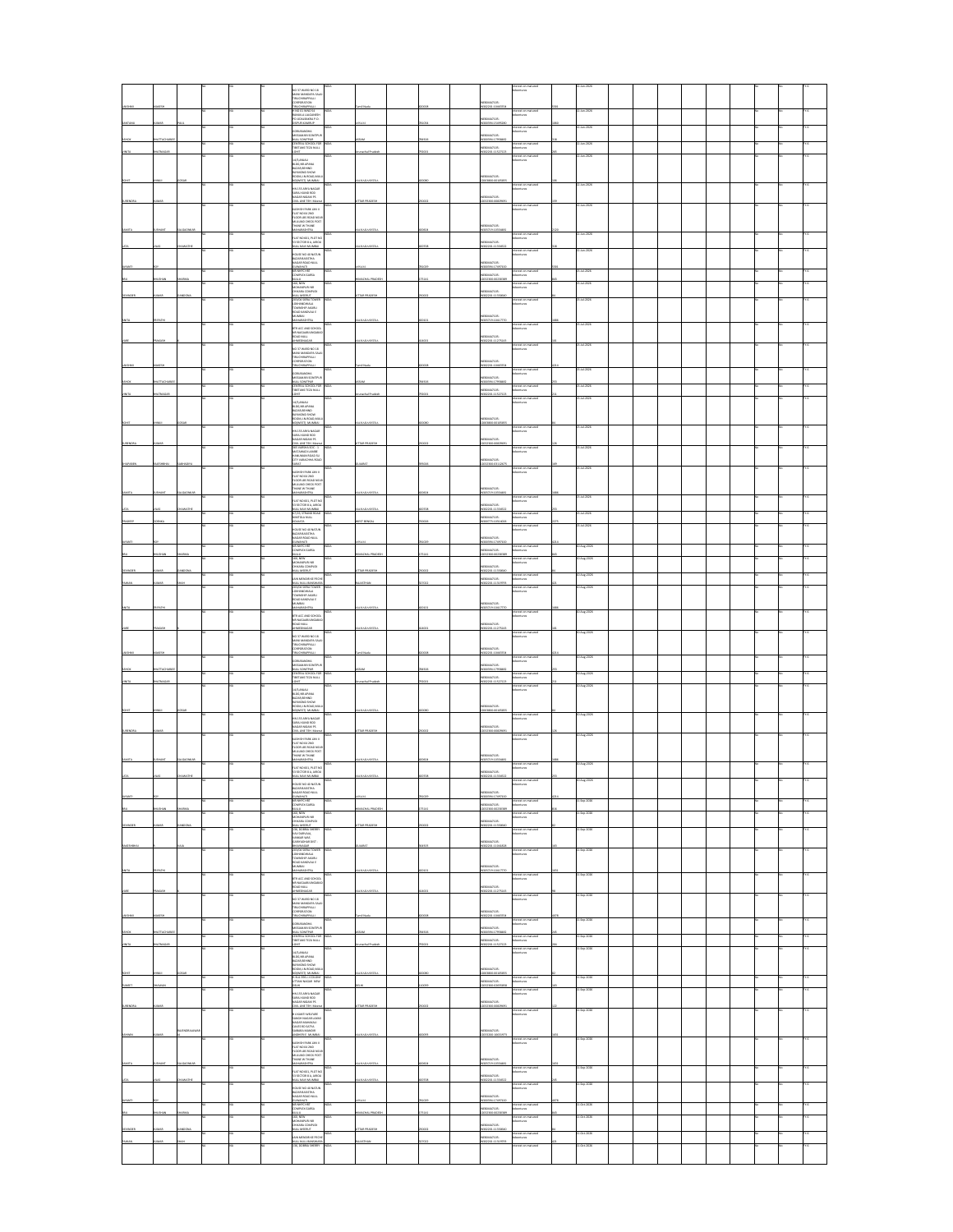|        |          |               |  |                                                                                                                                                                    |                     |          |                                                   | arest on m<br>bertures            |               |  |  |  |  |
|--------|----------|---------------|--|--------------------------------------------------------------------------------------------------------------------------------------------------------------------|---------------------|----------|---------------------------------------------------|-----------------------------------|---------------|--|--|--|--|
|        |          |               |  | 203/04 SIERA TOWE<br>LOIGHANDWALA<br>TOWNGHIP AKURU<br>NOMBAN<br>MAHARASHTRA<br>MAHARASHTRA                                                                        |                     |          | 6806147105-<br>002719-10417770                    |                                   |               |  |  |  |  |
|        |          |               |  |                                                                                                                                                                    |                     |          |                                                   | interest on matured<br>debentures | Oct-2006      |  |  |  |  |
|        |          |               |  | etr acc and school<br>NR NAGAARJUNGAEAE<br>ROAD NULL<br>AHMEDNAGAR                                                                                                 |                     |          | 806A7105<br>102205-11275143                       |                                   |               |  |  |  |  |
|        |          |               |  | no 27 ward no 18<br>Mani Mandara Sala<br>Truchrappalli<br>Corporazionili<br>Truchrappalli                                                                          |                     |          |                                                   | erest on matured<br>verbanes      | Oct-202       |  |  |  |  |
|        |          |               |  |                                                                                                                                                                    |                     |          | 806147105-<br>02205-10663                         |                                   |               |  |  |  |  |
|        |          |               |  | bonknower Nagar<br>Kaarup Assam                                                                                                                                    |                     |          | INEBOILA7105-<br>1000394-13668513                 | terest on ma<br>bentures          |               |  |  |  |  |
|        |          |               |  |                                                                                                                                                                    |                     |          | SE806IA7105                                       | rest on ma<br>returns             |               |  |  |  |  |
|        |          |               |  | Gorubandha<br>Missamari Sontifur<br>Mull Sontifur<br>Tretans Tezu Mull<br>Tretans Tezu Mull<br>Lohit                                                               |                     |          | 00394-17958482                                    | terest on matured<br>bentures     |               |  |  |  |  |
|        | HATNAGAR |               |  |                                                                                                                                                                    | debat Piadara       | 2001     | INEROGIA7105-<br>INGC 2201-11527123               |                                   | 202           |  |  |  |  |
|        |          |               |  | ani<br>Sommath Magar<br>Kranpura<br>Kartoarad                                                                                                                      | ARAT                |          | 0344210<br>000333-00070550                        | rest on matured<br>entures        |               |  |  |  |  |
|        |          |               |  | 24/2.ANAM<br>ANDARA ARAHAN<br>ANDARA ARAHAD<br>ANDARA ARAHAN<br>MONA-206 LI COLONY<br>MUNA-206 LI COLONY<br>DELHI<br>DELHI NAGAR NEW<br>DELHI                      |                     |          |                                                   | erest on matured<br>Sentanes      | Oct-2026      |  |  |  |  |
|        |          |               |  |                                                                                                                                                                    |                     |          |                                                   |                                   |               |  |  |  |  |
|        |          |               |  |                                                                                                                                                                    |                     |          | E804147105-<br>1063800-0010585                    | arest on m.<br>bentures           |               |  |  |  |  |
|        |          |               |  | <b>ELHI</b>                                                                                                                                                        |                     |          | INEROILA 7105-<br>12032300-02655858               | rest on m<br>entures              |               |  |  |  |  |
|        |          |               |  | hn 155 arta nagar<br>Surai kund Rod<br>Nagar nigam PS<br>Civil Line Teh Meet                                                                                       |                     |          | MA7105                                            |                                   |               |  |  |  |  |
|        |          |               |  |                                                                                                                                                                    |                     |          | 322203-0082                                       | terest on ma<br>ibentures         |               |  |  |  |  |
|        |          |               |  | B 4 KANTI WELFARE<br>SANGH NAGAR LAXIMI<br>NAGAR MAHAKALI<br>SAIBABA MANDIR<br>SAIBABA MANDIR                                                                      |                     |          |                                                   |                                   |               |  |  |  |  |
|        |          | <b>ENDRAL</b> |  | DIER E MUMBA                                                                                                                                                       |                     |          | NEBONA7105-<br>0033200-0063197                    |                                   |               |  |  |  |  |
|        |          |               |  | KASHSH PARK LIN II<br>FLAT NG 04 2ND<br>FLOOR LIS ROAD NEAR<br>MULLIND CHECK POST<br>THANE W THANE<br>MAHARASHTRA                                                  |                     |          |                                                   | terest on matured<br>ebentures    | $-0.1 - 200$  |  |  |  |  |
|        |          |               |  |                                                                                                                                                                    |                     |          |                                                   |                                   |               |  |  |  |  |
|        |          |               |  |                                                                                                                                                                    |                     |          | 02719-10334                                       | terest on matured<br>bentures     |               |  |  |  |  |
|        |          |               |  | .<br>Flat no 601, plot no<br>Null navi mumbai                                                                                                                      |                     |          | 16804147105-<br>1002201-1123452                   |                                   | $-0.1 - 200$  |  |  |  |  |
|        |          |               |  | -<br>DUSE NO 40 NATUN<br>AGAR BOAD NULL<br>MGAR BOAD NULL                                                                                                          |                     |          | EB06M7105                                         | arest on matured<br>bentures      |               |  |  |  |  |
|        |          |               |  | LYANNIATI<br>R. NHPC HRT<br>CAAPLEX GABSA                                                                                                                          |                     |          | 0003641749710                                     | arest on matured<br>bentures      | Nov-2026      |  |  |  |  |
|        |          |               |  |                                                                                                                                                                    | MOHN PRADESH        | .<br>141 | INEROALA 7105-<br>12032300-00230385               | terest on matured                 | Nov-2021      |  |  |  |  |
|        |          |               |  | ullu<br>60, New<br>Hohanpuri nr<br>Hill Meerlet<br>Lull Meerlet                                                                                                    |                     |          | 6806147105-<br>302201-11330                       | entates                           |               |  |  |  |  |
|        |          |               |  | NN MÊNDIR KÊ PÊCH                                                                                                                                                  | <b>LASTHAN</b>      | 7022     | INE806IA7105-<br>INGC2201-11319783                | rrest on matured<br>abentures     |               |  |  |  |  |
|        |          |               |  | MIN MINIJIK KA PACA<br>MILI NULI BANDWAR<br>DOL/DI SIERA TOWER<br>LOIO-MAROWALA<br>NUMBAI<br>MILIMBAI<br>MILIMBAI<br>MILIMBAI                                      |                     |          |                                                   | erest on mati<br>Sentures         |               |  |  |  |  |
|        |          |               |  |                                                                                                                                                                    |                     |          | 002219-10412220                                   |                                   |               |  |  |  |  |
|        |          |               |  |                                                                                                                                                                    |                     |          |                                                   | erest on matured<br>Sentanes      |               |  |  |  |  |
|        |          |               |  | etr acc and school<br>NR NAGAARJUNGABAD<br>ROAD NJUL<br>WANDNAGAR                                                                                                  |                     |          | 680647105-<br>002201-11275143                     |                                   |               |  |  |  |  |
|        |          |               |  | io 37 ward no 18<br>Anni Mandapa Sala                                                                                                                              |                     |          |                                                   | terest on matured<br>bentures     | May 2026      |  |  |  |  |
|        |          |               |  | TIRUCHRAPPALLI<br>CORPORATION                                                                                                                                      |                     |          | 806147105-<br>02201-1066                          |                                   |               |  |  |  |  |
|        |          | z,            |  | TAUCHAAPPALLI<br>KHARGHULI<br>RONKNOWER NAGAR<br>KAMRUP ASSAM                                                                                                      |                     |          | INERDAIA7105-<br>ING 00284-12668512               | rderest on ma<br>Sebentures       |               |  |  |  |  |
|        |          |               |  | .<br>Géliandha<br>Assamarisonitpur                                                                                                                                 |                     |          | NEBONA7105-                                       | arest on mature<br>bentures       |               |  |  |  |  |
|        |          |               |  | ull Sonithur<br>Entral Sonodi For<br>IBETANS TEZU NULL<br>OHIT                                                                                                     |                     |          | 1203294-1795848                                   | erest on matured<br>Sentanes      | ov-2026       |  |  |  |  |
|        |          |               |  |                                                                                                                                                                    |                     |          | NEBONIA7105-<br>NGC 2201-11527122                 | arest on matured<br>bentures      | iov-2026      |  |  |  |  |
|        |          |               |  |                                                                                                                                                                    |                     |          |                                                   |                                   |               |  |  |  |  |
|        |          |               |  |                                                                                                                                                                    |                     |          | E806147105-<br>1063800-001058                     |                                   |               |  |  |  |  |
|        |          |               |  | 14/2/ANUALI<br>BLOCARRAFANA<br>BAZAR, BENIND<br>RADINALI NAROAD, ANUALI<br>MONA-206 LI COLONY<br>MUNA-206 LI COLONY<br>DELHI<br>DELHI NAGAR, NEW<br>DELHI<br>$\mu$ |                     |          | INEROILA 7105-<br>12032300-02655858               | arest on m.<br>bentures           |               |  |  |  |  |
|        |          |               |  |                                                                                                                                                                    |                     |          |                                                   | irest on m<br>ieršanes            |               |  |  |  |  |
|        |          |               |  | in 155 arya nagar<br>Rirai kund Rod<br>Nagar nigam PS<br>Cave Line Teh Meers                                                                                       |                     |          | MA7105<br>22300-0082                              |                                   |               |  |  |  |  |
|        |          |               |  | e 202 abpita<br>Apartment Ralaram<br>Tawoe Road Near<br>Arilway Statich<br>Mumbai                                                                                  |                     |          |                                                   | terest on matured<br>bentures     |               |  |  |  |  |
| HENDRA | JPTE     |               |  |                                                                                                                                                                    | ANARASHTRA          | coca     | INEB06IA7105-<br>12032300-01947753                |                                   |               |  |  |  |  |
|        |          |               |  | FLAT NO 601, PLOT NO<br>53 SECTOR B.A., AIROLI<br>MULL NAVI MUMBAU<br>COMPLEX GARSA<br>VIIIIII                                                                     |                     |          | 6806A7105-<br>002201-1123452                      | terest on matured<br>bentures     | Nov-2026      |  |  |  |  |
|        |          |               |  |                                                                                                                                                                    |                     |          | 4804A7105-<br>3022300-0023                        | arest on matured<br>bentures      | Dec-2026      |  |  |  |  |
|        |          |               |  | OJLUJ<br>MOHANPURINR<br>CHIKARA COMPUZX<br>NULL MEERUT<br>NULL MEERUT                                                                                              |                     |          |                                                   | arest on mar<br>Gentares          |               |  |  |  |  |
|        |          |               |  |                                                                                                                                                                    |                     |          | 6806147105-<br>102201-1123064                     |                                   |               |  |  |  |  |
|        |          |               |  |                                                                                                                                                                    |                     |          |                                                   |                                   |               |  |  |  |  |
|        |          |               |  | NN MÊNDIR KÊ PÊDE                                                                                                                                                  |                     |          |                                                   | terest on matured<br>bentures     | $x - 25x$     |  |  |  |  |
|        |          |               |  |                                                                                                                                                                    |                     |          | INEROGIA7105-<br>INGC2205-11210702                | rest on m<br>entures              |               |  |  |  |  |
|        |          |               |  | <b>MULL NULL BANSWAR</b><br>136, DOBRIA SHERRY<br><i>INV DARWAL</i> A,<br>IAMKAR WAS<br>SHERRINAR DIST -                                                           |                     |          | 304147105-<br>102201-1104182                      |                                   | Dec-2026      |  |  |  |  |
|        |          |               |  |                                                                                                                                                                    |                     |          |                                                   | terest on matured<br>ebentures    |               |  |  |  |  |
|        | PATH     |               |  | anningar<br>201/04 Sepa Tower<br>Conandwala<br>Road Kandwali E<br>Mumbai<br><b>MARASHTRA</b>                                                                       | <b>ANARASHTRA</b>   |          | EB06M7105<br>AG02719-10117770                     |                                   |               |  |  |  |  |
|        |          |               |  |                                                                                                                                                                    |                     |          |                                                   | arest on matured<br>bentures      |               |  |  |  |  |
|        |          |               |  | BTR ACC AND SCHOOL<br>NR NAGAARJUNGABAD<br>ROAD NULL<br>AHMEDNAGAR                                                                                                 |                     |          | NERDAIA 7105-<br>NAO2201-11275143                 |                                   | Dec-2026      |  |  |  |  |
|        |          |               |  |                                                                                                                                                                    |                     |          |                                                   | terest on matured<br>bertures     |               |  |  |  |  |
|        |          |               |  | NO 37 WARD NO 18<br>MANI MANDARA SALA<br>TIRUCHRAPPALI<br>CORPORATION<br>TIRUCHRAPPALII                                                                            |                     |          | 806147105-<br>02201-10653                         |                                   |               |  |  |  |  |
|        |          |               |  |                                                                                                                                                                    |                     |          | 806A7105-                                         | terest on matured<br>ebentures    |               |  |  |  |  |
|        |          |               |  | Grubandha<br>Assamar Sontpur<br>Aull Sontpur<br>Sintral Sondol For<br>TIBETANS TEZU NULL<br>LOHIT                                                                  |                     |          | 0204-17958                                        | interest on ma<br>debentures      |               |  |  |  |  |
|        |          |               |  |                                                                                                                                                                    |                     |          |                                                   | terest on matured<br>ebentures    |               |  |  |  |  |
|        |          |               |  |                                                                                                                                                                    |                     |          |                                                   |                                   |               |  |  |  |  |
| нī     |          | <b>YSAR</b>   |  | 14/2,ANIALI<br>BLDG,N2,AFANA<br>BAZAR,BEHIND<br>RKYMOND SHOW<br>ROOM,I.N.ROAD,MUI<br>DEMEST) MUMBAU                                                                | <b>ASLARASETTRA</b> | XXX      | NERONA 7105-<br>12062800-00105RSS                 |                                   | Dec-2026      |  |  |  |  |
|        |          |               |  | N-A-28611 COLONY<br>TAM NAGAR-NEW                                                                                                                                  |                     |          | E806IA7105-                                       | irest on matured<br>ientures      |               |  |  |  |  |
|        |          |               |  |                                                                                                                                                                    |                     |          |                                                   | arest on ma<br>bentures           |               |  |  |  |  |
|        |          |               |  | hn 155 arya nagar<br>Surai kund Rod<br>Nagar nigam PS<br>Civil Line TEH Meery                                                                                      |                     |          | 6804W7105-<br>032300-0082969:                     |                                   | Dec-2020      |  |  |  |  |
|        |          |               |  |                                                                                                                                                                    |                     |          | 680647105-<br>002201-1133652                      | arest on matured<br>bentures      |               |  |  |  |  |
|        |          |               |  | FLAT NO 601, PLOT NO<br>53 SECTOR B.A., AIROLI<br>NULL NAVI MUSHAN<br>COMPLEX GARSA<br>COMPLEX GARSA                                                               |                     |          | 80447105<br>322300-0023                           | terest on matured<br>bentures     |               |  |  |  |  |
|        |          |               |  |                                                                                                                                                                    |                     |          |                                                   | arest on matured<br>bentures      |               |  |  |  |  |
|        | ERATHI   |               |  | COMPONENT<br>KULLU<br>KULLU SIERA TOWER<br>LOISHANDWALA<br>ROAD KANDWALI E<br>MAHARASHTRA<br>MAHARASHTRA                                                           | ANARASHTRA          | 00101    | INEB06IA7105-<br>IN903719-10417770                |                                   |               |  |  |  |  |
|        |          |               |  |                                                                                                                                                                    |                     |          |                                                   | erest on matured<br>Sentanes      |               |  |  |  |  |
|        |          |               |  | itr acc and school<br>Ir Nagaariungabaz<br>Ioad Null<br>MONAGAR                                                                                                    |                     |          | NEBONA7105-<br>102201-11275147                    |                                   | $485 - 202$   |  |  |  |  |
|        |          |               |  |                                                                                                                                                                    |                     |          |                                                   | rterest on matured<br>Sebentures  |               |  |  |  |  |
|        |          |               |  | NO 37 WARD NO 18<br>MANI MANGARA<br>TRIUCHRAPPALI<br>COREORATION<br>TRIUCHRAPPALI<br>G/545 A,                                                                      |                     |          | 806147105-<br>02201-10653                         |                                   |               |  |  |  |  |
|        |          |               |  | SELVAGANAPATHY<br>NAGAR NULL NULL                                                                                                                                  |                     |          |                                                   | erest on m<br>oertares            |               |  |  |  |  |
|        |          |               |  | <b>UUXXA</b>                                                                                                                                                       |                     |          | 806147105-<br>02201-103196                        | terest on matured<br>bentures     | <u>us-202</u> |  |  |  |  |
|        |          |               |  | Sorubangha<br>Missamari Sonitpur<br>Null Sonitpur<br>Central Sohool For                                                                                            |                     |          | 8061A7105-<br>00394-179584                        |                                   |               |  |  |  |  |
|        |          |               |  | <b><i>DRETANS TEZU NULL</i></b><br>n <sub>H</sub>                                                                                                                  | achaí Pradesh       | oos      | NEB06IA7105-<br>NGC 201-11527123                  | arest on mature<br>bentures       |               |  |  |  |  |
|        |          |               |  |                                                                                                                                                                    |                     |          |                                                   | erest on mat<br>Sentanes          |               |  |  |  |  |
|        |          | <b>YSAR</b>   |  | 14/2,ANIALI<br>BLDG,NR.APANA<br>BAZAR,BEHIND<br>RKYMOND SHOW<br>RCOM,I.N.ROAD,MUI                                                                                  | ANARASHTRA          | coso     |                                                   |                                   |               |  |  |  |  |
|        |          |               |  | KOMUNIKASI<br>KNA-29611 COLONY<br>KNA-29611 COLONY<br>ITTAMNAGAR NEW                                                                                               |                     |          | INEBORIA7105-<br>12062800-00105855<br>E806IA7105- | irest on matured<br>ientures      | as-202        |  |  |  |  |
|        |          |               |  |                                                                                                                                                                    |                     |          | 12300-026558                                      | terest on matured<br>bentures     |               |  |  |  |  |
|        |          |               |  |                                                                                                                                                                    |                     |          | 6806A7105-<br>032200-0082960                      |                                   |               |  |  |  |  |
|        |          |               |  | hn 155 arta nagar<br>Surai kund rod<br>Nagar nigam ps<br>Cave line teh meetu                                                                                       |                     |          |                                                   | rrest on matured<br>ienbanes      |               |  |  |  |  |
|        |          |               |  |                                                                                                                                                                    |                     |          | 6806A7105-<br>002201-11334522                     |                                   | 46-302        |  |  |  |  |
|        |          |               |  | FLAT NO 601, PLOT NO<br>53 SECTOR B.A., AIROLI<br>MULL NAVI MUMBAU<br>COMPLEX GARSA<br>VIIIIII<br>NN MÊNDIR KÊ PÊCH                                                |                     |          | E804IA7105-<br>1022200-0023<br>NE804IA7105-       | arest on matured<br>bentures      |               |  |  |  |  |
|        |          |               |  |                                                                                                                                                                    | <b>GTHAN</b>        |          | (302201-11219793                                  | rterest on matured<br>ebentures   |               |  |  |  |  |
|        |          |               |  |                                                                                                                                                                    |                     |          |                                                   | irest on matu<br>ientures         |               |  |  |  |  |
|        |          |               |  | MIN MINIJIK KI: PICH<br>MILI NULI BANGWAR<br>DOL/DI SIERA TOWER<br>COUNSHIP AKURU<br>NUMBAI<br>MAMARAGHTRA<br>MAMARAGHTRA                                          |                     |          | 806147105-<br>02719-10417770                      | erest on matured                  |               |  |  |  |  |
|        |          |               |  |                                                                                                                                                                    |                     |          |                                                   | abertares                         |               |  |  |  |  |
|        |          |               |  | BTR ACC AND SCHOOL<br>NR NAGAARJUNGABAD<br>ROAD NULL<br>AHMEDNAGAR                                                                                                 |                     |          | 6806A7105-<br>002201-11275                        |                                   | 46-332        |  |  |  |  |
|        |          |               |  | no 37 ward no 18<br>Mani Mandapa Sali                                                                                                                              |                     |          |                                                   | arest on matured<br>bentures      |               |  |  |  |  |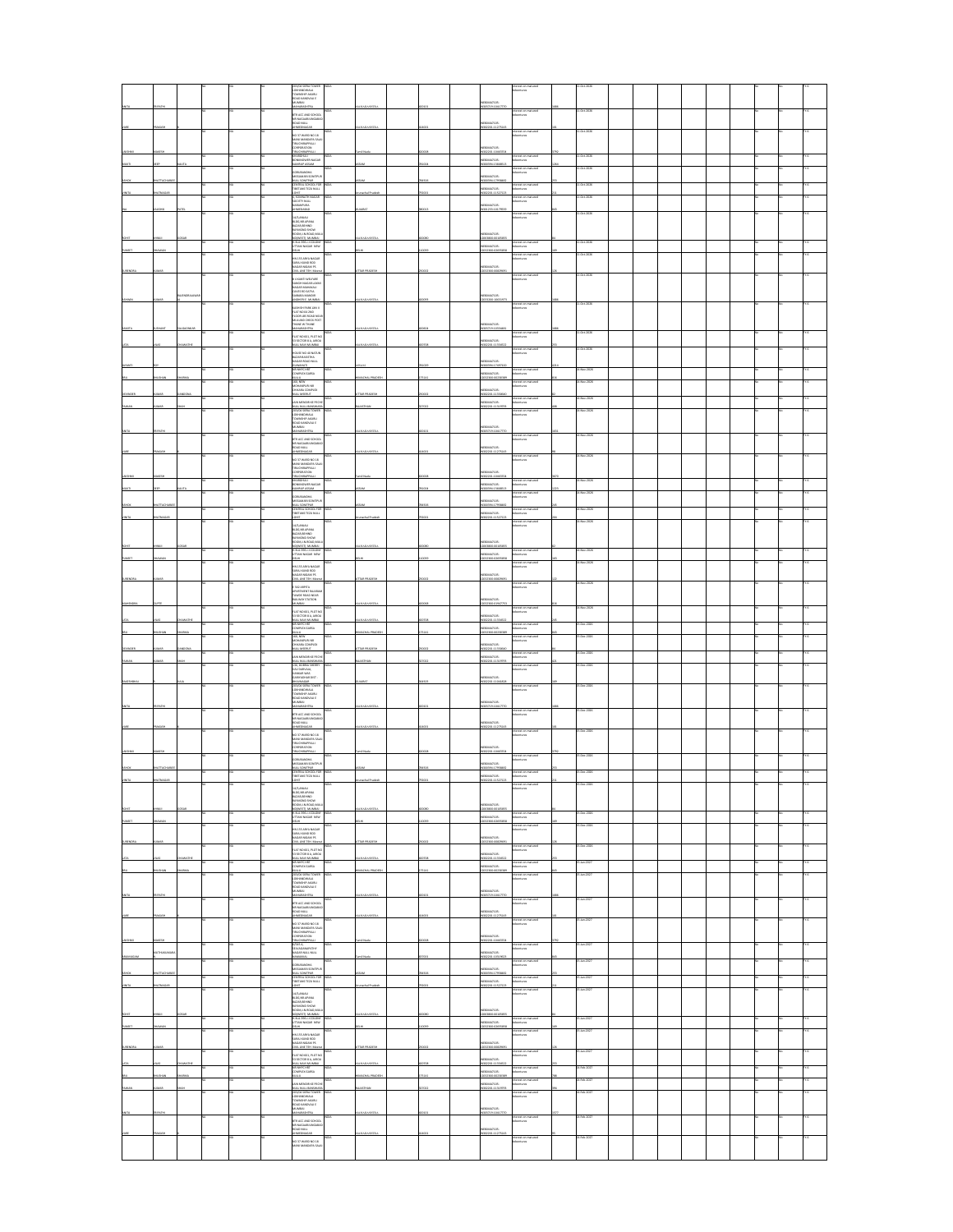|                  |       |  |                                                                                                                                                                                                                                                                                                                                                                                                                      |                         |      |                                                  | rest cm ma<br>retures                                         |             |  |  |  |  |
|------------------|-------|--|----------------------------------------------------------------------------------------------------------------------------------------------------------------------------------------------------------------------------------------------------------------------------------------------------------------------------------------------------------------------------------------------------------------------|-------------------------|------|--------------------------------------------------|---------------------------------------------------------------|-------------|--|--|--|--|
|                  |       |  | orubandha<br>Kesamar Sowitpur<br>Kuli Sowitpur<br>Battans Tezu Null<br>Guit<br>Cuit                                                                                                                                                                                                                                                                                                                                  |                         |      | 00394-17958482<br>20147105                       | erest on matured<br>Sentanes                                  |             |  |  |  |  |
|                  |       |  |                                                                                                                                                                                                                                                                                                                                                                                                                      |                         |      |                                                  | erest on matured<br>Sentanes                                  |             |  |  |  |  |
|                  |       |  | Lohit<br>26-2, Telang Co Op<br>16G Soc Ltd,<br>Saraswart Baug,<br>Jogsswart F,<br>Muawan                                                                                                                                                                                                                                                                                                                             |                         |      | E806W7105-<br>102269-11169536                    |                                                               |             |  |  |  |  |
|                  |       |  |                                                                                                                                                                                                                                                                                                                                                                                                                      |                         |      |                                                  | erest on matured<br>bentures                                  |             |  |  |  |  |
|                  |       |  |                                                                                                                                                                                                                                                                                                                                                                                                                      |                         |      |                                                  |                                                               |             |  |  |  |  |
|                  |       |  |                                                                                                                                                                                                                                                                                                                                                                                                                      |                         |      | E806A7105-<br>IOE3800-00105                      | arest on mature<br>bentures                                   |             |  |  |  |  |
|                  |       |  | $\begin{tabular}{l c c } \hline \textit{GMDRIN} \\ \hline \textit{GQ}/\textit{RAMAM} \\ \textit{RLOQ}/\textit{RAMAM} \\ \textit{RLOQ}/\textit{RAMAM} \\ \textit{ROMMOMO} \textit{GQ}/\textit{MOMO} \\ \textit{ROMMOMO} \textit{GQ}/\textit{MOMO} \\ \textit{ROMMOMO} \textit{RAMMOMO} \\ \textit{RAMMOMO} \textit{RAMMOMO} \\ \textit{RAMMOMO} \textit{RAMMOMO} \\ \textit{GMDM} \textit{GQ}/\textit{MOMO} \\ \text$ |                         |      | 6806147105-<br>032300-00006764                   |                                                               |             |  |  |  |  |
|                  |       |  |                                                                                                                                                                                                                                                                                                                                                                                                                      |                         |      | NEBONIA7105-<br>2032300-02655858                 | erest on matured<br>entares                                   | Feb-202     |  |  |  |  |
|                  |       |  |                                                                                                                                                                                                                                                                                                                                                                                                                      |                         |      |                                                  | rest on m<br>entures                                          |             |  |  |  |  |
|                  |       |  | in 155 arya nagar<br>Rirai kund Rod<br>Nagar nigam PS<br>Cave Line Teh Meere                                                                                                                                                                                                                                                                                                                                         |                         |      | 304147105-<br>322300-00829                       |                                                               |             |  |  |  |  |
|                  |       |  |                                                                                                                                                                                                                                                                                                                                                                                                                      |                         |      |                                                  | dered on matured<br>ebentures                                 | .<br>16-202 |  |  |  |  |
|                  |       |  | SAIGAL WADI ROOM<br>NO 2 RAMDAS NIWAS<br>POWA NULL MUMBAI<br>MAHARASHTRA                                                                                                                                                                                                                                                                                                                                             |                         |      | E806IA7105-<br>102719-10564164                   |                                                               | 6-202       |  |  |  |  |
|                  |       |  |                                                                                                                                                                                                                                                                                                                                                                                                                      |                         |      |                                                  | rrest on matured<br>ientures                                  |             |  |  |  |  |
|                  |       |  | ACCOUNDE CO OP HIG<br>SOC FUAT NO 204<br>SUILD NO 2A HAULIR<br>DARGA RD BEHIND LIC<br>SUILDING THANG<br>SUILDING THANG                                                                                                                                                                                                                                                                                               |                         |      | 304147105-<br>IOSEB-SSS268                       |                                                               |             |  |  |  |  |
|                  |       |  | FLAT NO 601, PLOT NO<br>53 SECTOR B.A., AIROLI<br>MULL NAVI MUMBAL                                                                                                                                                                                                                                                                                                                                                   |                         |      |                                                  | rterest on matured<br>Sebentures                              |             |  |  |  |  |
|                  | ABATH |  |                                                                                                                                                                                                                                                                                                                                                                                                                      | ANARANTEA               |      | 680647105-<br>(202201-11236522                   | terest on matured<br>ebentures                                |             |  |  |  |  |
|                  |       |  | F NO 17, SAFALYA<br>BUNGLOW NR SAGAR<br>ROWHOUSE PATIL<br>NA NHPC HRT<br>NR NHPC HRT                                                                                                                                                                                                                                                                                                                                 |                         |      | E806M7105-<br>302201-1123071                     |                                                               |             |  |  |  |  |
|                  |       |  | CRAPLEX GARSA                                                                                                                                                                                                                                                                                                                                                                                                        | MACHAL PRADESH          |      | INEBOILA7105-<br>12032300-00230989               | rderest on matured<br>Sebentures                              |             |  |  |  |  |
|                  |       |  | JELIJ<br>10, NEW<br>KIKARA COMPUEX<br>HIKARA COMPUEX<br>ULL MEERUT                                                                                                                                                                                                                                                                                                                                                   |                         |      | NEBONA7105-                                      | erest on matured<br>Sentanes                                  |             |  |  |  |  |
|                  |       |  | VN MENDIR KE PECH                                                                                                                                                                                                                                                                                                                                                                                                    | TAR PRADES!             |      | 0202201-11220640<br>ACROSS 7105-                 | terest on matured<br>ebentures                                | Mar-3027    |  |  |  |  |
|                  |       |  |                                                                                                                                                                                                                                                                                                                                                                                                                      |                         |      | 4902201-11210702                                 | arest on matured<br>bentures                                  | Mar-2027    |  |  |  |  |
|                  |       |  | in Mendir Ke Pech<br>Juli Null Bangwar<br>Johamansiti, Th<br>Johamansiti, Th<br>Damijoh Ambut Un<br>Damijoh Ambut<br>Bantit<br>Bantit                                                                                                                                                                                                                                                                                |                         |      | NEBONA7105-<br>NGC 2201-1126446                  | arest on matured<br>bentures                                  | -Mar-2027   |  |  |  |  |
|                  |       |  |                                                                                                                                                                                                                                                                                                                                                                                                                      |                         |      | 680647105-<br>2013200-0062857                    | rderest on matured<br>Sebentures                              | Mar-202     |  |  |  |  |
|                  |       |  | RANCOT<br>136, DOBRA SHERRY<br>VAV DARVALA,<br>VANKAR WAS<br>GARYMOHAR DIST<br>RHAVAHGAR<br>ANNOULT RAW<br>ANNOULT RAW                                                                                                                                                                                                                                                                                               |                         |      | E806IA7105-<br>302201-11041828                   |                                                               |             |  |  |  |  |
|                  |       |  |                                                                                                                                                                                                                                                                                                                                                                                                                      |                         |      |                                                  | erest on matured<br>bentures                                  | $M = 222$   |  |  |  |  |
|                  |       |  | N-4 VISHARINA PARK<br>HOUSES MANIKODIA<br>HUALPORE NAVSARI<br>CODAWALA LANE<br>GODAWALA LANE<br>MUNISAL WEST,<br>MUNISAL                                                                                                                                                                                                                                                                                             |                         |      | 16804147105-<br>3014400-0065090                  | ržerest on matured<br>Sebentures                              | Ma: 202     |  |  |  |  |
|                  |       |  |                                                                                                                                                                                                                                                                                                                                                                                                                      |                         |      | 83647105-<br>11330-1817201                       |                                                               | Mar-2027    |  |  |  |  |
|                  |       |  | MUMBA<br>LOGANDWALA<br>LOGANDWALA<br>TOWNGWP AKURLI<br>ROAD KANDWALI E<br>MUMBAI                                                                                                                                                                                                                                                                                                                                     |                         |      |                                                  | rterest on matured<br>ebentures                               |             |  |  |  |  |
|                  |       |  | <b>WARASHTRA</b>                                                                                                                                                                                                                                                                                                                                                                                                     |                         |      | E804IA7105-<br>303719-10417770                   |                                                               | 18-Mar-2027 |  |  |  |  |
|                  |       |  | .<br>IR ACC AND SCHOOL<br>IR NAGAARJUNGABA                                                                                                                                                                                                                                                                                                                                                                           |                         |      |                                                  | terest on matured<br>ebentures                                |             |  |  |  |  |
|                  |       |  | ROAD NULL<br>AHMEDNAGAR                                                                                                                                                                                                                                                                                                                                                                                              | <b><i>GURASHTRA</i></b> |      | INEBORIA7105-<br>INGCO201-11275143               | rrest on matured<br>ientures                                  |             |  |  |  |  |
|                  |       |  |                                                                                                                                                                                                                                                                                                                                                                                                                      |                         |      |                                                  |                                                               |             |  |  |  |  |
|                  |       |  | NO 27 WARD NO 18<br>MANI MANDAPA SALAI<br>TRUCHRAPPALLI<br>CORPORATION<br>TRUCHRAPPALLI<br>NGCHARAPALLI<br>SECUAGANAPATHY<br>NGCHARAPATHY<br>NGCHARAPALLI                                                                                                                                                                                                                                                            |                         |      | 6804W7105-<br>002201-10463704                    | terest on matured                                             | Mar-202     |  |  |  |  |
|                  |       |  |                                                                                                                                                                                                                                                                                                                                                                                                                      |                         |      | 480447105-<br>(202201-1021962                    | bertares<br>.                                                 |             |  |  |  |  |
|                  |       |  | NAMARKAL<br>3A 37A LAKE TEMPLE<br>ROAD SARAT ROSE<br>ROAD CIRCUS AVENUE<br>HOAD CIRCUS AVENUE                                                                                                                                                                                                                                                                                                                        |                         |      | 04A7105                                          | terest on matured<br>ebentures                                |             |  |  |  |  |
|                  |       |  | odikata<br>Guarghuli<br>Guargip Assam<br>Guargip Assam                                                                                                                                                                                                                                                                                                                                                               | ST 95W                  |      | 032300-0260853<br>INEBOALA7105-                  | derest on matured<br>ebentures                                | Mar-2027    |  |  |  |  |
|                  |       |  | ORUBANDHA<br>ISSAMARI SONITPUR                                                                                                                                                                                                                                                                                                                                                                                       |                         |      | 1000394-13668513                                 | erez on matured<br>Sentares                                   |             |  |  |  |  |
| <b>STTACHARI</b> |       |  |                                                                                                                                                                                                                                                                                                                                                                                                                      |                         |      | SE806IA7105<br>120334-17958482                   |                                                               |             |  |  |  |  |
|                  |       |  | Null Sonitfur<br>Contral School For<br>Dretans Tezu Null<br>Lohit                                                                                                                                                                                                                                                                                                                                                    |                         |      | INEBORIA7105-<br>INGED201-11527122               | arest on matured<br>bentures<br>terest on matured<br>bentures | 8-Mar-2027  |  |  |  |  |
|                  |       |  |                                                                                                                                                                                                                                                                                                                                                                                                                      |                         |      |                                                  |                                                               |             |  |  |  |  |
|                  |       |  |                                                                                                                                                                                                                                                                                                                                                                                                                      |                         |      | E806A7105-<br>0E3800-00105                       |                                                               |             |  |  |  |  |
|                  |       |  |                                                                                                                                                                                                                                                                                                                                                                                                                      |                         |      |                                                  | erest on matured<br>pentanes                                  | $Max-22$    |  |  |  |  |
|                  |       |  |                                                                                                                                                                                                                                                                                                                                                                                                                      |                         |      | 6806A7105-<br>3022300-00004766                   |                                                               | Mar-2027    |  |  |  |  |
|                  |       |  |                                                                                                                                                                                                                                                                                                                                                                                                                      |                         |      | 2015.48083<br>032300-02651                       | irest on matured<br>ientures                                  |             |  |  |  |  |
|                  |       |  | hn 155 arya nagar<br>Surai kund Rod<br>Nagar nigam PS<br>Civil Line TEH Meery                                                                                                                                                                                                                                                                                                                                        |                         |      |                                                  | .<br>.end.com<br>.ebertares                                   |             |  |  |  |  |
|                  |       |  |                                                                                                                                                                                                                                                                                                                                                                                                                      | <b><i>HA PANDES</i></b> |      | 6806A7105-<br>2022200-0082969:                   | terest on matured<br>bentures                                 | $Mx-202$    |  |  |  |  |
|                  |       |  | FLAT NO 601, PLOT NO<br>53 SECTOR B.A., AIROLI<br>MULL NAVI MUMBAU<br>COMPLEX GARSA<br>VIIIIII                                                                                                                                                                                                                                                                                                                       |                         |      | 6806A7105-<br>002201-1123452                     |                                                               | Apr-2022    |  |  |  |  |
|                  |       |  |                                                                                                                                                                                                                                                                                                                                                                                                                      |                         |      | E804IA7105-<br>032300-00230                      | terest on matured<br>bentures                                 |             |  |  |  |  |
|                  |       |  | uluu<br>60, NEW<br>Hohanpuri NR<br>Holara Compuex<br>Ulu Meerut<br>Ulu Meerut                                                                                                                                                                                                                                                                                                                                        | TAR PRADES              |      | 8061A7105-<br>02205-11230640                     | dered on matured<br>ebentures                                 |             |  |  |  |  |
|                  |       |  | MN MENDIR KE PECH                                                                                                                                                                                                                                                                                                                                                                                                    |                         |      | INEBORIA7105-<br>IN902201-11319792               | terest on mature<br>bentures                                  |             |  |  |  |  |
|                  |       |  | ILL NULL BANSWAR<br>MANJICH AARRUT UN<br>MO 3 LALARAM                                                                                                                                                                                                                                                                                                                                                                |                         |      | 4904A7105-<br>2012200-00628570                   | erest on matured<br>berbares                                  |             |  |  |  |  |
|                  |       |  | UJI<br>, DOBRIA SHERRY<br>way darkwaa,<br>wankar was<br>garkwadhar dist -                                                                                                                                                                                                                                                                                                                                            |                         |      |                                                  | terest on mature<br>bentures                                  |             |  |  |  |  |
|                  |       |  |                                                                                                                                                                                                                                                                                                                                                                                                                      |                         |      | SERDIN 7105-<br>N302201-1104182                  |                                                               |             |  |  |  |  |
|                  |       |  | overnoon<br>Javangar<br>Jusikat Raw<br>Jusis Manaddaa                                                                                                                                                                                                                                                                                                                                                                |                         |      | E806A7105<br>3014400-0065090                     | arest on matured<br>bentures                                  | Apr-202     |  |  |  |  |
|                  |       |  | DUNNE MONAGUM<br>HALPORE NAVSARI<br>HOI MOTIMANAL<br>DRIVLI WEST,<br>HARAH                                                                                                                                                                                                                                                                                                                                           |                         |      | ACROSS 7105                                      | erest on matured<br>bentures                                  | 18-Apr-2022 |  |  |  |  |
|                  |       |  | UMBAI<br>Q/DA SIERA TOWER<br>KNAMOWALA<br>NIMSHIP AKURLI                                                                                                                                                                                                                                                                                                                                                             |                         |      | 001330-1817205                                   | arest on matured<br>bentures                                  | Apr-2022    |  |  |  |  |
|                  |       |  | 3 LIKVOKA3 GAOR                                                                                                                                                                                                                                                                                                                                                                                                      |                         |      |                                                  |                                                               |             |  |  |  |  |
| istu             |       |  | imbai<br>Harashtra                                                                                                                                                                                                                                                                                                                                                                                                   |                         |      | 806147105-<br>02719-10417770                     | erest on matı<br>Sentures                                     |             |  |  |  |  |
|                  |       |  | etracc and school<br>Nr Nagaariungabad<br>Road Null<br>Ahmednagar                                                                                                                                                                                                                                                                                                                                                    |                         |      | E806W7105-<br>302201-1127                        |                                                               |             |  |  |  |  |
|                  |       |  |                                                                                                                                                                                                                                                                                                                                                                                                                      |                         |      |                                                  | erest on m<br>Sentures                                        |             |  |  |  |  |
|                  |       |  | no 37 ward no 18<br>Mani Mandapa Sila<br>Truchrafpalli<br>Cosportion<br>Truchrafpalli<br>GSSS A<br>GELWGAMPATHY<br>MAMACKLI MULI<br>MAMACKLI MULI                                                                                                                                                                                                                                                                    |                         |      | 680647105-<br>(202201-10652                      |                                                               |             |  |  |  |  |
|                  |       |  |                                                                                                                                                                                                                                                                                                                                                                                                                      |                         |      | E806A7105                                        | erest on matured<br>bentures                                  | 18 Apr-2022 |  |  |  |  |
|                  |       |  | MAN WALL WALL<br>UMMERAL<br>127A LAKE TEMPLE<br>140 CRCUS AVENUE                                                                                                                                                                                                                                                                                                                                                     |                         |      | 102201-1031962                                   | rest on matured<br>entanes                                    | Apr-202     |  |  |  |  |
|                  |       |  |                                                                                                                                                                                                                                                                                                                                                                                                                      | ST BENGA                |      | E806A7105<br>032300-0260852                      |                                                               | 8-Apr-2027  |  |  |  |  |
|                  |       |  | MU UNUH<br>KKATA<br>LARGHULI<br>DINOVOWER NAGAR<br>NARUP ASSAM                                                                                                                                                                                                                                                                                                                                                       |                         |      | NEBORIA 7105-<br>NGODORA - 136685 S              | arest on matured<br>bentures                                  | Apr-202     |  |  |  |  |
|                  |       |  |                                                                                                                                                                                                                                                                                                                                                                                                                      |                         |      | 6806A7105-<br>000264-1795846                     | rest on matured<br>entures                                    |             |  |  |  |  |
| <b>NAGAS</b>     |       |  | Sorubandha<br>Missanari Sonitpur<br>Mull Sonitpur<br>Tartans Texi Mull<br>Chit<br>Lohit                                                                                                                                                                                                                                                                                                                              | chal Praded             | œ    | 6806A7105-<br>002205-11527123                    | erest on matured<br>pentanes                                  |             |  |  |  |  |
|                  |       |  |                                                                                                                                                                                                                                                                                                                                                                                                                      |                         |      |                                                  | rest on r<br>retures                                          |             |  |  |  |  |
|                  |       |  | 14/2,ANIALI<br>BLDG,NR.APANA<br>BAYAR,BEHNO<br>ROOM,I N.ROAD,MUL<br>ROOM,I N.ROAD,MUL                                                                                                                                                                                                                                                                                                                                |                         |      | AE806A7105-                                      |                                                               |             |  |  |  |  |
|                  |       |  |                                                                                                                                                                                                                                                                                                                                                                                                                      |                         |      | 12063800-0010585                                 | erest on matured<br>Sentanes                                  | 8-Apr-2022  |  |  |  |  |
|                  |       |  | DOWEST) MUMBAR<br>CONCET) MUMBAR<br>MANNG BIPASS<br>NDOD GLOBAL CITY NR<br>NDOD PARK VIRAR<br>NDOD PARK VIRAR                                                                                                                                                                                                                                                                                                        |                         |      | SE804IA7105-                                     |                                                               |             |  |  |  |  |
|                  |       |  | vest virar<br>UK-A-1961 I COLONY<br>ITTAM NAGAR NEW<br>ùн                                                                                                                                                                                                                                                                                                                                                            | <b>LARASHTE</b>         | Lidi | 2032300-00004764<br>NERONA 7105<br>12032300-0265 | erest on matured<br>Sentares                                  |             |  |  |  |  |
|                  |       |  |                                                                                                                                                                                                                                                                                                                                                                                                                      |                         |      |                                                  | erest on matured<br>Sentanes                                  | Apr-2022    |  |  |  |  |
|                  |       |  | hn 155 arya nagar<br>Surai kund Rod<br>Nagar nigam PS<br>Civil Line TEH Meery                                                                                                                                                                                                                                                                                                                                        | TAR PRADESH             |      | AE806IA7105-<br>032300-0082969                   |                                                               |             |  |  |  |  |
|                  |       |  | ELAT NO 601, PLOT NO<br>SA SECTOR BA, ANGLI<br>NGLI NAVI MULINA<br>SR NHPC HRT<br>COMPLEX GARSA                                                                                                                                                                                                                                                                                                                      |                         |      | NEBO6IA7105                                      | arest on mature<br>bentares                                   |             |  |  |  |  |
|                  |       |  |                                                                                                                                                                                                                                                                                                                                                                                                                      |                         |      | 02201-1123452<br>6806A7105-<br>032300-0023038    | erest on m<br>Sentures                                        |             |  |  |  |  |
|                  |       |  | uluu<br>60, NEW<br>HIMARURI NR<br>HIMARA COMPUZX<br>ULL MEERUT                                                                                                                                                                                                                                                                                                                                                       | HAL PRADE               |      |                                                  | erest on ma<br>oertares                                       |             |  |  |  |  |
|                  |       |  |                                                                                                                                                                                                                                                                                                                                                                                                                      | AR PRADES               |      | 6806A7105-<br>002201-1133064                     | arest on matured<br>bentures                                  | -May-2027   |  |  |  |  |
|                  |       |  | nn mendir ke pech<br>Ull Null Banswar<br>36, Dobrin Sherry                                                                                                                                                                                                                                                                                                                                                           |                         |      | 6806147105-<br>102201-11311                      | irest on mat<br>ientures                                      |             |  |  |  |  |
|                  |       |  | 1ah, UCMMA SHARR<br>VAV DARVAJA,<br>VANKAR WAS<br>GARVADHAR DIST -<br>DILITINDER DIST -                                                                                                                                                                                                                                                                                                                              |                         |      | 6804147105-<br>002201-11041828                   |                                                               |             |  |  |  |  |
|                  |       |  | ARYADHAR DIST<br>HANYADHAR<br>- 3 VISHARDAR PARK<br>- 3 VISHARDAR PARK<br>- 2 VISHARDAR<br>- 102450 VISHAR<br>- 102450 VISHAR<br>- 102450 VISHAR<br>- 102450 VISHAR<br>- 102450 VISHARDAR<br>- 102450 VISHARDAR<br>- 102450 VISHARDAR                                                                                                                                                                                |                         |      |                                                  | erest on matured<br>bentures                                  | May-2027    |  |  |  |  |
|                  |       |  |                                                                                                                                                                                                                                                                                                                                                                                                                      |                         |      | 6806A7105-<br>01400-00650                        | rest on matured<br>entures                                    |             |  |  |  |  |
|                  |       |  |                                                                                                                                                                                                                                                                                                                                                                                                                      |                         |      |                                                  |                                                               |             |  |  |  |  |
|                  |       |  |                                                                                                                                                                                                                                                                                                                                                                                                                      |                         |      | NEBONA7105-<br>NGC 719-10417770                  | arest on matu<br>bentures                                     |             |  |  |  |  |
|                  |       |  | NO 27 WARD NO 18<br>MANI MANDARA SALA<br>TRUCHRAPPALLI<br>CORPORATION                                                                                                                                                                                                                                                                                                                                                |                         |      |                                                  |                                                               |             |  |  |  |  |
|                  |       |  | EUCHRAPPALLI<br>137A LANE TEMPLE<br>MO SARAT ROSE                                                                                                                                                                                                                                                                                                                                                                    |                         |      | 004147105                                        | erest on ma<br>Sentures                                       |             |  |  |  |  |
|                  |       |  |                                                                                                                                                                                                                                                                                                                                                                                                                      |                         |      |                                                  |                                                               |             |  |  |  |  |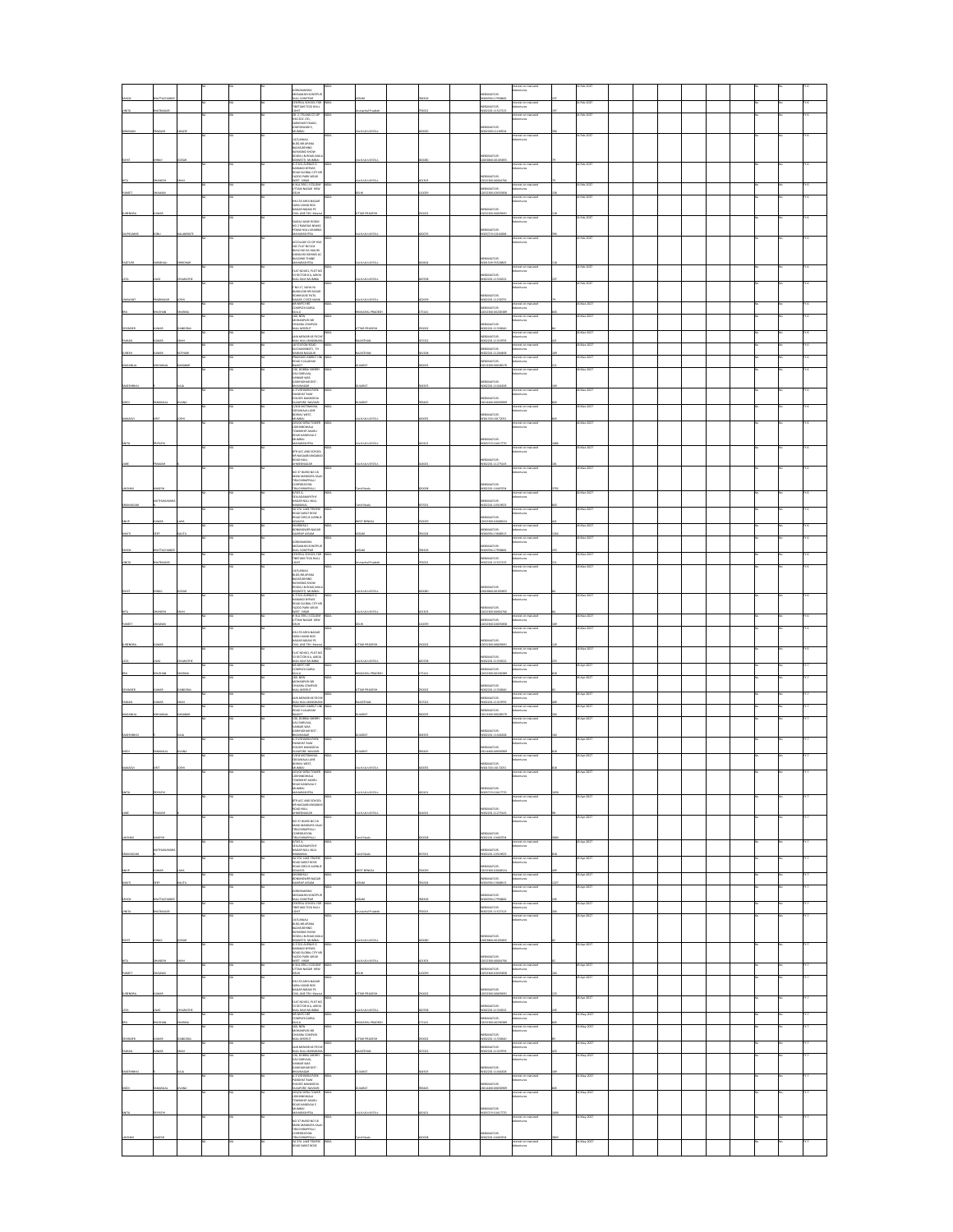|        |             |  | irubandha<br>SSAMARI SCINITPU                                                                                                                                                                                                                                                                                                                                                  |                         |      |                                     | rest on i<br>retures              |              |  |  |  |  |  |
|--------|-------------|--|--------------------------------------------------------------------------------------------------------------------------------------------------------------------------------------------------------------------------------------------------------------------------------------------------------------------------------------------------------------------------------|-------------------------|------|-------------------------------------|-----------------------------------|--------------|--|--|--|--|--|
|        |             |  |                                                                                                                                                                                                                                                                                                                                                                                |                         |      | E806A7105<br>000364-17958482        |                                   |              |  |  |  |  |  |
|        |             |  | ULL SONITFUR<br>DITRAL SCHOOL FOR<br>BETANS TEZU NULL<br>DHIT                                                                                                                                                                                                                                                                                                                  |                         |      | INERDELA7105-<br>INGC2205-11527     | interest on matured<br>debentures | 6 May-2022   |  |  |  |  |  |
|        |             |  |                                                                                                                                                                                                                                                                                                                                                                                |                         |      |                                     | erest on matured<br>Sentures      | May 2027     |  |  |  |  |  |
|        |             |  | M/2,ANIALI<br>REDG,NR.APANA<br>RAZAR REHIND<br>ROOM,I N.ROAD,NR<br>ROOM,I N.ROAD,NR                                                                                                                                                                                                                                                                                            |                         |      |                                     |                                   |              |  |  |  |  |  |
|        |             |  |                                                                                                                                                                                                                                                                                                                                                                                |                         |      | 80647105                            |                                   |              |  |  |  |  |  |
|        |             |  | ROOM, INKRID ANNO MONDE<br>ISON CONSTANTS<br>ISON COORNES CHARACTERS<br>ISON COORNES CHARACTERS<br>ISON COORNES VARA<br>INST VIRAR<br>INST VIRAR<br>ISON RANGELI COORNES<br>ISON RANGELI COORNES<br>ISON RANGELI COORNES                                                                                                                                                       |                         |      | 63800-0010                          | rest on matured<br>entures        | May-2022     |  |  |  |  |  |
|        |             |  |                                                                                                                                                                                                                                                                                                                                                                                |                         |      |                                     |                                   |              |  |  |  |  |  |
|        |             |  |                                                                                                                                                                                                                                                                                                                                                                                |                         |      | 032300-0000                         | rest on matured<br>entures        |              |  |  |  |  |  |
|        |             |  |                                                                                                                                                                                                                                                                                                                                                                                |                         |      | 6806147105-<br>032300-02655858      | est on ma                         |              |  |  |  |  |  |
|        |             |  | in 155 arya nagar<br>Rirai kund Rod<br>Nagar nigam PS<br>Civil Liné TEH Meeri                                                                                                                                                                                                                                                                                                  |                         |      |                                     | entanes                           |              |  |  |  |  |  |
|        |             |  |                                                                                                                                                                                                                                                                                                                                                                                | TAR PRADES              |      | 6806M7105-<br>032300-00821          |                                   |              |  |  |  |  |  |
|        |             |  | .<br>FLAT NO 601, PLOT NO<br>53 SECTOR B.A, AIROL                                                                                                                                                                                                                                                                                                                              |                         |      |                                     | arest on m<br>bentures            |              |  |  |  |  |  |
|        |             |  | lill navn museða<br>R. NHPC HRT<br>Caeplex gabsa                                                                                                                                                                                                                                                                                                                               |                         |      | 306A7105-<br>102205-112361          | erest on mat<br>Sentanes          |              |  |  |  |  |  |
|        |             |  | ш                                                                                                                                                                                                                                                                                                                                                                              | ACHAL PRADES            |      | INERDIAA7105-<br>12032300-00230381  |                                   |              |  |  |  |  |  |
|        |             |  | <b>NN MENDIR NE PEC</b>                                                                                                                                                                                                                                                                                                                                                        |                         |      | E806A7105-<br>002201-11219          | erest cin ma<br>entanes           |              |  |  |  |  |  |
|        |             |  | NIN WWW.MAR<br>4312 NSR INS<br>4444 MARVE<br>AMAD W NULL<br>AUMBAI                                                                                                                                                                                                                                                                                                             |                         |      |                                     | ržerest on ma<br>Sebertures       |              |  |  |  |  |  |
|        |             |  |                                                                                                                                                                                                                                                                                                                                                                                |                         |      | SE804IA7105-                        |                                   |              |  |  |  |  |  |
|        |             |  |                                                                                                                                                                                                                                                                                                                                                                                | <b>LARASHTE</b>         |      | 4903719-10478689                    | rest on i<br>retures              |              |  |  |  |  |  |
|        |             |  | MUMBA<br><u>Maharasitra</u><br>Colohandwala<br>Colohandwala<br>Colo kandwali E<br>Cad kandwali E<br>IMBA<br>Mumbasitra<br>Mumbasitra                                                                                                                                                                                                                                           |                         |      |                                     |                                   |              |  |  |  |  |  |
|        |             |  |                                                                                                                                                                                                                                                                                                                                                                                |                         |      | 6806147105-<br>003719-10417770      |                                   |              |  |  |  |  |  |
|        |             |  |                                                                                                                                                                                                                                                                                                                                                                                |                         |      |                                     | rrest on matured<br>entanes       |              |  |  |  |  |  |
|        |             |  | io 37 ward no 18<br>Anni Mandapa Sali<br>18UCHRAPPALLI<br>19UCHRAPPALLI                                                                                                                                                                                                                                                                                                        |                         |      |                                     |                                   |              |  |  |  |  |  |
|        |             |  | MPLINNINN<br>RUCHRAPPALLI<br>N 37A LAKE TEMPLE<br>DAD ORCUS AVENUE                                                                                                                                                                                                                                                                                                             |                         |      | E806IA7105-<br>302201-10653706      |                                   | $-440 - 242$ |  |  |  |  |  |
|        |             |  |                                                                                                                                                                                                                                                                                                                                                                                |                         |      | E806A7105-<br>032300-0260853        | interest on matured<br>debentures |              |  |  |  |  |  |
|        |             |  | NAN CIRCUS MARKAR<br>IARGAILLI<br>INRIUP ASSAM<br>IARUP ASSAM                                                                                                                                                                                                                                                                                                                  |                         |      |                                     | interest on matured<br>debertures | un-2027      |  |  |  |  |  |
|        |             |  |                                                                                                                                                                                                                                                                                                                                                                                |                         |      | 16804147105-<br>1202284-1366851     | est on re.                        |              |  |  |  |  |  |
|        |             |  |                                                                                                                                                                                                                                                                                                                                                                                |                         |      | <b>BOARA 7100</b>                   | entanes                           |              |  |  |  |  |  |
|        |             |  | GORUBANDHA<br>ASSAMARI SONITPUR<br>AULL SONITPUR<br>TRITANS TEZU NULL<br>OHIT<br>OHIT                                                                                                                                                                                                                                                                                          |                         |      | 00394-1795848                       | irest on matured<br>ientures      | un-2027      |  |  |  |  |  |
|        |             |  |                                                                                                                                                                                                                                                                                                                                                                                |                         |      | 6806M7105-<br>002201-11527          | rest on i<br>entures              |              |  |  |  |  |  |
|        |             |  | 14/2,ANIALI<br>BLDG,NR.APANA<br>BAZAR,BEHNO<br>RAYMOND SHOW,MUL<br>ROOKECTI, AHAABAH                                                                                                                                                                                                                                                                                           |                         |      |                                     |                                   |              |  |  |  |  |  |
|        |             |  |                                                                                                                                                                                                                                                                                                                                                                                |                         |      |                                     |                                   |              |  |  |  |  |  |
|        |             |  |                                                                                                                                                                                                                                                                                                                                                                                |                         |      | INEBORIA7105-<br>12063800-00105855  |                                   |              |  |  |  |  |  |
|        |             |  | DONEST) MUMBAL<br>-5 501 MARUE G<br>-5 501 MARUE G<br>ARANG EHRAS<br>-500 PARK VRAR<br>-507 HAHA                                                                                                                                                                                                                                                                               |                         |      |                                     | rrest on mature<br>ientures       |              |  |  |  |  |  |
|        |             |  | vest virar<br>Una-20611 colony<br>Ittam Nagar New                                                                                                                                                                                                                                                                                                                              | <b><i>SURASHTRA</i></b> |      | E806A7105-<br>3032300-00004766      |                                   |              |  |  |  |  |  |
|        |             |  | ūн.                                                                                                                                                                                                                                                                                                                                                                            |                         |      | 490447105<br>032300-02655858        | rrest on mati<br>ientanes         |              |  |  |  |  |  |
|        |             |  |                                                                                                                                                                                                                                                                                                                                                                                |                         |      |                                     | interest on matured<br>debentures | 2-aan-2027   |  |  |  |  |  |
|        |             |  | in 155 arya nagar<br>Rirai kund Rod<br>Nagar Nigam PS<br>DVK Liné TEH Meers                                                                                                                                                                                                                                                                                                    |                         |      | E806IA7105-                         |                                   |              |  |  |  |  |  |
| RENDRA |             |  |                                                                                                                                                                                                                                                                                                                                                                                | <b>ITTAR PRADESH</b>    |      | 0032300-00829691                    | rrest on mat<br>entanes           |              |  |  |  |  |  |
|        |             |  | SAIGAL WADI ROOM<br>NO 2 RAMDAS NIWAS<br>POWIA NULL MUMBA<br>MAHARASHTRA                                                                                                                                                                                                                                                                                                       |                         |      | 306A7105-<br>IO2719-1016438         |                                   |              |  |  |  |  |  |
|        |             |  |                                                                                                                                                                                                                                                                                                                                                                                |                         |      |                                     | erest on ma<br>Sentanes           |              |  |  |  |  |  |
|        | <b>BATH</b> |  | RAT NO 601, PLOT NO<br>53 SECTOR B.A., AIROL<br>NULL NAVI MUMBAU                                                                                                                                                                                                                                                                                                               | <b>NARASHTRA</b>        |      | 30047105-<br>02205-11336522         |                                   |              |  |  |  |  |  |
|        |             |  |                                                                                                                                                                                                                                                                                                                                                                                |                         |      |                                     | ved on m<br>Settures              |              |  |  |  |  |  |
|        |             |  |                                                                                                                                                                                                                                                                                                                                                                                |                         |      | 806147105-<br>02201-11230755        |                                   |              |  |  |  |  |  |
|        |             |  | F NO 17, SAFALYA<br>BUNGLOW NR SAGAR<br>ROWNOUSE PATH<br>NAGAR, CIDCO NASIK<br>NR NAPC HRT<br>COMPLEX GARSA<br>VIIIII<br>ш                                                                                                                                                                                                                                                     | MONAL PRADESH           |      | NE806A7105<br>032300-002309         | arest on m.<br>bentures           |              |  |  |  |  |  |
|        |             |  | NN MENDIR KE PECH                                                                                                                                                                                                                                                                                                                                                              |                         |      | INGROSIA7105-                       | erest on ma<br>entanes            |              |  |  |  |  |  |
|        |             |  | IN WIRKING AS PEL<br>DIL NULL BANSANA<br>RIDE MOTIMANAL<br>DRIVLI WEST,<br>I IMBAI                                                                                                                                                                                                                                                                                             |                         |      | 002201-11219                        | sterest on matured<br>lebentures  | ul-202       |  |  |  |  |  |
|        |             |  |                                                                                                                                                                                                                                                                                                                                                                                |                         |      | EB06M7105<br>001220-1817205         |                                   |              |  |  |  |  |  |
|        |             |  | AUMBAL<br>-118/2 NSB INS<br>MAALA MAAVE<br>ANAAD W NULL<br>AUMBAL                                                                                                                                                                                                                                                                                                              |                         |      |                                     | rderest on matured<br>Sebentures  |              |  |  |  |  |  |
|        |             |  |                                                                                                                                                                                                                                                                                                                                                                                | <b>HARASHTRA</b>        |      | E806A7105<br>(2027) 5-10478689      |                                   |              |  |  |  |  |  |
|        |             |  | MUMBAI<br>MAHARASHTRA<br>2004AN2WALA<br>2004AN2WALA<br>12MD KANDWALI E<br>4UMBAI<br>4UMBAI<br>MUMBAI                                                                                                                                                                                                                                                                           |                         |      |                                     |                                   |              |  |  |  |  |  |
|        |             |  |                                                                                                                                                                                                                                                                                                                                                                                |                         |      | 6806W7105-<br>003719-10417770       |                                   |              |  |  |  |  |  |
|        |             |  |                                                                                                                                                                                                                                                                                                                                                                                |                         |      |                                     | erest on mature                   |              |  |  |  |  |  |
|        |             |  | NO 37 WARD NO 18<br>MANI MANDAPA SAL<br>TRUCHRAPPALLI<br>CORPORATION                                                                                                                                                                                                                                                                                                           |                         |      |                                     | entanes                           |              |  |  |  |  |  |
|        |             |  |                                                                                                                                                                                                                                                                                                                                                                                |                         |      | EB06M7105<br>002201-1046370         |                                   |              |  |  |  |  |  |
|        |             |  | RECHRAPINII<br>KASAULI<br>INKUP ASSAM<br>INKUP ASSAM                                                                                                                                                                                                                                                                                                                           |                         |      | INERDILA7105-<br>IN200204-12668     | erest on matured<br>verbanes      |              |  |  |  |  |  |
|        |             |  |                                                                                                                                                                                                                                                                                                                                                                                |                         |      |                                     | irest on mat<br>ientures          |              |  |  |  |  |  |
|        |             |  | Gorubandha<br>Angamaan Sowitpub<br>Aull Sowitpur<br>Trays Tezu Null<br>Ohit<br>Chit                                                                                                                                                                                                                                                                                            |                         |      | 004142100<br>00394-17958            |                                   |              |  |  |  |  |  |
|        |             |  |                                                                                                                                                                                                                                                                                                                                                                                |                         |      | 2015.48083<br>02201-1152            | rest on matured<br>entures        |              |  |  |  |  |  |
|        |             |  |                                                                                                                                                                                                                                                                                                                                                                                |                         |      |                                     | rest on m<br>entures              |              |  |  |  |  |  |
|        |             |  | 14/2,ANIALI<br>BLDG,NR.APANA<br>BAYAR,BEHND<br>ROOM,I N.ROAD,MUI<br>ROOM,I N.ROAD,MUI                                                                                                                                                                                                                                                                                          |                         |      |                                     |                                   |              |  |  |  |  |  |
|        |             |  |                                                                                                                                                                                                                                                                                                                                                                                | <b><i>SURASHTRA</i></b> |      | E806A7105-<br>0063800-0010585       |                                   |              |  |  |  |  |  |
|        |             |  | HODAY, NHOND, MALI<br>G-5 501 M/KNUS G<br>G-5 501 M/KNUS G<br>NARANG BIRASS<br>ROAD GLOBAL CITY NR<br>VATOD PARK VIRAR<br>WEST VIRAR<br>MEST VIRAR                                                                                                                                                                                                                             |                         |      |                                     | arest on mat<br>bentures          |              |  |  |  |  |  |
|        |             |  |                                                                                                                                                                                                                                                                                                                                                                                |                         |      | 804147105-<br>122300-00004          |                                   |              |  |  |  |  |  |
|        |             |  | TAM NAGAR NEW<br>ūн                                                                                                                                                                                                                                                                                                                                                            |                         |      | AE806A7105-<br>032300-02651         | entures                           |              |  |  |  |  |  |
|        |             |  |                                                                                                                                                                                                                                                                                                                                                                                |                         |      |                                     | interest on matured<br>debentures |              |  |  |  |  |  |
|        |             |  | HN 155 ARYA NAGAR<br>SURAI KUND ROD<br>NAGAR NIGAM PS<br>CIVIL LINE TEH Meeri                                                                                                                                                                                                                                                                                                  |                         |      |                                     |                                   |              |  |  |  |  |  |
|        |             |  |                                                                                                                                                                                                                                                                                                                                                                                | TTAR PRADESH            |      | NE806IA7105-<br> 2032300-00829691   | viest on n<br>Sentanes            |              |  |  |  |  |  |
|        |             |  | .<br>AT NO 601, PLOT NO<br>3 SECTOR B.A, AIROL                                                                                                                                                                                                                                                                                                                                 | <b><i>GURASHTRA</i></b> |      | E806IA7105-<br>(302201-11234522     |                                   |              |  |  |  |  |  |
|        |             |  | SE SECURITA, AREU<br>MULI NAVA MUSICA<br>MULI RESI MANIN 7714<br>MISPORT ROAD<br>ARPORT ROAD<br>BANGALORE<br>BANGALORE<br>KARNATAKA                                                                                                                                                                                                                                            |                         |      |                                     |                                   |              |  |  |  |  |  |
|        |             |  |                                                                                                                                                                                                                                                                                                                                                                                |                         |      |                                     |                                   |              |  |  |  |  |  |
|        |             |  |                                                                                                                                                                                                                                                                                                                                                                                |                         |      | 6804147105-<br>003719-10587571      |                                   |              |  |  |  |  |  |
|        |             |  | COMPLEX GARSA<br>uu -                                                                                                                                                                                                                                                                                                                                                          | MONE PRADESH            | sse  | 6806A7105-<br>2022200-00220389      | entures                           |              |  |  |  |  |  |
|        |             |  | MN MENDIR KE PECH                                                                                                                                                                                                                                                                                                                                                              |                         | 1022 | INEBOALA7105-<br>INGC 2201-11319793 | erest on ma<br>Sentares           |              |  |  |  |  |  |
|        |             |  | AULI NULL BANSI<br>1930/2 NSR INS<br>MALA MARNE<br>ANAD W NULL<br>AUMBAI                                                                                                                                                                                                                                                                                                       |                         |      |                                     | rest on m                         |              |  |  |  |  |  |
|        |             |  |                                                                                                                                                                                                                                                                                                                                                                                |                         |      | E806A7105                           |                                   |              |  |  |  |  |  |
|        |             |  |                                                                                                                                                                                                                                                                                                                                                                                | <b><i>GURASHTRA</i></b> | œ    | 1003719-10170609                    | erest on mat<br>Sentanes          |              |  |  |  |  |  |
|        |             |  | MUMBAI<br>MAHARASHTRA<br>100/04 SIERA TOWEI<br>IOWASHIP AKURU<br>ROAD KANDWALI E<br>MUMBAI                                                                                                                                                                                                                                                                                     |                         |      |                                     |                                   |              |  |  |  |  |  |
|        |             |  | JMRAI<br>WARASHTRA                                                                                                                                                                                                                                                                                                                                                             | <b>SHIP</b>             |      | 6806A7105-<br>003719-10417770       |                                   | 3-Aug-2022   |  |  |  |  |  |
|        |             |  | NO 37 WARD NO 18<br>MANI MANDAPA SALA<br>TRUCHRAPPALLI<br>CORPORATION                                                                                                                                                                                                                                                                                                          |                         |      |                                     | arest on matured<br>bentures      |              |  |  |  |  |  |
|        |             |  | RUCHRAPPALLI                                                                                                                                                                                                                                                                                                                                                                   |                         |      | AE804A7105-<br>(302201-10463704     |                                   |              |  |  |  |  |  |
|        |             |  | ARGHULI<br>NGOMBER NAGAR                                                                                                                                                                                                                                                                                                                                                       |                         |      | INGROSS/105-                        | erest on i<br>Sentanes            | kug-202      |  |  |  |  |  |
|        |             |  | MRUP ASSAM                                                                                                                                                                                                                                                                                                                                                                     |                         |      | 00394-1366851                       | interest on matured<br>debentures | 3 Aug-2027   |  |  |  |  |  |
|        |             |  |                                                                                                                                                                                                                                                                                                                                                                                |                         |      |                                     |                                   |              |  |  |  |  |  |
|        |             |  | $\begin{array}{l} \textbf{1.5} \textbf{1.6} \textbf{1.7} \textbf{1.7} \textbf{1.7} \textbf{1.7} \textbf{1.7} \textbf{1.7} \textbf{1.7} \textbf{1.7} \textbf{1.7} \textbf{1.7} \textbf{1.7} \textbf{1.7} \textbf{1.7} \textbf{1.7} \textbf{1.7} \textbf{1.7} \textbf{1.7} \textbf{1.7} \textbf{1.7} \textbf{1.7} \textbf{1.7} \textbf{1.7} \textbf{1.7} \textbf{1.7} \textbf{1$ | <b>ARASHTRA</b>         |      | 6806A7105-<br>2063800-00105855      |                                   |              |  |  |  |  |  |
|        |             |  |                                                                                                                                                                                                                                                                                                                                                                                |                         |      |                                     | erest on m<br>Sentanes            | Aug 2022     |  |  |  |  |  |
|        |             |  |                                                                                                                                                                                                                                                                                                                                                                                | ARASHTR                 |      | 6806A7105-<br>0032300-0000476       |                                   |              |  |  |  |  |  |
|        |             |  |                                                                                                                                                                                                                                                                                                                                                                                |                         |      | -2015 AUGUST                        | arest on matured<br>bentures      | Aug-2027     |  |  |  |  |  |
|        |             |  |                                                                                                                                                                                                                                                                                                                                                                                |                         |      | (22333-0265                         | erest on mature<br>entures        | Aug-2027     |  |  |  |  |  |
|        |             |  | in 155 arya nagar<br>Lirai kund Rod<br>Mgar nigam PS<br>Ing Liné Teh Mirey                                                                                                                                                                                                                                                                                                     |                         |      |                                     |                                   |              |  |  |  |  |  |
|        |             |  |                                                                                                                                                                                                                                                                                                                                                                                | <b>MA PAADES</b>        |      | 480447105-<br>3032300-00829491      |                                   | Mug-2027     |  |  |  |  |  |
|        |             |  | FIXT NO 601, PLOT NO<br>EX SECTOR B.A., AIROLI<br>NO 38 STH MAIN 27TH<br>DROSS K.R. GARDEN<br>NRPORT ROAD<br>NANGALORE<br>ARNGALORE<br>ARNGALORE                                                                                                                                                                                                                               |                         |      | COMMA 74RC<br>02201-1123452         | arest on matured<br>bentures      |              |  |  |  |  |  |
|        |             |  |                                                                                                                                                                                                                                                                                                                                                                                |                         |      |                                     | rest on matured<br>entures        | Aug-2027     |  |  |  |  |  |
|        |             |  |                                                                                                                                                                                                                                                                                                                                                                                |                         |      |                                     |                                   |              |  |  |  |  |  |
|        |             |  |                                                                                                                                                                                                                                                                                                                                                                                | <b>ATAKA</b>            |      | INEBOILA7105-<br>INGC2719-10587578  |                                   | Sep-3327     |  |  |  |  |  |
|        |             |  | (RNATAKA<br>ENHPEHRT<br>MAPLEX GARSA<br>ILIU                                                                                                                                                                                                                                                                                                                                   |                         |      | INERDEN7105-<br>032300-00230        | terest on matured<br>bentures     |              |  |  |  |  |  |
|        |             |  | N MENDIR KE PECH                                                                                                                                                                                                                                                                                                                                                               |                         |      | 6806M7105-<br>002201-11219          | irest on matured<br>ientures      | Sep-2027     |  |  |  |  |  |
|        |             |  |                                                                                                                                                                                                                                                                                                                                                                                |                         |      |                                     | rest on ma<br>entures             | Sep-2027     |  |  |  |  |  |
|        |             |  |                                                                                                                                                                                                                                                                                                                                                                                |                         |      | 493447105-<br>(202719-10478689      |                                   |              |  |  |  |  |  |
|        |             |  |                                                                                                                                                                                                                                                                                                                                                                                | ASHITE                  |      |                                     | erest on matured<br>Sentanes      | 3-Sep-2027   |  |  |  |  |  |
|        |             |  | NN MENDIK KE PEC<br>1111 NULL BANDAN<br>1111 NULL BANDA<br>1111 NULL BANDA<br>1414 NA MARNE<br>1414 NA MARNE<br>1010 NA MARNALA<br>1010 NA MARNALA<br>1010 NA MARNALA<br>1010 NA MARNALA<br>1010 NA MARNALA                                                                                                                                                                    |                         |      |                                     |                                   |              |  |  |  |  |  |
|        |             |  |                                                                                                                                                                                                                                                                                                                                                                                | ASHIR                   |      | AE806A7105-<br>4903719-10417770     |                                   |              |  |  |  |  |  |
|        |             |  |                                                                                                                                                                                                                                                                                                                                                                                |                         |      |                                     | rest on i<br>entanes              |              |  |  |  |  |  |
|        |             |  |                                                                                                                                                                                                                                                                                                                                                                                |                         |      | 680647105-<br>(202201-10452         |                                   |              |  |  |  |  |  |
|        | s           |  | no 37 ward no 18<br>Man Mandapa Sala<br>Truchrappalli<br>Truchrappalli<br>Bongadwir Nagar<br>Bongadwir Nagar<br>Kamrup Assam<br>Kamrup Assam                                                                                                                                                                                                                                   |                         |      | E806IA7105-<br>300394-13668513      | rrest on matured<br>entates       |              |  |  |  |  |  |
|        |             |  |                                                                                                                                                                                                                                                                                                                                                                                |                         |      |                                     | rest on r<br>entures              |              |  |  |  |  |  |
|        |             |  | .<br>Maani Mari<br>pur.                                                                                                                                                                                                                                                                                                                                                        |                         | 1022 | 2004147105<br>032200-0072715        |                                   |              |  |  |  |  |  |
|        |             |  | 14/3,4Niali<br>Bldg,Nr.apana<br>Bazar,Behind                                                                                                                                                                                                                                                                                                                                   |                         |      |                                     | erest on ma<br>Sentures           |              |  |  |  |  |  |
|        |             |  |                                                                                                                                                                                                                                                                                                                                                                                |                         |      |                                     |                                   |              |  |  |  |  |  |
|        |             |  |                                                                                                                                                                                                                                                                                                                                                                                |                         |      |                                     |                                   |              |  |  |  |  |  |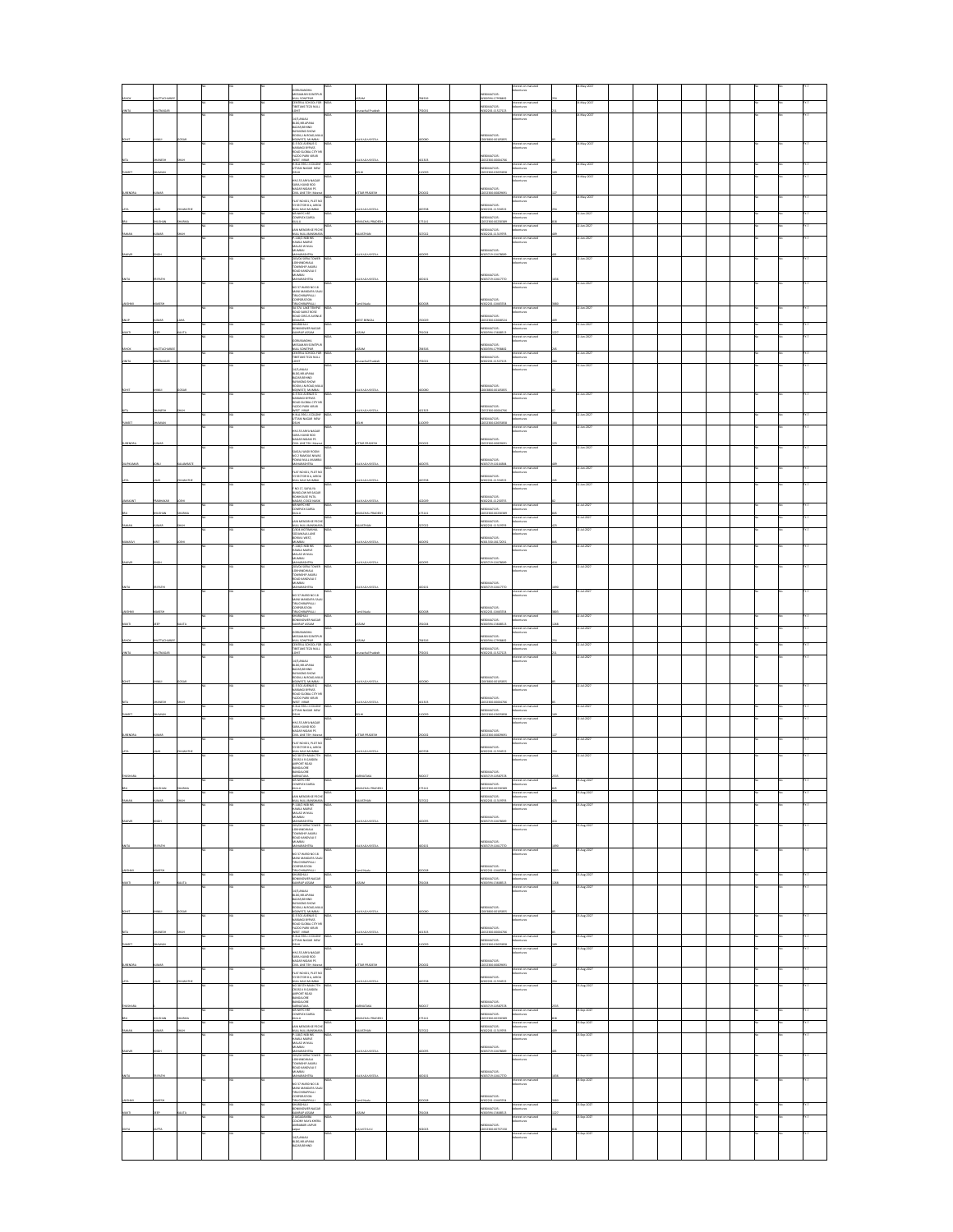|              |       |  |  |                                                                                                                                                                                                                                                                                         |                         |      |                                                  | rest on i<br>entures           |     |               |  |  |  |  |  |
|--------------|-------|--|--|-----------------------------------------------------------------------------------------------------------------------------------------------------------------------------------------------------------------------------------------------------------------------------------------|-------------------------|------|--------------------------------------------------|--------------------------------|-----|---------------|--|--|--|--|--|
|              |       |  |  | G-5 501 MANUE G<br>NARANGI BIRASS<br>ROAD GLOBAL CITY N<br>VAZDO PARK VRAR                                                                                                                                                                                                              |                         |      | SE806IA7105                                      |                                |     |               |  |  |  |  |  |
|              |       |  |  | WEST VIRAR<br>H.N.A.28611 COLONY<br>UTTAM NAGAR NEW                                                                                                                                                                                                                                     |                         |      | 0032300-00004764<br>INERDEA7105-                 | arest on matur<br>bentures     |     |               |  |  |  |  |  |
|              |       |  |  | $_{\rm CH}$                                                                                                                                                                                                                                                                             |                         |      | 2032300-0265585                                  | arest on matured<br>bentures   |     | $Sap-202$     |  |  |  |  |  |
|              |       |  |  | hn 155 arta nagar<br>Surai kund rod<br>Nagar nigam ps<br>Civil ling TGH Meet                                                                                                                                                                                                            |                         |      |                                                  |                                |     |               |  |  |  |  |  |
|              |       |  |  |                                                                                                                                                                                                                                                                                         | TAR PRADESH             |      | E806A7105<br>2032300-0082969                     |                                |     |               |  |  |  |  |  |
|              |       |  |  | -<br>FLAT NO 601, PLOT NO<br>S3 SECTOR B.A, AIROL                                                                                                                                                                                                                                       |                         |      | AE806M7105                                       | erest cin ma<br>entanes        |     |               |  |  |  |  |  |
|              |       |  |  | NULL NAVI MUMBAL<br>NR NHPC HRT<br>COMPLEX GARSA                                                                                                                                                                                                                                        |                         |      | 002201-11234522<br>AERONA7105-                   | erest on matured<br>Sentanes   |     |               |  |  |  |  |  |
|              |       |  |  |                                                                                                                                                                                                                                                                                         |                         |      | 032300-0023                                      |                                |     |               |  |  |  |  |  |
|              |       |  |  | COMPILATION<br>MOLIUI<br>MOLINIPURI NR<br>CHIMARA COMPILAT<br>CHIMARA COMPILAT                                                                                                                                                                                                          |                         |      | <b>EBONA7105</b>                                 | rest on ma<br>entures          |     |               |  |  |  |  |  |
|              |       |  |  | TURISM JUM<br>MATA MWANZI<br>AHN MENDI KULI BANSWAR<br>N-112(2 NGB INS)<br>MATA MATA MWANZI<br>MATA MWAND WALL<br>MATA MATA MATA TUNG<br>COMMON MATA MUNI<br>COMMON MATH<br>NAMA MATA MUNI KOWER<br>NAMA MATA MUNI KOWER<br>MATA MATA MUNI KOWER<br>MATA MATA MUNI KOWER                | TTAR PRADESH            |      | 4902201-11230640                                 | irest on mature<br>ieobates    |     |               |  |  |  |  |  |
|              |       |  |  |                                                                                                                                                                                                                                                                                         | <b>STLIAN</b>           |      | NE800A7105-<br>N902201-11319793                  | erest on ma<br>bertures        |     |               |  |  |  |  |  |
|              |       |  |  |                                                                                                                                                                                                                                                                                         |                         |      |                                                  |                                |     |               |  |  |  |  |  |
|              |       |  |  |                                                                                                                                                                                                                                                                                         |                         |      | 6806A7105-<br>002719-10476                       |                                |     | 3ct-2027      |  |  |  |  |  |
|              |       |  |  |                                                                                                                                                                                                                                                                                         |                         |      |                                                  | erest on matured<br>Sentanes   |     |               |  |  |  |  |  |
|              |       |  |  | <b>MARASHTRA</b>                                                                                                                                                                                                                                                                        |                         |      | E806A7105-                                       |                                |     |               |  |  |  |  |  |
|              |       |  |  |                                                                                                                                                                                                                                                                                         | <b>LARASHTE</b>         |      | 000719-00417770                                  | irest on mat<br>ientures       |     |               |  |  |  |  |  |
|              |       |  |  |                                                                                                                                                                                                                                                                                         |                         |      |                                                  |                                |     |               |  |  |  |  |  |
|              |       |  |  | no 37 ward no 18<br>Mani Mandapa Sala<br>Tiruchrappalli<br>Corporation<br>Tiruchrappalli                                                                                                                                                                                                |                         |      | 806147105-<br>02201-10463                        |                                |     |               |  |  |  |  |  |
|              |       |  |  | 14/2/ANIALI<br>RAZAR, REHINO<br>RAZAR, REHINO<br>RODALI, N.ROAD, ANJ<br>NORKST), MUMBAR<br>G-5 501 MARKE G                                                                                                                                                                              |                         |      |                                                  | entanes                        |     |               |  |  |  |  |  |
|              |       |  |  |                                                                                                                                                                                                                                                                                         |                         |      |                                                  |                                |     |               |  |  |  |  |  |
|              |       |  |  |                                                                                                                                                                                                                                                                                         |                         |      | E806IA7105-<br>063800-0011                       |                                |     |               |  |  |  |  |  |
|              |       |  |  | 5-5 501 MARCA 5<br>NARANGI BIRASS<br>ROAD GLOBAL CITY NA<br>YAZDD PARK VRAR<br>WEST VIRAR                                                                                                                                                                                               |                         |      |                                                  | erest un<br>bentures           |     |               |  |  |  |  |  |
|              |       |  |  |                                                                                                                                                                                                                                                                                         |                         |      | 004147105<br>(22303-00004                        |                                |     | $001 - 202$   |  |  |  |  |  |
|              |       |  |  | in 155 arta nagar<br>Surai kund rod<br>Nagar nigam ps<br>Civil line teh minit                                                                                                                                                                                                           |                         |      |                                                  | arest on matured<br>Sentanes   |     |               |  |  |  |  |  |
|              |       |  |  |                                                                                                                                                                                                                                                                                         |                         |      | 6804147105-<br>1032300-0082960:                  |                                |     | Oct-2022      |  |  |  |  |  |
|              |       |  |  | SING AND CALL PACITIES<br>SIAT NO GOL 8, ALOT NG<br>MAJILI NAVI MULABAN<br>COOSE K R GARDEN<br>COOSE K R GARDEN<br>BANGALORE<br>BANGALORE<br>BANGALORE<br>MANGALORE                                                                                                                     |                         |      | <b>CROMA7105</b>                                 | irest on matured<br>ientures   |     |               |  |  |  |  |  |
|              |       |  |  |                                                                                                                                                                                                                                                                                         |                         |      | 02201-1123452                                    | irest on matured<br>ientures   |     | $x + 202$     |  |  |  |  |  |
|              |       |  |  |                                                                                                                                                                                                                                                                                         |                         |      |                                                  |                                |     |               |  |  |  |  |  |
|              |       |  |  |                                                                                                                                                                                                                                                                                         | NATAKA                  |      | E806A7105<br>000719-1058757                      |                                |     |               |  |  |  |  |  |
|              |       |  |  | KARNATAKA<br>NR NHPC HRT<br>COMPLEX GARSA                                                                                                                                                                                                                                               | MACHAL PRADESH          | 816  | E806A7105<br>12032300-00230389                   | rest on mat<br>entanes         |     |               |  |  |  |  |  |
|              |       |  |  | COMPILAR WWW.AS<br>KULLUJ<br>SGO, NEW<br>CHICARA COMPILEX<br>CHICARA COMPILEX                                                                                                                                                                                                           |                         |      | 806M7105                                         | irest on mature<br>ieobates    |     |               |  |  |  |  |  |
|              |       |  |  | TURISM JUA                                                                                                                                                                                                                                                                              | <b><i>MA PAADES</i></b> |      | 102201-11230640                                  |                                |     |               |  |  |  |  |  |
|              |       |  |  | MN MENDIR KE PEC                                                                                                                                                                                                                                                                        |                         |      | 2004147105<br>12205-1121                         | erest on matured<br>Sentanes   |     |               |  |  |  |  |  |
|              |       |  |  |                                                                                                                                                                                                                                                                                         |                         |      |                                                  | ent on matured<br>bentanes     |     | .<br>Waa 30 Z |  |  |  |  |  |
|              |       |  |  |                                                                                                                                                                                                                                                                                         |                         |      | 6806147105-<br>102719-10478680                   |                                |     |               |  |  |  |  |  |
|              |       |  |  |                                                                                                                                                                                                                                                                                         |                         |      |                                                  | erest on ma<br>Sentanes        |     |               |  |  |  |  |  |
|              |       |  |  | IANN MENDE RE PEC<br>NOLL NUCLE DANSAN<br>P-12R/2 NSR INS<br>F-12R/2 NSR INS<br>MALAD W NUCL<br>MUMBAN<br>MUMBAN<br>202/DB SERA TOWE<br>LOUNGSHRA TOWE<br>LOUNGSHRA TOWE<br>CONDINALA<br>READ DANSANALA<br>READ DANSANALA<br>READ DANSANALA<br>READ DANSANALA                           |                         |      | NE804IA7105                                      |                                |     |               |  |  |  |  |  |
|              |       |  |  |                                                                                                                                                                                                                                                                                         |                         |      | 4903719-1041777                                  |                                |     |               |  |  |  |  |  |
|              |       |  |  | NO 37 WARD NO 18<br>MANI MANDAPA SILA<br>TRUCHRAPPALLI<br>CORPORATION<br>TRUCHRAP<br>DIRAKSPULLI<br>RONACHULI<br>RONACHULI<br>RONACHULI                                                                                                                                                 |                         |      |                                                  | rest on r<br>entures           |     |               |  |  |  |  |  |
|              |       |  |  |                                                                                                                                                                                                                                                                                         |                         |      | 68041A7105-<br>302201-10463704                   |                                |     |               |  |  |  |  |  |
|              |       |  |  |                                                                                                                                                                                                                                                                                         |                         |      | 6804W7105-<br>000394-13668513                    | erest on mature<br>pentanes    |     |               |  |  |  |  |  |
|              |       |  |  |                                                                                                                                                                                                                                                                                         |                         |      |                                                  | vred on matur<br>entures       |     |               |  |  |  |  |  |
|              |       |  |  | 14/2,ANIALI<br>REDG,NR.AFANA<br>RAZAR,REHIND<br>RAYMOND SHOW<br>ROOM,I.N.ROAD,MUI<br>ROOM,I.N.ROAD,MUI                                                                                                                                                                                  |                         |      |                                                  |                                |     |               |  |  |  |  |  |
|              |       |  |  |                                                                                                                                                                                                                                                                                         |                         |      | E806A7105                                        |                                |     |               |  |  |  |  |  |
|              |       |  |  |                                                                                                                                                                                                                                                                                         |                         |      | 2063800-0010585                                  | terest on matured<br>bentures  |     | iov-202       |  |  |  |  |  |
|              |       |  |  | RODALI KRONO MUO<br>GS 501 MONUEG<br>GS 501 MONUEG<br>NARANG BYPASS<br>RODALI KRONO MUO                                                                                                                                                                                                 |                         |      | E806A7105                                        |                                |     |               |  |  |  |  |  |
|              |       |  |  | AANV T23W                                                                                                                                                                                                                                                                               | <b>HARASHTRA</b>        |      | 032300-00004766                                  | rest on mat<br>entanes         |     |               |  |  |  |  |  |
|              |       |  |  | ian 155 arya nagar<br>Surai kund Rod<br>Nagar nigam PS<br>Civil Line Teh Marya<br>No be Sth Main 7th                                                                                                                                                                                    |                         |      |                                                  |                                |     |               |  |  |  |  |  |
|              |       |  |  |                                                                                                                                                                                                                                                                                         |                         |      | 304147105-<br>122300-0082                        | erest on m<br>Sentures         |     |               |  |  |  |  |  |
|              |       |  |  | NU ALIH MAIN 71<br>CROSS K R GARDEN<br>AIRPORT ROAD<br>BANGALORE<br>BANGALORE                                                                                                                                                                                                           |                         |      |                                                  |                                |     |               |  |  |  |  |  |
|              |       |  |  |                                                                                                                                                                                                                                                                                         | <b><i>ENATAKA</i></b>   | oos: | EB06M7105<br>4903719-10587578                    |                                |     |               |  |  |  |  |  |
|              |       |  |  | ENRIMTAKA<br>HINDIA SECTOR 20<br>NOIDA SECTOR 20<br>DISTT GHAZIABAD<br>NOIDA                                                                                                                                                                                                            |                         |      | ER06H7112-                                       | rrest on matured<br>ientures   |     |               |  |  |  |  |  |
|              |       |  |  | <b>AQE</b>                                                                                                                                                                                                                                                                              |                         |      | 041800-000970                                    | rest on matured                |     |               |  |  |  |  |  |
|              |       |  |  |                                                                                                                                                                                                                                                                                         |                         |      |                                                  | entanes                        |     |               |  |  |  |  |  |
|              |       |  |  | <b>S9 Anusthan Bunglo<br/>B/h Saraswati V Nr<br/>Sola Ownbridge<br/>Science City Road</b><br>Bunet'napa <i>h C</i> risso                                                                                                                                                                |                         |      |                                                  |                                |     |               |  |  |  |  |  |
|              |       |  |  | AHMEDARAD GUM<br>C/IS O N G C NAGA<br>PALAWARA NULL                                                                                                                                                                                                                                     |                         |      | 806147113-<br>00513-1490                         |                                |     |               |  |  |  |  |  |
|              |       |  |  |                                                                                                                                                                                                                                                                                         |                         |      | NE804IA7113-<br>0000642266782                    | terest on matured<br>bentures  |     |               |  |  |  |  |  |
|              |       |  |  | MEHEANA<br>A B/EIEEVAN NASI<br>MITHAGAR ROAD<br>MULUND EAST<br>MULUND EAST                                                                                                                                                                                                              |                         |      | E800A7113-                                       | rrest on mat<br>entures        |     |               |  |  |  |  |  |
|              |       |  |  | MULLIND MAI<br>C. 101 RIDDHE SIDDH<br>APARTMENT KANTA<br>MAGAR CAMP<br>AMRAVATI<br>MAHARASHTRA<br>MAHARASHTRA<br>MAHARASHTRA                                                                                                                                                            |                         |      | 036000-0055420                                   |                                |     |               |  |  |  |  |  |
|              |       |  |  |                                                                                                                                                                                                                                                                                         |                         |      |                                                  | rest on r<br>entanes           |     |               |  |  |  |  |  |
|              |       |  |  |                                                                                                                                                                                                                                                                                         | <b>SURASHTE</b>         |      | 806A7113-<br>03719-10070033                      |                                |     |               |  |  |  |  |  |
|              |       |  |  |                                                                                                                                                                                                                                                                                         |                         |      | NEBONA7113-                                      | bentures                       |     |               |  |  |  |  |  |
|              | MATHY |  |  |                                                                                                                                                                                                                                                                                         | nil Nadu                | 122  | 300214-10386378<br>6856A7113-<br>300214-10410477 |                                |     | May-202       |  |  |  |  |  |
|              |       |  |  | 258/A/S GNANAGRE<br>1650 Noll Spinkas<br>1651<br>1651 Noll Spinkas<br>1950 Noll Spinkas<br>1955/A Po<br>1955/A/P<br>1860 Noll Spinkas                                                                                                                                                   |                         |      | 06A7113                                          | bentures                       |     |               |  |  |  |  |  |
|              |       |  |  |                                                                                                                                                                                                                                                                                         | 62672                   |      | 4295-1048                                        | arest on matured<br>bentures   |     | May-2022      |  |  |  |  |  |
|              |       |  |  | G-9, GANPATI TOWER<br>SHEETLA ROAD NEAR<br>KINNADAR RIS PASS<br>CROSSING AGRA<br>CROSSING AGRA<br>SLINDER NIKANG V<br>SLINDER NIKANG V<br>MADAR<br>MOAD MALAD WEST<br>MADAR                                                                                                             |                         |      |                                                  |                                |     |               |  |  |  |  |  |
|              |       |  |  |                                                                                                                                                                                                                                                                                         |                         |      | 30647113-<br>ICCOC6-10005                        |                                |     |               |  |  |  |  |  |
|              |       |  |  |                                                                                                                                                                                                                                                                                         |                         |      |                                                  | rrest on matured<br>ientures   |     |               |  |  |  |  |  |
|              |       |  |  | MUMBA<br>MUMBA<br>PATIL PARADISE, A-2,<br>TARA TOWERS, 4 th<br>FLOOR , SAROINI                                                                                                                                                                                                          |                         |      | NERONIA7113-<br>N900757-1162460                  |                                |     |               |  |  |  |  |  |
|              |       |  |  |                                                                                                                                                                                                                                                                                         |                         |      |                                                  | arest on matured<br>bentures   |     |               |  |  |  |  |  |
|              |       |  |  | MULUND (W.)<br>MUMBAI                                                                                                                                                                                                                                                                   | <b>NARASHTRA</b>        |      | INEROSIA 7113-<br>INGC0749-10240370              |                                | 200 |               |  |  |  |  |  |
|              |       |  |  | 029 OA MOOR                                                                                                                                                                                                                                                                             |                         |      |                                                  | bentanes                       |     |               |  |  |  |  |  |
|              |       |  |  | HAAM MU 610<br>MANGALMURTI CHG<br>RAJABHAU DESAI<br>MANDIR PRABHADEVI<br>MANDIR PRABHADEVI<br>LITTERIT                                                                                                                                                                                  |                         |      |                                                  |                                |     |               |  |  |  |  |  |
|              |       |  |  | <b>IABACA</b>                                                                                                                                                                                                                                                                           |                         |      | E806A7113-<br>0022000-0324981                    |                                |     |               |  |  |  |  |  |
|              |       |  |  |                                                                                                                                                                                                                                                                                         |                         |      | .<br>6806147113-10551                            | erest on matured<br>Sentanes   |     | May-2022      |  |  |  |  |  |
|              |       |  |  | 111/201 ASHOK<br>NAGAR NULL KANPUR<br>NAGAR NULL KANPUR<br>APPARTMENT, NEAR<br>NA SHEFALI RAW<br>NAGUS, SATELITE,<br>NAGUS, SATELITE,                                                                                                                                                   |                         |      |                                                  | rrest on matured<br>etanes     |     |               |  |  |  |  |  |
|              |       |  |  |                                                                                                                                                                                                                                                                                         |                         |      | <b>BONA7112</b><br>015200-000264                 |                                |     |               |  |  |  |  |  |
|              |       |  |  | NUMBER<br>AMBEDARAD<br>RAT NO 202 A WING<br>RADHERI EAST<br>ANDHERI EAST                                                                                                                                                                                                                |                         |      |                                                  | terest on matured<br>ebentures |     | May-202       |  |  |  |  |  |
| OERII        |       |  |  | <b>IARAUS</b>                                                                                                                                                                                                                                                                           | <b>SHIP</b>             |      | NEBONA7112-<br>4900183-11037718                  |                                |     |               |  |  |  |  |  |
|              |       |  |  | .<br>207 - A, MANISH PAR<br>PUMP HOUSE,                                                                                                                                                                                                                                                 |                         |      |                                                  | rrest on r<br>entanes          |     |               |  |  |  |  |  |
|              |       |  |  | WORKER C. MUMBA                                                                                                                                                                                                                                                                         | <b><i>USASHTR</i></b>   |      | E806M7112-<br>(200829-11780596                   |                                |     |               |  |  |  |  |  |
|              |       |  |  |                                                                                                                                                                                                                                                                                         |                         |      |                                                  | rest on mat<br>entures         |     |               |  |  |  |  |  |
|              |       |  |  | 162 157 FLOOR<br>HARGGRIND ENCLANE<br>KARKARDGDAA<br>CARKARDGDAA<br>SELH NAV DELHI<br>TA SATYAM<br>CHARGGRIND NR<br>CHARGGRIND NR<br>CHARGGRIND NR<br>STANGGRIND NR<br>ARMAGGRIND NR<br>ARMAGGRIND NR<br>ARMAGGRIND                                                                     |                         |      | 6806A7113-<br>2022200-01872082                   |                                |     |               |  |  |  |  |  |
|              |       |  |  |                                                                                                                                                                                                                                                                                         |                         |      |                                                  | arest on ma<br>bentares        |     |               |  |  |  |  |  |
|              |       |  |  |                                                                                                                                                                                                                                                                                         |                         |      |                                                  |                                |     |               |  |  |  |  |  |
|              |       |  |  |                                                                                                                                                                                                                                                                                         |                         |      | E800A7113-<br>032300-0091648                     |                                |     | May-2027      |  |  |  |  |  |
|              |       |  |  | Ahmedabad<br>ECL FINANCE LTD<br>EDELWEISS HOUSE<br>STH FLOOR OFF CST<br>ROMO, KALINA                                                                                                                                                                                                    |                         |      |                                                  | terest on matured<br>ibentures |     |               |  |  |  |  |  |
| LINANCI      |       |  |  |                                                                                                                                                                                                                                                                                         | <b>HARASHTRA</b>        |      | AE806A7113-<br>4902201-11243838                  |                                |     |               |  |  |  |  |  |
|              |       |  |  |                                                                                                                                                                                                                                                                                         |                         |      |                                                  | irest on mat<br>ientares       |     |               |  |  |  |  |  |
|              |       |  |  |                                                                                                                                                                                                                                                                                         |                         |      | E806A7139-<br>000000-0001825                     |                                |     |               |  |  |  |  |  |
| LIDIPTA      |       |  |  |                                                                                                                                                                                                                                                                                         | AGNG 122                |      | NEBONA7139-                                      | terest on matured<br>ibertures |     | an-2026       |  |  |  |  |  |
|              |       |  |  | ROAD, DUINN<br>MARIAN RIDG, EN<br>SMERNA RIDG, EN<br>SMERNA RIDG, EN<br>ARGAD BANANA, SEC<br>11 CAD BANANA<br>MATH RINTA RAND PORTUGAL<br>CANGURAN<br>CAD GORG SOLD ARMOR<br>CAD GORG SOLD ARMOR<br>CAD SCASS CORPARATION<br>ON THE RAND RIDGE CORPARATION<br>ON T                      |                         |      | 013300-00                                        | arest on mat<br>bertures       |     |               |  |  |  |  |  |
|              |       |  |  |                                                                                                                                                                                                                                                                                         |                         |      | E806A7139-<br>032300-00587816                    |                                |     |               |  |  |  |  |  |
|              |       |  |  |                                                                                                                                                                                                                                                                                         |                         |      | 4415447129                                       | test on m<br>bertures          |     |               |  |  |  |  |  |
|              |       |  |  | COLONY SHEGACN                                                                                                                                                                                                                                                                          | <b>RASHTR</b>           |      | 000300-0852134                                   | terest on matured<br>ebentures |     | -44-2026      |  |  |  |  |  |
|              |       |  |  |                                                                                                                                                                                                                                                                                         |                         |      |                                                  |                                |     |               |  |  |  |  |  |
| MARCNON      |       |  |  |                                                                                                                                                                                                                                                                                         |                         |      | INEBORIA7139-<br>INGCC201-10682009               |                                |     |               |  |  |  |  |  |
|              |       |  |  | NUMERON PRODUCED<br>FUELO SCHOOL AT PO<br>FUELO SCHOOL AT PO<br>BUDIASSALA NULL DIST<br>GRADAD CORREGIAN<br>COLLISCHAND<br>CORREGIAN<br>COLLISCHAND<br>COLLISCHAND<br>O KADAS<br>O CADAS<br>O COLLISCHAND<br>COLLISCHAND                                                                | IST BENGAL              |      | E800A7120-<br>012300-0010                        | erest on ma<br>Sentares        |     |               |  |  |  |  |  |
|              |       |  |  |                                                                                                                                                                                                                                                                                         |                         |      |                                                  | terest on matured<br>ebentures |     | -14-2026      |  |  |  |  |  |
|              |       |  |  |                                                                                                                                                                                                                                                                                         |                         |      | NEBONA7139-<br>12032300-0058281                  |                                |     |               |  |  |  |  |  |
|              |       |  |  | AOLILI SANNATI<br>IOLONY SHEGACNI                                                                                                                                                                                                                                                       |                         |      | E800A7120-<br>001300-185213                      | erest on matured<br>Sentanes   |     | 42026         |  |  |  |  |  |
|              |       |  |  |                                                                                                                                                                                                                                                                                         |                         |      | 6806A7139-<br>013300-00105                       | erest on matured<br>bentures   |     | Aug-2006      |  |  |  |  |  |
| <b>QIPTA</b> | esuv  |  |  |                                                                                                                                                                                                                                                                                         | <b>ST BENGA</b>         | isti |                                                  | erest on mature                |     |               |  |  |  |  |  |
|              |       |  |  |                                                                                                                                                                                                                                                                                         |                         |      | <b>BONA7120</b>                                  | ettates                        |     |               |  |  |  |  |  |
|              |       |  |  |                                                                                                                                                                                                                                                                                         |                         |      | 032300-0058781                                   |                                |     | Sep 2026      |  |  |  |  |  |
|              |       |  |  |                                                                                                                                                                                                                                                                                         |                         |      |                                                  |                                |     |               |  |  |  |  |  |
|              |       |  |  |                                                                                                                                                                                                                                                                                         |                         |      | 80647139-                                        | erest on matured<br>Sentanes   |     |               |  |  |  |  |  |
|              |       |  |  | COLONY SHEADAN<br>BOLONY SHEADAN<br>BOLONY SHEADAN<br>BOLONY SHEADAN<br>BOLONY SHEADAN<br>CHOGRAPH<br>CHOGRAPH<br>ON SHEADAN<br>BOLONY SHEADAN<br>BOLONY SHEADAN<br>BOLONY SHEADAN<br>CHOGRAPH<br>CHOGRAPH<br>CHOGRAPH<br>CHOGRAPH<br>CHOGRAPH<br>CHOGRAPH<br>CHOGRAPH<br>CHOGRAPH<br>C |                         |      |                                                  | erest on mati<br>Sentanes      |     |               |  |  |  |  |  |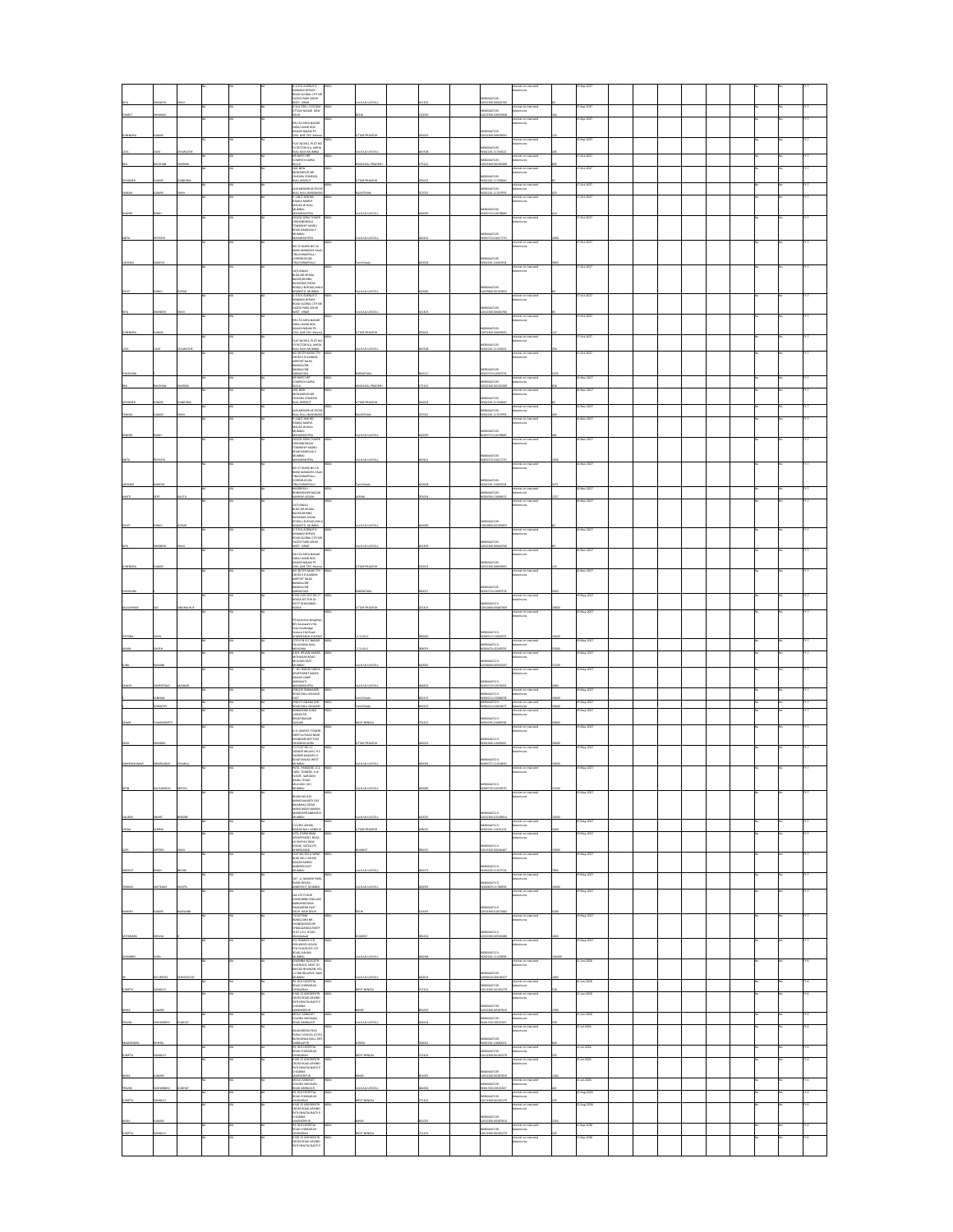|             |                  |  |  | O 15 KHOEPAT<br>H NO 15 ASHQIDALIH<br>DROSS ROAD ARVIND<br>PATH BHATIA BASTI P<br>D KADMA                                                                                                                                                                                                                                                                                                                                                                         |                     |       |                                                         | erest on r<br>Sentares                                           |   |                      |  |  |  |  |  |
|-------------|------------------|--|--|-------------------------------------------------------------------------------------------------------------------------------------------------------------------------------------------------------------------------------------------------------------------------------------------------------------------------------------------------------------------------------------------------------------------------------------------------------------------|---------------------|-------|---------------------------------------------------------|------------------------------------------------------------------|---|----------------------|--|--|--|--|--|
|             |                  |  |  |                                                                                                                                                                                                                                                                                                                                                                                                                                                                   |                     |       | E806IA7139<br>032300-0058                               |                                                                  |   | Nov-2021             |  |  |  |  |  |
|             |                  |  |  | AMSHEDPLIR<br>AMSHEDPLIR<br>IOND OHNSURAH                                                                                                                                                                                                                                                                                                                                                                                                                         | <b>MONGS</b> T23    |       | INERDINA7129-<br>12012200-00105279                      | arest on matured<br>bentures                                     |   |                      |  |  |  |  |  |
|             |                  |  |  | I NO 15 ASHOKPATH<br>2055 ROAD ARVIND<br>VITH BHATIA BASTI P<br>1 KADMA                                                                                                                                                                                                                                                                                                                                                                                           |                     |       |                                                         | irest on m.<br>iectures                                          |   |                      |  |  |  |  |  |
|             |                  |  |  | ANSHEDRUR<br>II, OLD HOSPITAL<br>DAD OHINSURAH                                                                                                                                                                                                                                                                                                                                                                                                                    |                     |       | 806A7139<br>032300-005878                               |                                                                  |   |                      |  |  |  |  |  |
|             |                  |  |  |                                                                                                                                                                                                                                                                                                                                                                                                                                                                   | <b>AGNET BENGAL</b> |       | INERDILA7120-<br>12012200-0010527                       | interest on matured<br>debentures                                |   |                      |  |  |  |  |  |
|             |                  |  |  | <b>SUNSURAH<br/>FRO 15 ASHORPATH<br/>SOSS ROAD ARVING<br/>HITH BHATIA BASTI P<br/>FROMAN<br/>FROMAN</b>                                                                                                                                                                                                                                                                                                                                                           |                     |       |                                                         |                                                                  |   |                      |  |  |  |  |  |
|             |                  |  |  | WSHEDRUR<br>3, OLD HOSPITAL<br>OAD CHINSURAH                                                                                                                                                                                                                                                                                                                                                                                                                      |                     |       | 000A7139<br>122300-0058                                 | arest on m<br>bertures                                           |   |                      |  |  |  |  |  |
| <b>SPTA</b> |                  |  |  |                                                                                                                                                                                                                                                                                                                                                                                                                                                                   | AGNET BENGAL        |       | INEBORIA7139-<br>12013300-00105279                      | terest on mature<br>bentares                                     |   |                      |  |  |  |  |  |
|             |                  |  |  | CHINGURAH<br>HING 15 ASHQINPATH<br>CROSS ROAD ARVING<br>PATH BHATIA RASTI P                                                                                                                                                                                                                                                                                                                                                                                       |                     |       | E806A7139-                                              |                                                                  |   |                      |  |  |  |  |  |
|             |                  |  |  | ) KADMA<br>AMSHEDPLIR                                                                                                                                                                                                                                                                                                                                                                                                                                             |                     |       | 12032300-00587810                                       | erest on matured<br>Sentanes                                     |   |                      |  |  |  |  |  |
|             |                  |  |  | .<br>Fo an salt lake<br>Fector III near Tank                                                                                                                                                                                                                                                                                                                                                                                                                      | <b>SE BENGAL</b>    |       | E800A7129-<br>1200685-10632381                          |                                                                  |   |                      |  |  |  |  |  |
|             |                  |  |  | e) 11 Kölkata<br>12, OLD HOSPITAL<br>IOAD OHNSURAH                                                                                                                                                                                                                                                                                                                                                                                                                | EST BENGAL          |       | INGROUN7120-<br>0013300-0010527                         | interest on matured<br>debentures                                |   |                      |  |  |  |  |  |
|             |                  |  |  | ROAD OHNGURAH<br>DHINGURAH<br>H NO 15 ASHORPATH<br>DROSS ROAD ARVING<br>PATH BHATIA BASTI P<br>D KADMA<br>D KADMA                                                                                                                                                                                                                                                                                                                                                 |                     |       |                                                         | interest on matured<br>debentures                                |   | Feb 202              |  |  |  |  |  |
|             |                  |  |  |                                                                                                                                                                                                                                                                                                                                                                                                                                                                   |                     |       | INEBOILA7139-<br>12032300-00587810                      |                                                                  |   |                      |  |  |  |  |  |
|             |                  |  |  | o al salt laké<br>Ector III néar tana<br>ATAXADX 41 0                                                                                                                                                                                                                                                                                                                                                                                                             | ST BENGAL           |       | E806A7139-<br>IN300685-10632381                         | rrest on r<br>entanes                                            |   |                      |  |  |  |  |  |
|             |                  |  |  | LE-32,BARAGODA BRIT<br>COLONY NULL NULL                                                                                                                                                                                                                                                                                                                                                                                                                           |                     |       | INEBOILA7139-                                           | rrest on matured<br>ientures                                     |   |                      |  |  |  |  |  |
|             |                  |  |  | IHLIGANESWAR<br>IT ENHANDENDIA PO<br>IHAERAKPA NULL DIS<br>IHAERAK                                                                                                                                                                                                                                                                                                                                                                                                |                     |       | 102201-1072648                                          | interest on matured<br>debentures                                |   |                      |  |  |  |  |  |
|             | 400              |  |  |                                                                                                                                                                                                                                                                                                                                                                                                                                                                   | RISSA               | 6101  | INERDAN/129-<br>INGROAV120-                             | rest on matured                                                  |   |                      |  |  |  |  |  |
|             |                  |  |  | NGAR GREEN FIELD<br>PUBLIC SCHOOL AT PO<br>BUDHARALA NULL DIST                                                                                                                                                                                                                                                                                                                                                                                                    |                     |       | INEROEIA7129-<br>INGC2201-10682009                      | entures                                                          |   |                      |  |  |  |  |  |
|             |                  |  |  |                                                                                                                                                                                                                                                                                                                                                                                                                                                                   |                     |       |                                                         | interest on matured<br>debentures                                |   | 8-Mar-2027           |  |  |  |  |  |
|             |                  |  |  | UDHARAJA NULL DIST<br>AMBALPUR<br>GAO GHINGURAH<br>GAO GHINGURAH<br>HING IS AGHORPATH<br>ROSS ROAD ARVIND<br>ROSS ROAD ARVIND<br>ATH BHATIA BASTI P<br>KAOMA                                                                                                                                                                                                                                                                                                      |                     |       | INERDIAA7129-<br>12012200-0010527                       | irest on matured<br>ientures                                     |   | Mar-2027             |  |  |  |  |  |
|             |                  |  |  |                                                                                                                                                                                                                                                                                                                                                                                                                                                                   |                     |       | AE806A7139-<br>0032300-00587810                         |                                                                  |   |                      |  |  |  |  |  |
|             |                  |  |  | KALIMA<br>MSHEDPUR<br>HAMMIGADIA PO-<br>HAMMPA NULL DIST<br>HAMM                                                                                                                                                                                                                                                                                                                                                                                                  |                     |       | INERDIAA7129-<br>INGROEKA7129-                          | interest on matured<br>debentures                                |   | 8-Apr-2027           |  |  |  |  |  |
|             |                  |  |  |                                                                                                                                                                                                                                                                                                                                                                                                                                                                   |                     |       |                                                         | erest on matured<br>entures                                      |   | Apr-2022             |  |  |  |  |  |
| AAGNORA     | <b>GHERA</b>     |  |  | NEAR GREEN FIELD<br>PUBLIC SCHOOL AT-PO<br>BUDHARALA NULL DIST                                                                                                                                                                                                                                                                                                                                                                                                    | <b>RISSA</b>        | oos   | INEBORIA7139-<br>INGC2201-10682003                      |                                                                  |   |                      |  |  |  |  |  |
| <b>SPTA</b> |                  |  |  | ulinnade Well Lis<br>R. Old Hospital<br>Cald Chinsurah<br>Hinsurah<br>Hind IS ASHDEPATH                                                                                                                                                                                                                                                                                                                                                                           | <b>MONDS T226</b>   | ist   | INERONIA 7139-<br>1301 2300-00105279                    | interest on matured<br>debentures                                |   | vbr.52               |  |  |  |  |  |
|             |                  |  |  |                                                                                                                                                                                                                                                                                                                                                                                                                                                                   |                     |       |                                                         | erest on matured<br><b>Incentives</b>                            |   |                      |  |  |  |  |  |
|             |                  |  |  | CROSS ROAD ARVIND<br>PATH BHATIA BASTI P<br>PATH BHATIA BASTI P<br>D KADMA                                                                                                                                                                                                                                                                                                                                                                                        |                     |       | 490447139-<br>3032300-0054781                           |                                                                  |   | May-2022             |  |  |  |  |  |
|             |                  |  |  | isar green field<br>UBLIC SCHOOL AT-PO<br>IUDHARALA NULL DIST<br>AMBALPUR                                                                                                                                                                                                                                                                                                                                                                                         |                     |       |                                                         | erest on matured<br>Sentanes                                     |   |                      |  |  |  |  |  |
|             |                  |  |  |                                                                                                                                                                                                                                                                                                                                                                                                                                                                   |                     |       | NEBONIA7139-<br>NGC 2201-10682009                       | interest on matured<br>debentures                                |   | 6 May 2027           |  |  |  |  |  |
|             |                  |  |  | RUDHARALA NULL DES<br>SANGARI PUR<br>ROLD HOGPITAL<br>ROAD OHNSURAH<br>DHNGURAH<br>DHNGURAH<br>PATH BHATIA BASTI P<br>PATH BHATIA BASTI P                                                                                                                                                                                                                                                                                                                         |                     |       |                                                         | irest on matured<br>ientures                                     |   | May 2027             |  |  |  |  |  |
|             |                  |  |  |                                                                                                                                                                                                                                                                                                                                                                                                                                                                   |                     |       | EB06IA7139-                                             |                                                                  |   |                      |  |  |  |  |  |
|             |                  |  |  | <b>AURORIA</b>                                                                                                                                                                                                                                                                                                                                                                                                                                                    |                     |       | 032300-005878                                           | interest on matured<br>debentures                                |   | 2-aan-202            |  |  |  |  |  |
|             |                  |  |  | iear green field<br>UBLIC SCHOOL AT-PO<br>IUDHARALA NULL DIST                                                                                                                                                                                                                                                                                                                                                                                                     |                     |       | INEBOILA7139-<br>302201-10682                           |                                                                  |   |                      |  |  |  |  |  |
|             |                  |  |  | SAMBALPLIR<br>H NO 15 ASHOKPATH<br>DROSS ROAD ARVIND<br>PATH BHATIA BASTI P                                                                                                                                                                                                                                                                                                                                                                                       |                     |       |                                                         | erest on matured<br>berbares                                     |   |                      |  |  |  |  |  |
|             |                  |  |  | KADMA<br>anskedplir                                                                                                                                                                                                                                                                                                                                                                                                                                               |                     |       | E806A7139-<br>2032300-00582810                          |                                                                  |   |                      |  |  |  |  |  |
|             |                  |  |  | LE-22 BARAGODA BRIT<br>COLONY NULL NULL<br>BHLIBANESWAR<br>R2AD CHINGURAH<br>R2AD CHINGURAH                                                                                                                                                                                                                                                                                                                                                                       |                     |       | AE806A7139-<br>002201-10726480                          | erest on matured<br>Sentares                                     |   |                      |  |  |  |  |  |
|             |                  |  |  |                                                                                                                                                                                                                                                                                                                                                                                                                                                                   |                     |       | INGROUN7120-<br>12012200-001052                         | erest on matured<br>Sentures                                     |   |                      |  |  |  |  |  |
|             |                  |  |  | HINGURAH<br>NG 15 ASHORPATH<br>ROSS ROAD ARVING<br>NADMA<br>KADMA                                                                                                                                                                                                                                                                                                                                                                                                 |                     |       |                                                         | erest on matured<br>bentures                                     |   |                      |  |  |  |  |  |
|             |                  |  |  | MANGORUR<br>MASHEDRUR<br>ORD OHNSURAH                                                                                                                                                                                                                                                                                                                                                                                                                             |                     |       | INERDILA7129-<br>12032300-00582810                      |                                                                  |   |                      |  |  |  |  |  |
|             |                  |  |  |                                                                                                                                                                                                                                                                                                                                                                                                                                                                   | EST BENGA           |       | INGROSSA7120-<br>12012200-0010527                       | interest on matured<br>debertures                                |   | Aug-2027             |  |  |  |  |  |
|             |                  |  |  | MINISTRALI<br>NO 15 ASHOKPATH<br>NOSS ROAD ARVIND<br>NTH BHATIA BASTI P<br>NAOMA                                                                                                                                                                                                                                                                                                                                                                                  |                     |       |                                                         | interest on matured<br>debentures                                |   | Aug-2027             |  |  |  |  |  |
|             |                  |  |  | CALIMA<br>VEHEDPUR<br>M.D. CHINEURAH<br>M.D. CHINEURAH<br>INCURAH                                                                                                                                                                                                                                                                                                                                                                                                 |                     |       | INEBOILA7139-<br>12032300-00582810                      | interest on matured<br>debentures                                |   | iep-202              |  |  |  |  |  |
|             | <b>GULY</b>      |  |  | HARLIGHT                                                                                                                                                                                                                                                                                                                                                                                                                                                          | MEST BENGAL         |       | INEBOILA7139-<br>12013300-00105279                      | rest on matured                                                  |   | $500 - 302$          |  |  |  |  |  |
|             |                  |  |  |                                                                                                                                                                                                                                                                                                                                                                                                                                                                   |                     |       | NERDEN 7129-                                            | entanes                                                          |   |                      |  |  |  |  |  |
|             |                  |  |  |                                                                                                                                                                                                                                                                                                                                                                                                                                                                   |                     |       | 12032300-00582811<br>INERDON/7120-<br>12012200-00105270 | interest on matured<br>debentures                                |   | Oct-2027             |  |  |  |  |  |
|             |                  |  |  | $\begin{array}{l} \textbf{NINGJRAA} \\ \textbf{NINGJRAA} \\ \textbf{NOLS} \\ \textbf{NOLS} \\ \textbf{NOLS} \\ \textbf{NOLS} \\ \textbf{NOLS} \\ \textbf{NOLS} \\ \textbf{NOLS} \\ \textbf{NOLS} \\ \textbf{NOLS} \\ \textbf{NOLS} \\ \textbf{NOLS} \\ \textbf{NOLS} \\ \textbf{NOLS} \\ \textbf{NOLS} \\ \textbf{NOLS} \\ \textbf{NOLS} \\ \textbf{NOLS} \\ \textbf{NOLS} \\ \textbf{NOLS} \\ \textbf{NOLS} \\ \textbf{NOLS} \\$                                 | <b>AGNOR T224</b>   |       |                                                         | interest on matured<br>debentures                                |   | Oct-202              |  |  |  |  |  |
|             |                  |  |  |                                                                                                                                                                                                                                                                                                                                                                                                                                                                   |                     |       | 680647129-<br>12032300-0058781                          |                                                                  |   |                      |  |  |  |  |  |
|             |                  |  |  |                                                                                                                                                                                                                                                                                                                                                                                                                                                                   | <b>AGNET ST</b>     |       | INEBORIA7139-<br>12013300-00105279                      | interest on matured<br>debentures                                |   | Nov-2027             |  |  |  |  |  |
|             |                  |  |  |                                                                                                                                                                                                                                                                                                                                                                                                                                                                   |                     |       | FROM 2147-                                              | erest on matured<br>Sentanes                                     |   | May-2022             |  |  |  |  |  |
| LINLAN      | <b>MADELINAL</b> |  |  | ndigarh<br>Vuay Nagar<br><b>SAWA JAN LUL</b>                                                                                                                                                                                                                                                                                                                                                                                                                      | WHITZALAS           | 20020 | 301127-15296<br>ERDMA7147-<br>IN302201-10639428         | erest on matured<br>summa un natured<br>debentares<br>debentares | œ | May-2027<br>May-2027 |  |  |  |  |  |
|             |                  |  |  | NGOY<br><i>GOMAP</i> OLLY NULL<br>NGOY<br>ГАЙОЗНАЛ, GP                                                                                                                                                                                                                                                                                                                                                                                                            | ASK40 T22           | one   | INEB04IA7147-<br>INGC2201-10244                         | erest on matured                                                 |   |                      |  |  |  |  |  |
|             |                  |  |  | ANDANPUR 1 PS<br>ASPUR BLOCK<br>ASPUR NR<br>ANDANPUR HIGH                                                                                                                                                                                                                                                                                                                                                                                                         |                     |       |                                                         | bestates                                                         |   |                      |  |  |  |  |  |
|             |                  |  |  |                                                                                                                                                                                                                                                                                                                                                                                                                                                                   | <b>IST BENGA</b>    |       | INER04IA7147-<br>IN902201-11504674                      |                                                                  |   |                      |  |  |  |  |  |
|             |                  |  |  | HOOL MERMALE<br>5, SOUTH WEST<br>OOK NULL NULL<br>HOT                                                                                                                                                                                                                                                                                                                                                                                                             |                     |       | INERDILA7147-<br>INGE2201-11492                         | interest on matured<br>debentures                                |   | May-2027             |  |  |  |  |  |
|             |                  |  |  | <b>CINAR</b><br>, MAVIMAN BLOCKS<br>SPP S P STADIUM<br>MAVRANGPURA                                                                                                                                                                                                                                                                                                                                                                                                |                     |       | E806A7147-<br>002201-10400927                           | erest on matured<br>bentures                                     |   | May-2022             |  |  |  |  |  |
|             |                  |  |  | MODELING<br>MEDARAD<br>HANJADUN SOC<br>LDI AHMEDARA                                                                                                                                                                                                                                                                                                                                                                                                               |                     |       | FROM 2147-                                              | arest on matured<br>bentures                                     |   |                      |  |  |  |  |  |
|             |                  |  |  |                                                                                                                                                                                                                                                                                                                                                                                                                                                                   |                     |       |                                                         | interest on m.<br>debentures                                     |   |                      |  |  |  |  |  |
|             |                  |  |  | 3-1 VISHRAM<br>CRATELSCHOOL<br>CRATELSCHOOL<br>FRAMA AHMEDAMAD<br>ANNATASCHOOL<br>WANTELSCHOOL<br>WANTELSCHOOL<br>TELEMARD<br>TELEMARD<br>TELEMARD<br>TELEMARD<br>TELEMARD<br>TELEMARD                                                                                                                                                                                                                                                                            | ARAT                |       | A7147-<br>30-03445421<br>032300                         |                                                                  |   |                      |  |  |  |  |  |
|             |                  |  |  |                                                                                                                                                                                                                                                                                                                                                                                                                                                                   |                     |       |                                                         | erest on matured<br>ictures                                      |   |                      |  |  |  |  |  |
|             | wux              |  |  |                                                                                                                                                                                                                                                                                                                                                                                                                                                                   | IARAT               | 0007  | INEBOALA7147-<br>12032300-02444597                      | est on matured                                                   |   | May-2022             |  |  |  |  |  |
|             |                  |  |  | CL FINANCE LTD<br>delweist House Off<br>ST Road, Kalina                                                                                                                                                                                                                                                                                                                                                                                                           |                     |       | E806A7147-<br>02205-1130                                | <b>Intants</b>                                                   |   |                      |  |  |  |  |  |
|             |                  |  |  | fumbai<br>CL FINANCE LTD<br>delweiss House Off<br>ST Road, Kalina<br>fumbai                                                                                                                                                                                                                                                                                                                                                                                       |                     |       |                                                         | rest on matured<br>retures                                       |   | May-2027             |  |  |  |  |  |
|             |                  |  |  | Mumbai<br>ECL FINANCE LTD<br>Edelweiss House Off<br>LST Road, Kalina<br>Mumbai                                                                                                                                                                                                                                                                                                                                                                                    |                     |       | 6806M7147-<br>002201-11304                              |                                                                  |   | May-202              |  |  |  |  |  |
|             |                  |  |  |                                                                                                                                                                                                                                                                                                                                                                                                                                                                   |                     |       | E806A7147-<br>02201-112                                 | entans<br>.                                                      |   | May-2027             |  |  |  |  |  |
|             |                  |  |  | Aumbai<br>LAT NO 4<br>LOURISHANKAR<br>CAMPLEX SHIVAI<br>JAMARI PUNE<br>ALIMARI PUNE<br>ALIMARI PUNE                                                                                                                                                                                                                                                                                                                                                               |                     |       |                                                         | irest on matured<br>ientures                                     |   |                      |  |  |  |  |  |
|             |                  |  |  |                                                                                                                                                                                                                                                                                                                                                                                                                                                                   | <b>LARASHITE</b>    |       | E806A7147-<br>003719-10549506                           |                                                                  |   |                      |  |  |  |  |  |
|             |                  |  |  | NEARH PUNG<br>MANARASCHERA<br>H NO 15 ASHORPATH<br>CROSS ROAD ARVIND<br>PATH BHATIA BASTI P<br>O KADMA<br>JAMSHEDPUR<br>JAMSHEDPUR<br>MAS OF/O31                                                                                                                                                                                                                                                                                                                  |                     |       |                                                         | irest on mat<br>ientures                                         |   |                      |  |  |  |  |  |
|             |                  |  |  |                                                                                                                                                                                                                                                                                                                                                                                                                                                                   |                     |       | E806IA7266-<br>032300-00587816                          | rm vr                                                            |   |                      |  |  |  |  |  |
|             |                  |  |  | HANGHAA KOLONI<br>HANGHAA KOLONI                                                                                                                                                                                                                                                                                                                                                                                                                                  | <b>ST BENGAL</b>    |       | E806A7265-<br>002201-11250487                           |                                                                  |   |                      |  |  |  |  |  |
|             |                  |  |  | FARIDPUR NULL<br>LAUDCHA<br>H NO 15 AGHORPATH<br>CROSS ROAD ARVIND<br>PATH BHATH BASTI P<br>DAMSHDDPUR<br>MASHDDPUR<br>MASHDDPUR<br>MASHDDPUR<br>MASHDDPUR<br>MASHDDPUR<br>MASHDDPUR<br>MASHDDPUR<br>MASHDDPUR<br>MASHDDPUR                                                                                                                                                                                                                                       |                     |       |                                                         |                                                                  |   |                      |  |  |  |  |  |
|             |                  |  |  |                                                                                                                                                                                                                                                                                                                                                                                                                                                                   |                     |       | 30647266-<br>122300-0058                                |                                                                  |   |                      |  |  |  |  |  |
|             |                  |  |  |                                                                                                                                                                                                                                                                                                                                                                                                                                                                   |                     |       | 6806147266-<br>302201-11250                             | rrest on r<br>entanes                                            |   |                      |  |  |  |  |  |
|             |                  |  |  |                                                                                                                                                                                                                                                                                                                                                                                                                                                                   |                     |       |                                                         | rest on matured<br>entures                                       |   | Feb-202              |  |  |  |  |  |
|             |                  |  |  |                                                                                                                                                                                                                                                                                                                                                                                                                                                                   |                     |       | 480447246-<br>0032300-00547810                          | rest on matured                                                  |   | Mar-2022             |  |  |  |  |  |
|             |                  |  |  | $\begin{array}{l} \texttt{ABDEURALI} \\ \texttt{NLO IS AS RDEPARIA} \\ \texttt{NLO IS AG RDERAB} \\ \texttt{NLO IS AG RDERAB} \\ \texttt{NLO IS RDEARAB} \\ \texttt{NTh BAGRAB} \\ \texttt{NAD IS RDEARAB} \\ \texttt{NLOIS} \\ \texttt{NLOIS} \\ \texttt{MLOIS} \\ \texttt{NLOIS} \\ \texttt{NLOIS} \\ \texttt{NLOIS} \\ \texttt{NLOIS} \\ \texttt{NLOIS} \\ \texttt{NLOIS} \\ \texttt{NLOIS} \\ \texttt{NLOIS} \\ \texttt{NLOIS} \\ \texttt{NLOIS} \\ \texttt{$ | <b>ST BENGA</b>     |       | 6806A7266-<br>(302201-11350687                          | entares                                                          |   |                      |  |  |  |  |  |
|             |                  |  |  |                                                                                                                                                                                                                                                                                                                                                                                                                                                                   |                     |       |                                                         | erest on matured<br>entanes                                      |   | Mar-30               |  |  |  |  |  |
|             | <b>MAR1</b>      |  |  |                                                                                                                                                                                                                                                                                                                                                                                                                                                                   |                     |       | INEBORIA7246-<br>12032300-00587810                      | rest on matured                                                  |   | Apr-2022             |  |  |  |  |  |
|             |                  |  |  | MAISIGSPUR<br>MASIGSPUR<br>AMARIA KOLÓNI (ALLES MOLÓNI)<br>AMARIA KOLÓNI<br>AMARIA KOLÓNI<br>AMARIA (ALLES MOLÓNI)<br>SI SON ARINA AKSTIP<br>DI MASIGSPUR<br>MASIGSPUR KULL<br>MASIGSPUR KULL<br>AMARIA KOLÓNI<br>SON ARINA AKSTIP<br>ASS KOLÓNI ARINA AKSTIP<br>ASS                                                                                                                                                                                              |                     |       | E806M7246-<br>02201-1135048                             | enans                                                            |   |                      |  |  |  |  |  |
|             |                  |  |  |                                                                                                                                                                                                                                                                                                                                                                                                                                                                   |                     |       |                                                         | rest on matured<br>etates                                        |   | Apr-2027             |  |  |  |  |  |
|             |                  |  |  |                                                                                                                                                                                                                                                                                                                                                                                                                                                                   |                     |       | E804IA7246-<br>1032300-00587810                         |                                                                  |   | is May-2027          |  |  |  |  |  |
|             |                  |  |  |                                                                                                                                                                                                                                                                                                                                                                                                                                                                   |                     |       | NERDEIA 7246-<br>002201-1125048                         | interest on matured<br>debentares                                |   |                      |  |  |  |  |  |
|             |                  |  |  |                                                                                                                                                                                                                                                                                                                                                                                                                                                                   |                     |       |                                                         | rderest on matured<br>Sebentures                                 |   | May-2027             |  |  |  |  |  |
|             |                  |  |  |                                                                                                                                                                                                                                                                                                                                                                                                                                                                   |                     |       | 42804147246-<br>2032300-00587810                        |                                                                  |   | us-202               |  |  |  |  |  |
|             |                  |  |  | AMENGORUR<br>AMENGORUR<br>HANEHRA KOLONI<br>ARIDPUR NULL<br>ARIDPUR NULL<br>ARIDPUR NULL                                                                                                                                                                                                                                                                                                                                                                          |                     |       | INEBOILA7266-<br>002201-1135                            |                                                                  |   |                      |  |  |  |  |  |
|             |                  |  |  | AUDOHA<br>I NO 15 ASHDEPATH<br>ROSS ROAD ARVIND<br>ATH BHATIA BASTI P<br>I KADMA                                                                                                                                                                                                                                                                                                                                                                                  |                     |       |                                                         |                                                                  |   |                      |  |  |  |  |  |
|             |                  |  |  |                                                                                                                                                                                                                                                                                                                                                                                                                                                                   |                     |       | 2804147246<br>0032300-00587810                          |                                                                  |   |                      |  |  |  |  |  |
|             |                  |  |  | AMSHEDELR<br>ANSHEDELR<br>HANSHEAA KOLONI<br>ARDPUR NULL<br>ARDPUR NULL                                                                                                                                                                                                                                                                                                                                                                                           |                     |       | E800A7266-                                              | rest on ma<br>retures                                            |   |                      |  |  |  |  |  |
|             |                  |  |  | UJDOHA<br>NO 15 ASHO                                                                                                                                                                                                                                                                                                                                                                                                                                              | ST BENGAL           |       | 002201-11250487                                         |                                                                  |   |                      |  |  |  |  |  |
|             |                  |  |  |                                                                                                                                                                                                                                                                                                                                                                                                                                                                   |                     |       |                                                         |                                                                  |   |                      |  |  |  |  |  |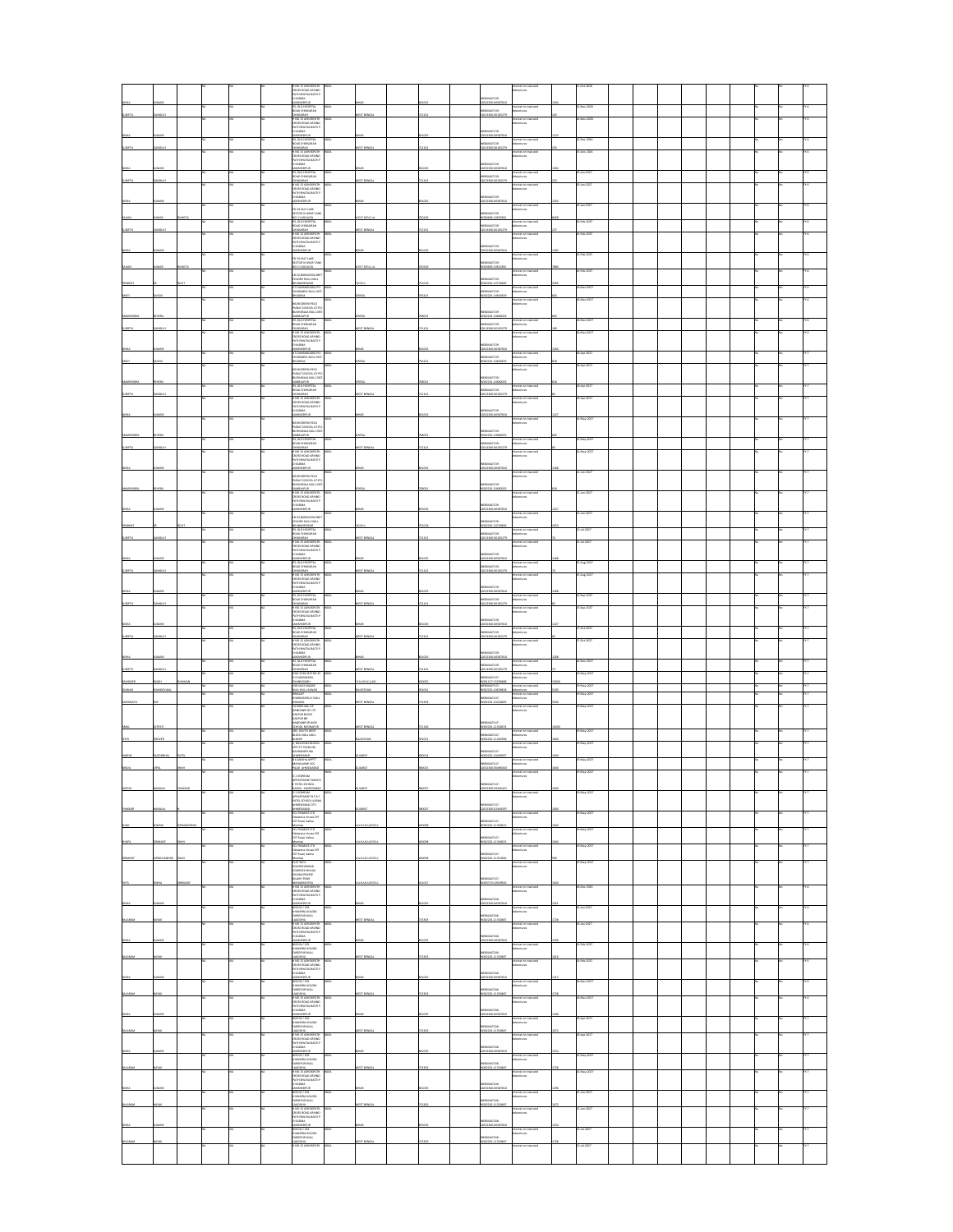|                            |                                             |                                |  | IS 04 / 021<br>NIHA KOLONI<br>IDPUR NULL                       |                         |                                             |                 |                                                  | terest on matured<br>debentures                                    |                              |                            |  |  |  |  |  |
|----------------------------|---------------------------------------------|--------------------------------|--|----------------------------------------------------------------|-------------------------|---------------------------------------------|-----------------|--------------------------------------------------|--------------------------------------------------------------------|------------------------------|----------------------------|--|--|--|--|--|
|                            |                                             |                                |  | IDSS ROAD ARVINI<br>IDSS ROAD ARVINI<br>ITH BHATIA BASTI       |                         |                                             |                 |                                                  | arest on m<br>bentures                                             |                              |                            |  |  |  |  |  |
|                            |                                             |                                |  |                                                                |                         |                                             |                 | COMMA 7740                                       |                                                                    |                              |                            |  |  |  |  |  |
|                            |                                             |                                |  | $\frac{1000 \text{ MeV}}{101 / 001}$                           |                         |                                             |                 |                                                  | erest on matured<br>Sentares                                       |                              |                            |  |  |  |  |  |
|                            |                                             |                                |  | <b>IS KEHOLPA</b><br>ISS ROAD ARVIN<br>14 BHATIA BAST          |                         |                                             |                 |                                                  | erest on mat<br>Sentanes                                           |                              |                            |  |  |  |  |  |
|                            |                                             |                                |  | <b>KOPLR</b>                                                   |                         |                                             |                 | E806A7266<br>0032300-0058781                     |                                                                    |                              |                            |  |  |  |  |  |
|                            |                                             |                                |  | 2400 L.                                                        |                         |                                             |                 | EB06M7266                                        | arest on mature<br>bentures                                        |                              |                            |  |  |  |  |  |
|                            |                                             |                                |  | DOHA<br>vo 15 ashqidati<br>OSS Road Arvini<br>Thi Bhatia Basti |                         | <b>IST BENGAL</b>                           |                 | 002201-11250487                                  | erest on mat<br>Sentares                                           |                              |                            |  |  |  |  |  |
|                            |                                             |                                |  | <b>OMA</b>                                                     |                         |                                             |                 | E806A7265<br>032300-0058781                      |                                                                    |                              |                            |  |  |  |  |  |
|                            |                                             |                                |  | SMANY<br>SOI / 031<br>MAIHA KOLONI<br>AIDPUR NULL              |                         |                                             |                 | <b>DIMIATIAE</b>                                 | terest on matured<br>bentures                                      |                              |                            |  |  |  |  |  |
|                            |                                             |                                |  | <b>DOHA</b>                                                    |                         |                                             |                 | 102201-11250487                                  |                                                                    |                              |                            |  |  |  |  |  |
| <b>MADRUMLA</b><br>SERAUL  | <b>ISAN</b>                                 |                                |  | (21EANJERAN)<br>OLCA GARPURUSH                                 |                         | ASTHAN<br><b>AGNES</b> T23                  | 1152            | E804IA7212-12044<br>E806A7212-IN3022010Abertares | ebertures<br>Iterest on matured                                    |                              | 28-Dec-2026                |  |  |  |  |  |
| PRASANTA                   | <b>KIMAR</b>                                | <b>LENKA</b>                   |  | /www.uwt-2                                                     |                         |                                             |                 | 80647212-0002                                    | comatured<br>bentures<br>terest on matured                         |                              | 28 Oct-2026                |  |  |  |  |  |
| PRAIAPATI                  | UTTAMOUMAR VITTHALBHA                       |                                |  | HASTINAPLIR SOCIE                                              |                         | TARALL                                      | <b>HODS</b>     |                                                  | Identi<br>6806A7212-1202230 debestures<br>Extend on matured        |                              | 28 Oct-2026<br>28-0ec-2026 |  |  |  |  |  |
| LIKHTA<br>ANIL             | DIRENDRA<br>DENGINANI                       | SHAH                           |  | NO 10, BLDG-AR, V<br>OUSE N B 34 SECTOR                        |                         | hattigart                                   | 2001            | E806A7212-1205<br>AEBOAIA7212-1203230            | bentures<br>terest on matured                                      | ux.                          | 28 Onc-2026                |  |  |  |  |  |
| Alisat                     | <b>KIMAR</b>                                | SINGH                          |  | MMJNQUE MAR                                                    |                         | <b>ANWA</b>                                 |                 | E806A7212-IN30                                   | bentures<br>arest on matured<br>entures<br>rest on matured         | 1728                         | 6 an 2027                  |  |  |  |  |  |
| MADHURALA                  |                                             |                                |  | 4/21E ANJERAN CO                                               |                         | <b>MASTHAN</b>                              | 22207           | E806A7212-1204470                                | ebentures<br>réenut on matured                                     | as and                       | G-Jan-2027<br>6-Jan-2027   |  |  |  |  |  |
| $SAGHN$<br>SLIMIT          | PAADEP<br><b>KIMAR</b>                      | SHAH<br>LADIA                  |  | .<br>Fa kacimali hand<br>A/3 KINGS ROAD STH                    |                         | <b>HAASITAA</b><br>MEST BENGAL              | acces<br>11101  | E806A7212-IN309                                  | entures<br>reet on matured                                         | 432<br>842                   | 36-Jan-2027                |  |  |  |  |  |
| PRAIAPATI                  | UTTAMOJMAR                                  | VITHALIS                       |  | HASTINAPLIR SOCI                                               |                         | MAAT                                        | 4001            | 004A7212-1203230 debertures                      |                                                                    |                              | 26-jan-2027                |  |  |  |  |  |
| LIKHTA                     | DIPENDRA                                    | SHAH                           |  | NO. 10, BLDG-AR, VISI                                          | <b>ANSN</b>             | <b>WARASHTRA</b>                            | 1027            | E806A7212-12058                                  | Jebentures<br><sup>Let</sup> rond on matured                       |                              | $6 - 2022$<br>34 Feb 2027  |  |  |  |  |  |
| MADRIBALA                  | HATIM                                       | FATEH                          |  | 4/21E ANJERAN CI<br>LMANDS-C-SAFINA                            |                         | <b>LASTHAN</b><br><b>HAASHTAA</b>           | 22307           | 006A7212-1206<br>SERDHIA7212-1203230             | debentures<br>Interest co.m                                        | 802                          | 34 Feb 2027                |  |  |  |  |  |
| SHRN<br>$_{\rm DLD}$       | $\mathbf{a}$ .                              | $_{\rm GOSAM}$                 |  | SILVER SAND SHAST                                              | NOW <b>WILLIA</b>       | www.                                        | 11302           |                                                  | Sebentures<br>Interest on matured                                  | $^{321}$                     | 34 Feb 2027                |  |  |  |  |  |
| SIDDAMMA                   | $\sim$                                      | SADAKROOK                      |  | T POST-CHIMMAG                                                 | <b>NGW</b>              | <b>AMATAKA</b>                              |                 | E804A7212-IN300                                  | debentures<br>Imagest on matured                                   |                              | 16 Feb 2027<br>34 Feb 2027 |  |  |  |  |  |
| <b>INGDISH</b>             | $\text{PAAGAD}$<br><b>OUNDRA</b>            | $_{\rm JAN}$<br>MAHATO         |  | BASANT VIHAR EXTE<br>LL MAHESHPUR POST                         |                         | TTAR PRADESH<br><b>GWHAMP</b>               | 12005           | BONA7212-12021<br>6806A7212-1203230              | <b>Interession</b><br>60 debertures<br>Princed on matured          | 2365<br>co                   | 34 Feb 2027                |  |  |  |  |  |
| $\mathsf{GOPAL}$<br>AART1  | ARVIND                                      | SADALGE                        |  | .<br>Se skandinske petih                                       | <b>AIGH</b>             | www.com                                     | 1033            | 804M7212-M302                                    | debentures<br>Interest on matured<br>debentures.                   |                              | 34 Feb 2027                |  |  |  |  |  |
| PRAIAPATI                  | UTTAMOUMAR VITTHALEN                        |                                |  | HASTINAPLIR SOCIE                                              |                         | <b>IARAT</b>                                |                 | ER04(A7212-1203)                                 | .bettures<br>***** on matured                                      |                              | 34 Feb 3027<br>34 Feb 2027 |  |  |  |  |  |
| HARSH                      | SANTEAL                                     | $_{\text{DOSH}}$<br>SHRIDHAR   |  | LAT NO 702 RUSHA<br>CCOLADE CO OP HSC                          |                         | <b>MASICA</b>                               |                 | 806A7212-(N301)<br>6806A7212-HG10                | bentures<br>terest on matured                                      | 1183                         | 34 Feb 2027                |  |  |  |  |  |
| PADTURE<br>RAIGH           | <b>HARSBAND</b><br><b>SUNDERNL</b>          |                                |  | A 68 FF M BLOCK VW                                             |                         | <b>HAASITA</b>                              |                 | E806A7212-1203230                                | proentures<br>Interest on matured                                  | 44                           | 18-Mar-2027                |  |  |  |  |  |
| Alisan                     | $_{\text{max}}$                             | SINGH                          |  | MMUNCUE MAR                                                    | $\overline{\mathbf{z}}$ | <b>ANWA</b>                                 |                 | E806A7212-IN309                                  | bentures<br>arest on matured<br>entures<br>">" on matured          | $\frac{1}{2}$                | 18 Mar-2027<br>18 Mar-2027 |  |  |  |  |  |
| MADHURALA                  |                                             |                                |  | 4/21E ANUKRAN CI                                               |                         | LASTHAN<br><b>TARAT</b>                     | 2207            | E806A7212-1204670                                | bertares<br>terest on matured                                      | 16                           | 18-Mar-2027                |  |  |  |  |  |
| BHATT<br><b>BILNE</b>      | <b>AMOUMAR</b><br>KEYLIR                    | VRALAL<br>SHAH                 |  | A ALKA SOCIETY, I<br>DIPANLI SOCIETY, NA                       |                         | <b>TARALL</b>                               | cor             | E806A7212-IN302<br>6806A7212-IN300342            | bentures<br>arest on matured                                       | 428                          | 18-Mar-2027                |  |  |  |  |  |
| SANTAGEN                   | <b>OUNDER</b>                               | <b>RAWAL</b>                   |  | <b>HAHAMA VAS</b>                                              | <b>AGB</b>              | <b>TARALL</b>                               |                 | E806A7212-IN301                                  | bentures<br>arest on matured<br><b>MARK</b>                        |                              | 18 Mar-2027<br>18-Mar-2027 |  |  |  |  |  |
| SHRN                       | HATIM                                       | EATEH                          |  | A, MANZIL-E-SAFINA<br><b><i>RIATI BHUWN FIFT</i></b>           |                         | <b><i>UKARASHTRA</i></b><br><b>HAASITAA</b> | 6000            | E804M7212-1203230                                | bentures<br>arest on matured                                       |                              | 18 Mar-2027                |  |  |  |  |  |
| vaxum<br>YOGESHIGUMAR      | $\mathbf{Y}$ .<br>$_{\rm N}$                | $_{\text{DSSA}}$<br>DESAL      |  | ARWATI BHUWN STH                                               | $\overline{a}$          | <b>WAASHTAA</b>                             | <b>OOM</b>      | E806A7212-HG01<br>6806A7212-IN3011218            | bentures<br>erest on matured                                       |                              | 18-Mar-2027                |  |  |  |  |  |
| $_{\rm DLD}$               | $\mathbf{r}$                                | $_{\rm GOSAM}$                 |  | SLVER SAND SHA                                                 | <b>NOW</b>              | <b>HAASITA</b>                              |                 | E804A7212-12032                                  | bentares<br>terest on matured<br>entures<br>erest on matured       | $\frac{1}{2}$                | 18 Mar-2027<br>18-Mar-2027 |  |  |  |  |  |
| SIDDAMMA                   | S                                           | SADAKNOOR                      |  | T POST-CHIMMADLA                                               |                         | <b>AMATAKA</b>                              | 26307           | E806A7212-IN300                                  | abentures<br>réerest on matured                                    |                              | 18-Mar-2027                |  |  |  |  |  |
| KRSHANER<br>SERAUL         | SUBRAMANIAN<br><b>ISMN</b>                  |                                |  | / GA, THANGAMI<br><b>DUZA GARPURUSHO</b>                       |                         | MIL NADU<br>VEST BENGAL                     | acea<br>21152   | E806A7212-IN302                                  | entures<br>next on matured                                         | sa l<br>864                  | 18 Mar-2027                |  |  |  |  |  |
| BASOR                      | ENATTAQUARIA                                |                                |  | 1/2 THAILIR PARA RD                                            |                         | <b>MONGATION</b>                            | 0122            | COMATZ12-IN20271 debertures                      | 6306X7212-R00220 debestures<br>Interest on matured<br>atured       | $^{42}$                      | 18 Mar-2027<br>18 Mar-2027 |  |  |  |  |  |
| SARITA                     | <b>IDM</b>                                  |                                |  | A-83/1.UNIT-2 ASH                                              |                         |                                             | 1009            | ER04M7212-12032                                  | entures<br>ventures<br>erest on matured                            | 3528                         | 18 Mar-2027                |  |  |  |  |  |
| SAMBITA<br>ADITI           | SHAMA<br>06R                                | $\alpha$                       |  | 87-8 88PL T/S PO DH<br><b>JD SATYAXT DE MICR</b>               |                         | <b>SSAM</b><br><b>SSAM</b>                  | 12285           | 804A7212-MG00<br>E806A7212-IN3037                | lebertures<br>memi on matured                                      | 1728<br>0.14                 | 18 Mar-2027                |  |  |  |  |  |
| PAMAPAD                    | UTAMOJMAR VITHALBA                          |                                |  | HASTINAPLIR SOCIE                                              | <b>INA</b>              | <b>UMRAT</b>                                |                 | E804M7212-1203230                                | entures<br>rest on matured<br>Sectors.                             |                              | 18 Mar-2027                |  |  |  |  |  |
| RAIGH                      | <b>ISANDELWAL</b>                           |                                |  | GR FF M BLOCK VW                                               |                         | 140                                         |                 | 680647212-12032                                  | .<br>Kured<br>entares<br>ereit on matured                          | 100                          | 28-Apr-2027<br>28-Apr-2027 |  |  |  |  |  |
| Alisat<br><b>MADHURALA</b> | <b>KUMAR</b>                                | SINGH                          |  | CRANIUNICUS MAR<br>4/21E ANUKRAN CO                            |                         | aryana<br><b>UASTHAN</b>                    | 22002<br>cacc   | 806M7212-IN303<br>EB06A7212-12046                | debentures<br>Interest on matured                                  | 1672                         | 28-Apr-2027                |  |  |  |  |  |
| $_{\rm BHATT}$             | <b>JAYKUMAR</b>                             | VRAILAL                        |  | A ALKA SOCIETY, N                                              | <b>ANGIN</b>            | MANT                                        | zoos            | 006A7212-IN302                                   | abentures<br>terest on matured<br>personal                         | $\alpha$                     | 28-Apr-2027                |  |  |  |  |  |
| <b>BILKE</b>               | KEYLIR                                      | SHAH                           |  | DIPANSI SOCIETY, I                                             |                         | TARALL                                      | coor            | EB06M7212-IN300                                  | ientares<br>erest on matured                                       | 156                          | 8-Apr-2027<br>28-Apr-2027  |  |  |  |  |  |
| SANTAREN<br>SHRN           | <b>OVANDULAL</b><br>HATIM                   | <b>RAVAL</b><br><b>EATEN</b>   |  | <b>ERAHAMAN VAS P</b><br>LMANDS-C-SAFINA                       |                         | MANT<br><b>HARASHTRA</b>                    | 12920           | 04A7212-(N30)<br>6806A7212-120323                | bentures<br>arest on matured                                       |                              | 28-Apr-2027                |  |  |  |  |  |
| YOSSHOMAR                  | $\mathbf{N}$ .                              | OESAI                          |  | .<br>AWATI BHUWAN STH                                          | $rac{1}{2}$             | www.com                                     |                 | 806A7212-HG011                                   | pecentures<br>Interest on matured                                  |                              | 28-Apr-2027                |  |  |  |  |  |
| vaxuti                     | $\mathbf{v}$                                | $_{\text{DSSA}}$               |  | AWATI BHUWAN FIF                                               |                         | www.com                                     |                 | EBD6M7212-IN3011                                 | est on matured<br>ientures<br>erest on matured                     |                              | 28-Apr-2027<br>28-Apr-2027 |  |  |  |  |  |
|                            | $\mathbf{a}$ .                              | GOSAN                          |  | A SILVER SAND SHAS                                             |                         | <b><i>HARASHTRA</i></b>                     |                 |                                                  |                                                                    | 1631                         |                            |  |  |  |  |  |
| <b>DLIP</b>                |                                             |                                |  |                                                                |                         |                                             |                 |                                                  |                                                                    |                              | 28-Apr-2027                |  |  |  |  |  |
| SIDDAMMA<br>KRSHNADR       | $S = 1$<br>SUBRAMANIAM                      | SADAKNOOR                      |  | POST-CHIMMAG<br>G / G A, THANGAMAI                             | $\overline{u}$          | <b>NATAKA</b><br>WIL NADU                   | <b>FOR</b>      |                                                  | bentures<br>arest on matured                                       |                              | 28-Apr-2027                |  |  |  |  |  |
| BHASKAR                    | ENATTAQUARIA                                |                                |  | 1/2 THAKUR PARA P                                              |                         | AQUEST 222                                  |                 | 80647212-0000                                    | EB04M7212-IN302201@beetams<br>Interest on matured                  |                              | 28-Apr-2027                |  |  |  |  |  |
| SARITA                     | JONA.                                       |                                |  | A-40/1,UNT-2 ASHOR                                             |                         | cista.                                      | 1009            | E804M7212-1203230                                | entures<br>Inest on matured<br>bentures<br>arest on matured        | 3647                         | 28-Apr-2027<br>28-Apr-2027 |  |  |  |  |  |
| SAMETA<br>ADITI            | SHAMA<br>068                                | $_{\alpha}$                    |  | 0-4 889, T/S PO D<br>O SATYAJT DE MICR                         |                         | SSAM<br>MAZZA                               | <b>cos</b>      | 6806A7212-HG0371                                 | bentures<br>erest on matured                                       | 650                          | 28-Apr-2027                |  |  |  |  |  |
| PRAIAPATI                  | UTTAMOUMA                                   | VITHALIS                       |  | HASTINAPLIR SOC                                                | <b>AGM</b>              | <b>IMART</b>                                |                 | E806A7212-1203                                   | entures<br>rrest on matured                                        |                              | 28-Apr-2027                |  |  |  |  |  |
| <b>HARSH</b>               | SANTEAL                                     | DOSHI                          |  | LAT NO 702 RUSHAB                                              |                         | <b><i>HARASHTRA</i></b>                     | occes           | E806A7212-IN30177                                | setures<br>red on matured<br>bentures<br>erest on matured          | 1222                         | 28-Apr-2027<br>36-May-2027 |  |  |  |  |  |
| Allow<br>MADHURALA         | <b>KIMAR</b>                                | SINGH                          |  | MANUNGUE MAS<br>4/21E ANJERAN CO                               |                         | <b>GYMNA</b><br>ALASTHAN                    | 122002<br>22207 | ER04M7212-IN303<br>E806A7212-1204670             | .chanes<br>hert on matured                                         | 1728<br>216                  | 34-May-2027                |  |  |  |  |  |
| ${\sf SHRN}$               | HATIM                                       | <b>GODA</b>                    |  | MANZIL-C-SAFINA                                                |                         | www.mu                                      | cooa            | 04A7212-12032                                    | entures.<br>rest on matured<br>anussada                            |                              | 34-May-2027                |  |  |  |  |  |
| vasun                      | $\mathbf{Y}$ .                              | DESAU                          |  | <b>PARTI BHUWN FIFT</b>                                        |                         | <b>HAASHTAA</b>                             |                 | ER04M7212-IN301                                  | dentures<br>* v==t on matured                                      |                              | 4 May 2027<br>34-May-2027  |  |  |  |  |  |
| YOSSHOMAR<br>SIDDAMMA      | $_{\rm N}$<br>$\sim$                        | OESAI<br>SADAKNOOR             |  | <b>RUATI BHUWAN ST</b><br>T POST-CHIMMAG                       |                         | <b>MASICA</b><br><b>AMATAKA</b>             | 0004            | 06A7212-IN301<br>ER04H7212-HG00                  | debentures<br>Interest co.m                                        |                              | 4 May 2027                 |  |  |  |  |  |
| BASOR                      | BHATTAGHARYA                                |                                |  | 1/2 THAILIR FARA R                                             |                         | EST BENGAL                                  |                 | 06A7212-MGD                                      | bentures<br>arest on matured<br>bentures                           |                              | 34-May-2027                |  |  |  |  |  |
| SARITA                     | ana.                                        |                                |  | 4-83/1.UNIT-2.ASK                                              |                         |                                             |                 | 80687212-12032                                   | ectates<br>.<br>NN                                                 | 828                          | 6 May-2027<br>36-May-2027  |  |  |  |  |  |
| <b>SAMES</b><br>ADITI      | SAARAA<br>068                               | $_{\alpha}$                    |  | 2-4 889, T/S PO D<br>D SATYAST DE MICE                         |                         | SSAM<br>SSAM                                |                 | HA7212-IN31<br><b>BOALA 7717-JAG10</b>           | bertares<br>.<br>NN                                                | 1728                         | 4 May 2027                 |  |  |  |  |  |
| SACHIN                     | PRAQ1P                                      | 5448                           |  | A KACKANI HANS                                                 |                         |                                             |                 | HA7212-IN302                                     | atured                                                             | $^{22}$                      | 34-May-2027<br>34 May 2027 |  |  |  |  |  |
|                            |                                             |                                |  |                                                                |                         | MRAT                                        | cos.            |                                                  |                                                                    |                              | 34 May 2027                |  |  |  |  |  |
| PRAIAPATI<br>MADHURALA     | UTTAMOUMAR VITTHALBAN                       |                                |  | HASTINAPLIR SOCI<br>4/21E ANUKRAN C                            |                         | <b>UASTHAN</b>                              | 2207            | E804H7212-1203230<br>680647212-12046             | bertares<br>terest on matured                                      |                              | 22-aug-2027                |  |  |  |  |  |
| AMTI                       | ARVIND SADALGE                              |                                |  | Se SHANININAR PETH (                                           |                         | <b>HAASITAA</b>                             | 1033            | E806M7212-MG0220                                 | icentures<br>terest on matured<br>bertures<br>arest on matured     |                              | 22-Jun-2027<br>2-an-2027   |  |  |  |  |  |
| PRAIAPATI<br>HARSH         | UTTAMOUWAR VITTHALEN<br>SAMTLAL DOSH        |                                |  | HASTINAPLIR SOC<br>LAT NO 702 RUSHAB                           |                         | <b>IARAT</b><br><b><i>UKARASHTRA</i></b>    | acoss           | EBDNA7212-12032<br>6806A7212-IN30177             | <b>Cured</b>                                                       | 1223                         | 2-lun-2027                 |  |  |  |  |  |
| $\kappa$ .                 | <b><i>UKALAKSHMI</i></b>                    |                                |  | NO 12-2-417/1/14                                               |                         | ANGANA                                      |                 | E806A7212-IN300                                  | bentures<br>erest on matured<br>entares<br>rest on matured         |                              | 22-Jun-2027<br>22-au-2027  |  |  |  |  |  |
| MADHURALA                  |                                             |                                |  | 4/21E ANUKIRAN CO                                              |                         | <b>MAITZALA</b>                             | 22207           | E806A7212-1204670                                | bentures<br>terest on matured                                      |                              | 22-au-2027                 |  |  |  |  |  |
| PAMAPAD<br>$\mathbf{K}$ .  | UTTAMOUMAR VITTHALBAN<br><b>LKYALAKSHMI</b> |                                |  | HASTINAPLIR SOC<br>NO 12-2-417/1/14 S                          |                         | <b>TARALL</b><br><b>CLANGANA</b>            | 80000           | EBD4IA7212-12032<br>E804M7212-IN300              | .<br>Nind                                                          |                              | 22-au-2027                 |  |  |  |  |  |
| MADHURALA                  |                                             |                                |  | (21E ANJERAN C                                                 |                         | <b>UASTHAN</b>                              |                 | E804A7212-1204                                   | bentures<br>arest on matured<br>bentures<br>arest on matured       |                              | 23-Aug-2027<br>23-Aug-2027 |  |  |  |  |  |
| SAME/TA                    | SUGARA                                      |                                |  | 87-8 88PL T/S PO DH                                            |                         | MAZZ                                        | 82285           | E806A7212-IN300                                  | indentures<br>Interest on matured                                  | $_{22}$                      | 23-Aug-2027                |  |  |  |  |  |
| $AMT$<br>PRAIAPATI         | 948888<br>UTTAMOJAAR VITTHALBHA             |                                |  | 2 MODERN APPTS<br>HASTINAPLIR SOCIE                            |                         | <b>GLH</b><br>TARALLS                       | 100165          | E804A7212-12032<br>E806A7212-1203230             | ientures<br>erest on matured                                       |                              | 23-Aug-2027                |  |  |  |  |  |
| RANT                       | VIKODRAM SHAH                               |                                |  | FINANCE LTD Ed                                                 |                         | <b><i>HAASITAA</i></b>                      | $\infty$        | E806A7212-IN302                                  | ibentures<br>terest on matured<br>entures<br>rest on matured       |                              | 23-Aug-2027<br>23-Sep-2027 |  |  |  |  |  |
| MADHURALA                  |                                             |                                |  | 4/21E ANJERAN CO                                               |                         | <b>WANTERLAI</b>                            | 122307          | E806A7212-1204670                                | ibertures<br>terest on matured                                     | <b>esc</b>                   | 23-Sep-2027                |  |  |  |  |  |
| SACHN<br>AMT               | PAADIP<br><b>SUMMA</b>                      | SHAH                           |  | <b>GA KACKANI HANS</b><br><b>2 MODERN APPT SE</b>              |                         | www.com<br><b>GLH</b>                       | 00002<br>soos   | 80647212-0003<br>ER04M7212-12032                 | .<br>NM                                                            | $\overline{1}$<br><b>Sea</b> | 23-Sep-2027                |  |  |  |  |  |
| PRAIAPATI                  | UTTAMOUMAR VITTHALBHA                       |                                |  | HASTINAPLIR SOCI                                               |                         | <b>UARAT</b>                                | 100165          | 80447212-12032                                   | stured<br>abertures<br>Hered on matured                            |                              | 23-Sep-2027                |  |  |  |  |  |
| RAXIT                      | VINCORHAL                                   | SHAH                           |  | CL FINANCE LTD Edi                                             | <b>NG</b>               | <b>HAASHTAA</b>                             | soos            | 680647212-00022                                  | ectures<br>rest on matured                                         |                              | 23 Sep 2027<br>23-Sep-2027 |  |  |  |  |  |
| sum<br><b>MADRUSALA</b>    | <b>KIMAR</b>                                | LADIA                          |  | 9/2 KINGS ROAD STH<br>4/21E ANUKRAN C                          |                         | MONEY STA<br><b>WANTAME</b>                 | 11101<br>22207  | 80647212-1203230<br>E806A7212-12044              | Sebentures                                                         |                              | $2 - 0x + 2022$            |  |  |  |  |  |
| SACHIN                     | PAADEP                                      | SHAH                           |  | A KACKANI HAN                                                  | <b>DM</b>               | <b><i>UAASITA</i></b>                       | 00002           | 006A7212-(NGC)                                   | entures<br>Helt on matured<br>debentures<br>Interest on matured    | 432                          | 27-Oct-2027<br>7-Oct-2027  |  |  |  |  |  |
| AMT                        | SHAMA                                       |                                |  | 17 MODERN APPTS                                                |                         | 61H                                         | coss            | 6806A7212-120323                                 | Sebentures<br>Interest on matured                                  |                              | 27-Oct-2027                |  |  |  |  |  |
| PRAIAPATI<br>RAXIT         | UTTAMOJMAR VITTHALBAN<br><b>VINCORHAL</b>   | SHAH                           |  | HASTINAPLIR SOC<br>L FINANCE LTD Ed                            |                         | MAAT<br><b>HARASHTRA</b>                    | 84001<br>cosa   | 804147212-120323<br>E806A7212-HG02               | <b>Sebentures</b>                                                  |                              | 7-0ct-2027                 |  |  |  |  |  |
| SWWDA                      | 9864                                        |                                |  | ERGANI KALAN                                                   |                         |                                             | CO4             | 04/47212-12032                                   | bertares<br>erest on matured<br>bertures<br>arest on matured       |                              | 27-Oct-2027<br>34-Nov-2027 |  |  |  |  |  |
| MADHURALA                  |                                             |                                |  | 4/21E ANUKRAN C                                                | eba.                    | <b>MASTHAN</b>                              | 2207            | E806A7212-12046                                  | icentures<br>terest on matured                                     |                              | 34-Nov-2027                |  |  |  |  |  |
| SACHIN<br>AMT              | PRA24P<br>SUMMA                             | SHAH                           |  | <b>GA KACKANI HANS</b><br>T MODERN APPTS                       | š                       | www.mu<br>$H_{22}$                          | $\infty$        | 80647212-0005<br>EBD4IA7212-12032                | retures<br>rest on matured                                         |                              | 34 Nov-2027                |  |  |  |  |  |
| PRAIAPATI                  | UTTAMOJMAR VITTHALBAN                       |                                |  | HASTINAPLIR SOCIE                                              |                         | TARALL                                      | acces           | E804A7212-1203230                                | sebares<br>rest on matured                                         |                              | 36-Nov-2027                |  |  |  |  |  |
| <b>GUARLIGATTA</b>         | <b>WAGNAN</b>                               | $\ensuremath{\mathsf{PATCAR}}$ |  | <b>B PARKHILLAPT &amp;</b>                                     |                         |                                             |                 | E806A7212-IN306                                  | im<br>Joetunes<br>*send on matured<br>bentures<br>erest on matured |                              | 22-Jun-2027<br>23-Sep-2027 |  |  |  |  |  |
| IAGOSH<br><b>IAGOSH</b>    | PRASAD<br>$\text{PAAGAD}$                   | <b>JAIN</b><br>$_{\rm JAN}$    |  | <b>BASANT VIHAR EXTE</b><br><b>MANT VIRAR EXT</b>              | š                       | <b>UTTAR PRADESH</b><br>TTAR PRADESH        | 42005           | E804A7212-1202140<br>EBD4IA7212-12021            | bentures<br>terest on matured                                      | иo<br>$^{522}$               | 27-0ct-2027                |  |  |  |  |  |
| <b>CHARLIGATTA</b>         | VOYADHAR                                    | PATKAR                         |  | NO: 406/95 FLAT NO                                             |                         | ACD                                         | 33521           | E804M7212-1203230                                | .etares<br>*** on matured                                          | 14327                        | 7-0ct-2027                 |  |  |  |  |  |
| ADIAA                      | RAIDVORA                                    | SACHDEV                        |  | HALGATE CO-CP                                                  |                         | <b>MAASHTRA</b>                             |                 | 680407727-12033                                  | bentures<br>erest on matured<br>retures<br>met on matured          | $572 -$                      | 16-Mar-2027<br>02-Apr-2027 |  |  |  |  |  |
| <b>ADMA</b><br><b>ADMA</b> | RAIDIDRA<br>RAIDERA                         | SACHDEV<br>SADIDEV             |  | <b>ONAL GATE CO-OP H</b><br>HALGATE CO-OP H                    | $\overline{\infty}$     | ARRASIONA<br><b>HAASITAA</b>                | 1200            | 680407727-12032200<br>680407727-12033            | perdures<br>erest on matured                                       | 00.000<br>00.00              | 15-May-2027                |  |  |  |  |  |
| <b>ADVA A</b>              | RAIDVORA                                    | SACHDEV                        |  | OINLGATE CO-OP H                                               |                         | <b><i>UKABASHTRA</i></b>                    | 120000          | 690407727-12032200                               | <b>Kured</b>                                                       | 00.099.1                     | 1-May-2027                 |  |  |  |  |  |
| <b>ADMA</b>                | RAIDVORA                                    | SACHODV                        |  |                                                                |                         | <b>HAASITAA</b>                             | acces           | 680407727-12033                                  | entures<br>rest on matured                                         | 00.003.1                     | 0-lun-2027<br>2-Aug-2027   |  |  |  |  |  |
| <b>ADMA</b><br>ANLAREN     | RAIDVORA<br>WMSH                            | SACHDEV<br>KAPADIA             |  | ONA GATE CO-OP H<br>TARGMANT TM                                |                         | <b>HANGERA</b><br>ARAT                      | 00061<br>ccas   | 690407727-12032200<br>0407727-12032              | retures<br>rest on matured<br>pectang                              | 00.099.1<br>$528 -$          | 12-Apr-2027                |  |  |  |  |  |
| ANLAREN                    | HARISH                                      | KAPADIA                        |  | TAHRMAN TIM                                                    |                         | <b>IMRAT</b>                                | ccas            | 00000722-12032                                   | ectates<br><b>Cured</b>                                            | 453.00                       | S-May-2027                 |  |  |  |  |  |
| ARLMUGAM<br>ARUMUGAM       | MUTHUGAMAN<br>MUTHUKUMARAN                  |                                |  | SAS A SELVAGAN<br><b>GAS A SELVAGAN</b>                        |                         | MIL NADU<br>AMIL NADU                       | 27001<br>700s   | 00407727-N302<br>ER0407727-N2022                 | ebentures<br>Haraut co.m                                           | 536                          | 30-Jan-2027<br>12-Apr-2027 |  |  |  |  |  |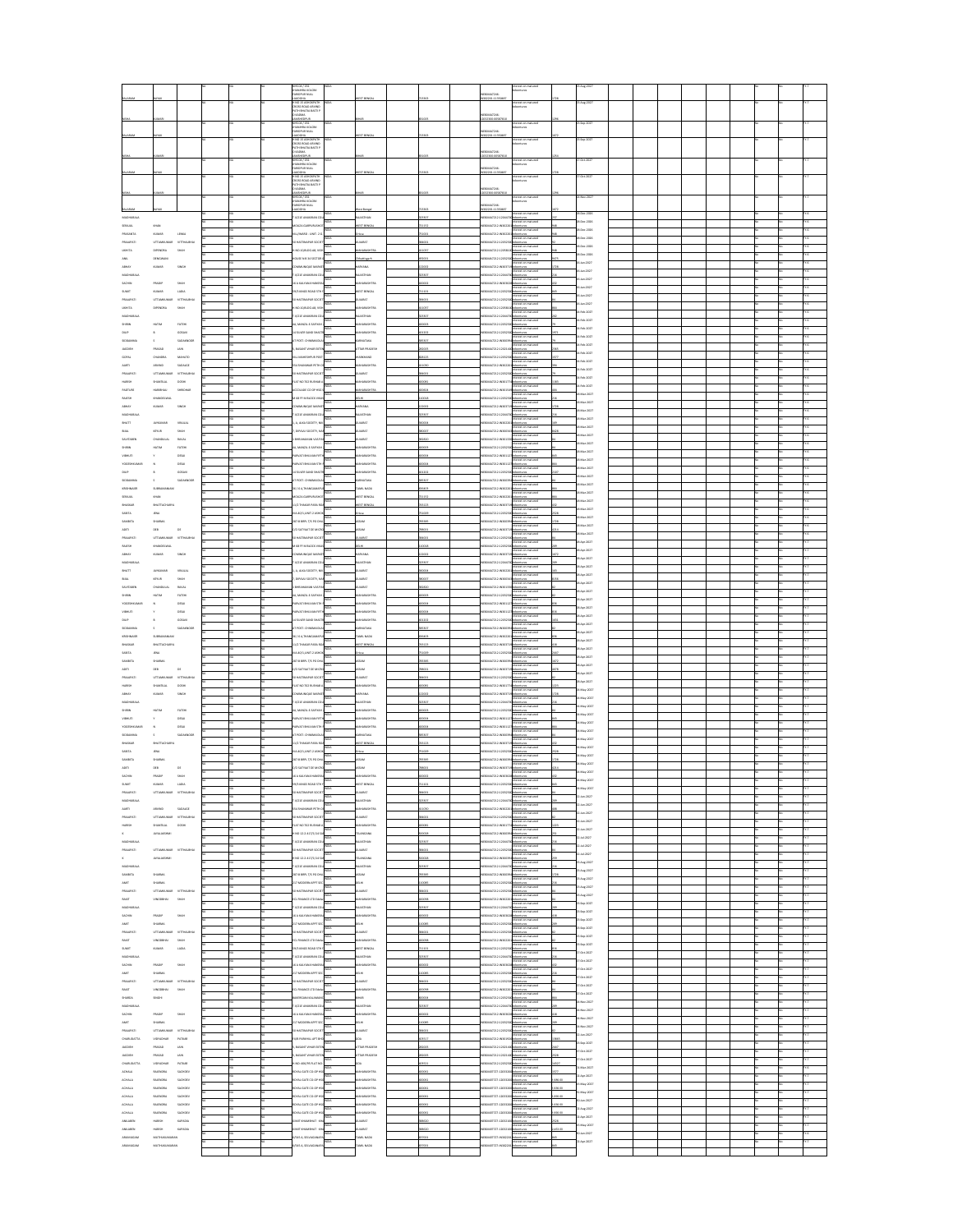